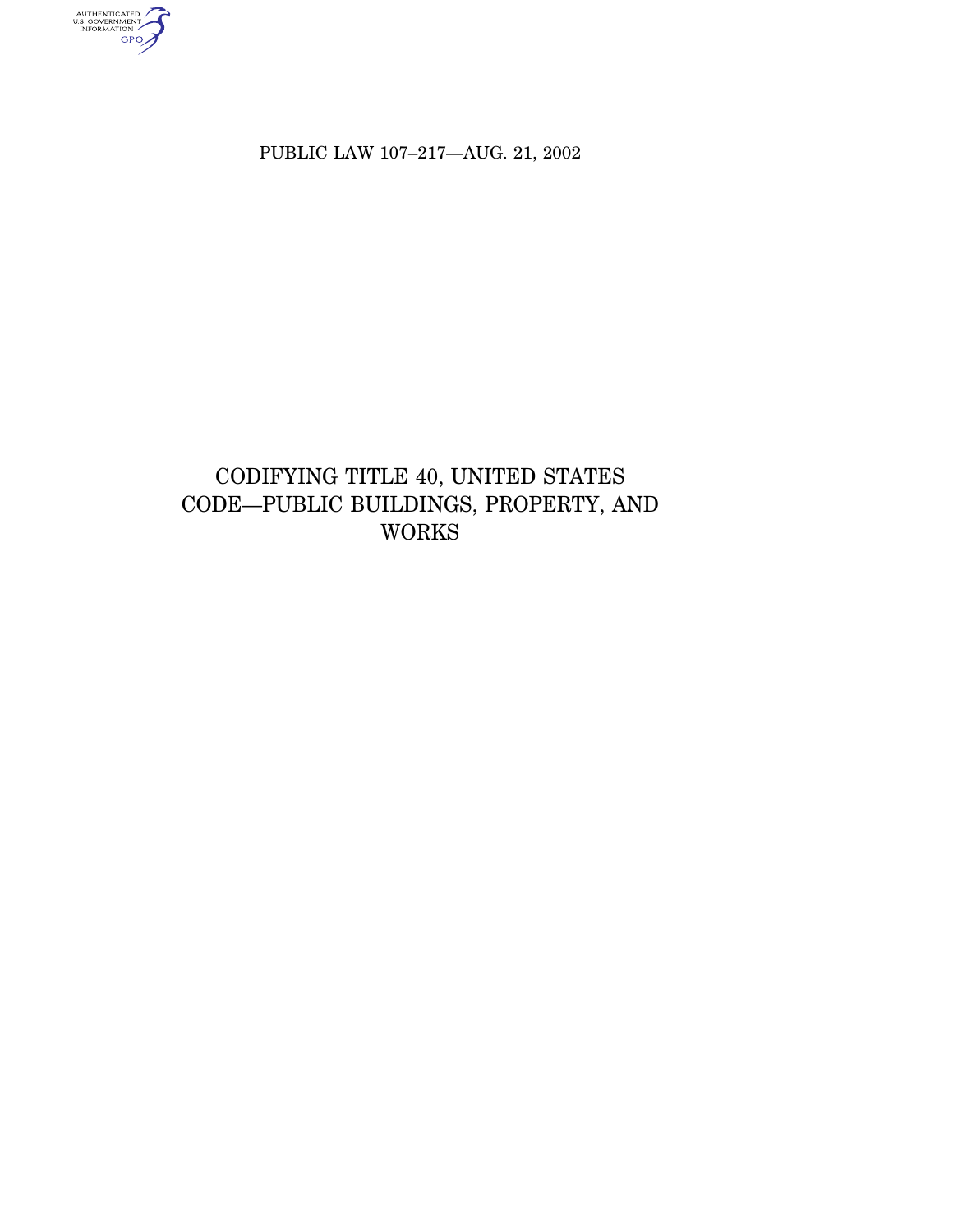# Public Law 107–217 107th Congress

# An Act

Aug. 21, 2002 [H.R. 2068]

To revise, codify, and enact without substantive change certain general and permanent laws, related to public buildings, property, and works, as title 40, United States Code, "Public Buildings, Property, and Works".

*Be it enacted by the Senate and House of Representatives of the United States of America in Congress assembled*,

40 USC note prec. 101.

# **SECTION 1. TITLE 40, UNITED STATES CODE.**

Certain general and permanent laws of the United States, related to public buildings, property, and works, are revised, codified, and enacted as title 40, United States Code, ''Public Buildings, Property, and Works'', as follows:

# **TITLE 40—PUBLIC BUILDINGS, PROPERTY, AND WORKS**

| Surtitle. |  |  |
|-----------|--|--|
|           |  |  |
|           |  |  |
|           |  |  |
|           |  |  |
|           |  |  |

# **SUBTITLE I—FEDERAL PROPERTY AND ADMINISTRATIVE SERVICES**

| Chapter. |                                                    |      |
|----------|----------------------------------------------------|------|
|          |                                                    | 101  |
|          | 3. ORGANIZATION OF GENERAL SERVICES ADMINISTRATION | 301  |
|          |                                                    |      |
|          |                                                    | 701  |
|          |                                                    | 901  |
|          |                                                    |      |
|          |                                                    | 1301 |

# **CHAPTER 1—GENERAL**

#### SUBCHAPTER I—PURPOSE AND DEFINITIONS

Sec.

| 101. | Purpose. |
|------|----------|
|      |          |

102. Definitions.

#### SUBCHAPTER II—SCOPE

- 111. Application to Federal Property and Administrative Services Act of 1949.
- 112. Applicability of certain policies, procedures, and directives in effect on July 1, 1949.
- 113. Limitations.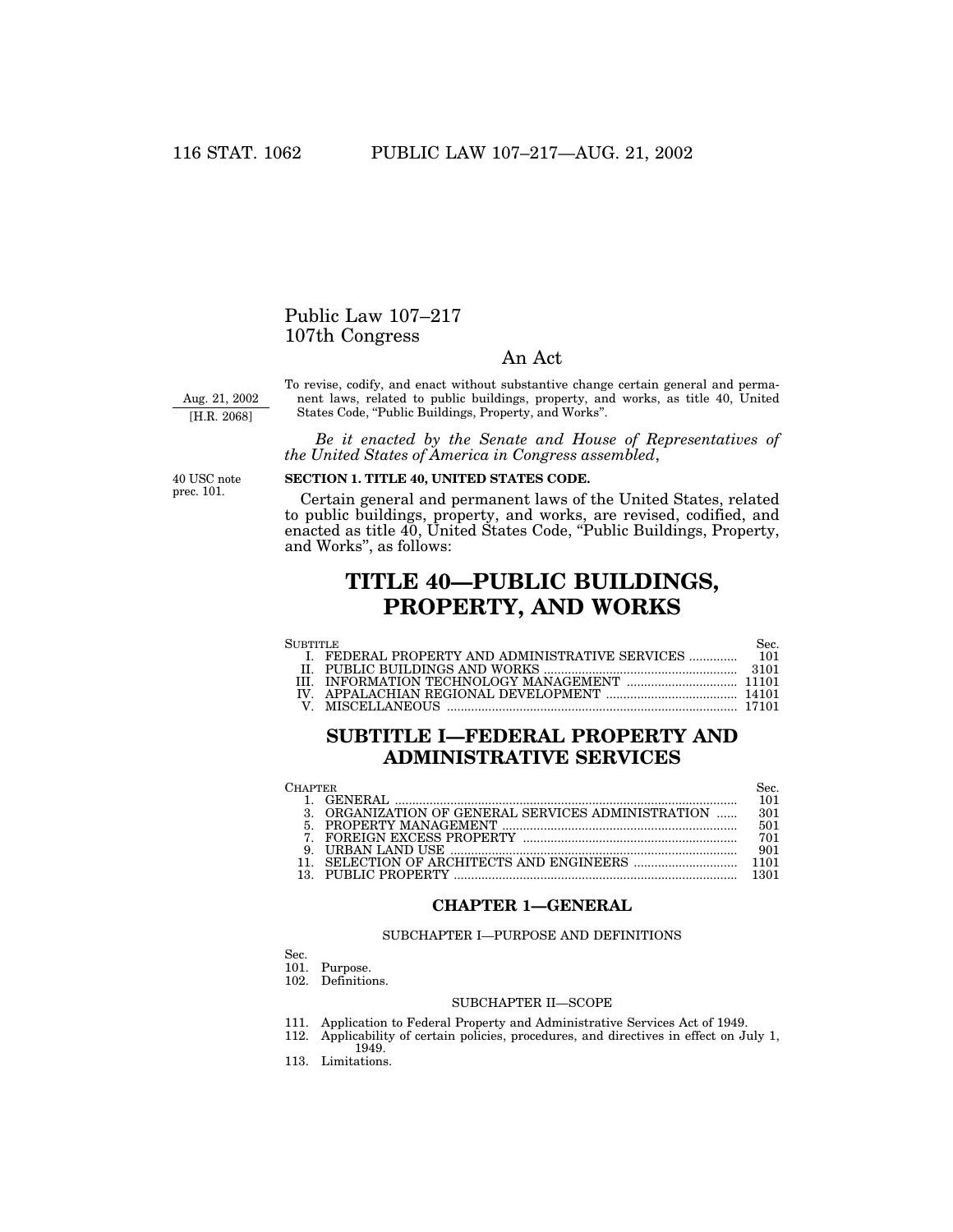#### SUBCHAPTER III—ADMINISTRATIVE AND GENERAL

- 121. Administrative.<br>122. Prohibition on s
- Prohibition on sex discrimination.
- 123. Civil remedies for fraud.
- 124. Agency use of amounts for property management.
- 125. Library memberships.
- 126. Reports to Congress.

# SUBCHAPTER I—PURPOSE AND DEFINITIONS

# **§ 101. Purpose**

The purpose of this subtitle is to provide the Federal Government with an economical and efficient system for the following activities:

(1) Procuring and supplying property and nonpersonal services, and performing related functions including contracting, inspection, storage, issue, setting specifications, identification and classification, transportation and traffic management, establishment of pools or systems for transportation of Government personnel and property by motor vehicle within specific areas, management of public utility services, repairing and converting, establishment of inventory levels, establishment of forms and procedures, and representation before federal and state regulatory bodies.

(2) Using available property.

(3) Disposing of surplus property.

(4) Records management.

#### **§ 102. Definitions**

The following definitions apply in chapters 1 through 7 of this title and in title III of the Federal Property and Administrative Services Act of 1949 (41 U.S.C. 251 et seq.):

(1) CARE AND HANDLING.—The term ''care and handling'' includes—

(A) completing, repairing, converting, rehabilitating, operating, preserving, protecting, insuring, packing, storing, handling, conserving, and transporting excess and surplus property; and

(B) rendering innocuous, or destroying, property that is dangerous to public health or safety.

(2) CONTRACTOR INVENTORY.—The term ''contractor inventory'' means—

(A) property, in excess of amounts needed to complete full performance, that is acquired by and in possession of a contractor or subcontractor under a contract pursuant to which title is vested in the Federal Government; and

(B) property that the Government is obligated or has the option to take over, under any type of contract, as a result of changes in specifications or plans under the contract, or as a result of termination of the contract (or a subcontract), prior to completion of the work, for the convenience or at the option of the Government.

(3) EXCESS PROPERTY.—The term "excess property" means property under the control of a federal agency that the head of the agency determines is not required to meet the agency's needs or responsibilities.

(4) EXECUTIVE AGENCY.—The term ''executive agency'' means—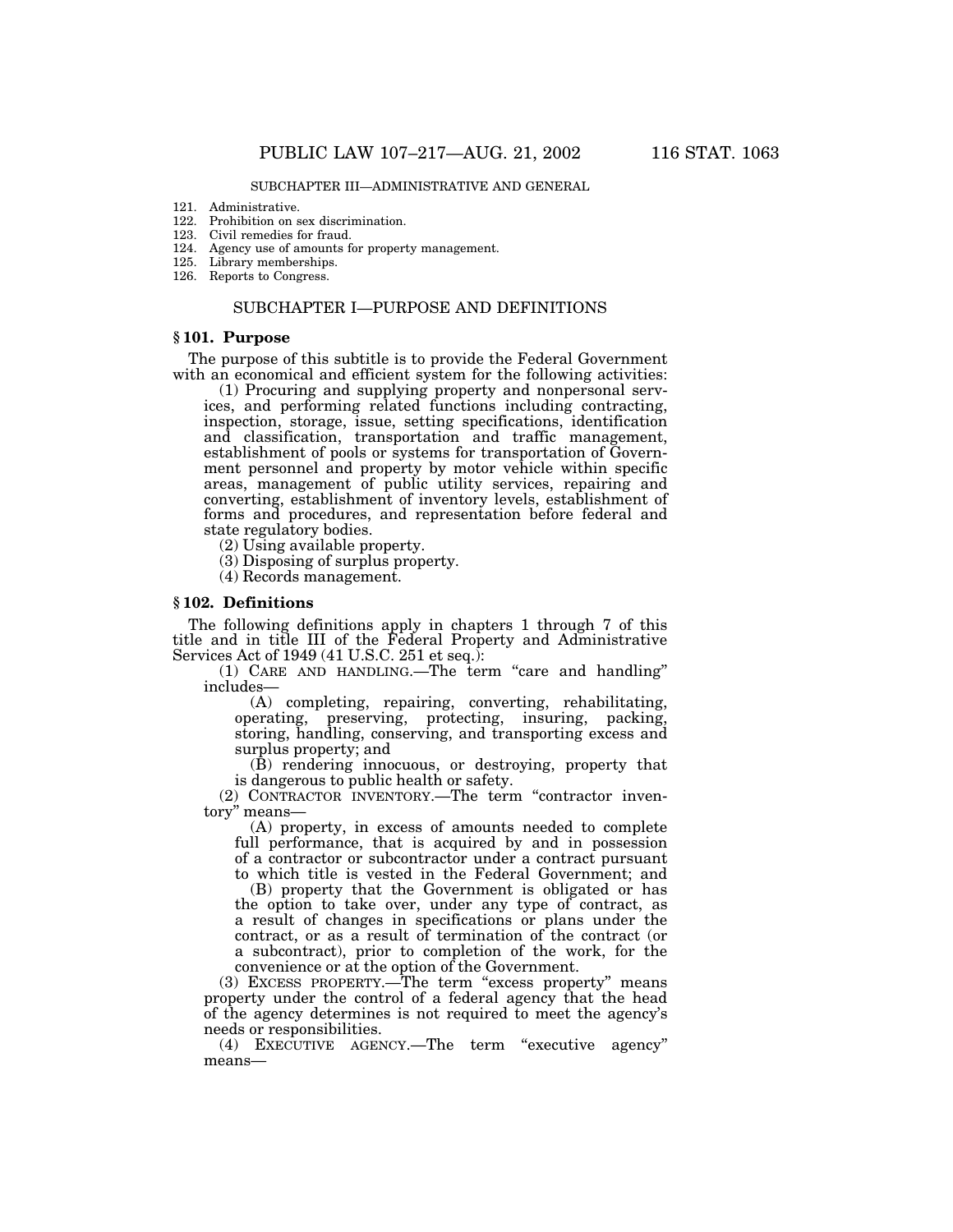(A) an executive department or independent establishment in the executive branch of the Government; and

(B) a wholly owned Government corporation.

(5) FEDERAL AGENCY.—The term ''federal agency'' means an executive agency or an establishment in the legislative or judicial branch of the Government (except the Senate, the House of Representatives, and the Architect of the Capitol, and any activities under the direction of the Architect of the Capitol).

(6) FOREIGN EXCESS PROPERTY.—The term ''foreign excess property'' means excess property that is not located in the States of the United States, the District of Columbia, Puerto Rico, American Samoa, Guam, the Northern Mariana Islands, the Federated States of Micronesia, the Marshall Islands, Palau, and the Virgin Islands.

(7) MOTOR VEHICLE.—The term ''motor vehicle'' means any vehicle, self-propelled or drawn by mechanical power, designed and operated principally for highway transportation of property or passengers, excluding—

(A) a vehicle designed or used for military field training, combat, or tactical purposes, or used principally within the confines of a regularly established military post, camp, or depot; and

(B) a vehicle regularly used by an agency to perform investigative, law enforcement, or intelligence duties, if the head of the agency determines that exclusive control of the vehicle is essential for effective performance of duties.

(8) NONPERSONAL SERVICES.—The term ''nonpersonal services'' means contractual services designated by the Administrator of General Services, other than personal and professional services.

(9) PROPERTY.—The term ''property'' means any interest in property except—

 $(A)(i)$  the public domain;

(ii) land reserved or dedicated for national forest or national park purposes;

(iii) minerals in land or portions of land withdrawn or reserved from the public domain which the Secretary of the Interior determines are suitable for disposition under the public land mining and mineral leasing laws; and

(iv) land withdrawn or reserved from the public domain except land or portions of land so withdrawn or reserved which the Secretary, with the concurrence of the Administrator, determines are not suitable for return to the public domain for disposition under the general public land laws because the lands are substantially changed in character by improvements or otherwise;

(B) naval vessels that are battleships, cruisers, aircraft carriers, destroyers, or submarines; and

(C) records of the Government.

(10) SURPLUS PROPERTY.—The term ''surplus property'' means excess property that the Administrator determines is not required to meet the needs or responsibilities of all federal agencies.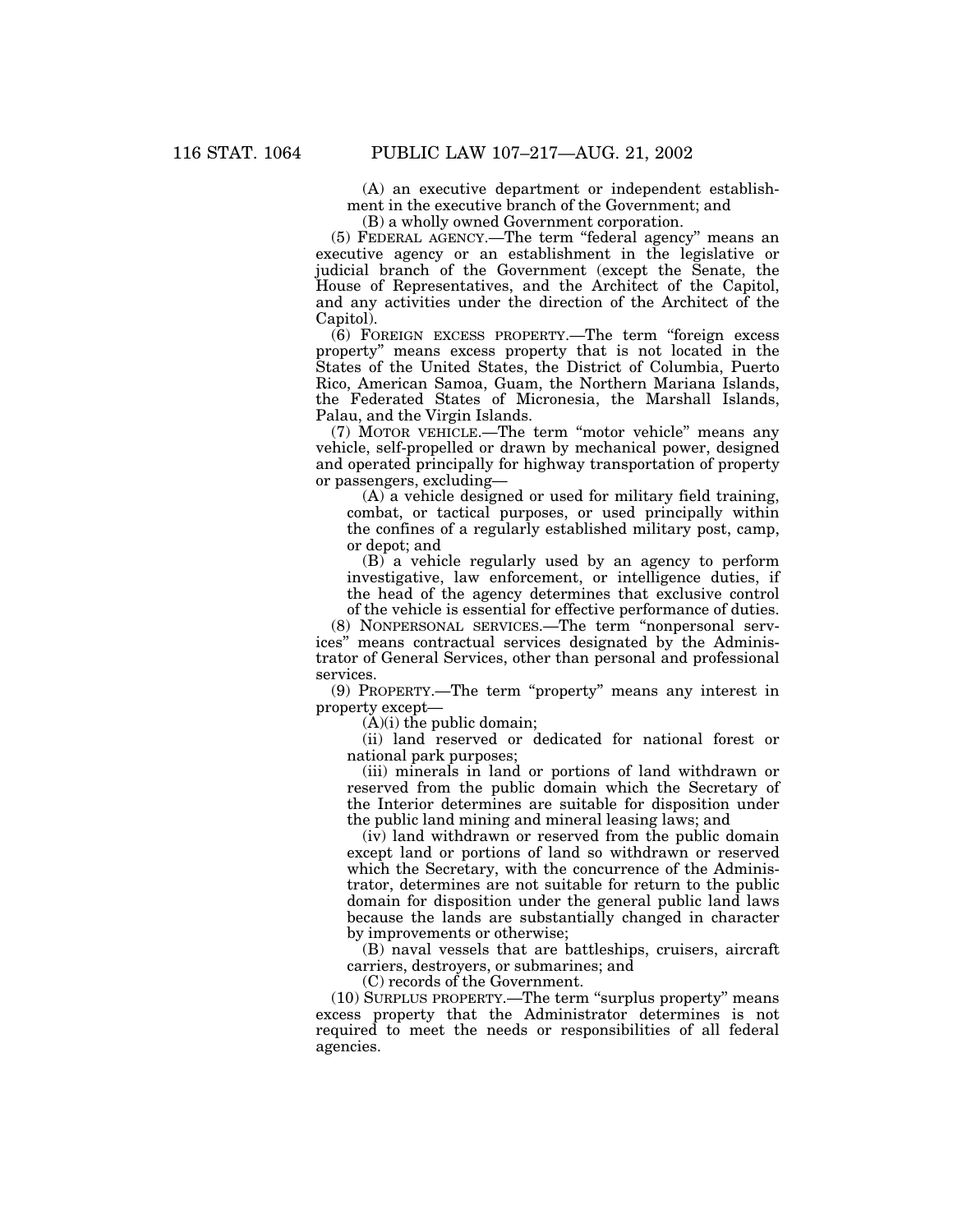# SUBCHAPTER II—SCOPE

#### **§ 111. Application to Federal Property and Administrative Services Act of 1949**

In the following provisions, the words ''this subtitle'' are deemed to refer also to title III of the Federal Property and Administrative Services Act of 1949 (41 U.S.C. 251 et seq.):

(1) Section 101 of this title.

(2) Section 112(a) of this title.

(3) Section 113 of this title.

(4) Section 121(a) of this title.

 $(5)$  Section  $121(c)(1)$  of this title.

 $(6)$  Section  $121(c)(2)$  of this title.

 $(7)$  Section  $121(d)(1)$  and  $(2)$  of this title.

 $(8)$  Section  $121(e)(1)$  of this title.

(9) Section 121(f) of this title.

 $(10)$  Section  $121(g)$  of this title.

 $(11)$  Section  $122(a)$  of this title.

(12) Section 123(a) of this title.

(13) Section 123(c) of this title.

(14) Section 124 of this title.

(15) Section 126 of this title.

 $(16)$  Section  $311(c)$  of this title.

(17) Section 313(a) of this title.

(18) Section 528 of this title.

(19) Section 541 of this title.

 $(20)$  Section 549 $(e)(3)(H)(i)(II)$  of this title.

(21) Section 557 of this title.

(22) Section 558(a) of this title.

(23) Section 559(f) of this title.

(24) Section 571(b) of this title.

 $(25)$  Section  $572(a)(2)(A)$  of this title.

 $(26)$  Section 572(b)(4) of this title.

# **§ 112. Applicability of certain policies, procedures, and directives in effect on July 1, 1949**

(a) IN GENERAL.—A policy, procedure, or directive described in subsection (b) remains in effect until superseded or amended under this subtitle or other appropriate authority.

(b) DESCRIPTION.—A policy, procedure, or directive referred to in subsection (a) is one that was in effect on July 1, 1949, and that was prescribed by—

(1) the Director of the Bureau of Federal Supply or the Secretary of the Treasury and that related to a function transferred to or vested in the Administrator of General Services on June 30, 1949, by the Federal Property and Administrative Services Act of 1949;

(2) an officer of the Federal Government under authority of the Surplus Property Act of 1944 (ch. 479, 58 Stat. 765) or other authority related to surplus property or foreign excess property;

(3) the Federal Works Administrator or the head of a constituent agency of the Federal Works Agency; or

(4) the Archivist of the United States or another officer or body whose functions were transferred on June 30, 1949, by title I of the Federal Property and Administrative Services Act of 1949.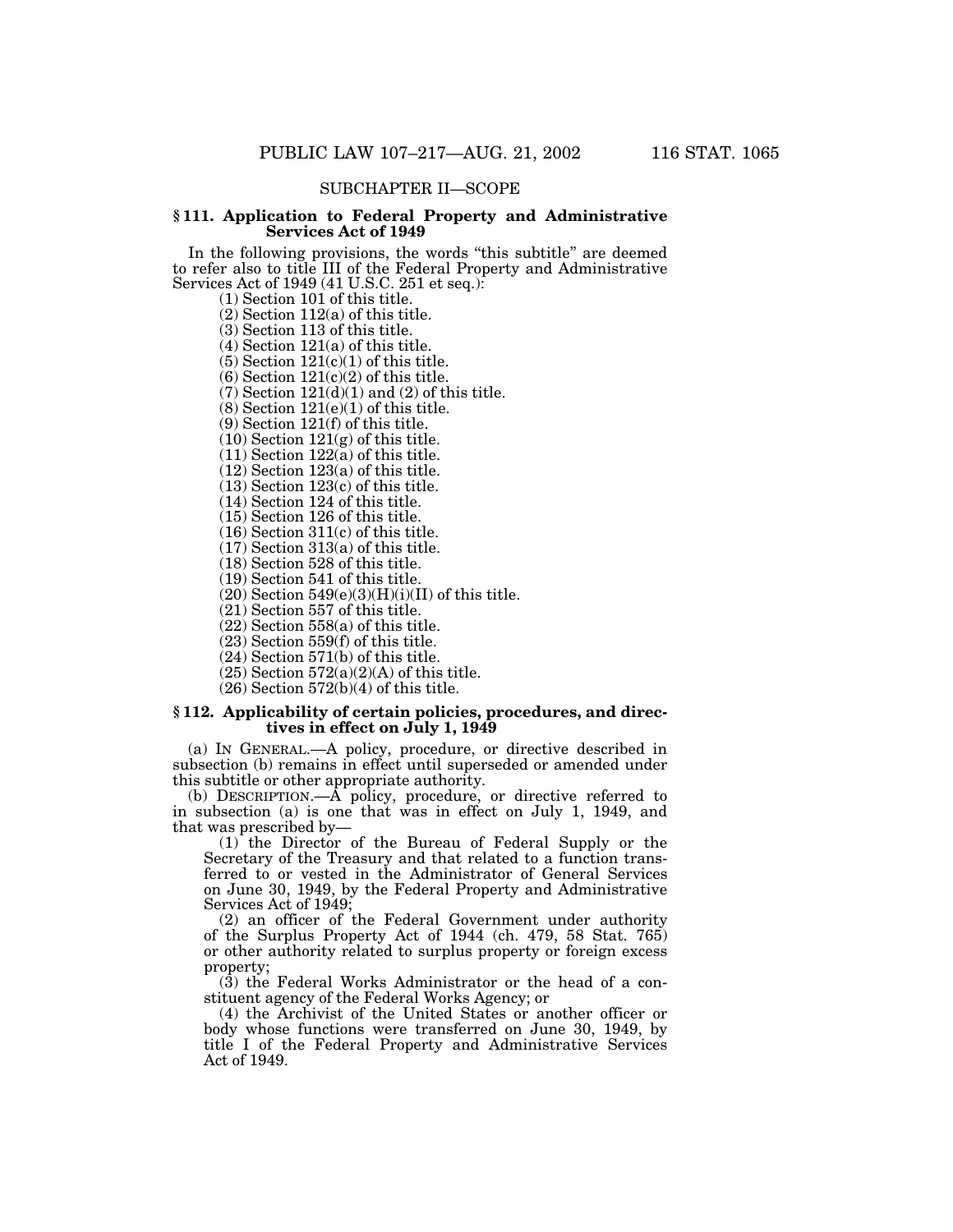# **§ 113. Limitations**

(a) IN GENERAL.—Except as otherwise provided in this section, the authority conferred by this subtitle is in addition to any other authority conferred by law and is not subject to any inconsistent provision of law.

(b) LIMITATION REGARDING THE OFFICE OF FEDERAL PROCURE-MENT POLICY ACT.—The authority conferred by this subtitle is subject to the Office of Federal Procurement Policy Act (41 U.S.C. 401 et seq.).

(c) LIMITATION REGARDING CERTAIN GOVERNMENT CORPORATIONS AND AGENCIES.—Sections 121(b) and 506(c) of this title do not apply to a Government corporation or agency that is subject to chapter 91 of title 31.

(d) LIMITATION REGARDING CONGRESS.—This subtitle does not apply to the Senate or the House of Representatives (including the Architect of the Capitol and any building, activity, or function under the direction of the Architect). However, services and facilities authorized by this subtitle shall, as far as practicable, be made available to the Senate, the House of Representatives, and the Architect of the Capitol on their request. If payment would be required for providing a similar service or facility to an executive agency, payment shall be made by the recipient, on presentation of proper vouchers, in advance or by reimbursement (as may be agreed upon by the Administrator of General Services and the officer or body making the request). The payment may be credited to the applicable appropriation of the executive agency receiving the payment.

(e) OTHER LIMITATIONS.—Nothing in this subtitle impairs or affects the authority of—

(1) the President under the Philippine Property Act of 1946 (22 U.S.C. 1381 et seq.);

(2) an executive agency, with respect to any program conducted for purposes of resale, price support, grants to farmers, stabilization, transfer to foreign governments, or foreign aid, relief, or rehabilitation, but the agency carrying out the program shall, to the maximum extent practicable, consistent with the purposes of the program and the effective, efficient conduct of agency business, coordinate its operations with the requirements of this subtitle and with policies and regulations prescribed under this subtitle;

(3) an executive agency named in chapter 137 of title 10, and the head of the agency, with respect to the administration of that chapter;

(4) the Secretary of Defense with respect to property required for or located in occupied territories;

(5) the Secretary of Defense with respect to the administration of section 2535 of title 10;

(6) the Secretary of Defense and the Secretaries of the Army, Navy, and Air Force with respect to the administration of the Strategic and Critical Materials Stock Piling Act (50 U.S.C. 98 et seq.);

(7) the Secretary of State under the Foreign Service Buildings Act, 1926 (22 U.S.C. 292 et seq.);

(8) the Secretary of Agriculture under—

(A) the Richard B. Russell National School Lunch Act (42 U.S.C. 1751 et seq.);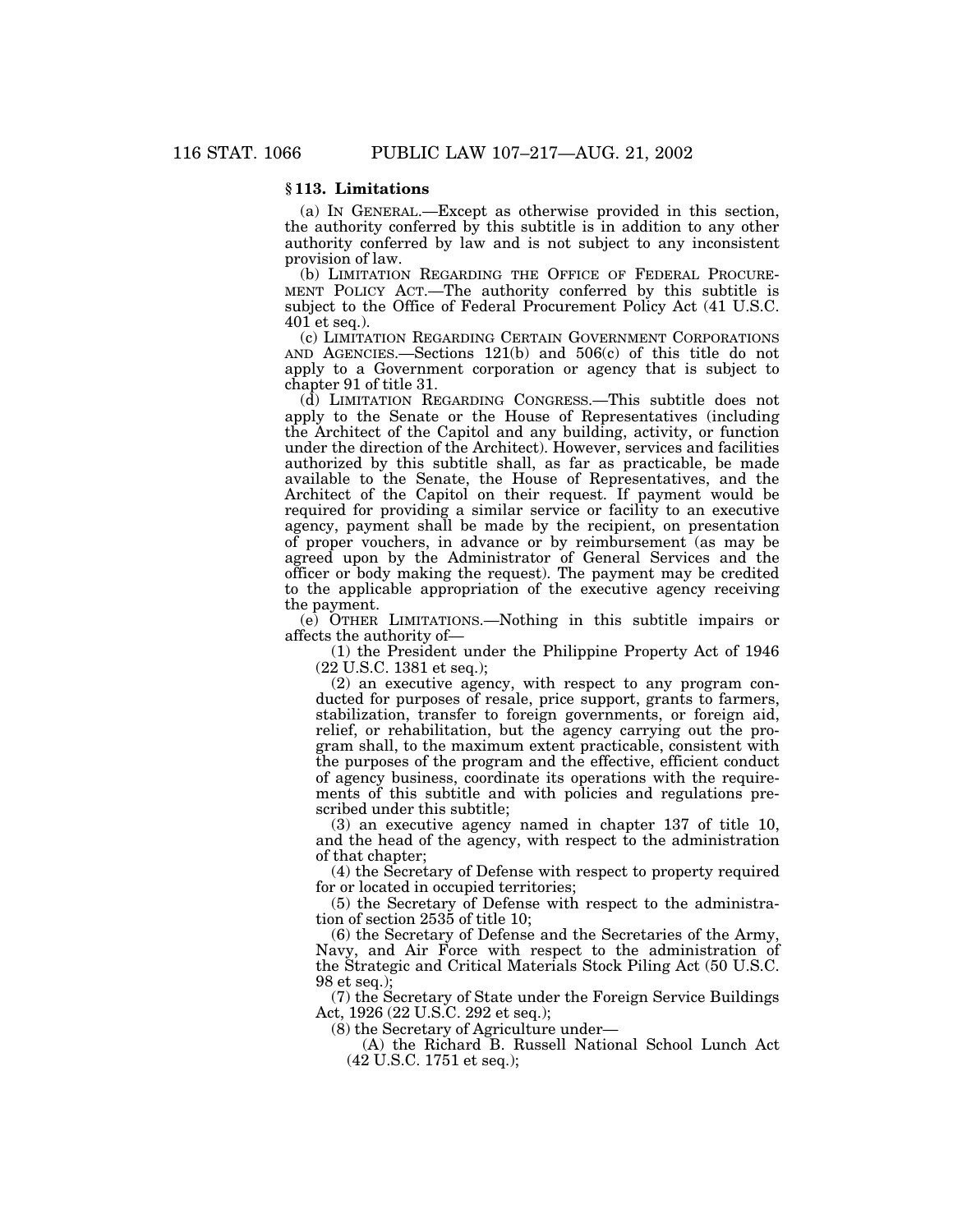(B) the Farmers Home Administration Act of 1946 (ch. 964, 60 Stat. 1062);

 $(C)$  section 32 of the Act of August 24, 1935 (7 U.S.C. 612c), with respect to the exportation and domestic consumption of agricultural products;

(D) section 201 of the Agricultural Adjustment Act of 1938 (7 U.S.C. 1291); or

(E) section 203(j) of the Agricultural Marketing Act of 1946 (7 U.S.C. 1622(j));

(9) an official or entity under the Farm Credit Act of 1971 (12 U.S.C. 2001 et seq.), with respect to the acquisition or disposal of property;

(10) the Secretary of Housing and Urban Development or the Federal Deposit Insurance Corporation (or an officer of the Corporation) with respect to the disposal of—

(A) residential property; or

(B) other property—

(i) acquired or held as part of, or in connection with, residential property; or

(ii) held in connection with the insurance of mortgages, loans, or savings association accounts under the National Housing Act (12 U.S.C. 1701 et seq.), the Federal Deposit Insurance Act (12 U.S.C. 1811 et seq.), or any other law;

(11) the Tennessee Valley Authority with respect to nonpersonal services, with respect to section  $501(c)$  of this title, and with respect to property acquired in connection with a program of processing, manufacture, production, or force account construction, but the Authority shall, to the maximum extent it considers practicable, consistent with the purposes of its program and the effective, efficient conduct of its business, coordinate its operations with the requirements of this subtitle and with policies and regulations prescribed under this subtitle;

(12) the Secretary of Energy with respect to atomic energy;

(13) the Secretary of Transportation or the Secretary of Commerce with respect to the disposal of airport property and airway property (as those terms are defined in section 47301 of title 49) for use as such property;

(14) the United States Postal Service;

(15) the Maritime Administration with respect to the acquisition, procurement, operation, maintenance, preservation, sale, lease, charter, construction, reconstruction, or reconditioning (including outfitting and equipping incidental to construction, reconstruction, or reconditioning) of a merchant vessel or shipyard, ship site, terminal, pier, dock, warehouse, or other installation necessary or appropriate for carrying out a program of the Administration authorized by law or nonadministrative activities incidental to a program of the Administration authorized by law, but the Administration shall, to the maximum extent it considers practicable, consistent with the purposes of its programs and the effective, efficient conduct of its activities, coordinate its operations with the requirements of this subtitle and with policies and regulations prescribed under this subtitle;

(16) the Central Intelligence Agency;

(17) the Joint Committee on Printing, under title 44 or any other law;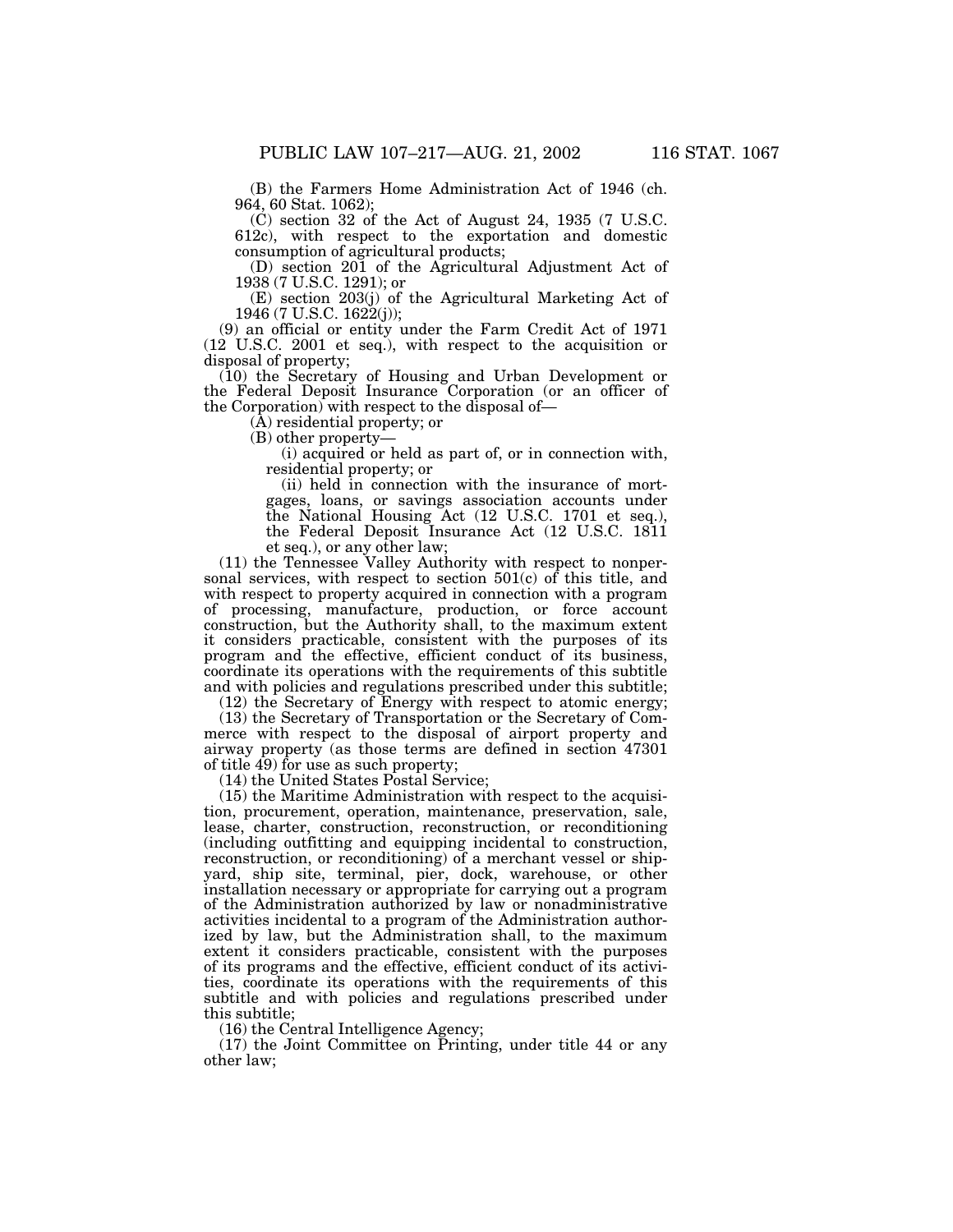(18) the Secretary of the Interior with respect to procurement for program operations under the Bonneville Project Act of 1937 (16 U.S.C. 832 et seq.); or

(19) the Secretary of State with respect to the furnishing of facilities in foreign countries and reception centers within the United States.

# SUBCHAPTER III—ADMINISTRATIVE AND GENERAL

# **§ 121. Administrative**

(a) POLICIES PRESCRIBED BY THE PRESIDENT.—The President may prescribe policies and directives that the President considers necessary to carry out this subtitle. The policies must be consistent with this subtitle.

(b) ACCOUNTING PRINCIPLES AND STANDARDS.—

(1) PRESCRIPTION.—The Comptroller General, after considering the needs and requirements of executive agencies, shall prescribe principles and standards of accounting for property.

(2) PROPERTY ACCOUNTING SYSTEMS.—The Comptroller General shall cooperate with the Administrator of General Services and with executive agencies in the development of property accounting systems and approve the systems when they are adequate and in conformity with prescribed principles and standards.

(3) COMPLIANCE REVIEW.—From time to time the Comptroller General shall examine the property accounting systems established by executive agencies to determine the extent of compliance with prescribed principles and standards and approved systems. The Comptroller General shall report to Congress any failure to comply with the principles and standards or to adequately account for property.

(c) REGULATIONS BY ADMINISTRATOR.—

(1) GENERAL AUTHORITY.—The Administrator may prescribe regulations to carry out this subtitle.

(2) REQUIRED REGULATIONS AND ORDERS.—The Administrator shall prescribe regulations that the Administrator considers necessary to carry out the Administrator's functions under this subtitle and the head of each executive agency shall issue orders and directives that the agency head considers necessary to carry out the regulations.

(d) DELEGATION OF AUTHORITY BY ADMINISTRATOR.—

(1) IN GENERAL.—Except as provided in paragraph (2), the Administrator may delegate authority conferred on the Administrator by this subtitle to an official in the General Services Administration or to the head of another federal agency. The Administrator may authorize successive redelegation of authority conferred by this subtitle.

(2) EXCEPTIONS.—The Administrator may not delegate—

(A) the authority to prescribe regulations on matters of policy applying to executive agencies;

(B) the authority to transfer functions and related allocated amounts from one component of the Administration to another under paragraphs  $(1)(C)$  and  $(2)(A)$  of subsection (e); or

(C) other authority for which delegation is prohibited by this subtitle.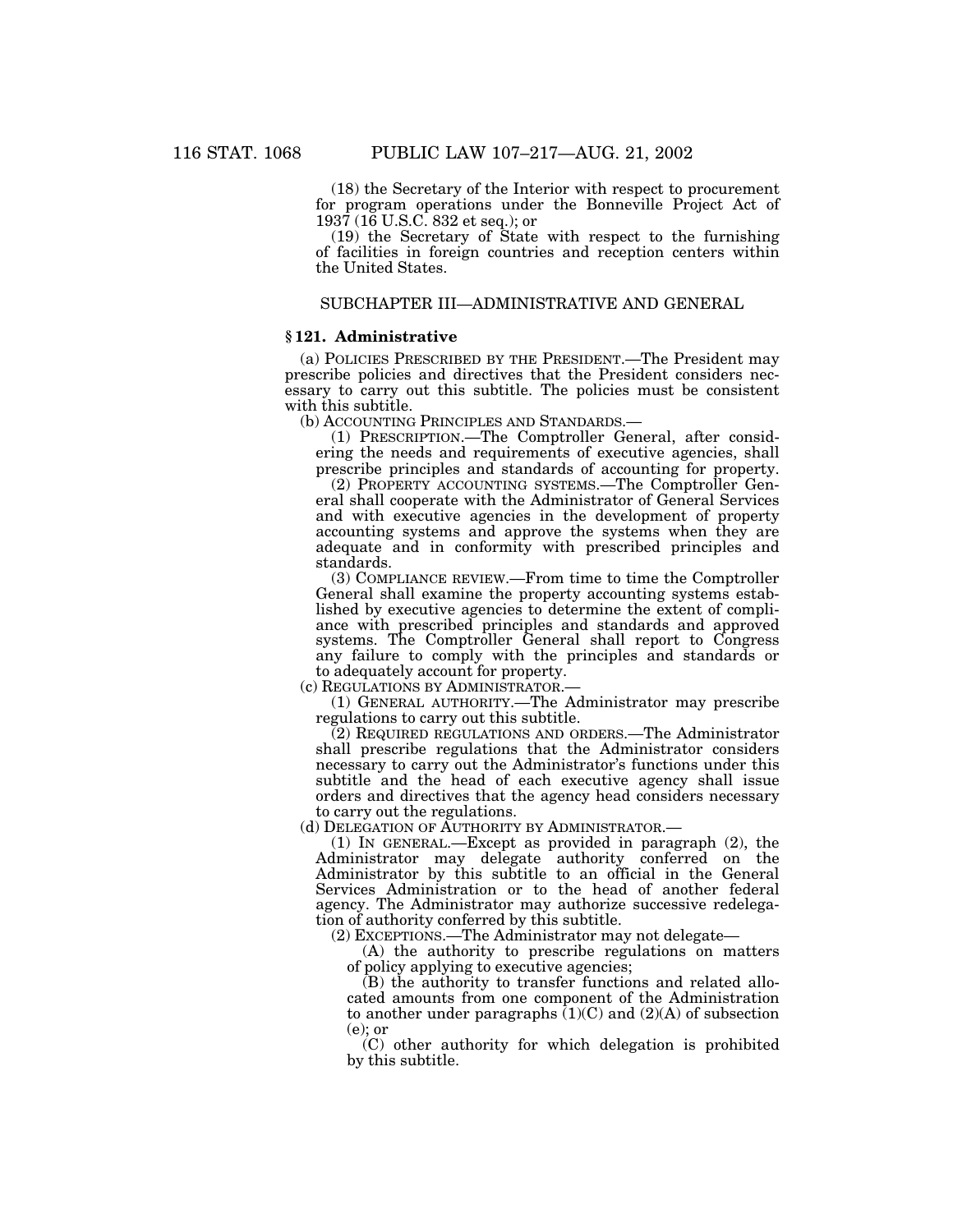(3) RETENTION AND USE OF RENTAL PAYMENTS.—A department or agency to which the Administrator has delegated authority to operate, maintain or repair a building or facility under this subsection shall retain the portion of the rental payment that the Administrator determines is available to operate, maintain or repair the building or facility. The department or agency shall directly expend the retained amounts to operate, maintain, or repair the building or facility. Any amounts retained under this paragraph shall remain available until expended

for these purposes.<br>(e) ASSIGNMENT OF FUNCTIONS BY ADMINISTRATOR.—

(1) IN GENERAL.—The Administrator may provide for the performance of a function assigned under this subtitle by any of the following methods:

(A) The Administrator may direct the Administration to perform the function.

(B) The Administrator may designate or establish a component of the Administration and direct the component to perform the function.

(C) The Administrator may transfer the function from one component of the Administration to another.

(D) The Administrator may direct an executive agency to perform the function for itself, with the consent of the agency or by direction of the President.

(E) The Administrator may direct one executive agency to perform the function for another executive agency, with the consent of the agencies concerned or by direction of the President.

(F) The Administrator may provide for performance of a function by a combination of the methods described in this paragraph.

(2) TRANSFER OF RESOURCES.—

(A) WITHIN ADMINISTRATION.—If the Administrator transfers a function from one component of the Administration to another, the Administrator may also provide for the transfer of appropriate allocated amounts from the component that previously carried out the function to the component being directed to carry out the function. A transfer under this subparagraph must be reported to the Director of the Office of Management and Budget.

(B) BETWEEN AGENCIES.—If the Administrator transfers a function from one executive agency to another (including a transfer to or from the Administration), the Administrator may also provide for the transfer of appropriate personnel, records, property, and allocated amounts from the executive agency that previously carried out the function to the executive agency being directed to carry out the function. A transfer under this subparagraph is subject to approval by the Director.

(f) ADVISORY COMMITTEES.—The Administrator may establish advisory committees to provide advice on any function of the Administrator under this subtitle. Members of the advisory committees shall serve without compensation but are entitled to transportation and not more than \$25 a day instead of expenses under section 5703 of title 5.

(g) CONSULTATION WITH FEDERAL AGENCIES.—The Administrator shall advise and consult with interested federal agencies and seek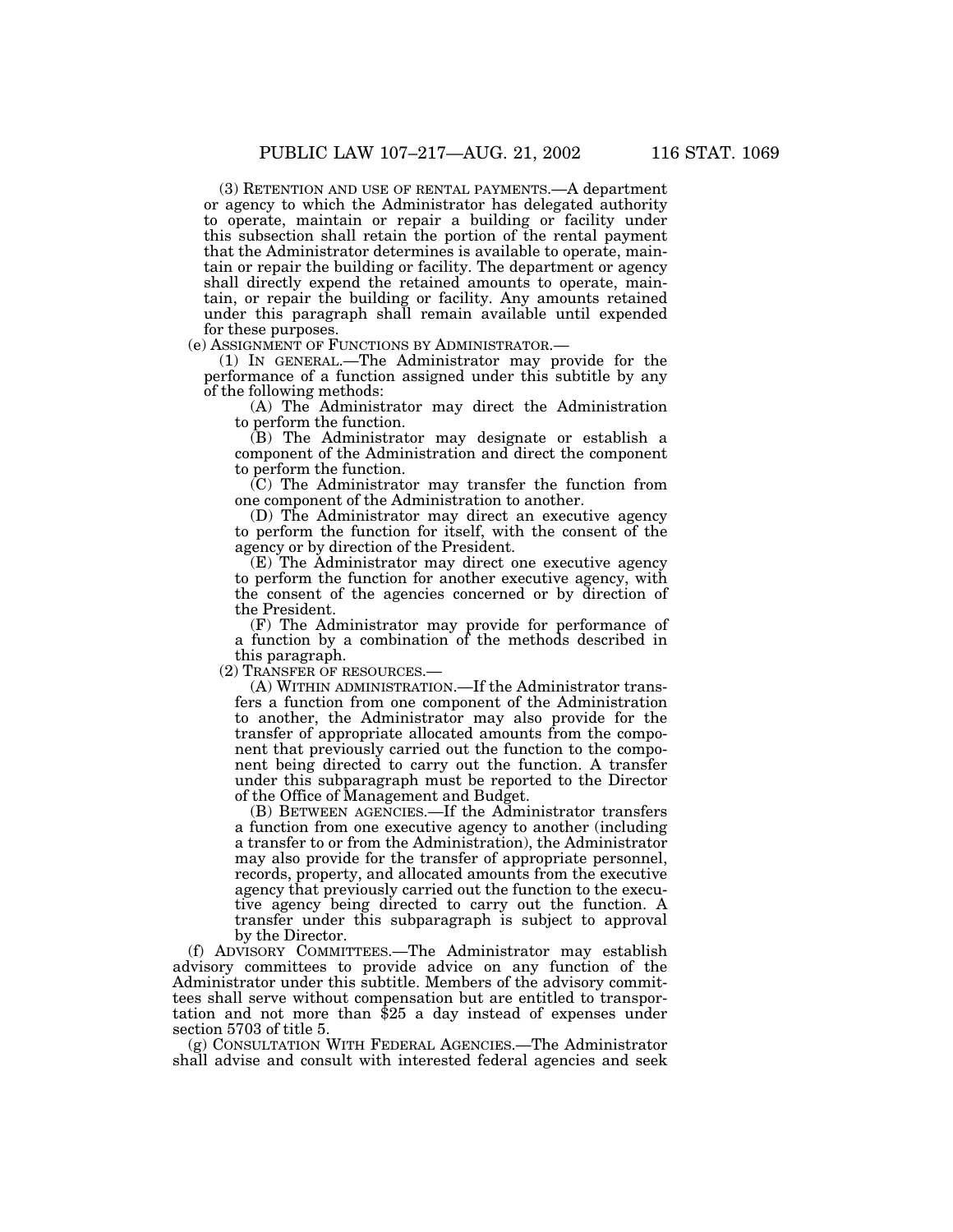their advice and assistance to accomplish the purposes of this subtitle.

(h) ADMINISTERING OATHS.—In carrying out investigative duties, an officer or employee of the Administration, if authorized by the Administrator, may administer an oath to an individual.

#### **§ 122. Prohibition on sex discrimination**

(a) PROHIBITION.—With respect to a program or activity carried on or receiving federal assistance under this subtitle, an individual may not be excluded from participation, denied benefits, or otherwise discriminated against based on sex.

(b) ENFORCEMENT.—Subsection (a) shall be enforced through agency provisions and rules similar to those already established with respect to racial and other discrimination under title VI of the Civil Rights Act of 1964 (42 U.S.C. 2000d et seq.). However, this remedy is not exclusive and does not prejudice or remove any other legal remedies available to an individual alleging discrimination.

#### **§ 123. Civil remedies for fraud**

(a) IN GENERAL.—In connection with the procurement, transfer or disposition of property under this subtitle, a person that uses or causes to be used, or enters into an agreement, combination, or conspiracy to use or cause to be used, a fraudulent trick, scheme, or device for the purpose of obtaining or aiding to obtain, for any person, money, property, or other benefit from the Federal Government—

(1) shall pay to the Government an amount equal to the sum of—

(A) \$2,000 for each act;

(B) two times the amount of damages sustained by the Government because of each act; and

(C) the cost of suit;

(2) if the Government elects, shall pay to the Government, as liquidated damages, an amount equal to two times the consideration that the Government agreed to give to the person, or that the person agreed to give to the Government; or

(3) if the Government elects, shall restore to the Government the money or property fraudulently obtained, with the Government retaining as liquidated damages, the money, property, or other consideration given to the Government.

(b) ADDITIONAL REMEDIES AND CRIMINAL PENALTIES.—The civil remedies provided in this section are in addition to all other civil remedies and criminal penalties provided by law.

(c) IMMUNITY OF GOVERNMENT OFFICIALS.—An officer or employee of the Government is not liable (except for an individual's own fraud) or accountable for collection of a purchase price that is determined to be uncollectible by the federal agency responsible for property if the property is transferred or disposed of in accordance with this subtitle and with regulations prescribed under this subtitle.

(d) JURISDICTION AND VENUE.—

(1) DEFINITION.—In this subsection, the term ''district court'' means a district court of the United States or a district court of a territory or possession of the United States.

(2) IN GENERAL.—A district court has original jurisdiction of an action arising under this section, and venue is proper,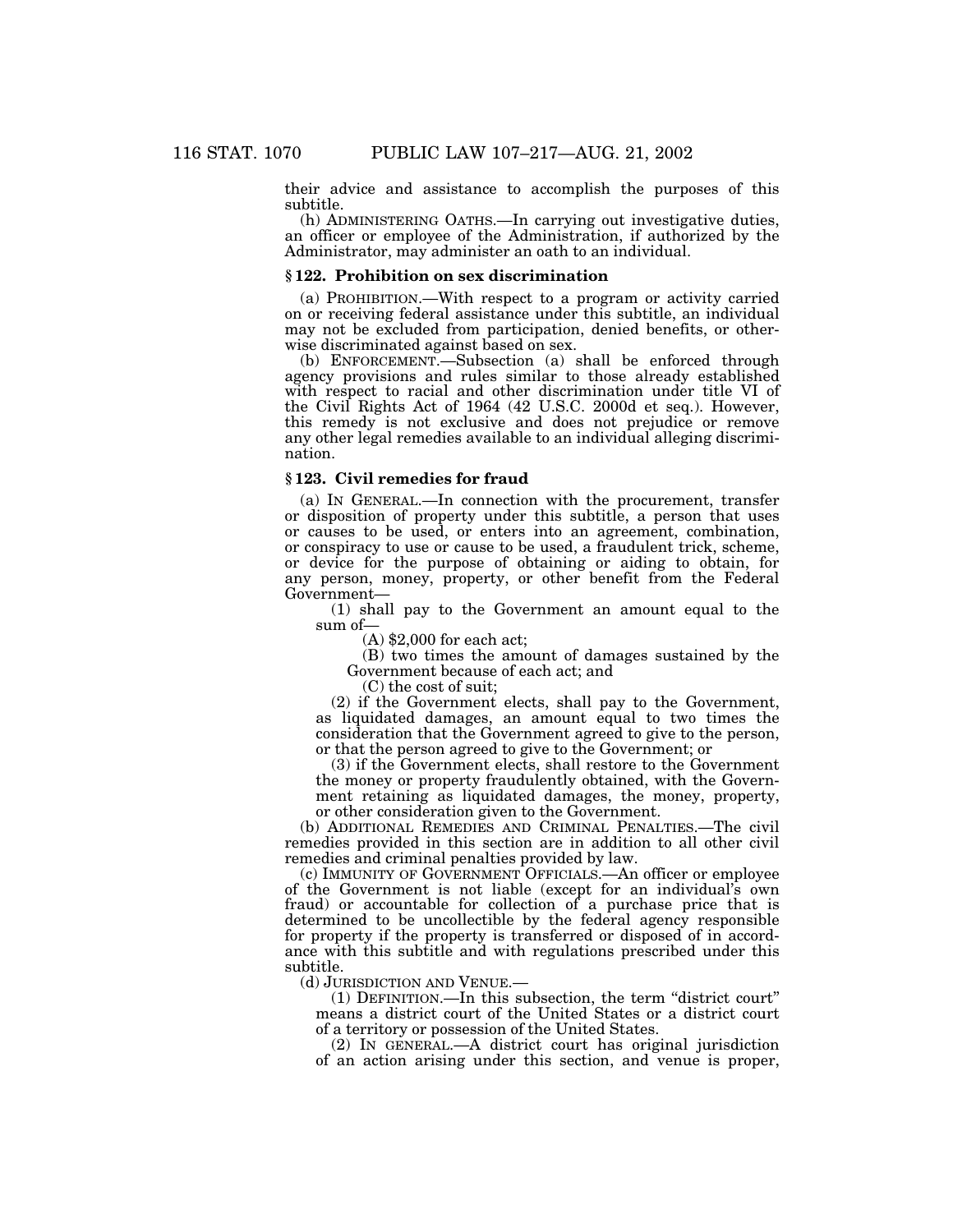if at least one defendant resides or may be found in the court's judicial district. Jurisdiction and venue are determined without regard to the place where acts were committed.

(3) ADDITIONAL DEFENDANT OUTSIDE JUDICIAL DISTRICT.—A defendant that does not reside and may not be found in the court's judicial district may be brought in by order of the court, to be served personally, by publication, or in another reasonable manner directed by the court.

## **§ 124. Agency use of amounts for property management**

Amounts appropriated, allocated, or available to a federal agency for purposes similar to the purposes in section 121 of this title or subchapter I (except section 506), II, or III of chapter 5 of this title may be used by the agency for the disposition of property under this subtitle, and for the care and handling of property pending the disposition, if the Director of the Office of Management and Budget authorizes the use.

#### **§ 125. Library memberships**

Amounts appropriated may be used, when authorized by the Administrator of General Services, for payment in advance for library memberships in societies whose publications are available to members only, or to members at a lower price than that charged to the general public.

#### **§ 126. Reports to Congress**

The Administrator of General Services, at times the Administrator considers desirable, shall submit a report to Congress on the administration of this subtitle. The report shall include any recommendation for amendment of this subtitle that the Administrator considers appropriate and shall identify any law that is obsolete because of the enactment or operation of this subtitle.

# **CHAPTER 3—ORGANIZATION OF GENERAL SERVICES ADMINISTRATION**

#### SUBCHAPTER I—GENERAL

Sec.

- 301. Establishment.
- 302. Administrator and Deputy Administrator.
- 303. Functions.
- 304. Federal information centers.

# SUBCHAPTER II—ADMINISTRATIVE

- 311. Personnel.
- 312. Transfer and use of amounts for major equipment acquisitions.
- 313. Tests of materials.

#### SUBCHAPTER III—FUNDS

- 321. General Supply Fund.<br>322. Information Technolog
- Information Technology Fund.
- 323. Consumer Information Center Fund.

# SUBCHAPTER I—GENERAL

# **§ 301. Establishment**

The General Services Administration is an agency in the executive branch of the Federal Government.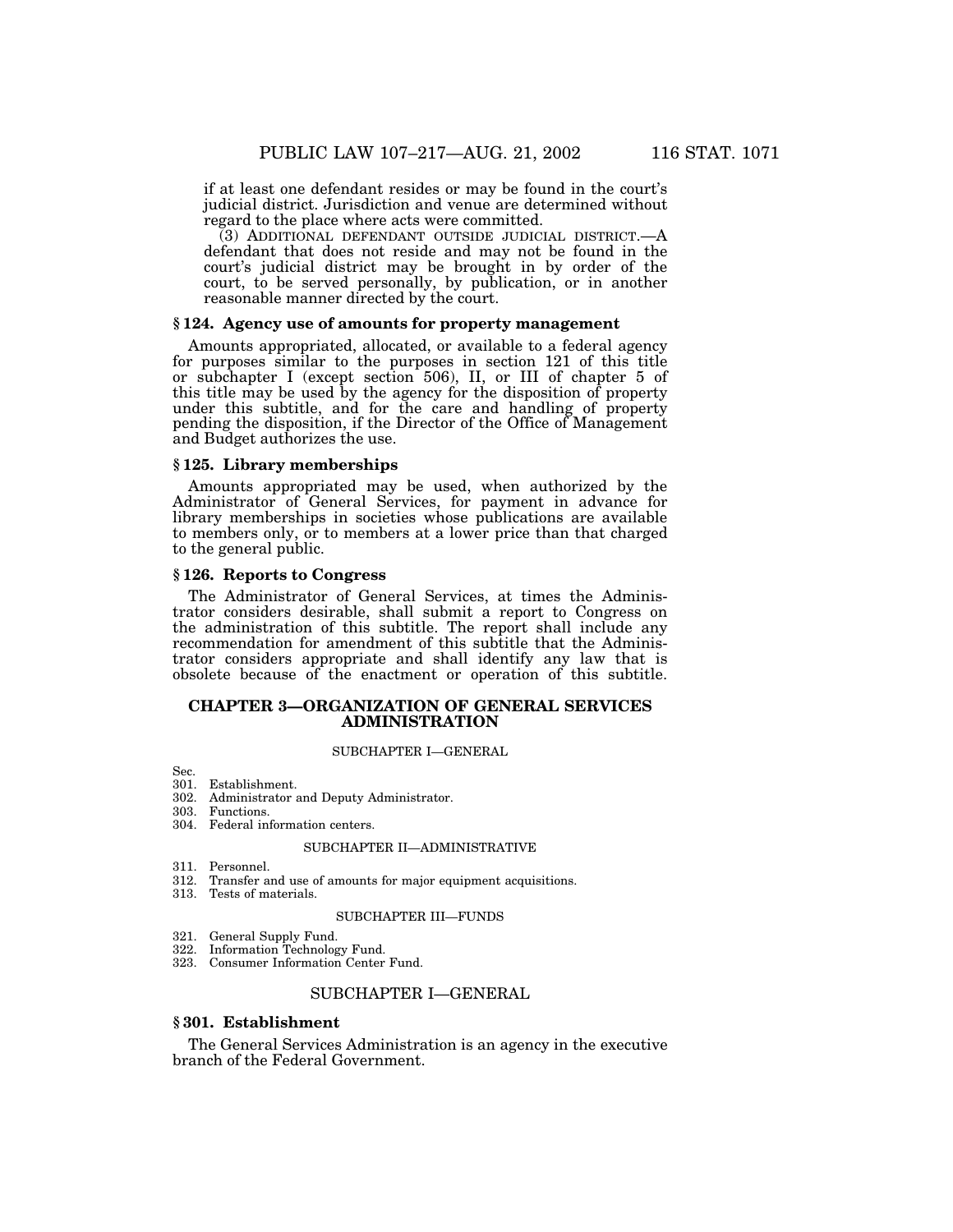# **§ 302. Administrator and Deputy Administrator**

(a) ADMINISTRATOR.—The Administrator of General Services is the head of the General Services Administration. The Administrator is appointed by the President with the advice and consent of the Senate. The Administrator shall perform functions subject to the direction and control of the President.

(b) DEPUTY ADMINISTRATOR.—The Administrator shall appoint a Deputy Administrator of General Services. The Deputy Administrator shall perform functions designated by the Administrator. The Deputy Administrator is Acting Administrator of General Services during the absence or disability of the Administrator and, unless the President designates another officer of the Federal Government, when the office of Administrator is vacant.

#### **§ 303. Functions**

(a) BUREAU OF FEDERAL SUPPLY.— (1) TRANSFER OF FUNCTIONS.—Subject to paragraph (2), the functions of the Administrator of General Services include functions related to the Bureau of Federal Supply in the Department of the Treasury that, immediately before July 1, 1949, were functions of  $(A)$  the Bureau:

(B) the Director of the Bureau;

(C) the personnel of the Bureau; or

(D) the Secretary of the Treasury.

(2) FUNCTIONS NOT TRANSFERRED.—The functions of the Administrator of General Services do not include functions retained in the Department of the Treasury under section 102(c) of the Federal Property and Administrative Services Act of 1949 (ch. 288, 63 Stat. 380).

(b) FEDERAL WORKS AGENCY AND COMMISSIONER OF PUBLIC BUILDINGS.—The functions of the Administrator of General Services include functions related to the Federal Works Agency and functions related to the Commissioner of Public Buildings that, immediately before July 1, 1949, were functions of—

(1) the Federal Works Agency;

(2) the Federal Works Administrator; or

(3) the Commissioner of Public Buildings.

# **§ 304. Federal information centers**

The Administrator of General Services may establish within the General Services Administration a nationwide network of federal information centers for the purpose of providing the public with information about the programs and procedures of the Federal Government and for other appropriate and related purposes.

# SUBCHAPTER II—ADMINISTRATIVE

#### **§ 311. Personnel**

(a) APPOINTMENT AND COMPENSATION.—The Administrator of General Services, subject to chapters 33 and 51 and subchapter III of chapter 53 of title 5, may appoint and fix the compensation of personnel necessary to carry out chapters 1, 3, and 5 of this title and title III of the Federal Property and Administrative Services Act of 1949 (41 U.S.C. 251 et seq.).

(b) TEMPORARY EMPLOYMENT.—The Administrator may procure the temporary or intermittent services of experts or consultants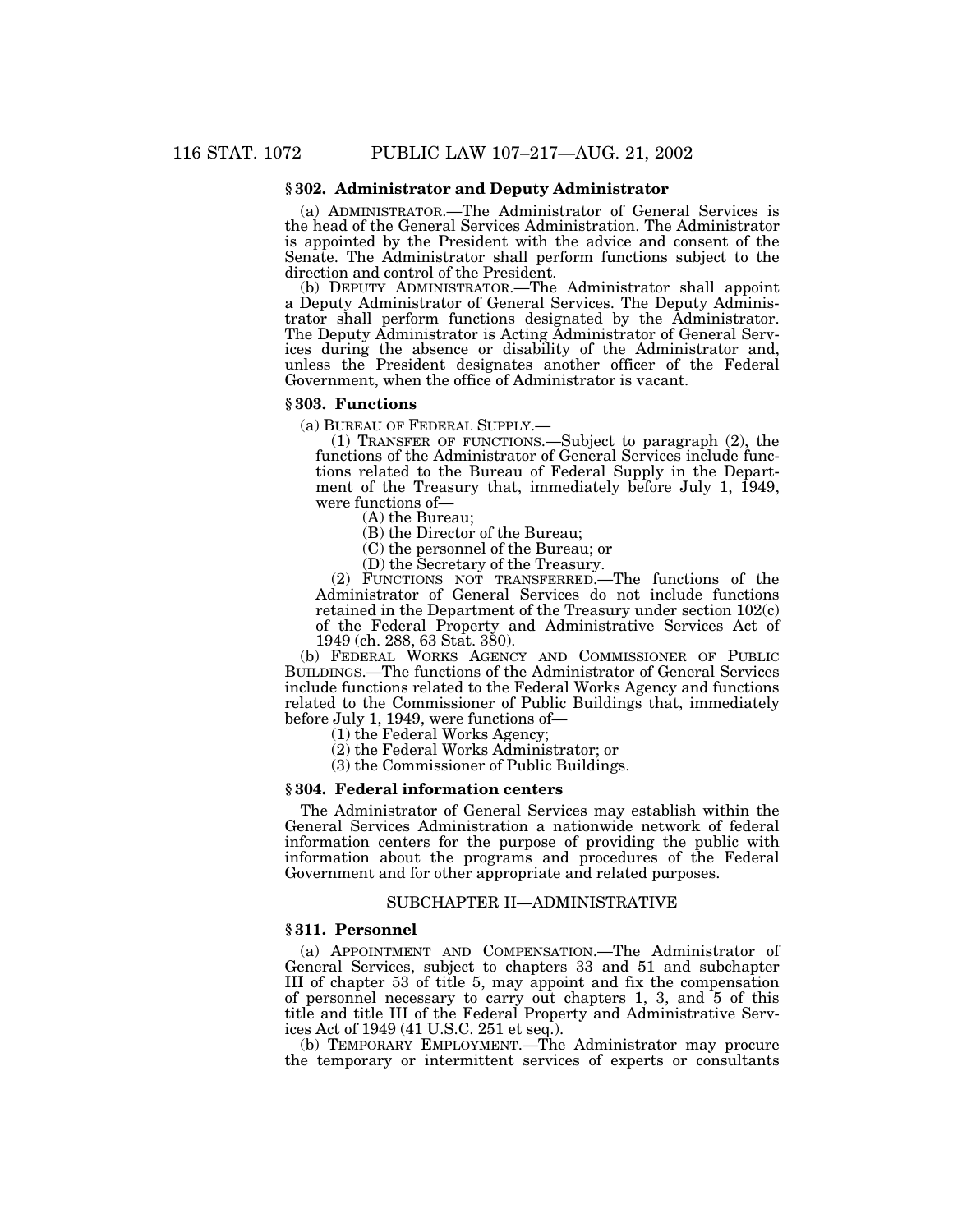under section 3109 of title 5 to the extent the Administrator finds necessary to carry out chapters 1, 3, and 5 of this title and title III of the Federal Property and Administrative Services Act of 1949 (41 U.S.C. 251 et seq.).

(c) PERSONNEL FROM OTHER AGENCIES.—Notwithstanding section 973 of title 10 or any other law, in carrying out functions under this subtitle the Administrator may use the services of personnel (including armed services personnel) from an executive agency other than the General Services Administration with the consent of the head of the agency.<br>(d) DETAIL OF FIELD PERSONNEL TO DISTRICT OF COLUMBIA.

The Administrator, in the Administrator's discretion, may detail field personnel of the Administration to the District of Columbia for temporary duty for a period of not more than 30 days in any one case. Subsistence or similar expenses may not be allowed for an employee on temporary duty in the District of Columbia under this paragraph.

#### **§ 312. Transfer and use of amounts for major equipment acquisitions**

(a) IN GENERAL.—Subject to subsection (b), unobligated balances of amounts appropriated or otherwise made available to the General Services Administration for operating expenses and salaries and expenses may be transferred and merged into the ''Major equipment acquisitions and development activity" of the Salaries and Expenses, General Management and Administration appropriation account for—

(1) agency-wide acquisition of capital equipment, automated data processing systems; and

(2) financial management and management information systems needed to implement the Chief Financial Officers Act of 1990 (Public Law 101–576, 104 Stat. 2838) and other laws or regulations.

(b) REQUIREMENTS AND AVAILABILITY.—

(1) TIME FOR TRANSFER.—Transfer of an amount under this section must be done no later than the end of the fifth fiscal year after the fiscal year for which the amount is appropriated or otherwise made available.

(2) APPROVAL FOR USE.—An amount transferred under this section may be used only with the advance approval of the Committees on Appropriations of the House of Representatives and the Senate.

(3) AVAILABILITY.—An amount transferred under this section remains available until expended.

#### **§ 313. Tests of materials**

(a) SCOPE.—This section applies to any article or commodity tendered by a producer or vendor for sale or lease to the General Services Administration or to any procurement authority acting under the direction and control of the Administrator of General Services pursuant to this subtitle.

(b) AUTHORITY TO CONDUCT TESTS.—The Administrator, in the Administrator's discretion and with the consent of the producer or vendor, may have tests conducted, in a manner the Administrator specifies, to—

(1) determine whether an article or commodity conforms to prescribed specifications and standards; or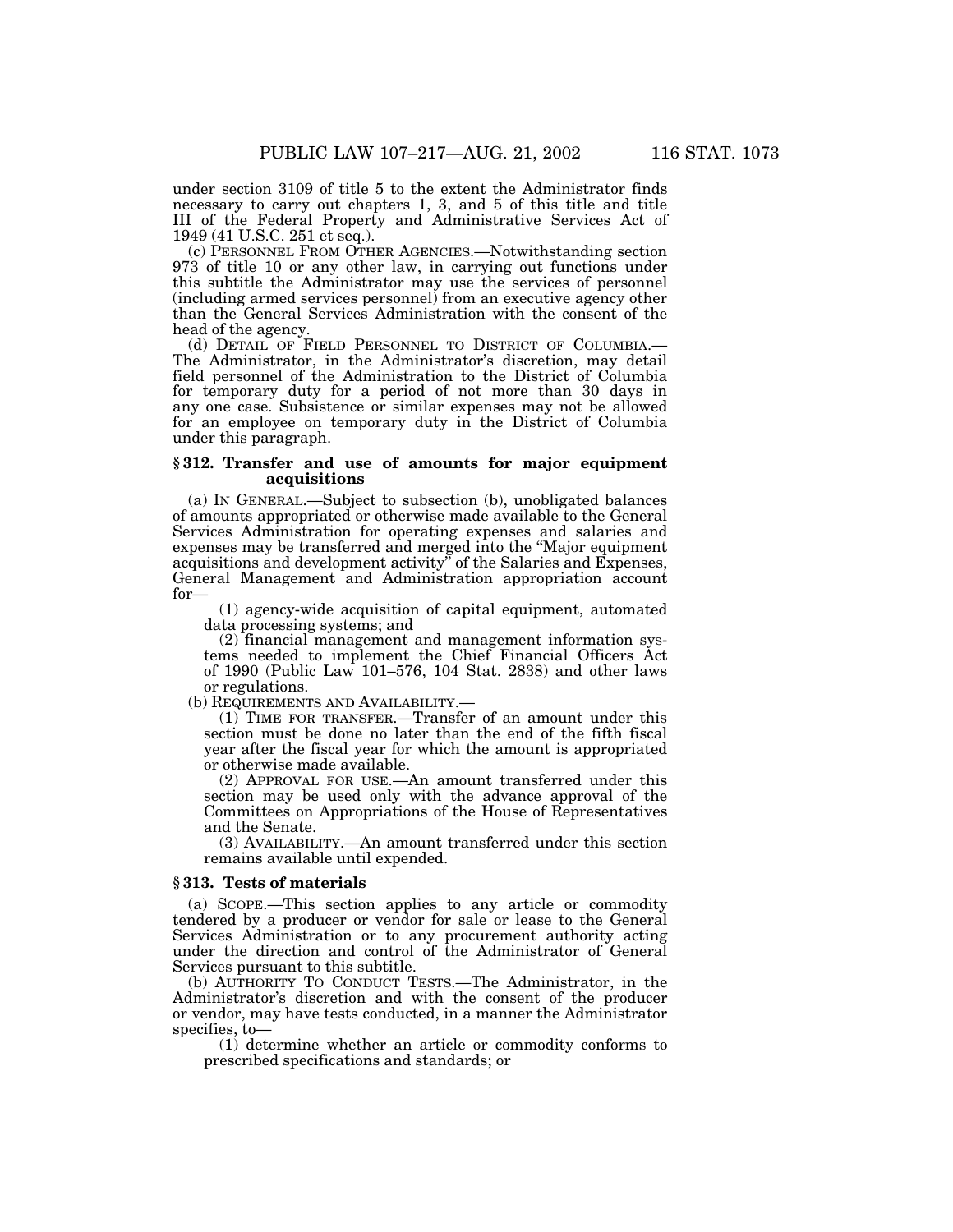(2) aid in the development of specifications and standards.  $(c)$  FEES. $-$ 

(1) IN GENERAL.—The Administrator shall charge the producer or vendor a fee for the tests.

(2) AMOUNT OF FEE IF TESTS PREDOMINANTLY SERVE INTEREST OF PRODUCER OR VENDOR.—If the Administrator determines that conducting the tests predominantly serves the interest of the producer or vendor, the Administrator shall fix the fee in an amount that will recover the costs of conducting the tests, including all components of the costs, determined in accordance with accepted accounting principles.

(3) AMOUNT OF FEE IF TESTS DO NOT PREDOMINANTLY SERVE INTEREST OF PRODUCER OR VENDOR.—If the Administrator determines that conducting the tests does not predominantly serve the interest of the producer or vendor, the Administrator shall fix the fee in an amount the Administrator determines is reasonable for furnishing the testing service.

#### SUBCHAPTER III—FUNDS

# **§ 321. General Supply Fund**

(a) EXISTENCE.—The General Supply Fund is a special fund in the Treasury.<br>(b) COMPOSITION.—

 $(1)$  In GENERAL.—The Fund is composed of amounts appropriated to the Fund and the value, as determined by the Administrator of General Services, of personal property transferred from executive agencies to the Administrator under section 501(d) of this title to the extent that payment is not made or credit allowed for the property.

(2) OTHER CREDITS.—

(A) IN GENERAL.—The Fund shall be credited with all reimbursements, advances, and refunds or recoveries relating to personal property or services procured through the Fund, including—

(i) the net proceeds of disposal of surplus personal property; and

(ii) receipts from carriers and others for loss of, or damage to, personal property.

(B) REAPPROPRIATION.—Amounts credited under this paragraph are reappropriated for the purposes of the Fund.

 $(3)$  DEPOSIT OF FEES.—Fees collected by the Administrator under section 313 of this title may be deposited in the Fund to be used for the purposes of the Fund.

(c) USES.—

(1) IN GENERAL.—The Fund is available for use by or under the direction and control of the Administrator for—

(A) procuring, for the use of federal agencies in the proper discharge of their responsibilities—

(i) personal property (including the purchase from or through the Public Printer, for warehouse issue, of standard forms, blankbook work, standard specifications, and other printed material in common use by federal agencies and not available through the Superintendent of Documents); and

(ii) nonpersonal services;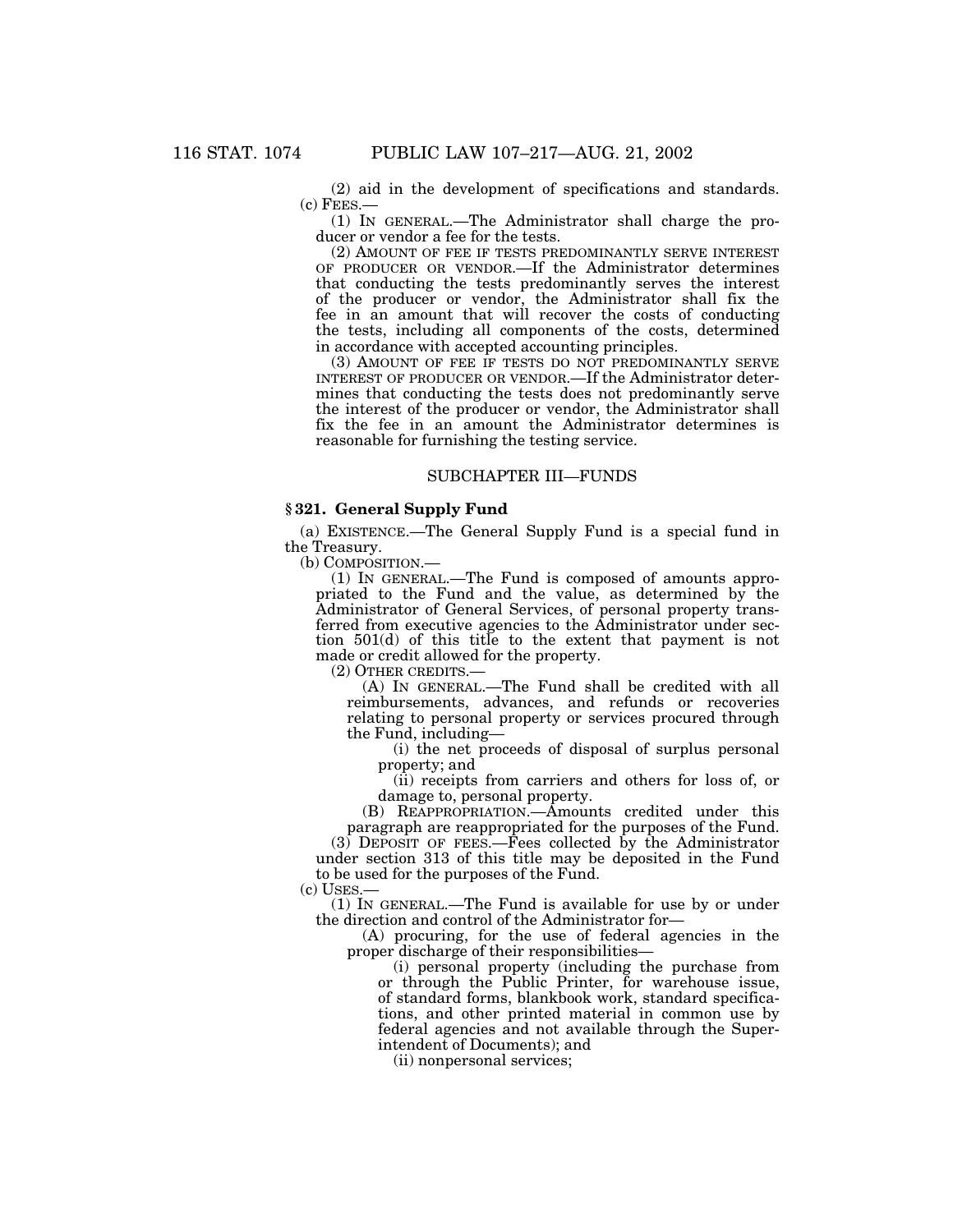(B) paying the purchase price, cost of transportation of personal property and services, and cost of personal services employed directly in the repair, rehabilitation, and conversion of personal property; and

(C) paying other direct costs of, and indirect costs that are reasonably related to, contracting, procurement, inspection, storage, management, distribution, and accountability of property and nonpersonal services provided by the General Services Administration or by special order through the Administration.

(2) OTHER USES.—The Fund may be used for the procurement of personal property and nonpersonal services authorized to be acquired by—

(A) mixed-ownership Government corporations;

(B) the municipal government of the District of Columbia; or

(C) a requisitioning non-federal agency when the function of a federal agency authorized to procure for it is transferred to the Administration.

(d) PAYMENT FOR PROPERTY AND SERVICES.—

(1) IN GENERAL.—For property or services procured through the Fund for requisitioning agencies, the agencies shall pay prices the Administrator fixes under this subsection.

(2) PRICES FIXED BY ADMINISTRATOR.—The Administrator shall fix prices at levels sufficient to recover—

(A) so far as practicable—

(i) the purchase price;

(ii) the transportation cost;

(iii) inventory losses;

(iv) the cost of personal services employed directly in the repair, rehabilitation, and conversion of personal property; and

(v) the cost of amortization and repair of equipment used for lease or rent to executive agencies; and

(B) properly allocable costs payable by the Fund under subsection  $(c)(1)(C)$ .

(3) TIMING OF PAYMENTS.—

(A) PAYMENT IN ADVANCE.—A requisitioning agency shall pay in advance when the Administrator determines that there is insufficient capital otherwise available in the Fund. Payment in advance may also be made under an agreement between a requisitioning agency and the Administrator.

(B) PROMPT REIMBURSEMENT.—If payment is not made in advance, the Administration shall be reimbursed promptly out of amounts of the requisitioning agency in accordance with accounting procedures approved by the Comptroller General.

(C) FAILURE TO MAKE PROMPT REIMBURSEMENT.—The Administrator may obtain reimbursement by the issuance of transfer and counterwarrants, or other lawful transfer documents, supported by itemized invoices, if payment is not made by a requisitioning agency within 45 days after the later of—

(i) the date of billing by the Administrator; or

(ii) the date on which actual liability for personal property or services is incurred by the Administrator.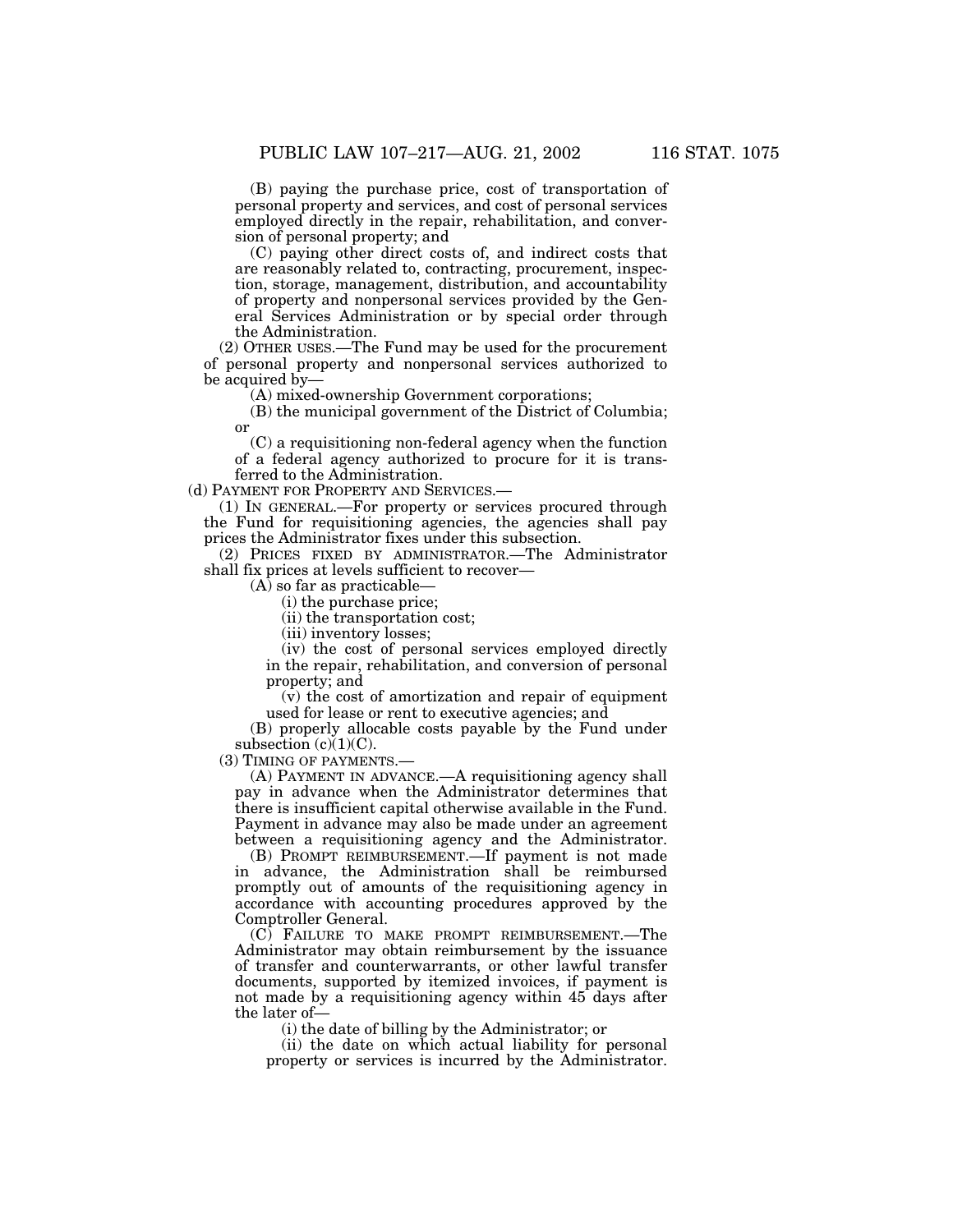(e) REIMBURSEMENT FOR EQUIPMENT PURCHASED FOR CON- GRESS.—The Administrator may accept periodic reimbursement from the Senate and from the House of Representatives for the cost of any equipment purchased for the Senate or the House of Representatives with money from the Fund. The amount of each periodic reimbursement shall be computed by amortizing the total cost of each item of equipment over the useful life of the equipment, as determined by the Administrator, in consultation with the Sergeant at Arms and Doorkeeper of the Senate or the Chief Administrative Officer of the House of Representatives, as appropriate.

(f) TREATMENT OF SURPLUS.— (1) SURPLUS DEPOSITED IN TREASURY.—As of September 30 of each year, any surplus in the Fund above the amounts transferred or appropriated to establish and maintain the Fund (all assets, liabilities, and prior losses considered) shall be deposited in the Treasury as miscellaneous receipts.

 $(2)$  SURPLUS RETAINED.—From any surplus generated by operation of the Fund, the Administrator may retain amounts necessary to maintain a sufficient level of inventory of personal property to meet the needs of the federal agencies.

(g) AUDITS.—The Comptroller General shall audit the Fund in accordance with the provisions of chapter 35 of title 31 and report the results of the audits.

#### **§ 322. Information Technology Fund**

(a) EXISTENCE.—There is an Information Technology Fund in the Treasury.

(b) COST AND CAPITAL REQUIREMENTS.—

(1) IN GENERAL.—The Administrator of General Services shall determine the cost and capital requirements of the Fund for each fiscal year. The cost and capital requirements may include amounts—

(A) needed to purchase (if the Administrator has determined that purchase is the least costly alternative) information processing and transmission equipment, software, systems, and operating facilities necessary to provide services;

(B) resulting from operations of the Fund, including the net proceeds from the disposal of excess or surplus personal property and receipts from carriers and others for loss or damage to property; and

(C) that are appropriated, authorized to be transferred, or otherwise made available to the Fund.

(2) SUBMITTING PLANS TO OFFICE OF MANAGEMENT AND BUDGET.—The Administrator shall submit plans concerning the cost and capital requirements determined under this section, and other information as may be requested, for review and approval by the Director of the Office of Management and Budget. Plans submitted under this section fulfill the requirements of sections 1512 and 1513 of title 31.

(3) ADJUSTMENTS.—Any change to the cost and capital requirements of the Fund for a fiscal year shall be made in the same manner as the initial fiscal year determination. (c) USE.—

(1) IN GENERAL.—The Fund is available for expenses, including personal services and other costs, and for procurement (by lease, purchase, transfer, or otherwise) to efficiently provide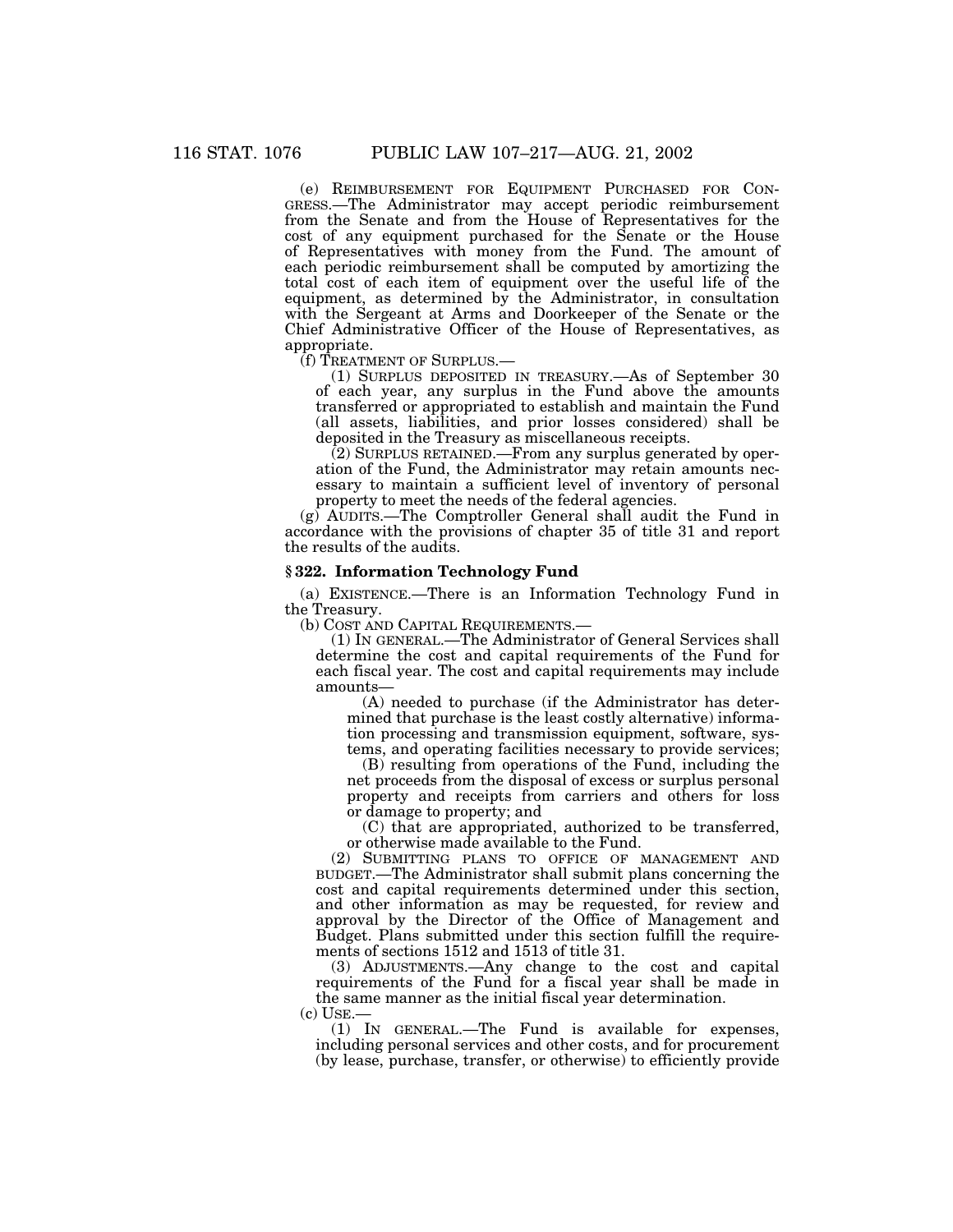information technology resources to federal agencies and to efficiently manage, coordinate, operate, and use those resources.

(2) SPECIFICALLY INCLUDED ITEMS.—Information technology resources provided under this section include information processing and transmission equipment, software, systems, operating facilities, supplies, and related services including maintenance and repair.

(3) CANCELLATION COSTS.—Any cancellation costs incurred for a contract entered into under subsection (e) shall be paid from money currently available in the Fund.

(4) NO FISCAL YEAR LIMITATION.—The Fund is available without fiscal year limitation.

(d) CHARGES TO AGENCIES.—If the Director approves plans submitted by the Administrator under subsection (b), the Administrator shall establish rates, consistent with the approval, to be charged to agencies for information technology resources provided through the Fund.

(e) CONTRACT AUTHORITY.—

(1) IN GENERAL.—In operating the Fund, the Administrator may enter into multiyear contracts, not longer than 5 years, to provide information technology hardware, software, or services if—

(A) amounts are available and adequate to pay the costs of the contract for the first fiscal year and any costs of cancellation or termination;

(B) the contract is awarded on a fully competitive basis; and

(C) the Administrator determines that—

(i) the need for the information technology hardware, software, or services being provided will continue over the period of the contract;

(ii) the use of the multiyear contract will yield substantial cost savings when compared with other methods of providing the necessary resources; and

(iii) the method of contracting will not exclude small business participation.

(2) EFFECT ON OTHER LAW.—This subsection does not limit the authority of the Administrator to procure equipment and services under sections 501–505 of this title.

(f) TRANSFER OF UNCOMMITTED BALANCE.—After the close of each fiscal year, any uncommitted balance remaining in the Fund, after making provision for anticipated operating needs as determined by the Office of Management and Budget, shall be transferred to the Treasury as miscellaneous receipts.

(g) ANNUAL REPORT.—The Administrator shall report annually to the Director on the operation of the Fund. The report must address the inventory, use, and acquisition of information processing equipment and identify any proposed increases to the capital of the Fund.

# **§ 323. Consumer Information Center Fund**

(a) EXISTENCE.—There is in the Treasury a Consumer Information Center Fund, General Services Administration, for the purpose of disseminating Federal Government consumer information to the public and for other related purposes.

(b) DEPOSITS.—Money shall be deposited into the Fund from—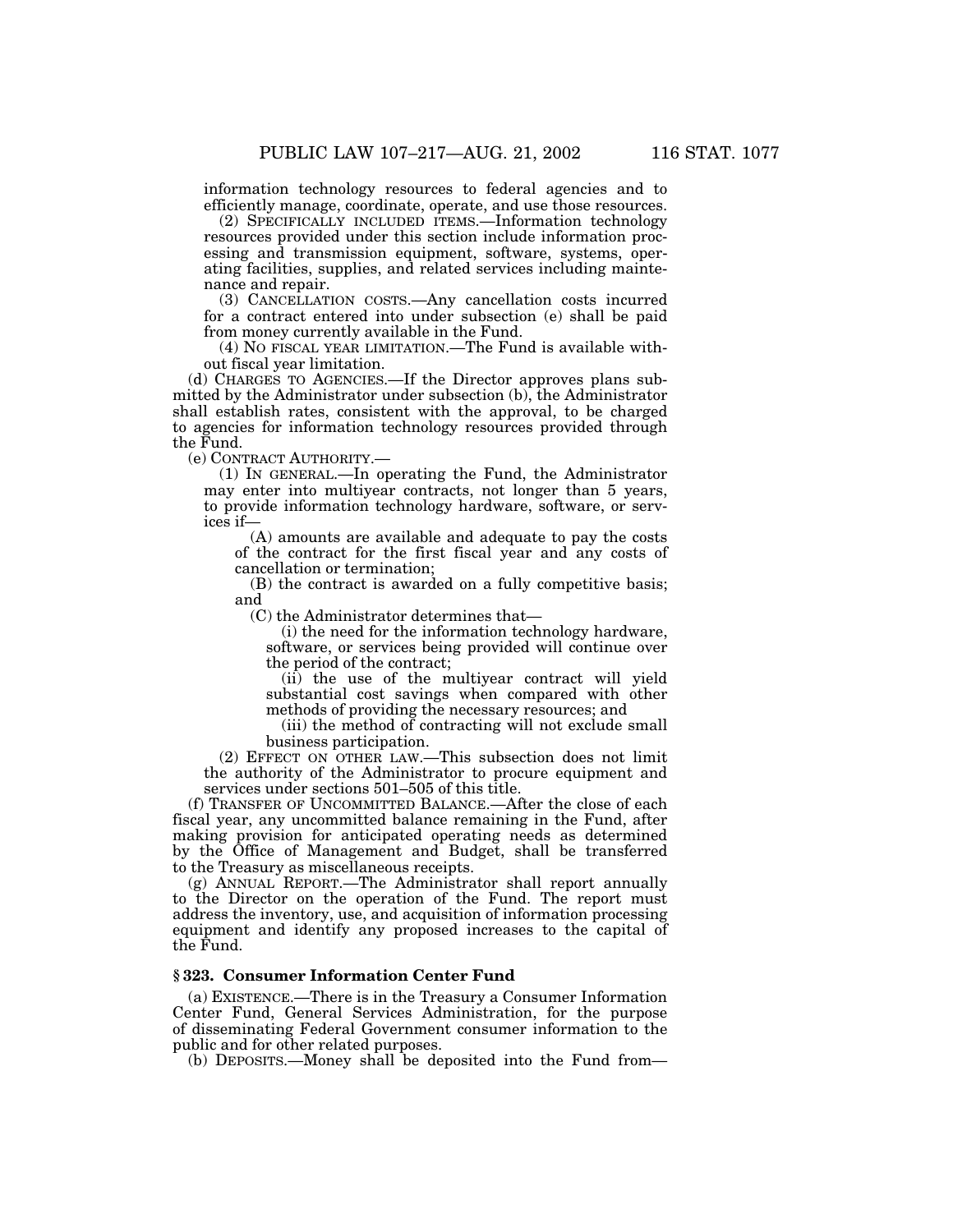(1) appropriations from the Treasury for Consumer Information Center activities;

(2) user fees from the public;

(3) reimbursements from other federal agencies for costs of distributing publications; and

(4) any other income incident to Center activities.

(c) EXPENDITURES.—Money deposited into the Fund is available for expenditure for Center activities in amounts specified in appropriation laws. The Fund shall assume all liabilities, obligations, and commitments of the Center account.

(d) UNOBLIGATED BALANCES.—Any unobligated balances at the end of a fiscal year remain in the Fund and are available for authorization in appropriation laws for subsequent fiscal years.

(e) GIFT ACCOUNT.—The Center may accept and deposit to this account gifts for purposes of defraying the costs of printing, publishing, and distributing consumer information and educational materials and undertaking other consumer information activities. In addition to amounts appropriated or otherwise made available, the Center may expend the gifts for these purposes and any balance remains available for expenditure.

# **CHAPTER 5—PROPERTY MANAGEMENT**

#### SUBCHAPTER I—PROCUREMENT AND WAREHOUSING

- Sec.<br>501.
- 501. Services for executive agencies. 502. Services for other entities.
- 
- 503. Exchange or sale of similar items.
- Agency cooperation for inspection.
- 505. Exchange or transfer of medical supplies. 506. Inventory controls and systems.
- 

# SUBCHAPTER II—USE OF PROPERTY

- 
- 521. Policies and methods. 522. Reimbursement for transfer of excess property. 523. Excess real property located on Indian reservations. 524. Duties of executive agencies.
- 
- 
- 525. Excess personal property for federal agency grantees. 526. Temporary assignment of excess real property.
- 
- 527. Abandonment, destruction, or donation of property. 528. Utilization of excess furniture.
- 
- 529. Annual executive agency reports on excess personal property.

#### SUBCHAPTER III—DISPOSING OF PROPERTY

- 541. Supervision and direction.<br>542. Care and handling.
- 
- 542. Care and handling.<br>543. Method of dispositions 544. Validity of transfer
- 543. Method of disposition. 544. Validity of transfer instruments.
- 545. Procedure for disposal.<br>546. Contractor inventories.
- 
- 546. Contractor inventories.<br>547. Agricultural commoditi 547. Agricultural commodities, foods, and cotton or woolen goods. 548. Surplus vessels.
- 
- 548. Surplus vessels.<br>549. Donation of personal property through state agencies.<br>550. Disposal of real property for certain purposes.
- 550. Disposal of real property for certain purposes. 551. Donations to American Red Cross.
- 
- 
- 552. Abandoned or unclaimed property on Government premises. 553. Property for correctional facility, law enforcement, and emergency management response purposes.<br>554. Property for development or operation of a port facility.<br>555. Donation of law enforcement canines to handlers.
- 
- 555. Donation of law enforcement canines to handlers.
- 
- 556. Disposal of dredge vessels. 557. Donation of books to Free Public Library.
- 558. Donation of forfeited vessels.<br>559. Advice of Attorney General w 559. Advice of Attorney General with respect to antitrust law.

#### SUBCHAPTER IV—PROCEEDS FROM SALE OR TRANSFER

571. General rules for deposit and use of proceeds.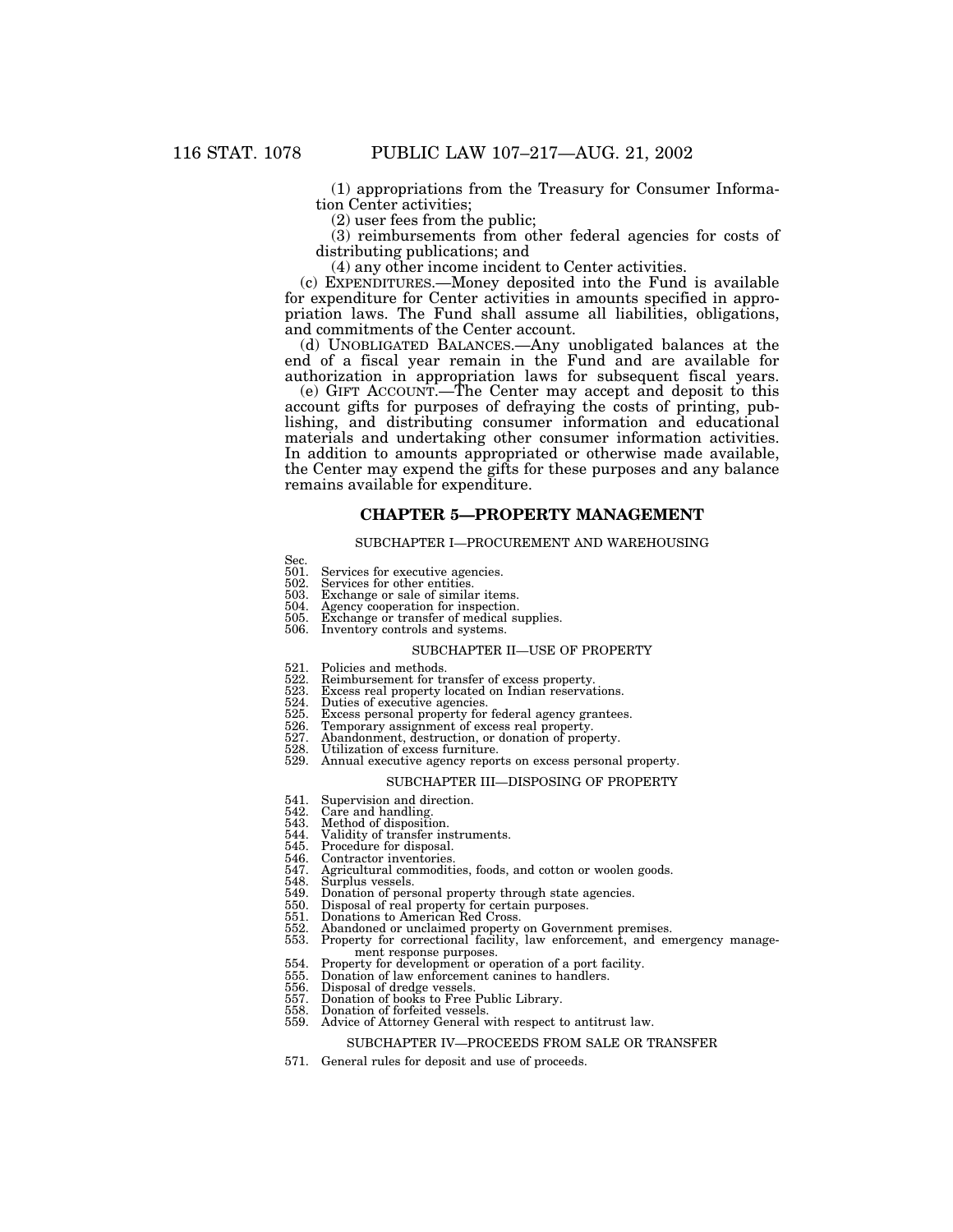- 572. Real property.
- 573. Personal property.
- 574. Other rules regarding proceeds.

#### SUBCHAPTER V—OPERATION OF BUILDINGS AND RELATED ACTIVITIES

- 581. General authority of Administrator of General Services.<br>582. Management of buildings by Administrator of General S
- 582. Management of buildings by Administrator of General Services.
- 583. Construction of buildings.<br>584. Assignment and reassign
- 584. Assignment and reassignment of space.
- 585. Lease agreements.<br>586. Charges for space a
- 586. Charges for space and services.
- 587. Telecommuting and other alternative workplace arrangements. 588. Movement and supply of office furniture.
- 589. Installation, repair, and replacement of sidewalks.<br>590. Child care.
- 
- 590. Child care.
- 591. Purchase of electricity.<br>592. Federal Buildings Fun Federal Buildings Fund.
- 593. Protection for veterans preference employees.

#### SUBCHAPTER VI—MOTOR VEHICLE POOLS AND TRANSPORTATION SYSTEMS

- 601. Purposes.
- 602. Authority to establish motor vehicle pools and transportation systems.
- 603. Process for establishing motor vehicle pools and transportation systems.
- 604. Treatment of assets taken over to establish motor vehicle pools and transportation systems.
- 605. Payment of costs.
- 606. Regulations related to operation.
- 607. Records.
- 608. Scrip, tokens, tickets.<br>609. Identification of vehic
- Identification of vehicles.
- 610. Discontinuance of motor vehicle pool or system.
- 611. Duty to report violations.

# SUBCHAPTER I—PROCUREMENT AND WAREHOUSING

#### **§ 501. Services for executive agencies**

(a) AUTHORITY OF ADMINISTRATOR OF GENERAL SERVICES.—

(1) IN GENERAL.—The Administrator of General Services shall take action under this subchapter for an executive agency—

(A) to the extent that the Administrator of General Services determines that the action is advantageous to the Federal Government in terms of economy, efficiency, or service; and

(B) with due regard to the program activities of the agency.

(2) EXEMPTION FOR DEFENSE.—The Secretary of Defense may exempt the Department of Defense from an action taken by the Administrator of General Services under this subchapter, unless the President directs otherwise, whenever the Secretary determines that an exemption is in the best interests of national security.

(b) PROCUREMENT AND SUPPLY.—

(1) FUNCTIONS.—

(A) IN GENERAL.—The Administrator of General Services shall procure and supply personal property and nonpersonal services for executive agencies to use in the proper discharge of their responsibilities, and perform functions related to procurement and supply including contracting, inspection, storage, issue, property identification and classification, transportation and traffic management, management of public utility services, and repairing and converting.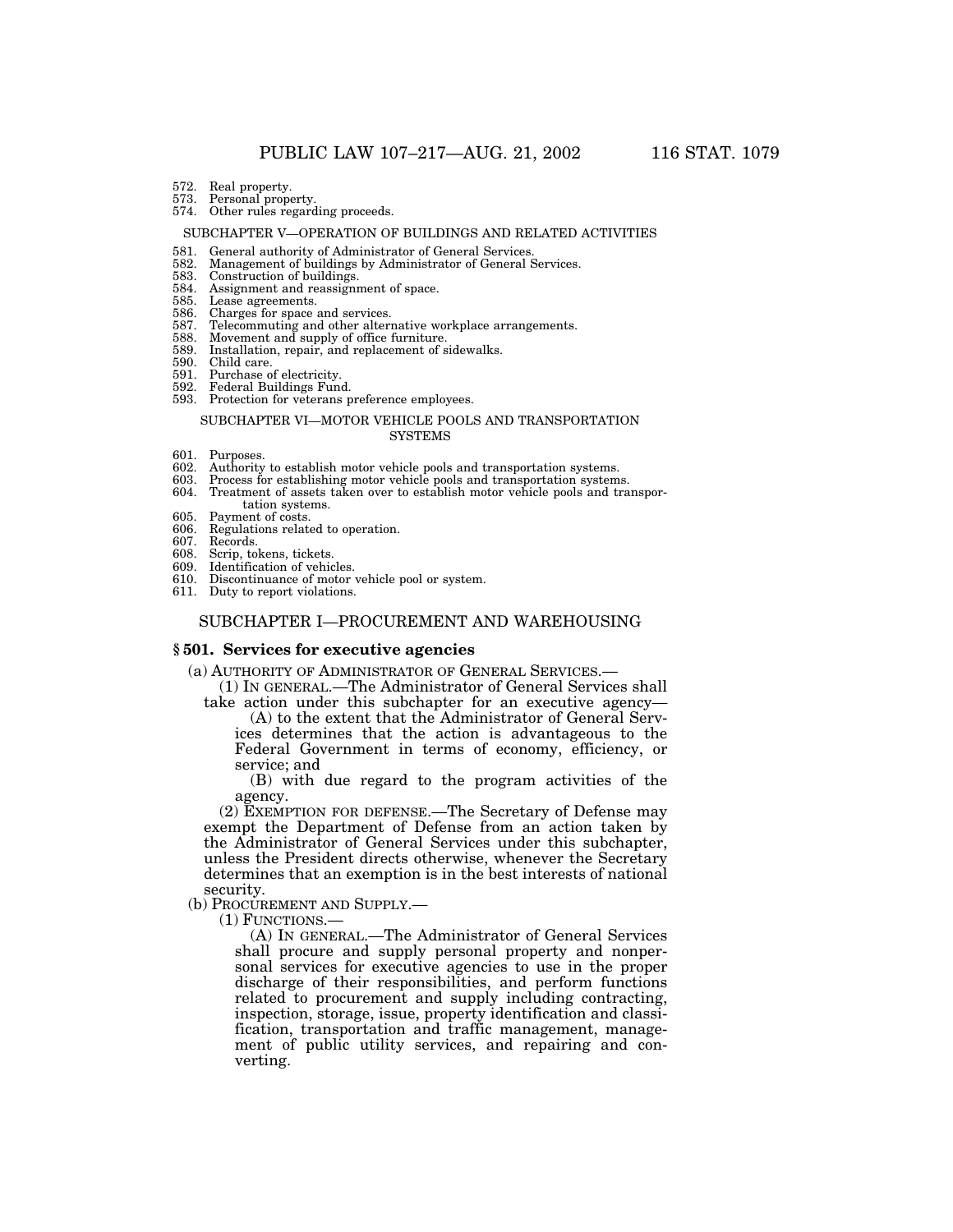(B) PUBLIC UTILITY CONTRACTS.—A contract for public utility services may be made for a period of not more than 10 years.

(2) POLICIES AND METHODS.—

(A) IN GENERAL.—The Administrator of General Services shall prescribe policies and methods for executive agencies regarding the procurement and supply of personal property and nonpersonal services and related functions.

(B) CONTROLLING REGULATION.—Policies and methods prescribed by the Administrator of General Services under this paragraph are subject to regulations prescribed by the Administrator for Federal Procurement Policy under the Office of Federal Procurement Policy Act (41 U.S.C. 401 et seq.).

(c) REPRESENTATION.—For transportation and other public utility services used by executive agencies, the Administrator of General Services shall represent the agencies—

(1) in negotiations with carriers and other public utilities; and

(2) in proceedings involving carriers or other public utilities before federal and state regulatory bodies.

(d) FACILITIES.—The Administrator of General Services shall operate, for executive agencies, warehouses, supply centers, repair shops, fuel yards, and other similar facilities. After consultation with the executive agencies affected, the Administrator of General Services shall consolidate, take over, or arrange for executive agencies to operate the facilities.

#### **§ 502. Services for other entities**

(a) FEDERAL AGENCIES, MIXED-OWNERSHIP GOVERNMENT COR-PORATIONS, AND THE DISTRICT OF COLUMBIA.—On request, the Administrator of General Services shall provide, to the extent practicable, any of the services specified in section 501 of this title to—

(1) a federal agency;

(2) a mixed-ownership Government corporation (as defined in section 9101 of title  $3\overline{1}$ ; or

(3) the District of Columbia.

(b) QUALIFIED NONPROFIT AGENCIES.—

(1) IN GENERAL.—On request, the Administrator may provide, to the extent practicable, any of the services specified in section 501 of this title to an agency that is—

 $(A)(i)$  a qualified nonprofit agency for the blind (as defined in section 5(3) of the Javits-Wagner-O'Day Act  $(41 U.S.C. 48b(3))$ ; or

(ii) a qualified nonprofit agency for other severely handicapped (as defined in section 5(4) of the Javits-Wagner- $O'Day$  Act (41 U.S.C. 48b(4))); and

(B) providing a commodity or service to the Federal Government under the Javits-Wagner-O'Day Act (41 U.S.C. 46 et seq.).

(2) USE OF SERVICES.—A nonprofit agency receiving services under this subsection shall use the services directly in making or providing to the Government a commodity or service that has been determined by the Committee for Purchase From People Who Are Blind or Severely Disabled under section 2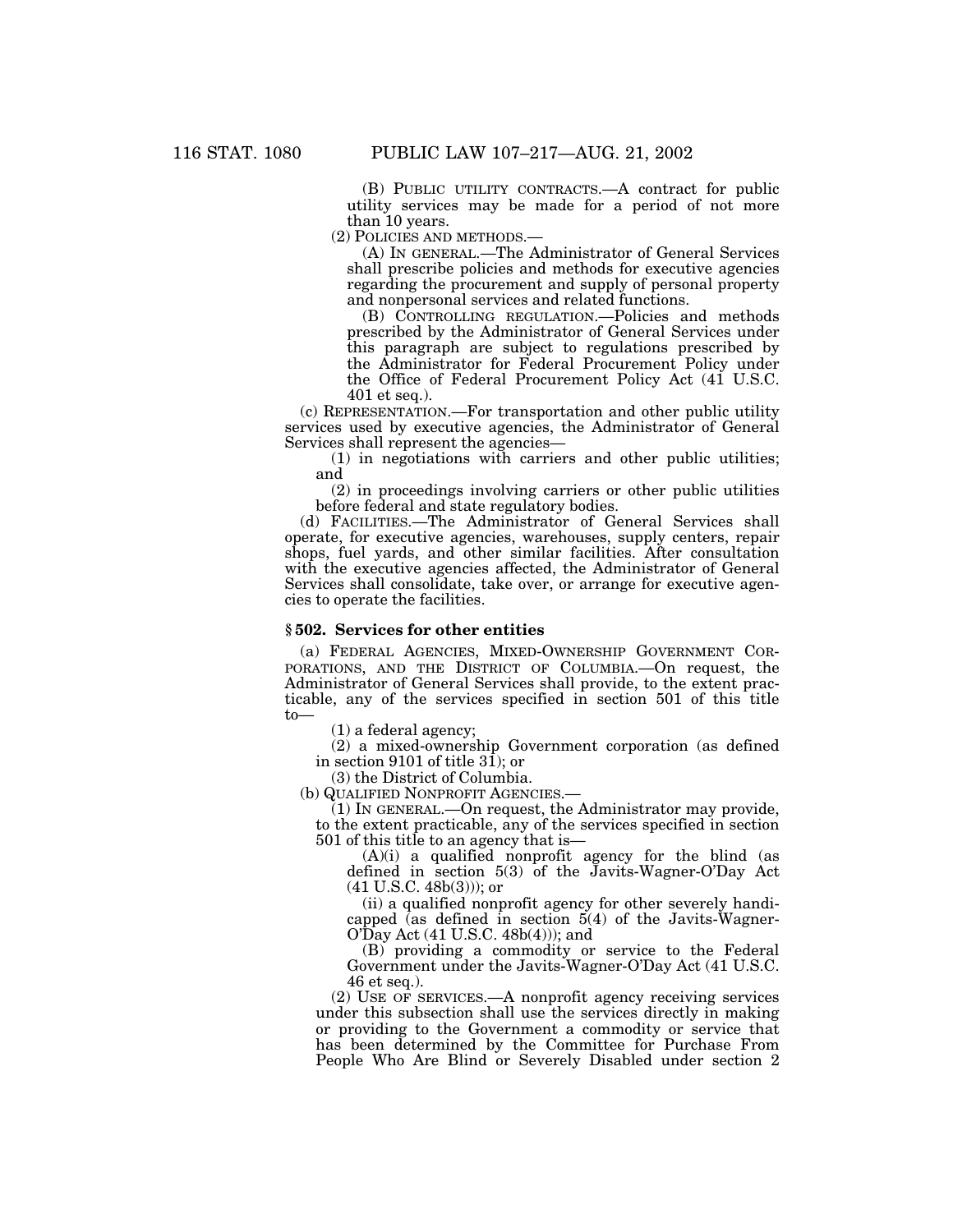of the Javits-Wagner-O'Day Act (41 U.S.C. 47) to be suitable for procurement by the Government.

#### **§ 503. Exchange or sale of similar items**

(a) AUTHORITY OF EXECUTIVE AGENCIES.—In acquiring personal property, an executive agency may exchange or sell similar items and may apply the exchange allowance or proceeds of sale in whole or in part payment for the property acquired.

(b) APPLICABLE REGULATION AND LAW.— (1) REGULATIONS PRESCRIBED BY ADMINISTRATOR OF GENERAL SERVICES.—A transaction under subsection (a) must be carried out in accordance with regulations the Administrator of General Services prescribes, subject to regulations prescribed by the Administrator for Federal Procurement Policy under the Office of Federal Procurement Policy Act (41 U.S.C. 401 et seq.).

(2) IN WRITING.—A transaction under subsection (a) must be evidenced in writing.

(3) SECTION 3709 OF REVISED STATUTES.—Section 3709 of the Revised Statutes (41 U.S.C. 5) applies to a sale of property under subsection (a), except that fixed price sales may be conducted in the same manner and subject to the same conditions as are applicable to the sale of property under section 545(d) of this title.

# **§ 504. Agency cooperation for inspection**

(a) RECEIVING ASSISTANCE.—An executive agency may use the services, work, materials, and equipment of another executive agency, with the consent of the other executive agency, to inspect personal property incident to procuring the property.

(b) PROVIDING ASSISTANCE.—Notwithstanding section 1301(a) of title 31 or any other law, an executive agency may provide services, work, materials, and equipment for purposes of this section without reimbursement or transfer of amounts.

(c) POLICIES AND METHODS.—The use or provision of services, work, materials, and equipment under this section must be in conformity with policies and methods the Administrator of General Services prescribes under section 501 of this title.

#### **§ 505. Exchange or transfer of medical supplies**

(a) EXCESS PROPERTY DETERMINATION.—

(1) IN GENERAL.—Medical materials or supplies an executive agency holds for national emergency purposes are considered excess property for purposes of subchapter II when the head of the agency determines that—

 $(\overline{A})$  the remaining storage or shelf life is too short to justify continued retention for national emergency purposes; and

(B) transfer or other disposal is in the national interest. (2) TIMING.—To the greatest extent practicable, the head of the agency shall make the determination in sufficient time to allow for the transfer or other disposal and use of medical materials or supplies before their shelf life expires and they are rendered unfit for human use.

(b) TRANSFER OR EXCHANGE.—

(1) IN GENERAL.—In accordance with regulations the Administrator of General Services prescribes, medical materials or supplies considered excess property may be transferred to another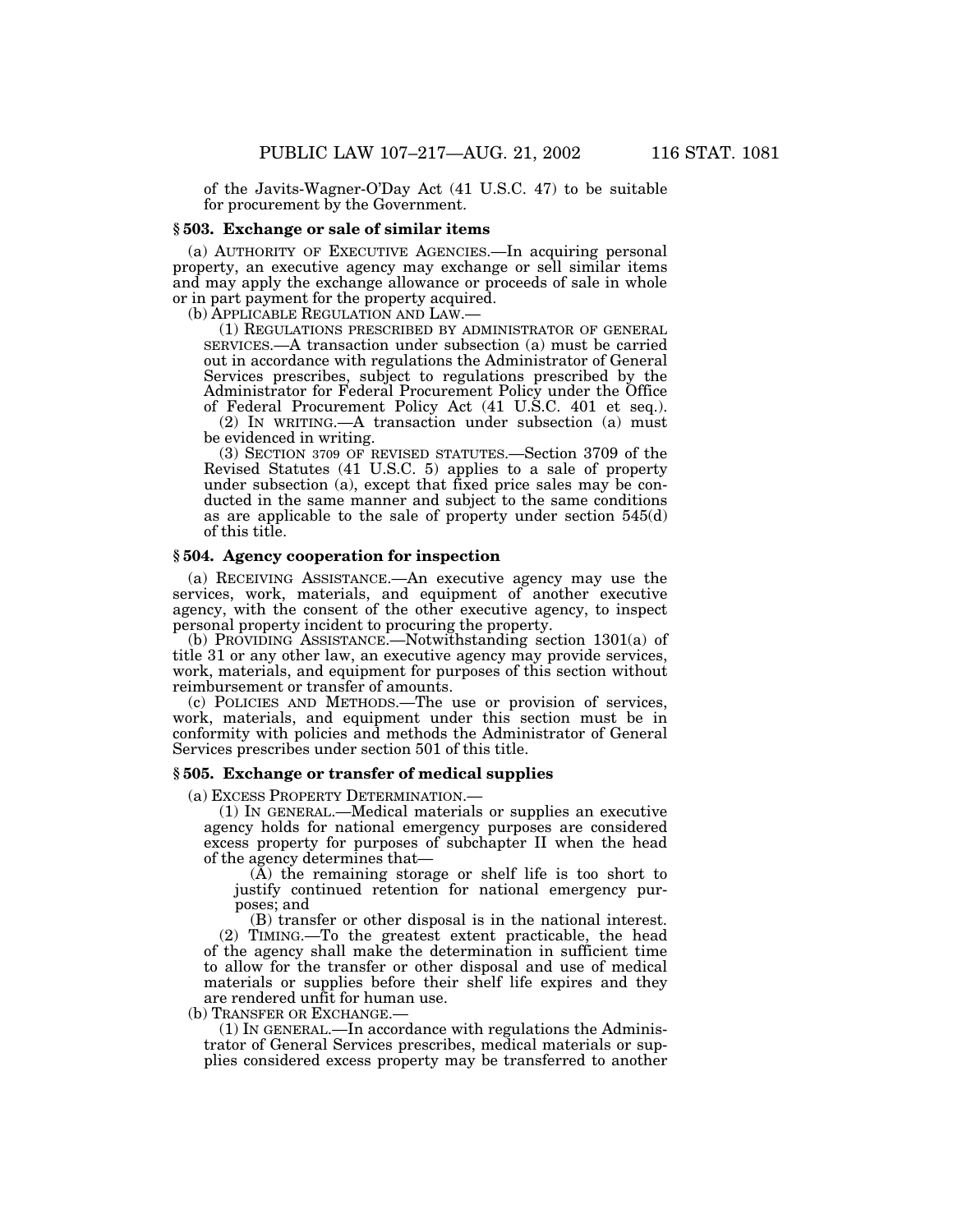federal agency or exchanged with another federal agency for other medical materials or supplies.

(2) USE OF PROCEEDS.—Any proceeds derived from a transfer under this section may be credited to the current applicable appropriation or fund of the transferor agency and shall be available only to purchase medical materials or supplies to be held for national emergency purposes.

(3) DISPOSAL AS SURPLUS PROPERTY.—If the materials or supplies are not transferred to or exchanged with another federal agency, they shall be disposed of as surplus property.

## **§ 506. Inventory controls and systems**

(a) ACTIVITIES OF THE ADMINISTRATOR OF GENERAL SERVICES.— (1) IN GENERAL.—Subject to paragraph (2), and after adequate

advance notice to affected executive agencies, the Administrator of General Services may undertake the following activities as necessary to carry out functions under this chapter:

(A) SURVEYS AND REPORTS.—Survey and obtain executive agency reports on Federal Government property and property management practices.

(B) INVENTORY LEVELS.—Cooperate with executive agencies to establish reasonable inventory levels for property stocked by them, and report any excessive inventory levels to Congress and to the Director of the Office of Management and Budget.

(C) FEDERAL SUPPLY CATALOG SYSTEM.—Establish and maintain a uniform federal supply catalog system that is appropriate to identify and classify personal property under the control of federal agencies.

(D) STANDARD PURCHASE SPECIFICATIONS AND STANDARD FORMS AND PROCEDURES.—Prescribe standard purchase specifications and standard forms and procedures (except forms and procedures that the Comptroller General prescribes by law) subject to regulations the Administrator for Federal Procurement Policy prescribes under the Office

of Federal Procurement Policy Act (41 U.S.C. 401 et seq.). (2) SPECIAL CONSIDERATIONS REGARDING DEPARTMENT OF DEFENSE.—

(A) IN GENERAL.—The Administrator of General Services shall carry out activities under paragraph (1) with due regard to the requirements of the Department of Defense, as determined by the Secretary of Defense.

(B) FEDERAL SUPPLY CATALOG SYSTEM.—In establishing and maintaining a uniform federal supply catalog system under paragraph (1)(C), the Administrator of General Services and the Secretary shall coordinate to avoid unnecessary duplication.

(b) ACTIVITIES OF FEDERAL AGENCIES.—Each federal agency shall use the uniformed federal supply catalog system, the standard purchase specifications, and the standard forms and procedures established under subsection (a), except as the Administrator of General Services, considering efficiency, economy, or other interests of the Government, may otherwise provide.

(c) AUDIT OF PROPERTY ACCOUNTS.—The Comptroller General shall audit all types of property accounts and transactions. Audits shall be conducted at the time and in the manner the Comptroller General decides and as far as practicable at the place where the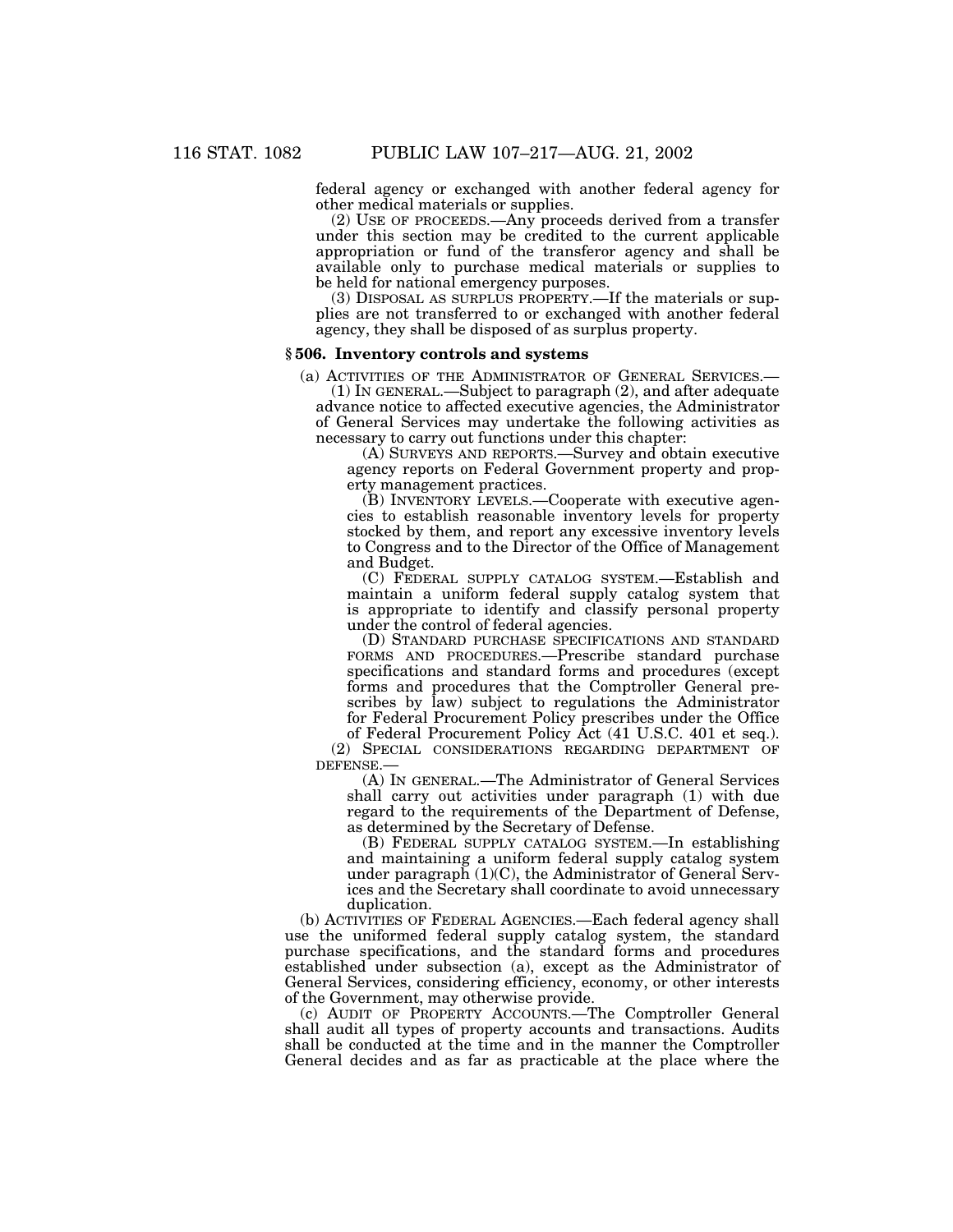property or records of the executive agencies are kept. Audits shall include an evaluation of the effectiveness of internal controls and audits, and a general audit of the discharge of accountability for Government-owned or controlled property, based on generally accepted principles of auditing.

# SUBCHAPTER II—USE OF PROPERTY

# **§ 521. Policies and methods**

Subject to section 523 of this title, in order to minimize expenditures for property, the Administrator of General Services shall— (1) prescribe policies and methods to promote the maximum

use of excess property by executive agencies; and

(2) provide for the transfer of excess property— (A) among federal agencies; and

(B) to the organizations specified in section  $321(c)(2)$ of this title.

#### **§ 522. Reimbursement for transfer of excess property**

(a) IN GENERAL.—Subject to subsections (b) and (c) of this section, the Administrator of General Services, with the approval of the Director of the Office of Management and Budget, shall prescribe the amount of reimbursement required for a transfer of excess property.

(b) REIMBURSEMENT AT FAIR VALUE.—The amount of reimbursement required for a transfer of excess property is the fair value of the property, as determined by the Administrator, if—

 $(1)$  net proceeds are requested under section 574(a) of this title; or

(2) either the transferor or the transferee agency (or the organizational unit affected) is—

(A) subject to chapter 91 of title 31; or

(B) an organization specified in section  $321(c)(2)$  of this title.

(c) DISTRIBUTION THROUGH GENERAL SERVICES ADMINISTRATION SUPPLY CENTERS.—Excess property determined by the Administrator to be suitable for distribution through the supply centers of the General Services Administration shall be retransferred at prices set by the Administrator with due regard to prices established under section 321(d) of this title.

# **§ 523. Excess real property located on Indian reservations**

(a) PROCEDURES FOR TRANSFER.—The Administrator of General Services shall prescribe procedures necessary to transfer to the Secretary of the Interior, without compensation, excess real property located within the reservation of any group, band, or tribe of Indians that is recognized as eligible for services by the Bureau of Indian Affairs.

(b) PROPERTY HELD IN TRUST.—

(1) IN GENERAL.—Except as provided in paragraph (2), the Secretary shall hold excess real property transferred under this section in trust for the benefit and use of the group, band, or tribe of Indians, within whose reservation the excess real property is located.

(2) SPECIAL REQUIREMENT FOR OKLAHOMA.—The Secretary shall hold excess real property that is located in Oklahoma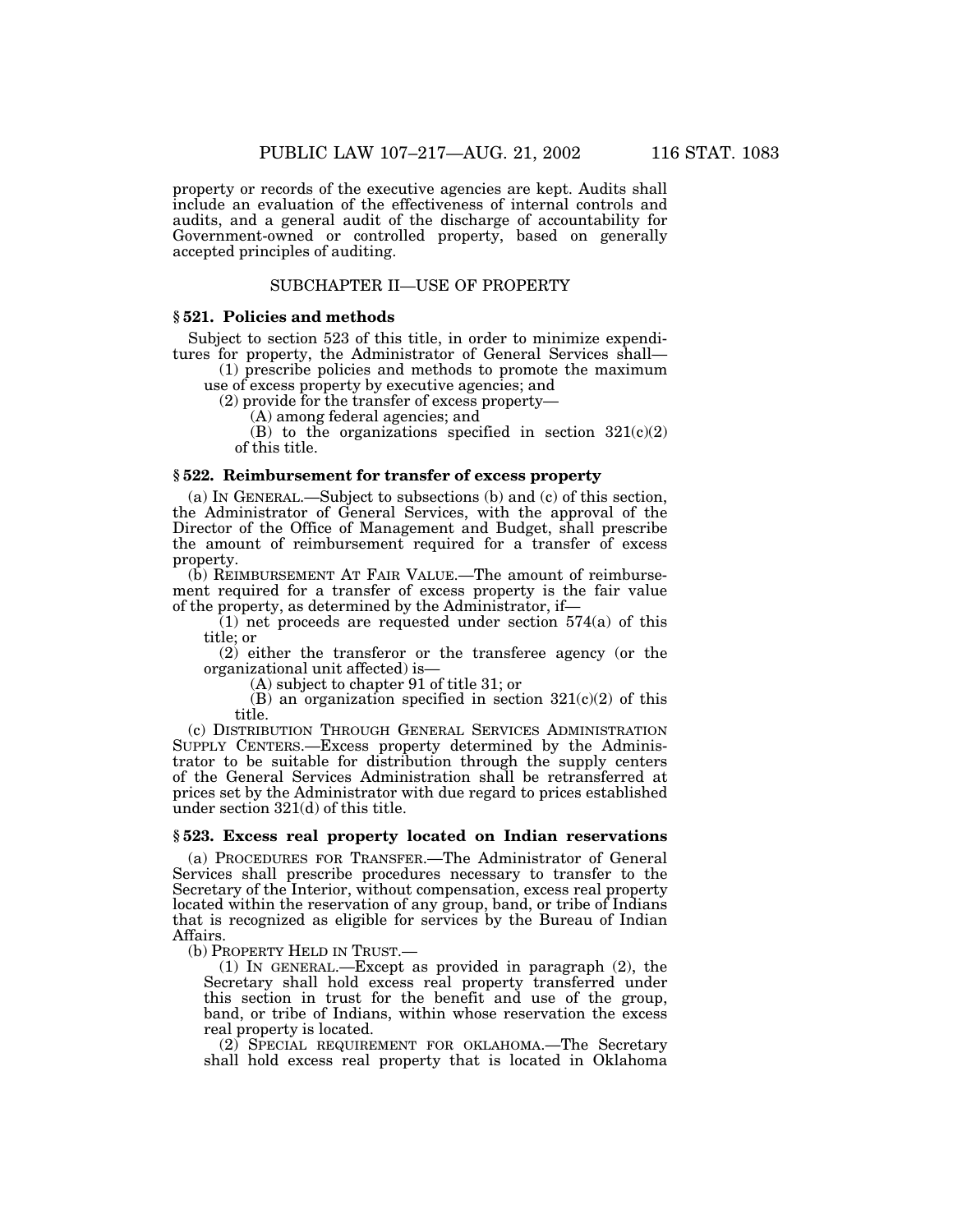and transferred under this section in trust for Oklahoma Indian tribes recognized by the Secretary if the real property—

 $(A)$  is located within boundaries of former reservations in Oklahoma, as defined by the Secretary, and was held in trust by the Federal Government for an Indian tribe when the Government acquired it; or

(B) is contiguous to real property presently held in trust by the Government for an Oklahoma Indian tribe and was held in trust by the Government for an Indian tribe at any time.

# **§ 524. Duties of executive agencies**

(a) REQUIRED.—Each executive agency shall— (1) maintain adequate inventory controls and accountability systems for property under its control;

(2) continuously survey property under its control to identify excess property;

(3) promptly report excess property to the Administrator of General Services;

(4) perform the care and handling of excess property; and

(5) transfer or dispose of excess property as promptly as possible in accordance with authority delegated and regulations prescribed by the Administrator.

(b) REQUIRED AS FAR AS PRACTICABLE.—Each executive agency, as far as practicable, shall—

(1) reassign property to another activity within the agency when the property is no longer required for the purposes of the appropriation used to make the purchase;

(2) transfer excess property under its control to other federal agencies and to organizations specified in section  $321(c)(2)$  of this title; and

(3) obtain excess property from other federal agencies.

# **§ 525. Excess personal property for federal agency grantees**

(a) GENERAL PROHIBITION.—A federal agency is prohibited from obtaining excess personal property for the purpose of furnishing the property to a grantee of the agency, except as provided in this section.

(b) EXCEPTION FOR PUBLIC AGENCIES AND TAX-EXEMPT NONPROFIT ORGANIZATIONS.—

(1) IN GENERAL.—Under regulations the Administrator of General Services may prescribe, a federal agency may obtain excess personal property for the purpose of furnishing it to a public agency or an organization that is nonprofit and exempt from taxation under section 501 of the Internal Revenue Code of 1986 (26 U.S.C. 501), if—

(A) the agency or organization is conducting a federally sponsored project pursuant to a grant made for a specific purpose with a specific termination provision;

(B) the property is to be furnished for use in connection with the grant; and

(C)(i) the sponsoring federal agency pays an amount equal to 25 percent of the original acquisition cost (except for costs of care and handling) of the excess property; and

(ii) the amount is deposited in the Treasury as miscellaneous receipts.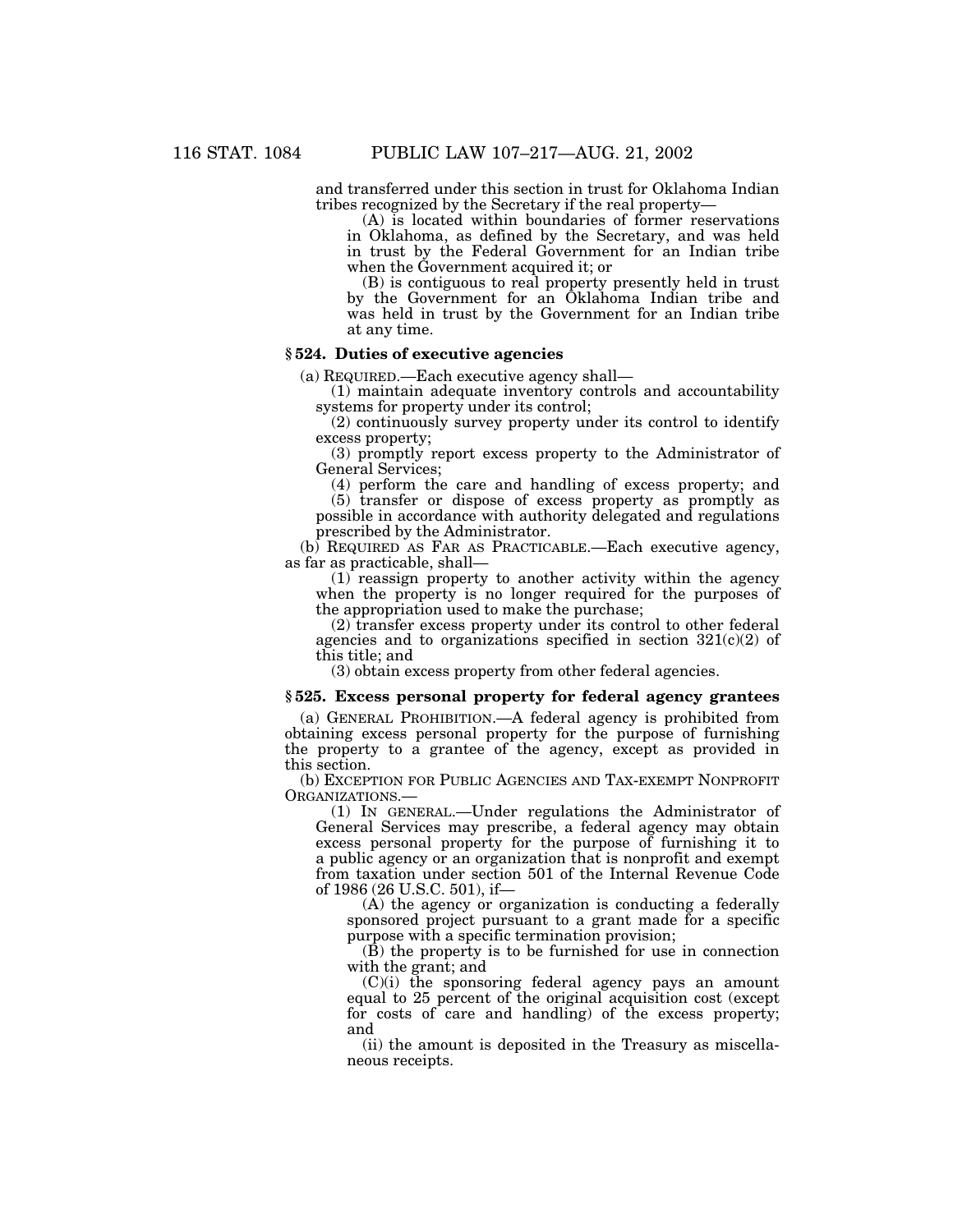(2) TITLE.—Title to excess property obtained under this subsection vests in the grantee. The grantee shall account for and dispose of the property in accordance with procedures governing accountability for personal property acquired under grant agreements.

(c) EXCEPTION FOR CERTAIN PROPERTY FURNISHED BY SECRETARY OF AGRICULTURE.—

(1) DEFINITION.—In this subsection, the term ''State'' means a State of the United States, Puerto Rico, Guam, American Samoa, the Northern Mariana Islands, the Federated States of Micronesia, the Marshall Islands, Palau, the Virgin Islands, and the District of Columbia.

(2) IN GENERAL.—Under regulations and restrictions the Administrator may prescribe, subsection (a) does not apply to property furnished by the Secretary of Agriculture to—

(A) a state or county extension service engaged in cooperative agricultural extension work under the Smith-Lever Act (7 U.S.C. 341 et seq.);

(B) a state experiment station engaged in cooperative agricultural research work under the Hatch Act of 1887 (7 U.S.C. 361a et seq.); or

(C) an institution engaged in cooperative agricultural research or extension work under section 1433, 1434, 1444, or 1445 of the National Agricultural Research, Extension, and Teaching Policy Act of 1977 (7 U.S.C. 3195, 3196, 3221, or 3222), or the Act of October 10, 1962 (16 U.S.C. 582a et seq.), if the Federal Government retains title.

(d) OTHER EXCEPTIONS.—Under regulations and restrictions the Administrator may prescribe, subsection (a) does not apply to—

(1) property furnished under section 608 of the Foreign Assistance Act of 1961 (22 U.S.C. 2358), to the extent that the Administrator determines that the property is not needed for donation under section 549 of this title;

(2) scientific equipment furnished under section 11(e) of the National Science Foundation Act of 1950 (42 U.S.C. 1870(e));

(3) property furnished under section 203 of the Department of Agriculture Organic Act of 1944 (16 U.S.C. 580a), in connection with the Cooperative Forest Fire Control Program, if the Government retains title; or

(4) property furnished in connection with a grant to a tribe, as defined in section 3(c) of the Indian Financing Act of 1974 (25 U.S.C. 1452(c)).

#### **§ 526. Temporary assignment of excess real property**

(a) ASSIGNMENT OF SPACE.—The Administrator of General Services may temporarily assign or reassign space in excess real property to a federal agency, for use as office or storage space or for a related purpose, if the Administrator determines that assignment or reassignment is more advantageous than permanent transfer. The Administrator shall determine the duration of the assignment or reassignment.

(b) REIMBURSEMENT FOR MAINTENANCE.—If there is no appropriation available to the Administrator for the expense of maintaining the space, the Administrator may obtain appropriate reimbursement from the federal agency.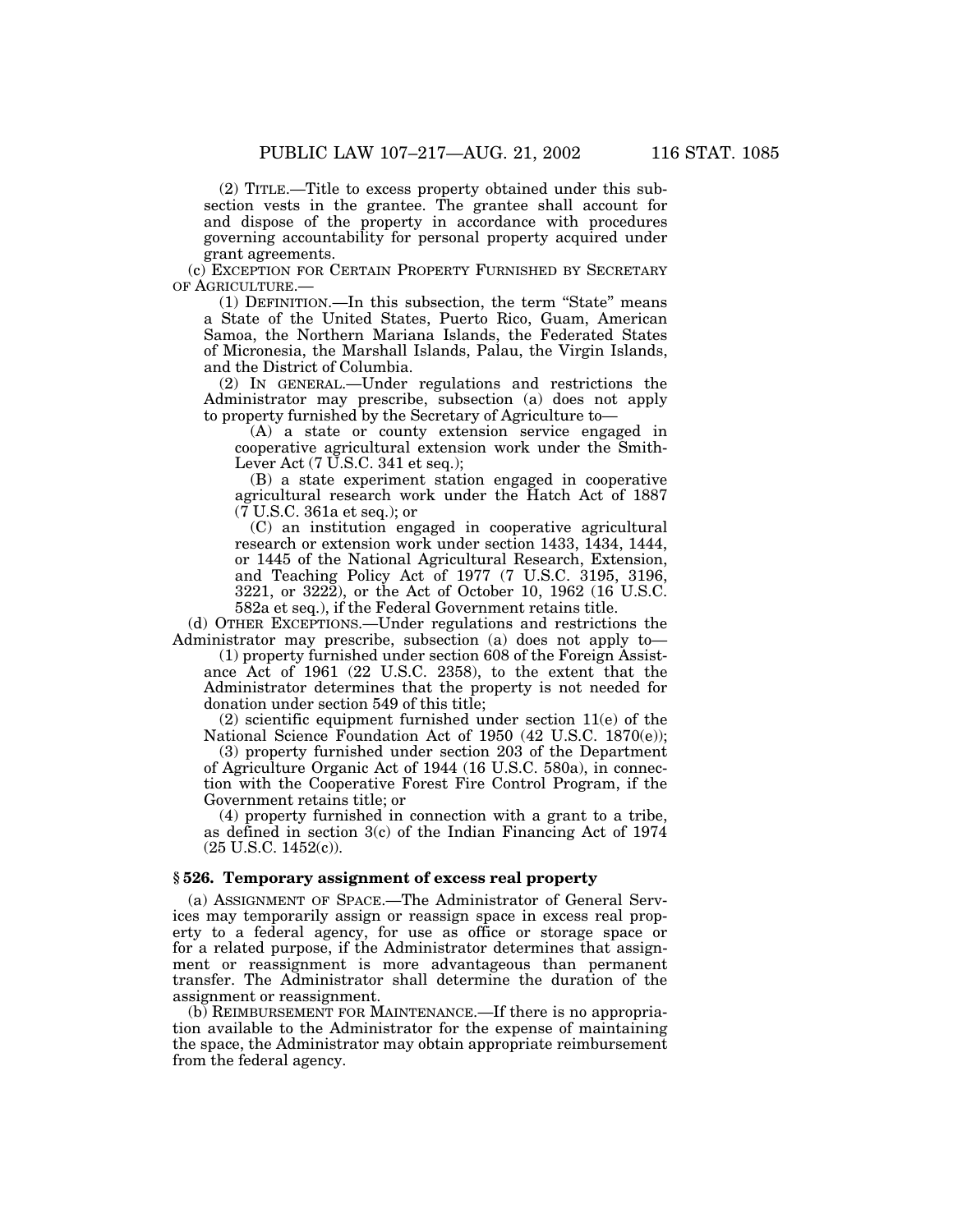# **§ 527. Abandonment, destruction, or donation of property**

The Administrator of General Services may authorize the abandonment or destruction of property, or the donation of property<br>to a public body, if—

 $(1)$  the property has no commercial value; or

(2) the estimated cost of continued care and handling exceeds the estimated proceeds from sale.

#### **§ 528. Utilization of excess furniture**

A department or agency of the Federal Government may not use amounts provided by law to purchase furniture if the Administrator of General Services determines that requirements can reasonably be met by transferring excess furniture, including rehabilitated furniture, from other departments or agencies pursuant to this subtitle.

# **§ 529. Annual executive agency reports on excess personal property**

(a) IN GENERAL.—During the calendar quarter following the close of each fiscal year, each executive agency shall submit to the Administrator of General Services a report on personal property—

(1) obtained as—

(A) excess property; or

(B) personal property determined to be no longer required for the purpose of the appropriation used to make the purchase; and

(2) furnished within the United States to a recipient other than a federal agency.

(b) REQUIRED INFORMATION.—The report must set out the cat-

- $(1)$  the acquisition cost of the property;
- (2) the recipient of the property; and

(3) other information the Administrator may require.

# SUBCHAPTER III—DISPOSING OF PROPERTY

# **§ 541. Supervision and direction**

Except as otherwise provided in this subchapter, the Administrator of General Services shall supervise and direct the disposition of surplus property in accordance with this subtitle.

#### **§ 542. Care and handling**

The disposal of surplus property, and the care and handling of the property pending disposition, may be performed by the General Services Administration or, when the Administrator of General Services decides, by the executive agency in possession of the property or by any other executive agency that agrees.

#### **§ 543. Method of disposition**

An executive agency designated or authorized by the Administrator of General Services to dispose of surplus property may do so by sale, exchange, lease, permit, or transfer, for cash, credit, or other property, with or without warranty, on terms and conditions that the Administrator considers proper. The agency may execute documents to transfer title or other interest in the property and may take other action it considers necessary or proper to dispose of the property under this chapter.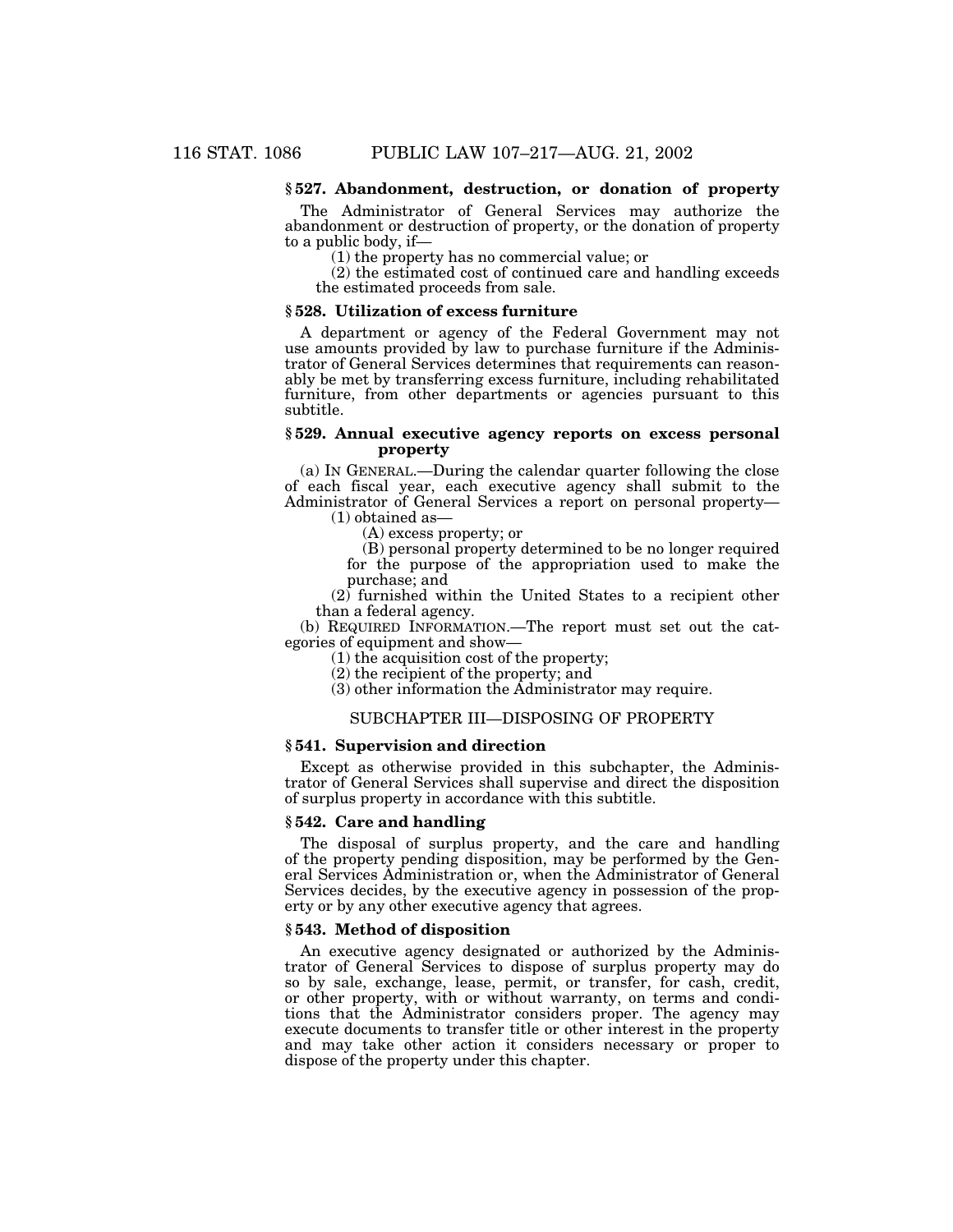A deed, bill of sale, lease, or other instrument executed by or on behalf of an executive agency purporting to transfer title or other interest in surplus property under this chapter is conclusive evidence of compliance with the provisions of this chapter concerning title or other interest of a bona fide grantee or transferee for value and without notice of lack of compliance.

#### **§ 545. Procedure for disposal**

(a) PUBLIC ADVERTISING FOR BIDS.—

(1) REQUIREMENT.—

(A) IN GENERAL.—Except as provided in subparagraph (B), the Administrator of General Services may make or authorize a disposal or a contract for disposal of surplus property only after public advertising for bids, under regulations the Administrator prescribes.

(B) EXCEPTIONS.—This subsection does not apply to disposal or a contract for disposal of surplus property—

 $(i)$  under subsection  $(b)$  or  $(d)$ ; or

(ii) by abandonment, destruction, or donation or through a contract broker.

(2) TIME, METHOD, AND TERMS.—The time, method, and terms and conditions of advertisement must permit full and free competition consistent with the value and nature of the property involved.

(3) PUBLIC DISCLOSURE.—Bids must be publicly disclosed at the time and place stated in the advertisement.

(4) AWARDS.—An award shall be made with reasonable promptness by notice to the responsible bidder whose bid, conforming to the invitation for bids, is most advantageous to the Federal Government, price and other factors considered. However, all bids may be rejected if it is in the public interest to do so.

(b) NEGOTIATED DISPOSAL.—Under regulations the Administrator prescribes, disposals and contracts for disposal may be negotiated without regard to subsection (a), but subject to obtaining competition that is feasible under the circumstances, if—

(1) necessary in the public interest—

(A) during the period of a national emergency declared by the President or Congress, with respect to a particular lot of personal property; or

(B) for a period not exceeding three months, with respect to a specifically described category of personal property as determined by the Administrator;

(2) the public health, safety, or national security will be promoted by a particular disposal of personal property;

(3) public exigency will not allow delay incident to advertising certain personal property;

(4) the nature and quantity of personal property involved are such that disposal under subsection (a) would impact an industry to an extent that would adversely affect the national economy, and the estimated fair market value of the property and other satisfactory terms of disposal can be obtained by negotiation;

(5) the estimated fair market value of the property involved does not exceed \$15,000;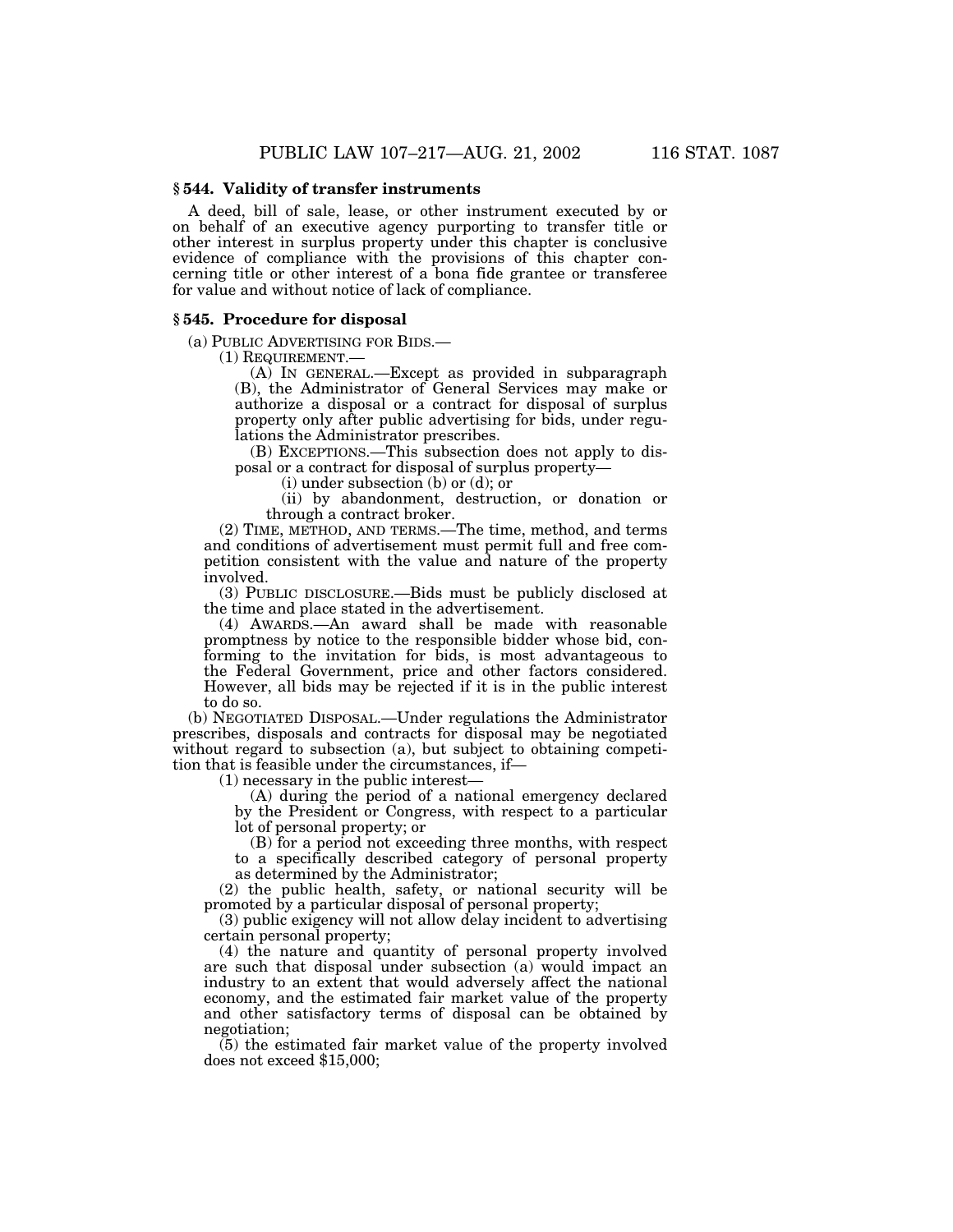(6) after advertising under subsection (a), the bid prices for the property, or part of the property, are not reasonable or have not been independently arrived at in open competition;

(7) with respect to real property, the character or condition of the property or unusual circumstances make it impractical to advertise publicly for competitive bids and the fair market value of the property and other satisfactory terms of disposal can be obtained by negotiation;

(8) the disposal will be to a State, territory, or possession of the United States, or to a political subdivision of, or a tax-supported agency in, a State, territory, or possession, and the estimated fair market value of the property and other satisfactory terms of disposal are obtained by negotiation; or (9) otherwise authorized by law.

(c) DISPOSAL THROUGH CONTRACT BROKERS.—Disposals and contracts for disposal of surplus real and related personal property through contract realty brokers employed by the Administrator shall be made in the manner followed in similar commercial transactions under regulations the Administrator prescribes. The regulations must require that brokers give wide public notice of the availability of the property for disposal.

(d) NEGOTIATED SALE AT FIXED PRICE.—

(1) AUTHORIZATION.—The Administrator may make a negotiated sale of personal property at a fixed price, either directly or through the use of a disposal contractor, without regard to subsection (a). However, the sale must be publicized to an extent consistent with the value and nature of the property involved and the price established must reflect the estimated fair market value of the property. Sales under this subsection are limited to categories of personal property for which the Administrator determines that disposal under this subsection best serves the interests of the Government.

(2) FIRST OFFER.—Under regulations and restrictions the Administrator prescribes, an opportunity to purchase property at a fixed price under this subsection may be offered first to an entity specified in subsection (b)(8) that has expressed an interest in the property.

(e) EXPLANATORY STATEMENTS FOR NEGOTIATED DISPOSALS.—

(1) REQUIREMENT.—

(A) IN GENERAL.—Except as provided in subparagraph (B), an explanatory statement of the circumstances shall be prepared for each disposal by negotiation of—

(i) personal property that has an estimated fair market value in excess of \$15,000;

(ii) real property that has an estimated fair market value in excess of \$100,000, except that real property disposed of by lease or exchange is subject only to clauses (iii)–(v) of this subparagraph;

(iii) real property disposed of by lease for a term of not more than 5 years, if the estimated fair annual rent is more than \$100,000 for any year;

(iv) real property disposed of by lease for a term of more than 5 years, if the total estimated rent over the term of the lease is more than \$100,000; or

(v) real property or real and related personal property disposed of by exchange, regardless of value, or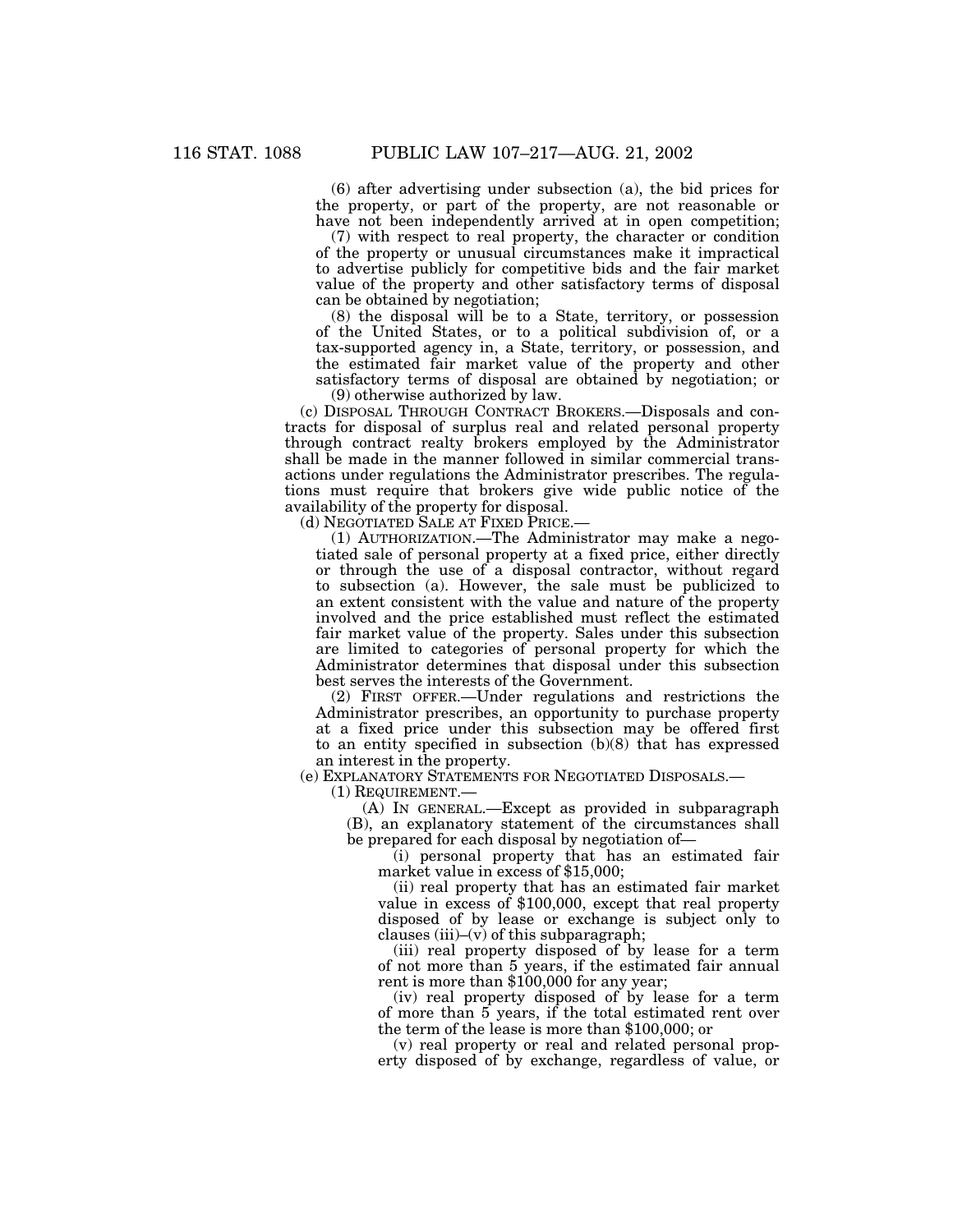any property for which any part of the consideration is real property.

(B) EXCEPTION.—An explanatory statement is not required for a disposal of personal property under subsection (d), or for a disposal of real or personal property authorized by any other law to be made without advertising.

(2) TRANSMITTAL TO CONGRESS.—The explanatory statement shall be transmitted to the appropriate committees of Congress in advance of the disposal, and a copy of the statement shall be preserved in the files of the executive agency making the disposal.

(3) LISTING IN REPORT.—A report of the Administrator under section 126 of this title must include a listing and description of any negotiated disposals of surplus property having an estimated fair market value of more than \$15,000, in the case of real property, or \$5,000, in the case of any other property, other than disposals for which an explanatory statement has been transmitted under this subsection.

(f) APPLICABILITY OF OTHER LAW.—Section 3709 of the Revised Statutes (41 U.S.C. 5) does not apply to a disposal or contract for disposal made under this section.

#### **§ 546. Contractor inventories**

Subject to regulations of the Administrator of General Services, an executive agency may authorize a contractor or subcontractor with the agency to retain or dispose of contractor inventory.

#### **§ 547. Agricultural commodities, foods, and cotton or woolen goods**

(a) POLICIES.—The Administrator of General Services shall consult with the Secretary of Agriculture to formulate policies for the disposal of surplus agricultural commodities, surplus foods processed from agricultural commodities, and surplus cotton or woolen goods. The policies shall be formulated to prevent surplus agricultural commodities, or surplus foods processed from agricultural commodities, from being dumped on the market in a disorderly manner and disrupting the market prices for agricultural commodities.

(b) TRANSFERS TO DEPARTMENT OF AGRICULTURE.—

(1) IN GENERAL.—The Administrator shall transfer without charge to the Department of Agriculture any surplus agricultural commodities, foods, and cotton or woolen goods for disposal, when the Secretary determines that a transfer is necessary for the Secretary to carry out responsibilities for price support or stabilization.

 $(2)$  DEPOSIT OF RECEIPTS.—Receipts resulting from disposal by the Department under this subsection shall be deposited pursuant to any authority available to the Secretary. When applicable, however, net proceeds from the sale of surplus property transferred under this subsection shall be credited pursuant to section 572(a) of this title.

(3) LIMITATION OF SALES.—Surplus farm commodities transferred under this subsection may not be sold, other than for export, in quantities exceeding, or at prices less than, the applicable quantities and prices for sales of those commodities by the Commodity Credit Corporation.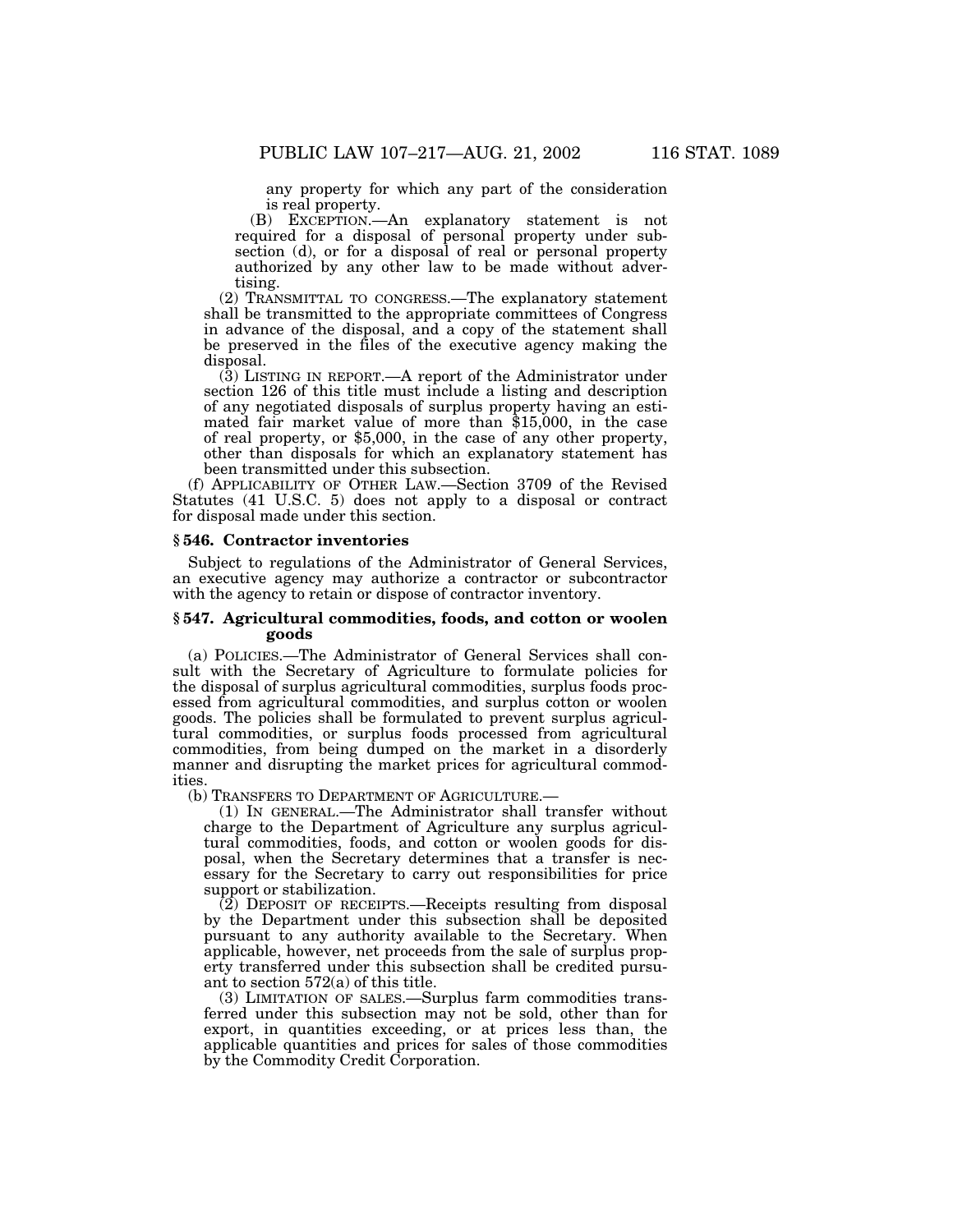# **§ 548. Surplus vessels**

The Maritime Administration shall dispose of surplus vessels of 1,500 gross tons or more which the Administration determines to be merchant vessels or capable of conversion to merchant use. The vessels shall be disposed of in accordance with the Merchant Marine Act, 1936 (46 App. U.S.C. 1101 et seq.), and other laws authorizing the sale of such vessels.

#### **§ 549. Donation of personal property through state agencies**

(a) DEFINITIONS.—In this section, the following definitions apply:

(1) PUBLIC AGENCY.—The term ''public agency'' means—

(A) a State;

(B) a political subdivision of a State (including a unit of local government or economic development district);

(C) a department, agency, or instrumentality of a State (including instrumentalities created by compact or other agreement between States or political subdivisions); or

(D) an Indian tribe, band, group, pueblo, or community located on a state reservation.

(2) STATE.—The term ''State'' means a State of the United States, the District of Columbia, Puerto Rico, the Virgin Islands, Guam, the Northern Mariana Islands, and American Samoa.

(3) STATE AGENCY.—The term ''state agency'' means an agency designated under state law as the agency responsible for fair and equitable distribution, through donation, of property transferred under this section.

(b) AUTHORIZATION.—

(1) IN GENERAL.—The Administrator of General Services, in the Administrator's discretion and under regulations the Administrator may prescribe, may transfer property described in paragraph (2) to a state agency.

(2) PROPERTY.—

(A) IN GENERAL.—Property referred to in paragraph  $(1)$  is any personal property that—

 $(i)$  is under the control of an executive agency; and (ii) has been determined to be surplus property.

(B) SPECIAL RULE.—In determining whether the property is to be transferred for donation under this section, no distinction may be made between property capitalized in a working-capital fund established under section 2208 of title 10 (or similar fund) and any other property.

(3) NO COST.—Transfer of property under this section is without cost, except for any costs of care and handling.

(c) ALLOCATION AND TRANSFER OF PROPERTY.—

(1) IN GENERAL.—The Administrator shall allocate and transfer property under this section in accordance with criteria that are based on need and use and that are established after consultation with state agencies to the extent feasible. The Administrator shall give fair consideration, consistent with the established criteria, to an expression of need and interest from a public agency or other eligible institution within a State. The Administrator shall give special consideration to an eligible recipient's request, transmitted through the state agency, for a specific item of property.

(2) ALLOCATION AMONG STATES.—The Administrator shall allocate property among the States on a fair and equitable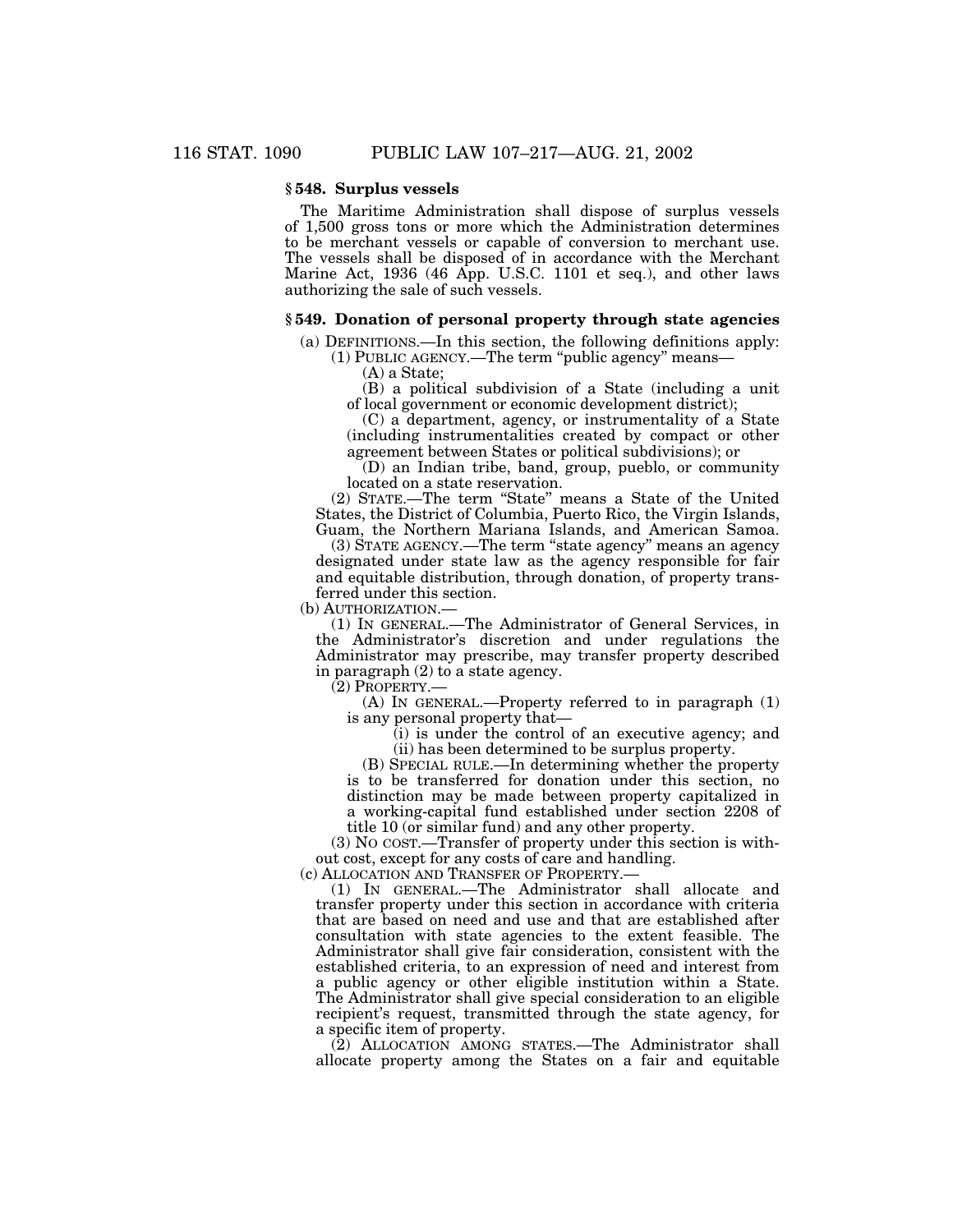basis, taking into account the condition of the property as well as the original acquisition cost of the property.

(3) RECIPIENTS AND PURPOSES.—The Administrator shall transfer to a state agency property the state agency selects for distribution through donation within the State—

(A) to a public agency for use in carrying out or promoting, for residents of a given political area, a public purpose, including conservation, economic development, education, parks and recreation, public health, and public safety; or

(B) for purposes of education or public health (including research), to a nonprofit educational or public health institution or organization that is exempt from taxation under section 501 of the Internal Revenue Code of 1986 (26 U.S.C. 501), including—

(i) a medical institution, hospital, clinic, health center, or drug abuse treatment center;

(ii) a provider of assistance to homeless individuals or to families or individuals whose annual incomes are below the poverty line (as that term is defined in section 673 of the Community Services Block Grant Act (42 U.S.C. 9902));

(iii) a school, college, or university;

(iv) a school for the mentally retarded or physically handicapped;

(v) a child care center;

(vi) a radio or television station licensed by the Federal Communications Commission as an educational radio or educational television station;

(vii) a museum attended by the public; or

(viii) a library serving free all residents of a community, district, State, or region.

(4) EXCEPTION.—This subsection does not apply to property transferred under subsection (d).

(d) DEPARTMENT OF DEFENSE PROPERTY.—

(1) DETERMINATION.—The Secretary of Defense shall determine whether surplus personal property under the control of the Department of Defense is usable and necessary for educational activities which are of special interest to the armed services, including maritime academies, or military, naval, Air Force, or Coast Guard preparatory schools.

(2) PROPERTY USABLE FOR SPECIAL INTEREST ACTIVITIES.— If the Secretary of Defense determines that the property is usable and necessary for educational activities which are of special interest to the armed services, the Secretary shall allocate the property for transfer by the Administrator to the appropriate state agency for distribution through donation to the educational activities.

(3) PROPERTY NOT USABLE FOR SPECIAL INTEREST ACTIVI-TIES.—If the Secretary of Defense determines that the property is not usable and necessary for educational activities which are of special interest to the armed services, the property may be disposed of in accordance with subsection (c).

(e) STATE PLAN OF OPERATION.—

(1) IN GENERAL.—Before property may be transferred to a state agency, the State shall develop a detailed state plan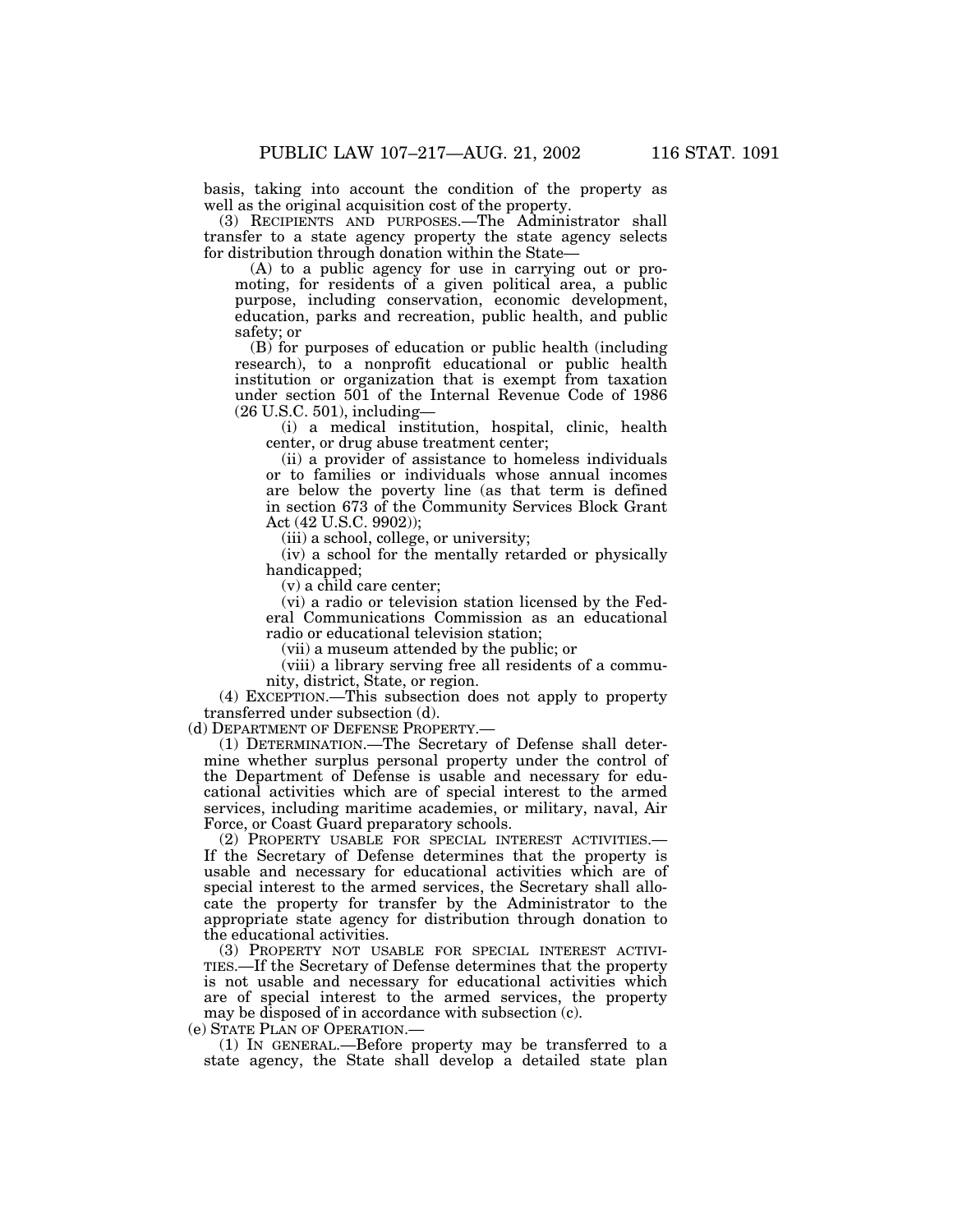of operation, in accordance with this subsection and with state law.

(2) PROCEDURE.—

(A) CONSIDERATION OF NEEDS AND RESOURCES.—In developing and implementing the state plan of operation, the relative needs and resources of all public agencies and other eligible institutions in the State shall be taken into consideration. The Administrator may consult with interested federal agencies to obtain their views concerning the administration and operation of this section.

(B) PUBLICATION AND PERIOD FOR COMMENT.—The state plan of operation, and any major amendment to the plan, may not be filed with the Administrator until 60 days after general notice of the proposed plan or amendment has been published and interested persons have been given at least 30 days to submit comments.

(C) CERTIFICATION.—The chief executive officer of the State shall certify and submit the state plan of operation to the Administrator.

(3) REQUIREMENTS.—

(A) STATE AGENCY.—The state plan of operation shall include adequate assurance that the state agency has—

(i) the necessary organizational and operational authority and capability including staff, facilities, and means and methods of financing; and

(ii) established procedures for accountability, internal and external audits, cooperative agreements, compliance and use reviews, equitable distribution and property disposal, determination of eligibility, and assistance through consultation with advisory bodies and public and private groups.

(B) EQUITABLE DISTRIBUTION.—The state plan of operation shall provide for fair and equitable distribution of property in the State based on the relative needs and resources of interested public agencies and other eligible institutions in the State and their abilities to use the property.

(C) MANAGEMENT CONTROL AND ACCOUNTING SYSTEMS.— The state plan of operation shall require, for donable property transferred under this section, that the state agency use management control and accounting systems of the same type as systems required by state law for stateowned property. However, with approval from the chief executive officer of the State, the state agency may elect to use other management control and accounting systems that are effective to govern the use, inventory control, accountability, and disposal of property under this section.

(D) RETURN AND REDISTRIBUTION FOR NON-USE.—The state plan of operation shall require the state agency to provide for the return and redistribution of donable property if the property, while still usable, has not been placed in use for the purpose for which it was donated within one year of donation or ceases to be used by the donee for that purpose within one year of being placed in use.

(E) REQUEST BY RECIPIENT.—The state plan of operation shall require the state agency, to the extent practicable, to select property requested by a public agency or other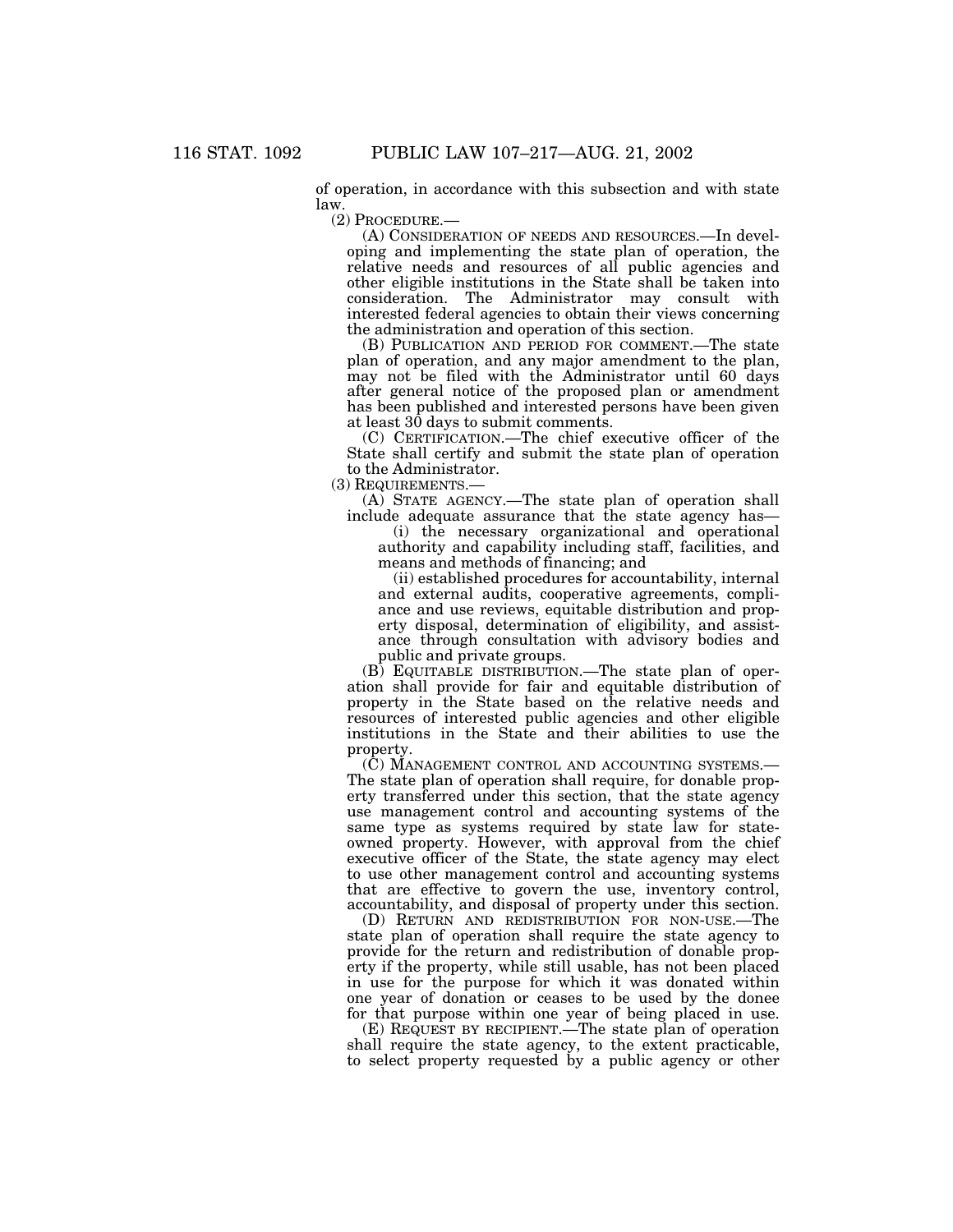eligible institution in the State and, if requested by the recipient, to arrange shipment of the property directly to the recipient.

(F) SERVICE CHARGES.—If the state agency is authorized to assess and collect service charges from participating recipients to cover direct and reasonable indirect costs of its activities, the method of establishing the charges shall be set out in the state plan of operation. The charges shall be fair and equitable and shall be based on services the state agency performs, including screening, packing, crating, removal, and transportation.

(G) TERMS, CONDITIONS, RESERVATIONS, AND RESTRIC- TIONS.—

(i) IN GENERAL.—The state plan of operation shall

(I) may impose reasonable terms, conditions, reservations, and restrictions on the use of property to be donated under subsection (c); and

(II) shall impose reasonable terms, conditions, reservations, and restrictions on the use of a passenger motor vehicle and any item of property

having a unit acquisition cost of \$5,000 or more. (ii) SPECIAL LIMITATIONS.—If the Administrator finds that an item has characteristics that require special handling or use limitations, the Administrator may impose appropriate conditions on the donation of the property.

(H) UNUSABLE PROPERTY.—

(i) DISPOSAL.—The state plan of operation shall provide that surplus personal property which the state agency determines cannot be used by eligible recipients shall be disposed of—

(I) subject to the disapproval of the Administrator within 30 days after notice to the Administrator, through transfer by the state agency to another state agency or through abandonment or destruction if the property has no commercial value or if the estimated cost of continued care and handling exceeds estimated proceeds from sale; or

(II) under this subtitle, on terms and conditions

and in a manner the Administrator prescribes. (ii) PROCEEDS FROM SALE.—Notwithstanding subchapter IV of this chapter and section 702 of this title, the Administrator, from the proceeds of sale of property described in subsection (b), may reimburse the state agency for expenses that the Administrator considers appropriate for care and handling of the property.

(f) COOPERATIVE AGREEMENTS WITH STATE AGENCIES.—

(1) PARTIES TO THE AGREEMENT.—For purposes of carrying out this section, a cooperative agreement may be made between a state surplus property distribution agency designated under this section and—

(A) the Administrator;

(B) the Secretary of Education, for property transferred under section 550(c) of this title;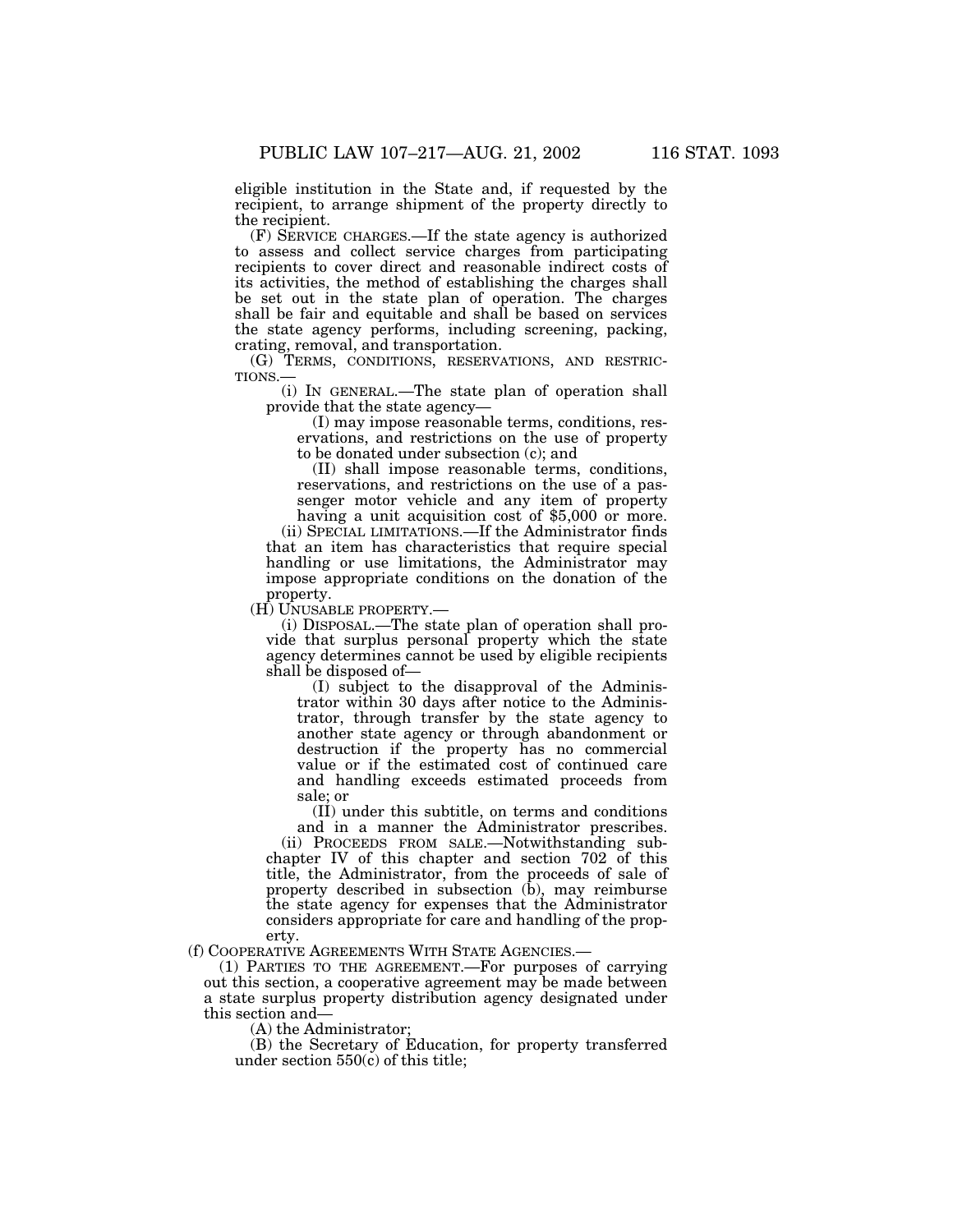(C) the Secretary of Health and Human Services, for property transferred under section 550(d) of this title; or

(D) the head of a federal agency designated by the Administrator, the Secretary of Education, or the Secretary of Health and Human Services.

(2) SHARED RESOURCES.—The cooperative agreement may pro-

vide that the property, facilities, personnel, or services of— (A) a state agency may be used by a federal agency; and

(B) a federal agency may be made available to a state agency.

(3) REIMBURSEMENT.—The cooperative agreement may require payment or reimbursement for the use or provision of property, facilities, personnel, or services. Payment or reimbursement received from a state agency shall be credited to the fund or appropriation against which charges would otherwise be made.

(4) SURPLUS PROPERTY TRANSFERRED TO STATE AGENCY.—

(A) IN GENERAL.—Under the cooperative agreement, surplus property transferred to a state agency for distribution pursuant to subsection (c) may be retained by the state agency for use in performing its functions. Unless otherwise directed by the Administrator, title to the retained property vests in the state agency.

(B) CONDITIONS.—Retention of surplus property under this paragraph is subject to conditions that may be imposed by—

(i) the Administrator;

(ii) the Secretary of Education, for property transferred under section 550(c) of this title; or

(iii) the Secretary of Health and Human Services, for property transferred under section  $550(d)$  of this title.

# **§ 550. Disposal of real property for certain purposes**

(a) DEFINITION.—In this section, the term ''State'' includes the District of Columbia, Puerto Rico, and the territories and possessions of the United States.

(b) ENFORCEMENT AND REVISION OF INSTRUMENTS TRANSFERRING PROPERTY UNDER THIS SECTION.—

(1) IN GENERAL.—Subject to disapproval by the Administrator of General Services within 30 days after notice of a proposed action to be taken under this section, except for personal property transferred pursuant to section 549 of this title, the official specified in paragraph (2) shall determine and enforce compliance with the terms, conditions, reservations, and restrictions contained in an instrument by which a transfer under this section is made. The official shall reform, correct, or amend the instrument if necessary to correct the instrument or to conform the transfer to the requirements of law. The official shall grant a release from any term, condition, reservation or restriction contained in the instrument, and shall convey, quitclaim, or release to the transferee (or other eligible user) any right or interest reserved to the Federal Government by the instrument, if the official determines that the property no longer serves the purpose for which it was transferred or that a release, conveyance, or quitclaim deed will not prevent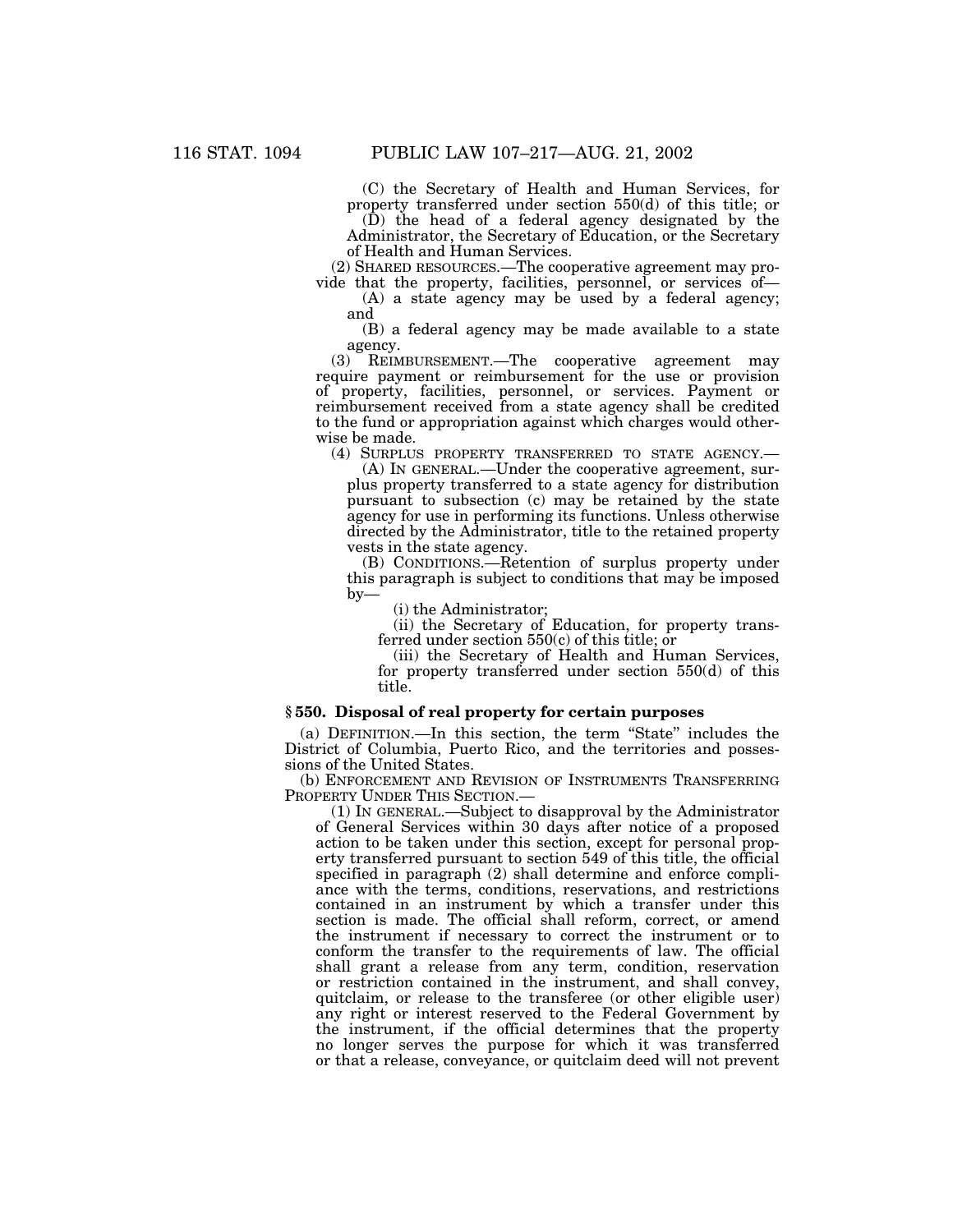accomplishment of that purpose. The release, conveyance, or quitclaim deed may be made subject to terms and conditions that the official considers necessary to protect or advance the interests of the Government.

(2) SPECIFIED OFFICIAL.—The official referred to in paragraph  $(1)$  is-

(A) the Secretary of Education, for property transferred under subsection (c) for school, classroom, or other educational use;

(B) the Secretary of Health and Human Services, for property transferred under subsection (d) for use in the protection of public health, including research;

(C) the Secretary of the Interior, for property transferred under subsection (e) for public park or recreation area use;

(D) the Secretary of Housing and Urban Development, for property transferred under subsection (f) to provide housing or housing assistance for low-income individuals or families; and

(E) the Secretary of the Interior, for property transferred under subsection (h) for use as a historic monument for the benefit of the public.

(c) PROPERTY FOR SCHOOL, CLASSROOM, OR OTHER EDUCATIONAL USE.—

(1) ASSIGNMENT.—The Administrator, in the Administrator's discretion and under regulations that the Administrator may prescribe, may assign to the Secretary of Education for disposal surplus real property, including buildings, fixtures, and equipment situated on the property, that the Secretary recommends as needed for school, classroom, or other educational use.

(2) SALE OR LEASE.—Subject to disapproval by the Administrator within 30 days after notice to the Administrator by the Secretary of Education of a proposed transfer, the Secretary, for school, classroom, or other educational use, may sell or lease property assigned to the Secretary under paragraph (1) to a State, a political subdivision or instrumentality of a State, a tax-supported educational institution, or a nonprofit educational institution that has been held exempt from taxation under section 501(c)(3) of the Internal Revenue Code of 1986  $(26 \text{ U.S.C. } 501 \text{ (c)}(3)).$ 

(3) FIXING VALUE.—In fixing the sale or lease value of property disposed of under paragraph (2), the Secretary of Education shall take into consideration any benefit which has accrued or may accrue to the Government from the use of the property by the State, political subdivision or instrumentality, or institution.

(d) PROPERTY FOR USE IN THE PROTECTION OF PUBLIC HEALTH, INCLUDING RESEARCH.—

(1) ASSIGNMENT.—The Administrator, in the Administrator's discretion and under regulations that the Administrator may prescribe, may assign to the Secretary of Health and Human Services for disposal surplus real property, including buildings, fixtures, and equipment situated on the property, that the Secretary recommends as needed for use in the protection of public health, including research.

(2) SALE OR LEASE.—Subject to disapproval by the Administrator within 30 days after notice to the Administrator by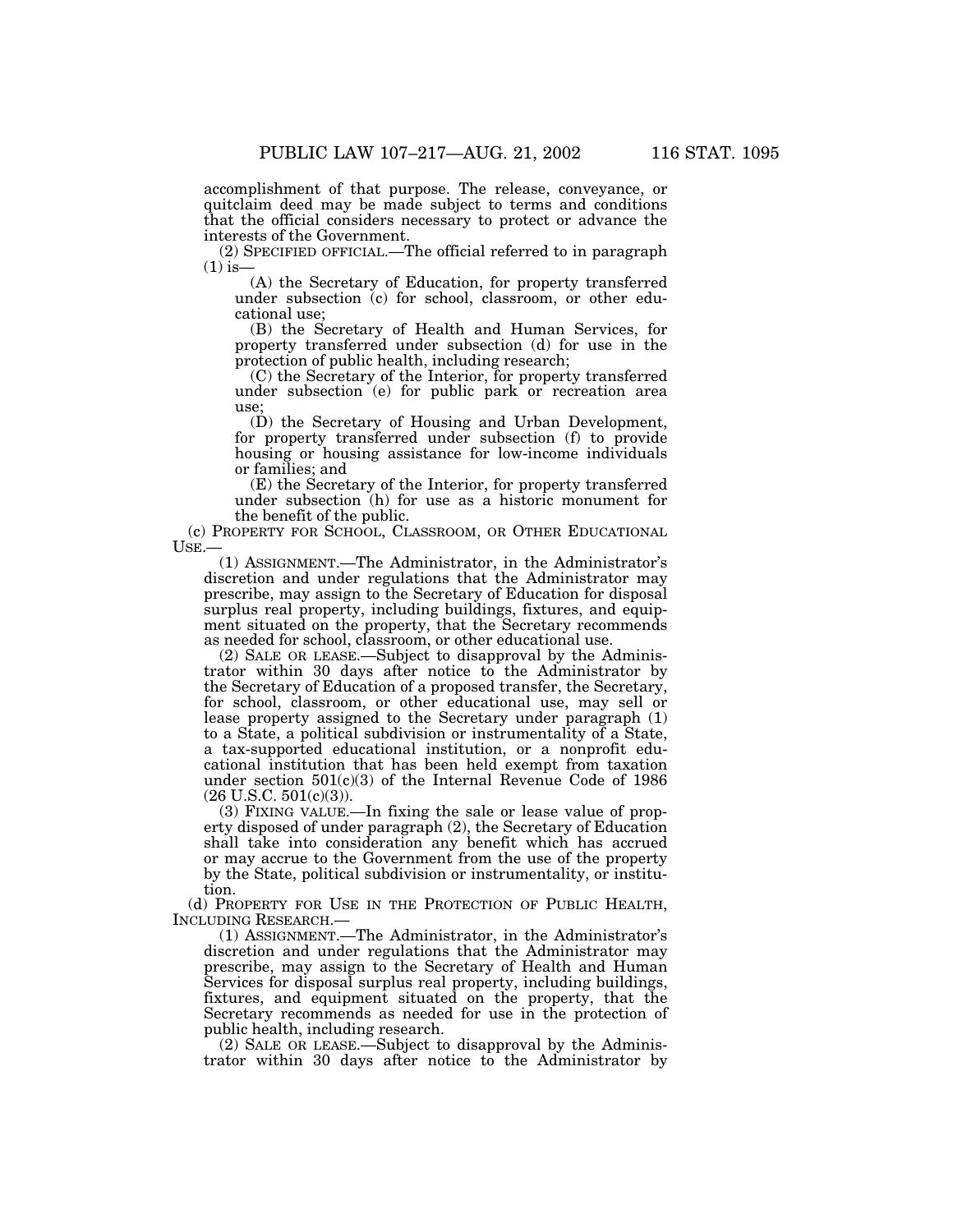the Secretary of Health and Human Services of a proposed transfer, the Secretary, for use in the protection of public health, including research, may sell or lease property assigned to the Secretary under paragraph (1) to a State, a political subdivision or instrumentality of a State, a tax-supported medical institution, or a hospital or similar institution not operated for profit that has been held exempt from taxation under section  $501(c)(3)$  of the Internal Revenue Code of 1986 (26 U.S.C.  $501(c)(3)$ ).

(3) FIXING VALUE.—In fixing the sale or lease value of property disposed of under paragraph (2), the Secretary of Health and Human Services shall take into consideration any benefit which has accrued or may accrue to the Government from the use of the property by the State, political subdivision or instrumentality, or institution.

(e) PROPERTY FOR USE AS A PUBLIC PARK OR RECREATION AREA.— (1) ASSIGNMENT.—The Administrator, in the Administrator's discretion and under regulations that the Administrator may prescribe, may assign to the Secretary of the Interior for disposal surplus real property, including buildings, fixtures, and equipment situated on the property, that the Secretary recommends as needed for use as a public park or recreation area.

(2) SALE OR LEASE.—Subject to disapproval by the Administrator within 30 days after notice to the Administrator by the Secretary of the Interior of a proposed transfer, the Secretary, for public park or recreation area use, may sell or lease property assigned to the Secretary under paragraph (1) to a State, a political subdivision or instrumentality of a State, or a municipality.

(3) FIXING VALUE.—In fixing the sale or lease value of property disposed of under paragraph (2), the Secretary of the Interior shall take into consideration any benefit which has accrued or may accrue to the Government from the use of the property by the State, political subdivision or instrumentality, or municipality.

(4) DEED OF CONVEYANCE.—The deed of conveyance of any surplus real property disposed of under this subsection—

(A) shall provide that all of the property be used and maintained for the purpose for which it was conveyed in perpetuity, and that if the property ceases to be used or maintained for that purpose, all or any portion of the property shall, in its then existing condition, at the option of the Government, revert to the Government; and

(B) may contain additional terms, reservations, restrictions, and conditions the Secretary of the Interior determines are necessary to safeguard the interests of the Government.

(f) PROPERTY FOR LOW INCOME HOUSING ASSISTANCE.—

(1) ASSIGNMENT.—The Administrator, in the Administrator's discretion and under regulations that the Administrator may prescribe, may assign to the Secretary of Housing and Urban Development for disposal surplus real property, including buildings, fixtures, and equipment situated on the property, that the Secretary recommends as needed to provide housing or housing assistance for low-income individuals or families.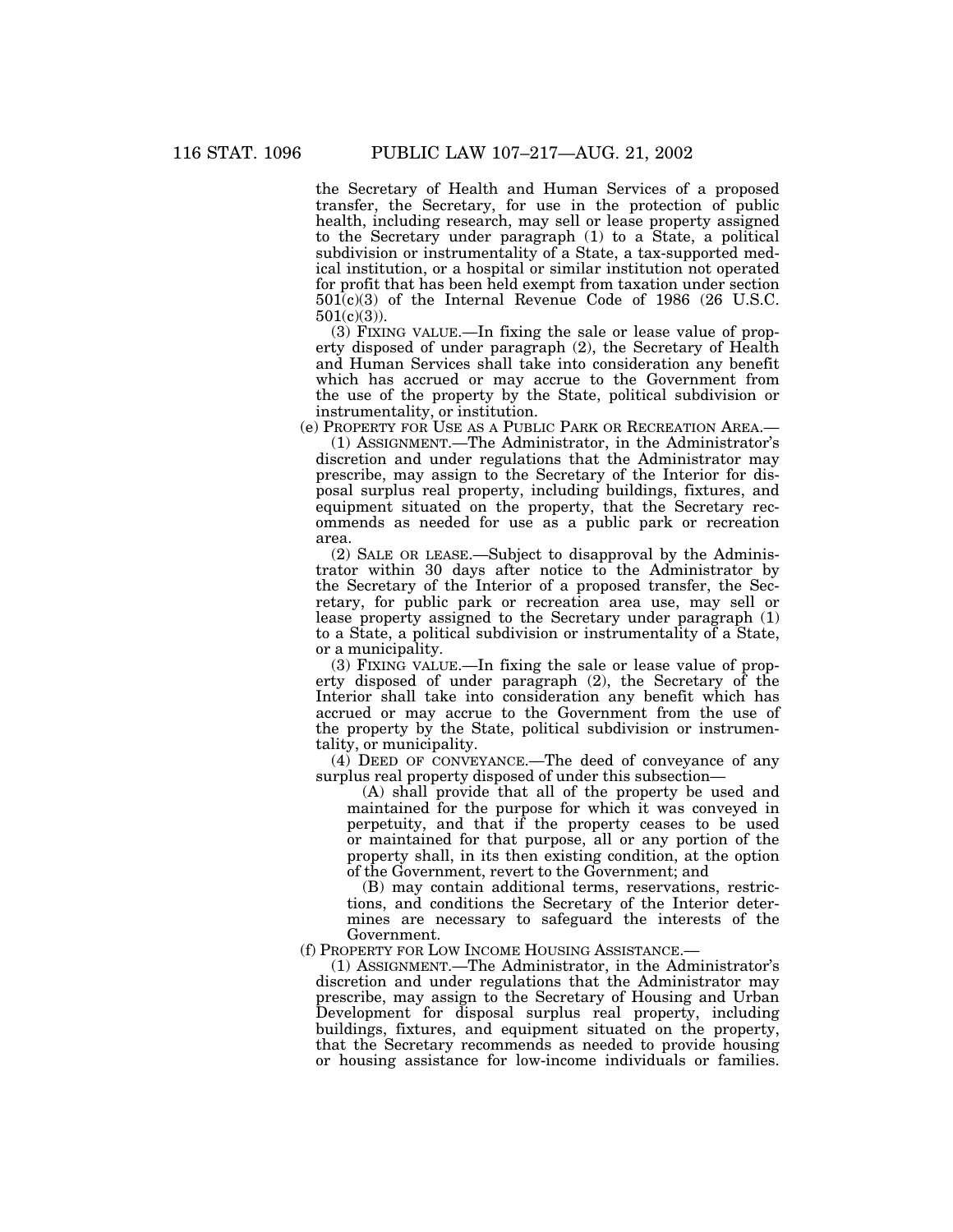(2) SALE OR LEASE.—Subject to disapproval by the Administrator within 30 days after notice to the Administrator by the Secretary of Housing and Urban Development of a proposed transfer, the Secretary, to provide housing or housing assistance for low-income individuals or families, may sell or lease property assigned to the Secretary under paragraph (1) to a State, a political subdivision or instrumentality of a State, or a nonprofit organization that exists for the primary purpose of providing housing or housing assistance for low-income individuals or families.

(3) SELF-HELP HOUSING.—

(A) IN GENERAL.—The Administrator shall disapprove a proposed transfer of property under this subsection unless the Administrator determines that the property will be used for low-income housing opportunities through the construction, rehabilitation, or refurbishment of self-help housing, under terms requiring that—

(i) subject to subparagraph (B), an individual or family receiving housing or housing assistance through use of the property shall contribute a significant amount of labor toward the construction, rehabilitation, or refurbishment; and

(ii) dwellings constructed, rehabilitated, or refurbished through use of the property shall be quality dwellings that comply with local building and safety codes and standards and shall be available at prices below prevailing market prices.

(B) GUIDELINES FOR CONSIDERING DISABILITIES.—For purposes of fulfilling self-help requirements under paragraph  $(3)(A)(i)$ , the Administrator shall ensure that nonprofit organizations receiving property under paragraph (2) develop and use guidelines to consider any disability (as defined in section 3(2) of the Americans with Disabilities Act of 1990 (42 U.S.C. 12102(2)).

(4) FIXING VALUE.—

(A) IN GENERAL.—In fixing the sale or lease value of property disposed of under paragraph (2), the Secretary of Housing and Urban Development shall take into consideration and discount the value for any benefit which has accrued or may accrue to the Government from the use of the property by the State, political subdivision or instrumentality, or nonprofit organization.

(B) AMOUNT OF DISCOUNT.—The amount of the discount under subparagraph (A) is 75 percent of the market value of the property, except that the Secretary of Housing and Urban Development may discount by a greater percentage if the Secretary, in consultation with the Administrator, determines that a higher percentage is justified.

(g) PROPERTY FOR NATIONAL SERVICE ACTIVITIES.—

(1) ASSIGNMENT.—The Administrator, in the Administrator's discretion and under regulations that the Administrator may prescribe, may assign to the Chief Executive Officer of the Corporation for National and Community Service for disposal surplus property that the Chief Executive Officer recommends as needed for national service activities.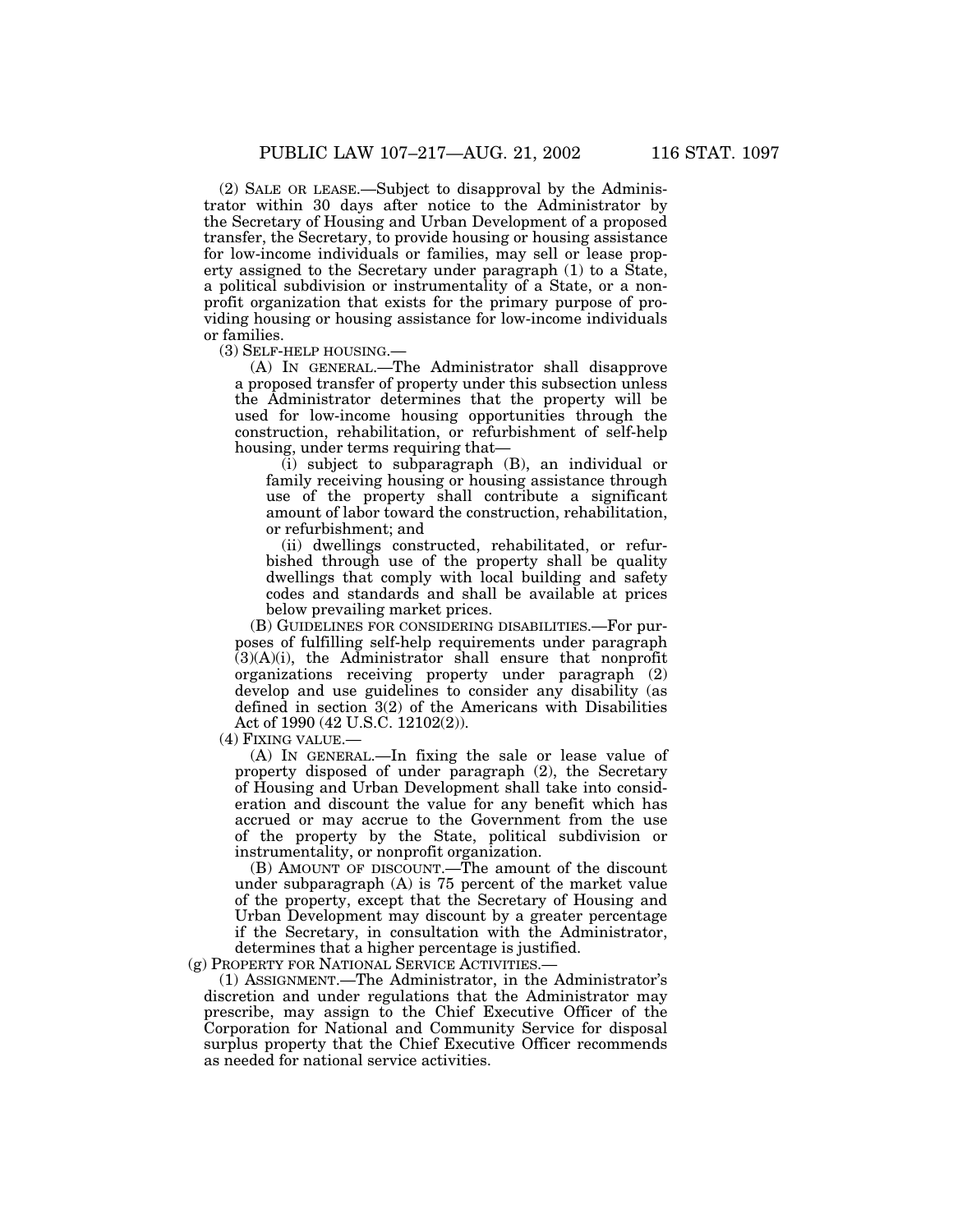(2) SALE, LEASE, OR DONATION.—Subject to disapproval by the Administrator within 30 days after notice to the Administrator by the Chief Executive Officer of a proposed transfer, the Chief Executive Officer, for national service activities, may sell, lease, or donate property assigned to the Chief Executive Officer under paragraph (1) to an entity that receives financial assistance under the National and Community Service Act of 1990 (42 U.S.C. 12501 et seq.).

(3) FIXING VALUE.—In fixing the sale or lease value of property disposed of under paragraph (2), the Chief Executive Officer shall take into consideration any benefit which has accrued or may accrue to the Government from the use of the property by the entity receiving the property.

(h) PROPERTY FOR USE AS A HISTORIC MONUMENT.—

(1) CONVEYANCE.—

(A) IN GENERAL.—Without monetary consideration to the Government, the Administrator may convey to a State, a political subdivision or instrumentality of a State, or a municipality, the right, title, and interest of the Government in and to any surplus real and related personal property that the Secretary of the Interior determines is suitable and desirable for use as a historic monument for the benefit of the public.

(B) RECOMMENDATION BY NATIONAL PARK SYSTEM ADVISORY BOARD.—Property may be determined to be suitable and desirable for use as a historic monument only in conformity with a recommendation by the National Park System Advisory Board established under section 3 of the Act of August 21, 1935 (16 U.S.C. 463) (known as the Historic Sites, Buildings, and Antiquities Act). Only the portion of the property that is necessary for the preservation and proper observation of the property's historic features may be determined to be suitable and desirable for use as a historic monument.

(2) REVENUE-PRODUCING ACTIVITY.—

(A) IN GENERAL.—The Administrator may authorize use of any property conveyed under this subsection for revenueproducing activities if the Secretary of the Interior—

(i) determines that the activities are compatible with use of the property for historic monument purposes; (ii) approves the grantee's plan for repair, rehabilita-

tion, restoration, and maintenance of the property;

(iii) approves the grantee's plan for financing the repair, rehabilitation, restoration, and maintenance of the property; and

(iv) examines and approves the accounting and financial procedures used by the grantee.

(B) USE OF EXCESS INCOME.—The Secretary of the Interior may approve a grantee's financial plan only if the plan provides that the grantee shall use income exceeding the cost of repair, rehabilitation, restoration, and maintenance only for public historic preservation, park, or recreational purposes.

(C) AUDITS.—The Secretary of the Interior may periodically audit the records of the grantee that are directly related to the property conveyed.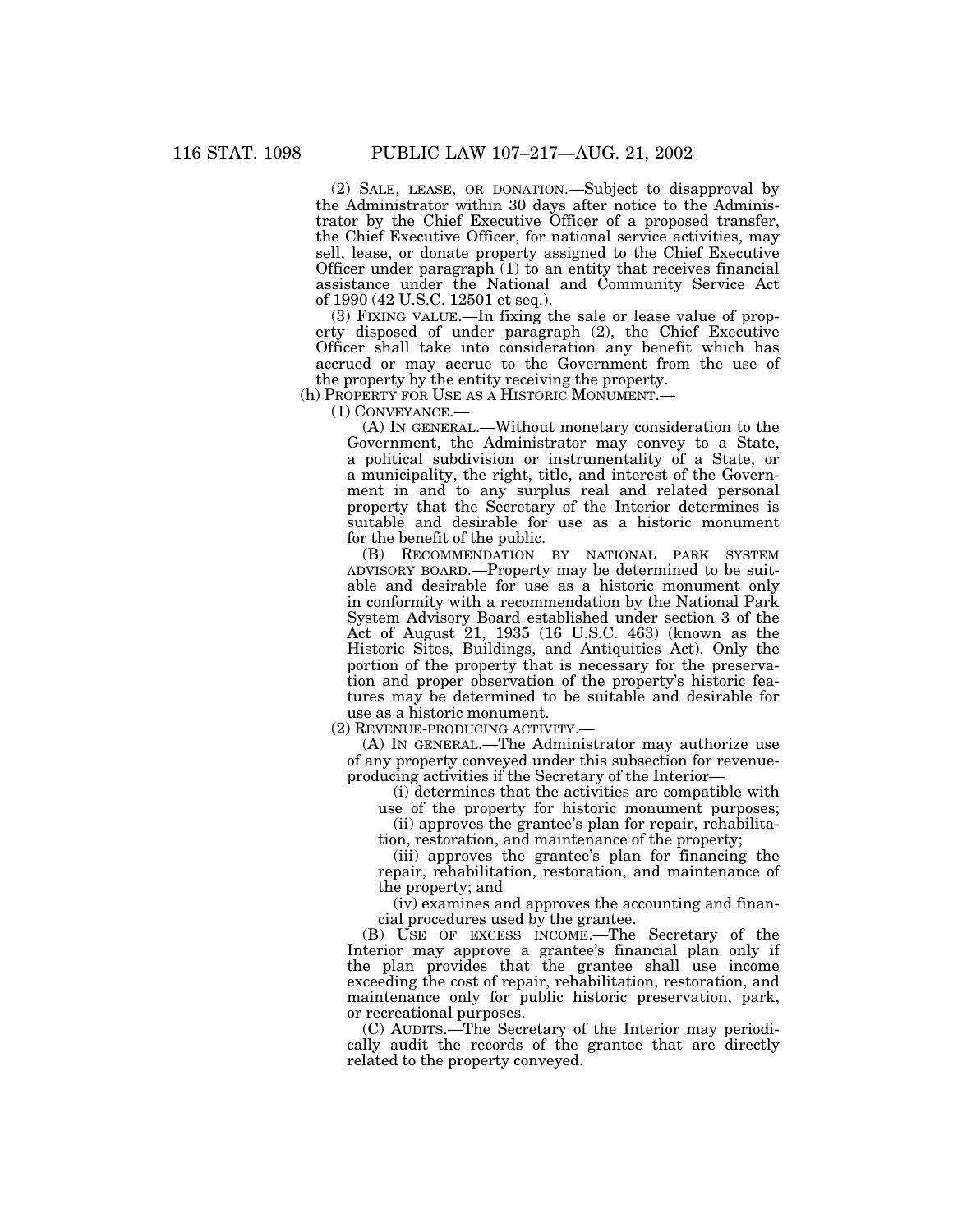(3) DEED OF CONVEYANCE.—The deed of conveyance of any surplus real property disposed of under this subsection—

(A) shall provide that all of the property be used and maintained for historical monument purposes in perpetuity, and that if the property ceases to be used or maintained for historical monument purposes, all or any portion of the property shall, in its then existing condition, at the option of the Government, revert to the Government; and

(B) may contain additional terms, reservations, restrictions, and conditions the Administrator determines are necessary to safeguard the interests of the Government.

## **§ 551. Donations to American Red Cross**

The Administrator of General Services, in the Administrator's discretion and under regulations that the Administrator may prescribe, may donate to the American National Red Cross for charitable purposes property that the American National Red Cross processed, produced, or donated and that has been determined to be surplus property.

### **§ 552. Abandoned or unclaimed property on Government premises**

(a) AUTHORITY TO TAKE PROPERTYAdministrator of General Services may take possession of abandoned or unclaimed property on premises owned or leased by the Federal Government and determine when title to the property vests in the Government. The Administrator may use, transfer, or otherwise dispose of the property.

(b) CLAIM FILED BY FORMER OWNER.—If a former owner files a proper claim within three years from the date that title to the property vests in the Government, the former owner shall be paid

 $(1)$  equal to the proceeds realized from the disposition of the property less costs incident to care and handling as determined by the Administrator; or

(2) if the property has been used or transferred, equal to the fair value of the property as of the time title vested in the Government less costs incident to care and handling as determined by the Administrator.

# **§ 553. Property for correctional facility, law enforcement, and emergency management response purposes**

(a) DEFINITION.—In this section, the term ''State'' includes the District of Columbia, Puerto Rico, Guam, American Samoa, the Virgin Islands, the Federated States of Micronesia, the Marshall Islands, Palau, and, the Northern Mariana Islands.

(b) AUTHORITY TO TRANSFER PROPERTY.—The Administrator of General Services, in the Administrator's discretion and under regulations that the Administrator may prescribe, may transfer or convey to a State, or political subdivision or instrumentality of a State, surplus real and related personal property that—

(1) the Attorney General determines is required by the transferee or grantee for correctional facility use under a program approved by the Attorney General for the care or rehabilitation of criminal offenders;

(2) the Attorney General determines is required by the transferee or grantee for law enforcement purposes; or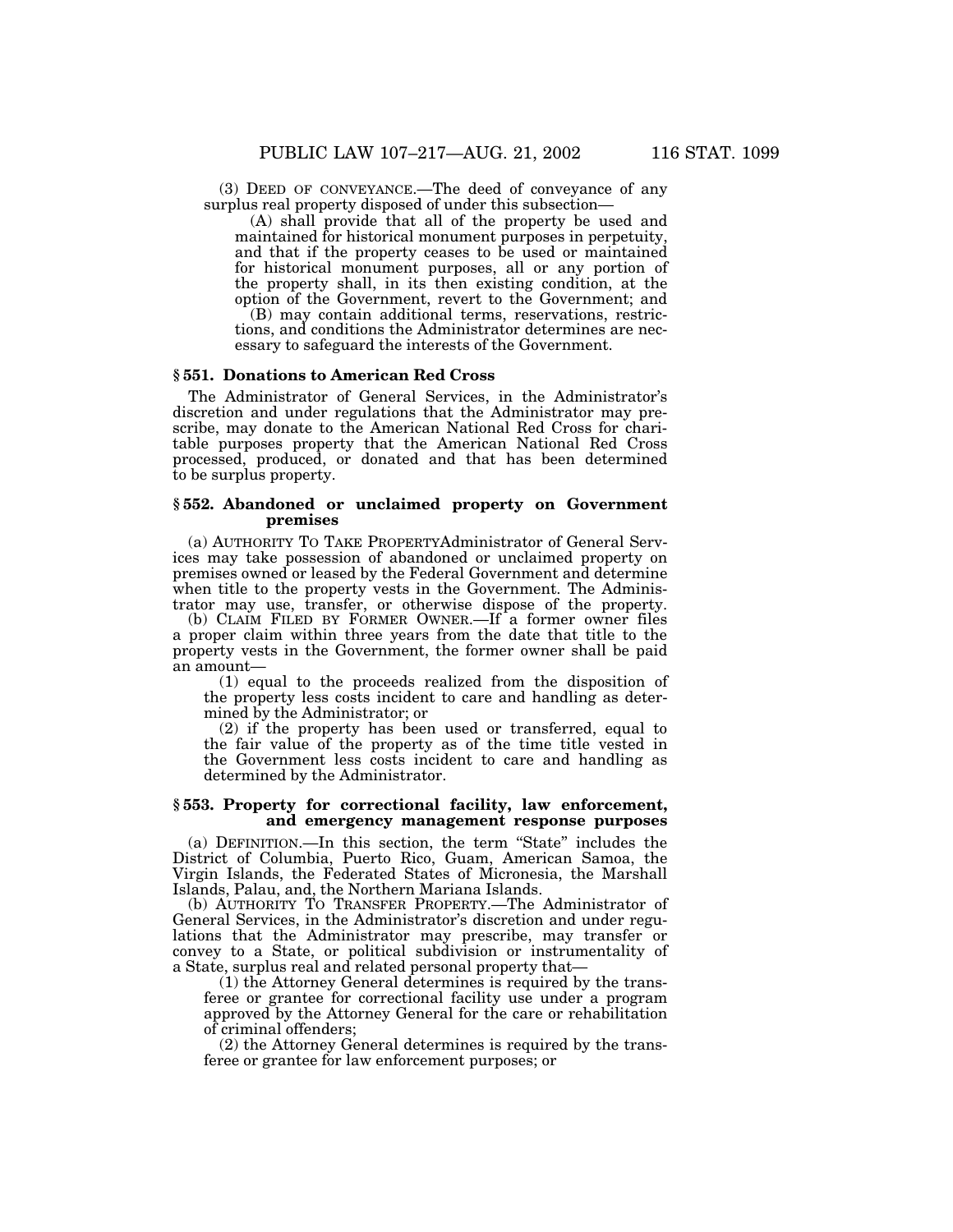(3) the Director of the Federal Emergency Management Agency determines is required by the transferee or grantee for emergency management response purposes including fire and rescue services.

(c) NO MONETARY CONSIDERATION.—A transfer or conveyance under this section shall be made without monetary consideration to the Federal Government.

(d) DEED OF CONVEYANCE.—The deed of conveyance of any surplus real and related personal property disposed of under this section—

(1) shall provide that all of the property be used and maintained for the purpose for which it was conveyed in perpetuity, and that if the property ceases to be used or maintained for that purpose, all or any portion of the property shall, in its then existing condition, at the option of the Government, revert to the Government; and

(2) may contain additional terms, reservations, restrictions, and conditions that the Administrator determines are necessary to safeguard the interests of the Government.

(e) ENFORCEMENT AND REVISION OF INSTRUMENTS TRANSFERRING PROPERTY UNDER THIS SECTION.—The Administrator shall determine and enforce compliance with the terms, conditions, reservations, and restrictions contained in an instrument by which a transfer or conveyance under this section is made. The Administrator shall reform, correct, or amend the instrument if necessary to correct the instrument or to conform the transfer to the requirements of law. The Administrator shall grant a release from any term, condition, reservation or restriction contained in the instrument, and shall convey, quitclaim, or release to the transferee (or other eligible user) any right or interest reserved to the Government by the instrument, if the Administrator determines that the property no longer serves the purpose for which it was transferred or that a release, conveyance, or quitclaim deed will not prevent accomplishment of that purpose. The release, conveyance, or quitclaim deed may be made subject to terms and conditions that the Administrator considers necessary to protect or advance the interests of the Government.

#### **§ 554. Property for development or operation of a port facility**

(a) DEFINITIONS.—In this section, the following definitions apply: (1) BASE CLOSURE LAW.—The term ''base closure law'' means the following:

(A) Title II of the Defense Authorization Amendments and Base Closure and Realignment Act (Public Law 100– 526; 10 U.S.C. 2687 note).

(B) The Defense Base Closure and Realignment Act of 1990 (part A of title XXIX of Public Law 101–510; 10 U.S.C. 2687 note).

(C) Section 2687 of title 10.

(2) STATE.—The term ''State'' includes the District of Columbia, Puerto Rico, Guam, American Samoa, the Virgin Islands, the Federated States of Micronesia, the Marshall Islands, Palau, and the Northern Mariana Islands.

(b) AUTHORITY FOR ASSIGNMENT TO THE SECRETARY OF TRANSPOR- TATION.—Under regulations that the Administrator of General Services, after consultation with the Secretary of Defense, may prescribe,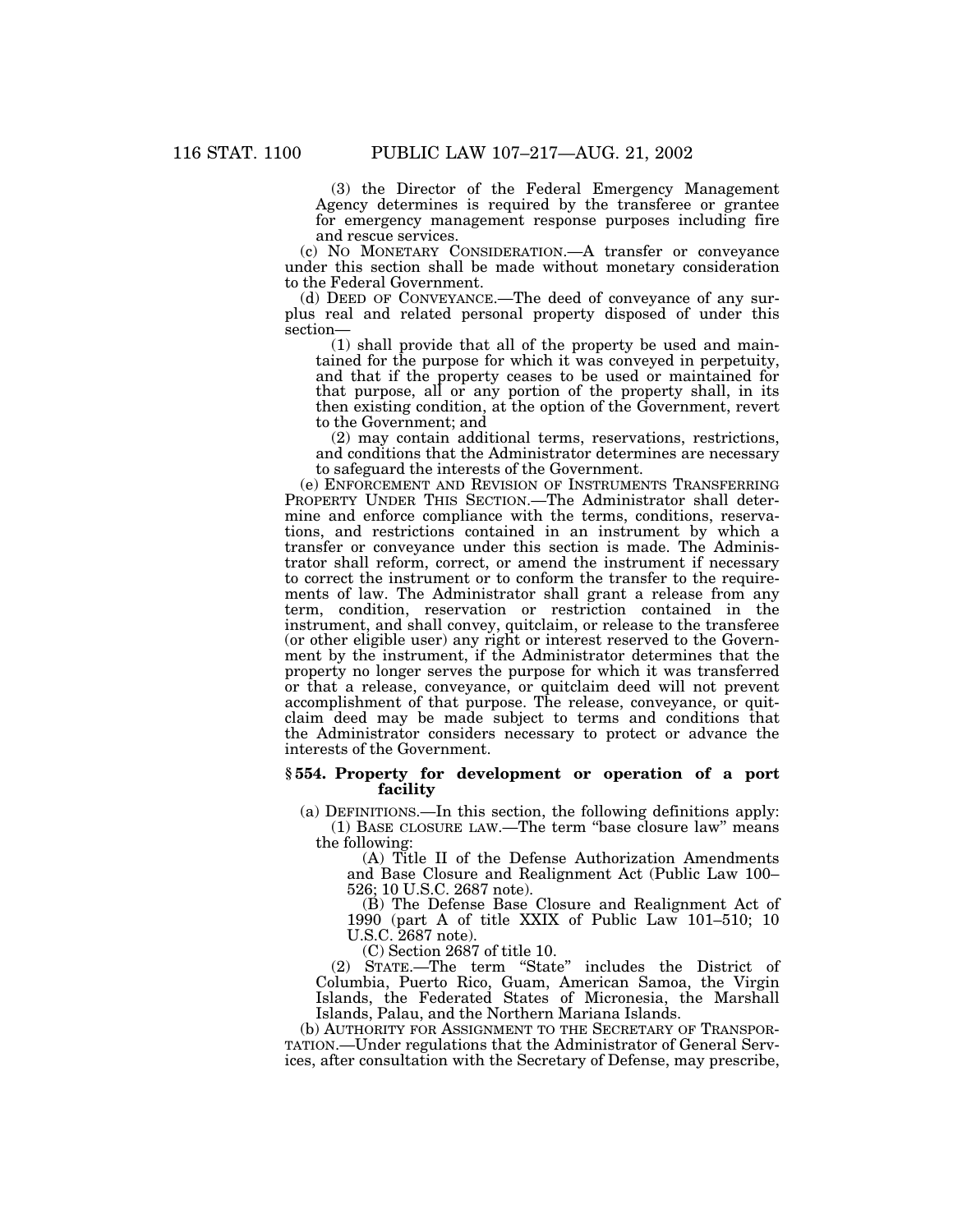the Administrator, or the Secretary of Defense in the case of property located at a military installation closed or realigned pursuant to a base closure law, may assign to the Secretary of Transportation for disposal surplus real property, including buildings, fixtures, and equipment situated on the property, that the Secretary of Transportation recommends as needed for the development or operation of a port facility.

(c) AUTHORITY FOR CONVEYANCE BY THE SECRETARY OF TRANSPOR- TATION.

(1) IN GENERAL.—Subject to disapproval by the Administrator or the Secretary of Defense within 30 days after notice of a proposed conveyance by the Secretary of Transportation, the Secretary of Transportation, for the development or operation of a port facility, may convey property assigned to the Secretary of Transportation under subsection (b) to a State or political subdivision, municipality, or instrumentality of a State.

(2) CONVEYANCE REQUIREMENTS.—A transfer of property may be made under this section only after the Secretary of Transportation has—

(A) determined, after consultation with the Secretary of Labor, that the property to be conveyed is located in an area of serious economic disruption;

(B) received and, after consultation with the Secretary of Commerce, approved an economic development plan submitted by an eligible grantee and based on assured use of the property to be conveyed as part of a necessary economic development program; and

(C) transmitted to Congress an explanatory statement that contains information substantially similar to the information contained in statements prepared under section 545(e) of this title.

(d) NO MONETARY CONSIDERATION.—A conveyance under this section shall be made without monetary consideration to the Federal Government.

(e) DEED OF CONVEYANCE.—The deed of conveyance of any surplus real and related personal property disposed of under this section shall—

(1) provide that all of the property be used and maintained for the purpose for which it was conveyed in perpetuity, and that if the property ceases to be used or maintained for that purpose, all or any portion of the property shall, in its then existing condition, at the option of the Government, revert to the Government; and

(2) contain additional terms, reservations, restrictions, and conditions that the Secretary of Transportation shall by regulation require to ensure use of the property for the purposes for which it was conveyed and to safeguard the interests of the Government.

(f) ENFORCEMENT AND REVISION OF INSTRUMENTS TRANSFERRING PROPERTY UNDER THIS SECTION.—The Secretary of Transportation shall determine and enforce compliance with the terms, conditions, reservations, and restrictions contained in an instrument by which a transfer or conveyance under this section is made. The Secretary shall reform, correct, or amend the instrument if necessary to correct the instrument or to conform the transfer to the requirements of law. The Secretary shall grant a release from any term, condition, reservation or restriction contained in the instrument,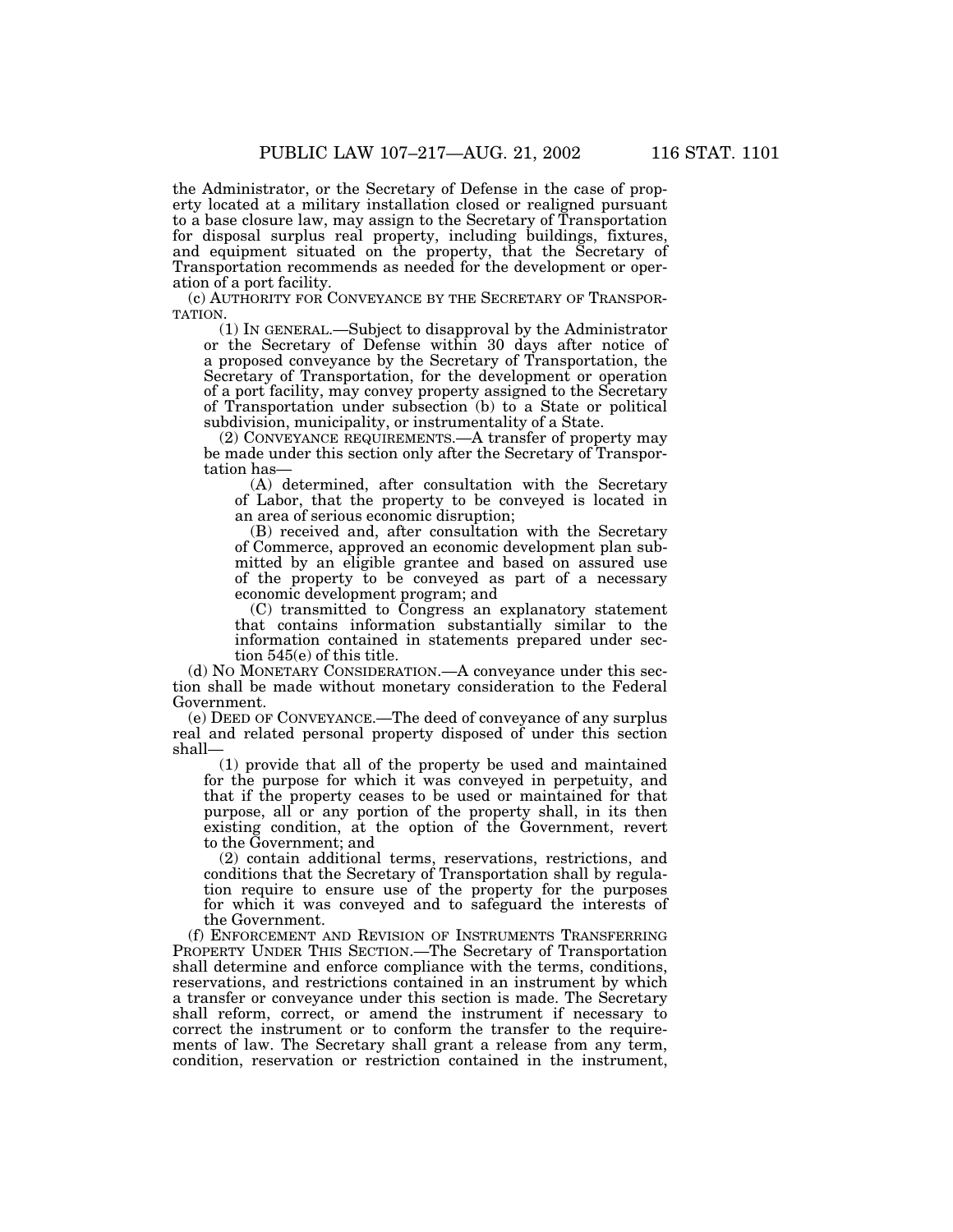and shall convey, quitclaim, or release to the grantee any right or interest reserved to the Government by the instrument, if the Secretary determines that the property no longer serves the purpose for which it was transferred or that a release, conveyance, or quitclaim deed will not prevent accomplishment of that purpose. The release, conveyance, or quitclaim deed may be made subject to terms and conditions that the Secretary considers necessary to protect or advance the interests of the Government.

# **§ 555. Donation of law enforcement canines to handlers**

The head of a federal agency having control of a canine that has been used by a federal agency in the performance of law enforcement duties and that has been determined by the agency to be no longer needed for official purposes may donate the canine to an individual who has experience handling canines in the performance of those duties.

## **§ 556. Disposal of dredge vessels**

(a) IN GENERAL.—The Administrator of General Services, pursuant to sections 521 through 527, 529, and 549 of this title, may dispose of a United States Army Corps of Engineers vessel used for dredging, together with related equipment owned by the Federal Government and under the control of the Chief of Engineers, if the Secretary of the Army declares the vessel to be in excess of federal needs.

(b) RECIPIENTS AND PURPOSES.—Disposal under this section is accomplished—

(1) through sale or lease to—

(A) a foreign government as part of a Corps of Engineers technical assistance program;

(B) a federal or state maritime academy for training purposes; or

(C) a non-federal public body for scientific, educational, or cultural purposes; or

(2) through sale solely for scrap to foreign or domestic interests.

(c) NO DREDGING ACTIVITIES.—A vessel described in subsection (a) shall not be disposed of under any law for the purpose of engaging in dredging activities within the United States.

(d) DEPOSIT OF AMOUNTS COLLECTED.—Amounts collected from the sale or lease of a vessel or equipment under this section shall be deposited into the revolving fund authorized by section 101 (9th par.) of the Civil Functions Appropriation Act, 1954 (33 U.S.C. 576), to be available, as provided in appropriation laws, for the operation and maintenance of vessels under the control of the Corps of Engineers.

#### **§ 557. Donation of books to Free Public Library**

Subject to regulations under this subtitle, a book that is no longer needed by an executive department, bureau, or commission of the Federal Government, and that is not an advisable addition to the Library of Congress, shall be turned over to the Free Public Library of the District of Columbia for general use if the book is appropriate for the Free Public Library.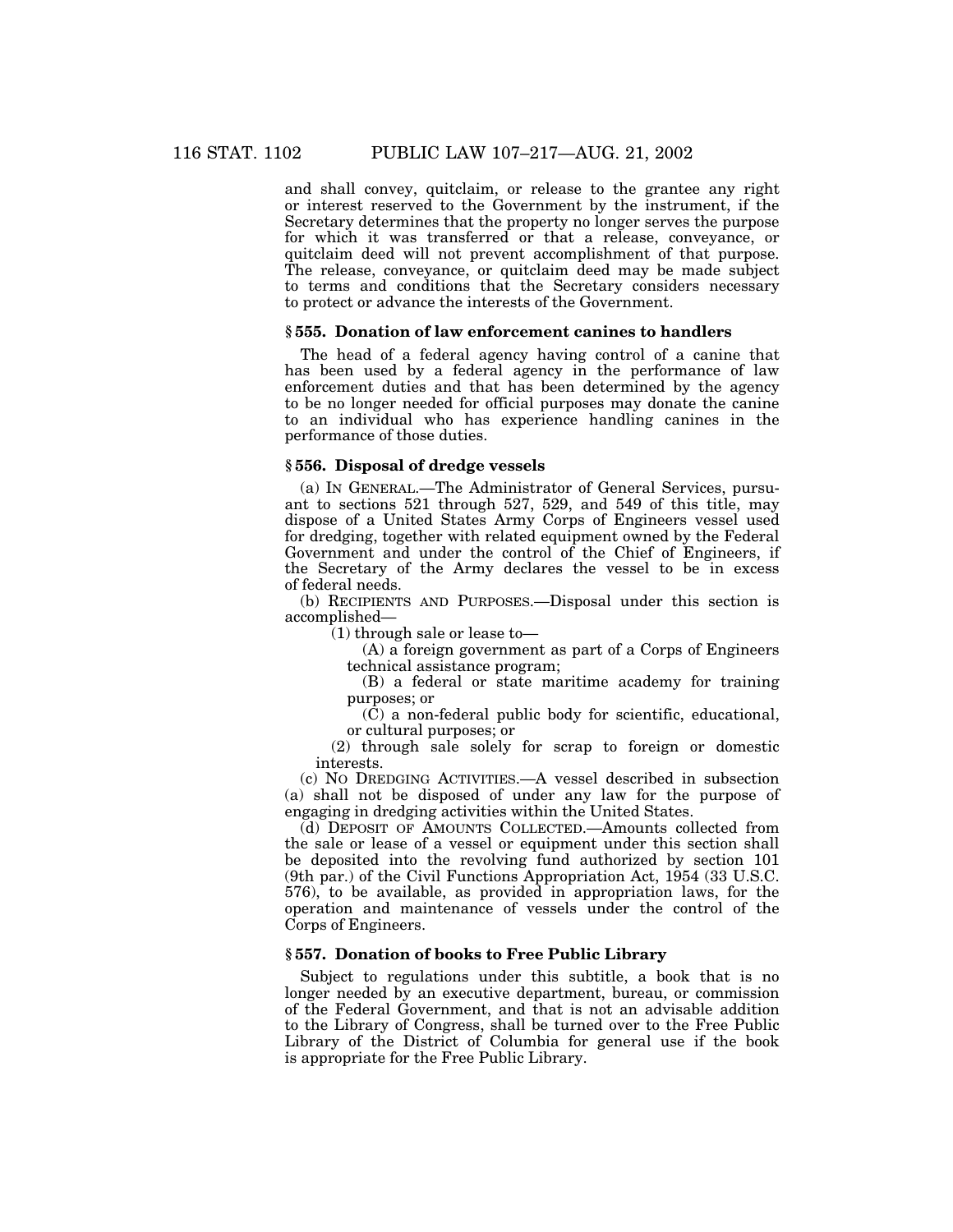(a) IN GENERAL.—A vessel that is forfeited to the Federal Government may be donated, in accordance with procedures under this subtitle, to an eligible institution described in subsection (b).

(b) ELIGIBLE INSTITUTION.—An eligible institution referred to in subsection (a) is an educational institution with a commercial fishing vessel safety program or other vessel safety, education and training program. The institution must certify to the federal officer making the donation that the program includes, at a minimum, all of the following courses in vessel safety:

(1) Vessel stability.

(2) Firefighting.

(3) Shipboard first aid.

(4) Marine safety and survival.

(5) Seamanship rules of the road.

(c) TERMS AND CONDITIONS.—The donation of a vessel under this section shall be made on terms and conditions considered appropriate by the federal officer making the donation. All of the following terms and conditions are required:

(1) NO WARRANTY.—The institution must accept the vessel as is, where it is, and without warranty of any kind and without any representation as to its condition or suitability for use.

(2) MAINTENANCE.—The institution is responsible for maintaining the vessel.

(3) INSTRUCTION ONLY.—The vessel may be used only for instructing students in a vessel safety education and training program.

 $(4)$  DOCUMENTATION.—If the vessel is eligible to be documented, it must be documented by the institution as a vessel of the United States under chapter 121 of title 46. The requirements of paragraph (5) must be noted on the permanent record of the vessel.

(5) DISPOSAL.—The institution must obtain prior approval from the Administrator of General Services before disposing of the vessel and any proceeds from disposal shall be payable to the Government.

(6) INSPECTION OR REGULATION.—The vessel shall be inspected or regulated in the same manner as a nautical school vessel under chapter 33 of title 46.

(d) GOVERNMENT LIABILITY.—The Government is not liable in an action arising out of the transfer or use of a vessel transferred under this section.

# **§ 559. Advice of Attorney General with respect to antitrust law**

(a) DEFINITION.—In this section, the term ''antitrust law'' includes—

 $(1)$  the Sherman Act  $(15 \text{ U.S.C. 1 et seq.});$ 

(2) the Clayton Act (15 U.S.C. 12 et seq., 29 U.S.C. 52, 53);

(3) the Federal Trade Commission Act (15 U.S.C. 41 et seq.); and

(4) sections 73 and 74 of the Wilson Tariff Act (15 U.S.C. 8, 9).

(b) ADVICE REQUIRED.—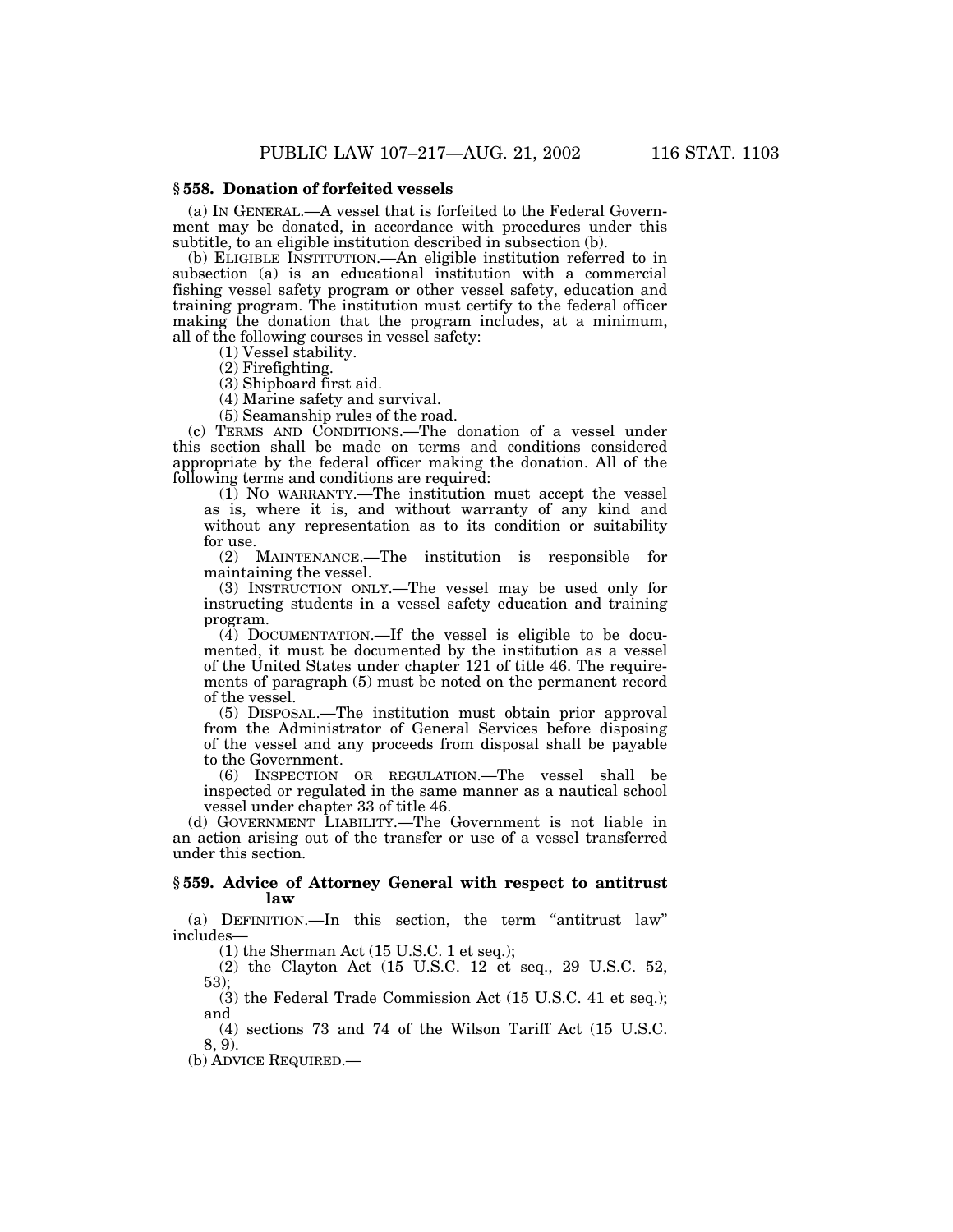(1) IN GENERAL.—An executive agency shall not dispose of property to a private interest until the agency has received the advice of the Attorney General on whether the disposal to a private interest would tend to create or maintain a situation inconsistent with antitrust law.

(2) EXCEPTION.—This section does not apply to disposal of— (A) real property, if the estimated fair market value

is less than \$3,000,000; or

(B) personal property (other than a patent, process, technique, or invention), if the estimated fair market value is less than \$3,000,000.

(c) NOTICE TO ATTORNEY GENERAL.—

(1) IN GENERAL.—An executive agency that contemplates disposing of property to a private interest shall promptly transmit notice of the proposed disposal, including probable terms and conditions, to the Attorney General.

(2) COPY.—Except for the General Services Administration, an executive agency that transmits notice under paragraph (1) shall simultaneously transmit a copy of the notice to the Administrator of General Services.

(d) ADVICE FROM ATTORNEY GENERAL.—Within a reasonable time, not later than 60 days, after receipt of notice under subsection (c), the Attorney General shall advise the Administrator and any interested executive agency whether, so far as the Attorney General can determine, the proposed disposition would tend to create or maintain a situation inconsistent with antitrust law.

(e) REQUEST FOR INFORMATION.—On request from the Attorney General, the head of an executive agency shall furnish information the agency possesses that the Attorney General determines is appropriate or necessary to—

(1) give advice required by this section; or

(2) determine whether any other disposition or proposed disposition of surplus property violates antitrust law.

(f) NO EFFECT ON ANTITRUST LAW.—This subtitle does not impair, amend, or modify antitrust law or limit or prevent application of antitrust law to a person acquiring property under this subtitle.

## SUBCHAPTER IV—PROCEEDS FROM SALE OR TRANSFER

# **§ 571. General rules for deposit and use of proceeds**

(a) DEPOSIT IN TREASURY AS MISCELLANEOUS RECEIPTS.—

(1) IN GENERAL.—Except as otherwise provided in this subchapter, proceeds described in paragraph  $(2)$  shall be deposited in the Treasury as miscellaneous receipts.

(2) PROCEEDS.—The proceeds referred to in paragraph (1) are proceeds under this chapter from a—

(A) transfer of excess property to a federal agency for agency use; or

(B) sale, lease, or other disposition of surplus property. (b) PAYMENT OF EXPENSES OF SALE BEFORE DEPOSIT.—Subject to regulations under this subtitle, the expenses of the sale of old material, condemned stores, supplies, or other public property may be paid from the proceeds of sale so that only the net proceeds are deposited in the Treasury. This subsection applies whether proceeds are deposited as miscellaneous receipts or to the credit of an appropriation as authorized by law.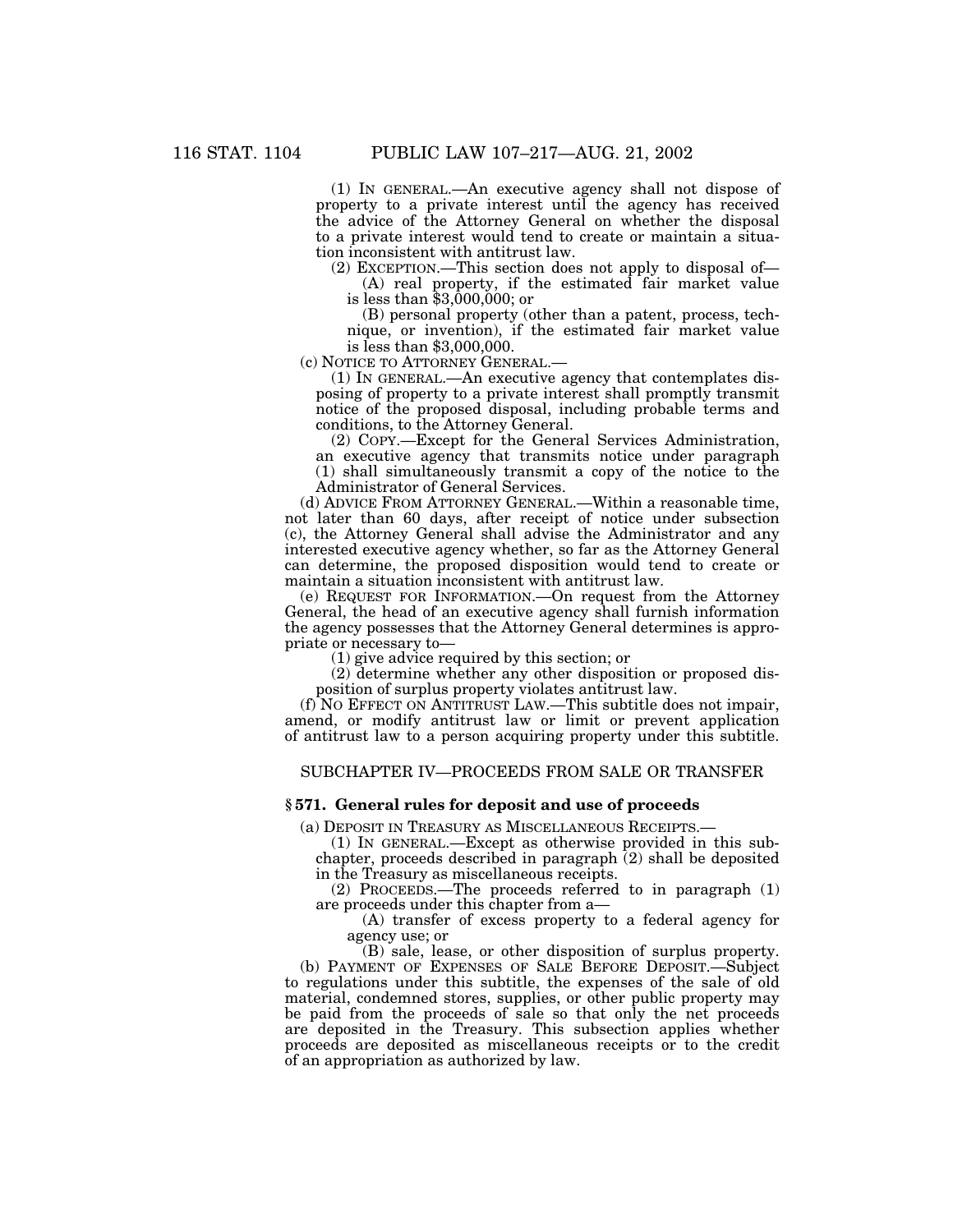# **§ 572. Real property**

(a) IN GENERAL.—<br>(1) SEPARATE FUND.—Except as provided in subsection (b), proceeds of the disposition of surplus real and related personal property by the Administrator of General Services shall be set aside in a separate fund in the Treasury.

(2) PAYMENT OF EXPENSES FROM THE FUND.— (A) AUTHORITY.—From the fund described in paragraph

(1), the Administrator may obligate an amount to pay the following direct expenses incurred for the use of excess property and the disposal of surplus property under this subtitle:

(i) Fees of appraisers, auctioneers, and realty brokers, in accordance with the scale customarily paid in similar commercial transactions.

(ii) Costs of environmental and historic preservation services.

(iii) Advertising and surveying.<br>(B) LIMITATIONS.—

(i) PERCENTAGE LIMITATION.—In each fiscal year, no more than 12 percent of the proceeds of all dispositions of surplus real and related personal property may be paid to meet direct expenses incurred in connection with the dispositions.

(ii) DETERMINATION OF MAXIMUM AMOUNT.—The Director of the Office of Management and Budget each quarter shall determine the maximum amount that may be obligated under this paragraph.

(C) DIRECT PAYMENT OR REIMBURSEMENT.—An amount obligated under this paragraph may be used to pay an expense directly or to reimburse a fund or appropriation that initially paid the expense.

(3) TRANSFER TO MISCELLANEOUS RECEIPTS.—At least once each year, excess amounts beyond current operating needs shall be transferred from the fund described in paragraph (1) to miscellaneous receipts.

(4) REPORT.—A report of receipts, disbursements, and transfers to miscellaneous receipts under this subsection shall be made annually, in connection with the budget estimate, to the Director and to Congress.

(b) REAL PROPERTY UNDER CONTROL OF A MILITARY DEPART-MENT.—

(1) DEFINITIONS.—In this subsection, the following definitions apply:

(A) MILITARY INSTALLATION.—The term ''military installation'' has the meaning given that term in section 2687(e)(1) of title 10.

(B) BASE CLOSURE LAW.—The term ''base closure law'' has the meaning given that term in section  $2667(h)(2)$ of title 10.<br>(2) APPLICATION.-

 $(A)$  In GENERAL.—This subsection applies to real property, including any improvement on the property, that is under the control of a military department and that the Secretary of the department determines is excess to the department's needs.

(B) EXCEPTIONS.—This subsection does not apply to—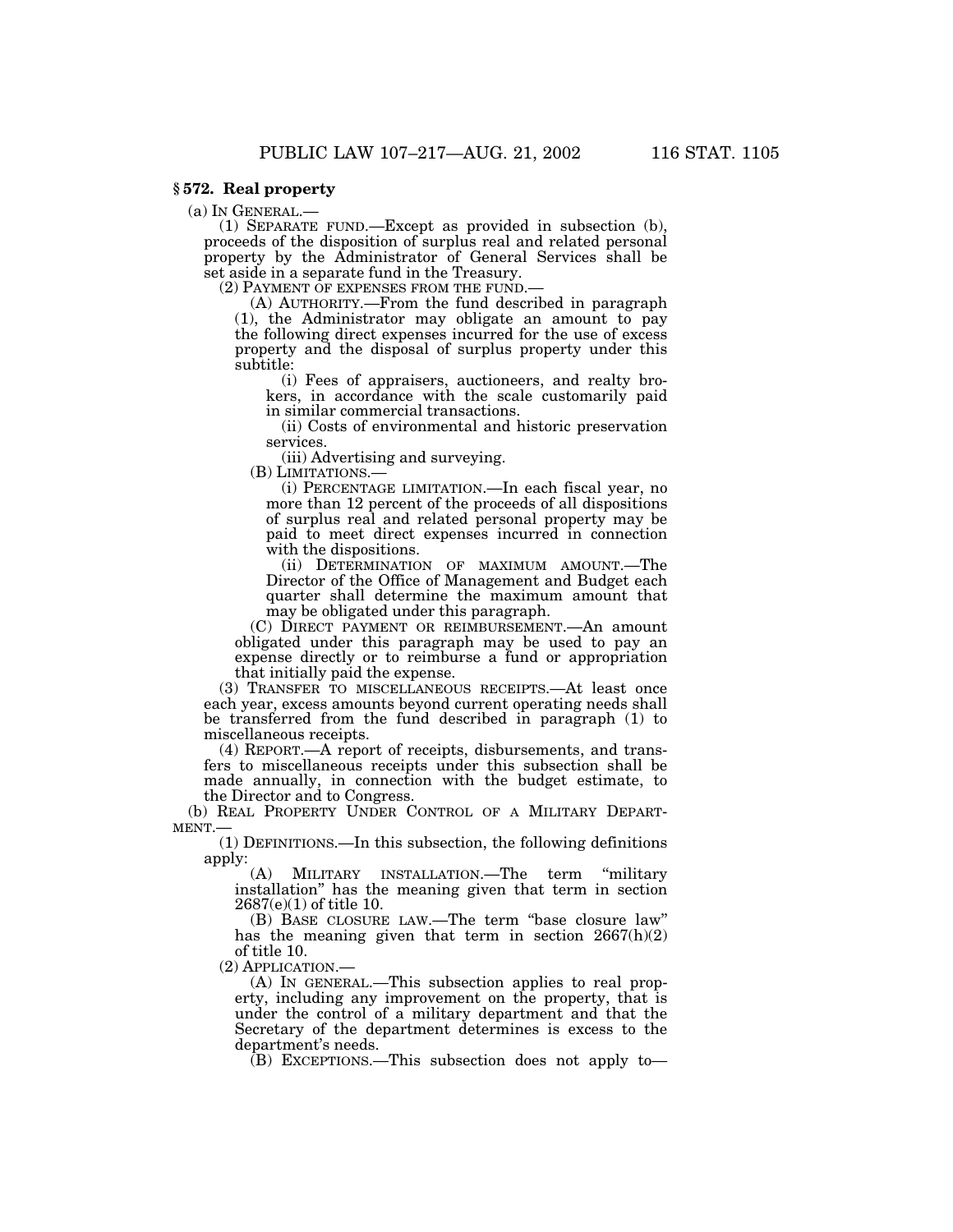(i) damaged or deteriorated military family housing facilities conveyed under section 2854a of title 10; or (ii) property at a military installation designated for closure or realignment pursuant to a base closure law.

(3) TRANSFER BETWEEN MILITARY DEPARTMENTS.—The Secretary of Defense shall provide that property described in paragraph (2) is available for transfer, without reimbursement, to other military departments within the Department of Defense.

(4) ALTERNATIVE DISPOSITION BY ADMINISTRATOR OF GENERAL SERVICES.—If property is not transferred pursuant to paragraph (3), the Secretary of the military department with the property under its control shall request the Administrator to transfer or dispose of the property in accordance with this subtitle or other applicable law.

(5) PROCEEDS.—

(A) DEPOSIT IN SPECIAL ACCOUNT.—For a transfer or disposition of property pursuant to paragraph (4), the Administrator shall deposit any proceeds (less expenses of the transfer or disposition as provided in subsection (a)) in a special account in the Treasury.

(B) AVAILABILITY OF AMOUNT DEPOSITED.—To the extent provided in an appropriation law, an amount deposited in a special account under subparagraph (A) is available for facility maintenance and repair or environmental restoration as follows:

(i) In the case of property located at a military installation that is closed, the amount is available for facility maintenance and repair or environmental restoration by the military department that had jurisdiction over the property before the closure of the military installation.

(ii) In the case of property located at any other military installation—

(I) 50 percent of the amount is available for facility maintenance and repair or environmental restoration at the military installation where the property was located before it was disposed of or transferred; and

(II) 50 percent of the amount is available for facility maintenance and repair and for environmental restoration by the military department that had jurisdiction over the property before it was disposed of or transferred.

(6) REPORT.—As part of the annual request for authorizations of appropriations to the Committees on Armed Services of the Senate and the House of Representatives, the Secretary of Defense shall include an accounting of each transfer and disposal made in accordance with this subsection during the fiscal year preceding the fiscal year in which the request is made. The accounting shall include a detailed explanation of each transfer and disposal and of the use of the proceeds received from it by the Department of Defense.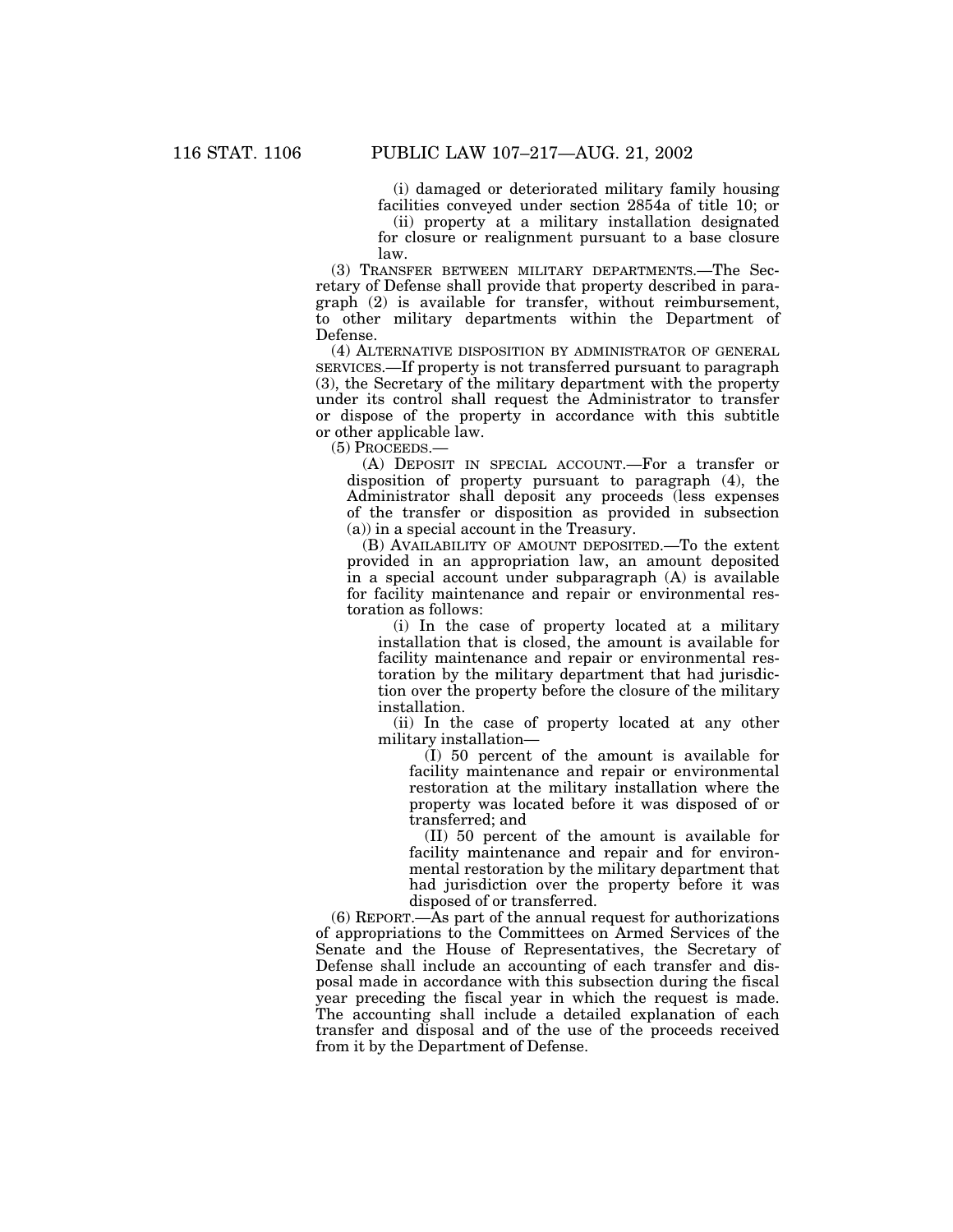# **§ 573. Personal property**

The Administrator of General Services may retain from the proceeds of sales of personal property the Administrator conducts amounts necessary to recover, to the extent practicable, costs the Administrator (or the Administrator's agent) incurs in conducting the sales. The Administrator shall deposit amounts retained into the General Supply Fund established under section 321(a) of this title. From the amounts deposited, the Administrator may pay direct costs and reasonably related indirect costs incurred in conducting sales of personal property. At least once each year, amounts retained that are not needed to pay the direct and indirect costs shall be transferred from the General Supply Fund to the general fund or another appropriate account in the Treasury.

#### **§ 574. Other rules regarding proceeds**

(a) CREDIT TO REIMBURSABLE FUND OR APPROPRIATION.— (1) APPLICATION.—This subsection applies to property acquired with amounts— (A) not appropriated from the general fund of the

Treasury; or

(B) appropriated from the general fund of the Treasury but by law reimbursable from assessment, tax, or other revenue or receipts.

(2) IN GENERAL.—The net proceeds of a disposition or transfer of property described in paragraph (1) shall be— (A) credited to the applicable reimbursable fund or appro-

priation; or

(B) paid to the federal agency that determined the property to be excess.

(3) CALCULATION OF NET PROCEEDS.—For purposes of this subsection, the net proceeds of a disposition or transfer of property are the proceeds less all expenses incurred for the disposition or transfer, including care and handling.

(4) ALTERNATIVE CREDIT TO MISCELLANEOUS RECEIPTS.—If the agency that determined the property to be excess decides that it is uneconomical or impractical to ascertain the amount of net proceeds, the proceeds shall be credited to miscellaneous receipts.

(b) SPECIAL ACCOUNT FOR REFUNDS OR PAYMENTS FOR BREACH.—

(1) DEPOSITS.—A federal agency that disposes of surplus property under this chapter may deposit, in a special account in the Treasury, amounts of the proceeds of the dispositions that the agency decides are necessary to permit—

(A) appropriate refunds to purchasers for dispositions that are rescinded or that do not become final; and

(B) payments for breach of warranty.

(2) WITHDRAWALS.—A federal agency that deposits proceeds in a special account under paragraph (1) may withdraw amounts to be refunded or paid from the account without regard to the origin of the amounts withdrawn.

(c) CREDIT TO COST OF CONTRACTOR'S WORK.—If a contract made by an executive agency, or a subcontract under that contract, authorizes the proceeds of a sale of property in the custody of a contractor or subcontractor to be credited to the price or cost of work covered by the contract or subcontract, then the proceeds of the sale shall be credited in accordance with the contract or subcontract.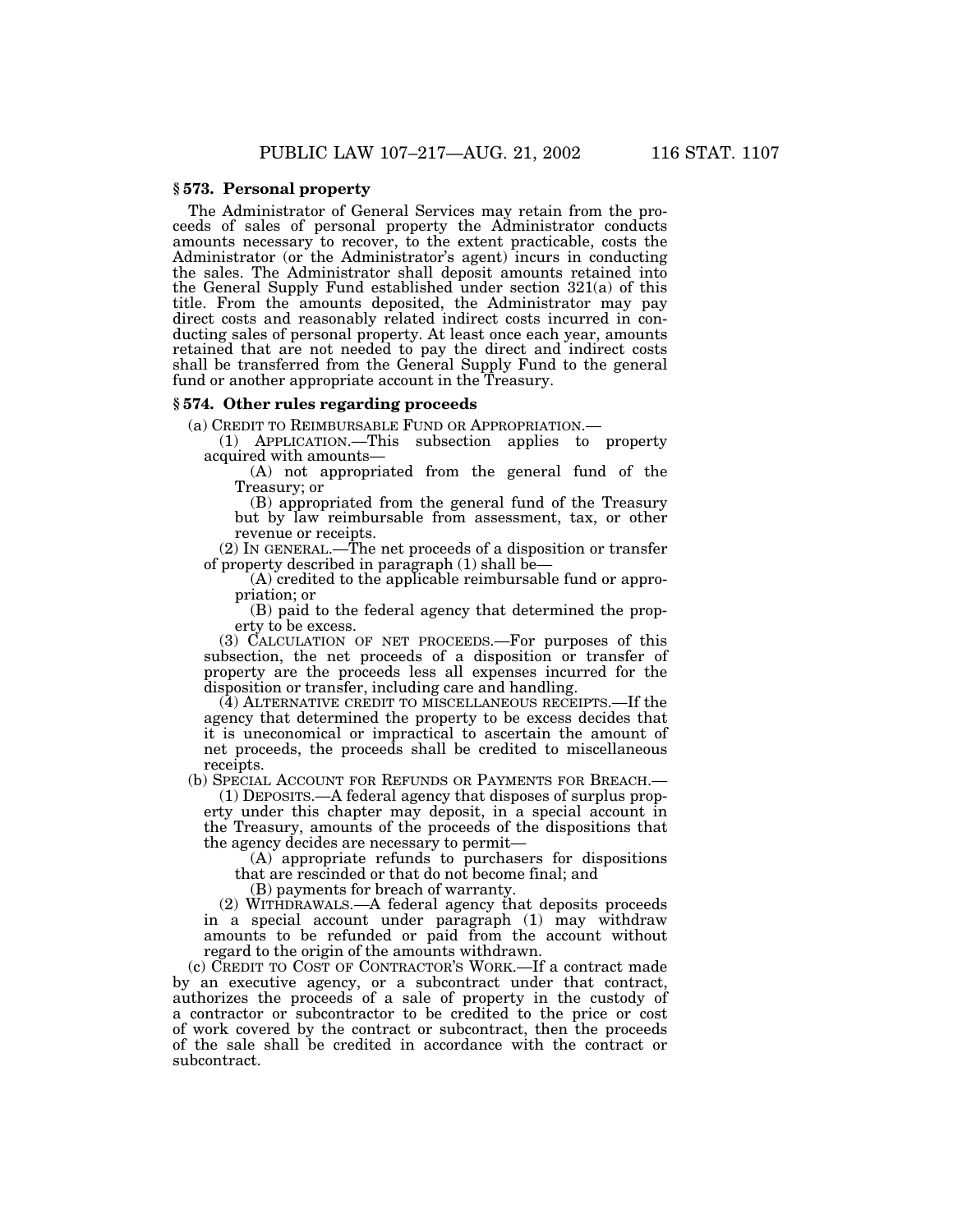(d) ACCEPTANCE OF PROPERTY INSTEAD OF CASH.—An executive agency entitled to receive cash under a contract for the lease, sale, or other disposition of surplus property may accept property instead of cash if the President determines that the property is strategic or critical material. The property is valued at the prevailing market price when the cash payment becomes due.

(e) MANAGEMENT OF CREDIT, LEASES, AND PERMITS.—For a disposition of surplus property under this chapter, if credit has been extended, or if the disposition has been by lease or permit, the Administrator of General Services, in a manner and on terms the Administrator determines are in the best interest of the Federal Government—

(1) shall administer and manage the credit, lease, or permit, and any security for the credit, lease, or permit; and

(2) may enforce, adjust, and settle any right of the Government with respect to the credit, lease, or permit.

# SUBCHAPTER V—OPERATION OF BUILDINGS AND RELATED ACTIVITIES

# **§ 581. General authority of Administrator of General Services**

(a) APPLICABILITY.—To the extent that the Administrator of General Services by law, other than this section, may maintain, operate, and protect buildings or property, including the construction, repair, preservation, demolition, furnishing, or equipping of buildings or property, the Administrator, in the discharge of these duties, may exercise authority granted under this section.<br>
(b) PERSONNEL AND EQUIPMENT.—The Administrator may—

(b) PERSONNEL AND EQUIPMENT.—The Administrator may— (1) employ and pay personnel at per diem rates approved by the Administrator, not exceeding rates currently paid by private industry for similar services in the place where the services are performed;

(2) purchase, repair, and clean uniforms for civilian employees of the General Services Administration who are required by law or regulation to wear uniform clothing; and

(3) furnish arms and ammunition for the protection force the Administration maintains.<br>
(c) ACQUISITION AND MANAGEMENT OF PROPERTY.—

 $(1)$  REAL ESTATE.—The Administrator may acquire, by purchase, condemnation, or otherwise, real estate and interests in real estate.

(2) GROUND RENT.—The Administrator may pay ground rent for buildings owned by the Federal Government or occupied by federal agencies, and pay the rent in advance if required by law or if the Administrator determines that advance payment is in the public interest.

(3) RENT AND REPAIRS UNDER A LEASE.—The Administrator may pay rent and make repairs, alterations, and improvements under the terms of a lease entered into by, or transferred to, the Administration for the housing of a federal agency.

(4) REPAIRS THAT ARE ECONOMICALLY ADVANTAGEOUS.—The Administrator may repair, alter, or improve rented premises if the Administrator determines that doing so is advantageous to the Government in terms of economy, efficiency, or national security. The Administrator's determination must—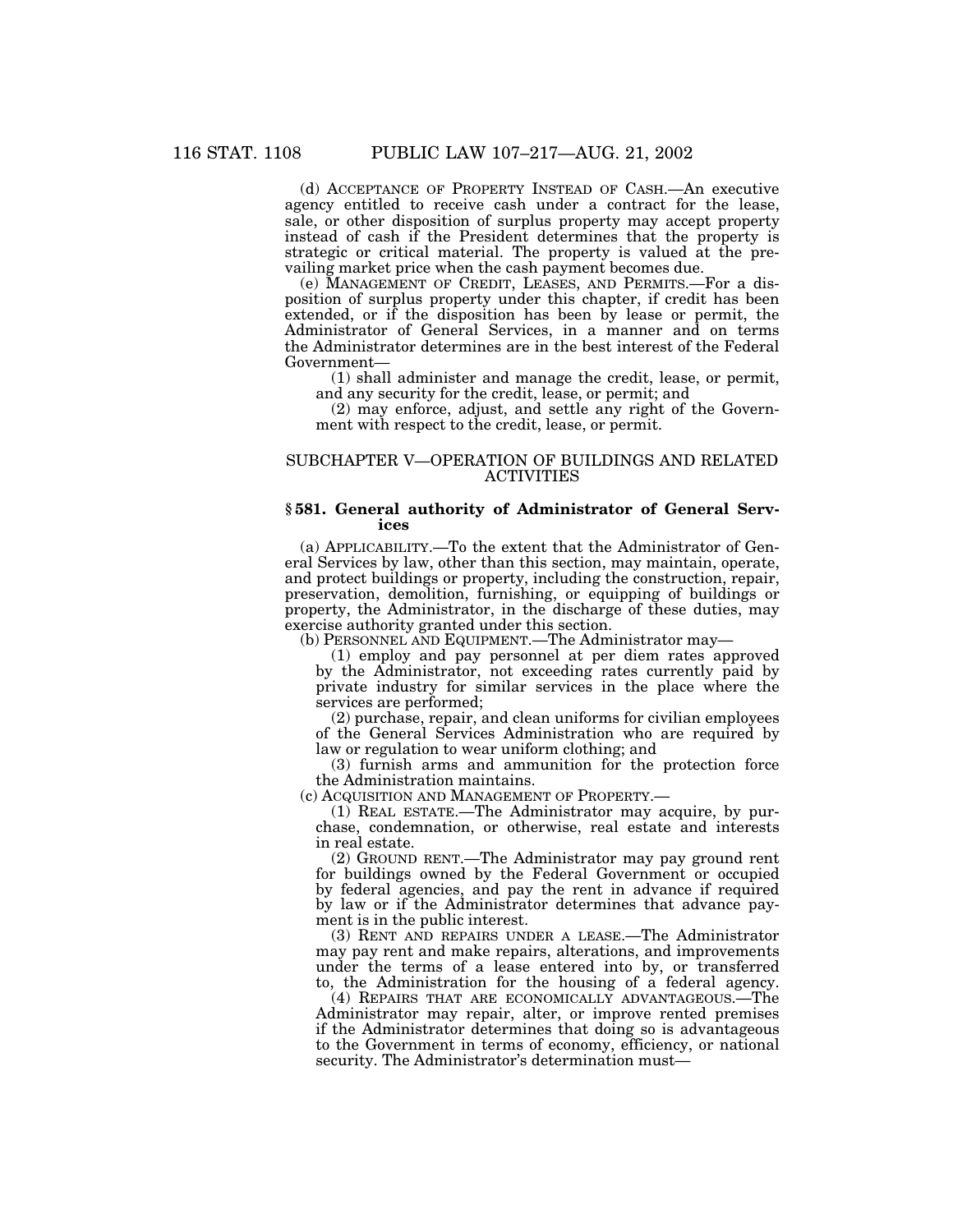(A) set forth the circumstances that make the repair, alteration, or improvement advantageous; and

(B) show that the total cost (rental, repair, alteration, and improvement) for the expected life of the lease is less than the cost of alternative space not needing repair, alteration, or improvement.<br>
) INSURANCE PROCEEDS

(5) INSURANCE PROCEEDS FOR DEFENSE INDUSTRIAL RESERVE.—At the direction of the Secretary of Defense, the Administrator may use insurance proceeds received for damage to property that is part of the Defense Industrial Reserve to repair or restore the property.

(6) MAINTENANCE CONTRACTS.—The Administrator may enter into a contract, for a period not exceeding five years, for the inspection, maintenance, and repair of fixed equipment in a federally owned building.<br>(d) LEASE OF FEDERAL BUILDING SITES.

(1) IN GENERAL.—The Administrator may lease a federal building site or addition, including any improvements, until the site is needed for construction purposes. The lease must be for fair rental value and on other terms and conditions the Administrator considers to be in the public interest pursuant to section 545 of this title.

(2) NEGOTIATION WITHOUT ADVERTISING.—A lease under this subsection may be negotiated without public advertising for bids if—

(A) the lessee is—

(i) the former owner from whom the Government acquired the property; or

(ii) the former owner's tenant in possession; and (B) the lease is negotiated incident to or in connection with the acquisition of the property.

(3) DEPOSIT OF RENT.—Rent received under this subsection may be deposited into the Federal Buildings Fund.

(e) ASSISTANCE TO THE INAUGURAL COMMITTEE.—The Administrator may provide direct assistance and special services for the Inaugural Committee (as defined in section 501 of title 36) during an inaugural period in connection with Presidential inaugural operations and functions. Assistance and services under this subsection may include—

(1) employment of personal services without regard to chapters 33 and 51 and subchapter III of chapter 53 of title 5;

(2) providing Government-owned and leased space for personnel and parking;

(3) paying overtime to guard and custodial forces;

(4) erecting and removing stands and platforms;

(5) providing and operating first-aid stations;

(6) providing furniture and equipment; and

(7) providing other incidental services in the discretion of the Administrator.

(f) UTILITIES FOR DEFENSE INDUSTRIAL RESERVE AND SURPLUS PROPERTY.—The Administrator may—

 $(1)$  provide utilities and services, if the utilities and services are not provided by other sources, to a person, firm, or corporation occupying or using a plant or portion of a plant that constitutes—

(A) any part of the Defense Industrial Reserve pursuant to section 2535 of title 10; or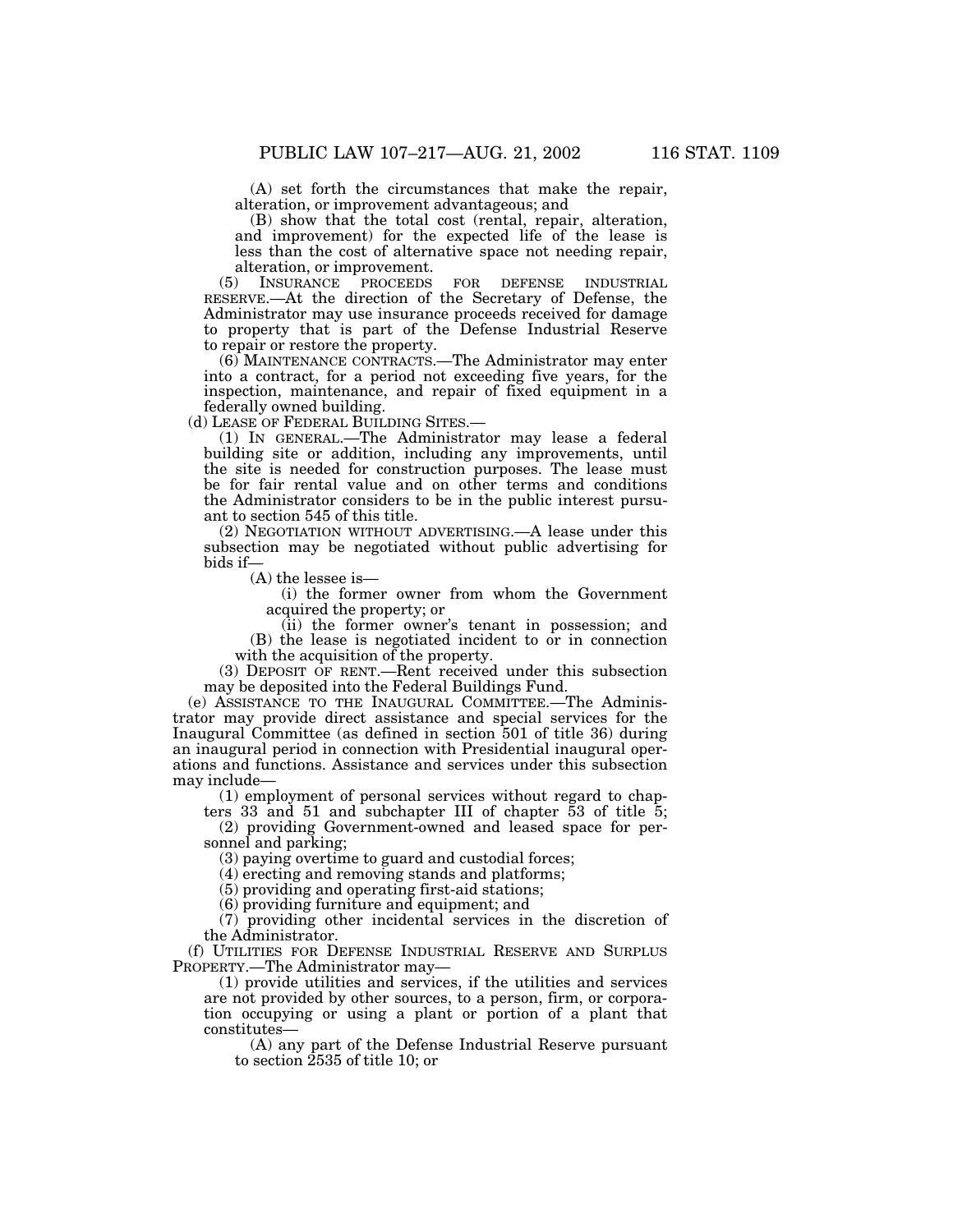(B) surplus real property; and

(2) credit an amount received for providing utilities and services under this subsection to an applicable appropriation of the Administration.

(g) OBTAINING PAYMENTS.—The Administrator may—

(1) obtain payments, through advances or otherwise, for services, space, quarters, maintenance, repair, or other facilities furnished, on a reimbursable basis, to a federal agency, a mixed-ownership Government corporation (as defined in chapter 91 of title 31), or the District of Columbia; and

(2) credit the payments to the applicable appropriation of the Administration.

(h) COOPERATIVE USE OF PUBLIC BUILDINGS.—

(1) LEASING SPACE FOR COMMERCIAL AND OTHER PURPOSES.— The Administrator may lease space on a major pedestrian access level, courtyard, or rooftop of a public building to a person, firm, or organization engaged in commercial, cultural, educational, or recreational activity (as defined in section 3306(a) of this title). The Administrator shall establish a rental rate for leased space equivalent to the prevailing commercial rate for comparable space devoted to a similar purpose in the vicinity of the public building. The lease may be negotiated without competitive bids, but shall contain terms and conditions and be negotiated pursuant to procedures that the Administrator considers necessary to promote competition and to protect the public interest.

(2) OCCASIONAL USE OF SPACE FOR NON-COMMERCIAL PUR-POSES.—The Administrator may make available, on occasion, or lease at a rate and on terms and conditions that the Administrator considers to be in the public interest, an auditorium, meeting room, courtyard, rooftop, or lobby of a public building to a person, firm, or organization engaged in cultural, educational, or recreational activity (as defined in section 3306(a) of this title) that will not disrupt the operation of the building.

(3) DEPOSIT AND CREDIT OF AMOUNTS RECEIVED.—The Administrator may deposit into the Federal Buildings Fund an amount received under a lease or rental executed pursuant to paragraph (1) or (2). The amount shall be credited to the appropriation from the Fund applicable to the operation of the building.

(4) FURNISHING UTILITIES AND MAINTENANCE.—The Administrator may furnish utilities, maintenance, repair, and other services to a person, firm, or organization leasing space pursuant to paragraph (1) or (2). The services may be provided during and outside of regular working hours of federal agencies.

## **§ 582. Management of buildings by Administrator of General Services**

(a) REQUEST BY FEDERAL AGENCY OR INSTRUMENTALITY.—At the request of a federal agency, a mixed-ownership Government corporation (as defined in chapter 91 of title 31), or the District of Columbia, the Administrator of General Services may operate, maintain, and protect a building that is owned by the Federal Government (or, in the case of a wholly owned or mixed-ownership Government corporation, by the corporation) and occupied by the agency or instrumentality making the request.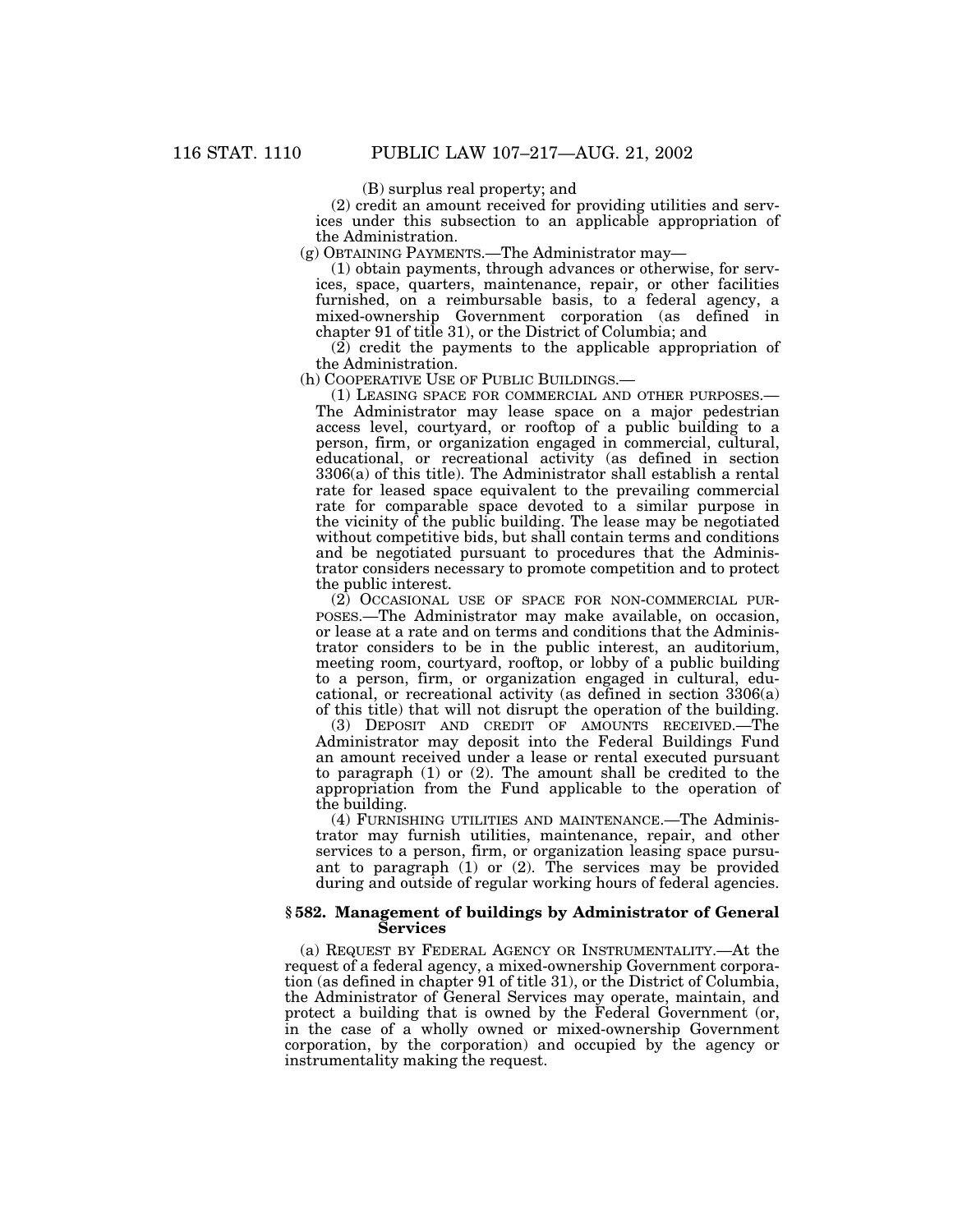(b) TRANSFER OF FUNCTIONS BY DIRECTOR OF THE OFFICE OF MANAGEMENT AND BUDGET.—

 $(1)$  In GENERAL.—When the Director of the Office of Management and Budget determines that it is in the interest of economy or efficiency, the Director shall transfer to the Administrator all functions vested in a federal agency with respect to the operation, maintenance, and custody of an office building owned by the Government or a wholly owned Government corporation, or an office building, or part of an office building, that is occupied by a federal agency under a lease.

(2) EXCEPTION FOR POST-OFFICE BUILDINGS.—A transfer of functions shall not be made under this subsection for a postoffice building, unless the Director determines that the building is not used predominantly for post-office purposes. The Administrator may delegate functions with respect to a post-office building that are transferred to the Administrator under this subsection only to another officer or employee of the General Services Administration or to the Postmaster General.

(3) EXCEPTION FOR BUILDINGS IN A FOREIGN COUNTRY.—A transfer of functions shall not be made under this subsection for a building located in a foreign country.

(4) EXCEPTION FOR DEPARTMENT OF DEFENSE BUILDINGS.— A transfer of functions shall not be made under this subsection for a building located on the grounds of a facility of the Department of Defense (including a fort, camp, post, arsenal, navy yard, naval training station, airfield, proving ground, military supply depot, or school) unless and only to the extent that the Secretary of Defense has issued a permit for use by another agency.

(5) EXCEPTION FOR GROUPS OF SPECIAL PURPOSE BUILDINGS.— A transfer of functions shall not be made under this subsection for a building that the Director finds to be a part of a group of buildings that are—

(A) located in the same vicinity;

(B) used wholly or predominantly for the special purposes of the agency with custody of the buildings; and

(C) not generally suitable for use by another agency. (6) EXCEPTION FOR CERTAIN GOVERNMENT BUILDINGS.—A transfer of functions shall not be made under this subsection for the Treasury Building, the Bureau of Engraving and Printing Building, the buildings occupied by the National Institute of Standards and Technology, and the buildings under the jurisdiction of the regents of the Smithsonian Institution.

#### **§ 583. Construction of buildings**

(a) AUTHORITY.—At the request of a federal agency, a mixedownership Government corporation (as defined in chapter 91 of title 31), or the District of Columbia, the Administrator of General Services may—

(1) acquire land for a building or project authorized by Congress;

(2) make or cause to be made (under contract or otherwise) surveys and test borings and prepare plans and specifications for a building or project prior to the Attorney General's approval of the title to the site; and

(3) contract for, and supervise, the construction, development, and equipping of a building or project.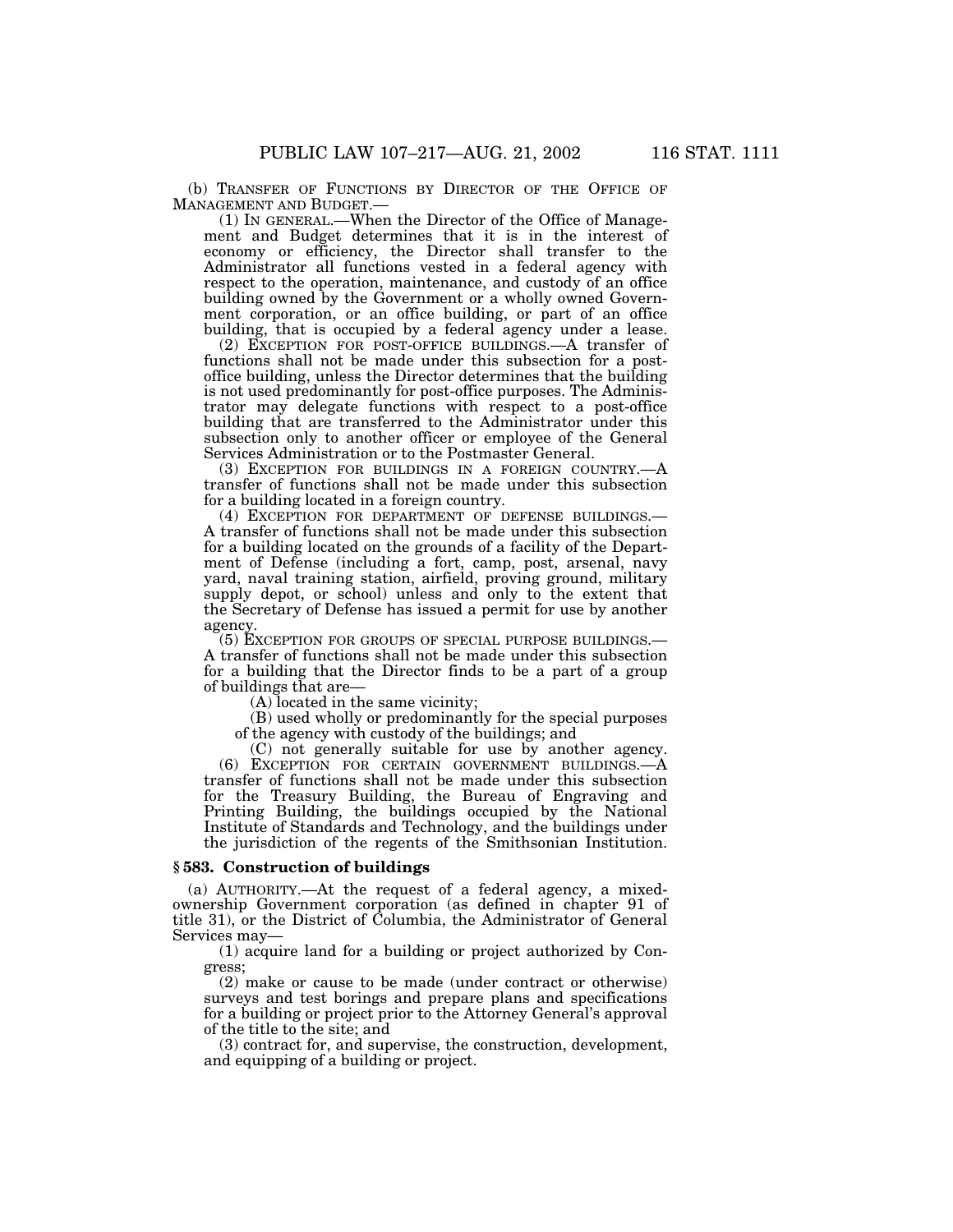(b) TRANSFER OF AMOUNTS.—An amount available to a federal agency or instrumentality for a building or project may be transferred, in advance, to the General Services Administration for purposes the Administrator determines are necessary, including payment of salaries and expenses for preparing plans and specifications and for field supervision.

## **§ 584. Assignment and reassignment of space**

(a) AUTHORITY.—

(1) IN GENERAL.—Subject to paragraph (2), the Administrator of General Services may assign or reassign space for an executive agency in any Federal Government-owned or leased building.

(2) REQUIREMENTS.—The Administrator's authority under paragraph (1) may be exercised only—

(A) in accordance with policies and directives the President prescribes under section 121(a) of this title;

(B) after consultation with the head of the executive agency affected; and

(C) on a determination by the Administrator that the assignment or reassignment is advantageous to the Govern-

ment in terms of economy, efficiency, or national security. (b) PRIORITY FOR PUBLIC ACCESS.—In assigning space on a major pedestrian access level (other than space leased under section  $581(h)(1)$  or (2) of this title), the Administrator shall, where practicable, give priority to federal activities requiring regular contact with the public. If the space is not available, the Administrator shall provide space with maximum ease of access to building entrances.

#### **§ 585. Lease agreements**

(a) IN GENERAL.—

(1) AUTHORITY.—The Administrator of General Services may enter into a lease agreement with a person, copartnership, corporation, or other public or private entity for the accommodation of a federal agency in a building (or improvement) which is in existence or being erected by the lessor to accommodate the federal agency. The Administrator may assign and reassign the leased space to a federal agency.

(2) TERMS.—A lease agreement under this subsection shall be on terms the Administrator considers to be in the interest of the Federal Government and necessary for the accommodation of the federal agency. However, the lease agreement may not bind the Government for more than 20 years and the obligation of amounts for a lease under this subsection is limited to the current fiscal year for which payments are due without regard to section  $1341(a)(1)(B)$  of title 31.

(b) SUBLEASE.—

(1) APPLICATION.—This subsection applies to rent received

 $(A)$  determines that an unexpired portion of a lease of space to the Government is surplus property; and

(B) disposes of the property by sublease.

(2) USE OF RENT.—Notwithstanding section 571(a) of this title, the Administrator may deposit rent received into the Federal Buildings Fund. The Administrator may defray from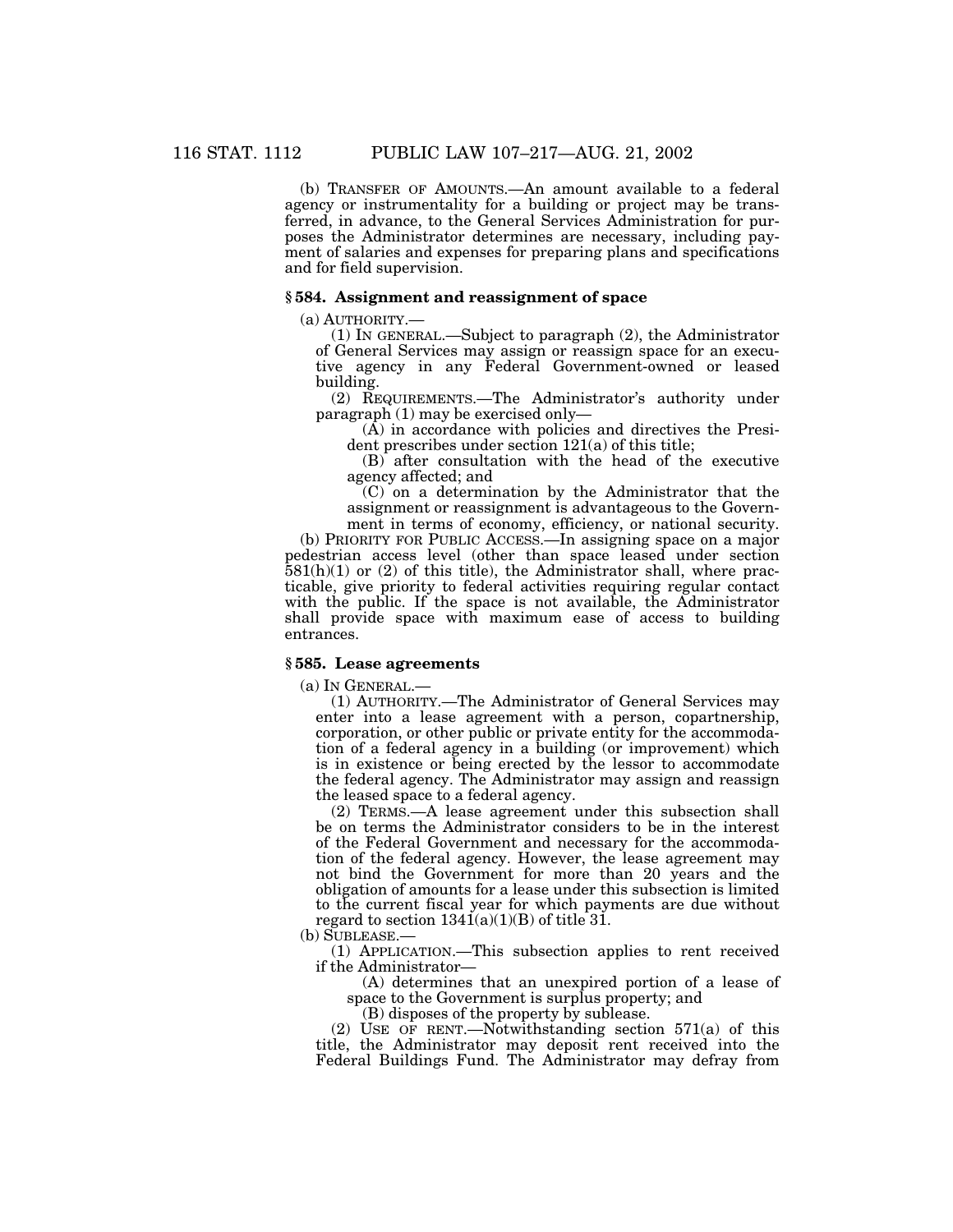the fund any costs necessary to provide services to the Government's lessee and to pay the rent (not otherwise provided for) on the lease of the space to the Government.

(c) AMOUNTS FOR RENT AVAILABLE FOR LEASE OF BUILDINGS ON GOVERNMENT LAND.—Amounts made available to the General Services Administration for the payment of rent may be used to lease space, for a period of not more than 30 years, in buildings erected on land owned by the Government.

## **§ 586. Charges for space and services**

(a) DEFINITION.—In this section, ''space and services'' means space, services, quarters, maintenance, repair, and other facilities. (b) CHARGES BY ADMINISTRATOR OF GENERAL SERVICES.—

(1) IN GENERAL.—The Administrator of General Services shall impose a charge for furnishing space and services.

(2) RATES.—The Administrator shall, from time to time, determine the rates to be charged for furnishing space and services and shall prescribe regulations providing for the rates. The rates shall approximate commercial charges for comparable space and services. However, for a building for which the Administrator is responsible for alterations only (as the term "alter" is defined in section  $3301(a)$  of this title), the rates shall be fixed to recover only the approximate cost incurred in providing alterations.

(3) EXEMPTIONS.—The Administrator may exempt anyone from the charges required by this subsection when the Administrator determines that charges would be infeasible or impractical. To the extent an exemption is granted, appropriations to the General Services Administration are authorized to reimburse the Federal Buildings Fund for any loss of revenue. (c) CHARGES BY EXECUTIVE AGENCIES.—

(1) IN GENERAL.—An executive agency, other than the Administration, may impose a charge for furnishing space and services at rates approved by the Administrator.

(2) CREDITING AMOUNTS RECEIVED.—An amount an executive agency receives under this subsection shall be credited to the appropriation or fund initially charged for providing the space or service. However, amounts in excess of actual operating and maintenance costs shall be credited to miscellaneous receipts unless otherwise provided by law.

(d) RENT PAYMENTS FOR LEASE SPACE.—An agency may make rent payments to the Administration for lease space relating to expansion needs of the agency. Payment rates shall approximate commercial charges for comparable space as provided in subsection (b). Payments shall be deposited into the Federal Buildings Fund. The Administration may use amounts received under this subsection, in addition to amounts received as New Obligational Authority, in the Rental of Space activity of the Fund.

# **§ 587. Telecommuting and other alternative workplace arrangements**

(a) DEFINITION.—In this section, the term ''telecommuting centers'' means flexiplace work telecommuting centers.

(b) TELECOMMUTING CENTERS ESTABLISHED BY ADMINISTRATOR OF GENERAL SERVICES.—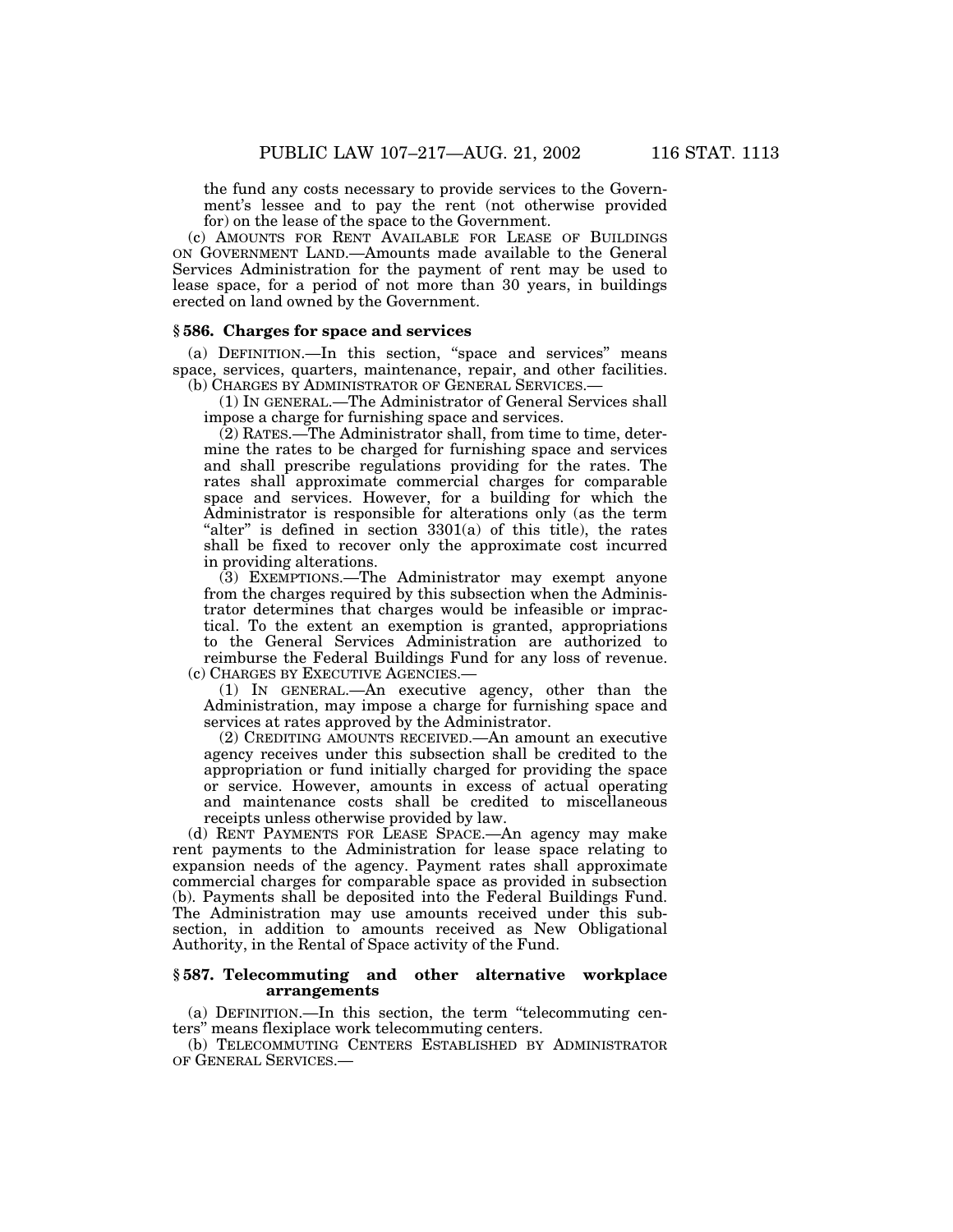(1) ESTABLISHMENT.—The Administrator of General Services may acquire space for, establish, and equip telecommuting centers for use in accordance with this subsection.

(2) USE.—A telecommuting center may be used by employees of federal agencies, state and local governments, and the private sector. The Administrator shall give federal employees priority in using a telecommuting center. The Administrator may make a telecommuting center available for use by others to the extent it is not fully utilized by federal employees.

(3) USER FEES.—The Administrator shall charge a user fee for the use of a telecommuting center. The amount of the user fee shall approximate commercial charges for comparable space and services. However, the user fee may not be less than necessary to pay the cost of establishing and operating the telecommuting center, including the reasonable cost of renovation and replacement of furniture, fixtures, and equipment.

(4) DEPOSIT AND USE OF FEES.—The Administrator may— (A) deposit user fees into the Federal Buildings Fund and use the fees to pay costs incurred in establishing and operating the telecommuting center; and

(B) accept and retain income received by the General Services Administration, from federal agencies and nonfederal sources, to defray costs directly associated with the functions of telecommuting centers.

(c) DEVELOPMENT OF ALTERNATIVE WORKPLACE ARRANGEMENTS BY EXECUTIVE AGENCIES AND OTHERS.—

(1) DEFINITION.—In this subsection, the term ''alternative workplace arrangements'' includes telecommuting, hoteling, virtual offices, and other distributive work arrangements.

(2) CONSIDERATION BY EXECUTIVE AGENCIES.—In considering whether to acquire space, quarters, buildings, or other facilities for use by employees, the head of an executive agency shall consider whether needs can be met using alternative workplace arrangements.

(3) GUIDANCE FROM ADMINISTRATOR.—The Administrator may provide guidance, assistance, and oversight to any person regarding the establishment and operation of alternative workplace arrangements.

(d) AMOUNTS AVAILABLE FOR FLEXIPLACE WORK TELECOMMUTING PROGRAMS.—

(1) DEFINITION.—In this subsection, the term ''flexiplace work telecommuting program'' means a program under which employees of a department or agency set out in paragraph (2) are permitted to perform all or a portion of their duties at a telecommuting center established under this section or other federal law.

(2) MINIMUM FUNDING.—For each of the following departments and agencies, in each fiscal year at least \$50,000 of amounts made available for salaries and expenses is available only for carrying out a flexiplace work telecommuting program:

(A) Department of Agriculture.

(B) Department of Commerce.

(C) Department of Defense.

(D) Department of Education.

(E) Department of Energy.

- (F) Department of Health and Human Services.
- (G) Department of Housing and Urban Development.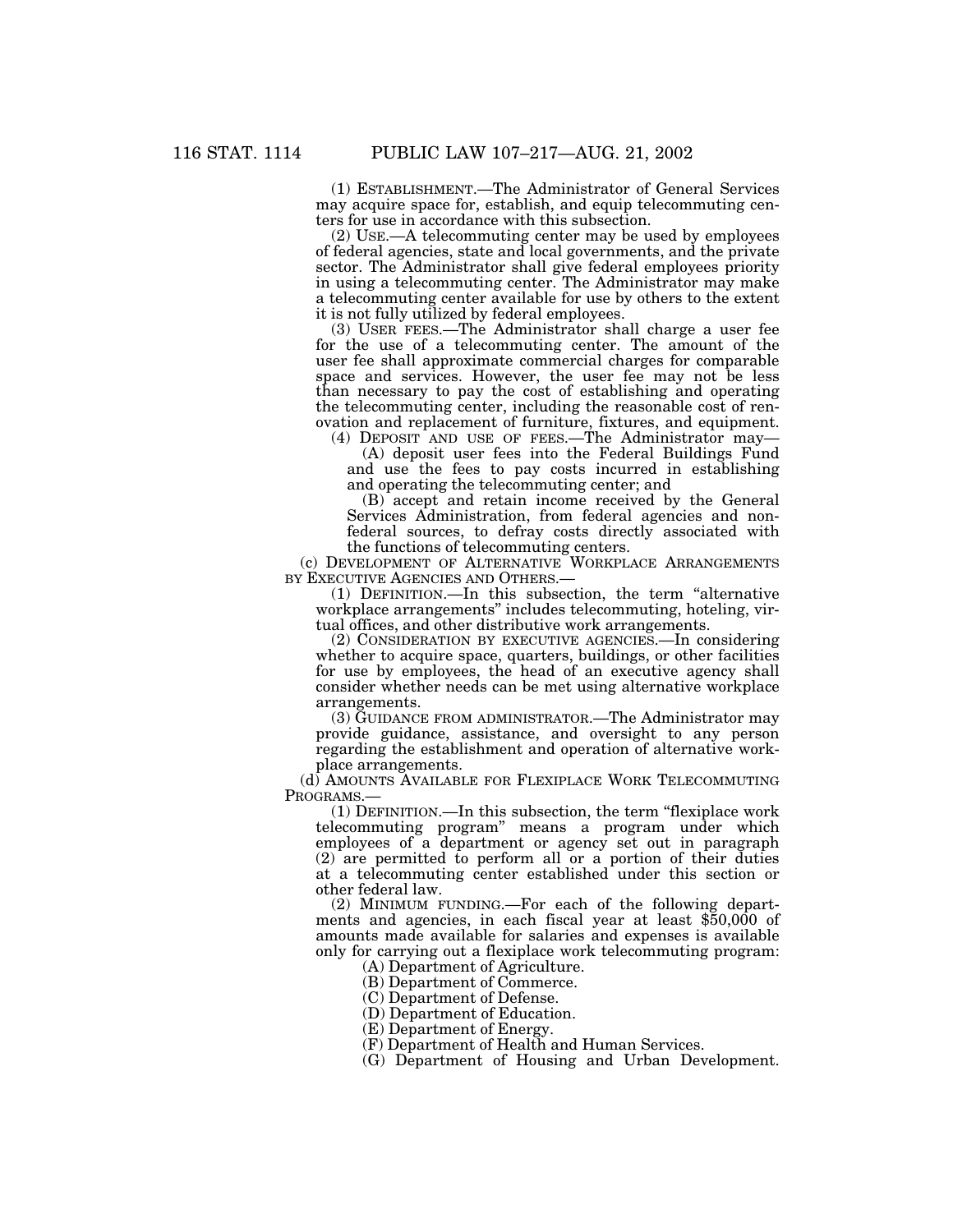(H) Department of the Interior.

(I) Department of Justice.

(J) Department of Labor.

(K) Department of State.

(L) Department of Transportation.

(M) Department of the Treasury.

(N) Department of Veterans Affairs.

(O) Environmental Protection Agency.

(P) General Services Administration.

(Q) Office of Personnel Management.

(R) Small Business Administration.

(S) Social Security Administration.

(T) United States Postal Service.

### **§ 588. Movement and supply of office furniture**

(a) DEFINITION.—In this section, the term ''controlled space'' means a substantial and identifiable segment of space (such as a building, floor, or wing) in a location that the Administrator of General Services controls for purposes of assignment of space.

(b) APPLICATION.—This section applies if an agency (or unit of the agency), moves from one controlled space to another, whether in the same or a different location.

(c) MOVING EXISTING FURNITURE.—The furniture and furnishings used by an agency (or organizational unit of the agency) shall be moved only if the Administrator determines, after consultation with the head of the agency and with due regard for the program activities of the agency, that it would not be more economical and efficient to make suitable replacements available in the new controlled space.

(d) PROVIDING REPLACEMENT FURNITURE.—In the absence of a determination under subsection (c), suitable furniture and furnishings for the new controlled space shall be provided from stocks under the control of the moving agency or from stocks available to the Administrator, whichever the Administrator determines to be more economical and efficient. However, the same or similar items may not be provided from both sources.

(e) CONTROL OF REPLACEMENT FURNITURE.—If furniture and furnishings for a new controlled space are provided from stocks available to the Administrator, the items being provided remain in the control of the Administrator.

(f) CONTROL OF FURNITURE NOT MOVED.—

(1) IN GENERAL.—If furniture and furnishings for a new controlled space are provided from stocks available to the Administrator, the furniture and furnishings that were previously used by the moving agency (or unit of the agency) pass to the control of the Administrator.

(2) REIMBURSEMENT.—

(A) IN GENERAL.—Furniture and furnishings passing to the control of the Administrator under this section pass without reimbursement.

(B) EXCEPTION FOR TRUST FUND.—If furniture and furnishings that were purchased from a trust fund pass to the control of the Administrator under this section, the Administrator shall reimburse the trust fund for the fair market value of the furniture and furnishings.

(3) REVOLVING OR WORKING CAPITAL FUND.—If furniture and furnishings are carried as assets of a revolving or working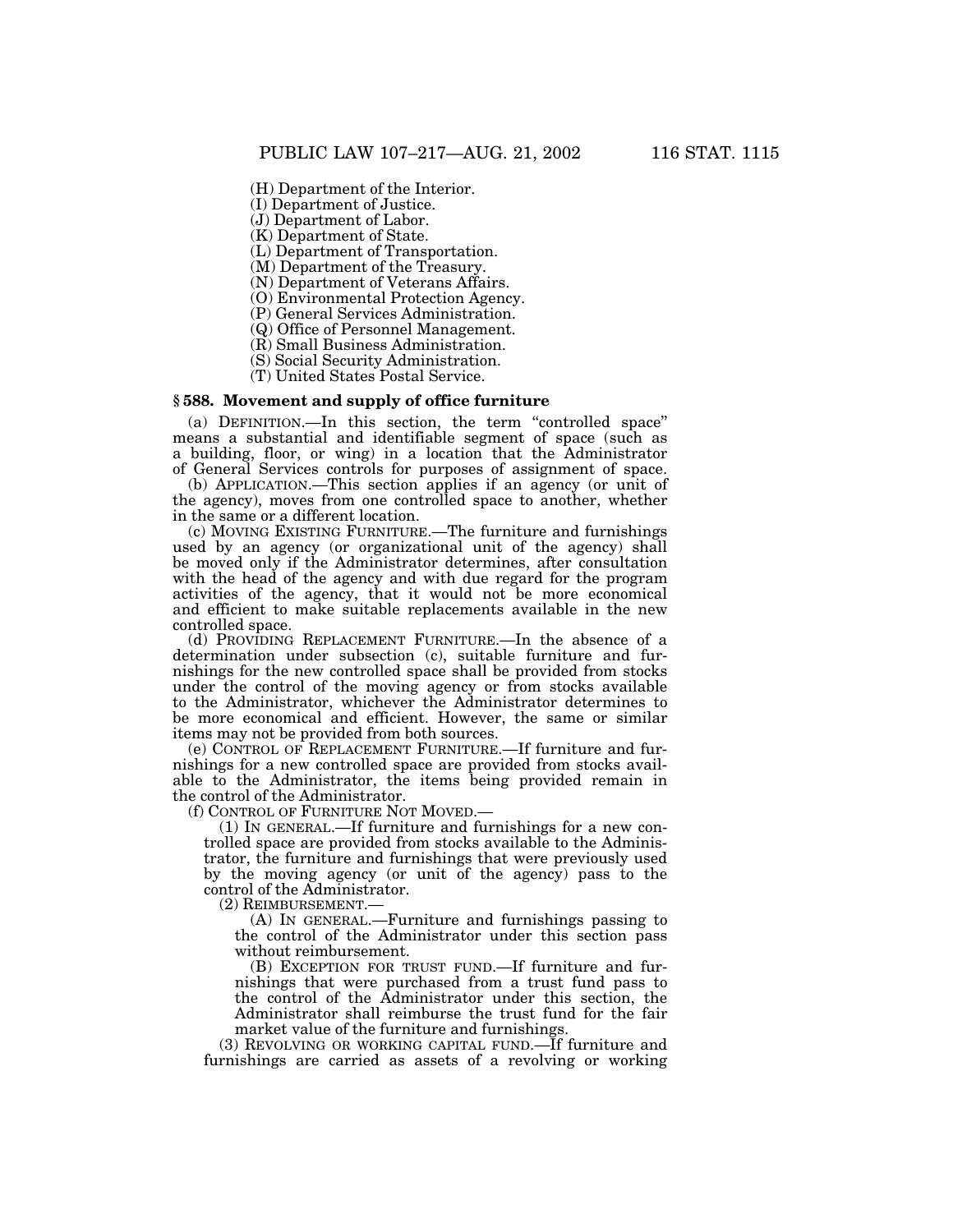capital fund at the time they pass to the control of the Administrator under this section, the net book value of the furniture and furnishings shall be written off and the capital of the fund is diminished by the amount of the write-off.

# **§ 589. Installation, repair, and replacement of sidewalks**

(a) IN GENERAL.—An executive agency may install, repair, and replace sidewalks around buildings, installations, property, or grounds that are—

(1) under the agency's control;

(2) owned by the Federal Government; and

(3) located in a State, the District of Columbia, Puerto Rico, or a territory or possession of the United States.

(b) REIMBURSEMENT.—Subsection (a) may be carried out by—

(1) reimbursement to a State or political subdivision of a State, the District of Columbia, Puerto Rico, or a territory or possession of the United States; or

(2) a means other than reimbursement.

(c) REGULATIONS.—Subsection (a) shall be carried out in accordance with regulations the Administrator of General Services prescribes with the approval of the Director of the Office of Management and Budget.

(d) USE OF AMOUNTS.—Amounts appropriated to an executive agency for installation, repair, and maintenance, generally, are available to carry out this section.

(e) LIABILITY.—This section does not increase or enlarge the tort liability of the Government for injuries to individuals or damages to property.

# **§ 590. Child care**

(a) GUIDANCE, ASSISTANCE, AND OVERSIGHT.—Through the General Services Administration's licensing agreements, the Administrator of General Services shall provide guidance, assistance, and oversight to federal agencies for the development of child care centers to provide economical and effective child care for federal workers.

(b) ALLOTMENT OF SPACE IN FEDERAL BUILDINGS.—

(1) DEFINITIONS.—In this subsection, the following definitions apply:

(A) CHILD CARE PROVIDER.—The term ''child care provider'' means an individual or entity that provides or proposes to provide child care services for federal employees.

(B) ALLOTMENT OFFICER.—The term ''allotment officer'' means an officer or agency of the Federal Government charged with the allotment of space in federal buildings.

(2) ALLOTMENT.—A child care provider may be allotted space in a federal building by an allotment officer if—

(A) the child care provider applies to the allotment officer in the community or district in which child care services are to be provided;

(B) the space is available; and

(C) the allotment officer determines that—

(i) the space will be used to provide child care services to children of whom at least 50 percent have one parent or guardian employed by the Government; and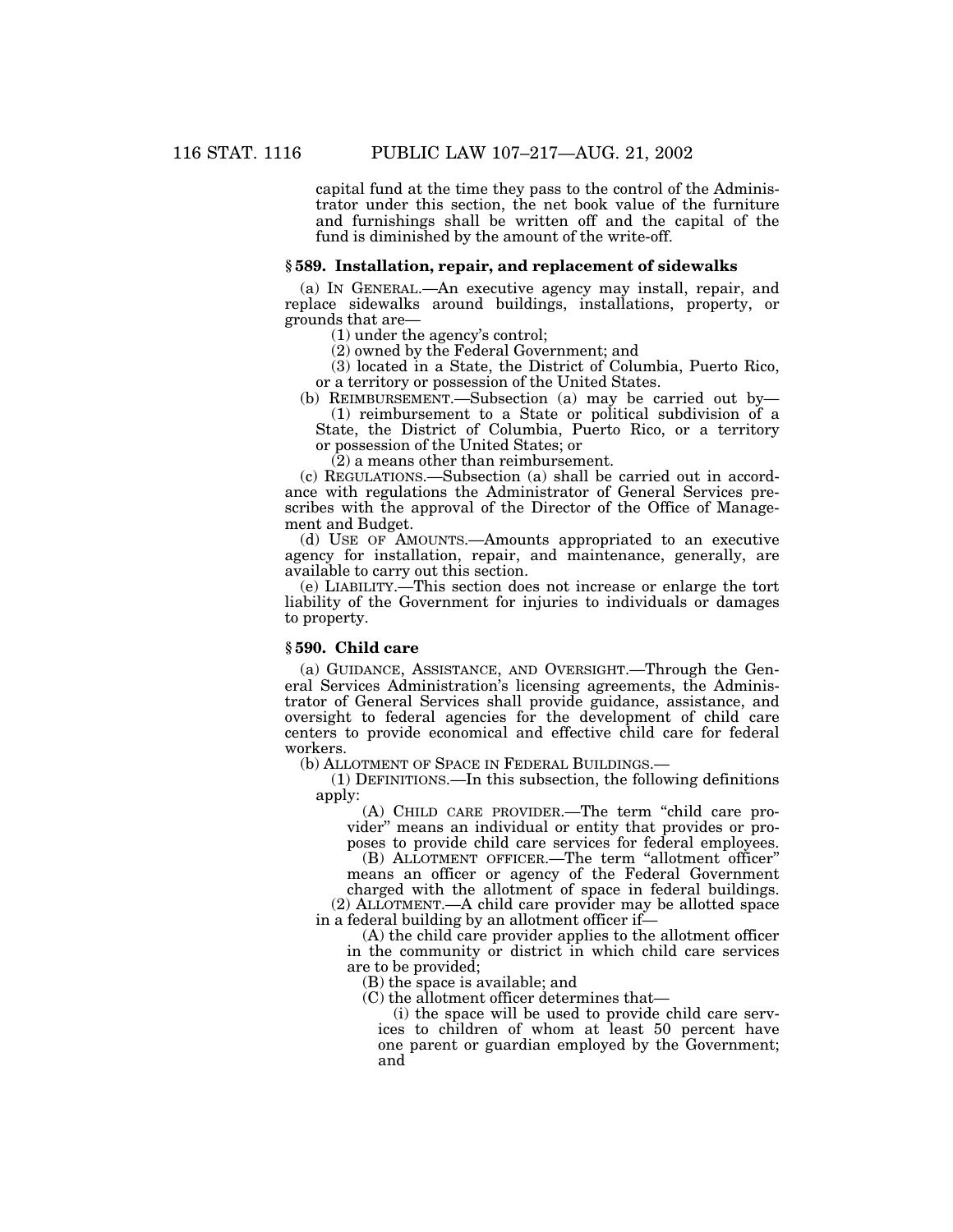(ii) the child care provider will give priority to federal employees for available child care services in the space. (c) PAYMENT FOR SPACE AND SERVICES.—<br>(1) DEFINITION.—For purposes of this subsection, the term

"services" includes the providing of lighting, heating, cooling, electricity, office furniture, office machines and equipment, classroom furnishings and equipment, kitchen appliances, playground equipment, telephone service (including installation of lines and equipment and other expenses associated with telephone services), and security systems (including installation and other expenses associated with security systems), including replacement equipment, as needed.

(2) NO CHARGE.—Space allotted under subsection (b) may be provided without charge for rent or services.

(3) REIMBURSEMENT FOR COSTS.—For space allotted under subsection (b), if there is an agreement for the payment of costs associated with providing space or services, neither title 31, nor any other law, prohibits or restricts payment by reimbursement to the miscellaneous receipts or other appropriate account of the Treasury.

(d) PAYMENT OF OTHER COSTS.—If an agency has a child care facility in its space, or is a sponsoring agency for a child care facility in other federal or leased space, the agency or the Administration may—

(1) pay accreditation fees, including renewal fees, for the child care facility to be accredited by a nationally recognized early-childhood professional organization;

(2) pay travel and per diem expenses for representatives of the child care facility to attend the annual Administration child care conference; and

(3) enter into a consortium with one or more private entities under which the private entities assist in defraying costs associated with the salaries and benefits for personnel providing services at the facility.

(e) REIMBURSEMENT FOR EMPLOYEE TRAINING.—Notwithstanding section 1345 of title 31, an agency, department, or instrumentality of the Government that provides or proposes to provide child care services for federal employees may reimburse a federal employee or any individual employed to provide child care services for travel, transportation, and subsistence expenses incurred for training classes, conferences, or other meetings in connection with providing the services. A per diem allowance made under this subsection may not exceed the rate specified in regulations prescribed under section 5707 of title 5.

(f) CRIMINAL HISTORY BACKGROUND CHECKS.—

(1) DEFINITION.—In this subsection, the term ''executive facility'' means a facility owned or leased by an office or entity within the executive branch of the Government. The term includes a facility owned or leased by the General Services Administration on behalf of an office or entity within the judicial branch of the Government.

(2) IN GENERAL.—All workers in a child care center located in an executive facility shall undergo a criminal history background check as defined in section 231 of the Crime Control Act of 1990 (42 U.S.C. 13041).<br>(3) NONAPPLICATION TO LEGISLATIVE BRANCH FACILITIES.—

This subsection does not apply to a facility owned by or leased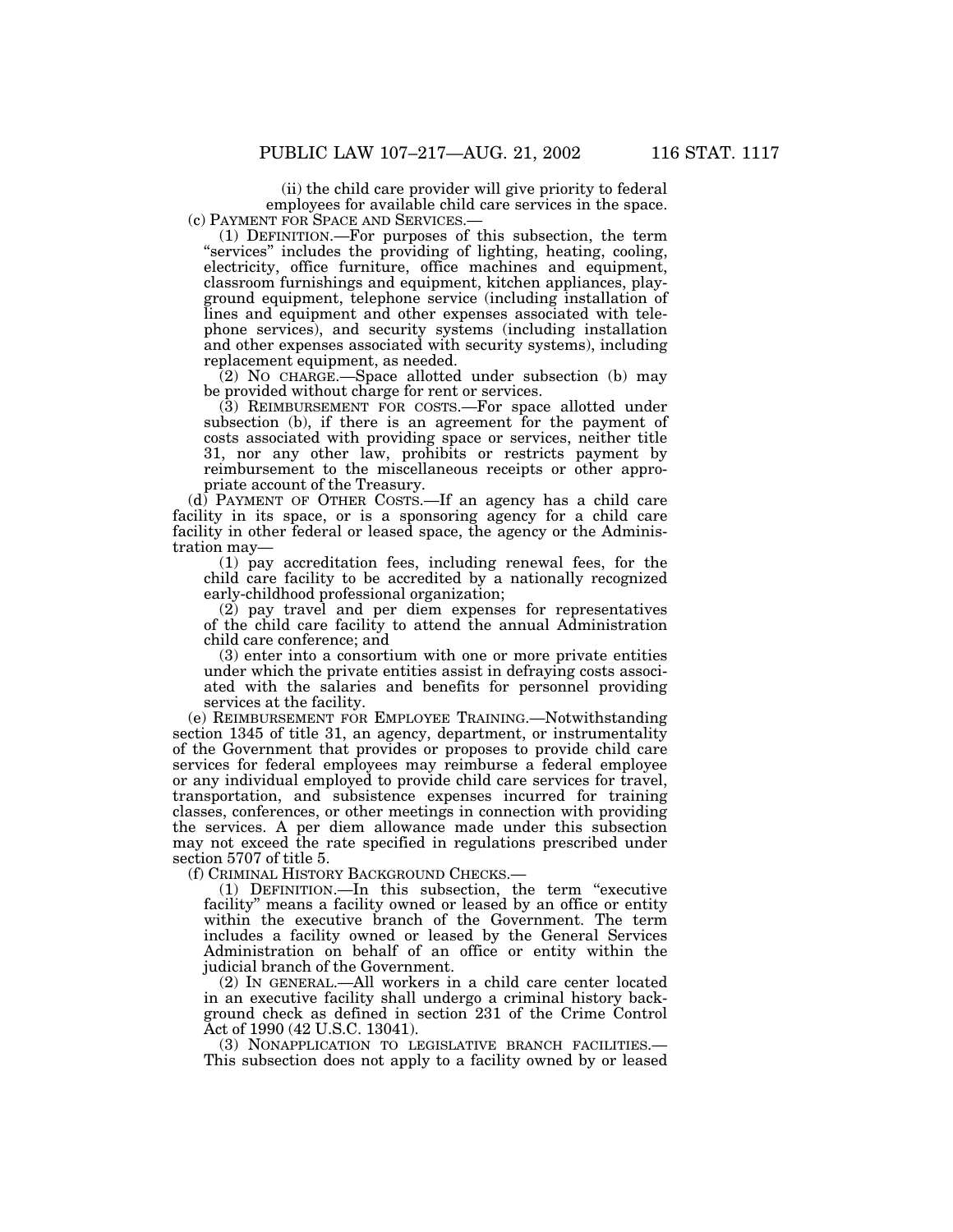on behalf of an office or entity within the legislative branch of the Government.

(g) APPROPRIATED AMOUNTS FOR AFFORDABLE CHILD CARE.—

(1) DEFINITION.—For purposes of this subsection, the term ''Executive agency'' has the meaning given that term in section 105 of title 5, but does not include the General Accounting Office.

(2) IN GENERAL.—In accordance with regulations the Office of Personnel Management prescribes, an Executive agency that provides or proposes to provide child care services for federal employees may use appropriated amounts that are otherwise available for salaries and expenses to provide child care in a federal or leased facility, or through contract, for civilian employees of the agency.

(3) AFFORDABILITY.—Amounts used pursuant to paragraph (2) shall be applied to improve the affordability of child care for lower income federal employees using or seeking to use the child care services.

(4) ADVANCES.—Notwithstanding section 3324 of title 31, amounts may be paid in advance to licensed or regulated child care providers for services to be rendered during an agreed period.

(5) NOTIFICATION.—No amounts made available by law may be used to implement this subsection without advance notice to the Committees on Appropriations of the House of Representatives and the Senate.

#### **§ 591. Purchase of electricity**

(a) GENERAL LIMITATION ON USE OF AMOUNTS.—A department, agency, or instrumentality of the Federal Government may not use amounts appropriated or made available by any law to purchase electricity in a manner inconsistent with state law governing the provision of electric utility service, including—

(1) state utility commission rulings; and

(2) electric utility franchises or service territories established under state statute, state regulation, or state-approved territorial agreements.

(b) EXCEPTIONS.—

(1) ENERGY SAVINGS.—This section does not preclude the head of a federal agency from entering into a contract under section 801 of the National Energy Conservation Policy Act (42 U.S.C. 8287).

(2) ENERGY SAVINGS FOR MILITARY INSTALLATIONS.—This section does not preclude the Secretary of a military department from—

(A) entering into a contract under section 2394 of title 10; or

(B) purchasing electricity from any provider if the Secretary finds that the utility having the applicable stateapproved franchise (or other service authorization) is unwilling or unable to meet unusual standards of service reliability that are necessary for purposes of national defense.

#### **§ 592. Federal Buildings Fund**

(a) EXISTENCE.—There is in the Treasury a fund known as the Federal Buildings Fund.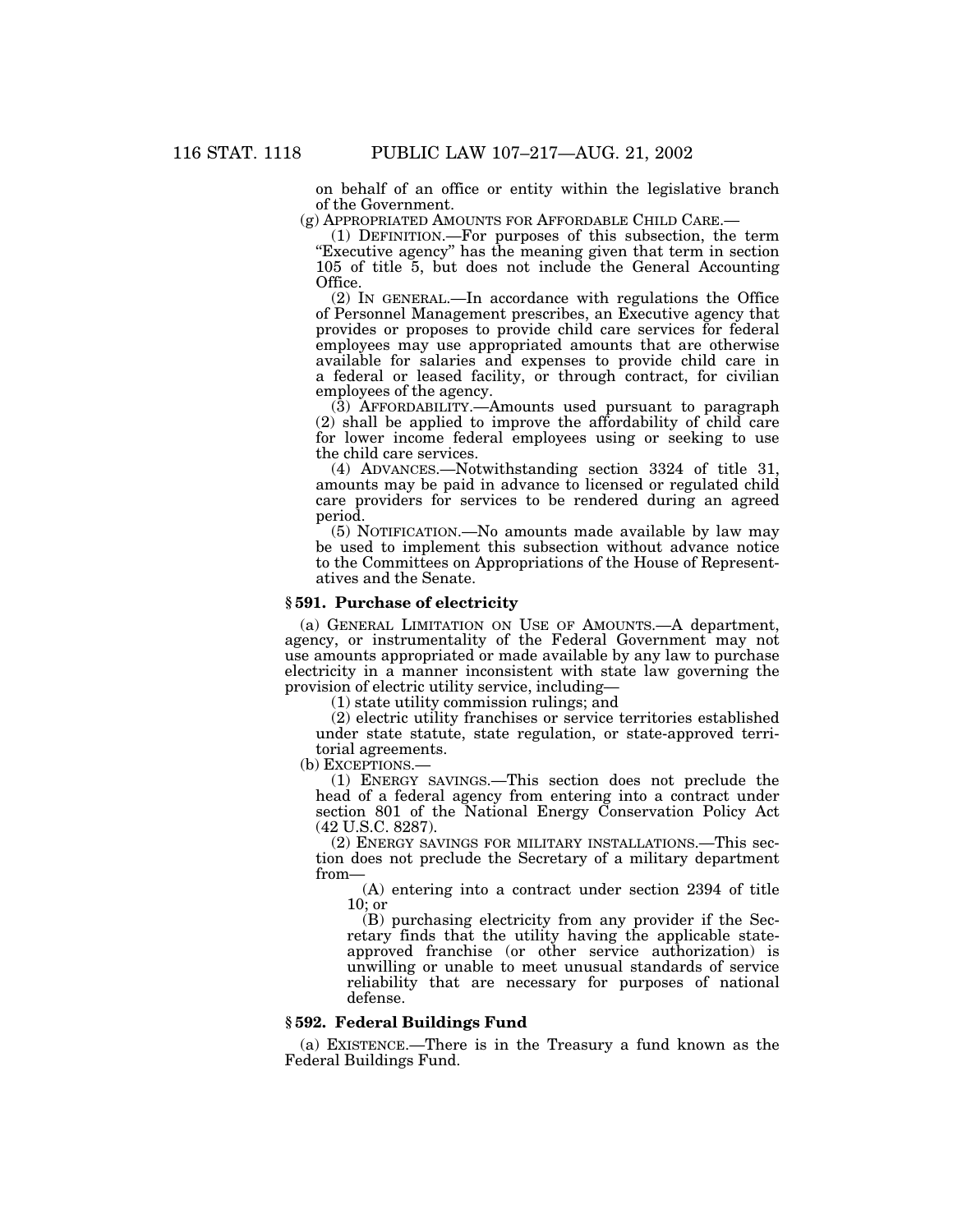(b) DEPOSITS.—

(1) IN GENERAL.—The following revenues and collections shall be deposited into the Fund:

(A) User charges under section 586(b) of this title, payable in advance or otherwise.

(B) Proceeds from the lease of federal building sites or additions under section 581(d) of this title.

(C) Receipts from carriers and others for loss of, or damage to, property belonging to the Fund.

(2) REIMBURSEMENTS FOR SPECIAL SERVICES.—This subchapter does not preclude the Administrator of General Services from providing special services, not included in the standard level user charge, on a reimbursable basis. The reimbursements may be credited to the Fund.

(3) TRANSFER OF SURPLUS AMOUNTS.—To prevent the accumulation of excessive surpluses in the Fund, in any fiscal year an amount specified in an appropriation law may be transferred out of the Fund and deposited as miscellaneous receipts in the Treasury.

 $(c)$  USES.

(1) IN GENERAL.—Deposits in the Fund are available for real property management and related activities in the amounts specified in annual appropriation laws without regard to fiscal year limitations.

(2) SALARIES AND EXPENSES RELATED TO CONSTRUCTION PROJECTS OR PLANNING PROGRAMS.—Deposits in the Fund that are available pursuant to annual appropriation laws may be transferred and consolidated on the books of the Treasury into a special account in accordance with, and for the purposes specified in, section 3176 of this title.

(3) REPAYMENT OF GENERAL SERVICES ADMINISTRATION BOR-ROWING FROM FEDERAL FINANCING BANK.—The Administrator, in accordance with rules and procedures that the Office of Management and Budget and the Secretary of the Treasury establish, may transfer from the Fund an amount necessary to repay the principal amount of a General Services Administration borrowing from the Federal Financing Bank, if the borrowing is a legal obligation of the Fund.

(4) BUILDINGS DEEMED FEDERALLY OWNED.—For purposes of amounts authorized to be expended from the Fund, the following are deemed to be federally owned buildings:

(A) A building constructed pursuant to the purchase contract authority of section 5 of the Public Buildings Amendments of 1972 (Public Law 92–313, 86 Stat. 219).

(B) A building occupied pursuant to an installment purchase contract.

(C) A building under the control of a department or agency, if alterations of the building are required in connection with moving the department or agency from a former building that is, or will be, under the control of the Administration.

(d) ENERGY MANAGEMENT PROGRAMS.—

(1) RECEIVING CASH INCENTIVES.—The Administrator may receive amounts from rebates or other cash incentives related to energy savings and shall deposit the amounts in the Fund for use as provided in paragraph  $(4)$ .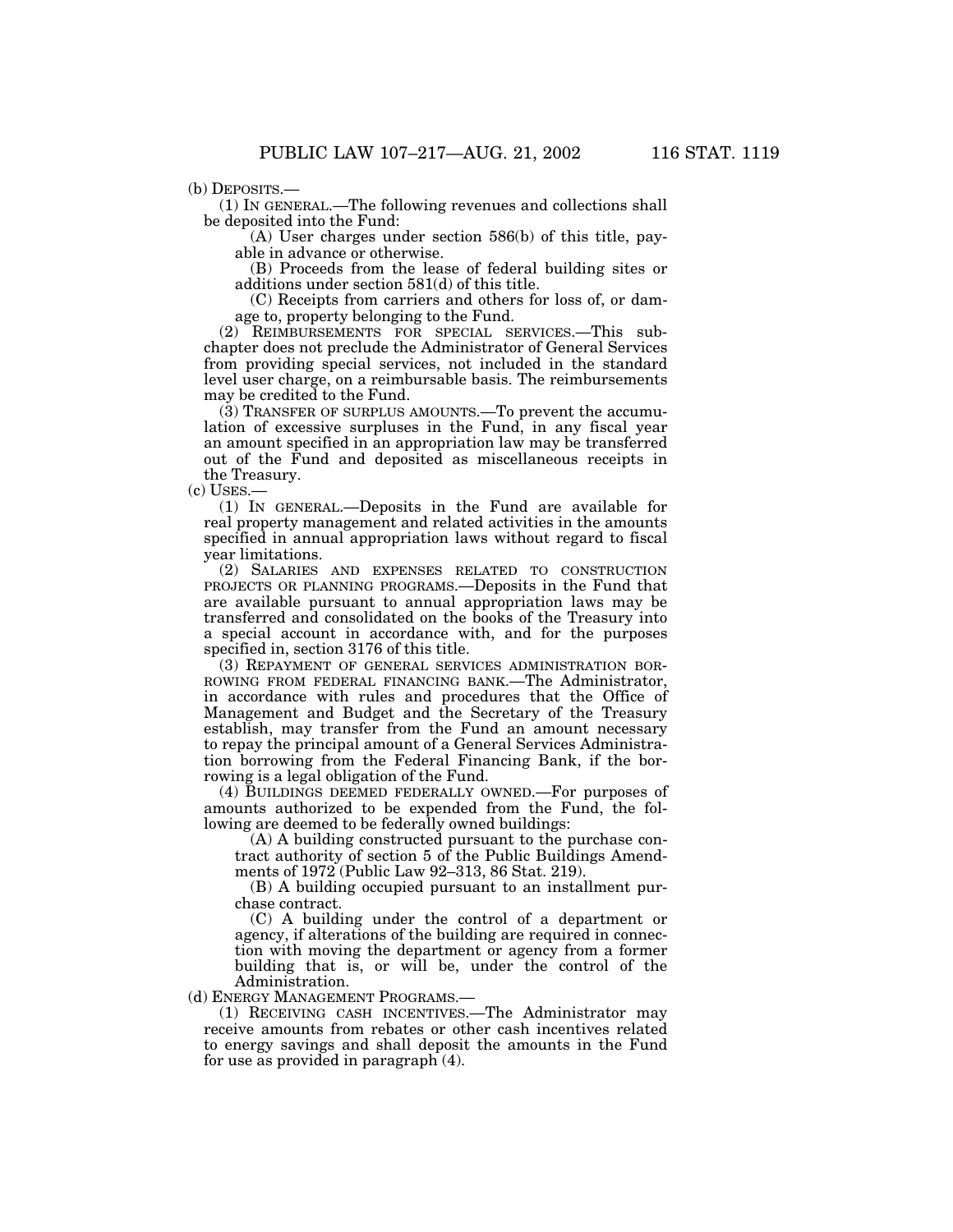(2) RECEIVING GOODS OR SERVICES.—The Administrator may accept, from a utility, goods or services that enhance the energy efficiency of federal facilities.

(3) ASSIGNMENT OF ENERGY REBATES.—In the administration of real property that the Administrator leases and for which the Administrator pays utility costs, the Administrator may assign all or a portion of energy rebates to the lessor to underwrite the costs incurred in undertaking energy efficiency improvements in the real property if the payback period for the improvement is at least  $2$  years less than the remainder of the term of the lease.

(4) OBLIGATING AMOUNTS FOR ENERGY MANAGEMENT IMPROVE- MENT PROGRAMS.—In addition to amounts appropriated for energy management improvement programs and without regard to subsection  $(c)(1)$ , the Administrator may obligate for those programs— (A) amounts received and deposited in the Fund under

paragraph (1);

(B) goods and services received under paragraph (2); and

(C) amounts the Administrator determines are not needed for other authorized projects and that are otherwise available to implement energy efficiency programs.

(e) RECYCLING PROGRAMS.—

(1) RECEIVING AMOUNTS.—The Administrator may receive amounts from the sale of recycled materials and shall deposit the amounts in the Fund for use as provided in paragraph (2).

(2) OBLIGATING AMOUNTS FOR RECYCLING PROGRAMS.—In addition to amounts appropriated for such purposes and without regard to subsection (c)(1), the Administrator may obligate amounts received and deposited in the Fund under paragraph (1) for programs which—

(A) promote further source reduction and recycling programs; and

(B) encourage employees to participate in recycling programs by providing financing for child care.

(f) ADDITIONAL AUTHORITY RELATED TO ENERGY MANAGEMENT AND RECYCLING PROGRAMS.—The Fund may receive, in the form of rebates, cash incentives or otherwise, any revenues, collections, or other income related to energy savings or recycling efforts. Amounts received under this subsection remain in the Fund until expended and remain available for federal energy management improvement programs, recycling programs, or employee programs that are authorized by law or that the Administrator considers appropriate. The Administration may use amounts received under this subsection, in addition to amounts received as New Obligational Authority, in activities of the Fund as necessary.

#### **§ 593. Protection for veterans preference employees**

(a) DEFINITIONS.—In this section, the following definitions apply: (1) COVERED SERVICES.—The term ''covered services'' means

any guard, elevator operator, messenger, or custodial services. (2) SHELTERED WORKSHOP.—The term ''sheltered workshop''

means a sheltered workshop employing the severely handicapped under the Javits-Wagner-O'Day Act (41 U.S.C. 46 et seq.).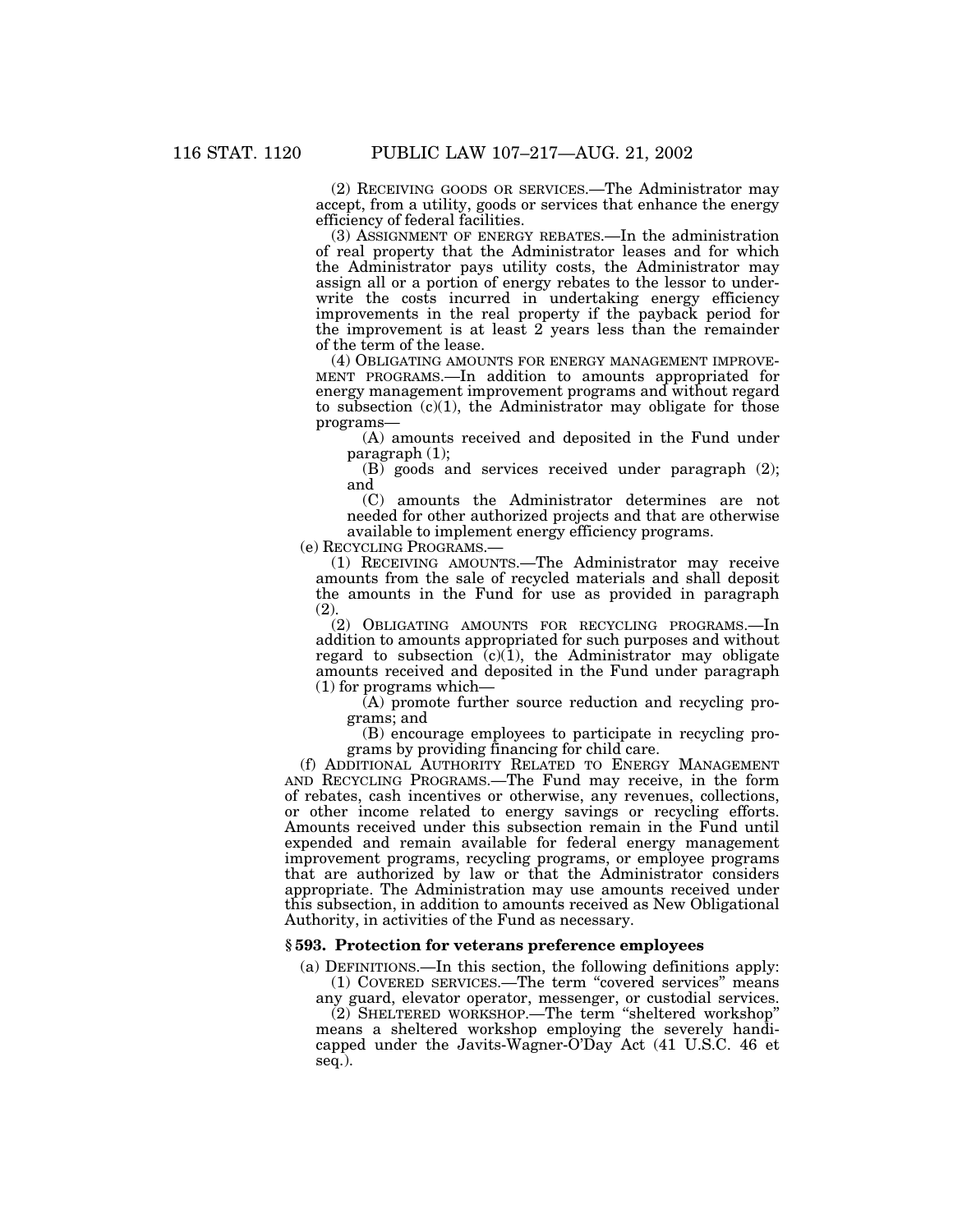(b) IN GENERAL.—Except as provided in subsection (c), amounts made available to the Administration pursuant to section 592 of this title may not be obligated or expended to procure covered services by contract if an employee who was a permanent veterans preference employee of the Administration on November 19, 1995, would be terminated as a result.

(c) EXCEPTION.—Amounts made available to the Administration pursuant to section 592 of this title may be obligated and expended to procure covered services by contract with a sheltered workshop or, if sheltered workshops decline to contract for the provision of covered services, by competitive contract for a period of no longer than 5 years. When a competitive contract expires, or is terminated for any reason, the Administration shall again offer to procure the covered services by contract with a sheltered workshop before procuring the covered services by competitive contract.

# SUBCHAPTER VI—MOTOR VEHICLE POOLS AND TRANSPORTATION SYSTEMS

# **§ 601. Purposes**

In order to provide an economical and efficient system for transportation of Federal Government personnel and property consistent with section 101 of this title, the purposes of this subchapter are—

(1) to establish procedures to ensure safe operation of motor vehicles on Government business;

(2) to provide for proper identification of Government motor vehicles;

(3) to establish an effective means to limit the use of Government motor vehicles to official purposes;

(4) to reduce the number of Government-owned vehicles to the minimum necessary to transact public business; and

(5) to provide wherever practicable for centrally operated interagency pools or systems for local transportation of Government personnel and property.

### **§ 602. Authority to establish motor vehicle pools and transportation systems**

(a) IN GENERAL.—Subject to section 603 of this title, and regulations issued under section 603, the Administrator of General Services shall—

(1) take over from executive agencies and consolidate, or otherwise acquire, motor vehicles and related equipment and supplies;

 $(2)$  provide for the establishment, maintenance, and operation (including servicing and storage) of motor vehicle pools or systems; and

(3) furnish motor vehicles and related services to executive agencies for the transportation of property and passengers. (b) METHODS OF PROVIDING VEHICLES AND SERVICES.—As determined by the Administrator, motor vehicles and related services may be furnished by providing an agency with—

(1) Federal Government-owned motor vehicles;

(2) the use of motor vehicles, under rental or other arrangements, through private fleet operators, taxicab companies, or local or interstate common carriers; or

(3) both.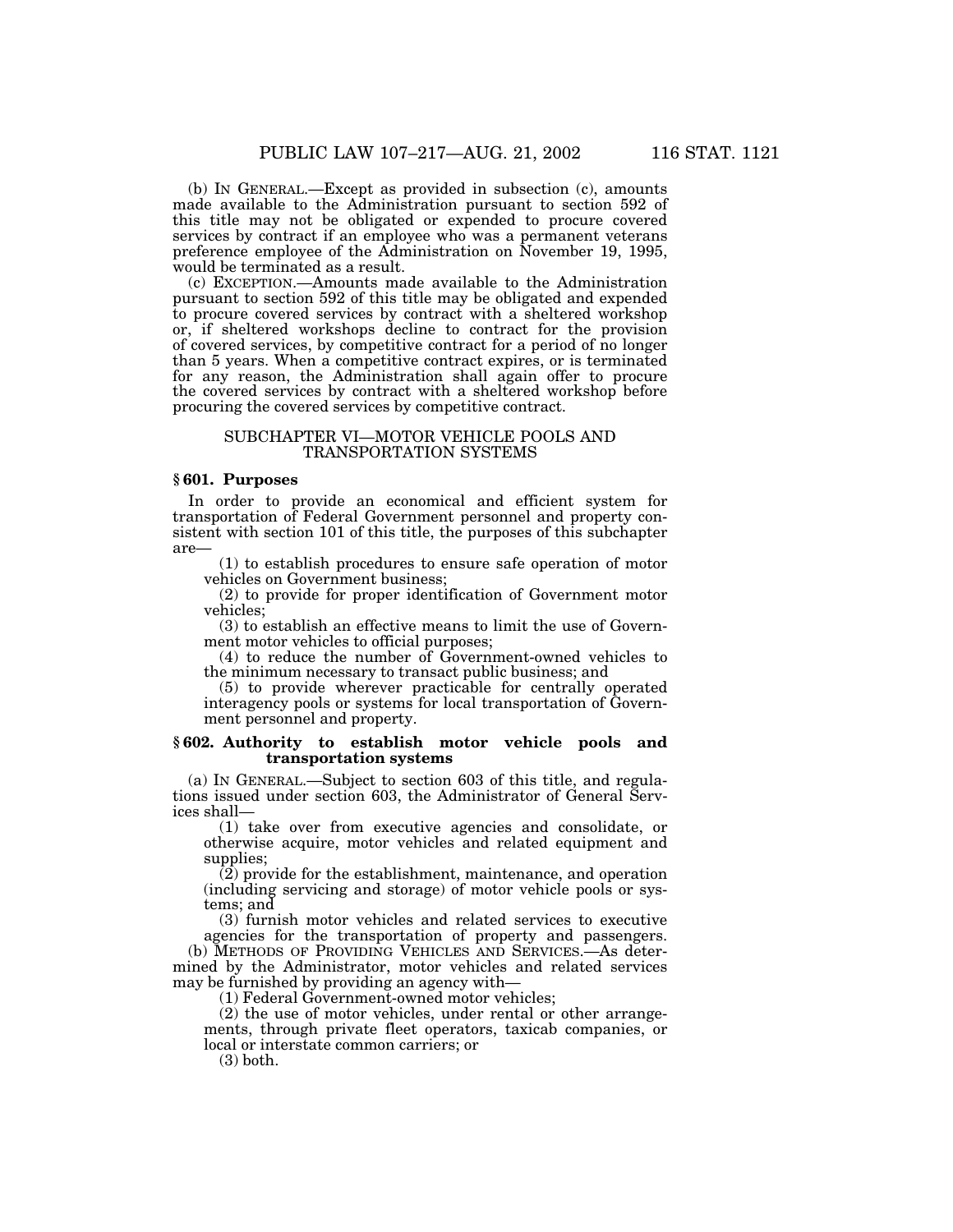(c) RECIPIENTS OF VEHICLES AND SERVICES.—The Administrator shall, so far as practicable, furnish motor vehicles and related services under this section to any federal agency, mixed-ownership Government corporation (as defined in chapter 91 of title 31), or the District of Columbia, on its request.

# **§ 603. Process for establishing motor vehicle pools and transportation systems**

(a) DETERMINATION REQUIREMENT.—

(1) IN GENERAL.—The Administrator of General Services may carry out section 602 only if the Administrator determines, after consultation with the agencies concerned and with due regard to their program activities, that doing so is advantageous to the Federal Government in terms of economy, efficiency, or service.

(2) ELEMENTS OF THE DETERMINATION.—A determination under this section must be in writing. For each motor vehicle pool or system, the determination must set forth an analytical justification that includes—

(A) a detailed comparison of estimated costs for present and proposed modes of operation; and

(B) a showing that savings can be realized by the establishment, maintenance, and operation of a motor vehicle pool or system.

(b) REGULATIONS RELATED TO ESTABLISHMENT.—

(1) IN GENERAL.—The President shall prescribe regulations

establishing procedures to carry out section 602 of this title. (2) ELEMENTS OF THE REGULATIONS.—The regulations shall provide for—

(A) adequate notice to an executive agency of any determination that affects the agency or its functions;

(B) independent review and decision as directed by the President of any determination disputed by an agency, with the possibility that the decision may include a partial or complete exemption of the agency from the determination; and

(C) enforcement of determinations that become effective under the regulations.

(3) EFFECT OF THE REGULATIONS.—A determination under subsection (a) is binding on an agency only as provided in regulations issued under this subsection.

#### **§ 604. Treatment of assets taken over to establish motor vehicle pools and transportation systems**

(a) REIMBURSEMENT.—

(1) REQUIREMENT.—When the Administrator of General Services takes over motor vehicles or related equipment or supplies under section 602 of this title, reimbursement is required if the property is taken over from—

(A) a Government corporation; or

(B) an agency, if the agency acquired the property through unreimbursed expenditures made from a revolving or trust fund authorized by law.

(2) AMOUNT.—The Administrator shall reimburse a Government corporation, or a fund through which an agency acquired property, by an amount equal to the fair market value of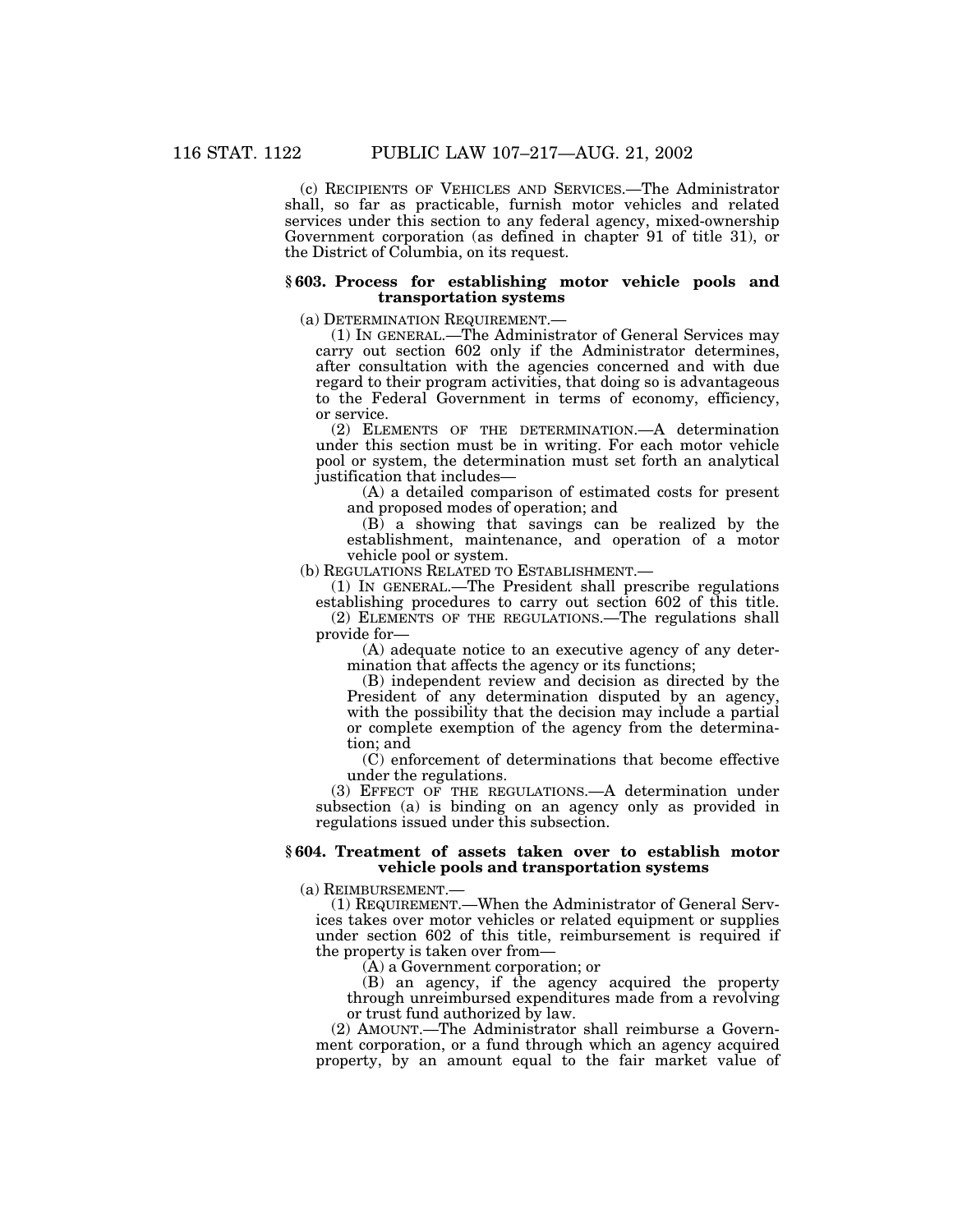the property. If the Administrator subsequently returns property of a similar kind under section 610 of this title, the Government corporation or the fund shall reimburse the Administrator by an amount equal to the fair market value of the property returned.

(b) ADDITION TO GENERAL SUPPLY FUND.—If the Administrator takes over motor vehicles or related equipment or supplies under section 602 of this title but reimbursement is not required under subsection (a), the value of the property taken over, as determined by the Administrator, may be added to the capital of the General Supply Fund. If the Administrator subsequently returns property of a similar kind under section 610 of this title, the value of the property may be deducted from the Fund.

### **§ 605. Payment of costs**

(a) USE OF GENERAL SUPPLY FUND TO COVER COSTS.—The General Supply Fund provided for in section 321 of this title is available for use by or under the direction and control of the Administrator of General Services to pay the costs of carrying out section 602 of this title, including the cost of purchasing or renting motor vehicles and related equipment and supplies.

(b) SETTING PRICES TO RECOVER COSTS.—

(1) IN GENERAL.—The Administrator shall set prices for furnishing motor vehicles and related services under section 602 of this title. Prices shall be set to recover, so far as practicable, all costs of carrying out section 602 of this title.

(2) INCREMENT FOR REPLACEMENT COST.—In the Administrator's discretion, prices may include an increment for the estimated replacement cost of motor vehicles and related equipment and supplies. Notwithstanding section  $321(f)(1)$  of this title, the increment may be retained as a part of the capital of the General Supply Fund but is available only to replace motor vehicles and related equipment and supplies.

(c) ACCOUNTING METHOD.—The purchase price of motor vehicles and related equipment, and any increment for estimated replacement cost, shall be recovered only through charges for the cost of amortization. Costs shall be determined, and financial reports prepared, in accordance with the accrual accounting method.

#### **§ 606. Regulations related to operation**

(a) IN GENERAL.—The Director of the Office of Personnel Management shall prescribe regulations to govern executive agencies in authorizing civilian personnel to operate Federal Governmentowned motor vehicles for official purposes within the States of the United States, the District of Columbia, Puerto Rico, and the territories and possessions of the United States.

(b) ELEMENTS OF THE REGULATIONS.—The regulations shall prescribe standards of physical fitness for authorized operators. The regulations may require operators and prospective operators to obtain state and local licenses or permits that are required to operate similar vehicles for other than official purposes.

(c) AGENCY ORDERS.—The head of each executive agency shall issue orders and directives necessary for compliance with the regulations. The orders and directives shall provide for—

(1) periodically testing the physical fitness of operators and prospective operators; and

 $(2)$  suspension and revocation of authority to operate.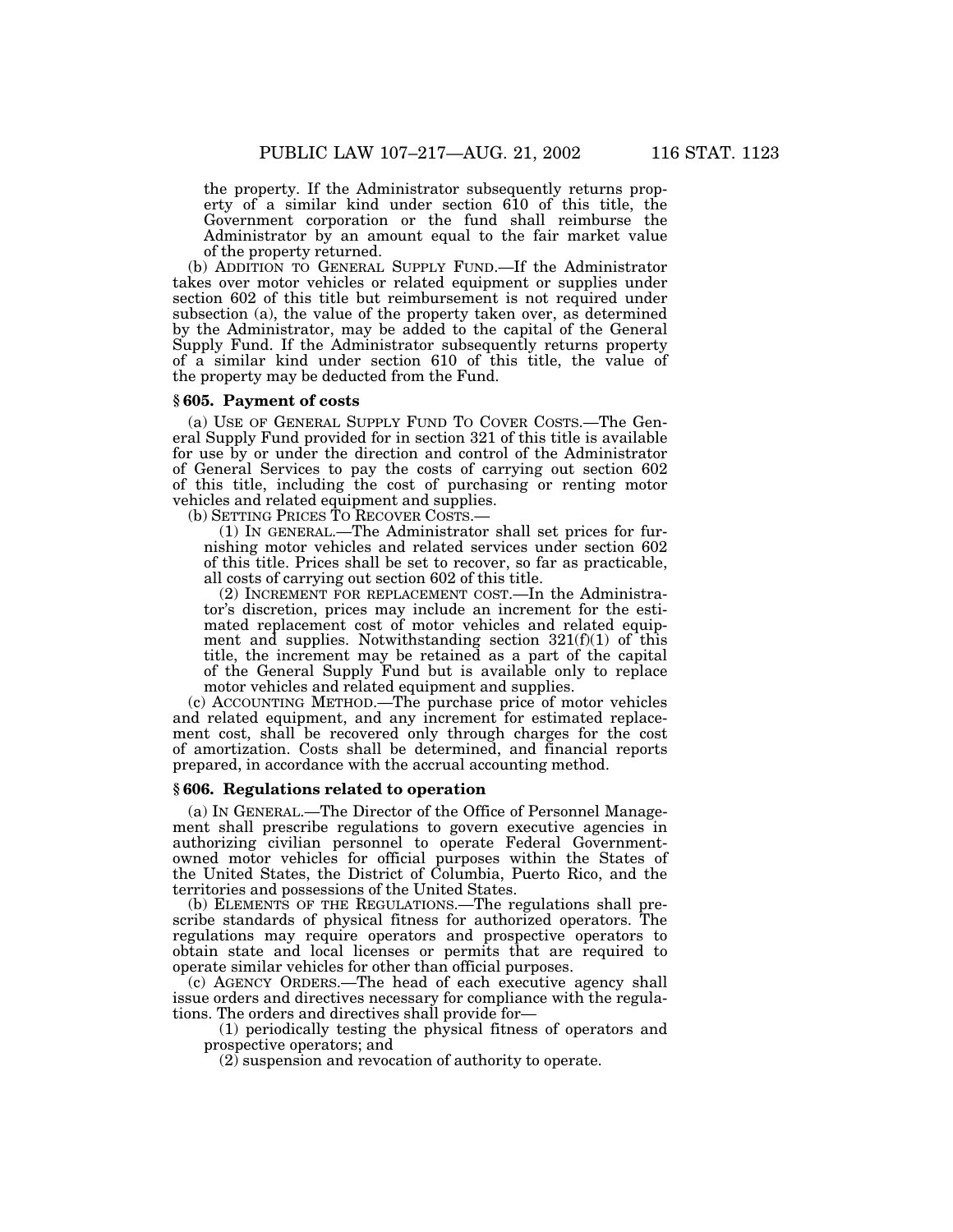# **§ 607. Records**

The Administrator of General Services shall maintain an accurate record of the cost of establishing, maintaining, and operating each motor vehicle pool or system established under section 602 of this title.

# **§ 608. Scrip, tokens, tickets**

The Administrator of General Services, in the operation of motor vehicle pools or systems under this subchapter, may provide for the sale and use of scrip, tokens, tickets, and similar devices to collect payment.

## **§ 609. Identification of vehicles**

(a) IN GENERAL.—Under regulations prescribed by the Administrator of General Services, every motor vehicle acquired and used for official purposes within the United States, or the territories or possessions of the United States, by any federal agency or by the District of Columbia shall be conspicuously identified by

 $\tilde{1}(A)$  the full name of the department, establishment, corporation, or agency that uses the vehicle and the service for which the vehicle is used; or

(B) a title that readily identifies the department, establishment, corporation, or agency that uses the vehicle and that is descriptive of the service for which the vehicle is used; and<br>(2) the legend "For official use only".

(b) EXCEPTIONS.—The regulations prescribed pursuant to this section may provide for exemptions when conspicuous identification would interfere with the purpose for which a vehicle is acquired and used.

# **§ 610. Discontinuance of motor vehicle pool or system**

(a) IN GENERAL.—The Administrator of General Services shall discontinue a motor vehicle pool or system if there are no actual savings realized (based on accounting as provided in section 605 of this title) during a reasonable period of not longer than two successive fiscal years.

(b) RETURN OF COMPARABLE PROPERTY.—If a motor vehicle pool or system is discontinued, the Administrator shall return to each agency involved motor vehicles and related equipment and supplies similar in kind and reasonably comparable in value to any motor vehicles and related equipment and supplies which were previously taken over by the Administrator.

# **§ 611. Duty to report violations**

During the regular course of the duties of the Administrator of General Services, if the Administrator becomes aware of a violation of section 1343, 1344, or 1349(b) of title 31 or of section 641 of title 18 involving the conversion by a Federal Government official or employee of a Government-owned or leased motor vehicle to the official or employee's own use or to the use of others, the Administrator shall report the violation to the head of the agency in which the official or employee is employed, for further investigation and either appropriate disciplinary action under section 1343, 1344, or 1349(b) or, if appropriate, referral to the Attorney General for prosecution under section 641.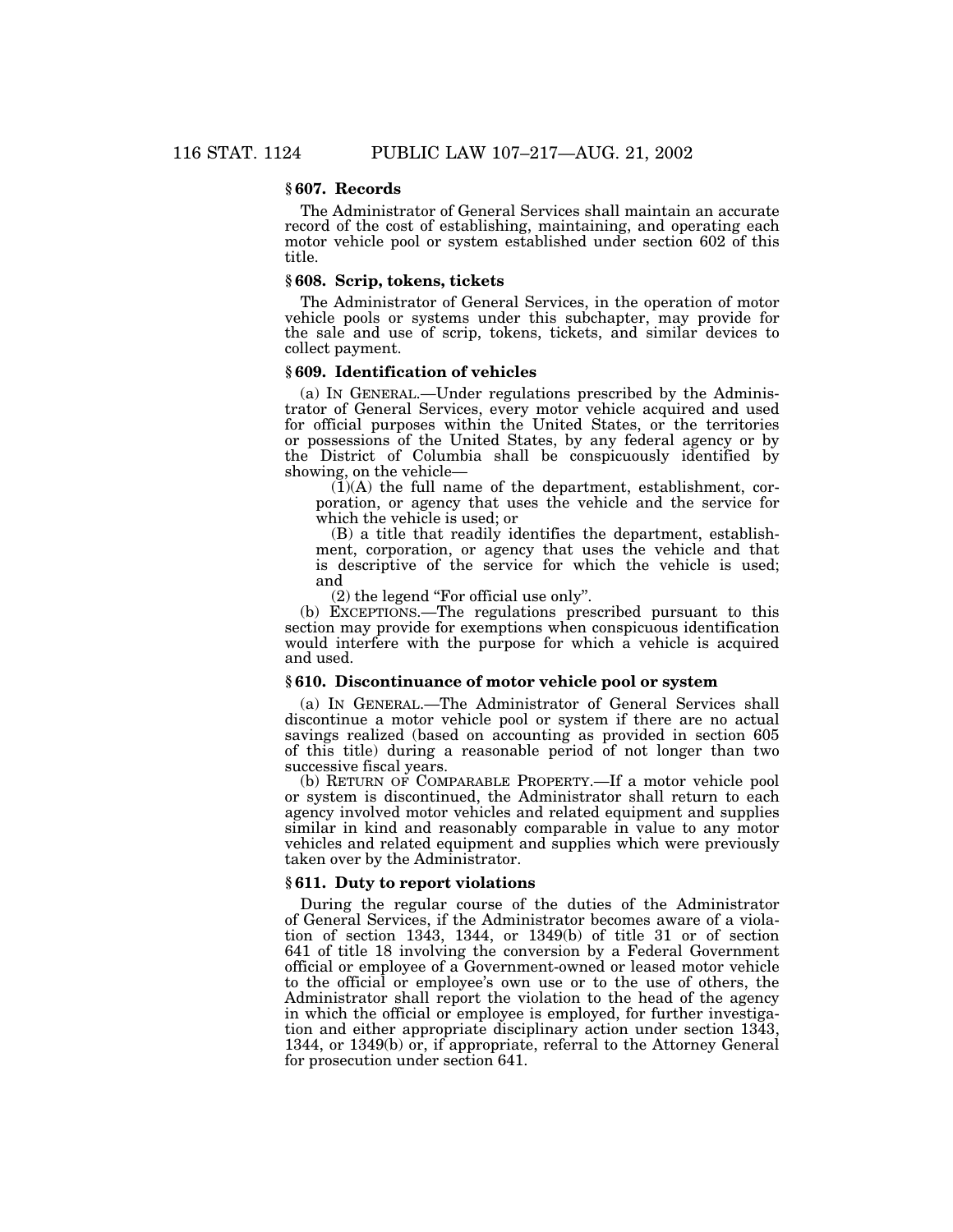# **CHAPTER 7—FOREIGN EXCESS PROPERTY**

Sec.<br>701

701. Administrative.<br>702. Return of foreig<br>703. Donation of mee 702. Return of foreign excess property to United States. 703. Donation of medical supplies for use in foreign country.

704. Other methods of disposal. 705. Handling of proceeds from disposal.

#### **§ 701. Administrative**

(a) POLICIES PRESCRIBED BY THE PRESIDENT.—The President may prescribe policies that the President considers necessary to carry out this chapter. The policies must be consistent with this chapter.

(b) EXECUTIVE AGENCY RESPONSIBILITY.— (1) IN GENERAL.—The head of an executive agency that has foreign excess property is responsible for the disposal of the property.

(2) CONFORMANCE TO POLICIES.—In carrying out functions

under this chapter, the head of an executive agency shall— (A) use the policies prescribed by the President under subsection (a) for guidance; and

(B) dispose of foreign excess property in a manner that conforms to the foreign policy of the United States.

(3) DELEGATION OF AUTHORITY.—The head of an executive agency may—<br>(A) delegate authority conferred by this chapter to an

official in the agency or to the head of another executive agency; and

(B) authorize successive redelegation of authority conferred by this chapter.

(4) EMPLOYMENT OF PERSONNEL.—As necessary to carry out this chapter, the head of an executive agency may—

this chapter, the head of an executive agency may— (A) appoint and fix the pay of personnel in the United States, subject to chapters 33 and 51 and subchapter III of chapter 53 of title 5; and

(B) appoint personnel outside the States of the United States and the District of Columbia, without regard to chapter 33 of title 5.

(c) SPECIAL RESPONSIBILITIES OF SECRETARY OF STATE.—

(1) USE OF FOREIGN CURRENCIES AND CREDITS.—The Secretary of State may use foreign currencies and credits acquired by the United States under section 704(b)(2) of this title—

(A) to carry out the Mutual Educational and Cultural Exchange Act of 1961 (22 U.S.C. 2451 et seq.);

(B) to carry out the Foreign Service Buildings Act, 1926 (22 U.S.C. 292 et seq.); and

(C) to pay other governmental expenses payable in local currencies.

(2) RENEWAL OF CERTAIN AGREEMENTS.—Except as otherwise directed by the President, the Secretary of State shall continue to perform functions under agreements in effect on July 1, 1949, related to the disposal of foreign excess property. The Secretary of State may amend, modify, and renew the agreements. Foreign currencies or credits the Secretary of State acquires under the agreements shall be administered in accordance with procedures that the Secretary of the Treasury may establish. Foreign currencies or credits reduced to United States currency must be deposited in the Treasury as miscellaneous receipts.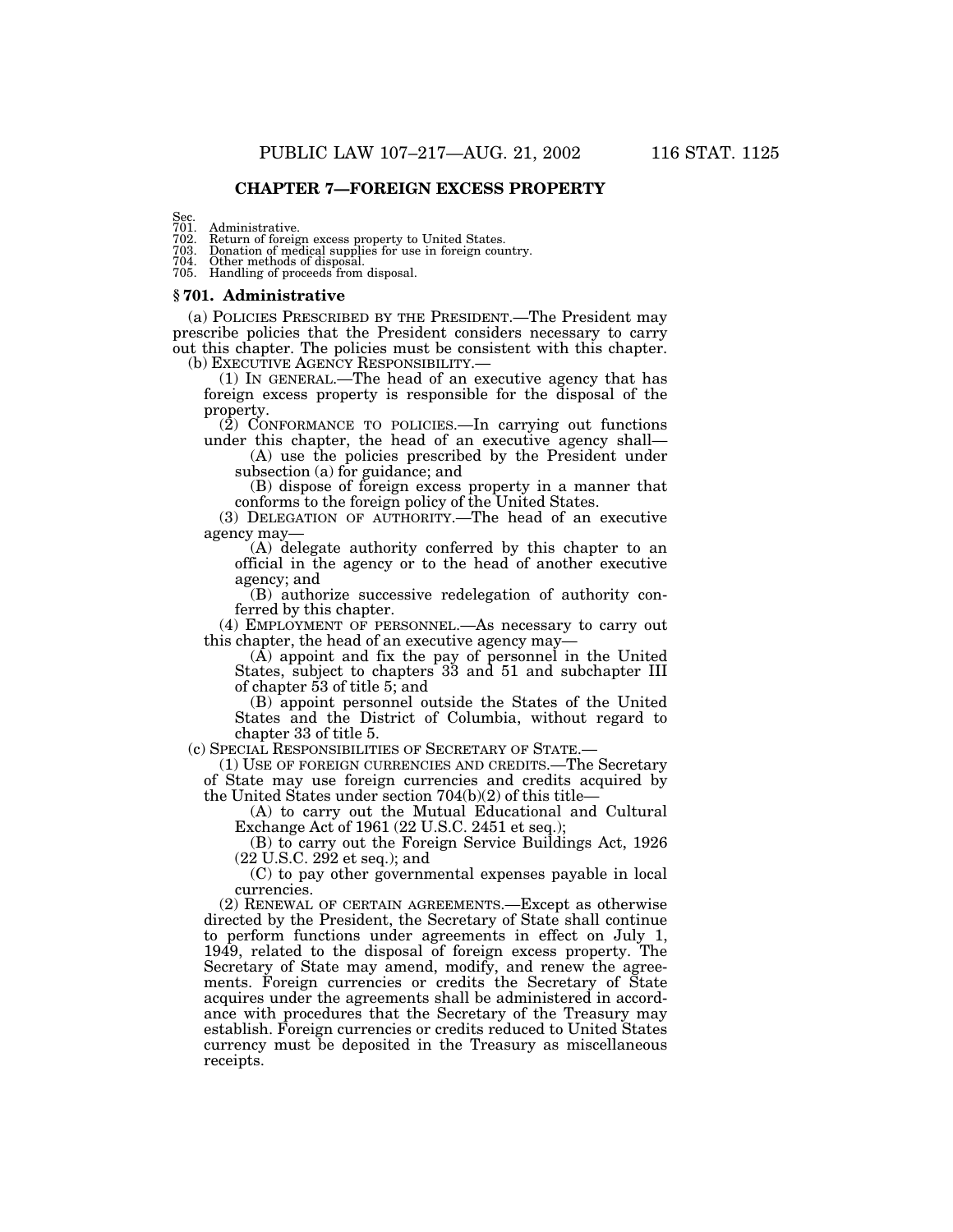# **§ 702. Return of foreign excess property to United States**

(a) IN GENERAL.—Under regulations prescribed pursuant to subsection (b), foreign excess property may be returned to the United States for handling as excess or surplus property under subchapter II of chapter 5 of this title or section 549 or 551 of this title when the head of the executive agency concerned, or the Administrator of General Services after consultation with the agency head, determines that return of the property to the United States for such handling is in the interest of the United States.

(b) REGULATIONS.—The Administrator shall prescribe regulations to carry out this section. The regulations must require that transportation costs for returning foreign excess property to the United States are paid by the federal agency, state agency, or donee receiving the property.

# **§ 703. Donation of medical supplies for use in foreign country**

(a) APPLICATION.—This section applies to medical materials or supplies that are in a foreign country but that would, if situated within the United States, be available for donation under subchapter III of chapter 5 of this title.

(b) IN GENERAL.—An executive agency may donate medical materials or supplies that are not disposed of under section 702 of this title.

(c) CONDITIONS.—A donation under this section is subject to the following conditions:

(1) The medical materials and supplies must be donated for use in a foreign country.

(2) The donation must be made to a nonprofit medical or health organization, which may be an organization qualified to receive assistance under section 214(b) or 607 of the Foreign Assistance Act of 1961 (22 U.S.C. 2174(b), 2357).

(3) The donation must be made without cost to the donee (except for costs of care and handling).

## **§ 704. Other methods of disposal**

(a) IN GENERAL.—Foreign excess property not disposed of under section 702 or 703 of this title may be disposed of as provided in this section.

(b) METHODS OF DISPOSAL.—

(1) SALE, EXCHANGE, LEASE, OR TRANSFER.—The head of an executive agency may dispose of foreign excess property by sale, exchange, lease, or transfer, for cash, credit or other property, with or without warranty, under terms and conditions the head of the executive agency considers proper.

(2) EXCHANGE FOR FOREIGN CURRENCY OR CREDIT.—If the head of an executive agency determines that it is in the interest of the United States, foreign excess property may be exchanged for—

(A) foreign currencies or credits; or

(B) substantial benefits or the discharge of claims resulting from the compromise or settlement of claims in accordance with law.

(3) ABANDONMENT, DESTRUCTION, OR DONATION.—The head of an executive agency may authorize the abandonment,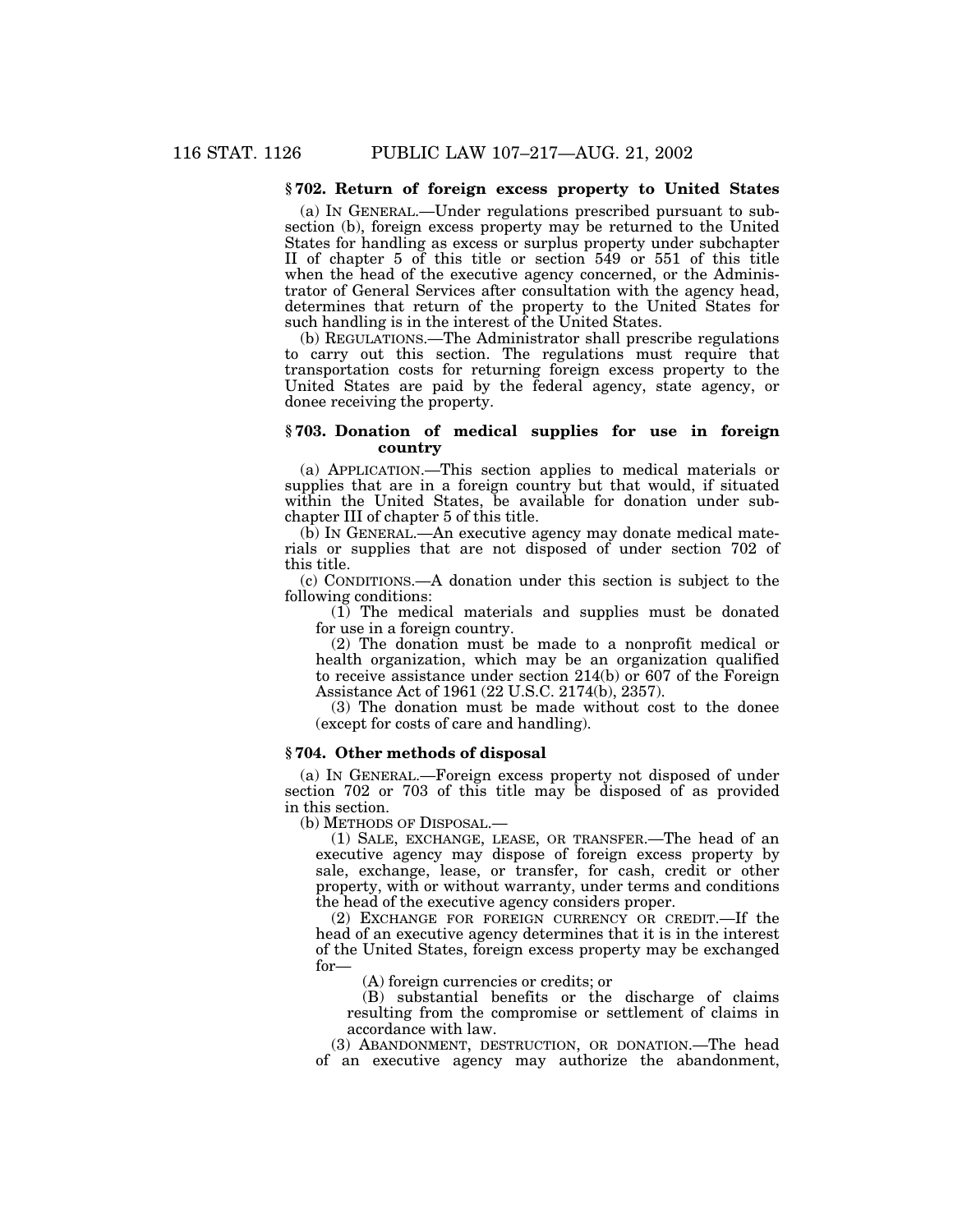destruction, or donation of foreign excess property if the property has no commercial value or if estimated costs of care and handling exceed the estimated proceeds from sale.

(c) ADVERTISING.—The head of an executive agency may dispose of foreign excess property without advertising if the head of the executive agency finds that disposal without advertising is the most practicable and advantageous means for the Federal Government to dispose of the property.

(d) TRANSFER OF TITLE.—The head of an executive agency may execute documents to transfer title or other interests in, and take other action necessary or proper to dispose of, foreign excess property.

## **§ 705. Handling of proceeds from disposal**

(a) IN GENERAL.—This section applies to proceeds from the sale, lease, or other disposition of foreign excess property under this chapter.

(b) FOREIGN CURRENCIES OR CREDITS.—Proceeds in the form of foreign currencies or credits, must be administered in accordance with procedures that the Secretary of the Treasury may establish.<br>(c) UNITED STATES CURRENCY.—

(1) SEPARATE FUND IN TREASURY.—Section  $572(a)$  of this title applies to proceeds of foreign excess property disposed of for United States currency under this chapter.

(2) DEPOSITED IN TREASURY AS MISCELLANEOUS RECEIPTS.— Except as provided in paragraph (1), proceeds in the form of United States currency, including foreign currencies or credits that are reduced to United States currency, must be deposited in the Treasury as miscellaneous receipts.<br>(d) SPECIAL ACCOUNT FOR REFUNDS OR PAYMENTS FOR BREACH.—

 $(1)$  DEPOSITS.—A federal agency that disposes of foreign excess property under this chapter may deposit, in a special account in the Treasury, amounts of the proceeds of the disposi-

 $(A)$  appropriate refunds to purchasers for dispositions that are rescinded or that do not become final; and

(B) payments for breach of warranty.

(2) WITHDRAWALS.—A federal agency that deposits proceeds in a special account under paragraph (1) may withdraw amounts to be refunded or paid from the account without regard to the origin of the amounts withdrawn.

# **CHAPTER 9—URBAN LAND USE**

Sec.<br>901.

901. Purpose and policy.<br>902 Definitions

902. Definitions. 903. Acquisition and use.

904. Disposal. 905. Waiver.

#### **§ 901. Purpose and policy**

The purpose of this chapter is to promote harmonious intergovernmental relations and encourage sound planning, zoning, and land use practices by prescribing uniform policies and procedures for the Administrator of General Services to acquire, use, and dispose of land in urban areas. To the greatest extent practicable, urban land transactions entered into for the General Services Administration and other federal agencies shall be consistent with zoning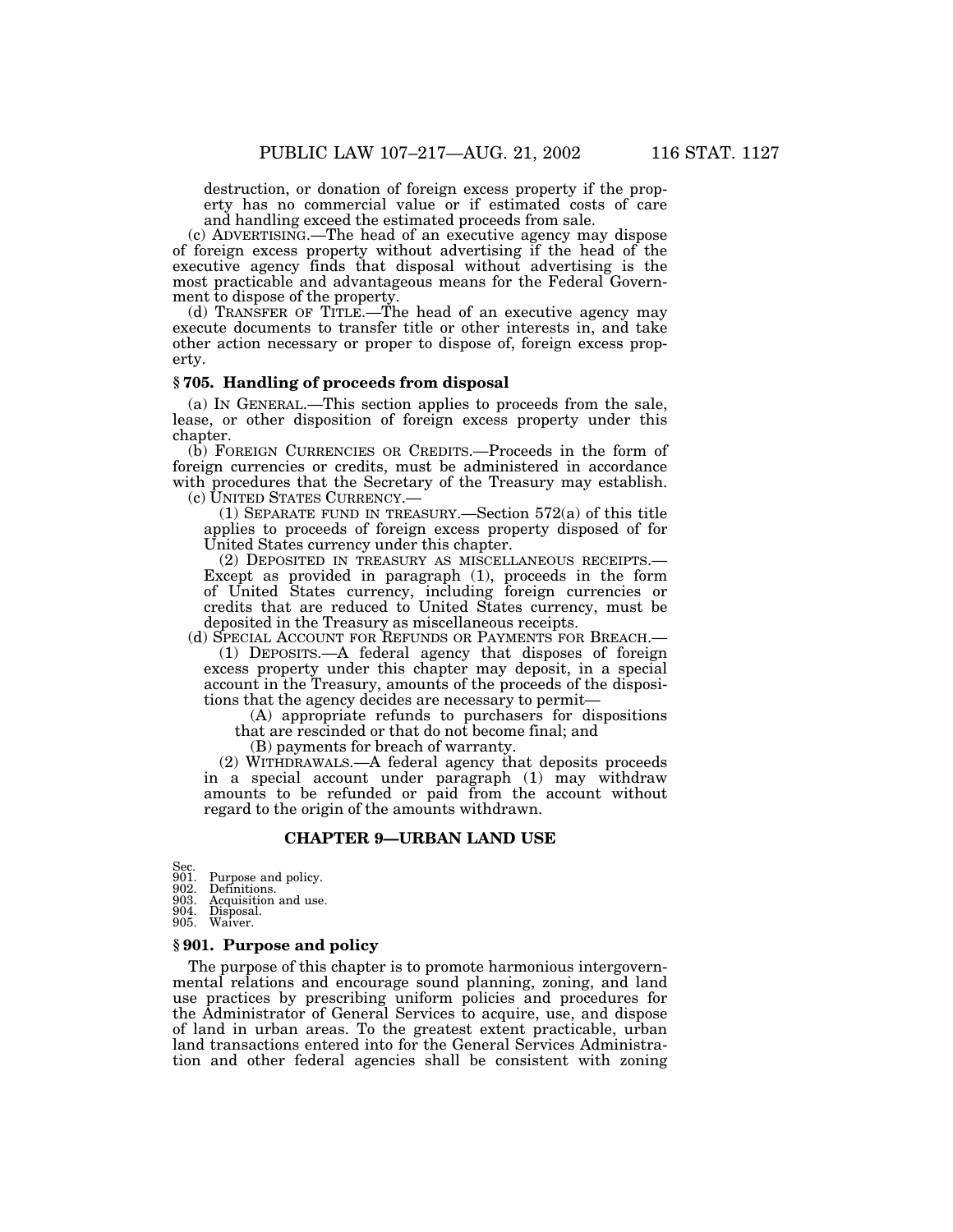and land use practices and with the planning and development objectives of local governments and planning agencies.

# **§ 902. Definitions**

In this chapter, the following definitions apply:

(1) UNIT OF GENERAL LOCAL GOVERNMENT.—The term ''unit of general local government'' means a city, county, town, parish, village, or other general-purpose political subdivision of a State.<br>(2) URBAN AREA.—The term "urban area" means—

 $(A)$  a geographical area within the jurisdiction of an incorporated city, town, borough, village, or other unit of general local government, except a county or parish, having a population of at least 10,000 inhabitants;

(B) that portion of the geographical area within the jurisdiction of a county, town, township, or similar governmental entity which contains no incorporated unit of general local government but has a population density of at least 1,500 inhabitants per square mile; and

(C) that portion of a geographical area having a population density of at least 1,500 inhabitants per square mile and situated adjacent to the boundary of an incorporated unit of general local government which has a population of at least 10,000.

# **§ 903. Acquisition and use**

(a) NOTICE TO LOCAL GOVERNMENT.—To the extent practicable, before making a commitment to acquire real property situated in an urban area, the Administrator of General Services shall give notice of the intended acquisition and the proposed use of the property to the unit of general local government exercising zoning and land use jurisdiction. If the Administrator determines that providing advance notice would adversely impact the acquisition, the Administrator shall give notice of the acquisition and the proposed use of the property immediately after the property is acquired.

(b) OBJECTIONS TO ACQUISITION OR CHANGE OF USE.—In the acquisition or change of use of real property situated in an urban area as a site for public building, if the unit of general local government exercising zoning and land use jurisdiction objects on grounds that the proposed acquisition or change of use conflicts with zoning regulations or planning objectives, the Administrator shall, to the extent the Administrator determines is practicable, consider all the objections and comply with the zoning regulations and planning objectives.

### **§ 904. Disposal**

(a) NOTICE TO LOCAL GOVERNMENT.—Before offering real property situated in an urban area for sale, the Administrator of General Services shall give reasonable notice to the unit of general local government exercising zoning and land use jurisdiction in order to provide an opportunity for zoning so that the property is used in accordance with local comprehensive planning described in subsection  $(c)$ .

(b) NOTICE TO PROSPECTIVE PURCHASERS.—To the greatest extent practicable, the Administrator shall furnish to all prospective purchasers of real property situated in an urban area complete information concerning—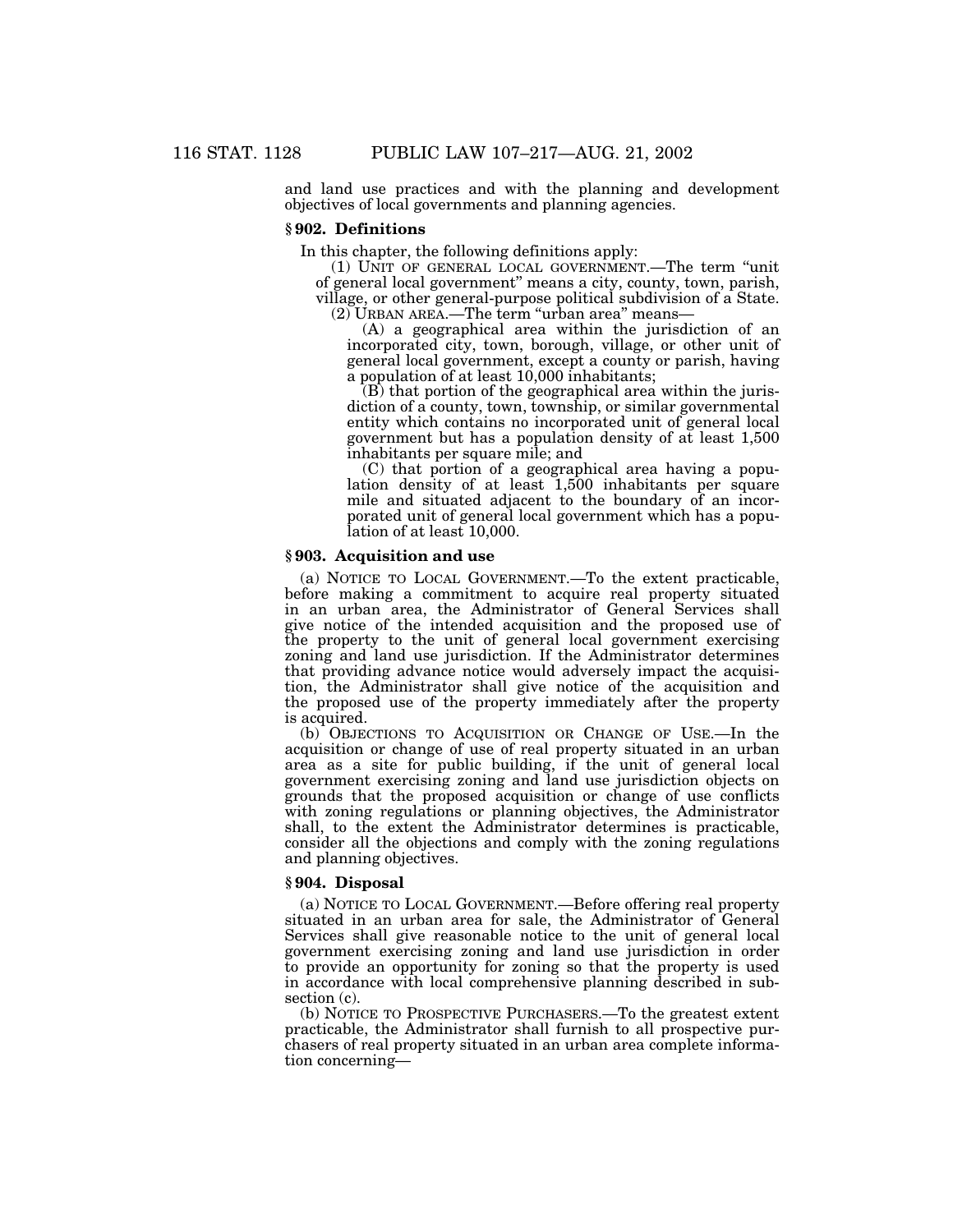(1) current zoning regulations, prospective zoning requirements, and objectives for property if it is unzoned; and

(2)(A) the current availability of streets, sidewalks, sewers, water, street lights, and other service facilities; and

(B) the prospective availability of those service facilities if the property is included in local comprehensive planning described in subsection (c).

(c) LOCAL COMPREHENSIVE PLANNING.—Local comprehensive planning referred to in subsections (a) and (b) includes any of the following activities, to the extent the activity is directly related to the needs of a unit of general local government:

(1) As a guide for government policy and action, preparing

 $(A)$  the pattern and intensity of land use;

(B) the provision of public facilities (including transportation facilities) and other government services; and

(C) the effective development and use of human and natural resources.

(2) Preparing long-range physical and fiscal plans for government action.

(3) Programming capital improvements and other major expenditures, based on a determination of relative urgency, together with definitive financial planning for expenditures in the earlier years of a program.

(4) Coordinating related plans and activities of state and local governments and agencies.

(5) Preparing regulatory and administrative measures to support activities described in this subsection.

#### **§ 905. Waiver**

The procedures prescribed in sections 903 and 904 of this title may be waived during a period of national emergency proclaimed by the President.

# **CHAPTER 11—SELECTION OF ARCHITECTS AND ENGINEERS**

Sec.  $1101$ .

1101. Policy.<br>1102. Definit<br>1103. Selecti 1102. Definitions. 1103. Selection procedure.

1104. Negotiation of contract.

### **§ 1101. Policy**

The policy of the Federal Government is to publicly announce all requirements for architectural and engineering services and to negotiate contracts for architectural and engineering services on the basis of demonstrated competence and qualification for the type of professional services required and at fair and reasonable prices.

#### **§ 1102. Definitions**

In this chapter, the following definitions apply:

(1) AGENCY HEAD.—The term ''agency head'' means the head of a department, agency, or bureau of the Federal Government.

(2) ARCHITECTURAL AND ENGINEERING SERVICES.—The term "architectural and engineering services" means-

(A) professional services of an architectural or engineering nature, as defined by state law, if applicable,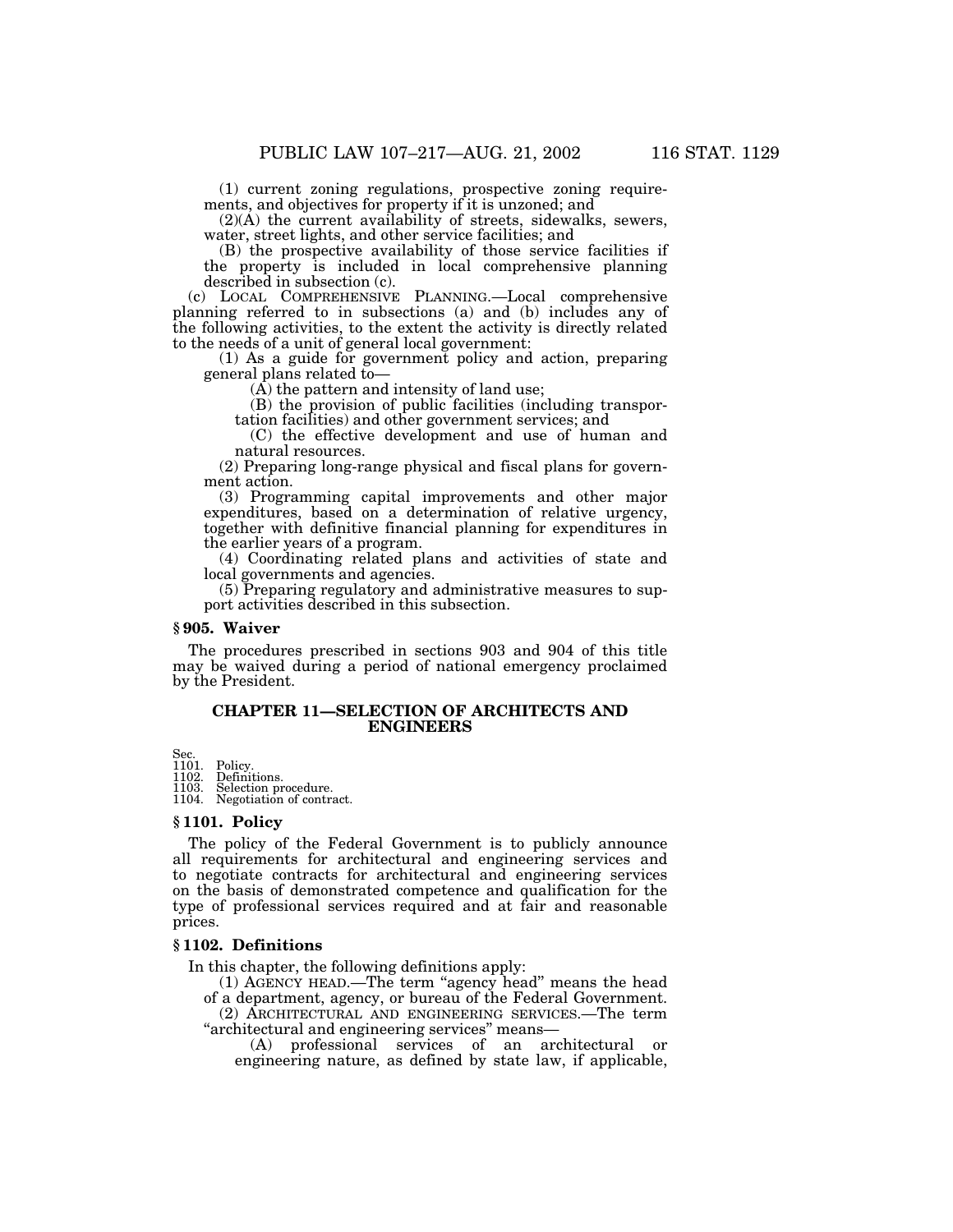that are required to be performed or approved by a person licensed, registered, or certified to provide the services described in this paragraph;

(B) professional services of an architectural or engineering nature performed by contract that are associated with research, planning, development, design, construction, alteration, or repair of real property; and

(C) other professional services of an architectural or engineering nature, or incidental services, which members of the architectural and engineering professions (and individuals in their employ) may logically or justifiably perform, including studies, investigations, surveying and mapping, tests, evaluations, consultations, comprehensive planning, program management, conceptual designs, plans and specifications, value engineering, construction phase services, soils engineering, drawing reviews, preparation of operating and maintenance manuals, and other related services.

(3) FIRM.—The term "firm" means an individual, firm, partnership, corporation, association, or other legal entity permitted by law to practice the profession of architecture or engineering.

#### **§ 1103. Selection procedure**

(a) IN GENERAL.—These procedures apply to the procurement of architectural and engineering services by an agency head.

(b) ANNUAL STATEMENTS.—The agency head shall encourage firms to submit annually a statement of qualifications and performance data.

(c) EVALUATION.—For each proposed project, the agency head shall evaluate current statements of qualifications and performance data on file with the agency, together with statements submitted by other firms regarding the proposed project. The agency head shall conduct discussions with at least 3 firms to consider anticipated concepts and compare alternative methods for furnishing services.

(d) SELECTION.—From the firms with which discussions have been conducted, the agency head shall select, in order of preference, at least 3 firms that the agency head considers most highly qualified to provide the services required. Selection shall be based on criteria established and published by the agency head.

### **§ 1104. Negotiation of contract**

(a) IN GENERAL.—The agency head shall negotiate a contract for architectural and engineering services at compensation which the agency head determines is fair and reasonable to the Federal Government. In determining fair and reasonable compensation, the agency head shall consider the scope, complexity, professional nature, and estimated value of the services to be rendered.

(b) ORDER OF NEGOTIATION.—The agency head shall attempt to negotiate a contract, as provided in subsection (a), with the most highly qualified firm selected under section 1103 of this title. If the agency head is unable to negotiate a satisfactory contract with the firm, the agency head shall formally terminate negotiations and then undertake negotiations with the next most qualified of the selected firms, continuing the process until an agreement is reached. If the agency head is unable to negotiate a satisfactory contract with any of the selected firms, the agency head shall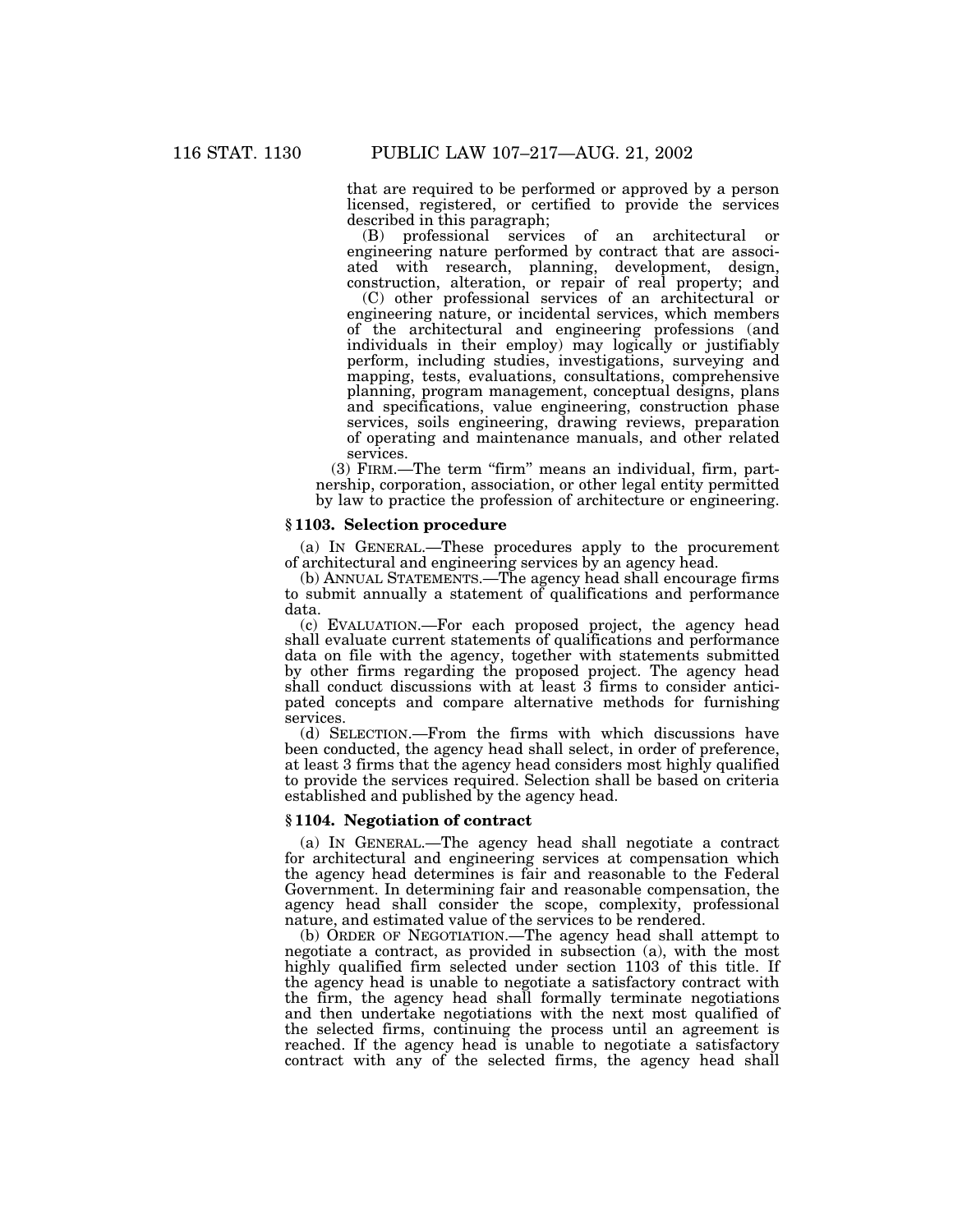select additional firms in order of their competence and qualification and continue negotiations in accordance with this section until an agreement is reached.

### **CHAPTER 13—PUBLIC PROPERTY**

Sec.<br>1301. 1301. Charge of property transferred to the Federal Government.<br>1302. Lease of buildings.

1302. Lease of buildings.<br>1303. Disposition of surp

1303. Disposition of surplus real property. 1304. Transfer of federal property to States.

1305. Disposition of land acquired by devise.<br>1306. Disposition of abandoned or forfeited p 1306. Disposition of abandoned or forfeited personal property.<br>1307. Disposition of securities.<br>1308. Disposition of unfit horses and mules.

Disposition of securities.

1308. Disposition of unfit horses and mules.<br>1309. Preservation, sale, or collection of wr 1309. Preservation, sale, or collection of wrecked, abandoned, or derelict property.<br>1310. Sale of war supplies, land, and buildings.

1310. Sale of war supplies, land, and buildings. 1311. Authority of President to obtain release.

1312. Release of real estate in certain cases.<br>1313. Releasing property from attachment.

Releasing property from attachment. 1314. Easements.

1315. Special police.

### **§ 1301. Charge of property transferred to the Federal Government**

(a) IN GENERAL.—Except as provided in subsection (b), the Administrator of General Services shall have charge of—

(1) all land and other property which has been or may be assigned, set off, or conveyed to the Federal Government in payment of debts;

(2) all trusts created for the use of the Government in payment of debts due the Government; and

(3) the sale and disposal of land—

(A) assigned or set off to the Government in payment of debt; or

(B) vested in the Government by mortgage or other security for the payment of debts.

(b) NONAPPLICATION.—This section does not apply to—

(1) real estate which has been or shall be assigned, set off, or conveyed to the Government in payment of debts arising under the Internal Revenue Code of 1986 (26 U.S.C. 1 et seq.); or

(2) trusts created for the use of the Government in payment of debts arising under the Code and due the Government.

### **§ 1302. Lease of buildings**

Except as otherwise specifically provided by law, the leasing of buildings and property of the Federal Government shall be for a money consideration only. The lease may not include any provision for the alteration, repair, or improvement of the buildings or property as a part of the consideration for the rent to be paid for the use and occupation of the buildings or property. Money derived from the rent shall be deposited in the Treasury as miscellaneous receipts.

# **§ 1303. Disposition of surplus real property**

(a) DEFINITION.—In this section, the term ''federal agency'' means an executive department, independent establishment, commission, board, bureau, division, or office in the executive branch, or other agency of the Federal Government, including wholly owned Government corporations.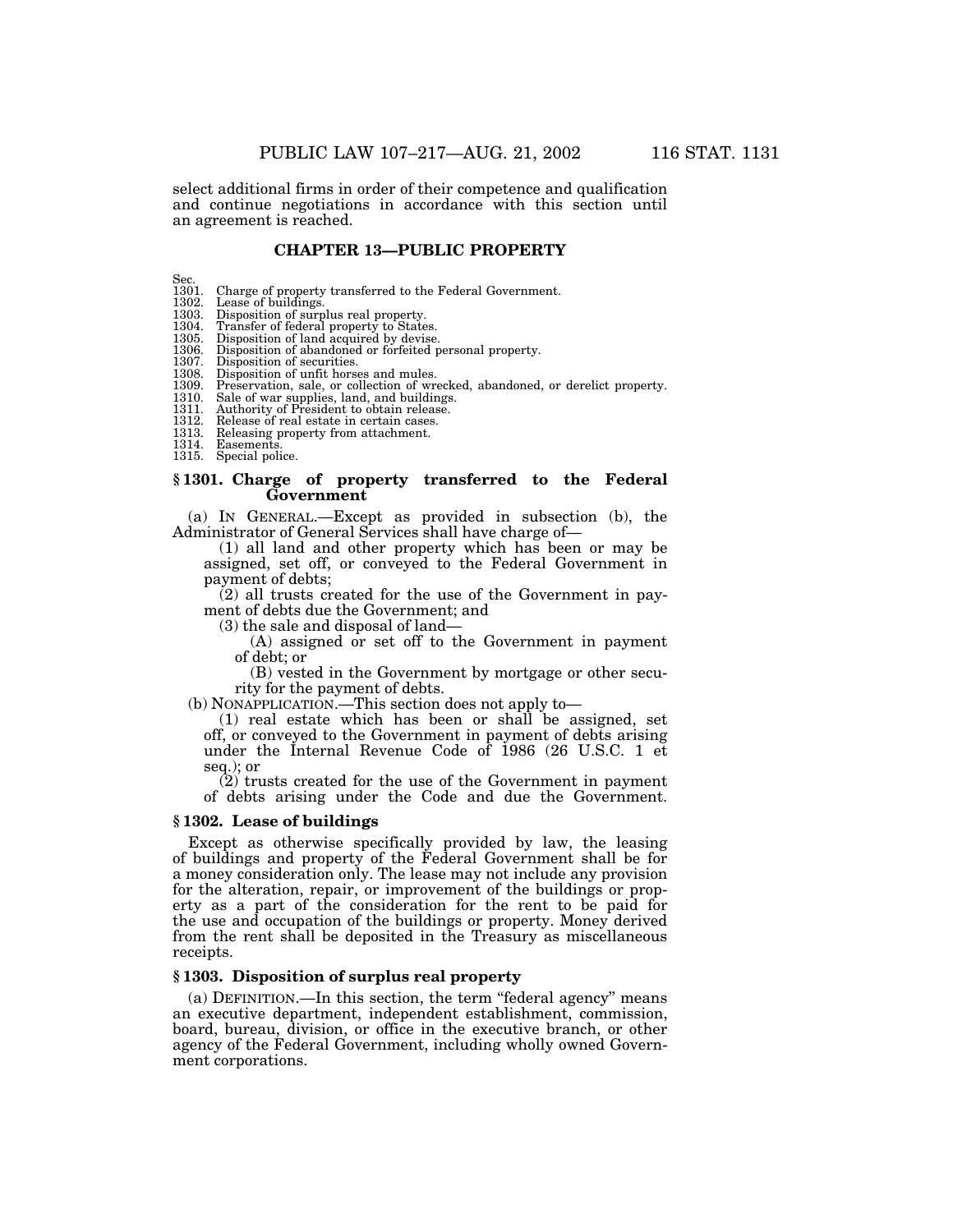(b) ASSIGNMENT OF SPACE OR LEASE OR SALE OF PROPERTY.— (1) ACTIONS OF ADMINISTRATOR.—When the President, on the recommendation of the Administrator of General Services, or the federal agency having control of any real property the agency acquires that is located outside of the District of Columbia, other than military or naval reservations, declares the property to be surplus to the needs of the agency, the Administrator—

(A) may assign space in the property to any federal agency;

(B) pending a sale, may lease the property for not more than 5 years and on terms the Administrator considers to be in the public interest; or

(C) may sell the property at public sale to the highest responsible bidder on terms and after public advertisement that the Administrator considers to be in the public interest.

(2) REVIEW OF DECISION TO ASSIGN SPACE.—If the federal agency to which space is assigned does not desire to occupy the space, the decision of the Administrator under paragraph (1)(A) is subject to review by the President.

(3) NEGOTIATED SALE.—If no bids which are satisfactory as to price and responsibility of the bidder are received as a result of public advertisement, the Administrator may sell the property by negotiation, on terms as may be considered to be to the best interest of the Government, but at a price not less than that bid by the highest responsible bidder.

(c) DEMOLITION.—The Administrator may demolish any building declared to be surplus to the needs of the Government under this section on deciding that demolition will be in the best interest of the Government. Before proceeding with the demolition, the Administrator shall inform the Secretary of the Interior in writing of the Administrator's intention to demolish the building, and shall not proceed with the demolition until receiving written notice from the Secretary that the building is not an historic building of national significance within the meaning of the Act of August 21, 1935 (16 U.S.C. 461 et seq.) (known as the Historic Sites, Buildings, and Antiquities Act). If the Secretary does not notify the Administrator of the Secretary's decision as to whether the building is an historic building of national significance within 90 days of the receipt of the notice of intention to demolish the building, the Administrator may proceed to demolish the building.

(d) REPAIRS AND ALTERATIONS TO ASSIGNED REAL PROPERTY.— When the Administrator, after investigation, decides that real property referred to in subsection (b) should be used for the accommodation of a federal agency, the Administrator may make any repairs or alterations that the Administrator considers necessary or advisable and may maintain and operate the property.

(e) PAYMENT BY FEDERAL AGENCIES.—

(1) ASSIGNED REAL PROPERTY.—To the extent that the appropriations of the General Services Administration not otherwise allocated are inadequate for repairs, alterations, maintenance, or operation, the Administrator may require each federal agency to which space has been assigned to pay promptly by check to the Administrator out of its appropriation for rent any part of the estimated or actual cost of the repairs, alterations, maintenance, and operation. Payment may be either in advance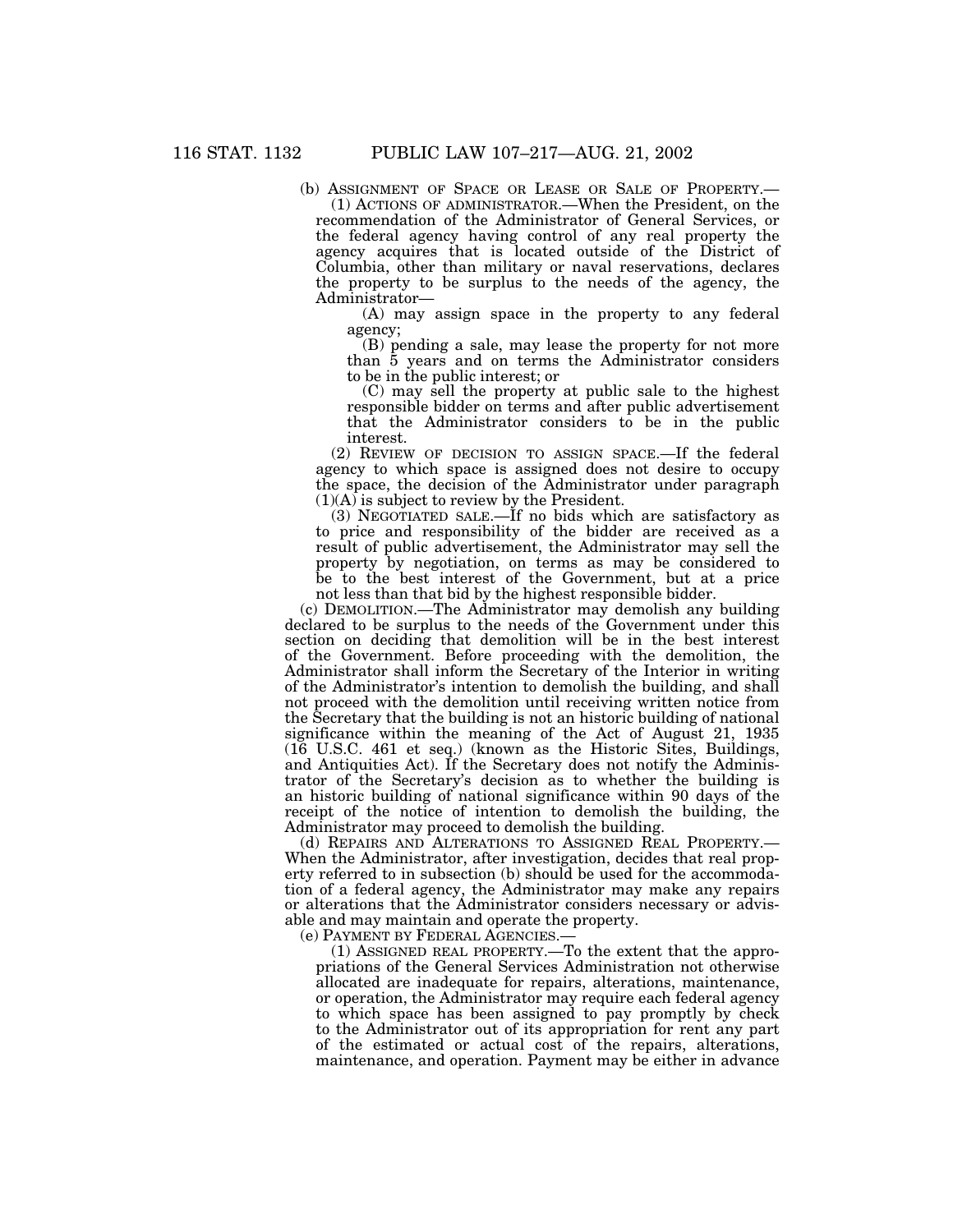of, or on or during, occupancy of the space. The Administrator shall determine and equitably apportion the total amount to be paid among the agencies to whom space has been assigned.

 $(2)$  LEASED SPACES.—To the extent that the appropriations of the Administration not otherwise required are inadequate, the Administrator may require each federal agency to which leased space has been assigned to pay promptly by check to the Administrator out of its available appropriations any part of the estimated cost of rent, repairs, alterations, maintenance, operation, and moving. Payment may be either in advance or during occupancy of the space. When space in a building is occupied by two or more agencies, the Administrator shall determine and equitably apportion rental, operation, and other charges on the basis of the total amount of space leased.

(f) AUTHORIZATION OF APPROPRIATIONS.—Necessary amounts may be appropriated to cover the costs incident to the sale or lease of real property, or authorized demolition of buildings on the property, declared to be surplus to the needs of any federal agency under this section, and the care, maintenance, and protection of the property, including pay of employees, travel of Government employees, brokers' fees not in excess of rates paid for similar services in the community where the property is situated, appraisals, photographs, surveys, evidence of title and perfecting of defective titles, advertising, and telephone and telegraph charges. However, the agency remains responsible for the proper care, maintenance, and protection of the property until the Administrator assumes custody or other disposition of the property is made.

(g) REGULATIONS.—The Administrator may prescribe regulations as necessary to carry out this section.

### **§ 1304. Transfer of federal property to States**

(a) OBSOLETE BUILDINGS AND SITES.—

(1) IN GENERAL.—The Administrator of General Services, in the Administrator's discretion, on terms the Administrator considers proper, and under regulations the Administrator may prescribe, may sell property described in paragraph (2) to a State or a political subdivision of a State for public use if the Administrator considers the sale to be in the best interest of the Federal Government.

(2) APPLICABLE PROPERTY.—The property referred to in paragraph (1) is any federal building, building site, or part of a building site under the Administrator's control that has been replaced by a new structure and that the Administrator determines is no longer needed by the Government.

(3) PRICE.—The purchase price for a sale under this section must be at least 50 percent of the value of the land as appraised by the Administrator.

(4) PROCEEDS OF SALE.—The proceeds of a sale under this section shall be deposited in the Treasury as miscellaneous receipts.

(5) PAYMENT TERMS.—The Administrator may enter into a long term contract for the payment of the purchase price in installments that the Administrator considers fair and reasonable. The Administrator may waive any requirement for interest charges on deferred payment.

(6) CONVEYANCE.—The Administrator may convey property sold under this section by the usual quitclaim deed.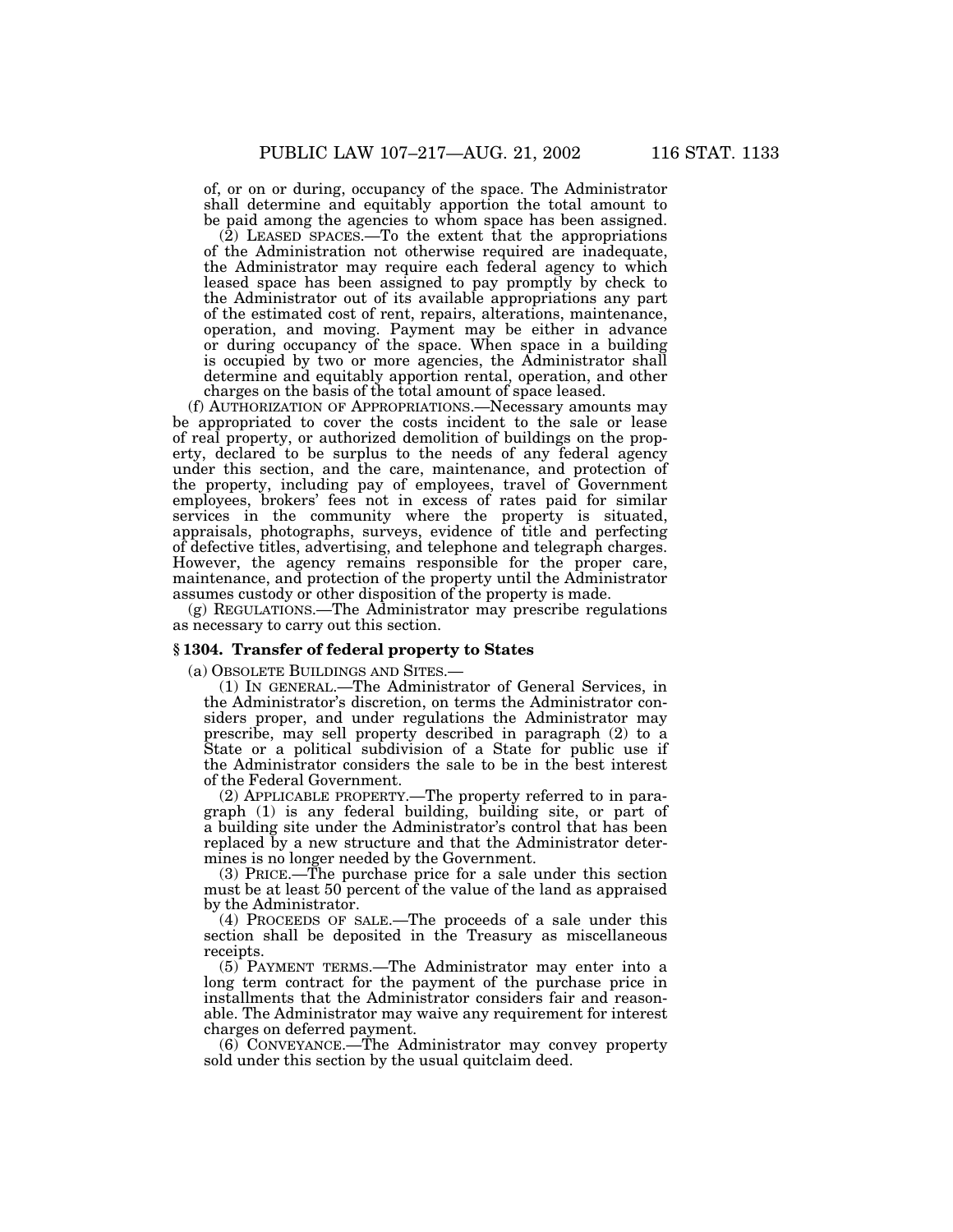(b) WIDENING OF PUBLIC ROADS.— (1) DEFINITION.—In this subsection, the term ''executive agency'' means an executive department or independent establishment in the executive branch of the Government, including any wholly owned Government corporation.

(2) IN GENERAL.—When a State or a political subdivision of a State applies for a conveyance or transfer of real property of the Government in connection with an authorized widening of a public highway, street, or alley, the head of the executive agency that controls the affected real property may convey or transfer to the State or political subdivision, with or without consideration, an interest in the real property that the agency head determines is not adverse to the interests of the Government. A conveyance or transfer under this subsection is subject to terms and conditions the agency head considers necessary to protect the interests of the Government.

(3) LIMITATION ON TRANSFERS FOR HIGHWAY PURPOSES.—An interest in real property which can be transferred to a State or a political subdivision of a State for highway purposes under title 23 may not be conveyed or transferred under this subsection.

(4) LIMITATION ON ISSUANCE OF RIGHTS OF WAY.—Rights of way over, under, and through public lands and lands in the National Forest System may not be granted under this subsection.

### **§ 1305. Disposition of land acquired by devise**

The General Services Administration may take custody, for disposal as excess property under this subtitle and title III of the Federal Property and Administrative Services Act of 1949 (41 U.S.C. 251 et seq.), of land acquired by the Federal Government by devise.

### **§ 1306. Disposition of abandoned or forfeited personal property**

(a) DEFINITIONS.—In this section—

(1) AGENCY.—The term ''agency'' includes any executive department, independent establishment, board, commission, bureau, service, or division of the Federal Government, and any corporation in which the Government owns at least a majority of the stock.

(2) PROPERTY.—The term ''property'' means all personal property, including vessels, vehicles, and aircraft.

(b) VOLUNTARILY ABANDONED PROPERTY.—Property voluntarily abandoned to any agency in a way that vests title to the property in the Government may be retained by the agency and devoted to official use only. If the agency does not desire to retain the property, the head of the agency immediately shall notify the Administrator of General Services to that effect, and the Administrator, within a reasonable time, shall—

(1) order the agency to deliver the property to another agency that requests the property and that the Administrator believes should be given the property; or

(2) order disposal of the property as otherwise provided by law.

(c) FORFEITED PROPERTY.—

(1) AGENCY RETAINS PROPERTY.—An agency that seizes property that has been forfeited to the Government other than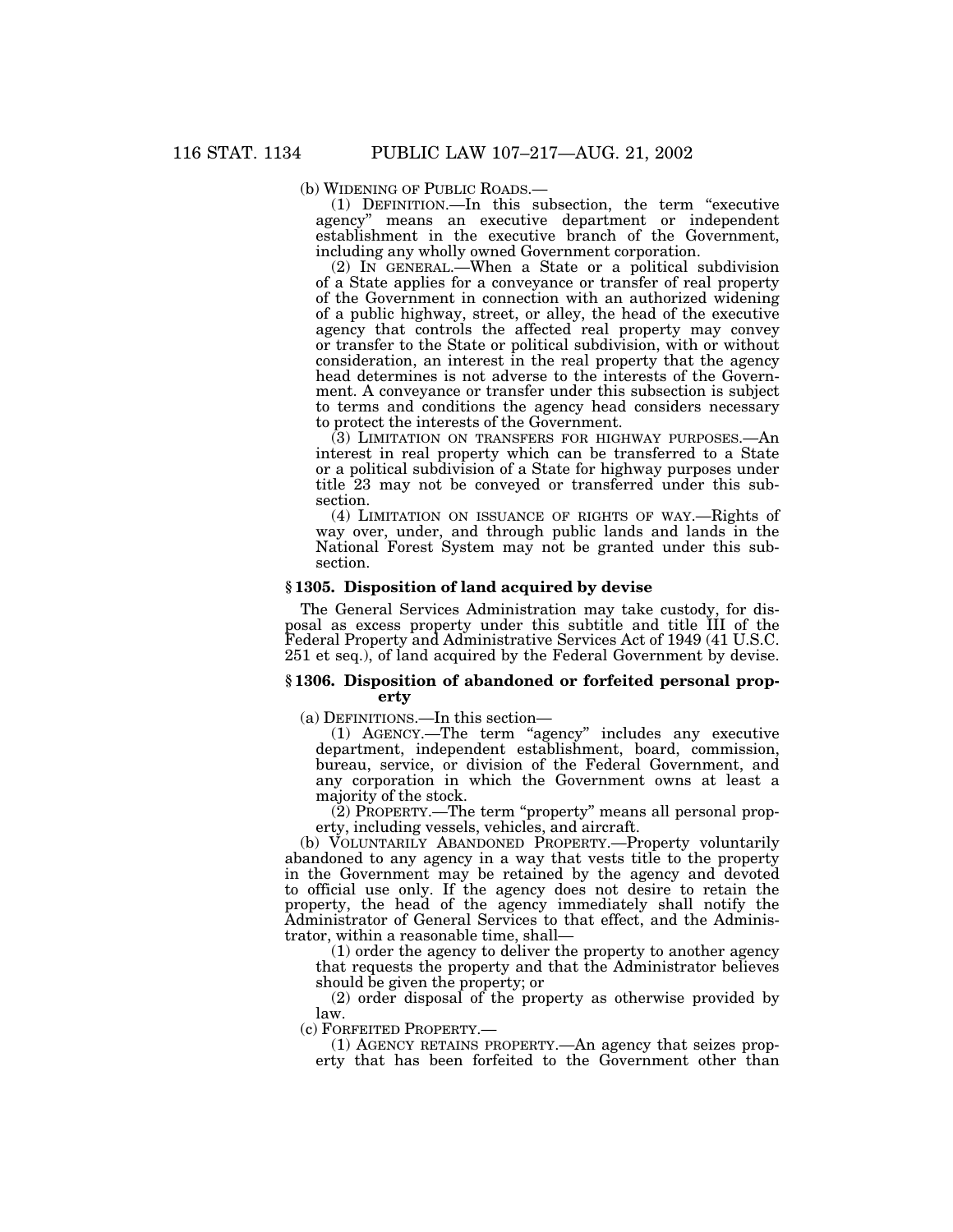by court decree may retain the property and devote it only to official use instead of disposing of the property as otherwise provided by law if competent authority does not order the property returned to any claimant.

(2) AGENCY DOES NOT DESIRE TO RETAIN PROPERTY.—If the agency does not desire to retain the property, the head of the agency immediately shall notify the Administrator to that effect, and the property—

(A) if not ordered by competent authority to be returned to any claimant, or disposed of as otherwise provided by law, shall be delivered by the agency, on order of the Administrator given within a reasonable time, to another agency that requests the property and that the Administrator believes should be given the property; or

(B) on order of the Administrator given within a reasonable time, shall be disposed of as otherwise provided by law.

(d) PROPERTY SUBJECT TO COURT PROCEEDING FOR FORFEITURE.—

(1) NOTIFICATION OF ADMINISTRATOR.—If a proceeding has begun for the forfeiture of any property by court decree, the agency that seized the property immediately shall notify the Administrator and at the same time may file with the Administrator a request for the property for its official use.

(2) APPLICATION FOR COURT ORDER TO DELIVER PROPERTY.—

(A) IN GENERAL.—Before entry of a decree, the Administrator shall apply to the court to order delivery of the property in accordance with this paragraph.

(B) DELIVERY TO SEIZING AGENCY.—If the agency that seized the property files a request for the property under paragraph  $(1)$ , the Administrator shall apply to the court to order delivery of the property to the agency that seized the property.

(C) DELIVERY TO OTHER REQUESTING AGENCY.—If the agency that seized the property does not file a request for the property under paragraph (1) but another agency requests the property, the Administrator shall apply to the court to order delivery of the property to the requesting agency if the Administrator believes that the requesting agency should be given the property.

(D) DELIVERY TO SEIZING AGENCY FOR TEMPORARY HOLDING.—If application to the court cannot be made under subparagraph (B) or (C) and the Administrator believes the property may later become necessary to any agency for official use, the Administrator shall apply to the court to order delivery of the property to the agency that seized the property, to be retained in its custody. Within a reasonable time, the Administrator shall order the agency to—

(i) deliver the property to another agency that requests the property and that the Administrator believes should be given the property; or

(ii) dispose of the property as otherwise provided by law.

(3) FORFEITURE DECREED.—If forfeiture is decreed and the property is not ordered by competent authority to be returned to any claimant, the court shall order delivery as provided in paragraph (2).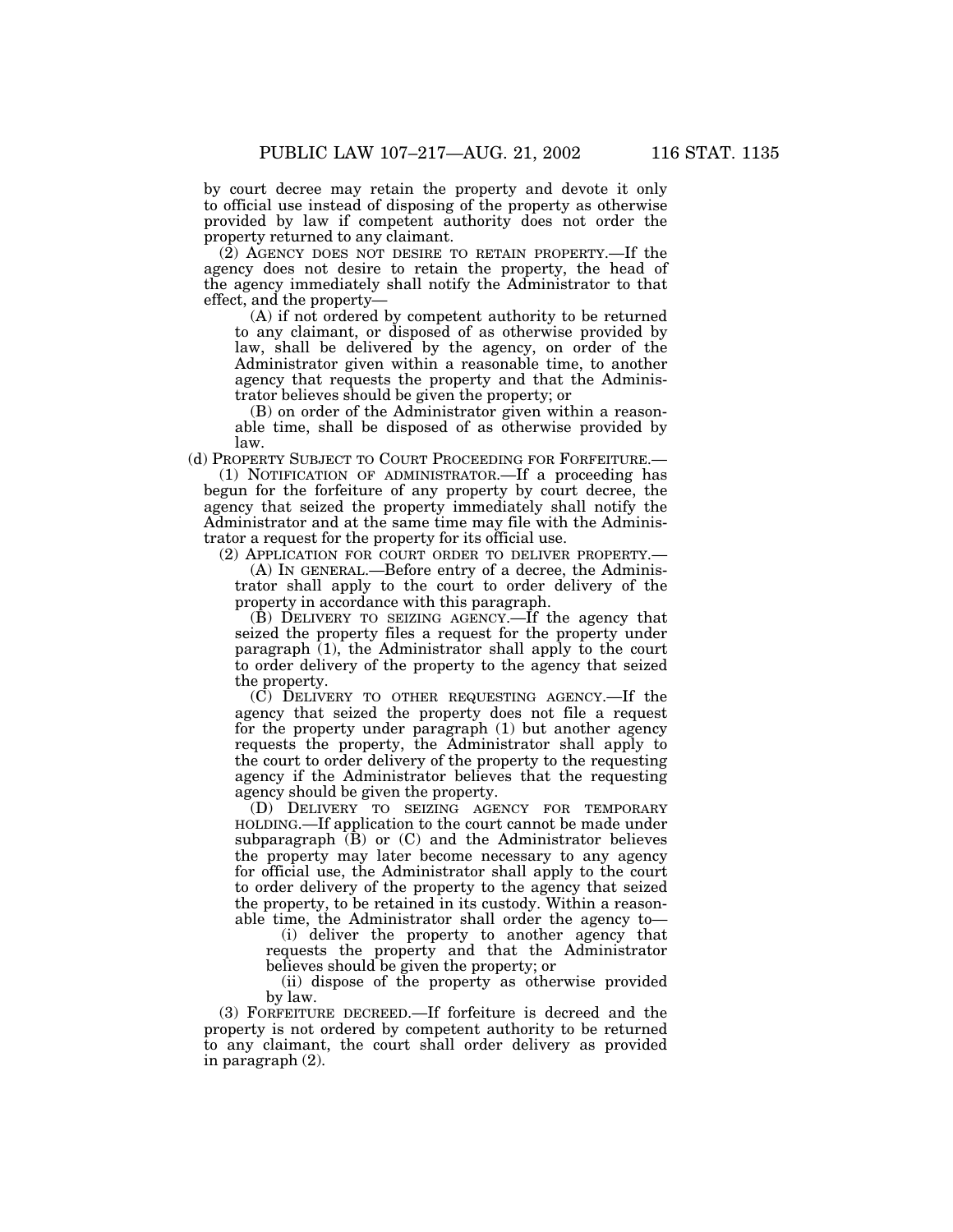(4) WHEN NO APPLICATION MADE.—The court shall dispose of property for which no application is made in accordance with law.

(e) RETENTION OR DELIVERY OF PROPERTY DEEMED SALE.—Retention or delivery of forfeited or abandoned property under this section is deemed to be a sale of the property for the purpose of laws providing for informer's fees or remission or mitigation of a forfeiture. Property acquired under this section when no longer needed for official use shall be disposed of in the same manner as other surplus property.

(f) PAYMENT OF COSTS RELATED TO PROPERTY.—

(1) AVAILABILITY OF APPROPRIATIONS.—The appropriation available to an agency for the purchase, hire, operation, maintenance, and repair of any property is available for—

(A) the payment of expenses of operation, maintenance, and repair of property of the same kind the agency receives under this section for official use;

(B) the payment of a lien recognized and allowed under law;

(C) the payment of amounts found to be due a person on the authorized remission or mitigation of a forfeiture; and

(D) reimbursement of other agencies as provided in paragraph (2).

(2) PAYMENT AND REIMBURSEMENT OF CERTAIN COSTS.—The agency that receives property under this section shall pay the cost of hauling, transporting, towing, and storing the property. If the property is later delivered to another agency for official use under this section, the agency to which the property is delivered shall make reimbursement for all of those costs incurred prior to the date the property is delivered.

(g) REPORT.—With the approval of the Secretary of the Treasury, the Administrator may require an agency to make a report of all property abandoned to it or seized and the disposal of the property.

(h) ADMINISTRATIVE.—

(1) REGULATIONS.—With the approval of the Secretary, the Administrator may prescribe regulations necessary to carry out this section.

(2) OTHER LAWS NOT REPEALED.—This section does not repeal any other laws relating to the disposition of forfeited or abandoned property, except provisions of those laws directly in conflict with this section which were enacted prior to August 27, 1935.

(3) PROPERTY NOT SUBJECT TO ALLOCATION UNDER THIS SEC-TION.—The following classes of property are not subject to allocation under this section, but shall be disposed of in the manner otherwise provided by law:

(A) narcotic drugs, as defined in the Controlled Substances Act (21 U.S.C. 801 et seq.).

(B) firearms, as defined in section 5845 of the Internal Revenue Code of 1986 (26 U.S.C. 5845).

(C) other classes or kinds of property the disposal of which the Administrator, with the approval of the Secretary, may consider in the public interest, and may by regulation provide.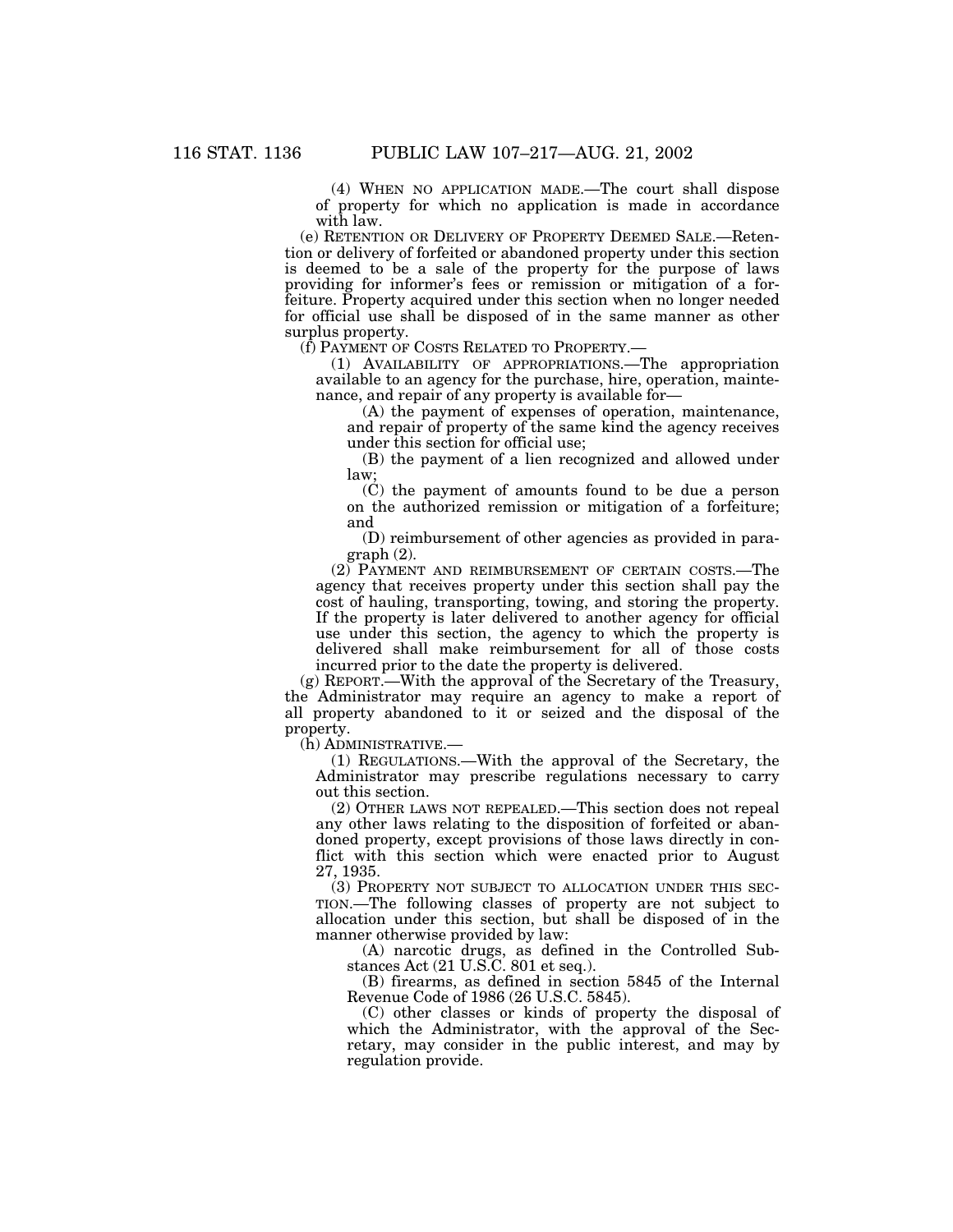## **§ 1307. Disposition of securities**

The President, or an officer, agent, or agency the President may designate, may dispose of any securities acquired on behalf of the Federal Government under the provisions of the Transportation Act of 1920 (ch. 91, 41 Stat. 456), including any securities acquired as an incident to a case under title 11, under a receivership or reorganization proceeding, by assignment, transfer, substitution, or issuance, or by acquisition of collateral given for the payment of obligations to the Government, or may make arrangements for the extension of the maturity of the securities, in the manner, in amounts, at prices, for cash, securities, or other property or any combination of cash, securities, or other property, and on terms and conditions the President or designee considers advisable and in the public interest.

## **§ 1308. Disposition of unfit horses and mules**

Subject to applicable regulations under this subtitle and title III of the Federal Property and Administrative Services Act of 1949 (41 U.S.C. 251 et seq.), horses and mules belonging to the Federal Government that have become unfit for service may be destroyed or put out to pasture, either on pastures belonging to the Government or those belonging to financially sound and reputable humane organizations whose facilities permit them to care for the horses and mules during the remainder of their natural lives, at no cost to the Government.

### **§ 1309. Preservation, sale, or collection of wrecked, abandoned, or derelict property**

The Administrator of General Services may make contracts and provisions for the preservation, sale, or collection of property, or the proceeds of property, which may have been wrecked, been abandoned, or become derelict, if the Administrator considers the contracts and provisions to be in the interest of the Federal Government and the property is within the jurisdiction of the United States and should come to the Government. A contract may provide compensation the Administrator considers just and reasonable to any person who gives information about the property or actually preserves, collects, surrenders, or pays over the property. Under each specific agreement for obtaining, preserving, collecting, or receiving property or making property available, the costs or claim chargeable to the Government may not exceed amounts realized and received by the Government.

### **§ 1310. Sale of war supplies, land, and buildings**

(a) IN GENERAL.—The President, through the head of any executive department and on terms the head of the department considers expedient, may sell to a person, another department of the Federal Government, or the government of a foreign country engaged in war against a country with which the United States is at war—

 $(1)$  war supplies, material, and equipment;

(2) by-products of the war supplies, material, and equipment; and

(3) any building, plant, or factory, including the land on which the plant or factory may be situated, acquired since April 6, 1917, for the production of war supplies, materials, and equipment that, during the emergency existing on July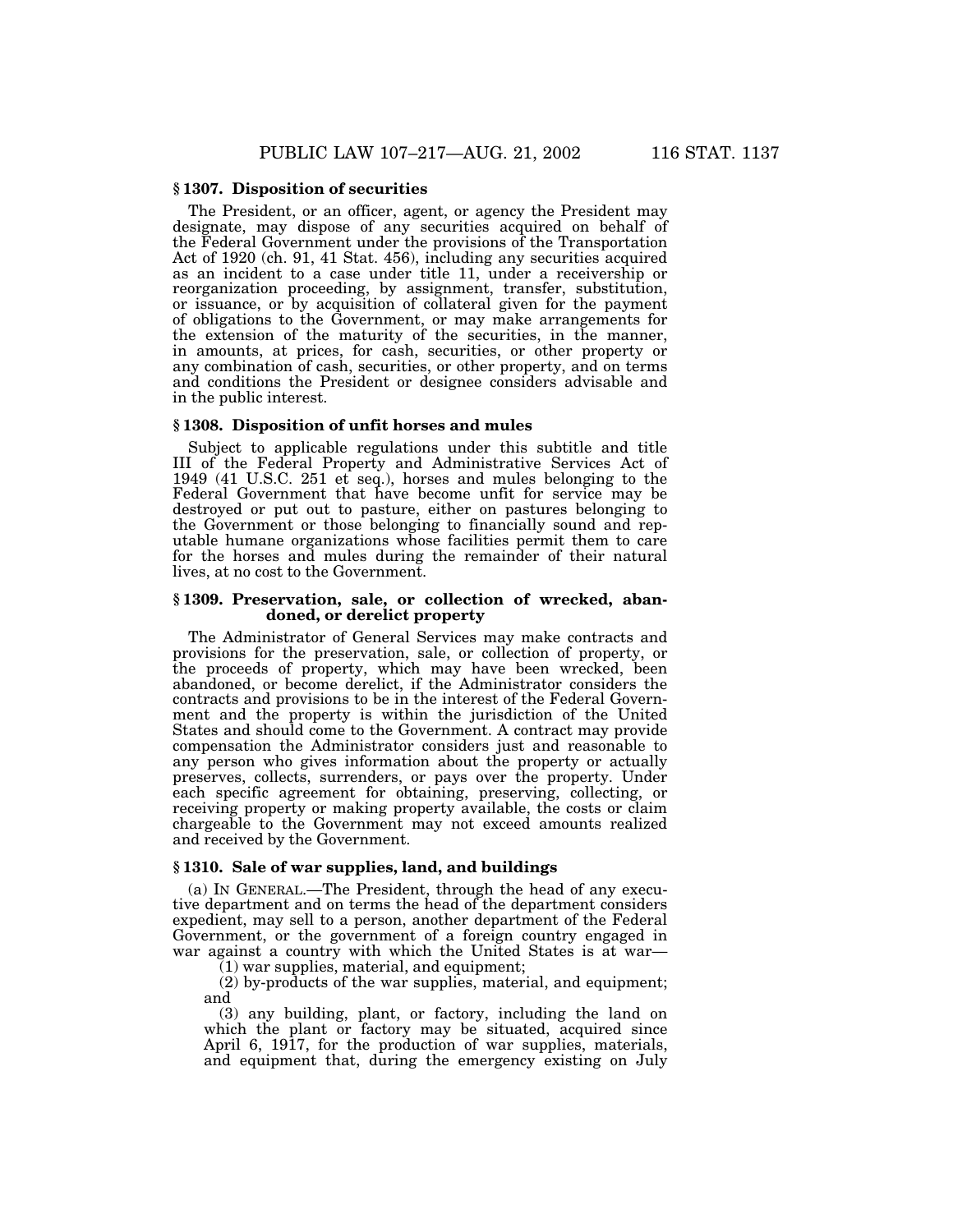9, 1918, may have been purchased, acquired, or manufactured by the Government.

(b) LIMITATION ON SALE OF GUNS AND AMMUNITION.—Sales of guns and ammunition authorized under any law shall be limited to— (1) other departments of the Government;

(2) governments of foreign countries engaged in war against a country with which the United States is at war; and

(3) members of the National Rifle Association and of other recognized associations organized in the United States for the encouragement of small-arms target practice.

### **§ 1311. Authority of President to obtain release**

For the use or benefit of the Federal Government, the President may obtain from an individual or officer to whom land has been or will be conveyed a release of the individual's or officer's interest to the Government.

### **§ 1312. Release of real estate in certain cases**

(a) IN GENERAL.—Real estate that has become the property of the Federal Government in payment of a debt which afterward is fully paid in money and received by the Government may be conveyed by the Administrator of General Services to the debtor from whom it was taken or to the heirs or devisees of the debtor or the person that they may appoint.

(b) NONAPPLICATION.—This section does not apply to real estate the Government acquires in payment of any debt arising under the Internal Revenue Code of 1986 (26 U.S.C. 1 et seq.).

### **§ 1313. Releasing property from attachment**

(a) STIPULATION OF DISCHARGE.—

(1) PERSON ASSERTING CLAIM ENTITLED TO BENEFITS.—In a judicial proceeding under the laws of a State, district, territory, or possession of the United States, when property owned or held by the Federal Government, or in which the Government has or claims an interest, is seized, arrested, attached, or held for the security or satisfaction of a claim made against the property, the Attorney General may direct the United States Attorney for the district in which the property is located to enter a stipulation that on discharge of the property from the seizure, arrest, attachment, or proceeding, the person asserting the claim against the property becomes entitled to all the benefits of this section.

(2) NONAPPLICATION.—This subsection does not—

(A) recognize or concede any right to enforce by seizure, arrest, attachment, or any judicial process a claim against property—

(i) of the Government; or

(ii) held, owned, or employed by the Government, or by a department of the Government, for a public use; or

(B) waive an objection to a proceeding brought to enforce the claim.

(b) PAYMENT.—After a discharge, a final judgment which affirms the claim for the security or satisfaction and the right of the person asserting the claim to enforce it against the property, notwithstanding the claims of the Government, is deemed to be a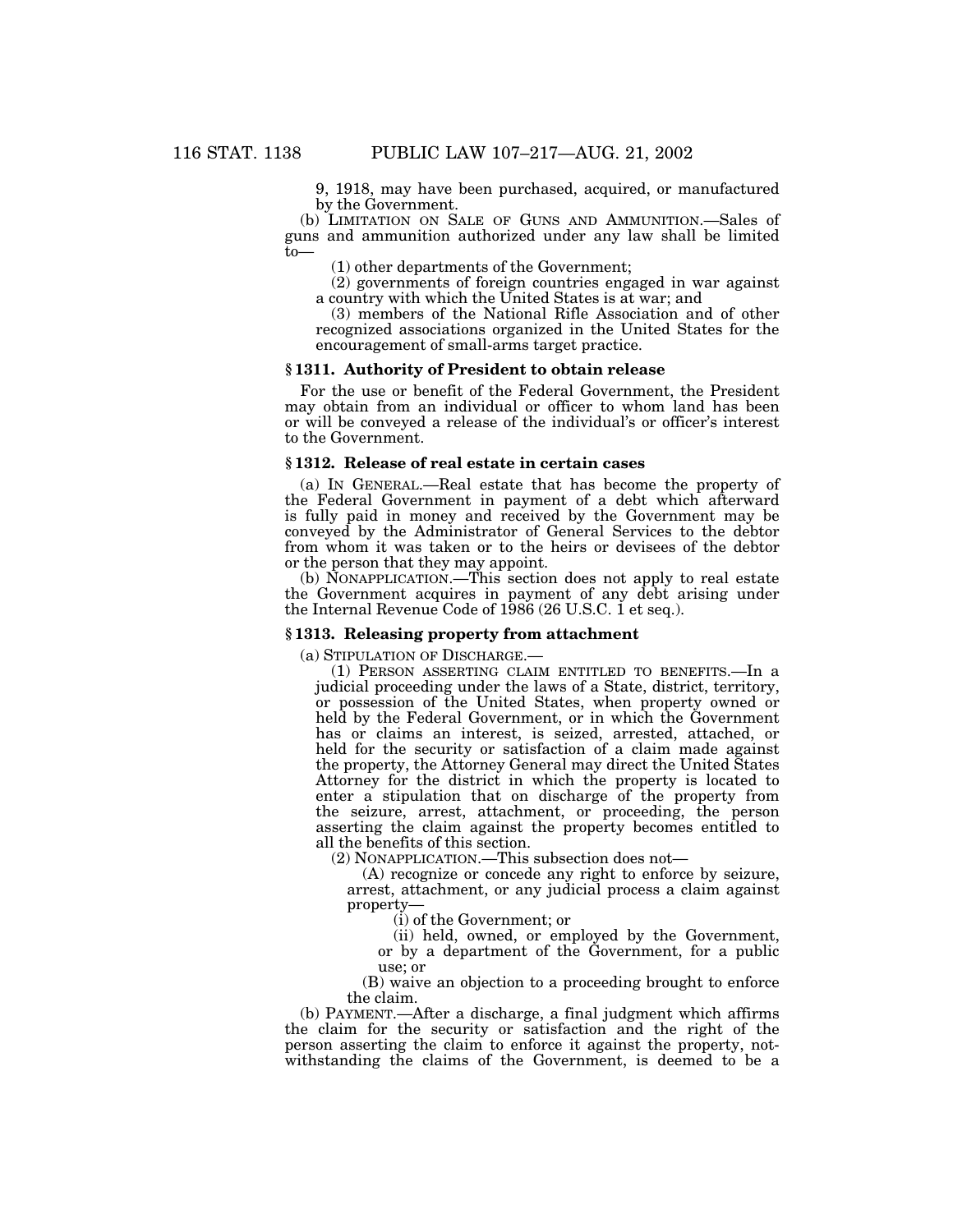full and final determination of the rights of the person and entitles the person, as against the Government, to the rights the person would have had if possession of the property had not been changed. When the claim is for the payment of money found to be due, presentation of an authenticated copy of the record of the judgment and proceedings is sufficient evidence to the proper accounting officers for the allowance of the claim, which shall be allowed and paid out of amounts in the Treasury not otherwise appropriated. The amount allowed and paid shall not exceed the value of the interest of the Government in the property.

### **§ 1314. Easements**

(a) DEFINITIONS.—In this section— (1) EXECUTIVE AGENCY.—The term ''executive agency'' means an executive department or independent establishment in the executive branch of the Federal Government, including a wholly owned Government corporation.

(2) REAL PROPERTY OF THE GOVERNMENT.—The term ''real property of the Government'' excludes—

(A) public land (including minerals, vegetative, and other resources) in the United States, including—

(i) land reserved or dedicated for national forest purposes;

(ii) land the Secretary of the Interior administers or supervises in accordance with the Act of August 25, 1916 (16 U.S.C. 1, 2, 3, 4) (known as the National Park Service Organic Act);

(iii) Indian-owned trust and restricted land; and

(iv) land the Government acquires primarily for fish and wildlife conservation purposes and the Secretary administers;

(B) land withdrawn from the public domain primarily under the jurisdiction of the Secretary; and

(C) land acquired for national forest purposes.

(3) STATE.—The term ''State'' means a State of the United States, the District of Columbia, Puerto Rico, and the territories and possessions of the United States.

(b) GRANT OF EASEMENT.—When a State, a political subdivision or agency of a State, or a person applies for the grant of an easement in, over, or on real property of the Government, the executive agency having control of the real property may grant to the applicant, on behalf of the Government, an easement that the head of the agency decides will not be adverse to the interests of the Government, subject to reservations, exceptions, limitations, benefits, burdens, terms, or conditions that the head of the agency considers necessary to protect the interests of the Government. The grant may be made without consideration, or with monetary or other consideration, including an interest in real property.

(c) RELINQUISHMENT OF LEGISLATIVE JURISDICTION.—In connection with the grant of an easement, the executive agency concerned may relinquish to the State in which the real property is located legislative jurisdiction that the executive agency considers necessary or desirable. Relinquishment of legislative jurisdiction may be accomplished by filing with the chief executive officer of the State a notice of relinquishment to take effect upon acceptance or by proceeding in the manner that the laws applicable to the State may provide.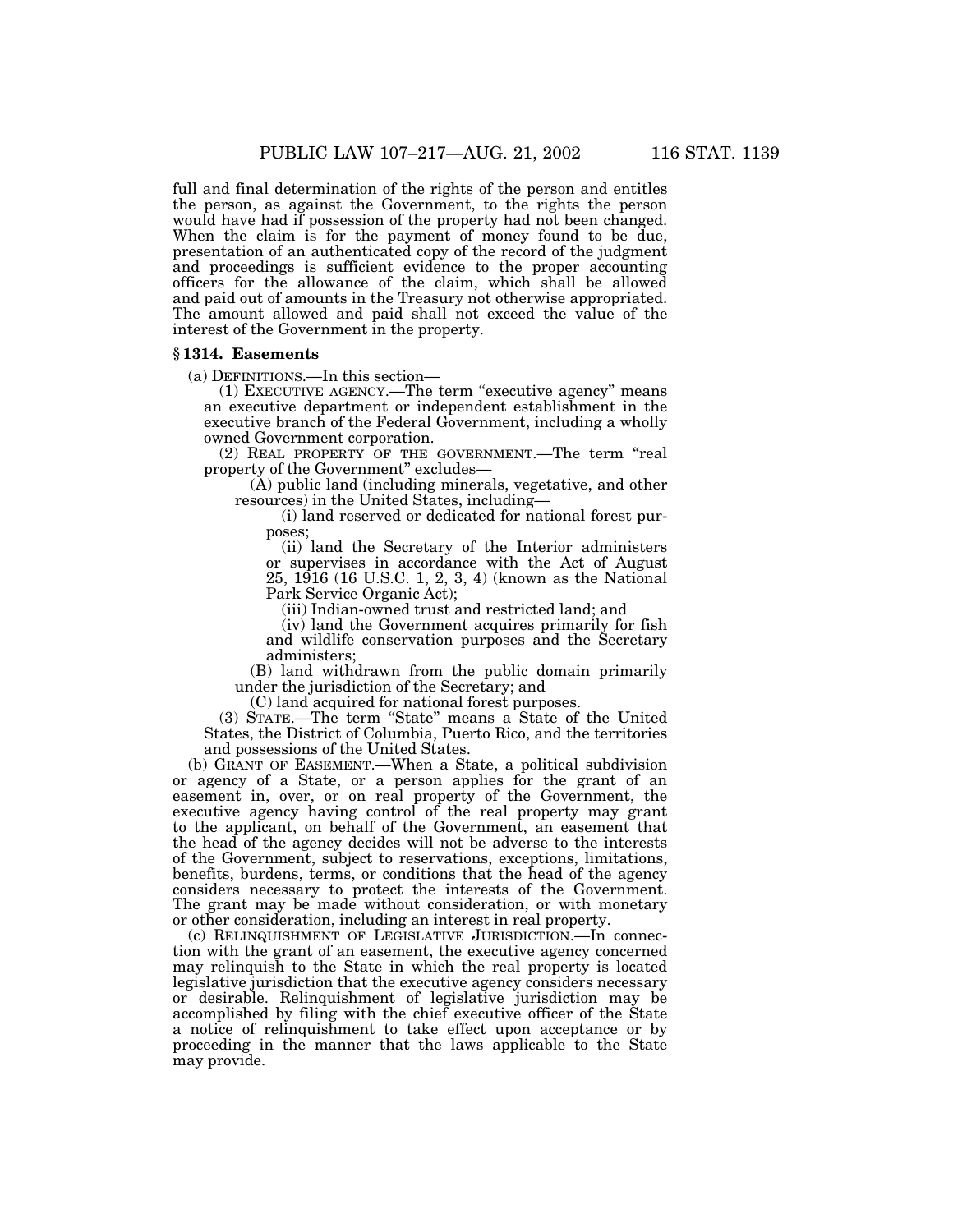(d) TERMINATION OF EASEMENT.— (1) WHEN TERMINATION OCCURS.—The instrument granting the easement may provide for termination of any part of the easement if there has been—

(A) a failure to comply with a term or condition of the grant;

(B) a nonuse of the easement for a consecutive 2-year period for the purpose for which granted; or

(C) an abandonment of the easement.

(2) NOTICE REQUIRED.—If a termination provision is included, it shall require that written notice of the termination be given to the grantee, or its successors or assigns.

(3) EFFECTIVE DATE.—The termination is effective as of the date of the notice.

(e) ADDITIONAL EASEMENT AUTHORITY.—The authority conferred by this section is in addition to, and shall not affect or be subject to, any other law under which an executive agency may grant easements.

(f) LIMITATION ON ISSUANCE OF RIGHTS OF WAY.—Rights of way over, under, and through public lands and lands in the National Forest System may not be granted under this section.

### **§ 1315. Special police**

(a) APPOINTMENT.—The Administrator of General Services, or an official of the General Services Administration authorized by the Administrator, may appoint uniformed guards of the Administration as special police without additional compensation for duty in connection with the policing of all buildings and areas owned or occupied by the Federal Government and under the charge and control of the Administrator.

(b) POWERS.—Special police appointed under this section have the same powers as sheriffs and constables on property referred to in subsection (a) to enforce laws enacted for the protection of individuals and property, prevent breaches of the peace, suppress affrays or unlawful assemblies, and enforce regulations prescribed by the Administrator or an official of the Administration authorized by the Administrator for property under their jurisdiction. However, the jurisdiction and policing powers of special police do not extend to the service of civil process.

(c) DETAIL.—On the application of the head of a department or agency of the Government having property of the Government under its administration and control, the Administrator or an official of the Administration authorized by the Administrator may detail special police for the protection of the property and, if the Administrator considers it desirable, may extend to the property the applicability of regulations and enforce them as provided in this section.

(d) USE OF OTHER LAW ENFORCEMENT AGENCIES.—When it is considered economical and in the public interest, the Administrator or an official of the Administration authorized by the Administrator may utilize the facilities and services of existing federal law enforcement agencies, and, with the consent of a state or local agency, the facilities and services of state or local law enforcement agencies.

(e) NONUNIFORMED SPECIAL POLICE.—The Administrator, or an official of the Administration authorized by the Administrator, may empower officials or employees of the Administration authorized to perform investigative functions to act as nonuniformed special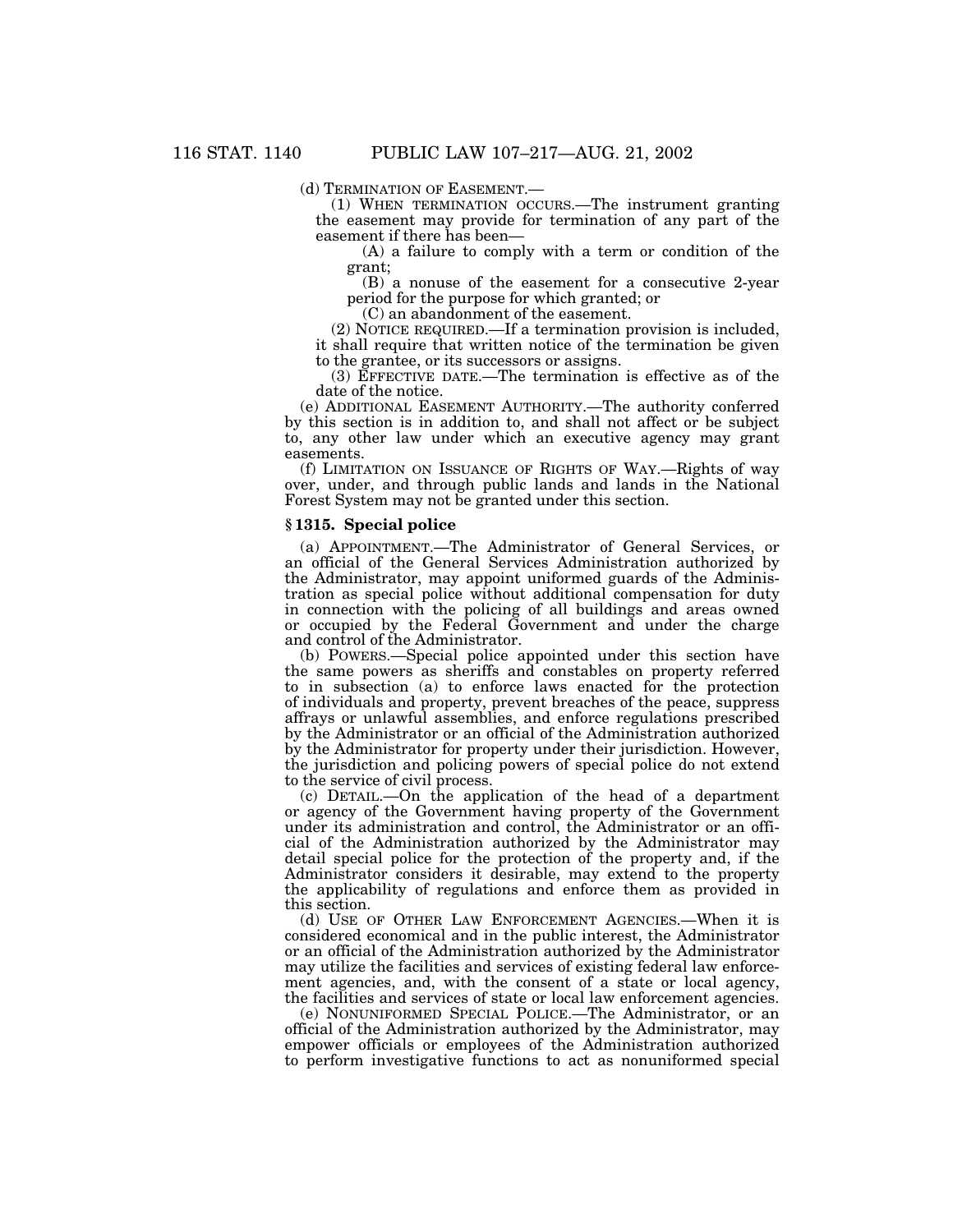police to protect property under the charge and control of the Administration and to carry firearms, whether on federal property or in travel status. When on real property under the charge and control of the Administration, officials or employees empowered to act as nonuniformed special police have the power to enforce federal laws for the protection of individuals and property and to enforce regulations for that purpose that the Administrator or an official of the Administration authorized by the Administrator prescribes and publishes. The special police may make arrests without warrant for any offense committed on the property if the police have reasonable grounds to believe the offense constitutes a felony under the laws of the United States and that the individual to be arrested is guilty of that offense.

(f) ADMINISTRATIVE.—The Administrator or an official of the Administration authorized by the Administrator may prescribe regulations necessary for the government of the property under their charge and control, and may annex to the regulations reasonable penalties, within the limits prescribed in subsection (g), that will ensure their enforcement. The regulations shall be posted and kept posted in a conspicuous place on the property.

(g) PENALTIES.—

(1) IN GENERAL.—Except as provided in paragraph (2), a person violating a regulation prescribed under subsection (f) shall be fined under title 18, imprisoned for not more than 30 days, or both.

(2) EXCEPTION FOR MILITARY TRAFFIC REGULATION.—

(A) DEFINITION.—For purposes of this paragraph, the term ''military traffic regulation'' means a regulation for the control of vehicular or pedestrian traffic on military installations that the Secretary of Defense prescribes under subsection (f).

(B) IN GENERAL.—A person violating a military traffic regulation shall be fined an amount not exceeding the amount of the maximum fine for a similar offense under the criminal or civil law of the State, district, territory, or possession of the United States where the military installation in which the violation occurred is located, imprisoned for not more than 30 days, or both.

# **SUBTITLE II—PUBLIC BUILDINGS AND WORKS**

# PART A—GENERAL

| Chapter. |  |
|----------|--|
|          |  |
|          |  |
|          |  |
|          |  |

## PART B—UNITED STATES CAPITOL

51. UNITED STATES CAPITOL BUILDINGS AND GROUNDS ................ 5101

# PART C—FEDERAL BUILDING COMPLEXES

61. UNITED STATES SUPREME COURT BUILDING AND GROUNDS 6101 63. SMITHSONIAN INSTITUTION, NATIONAL GALLERY OF ART, AND JOHN F. KENNEDY CENTER FOR THE PERFORMING ARTS. 6301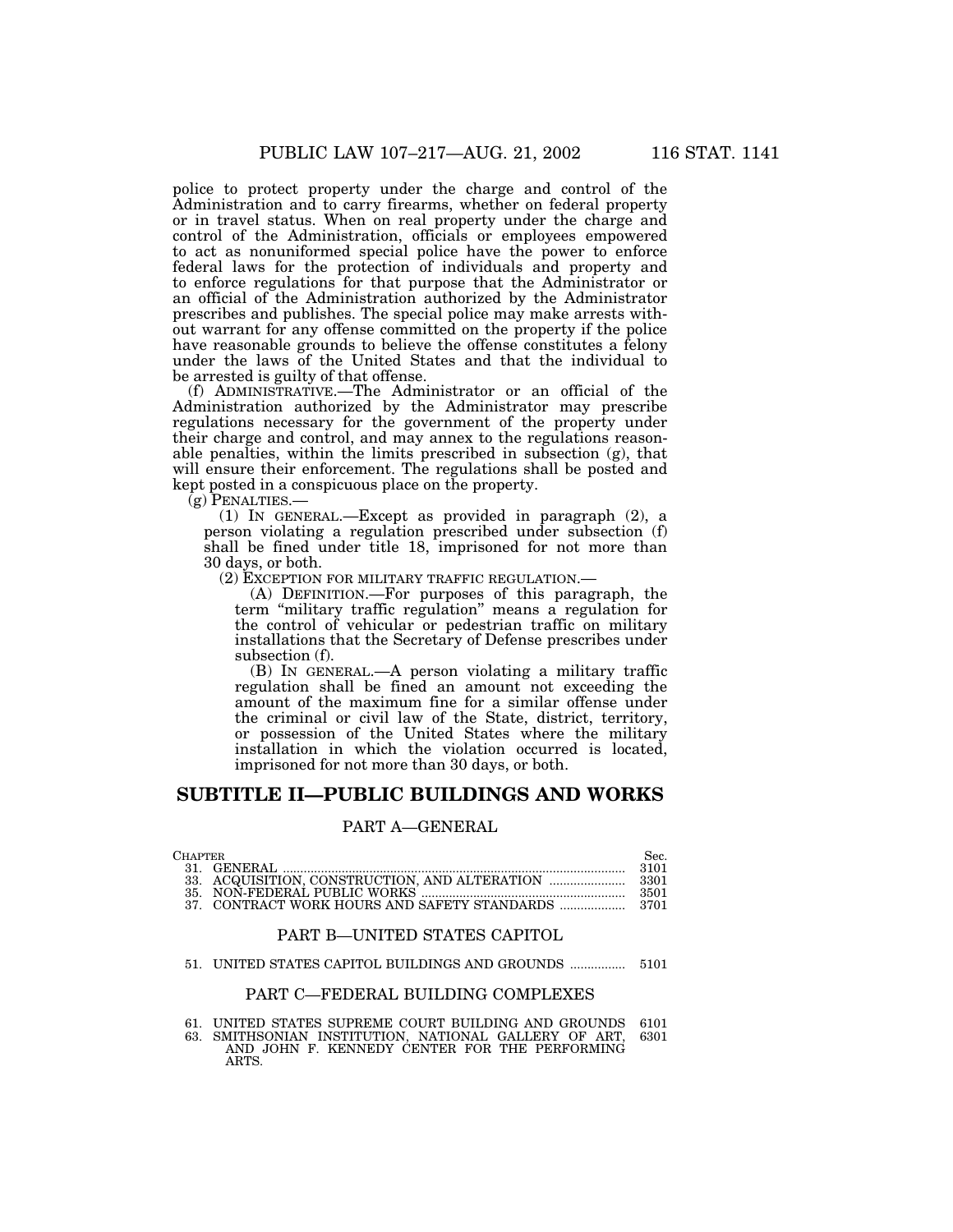| THURGOOD MARSHALL FEDERAL JUDICIARY BUILDING | 6581 |
|----------------------------------------------|------|
|                                              | 6701 |
| 69. UNION STATION REDEVELOPMENT              | 6901 |

### PART D—PUBLIC BUILDINGS, GROUNDS, AND PARKS IN THE DISTRICT OF COLUMBIA

|     | 83. WASHINGTON METROPOLITAN REGION DEVELOPMENT  8301<br>85. NATIONAL CAPITAL SERVICE AREA AND DIRECTOR<br>87. PHYSICAL DEVELOPMENT OF NATIONAL CAPITAL REGION<br>89. NATIONAL CAPITAL MEMORIALS AND COMMEMORATIVE | 8101<br>8501<br>8701<br>8901 |
|-----|-------------------------------------------------------------------------------------------------------------------------------------------------------------------------------------------------------------------|------------------------------|
| 93. | WORKS.<br>95. WASHINGTON AQUEDUCT AND OTHER PUBLIC WORKS IN THE<br>DISTRICT OF COLUMBIA.                                                                                                                          | 9101<br>9301<br>9501         |

# PART A—GENERAL

### **CHAPTER 31—GENERAL**

# SUBCHAPTER I—OVERSIGHT AND REGULATION OF PUBLIC BUILDINGS

- 
- Sec.<br>3101. 3101. Public buildings under control of Administrator of General Services.<br>3102. Naming or designating buildings.
- 
- 3102. Naming or designating buildings. Admission of guide dogs or other service animals accompanying individuals with disabilities.
	-
- 3104. Furniture for new buildings. 3105. Buildings not to be draped in mourning.

### SUBCHAPTER II—ACQUIRING LAND

- 3111. Approval of sufficiency of title prior to acquisition. 3112. Federal jurisdiction.
- 
- 
- 
- 3113. Acquisition by condemnation. 3114. Declaration of taking. 3115. Irrevocable commitment of Federal Government to pay ultimate award when fixed.
	-
	- 3116. Interest as part of just compensation. 3117. Exclusion of certain property by stipulation of Attorney General. 3118. Right of taking as addition to existing rights.
		-

#### SUBCHAPTER III—BONDS

- 3131. Bonds of contractors of public buildings or works.
- 3132. Alternatives to payment bonds provided by Federal Acquisition Regulation. 3133. Rights of persons furnishing labor or material. 3134. Waivers for certain contracts.
	-
	-

### SUBCHAPTER IV—WAGE RATE REQUIREMENTS

- 
- 
- 3141. Definitions. 3142. Rate of wages for laborers and mechanics. 3143. Termination of work on failure to pay agreed wages.
- 3144. Authority of Comptroller General to pay wages and list contractors violating contracts.
- 3145. Regulations governing contractors and subcontractors.
- 
- 3146. Effect on other federal laws. 3147. Suspension of this subchapter during a national emergency.
- 3148. Application of this subchapter to certain contracts.

#### SUBCHAPTER V—VOLUNTEER SERVICES

3161. Purpose.

### 3162. Waiver for individuals who perform volunteer services.

#### SUBCHAPTER VI—MISCELLANEOUS

- 3171. Contract authority when appropriation is for less than full amount.
- 3172. Extension of state workers' compensation laws to buildings, works, and property of the Federal Government.
- 3173. Working capital fund for blueprinting, photostating, and duplicating services in General Services Administration.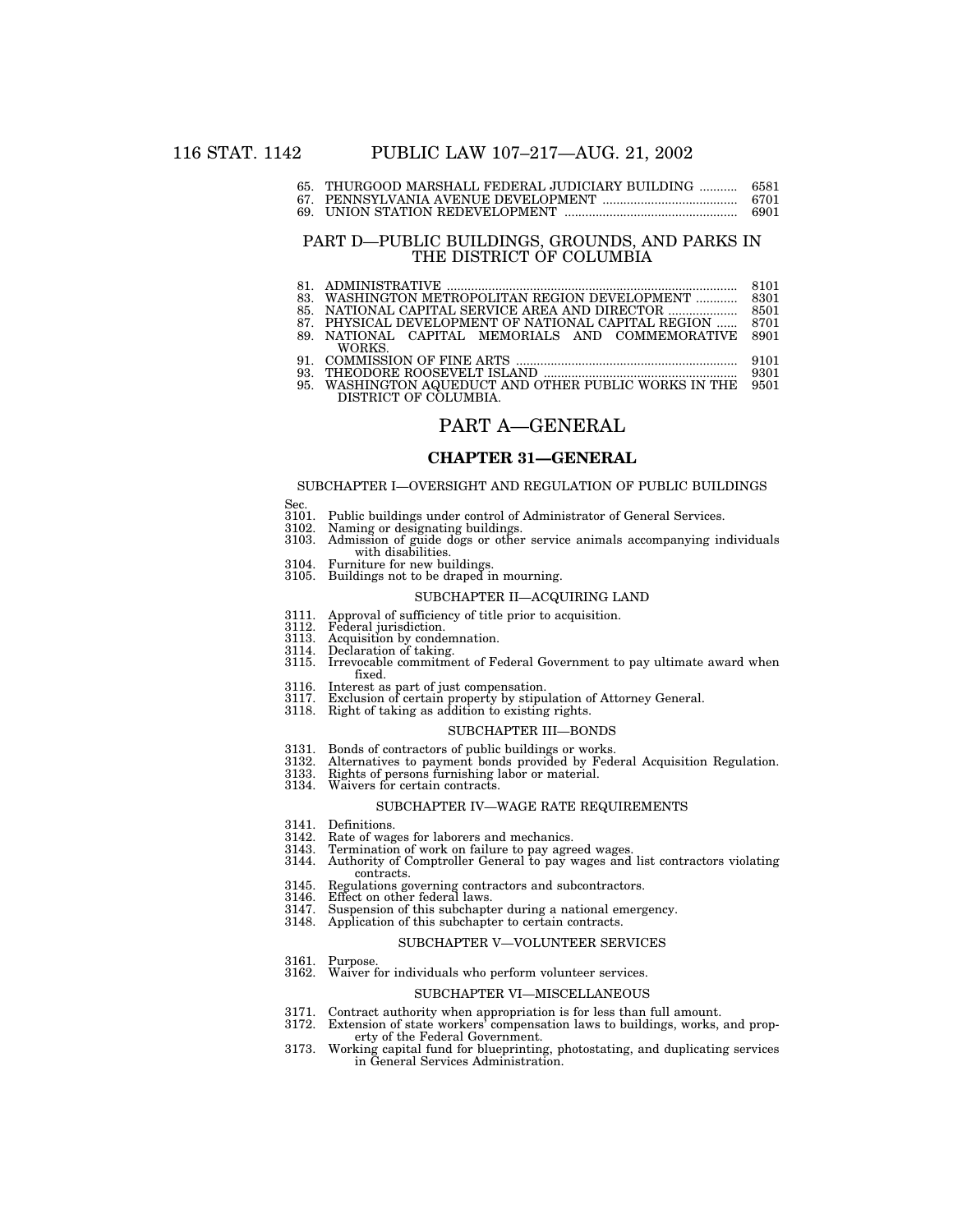- 3174. Operation of public utility communications services serving governmental activities.
- 3175. Acceptance of gifts of property.
- 3176. Administrator of General Services to furnish services in continental United States to international bodies.

# SUBCHAPTER I—OVERSIGHT AND REGULATION OF PUBLIC BUILDINGS

# **§ 3101. Public buildings under control of Administrator of General Services**

All public buildings outside of the District of Columbia and outside of military reservations purchased or erected out of any appropriation under the control of the Administrator of General Services, and the sites of the public buildings, are under the exclusive jurisdiction and control, and in the custody of, the Administrator. The Administrator may take possession of the buildings and assign and reassign rooms in the buildings to federal officials, clerks, and employees that the Administrator believes should be furnished with offices or rooms in the buildings.

### **§ 3102. Naming or designating buildings**

The Administrator of General Services may name or otherwise designate any building under the custody and control of the General Services Administration, regardless of whether it was previously named by statute.

# **§ 3103. Admission of guide dogs or other service animals accompanying individuals with disabilities**

(a) IN GENERAL.—Guide dogs or other service animals accompanying individuals with disabilities and especially trained and educated for that purpose shall be admitted to any building or other property owned or controlled by the Federal Government on the same terms and conditions, and subject to the same regulations, as generally govern the admission of the public to the property. The animals are not permitted to run free or roam in a building or on the property and must be in guiding harness or on leash and under the control of the individual at all times while in a building or on the property.

(b) REGULATIONS.—The head of each department or other agency of the Government may prescribe regulations the individual considers necessary in the public interest to carry out this section as it applies to any building or other property subject to the individual's jurisdiction.

### **§ 3104. Furniture for new buildings**

Furniture for all new public buildings shall be acquired in accordance with plans and specifications approved by the Administrator of General Services.

### **§ 3105. Buildings not to be draped in mourning**

No building owned, or used for public purposes, by the Federal Government shall be draped in mourning nor may public money be used for that purpose.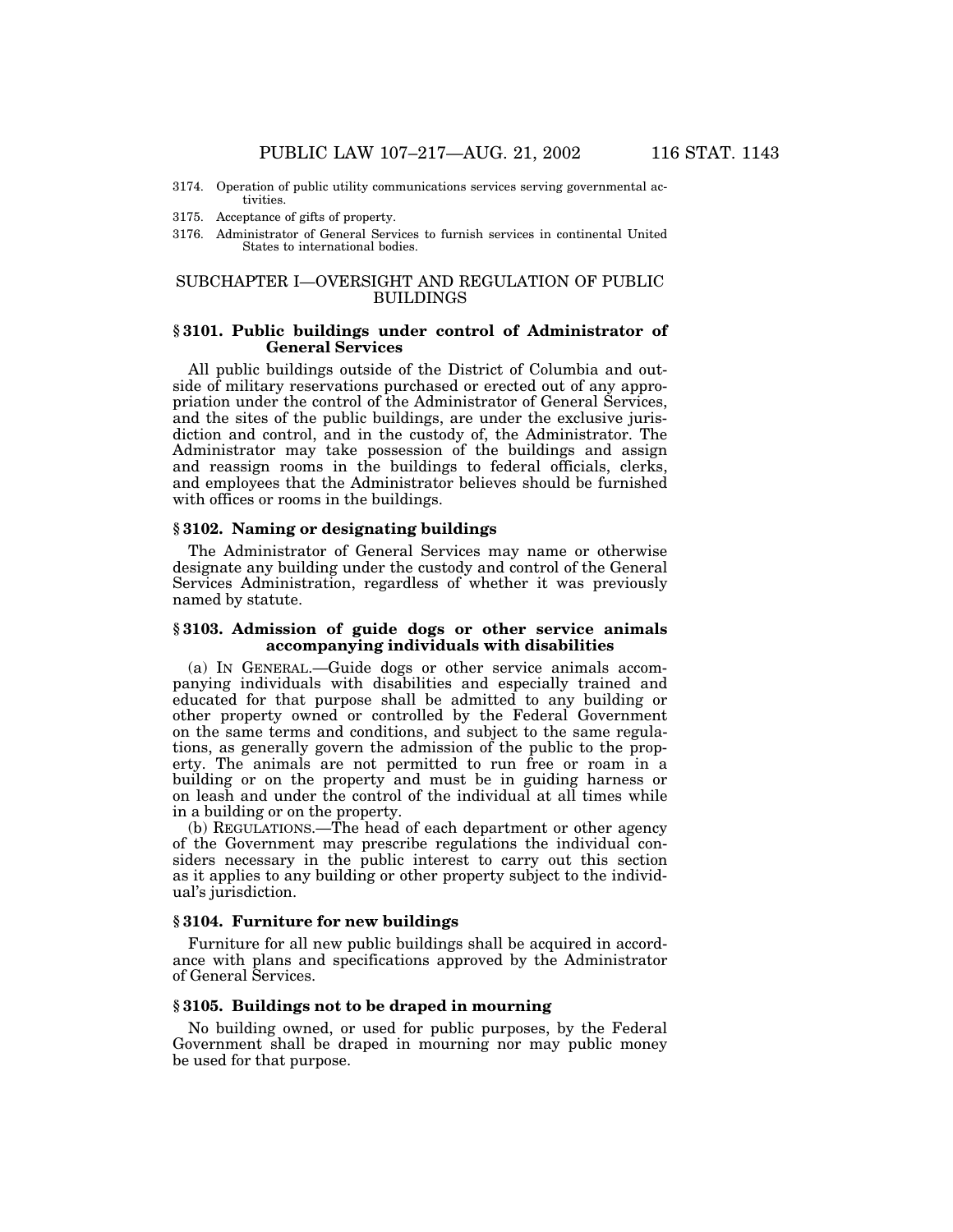# SUBCHAPTER II—ACQUIRING LAND

### **§ 3111. Approval of sufficiency of title prior to acquisition**

(a) APPROVAL OF ATTORNEY GENERAL REQUIRED.—Public money may not be expended to purchase land or any interest in land unless the Attorney General gives prior written approval of the sufficiency of the title to the land for the purpose for which the Federal Government is acquiring the property.<br>(b) DELEGATION.—

(1) IN GENERAL.—The Attorney General may delegate the responsibility under this section to other departments and agencies of the Government, subject to general supervision by the Attorney General and in accordance with regulations the Attorney General prescribes.

(2) REQUEST FOR OPINION OF ATTORNEY GENERAL.—A department or agency of the Government that has been delegated the responsibility to approve land titles under this section may request the Attorney General to render an opinion as to the validity of the title to any real property or interest in the property, or may request the advice or assistance of the Attorney General in connection with determinations as to the sufficiency of titles.

(c) PAYMENT OF EXPENSES FOR PROCURING CERTIFICATES OF TITLE.—Except where otherwise authorized by law or provided by contract, the expenses of procuring certificates of titles or other evidences of title as the Attorney General may require may be paid out of the appropriations for the acquisition of land or out of the appropriations made for the contingencies of the acquiring department or agency of the Government.

(d) NONAPPLICATION.—This section does not affect any provision of law in effect on September 1, 1970, that is applicable to the acquisition of land or interests in land by the Tennessee Valley Authority.

# **§ 3112. Federal jurisdiction**

(a) EXCLUSIVE JURISDICTION NOT REQUIRED.—It is not required that the Federal Government obtain exclusive jurisdiction in the United States over land or an interest in land it acquires.

(b) ACQUISITION AND ACCEPTANCE OF JURISDICTION.—When the head of a department, agency, or independent establishment of the Government, or other authorized officer of the department, agency, or independent establishment, considers it desirable, that individual may accept or secure, from the State in which land or an interest in land that is under the immediate jurisdiction, custody, or control of the individual is situated, consent to, or cession of, any jurisdiction over the land or interest not previously obtained. The individual shall indicate acceptance of jurisdiction on behalf of the Government by filing a notice of acceptance with the Governor of the State or in another manner prescribed by the laws of the State where the land is situated.

(c) PRESUMPTION.—It is conclusively presumed that jurisdiction has not been accepted until the Government accepts jurisdiction over land as provided in this section.

### **§ 3113. Acquisition by condemnation**

An officer of the Federal Government authorized to acquire real estate for the erection of a public building or for other public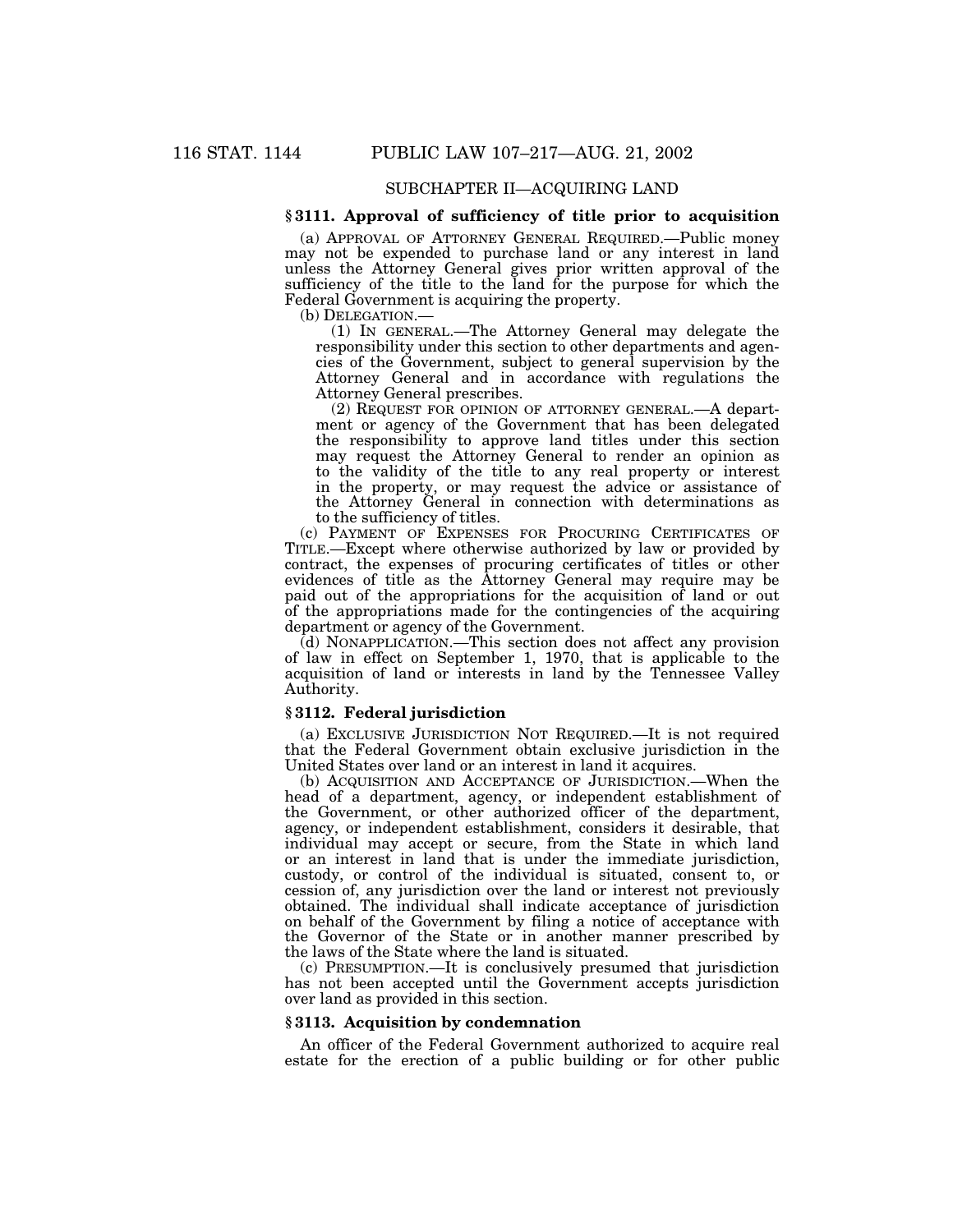uses may acquire the real estate for the Government by condemnation, under judicial process, when the officer believes that it is necessary or advantageous to the Government to do so. The Attorney General, on application of the officer, shall have condemnation proceedings begun within 30 days from receipt of the application at the Department of Justice.

# **§ 3114. Declaration of taking**

(a) FILING AND CONTENT.—In any proceeding in any court of the United States outside of the District of Columbia brought by and in the name of the United States and under the authority of the Federal Government to acquire land, or an easement or right of way in land, for the public use, the petitioner may file, with the petition or at any time before judgment, a declaration of taking signed by the authority empowered by law to acquire the land described in the petition, declaring that the land is taken for the use of the Government. The declaration of taking shall

contain or have annexed to it— (1) a statement of the authority under which, and the public use for which, the land is taken;

(2) a description of the land taken that is sufficient to identify the land;

(3) a statement of the estate or interest in the land taken for public use;

 $(\overline{4})$  a plan showing the land taken; and

(5) a statement of the amount of money estimated by the acquiring authority to be just compensation for the land taken. (b) VESTING OF TITLE.—On filing the declaration of taking and

depositing in the court, to the use of the persons entitled to the compensation, the amount of the estimated compensation stated in the declaration—

(1) title to the estate or interest specified in the declaration vests in the Government;

(2) the land is condemned and taken for the use of the Government; and

(3) the right to just compensation for the land vests in the persons entitled to the compensation.

(c) COMPENSATION.—

(1) DETERMINATION AND AWARD.—Compensation shall be determined and awarded in the proceeding and established by judgment. The judgment shall include interest, in accordance with section 3116 of this title, on the amount finally awarded as the value of the property as of the date of taking and shall be awarded from that date to the date of payment. Interest shall not be allowed on as much of the compensation as has been paid into the court. Amounts paid into the court shall not be charged with commissions or poundage.

(2) ORDER TO PAY.—On application of the parties in interest, the court may order that any part of the money deposited in the court be paid immediately for or on account of the compensation to be awarded in the proceeding.

(3) DEFICIENCY JUDGMENT.—If the compensation finally awarded is more than the amount of money received by any person entitled to compensation, the court shall enter judgment against the Government for the amount of the deficiency.

(d) AUTHORITY OF COURT.—On the filing of a declaration of taking, the court—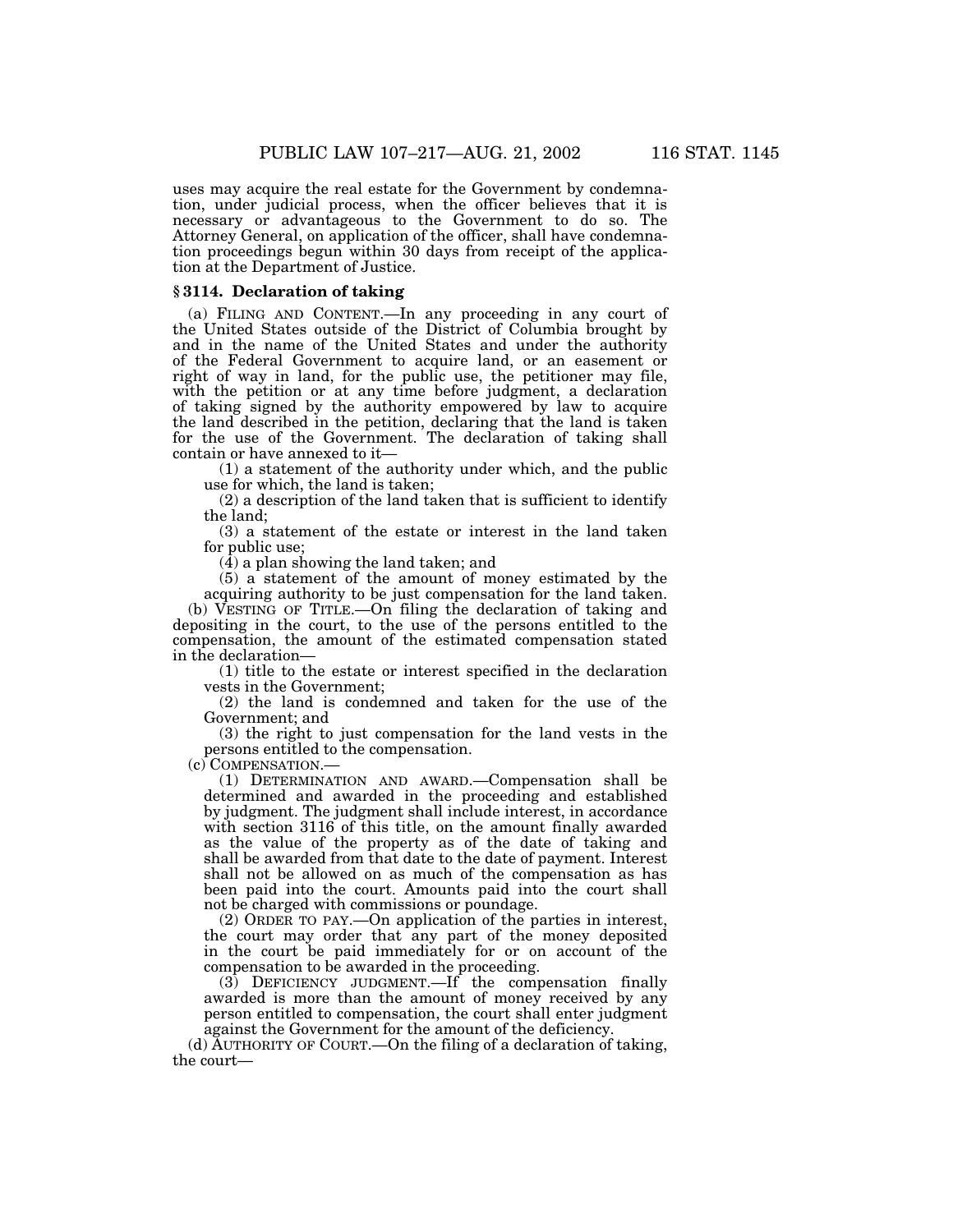(1) may fix the time within which, and the terms on which, the parties in possession shall be required to surrender possession to the petitioner; and

(2) may make just and equitable orders in respect of encumbrances, liens, rents, taxes, assessments, insurance, and other charges.

(e) VESTING NOT PREVENTED OR DELAYED.—An appeal or a bond or undertaking given in a proceeding does not prevent or delay the vesting of title to land in the Government.

### **§ 3115. Irrevocable commitment of Federal Government to pay ultimate award when fixed**

(a) REQUIREMENT FOR IRREVOCABLE COMMITMENT.—Action under section 3114 of this title irrevocably committing the Federal Government to the payment of the ultimate award shall not be taken unless the head of the executive department or agency or bureau of the Government empowered to acquire the land believes that the ultimate award probably will be within any limits Congress prescribes on the price to be paid.

(b) AUTHORIZED PURPOSES OF EXPENDITURES AFTER IRREVOCABLE COMMITMENT MADE.—When the Government has taken or may take title to real property during a condemnation proceeding and in advance of final judgment in the proceeding and has become irrevocably committed to pay the amount ultimately to be awarded as compensation, and the Attorney General believes that title to the property has been vested in the Government or that all persons having an interest in the property have been made parties to the proceeding and will be bound by the final judgment, the Government may expend amounts appropriated for that purpose to demolish existing structures on the property and to erect public buildings or public works on the property.

### **§ 3116. Interest as part of just compensation**

(a) CALCULATION.—The district court shall calculate interest required to be paid under this subchapter as follows:

(1) PERIOD OF NOT MORE THAN ONE YEAR.—Where the period for which interest is owed is not more than one year, interest shall be calculated from the date of taking at an annual rate equal to the weekly average one-year constant maturity Treasury yield, as published by the Board of Governors of the Federal Reserve System, for the calendar week preceding the date of taking.

(2) PERIOD OF MORE THAN ONE YEAR.—Where the period for which interest is owed is more than one year, interest for the first year shall be calculated in accordance with paragraph (1) and interest for each additional year shall be calculated on the amount by which the award of compensation is more than the deposit referred to in section 3114 of this title, plus accrued interest, at an annual rate equal to the weekly average one-year constant maturity Treasury yield, as published by the Board of Governors of the Federal Reserve System, for the calendar week preceding the beginning of each additional year.

(b) DISTRIBUTION OF NOTICE OF RATES.—The Director of the Administrative Office of the United States Courts shall distribute to all federal courts notice of the rates described in paragraphs  $(1)$  and  $(2)$  of subsection  $(a)$ .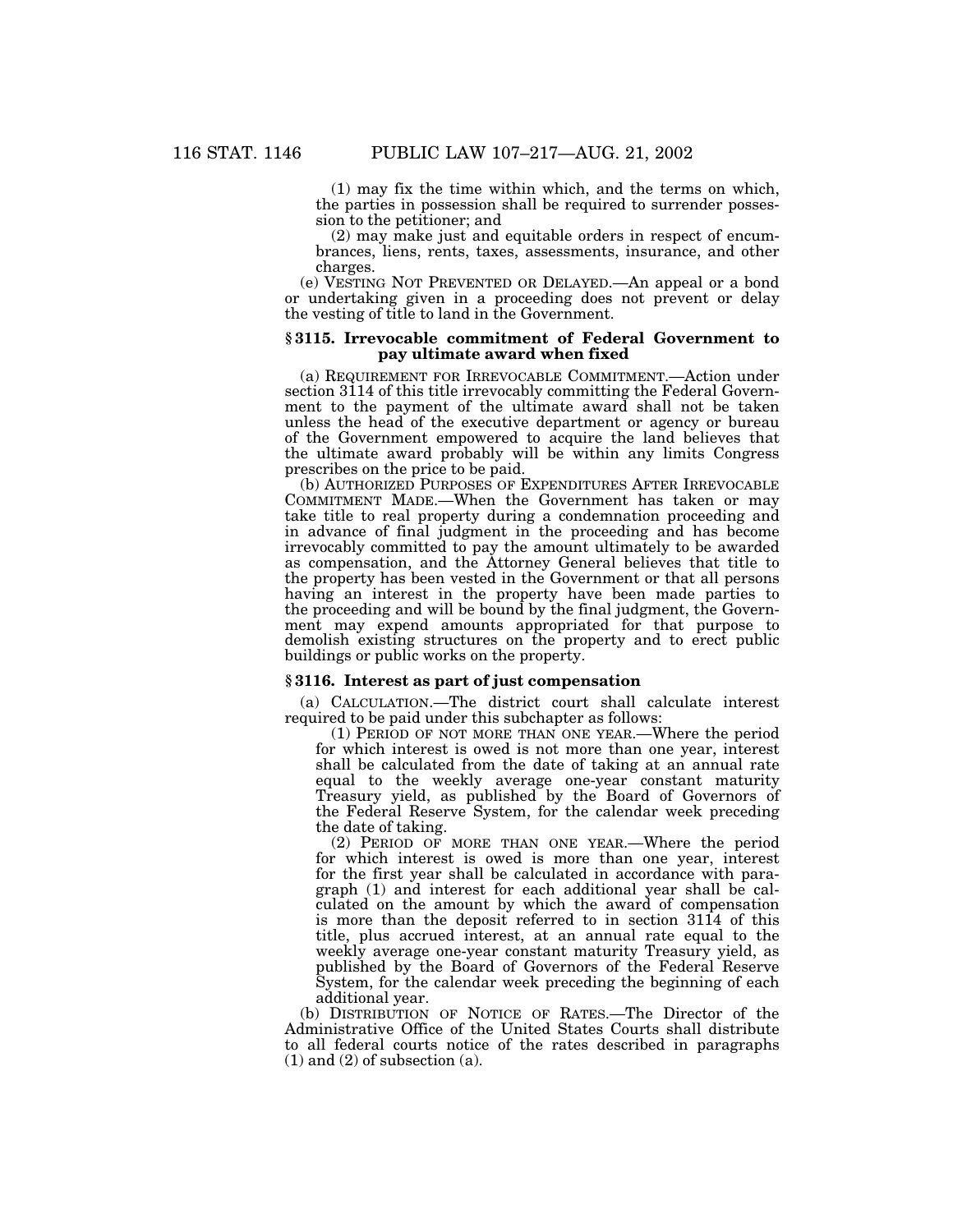### **§ 3117. Exclusion of certain property by stipulation of Attorney General**

In any condemnation proceeding brought by or on behalf of the Federal Government, the Attorney General may stipulate or agree on behalf of the Government to exclude any part of the property, or any interest in the property, taken by or on behalf of the Government by a declaration of taking or otherwise.

### **§ 3118. Right of taking as addition to existing rights**

The right to take possession and title in advance of final judgment in condemnation proceedings as provided by section 3114 of this title is in addition to any right, power, or authority conferred by the laws of the United States or of a State, territory, or possession of the United States under which the proceeding may be conducted, and does not abrogate, limit, or modify that right, power, or authority.

# SUBCHAPTER III—BONDS

### **§ 3131. Bonds of contractors of public buildings or works**

(a) DEFINITION.—In this subchapter, the term ''contractor'' means a person awarded a contract described in subsection (b).

 $$100,000$  is awarded for the construction, alteration, or repair of any public building or public work of the Federal Government, a person must furnish to the Government the following bonds, which become binding when the contract is awarded:

(1) PERFORMANCE BOND.—A performance bond with a surety satisfactory to the officer awarding the contract, and in an amount the officer considers adequate, for the protection of the Government.

(2) PAYMENT BOND.—A payment bond with a surety satisfactory to the officer for the protection of all persons supplying labor and material in carrying out the work provided for in the contract for the use of each person. The amount of the payment bond shall equal the total amount payable by the terms of the contract unless the officer awarding the contract determines, in a writing supported by specific findings, that a payment bond in that amount is impractical, in which case the contracting officer shall set the amount of the payment bond. The amount of the payment bond shall not be less than the amount of the performance bond.

(c) COVERAGE FOR TAXES IN PERFORMANCE BOND.—

(1) IN GENERAL.—Every performance bond required under this section specifically shall provide coverage for taxes the Government imposes which are collected, deducted, or withheld from wages the contractor pays in carrying out the contract with respect to which the bond is furnished.

(2) NOTICE.—The Government shall give the surety on the bond written notice, with respect to any unpaid taxes attributable to any period, within 90 days after the date when the contractor files a return for the period, except that notice must be given no later than 180 days from the date when a return for the period was required to be filed under the Internal Revenue Code of 1986 (26 U.S.C. 1 et seq.).

(3) CIVIL ACTION.—The Government may not bring a civil action on the bond for the taxes—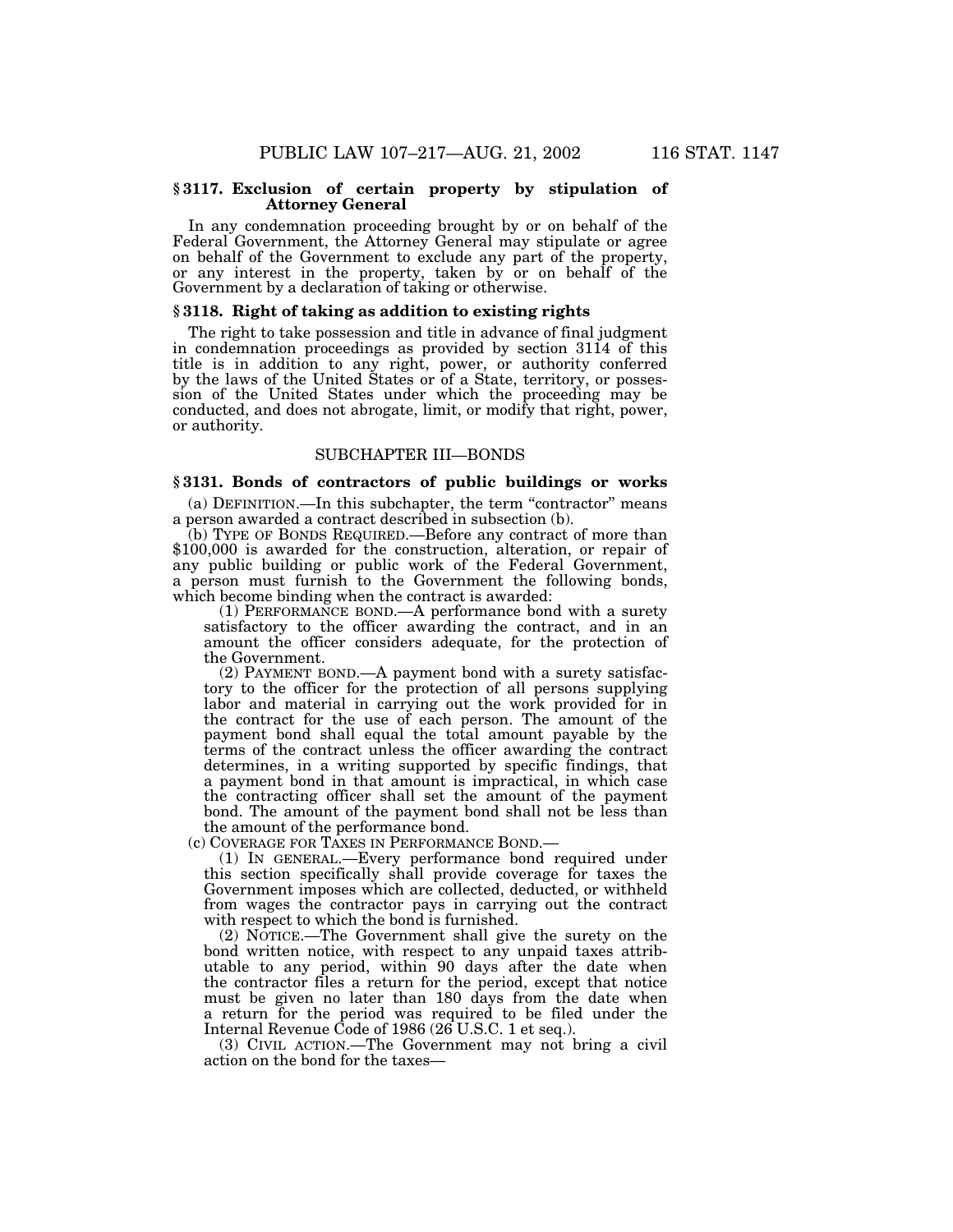(A) unless notice is given as provided in this subsection; and

(B) more than one year after the day on which notice is given.

(d) WAIVER OF BONDS FOR CONTRACTS PERFORMED IN FOREIGN COUNTRIES.—A contracting officer may waive the requirement of a performance bond and payment bond for work under a contract that is to be performed in a foreign country if the officer finds that it is impracticable for the contractor to furnish the bonds.

(e) AUTHORITY TO REQUIRE ADDITIONAL BONDS.—This section does not limit the authority of a contracting officer to require a performance bond or other security in addition to those, or in cases other than the cases, specified in subsection (b).

## **§ 3132. Alternatives to payment bonds provided by Federal Acquisition Regulation**

(a) IN GENERAL.—The Federal Acquisition Regulation shall provide alternatives to payment bonds as payment protections for suppliers of labor and materials under contracts referred to in section 3131(a) of this title that are more than \$25,000 and not more than \$100,000.

(b) RESPONSIBILITIES OF CONTRACTING OFFICER.—The contracting officer for a contract shall—

(1) select, from among the payment protections provided for in the Federal Acquisition Regulation pursuant to subsection (a), one or more payment protections which the offeror awarded the contract is to submit to the Federal Government for the protection of suppliers of labor and materials for the contract; and

(2) specify in the solicitation of offers for the contract the payment protections selected.

### **§ 3133. Rights of persons furnishing labor or material**

(a) RIGHT OF PERSON FURNISHING LABOR OR MATERIAL TO COPY OF BOND.—The department secretary or agency head of the contracting agency shall furnish a certified copy of a payment bond and the contract for which it was given to any person applying for a copy who submits an affidavit that the person has supplied labor or material for work described in the contract and payment for the work has not been made or that the person is being sued on the bond. The copy is prima facie evidence of the contents, execution, and delivery of the original. Applicants shall pay any fees the department secretary or agency head of the contracting agency fixes to cover the cost of preparing the certified copy.

(b) RIGHT TO BRING A CIVIL ACTION.—

(1) IN GENERAL.—Every person that has furnished labor or material in carrying out work provided for in a contract for which a payment bond is furnished under section 3131 of this title and that has not been paid in full within 90 days after the day on which the person did or performed the last of the labor or furnished or supplied the material for which the claim is made may bring a civil action on the payment bond for the amount unpaid at the time the civil action is brought and may prosecute the action to final execution and judgment for the amount due.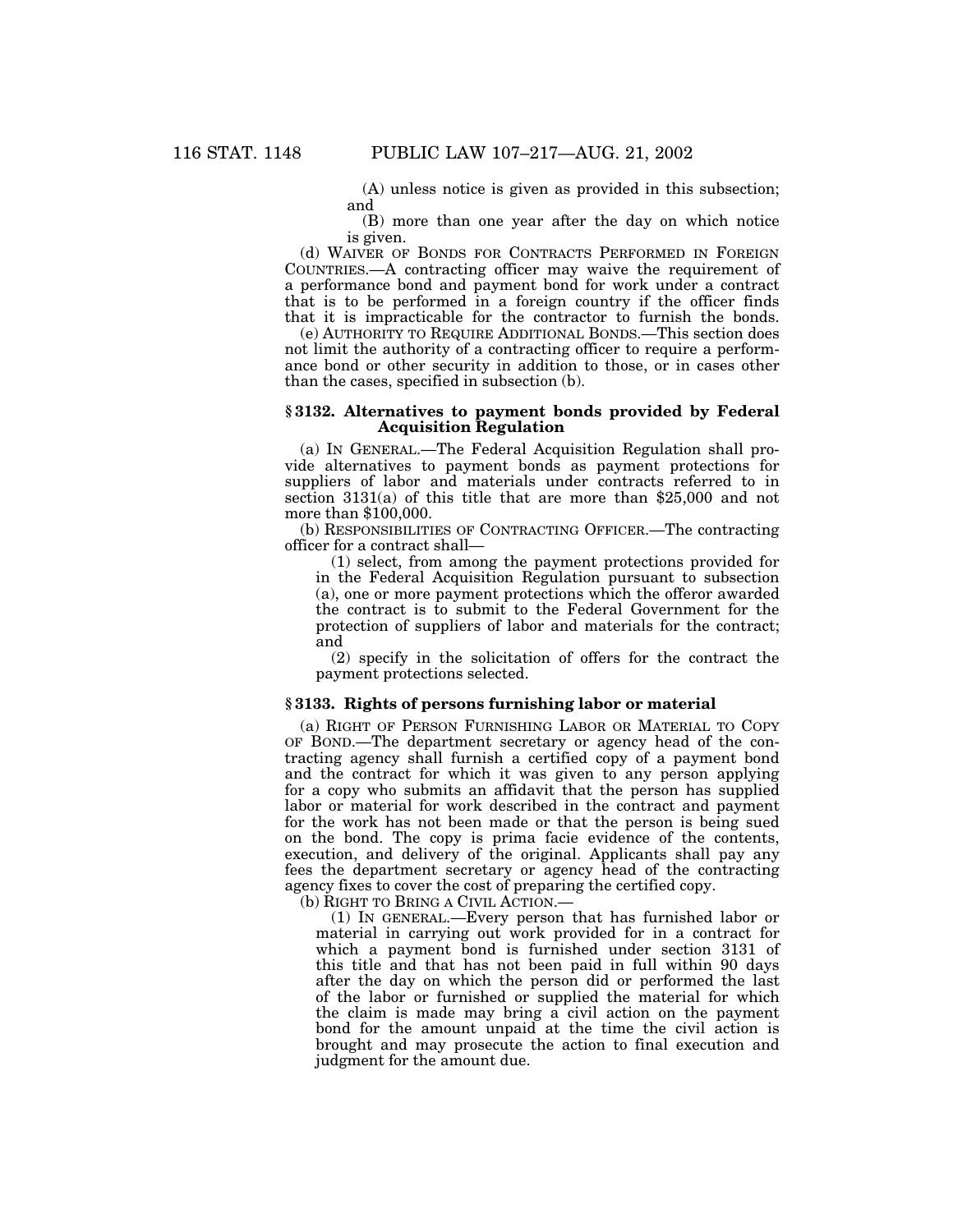(2) PERSON HAVING DIRECT CONTRACTUAL RELATIONSHIP WITH A SUBCONTRACTOR.—A person having a direct contractual relationship with a subcontractor but no contractual relationship, express or implied, with the contractor furnishing the payment bond may bring a civil action on the payment bond on giving written notice to the contractor within 90 days from the date on which the person did or performed the last of the labor or furnished or supplied the last of the material for which the claim is made. The action must state with substantial accuracy the amount claimed and the name of the party to whom the material was furnished or supplied or for whom the labor was done or performed. The notice shall be served—

(A) by any means that provides written, third-party verification of delivery to the contractor at any place the contractor maintains an office or conducts business or at the contractor's residence; or

(B) in any manner in which the United States marshal of the district in which the public improvement is situated by law may serve summons.

(3) VENUE.—A civil action brought under this subsection must be brought—

(A) in the name of the United States for the use of the person bringing the action; and

(B) in the United States District Court for any district in which the contract was to be performed and executed, regardless of the amount in controversy.

(4) PERIOD IN WHICH ACTION MUST BE BROUGHT.—An action brought under this subsection must be brought no later than one year after the day on which the last of the labor was performed or material was supplied by the person bringing the action.

(5) LIABILITY OF FEDERAL GOVERNMENT.—The Government is not liable for the payment of any costs or expenses of any civil action brought under this subsection.

(c) A waiver of the right to bring a civil action on a payment bond required under this subchapter is void unless the waiver is—

(1) in writing;

(2) signed by the person whose right is waived; and

(3) executed after the person whose right is waived has furnished labor or material for use in the performance of the contract.

### **§ 3134. Waivers for certain contracts**

(a) MILITARY.—The Secretary of the Army, the Secretary of the Navy, the Secretary of the Air Force, or the Secretary of Transportation may waive this subchapter with respect to cost-plus-a-fixed fee and other cost-type contracts for the construction, alteration, or repair of any public building or public work of the Federal Government and with respect to contracts for manufacturing, producing, furnishing, constructing, altering, repairing, processing, or assembling vessels, aircraft, munitions, materiel, or supplies for the Army, Navy, Air Force, or Coast Guard, respectively, regardless of the terms of the contracts as to payment or title.

(b) TRANSPORTATION.—The Secretary of Transportation may waive this subchapter with respect to contracts for the construction, alteration, or repair of vessels when the contract is made under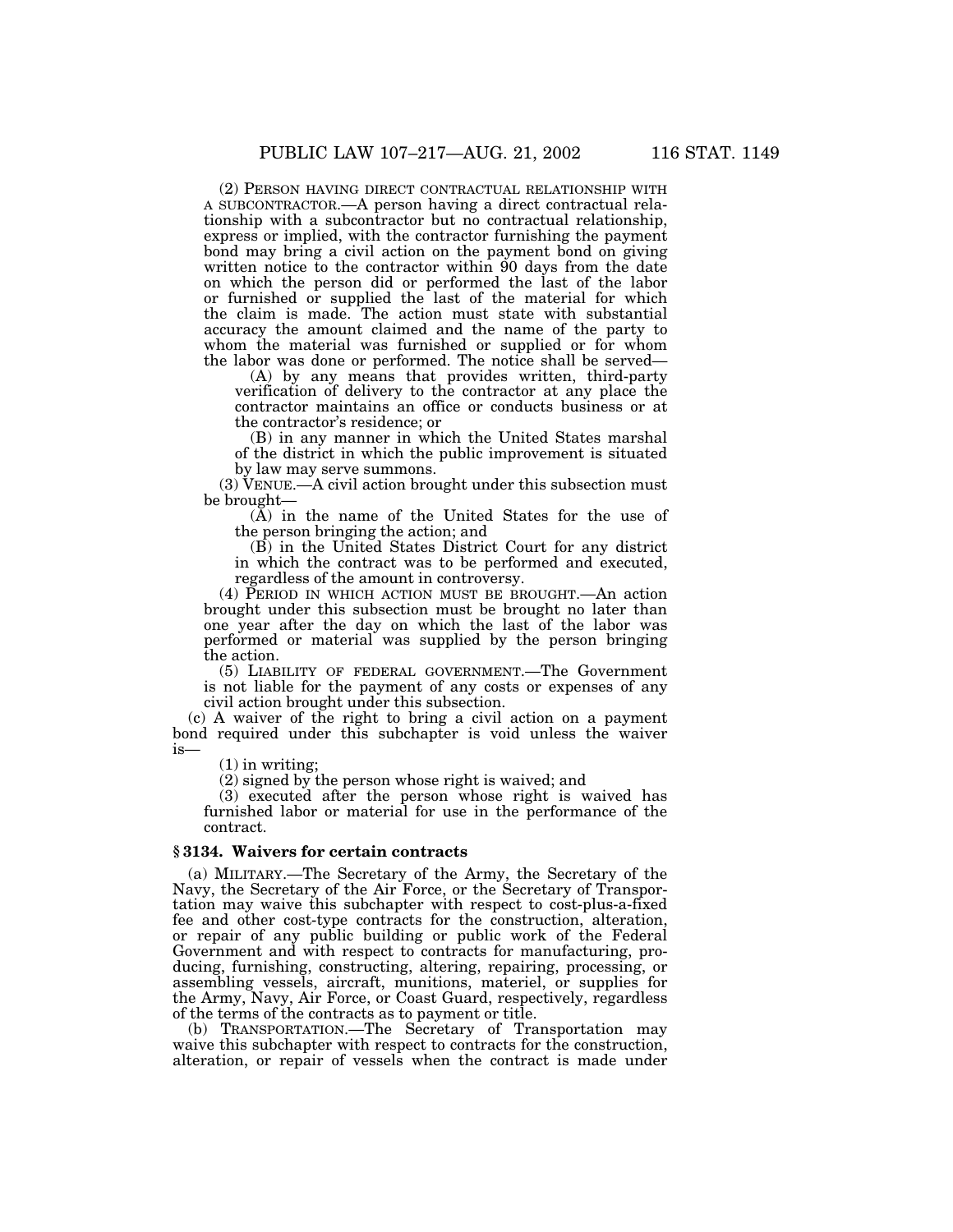sections 1535 and 1536 of title 31, the Merchant Marine Act, 1936 (46 App. U.S.C. 1101 et seq.), or the Merchant Ship Sales Act of 1946 (50 App. U.S.C. 1735 et seq.), regardless of the terms of the contracts as to payment or title.

# SUBCHAPTER IV—WAGE RATE REQUIREMENTS

### **§ 3141. Definitions**

In this subchapter, the following definitions apply:

(1) FEDERAL GOVERNMENT.—The term ''Federal Government'' has the same meaning that the term ''United States'' had in the Act of March 3, 1931 (ch. 411, 46 Stat. 1494 (known as the Davis-Bacon Act).

(2) WAGES, SCALE OF WAGES, WAGE RATES, MINIMUM WAGES, AND PREVAILING WAGES.—The terms ''wages'', ''scale of wages'', "wage rates", "minimum wages", and "prevailing wages" include—

(A) the basic hourly rate of pay; and

(B) for medical or hospital care, pensions on retirement or death, compensation for injuries or illness resulting from occupational activity, or insurance to provide any of the forgoing, for unemployment benefits, life insurance, disability and sickness insurance, or accident insurance, for vacation and holiday pay, for defraying the costs of apprenticeship or other similar programs, or for other bona fide fringe benefits, but only where the contractor or subcontractor is not required by other federal, state, or local law to provide any of those benefits, the amount of—

(i) the rate of contribution irrevocably made by a contractor or subcontractor to a trustee or to a third person under a fund, plan, or program; and

(ii) the rate of costs to the contractor or subcontractor that may be reasonably anticipated in providing benefits to laborers and mechanics pursuant to an enforceable commitment to carry out a financially responsible plan or program which was communicated in writing to the laborers and mechanics affected.

# **§ 3142. Rate of wages for laborers and mechanics**

(a) APPLICATION.—The advertised specifications for every contract in excess of \$2,000, to which the Federal Government or the District of Columbia is a party, for construction, alteration, or repair, including painting and decorating, of public buildings and public works of the Government or the District of Columbia that are located in a State or the District of Columbia and which requires or involves the employment of mechanics or laborers shall contain a provision stating the minimum wages to be paid various classes of laborers and mechanics.

(b) BASED ON PREVAILING WAGE.—The minimum wages shall be based on the wages the Secretary of Labor determines to be prevailing for the corresponding classes of laborers and mechanics employed on projects of a character similar to the contract work in the civil subdivision of the State in which the work is to be performed, or in the District of Columbia if the work is to be performed there.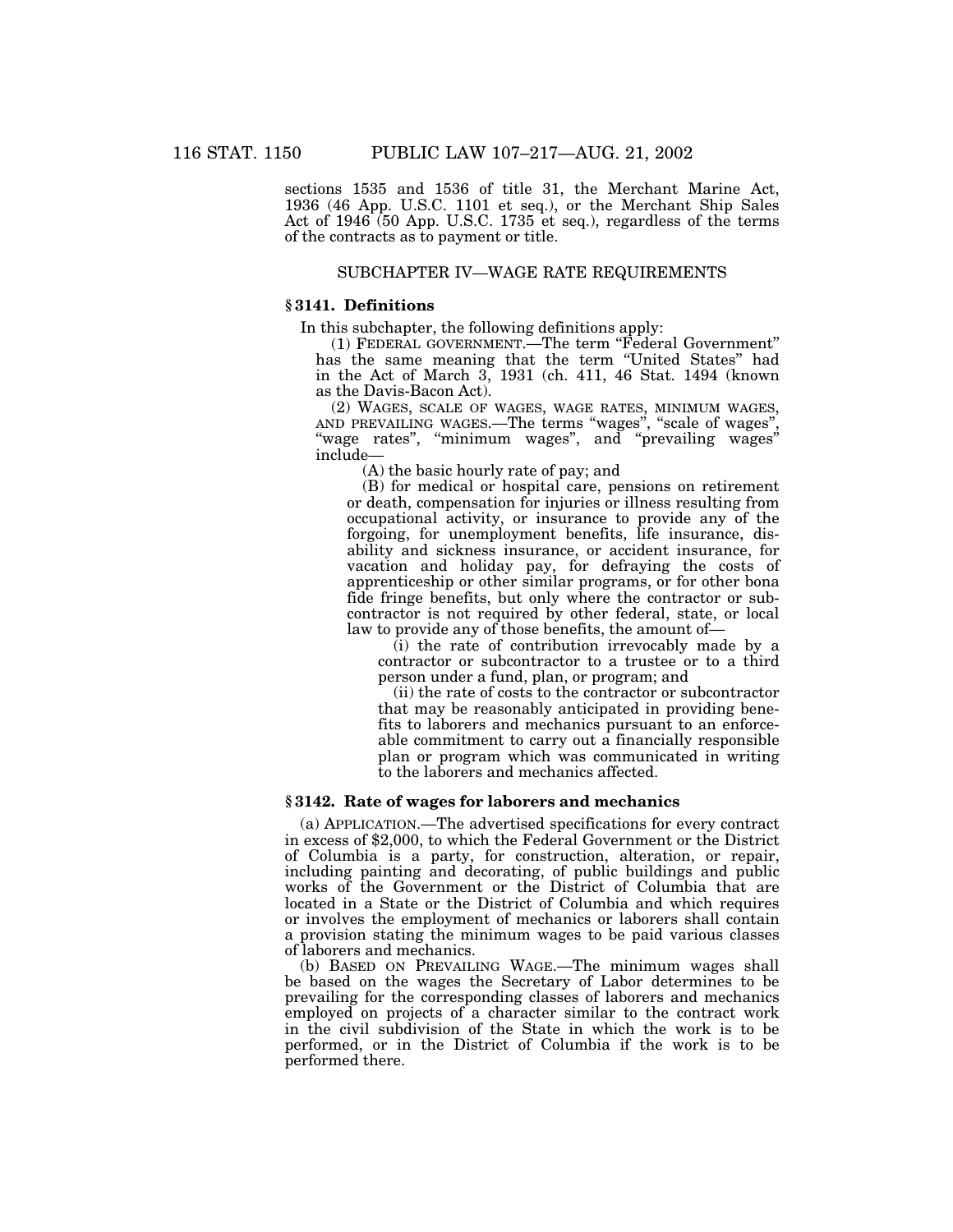(c) STIPULATIONS REQUIRED IN CONTRACT.—Every contract based upon the specifications referred to in subsection (a) must contain stipulations that— (1) the contractor or subcontractor shall pay all mechanics

and laborers employed directly on the site of the work, unconditionally and at least once a week, and without subsequent deduction or rebate on any account, the full amounts accrued at time of payment, computed at wage rates not less than those stated in the advertised specifications, regardless of any contractual relationship which may be alleged to exist between the contractor or subcontractor and the laborers and mechanics;

(2) the contractor will post the scale of wages to be paid in a prominent and easily accessible place at the site of the work; and

(3) there may be withheld from the contractor so much of accrued payments as the contracting officer considers necessary to pay to laborers and mechanics employed by the contractor or any subcontractor on the work the difference between the rates of wages required by the contract to be paid laborers and mechanics on the work and the rates of wages received by the laborers and mechanics and not refunded to the contractor or subcontractors or their agents.

(d) DISCHARGE OF OBLIGATION.—The obligation of a contractor or subcontractor to make payment in accordance with the prevailing wage determinations of the Secretary of Labor, under this subchapter and other laws incorporating this subchapter by reference, may be discharged by making payments in cash, by making contributions described in section  $3141(2)(B)(i)$  of this title, by assuming an enforceable commitment to bear the costs of a plan or program referred to in section  $3141(2)(B)(ii)$  of this title, or by any combination of payment, contribution, and assumption, where the aggregate of the payments, contributions, and costs is not less than the basic hourly rate of pay plus the amount referred to in section 3141(2)(B).

(e) OVERTIME PAY.—In determining the overtime pay to which a laborer or mechanic is entitled under any federal law, the regular or basic hourly rate of pay (or other alternative rate on which premium rate of overtime compensation is computed) of the laborer or mechanic is deemed to be the rate computed under section 3141(2)(A) of this title, except that where the amount of payments, contributions, or costs incurred with respect to the laborer or mechanic exceeds the applicable prevailing wage, the regular or basic hourly rate of pay (or other alternative rate) is the amount of payments, contributions, or costs actually incurred with respect to the laborer or mechanic minus the greater of the amount of contributions or costs of the types described in section 3141(2)(B) of this title actually incurred with respect to the laborer or mechanic or the amount determined under section 3141(2)(B) but not actually paid.

# **§ 3143. Termination of work on failure to pay agreed wages**

Every contract within the scope of this subchapter shall contain a provision that if the contracting officer finds that any laborer or mechanic employed by the contractor or any subcontractor directly on the site of the work covered by the contract has been or is being paid a rate of wages less than the rate of wages required by the contract to be paid, the Federal Government by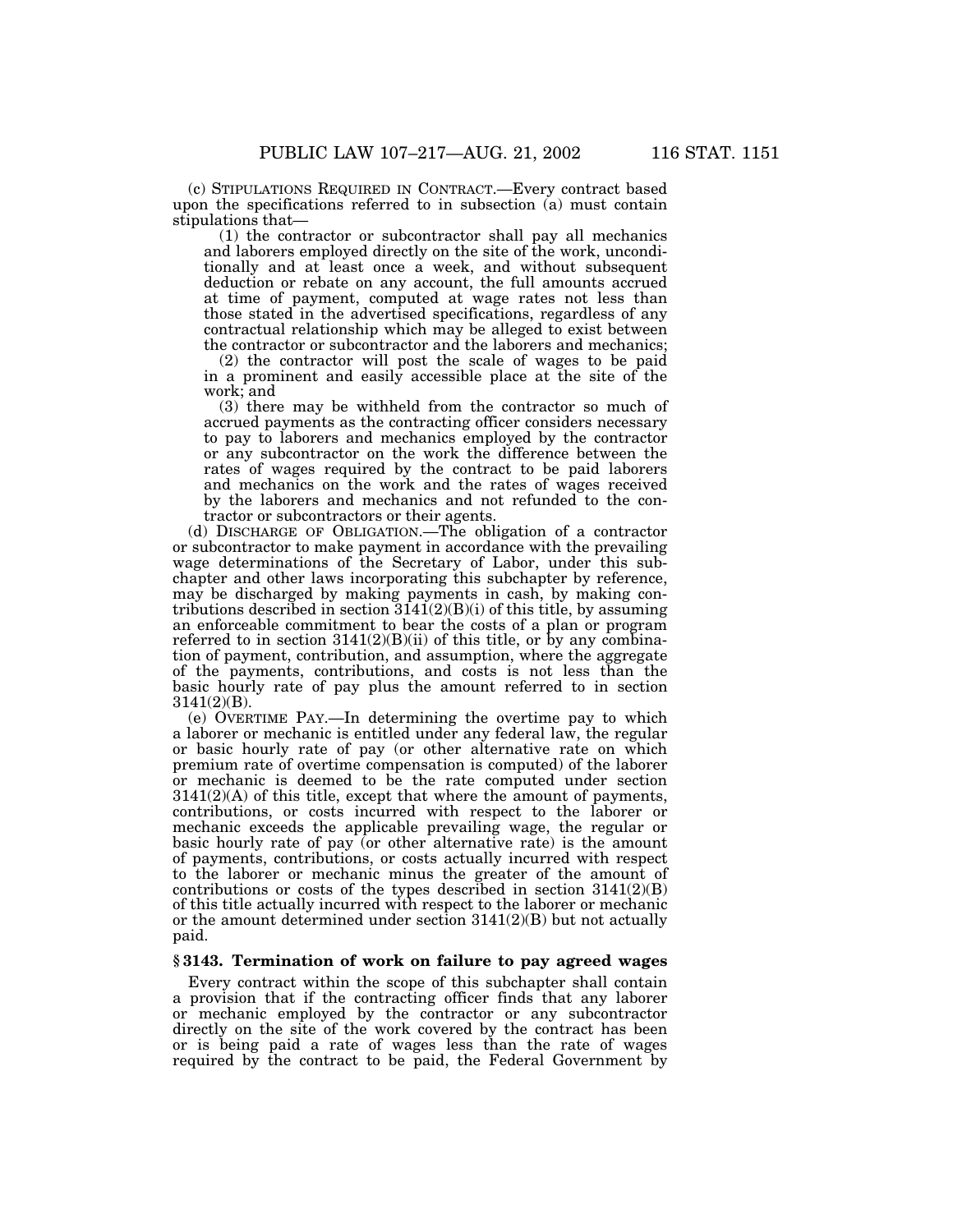written notice to the contractor may terminate the contractor's right to proceed with the work or the part of the work as to which there has been a failure to pay the required wages. The Government may have the work completed, by contract or otherwise, and the contractor and the contractor's sureties shall be liable to the Government for any excess costs the Government incurs.

### **§ 3144. Authority of Comptroller General to pay wages and list contractors violating contracts**

(a) PAYMENT OF WAGES.—

(1) IN GENERAL.—The Comptroller General shall pay directly to laborers and mechanics from any accrued payments withheld under the terms of a contract any wages found to be due laborers and mechanics under this subchapter.

(2) RIGHT OF ACTION.—If the accrued payments withheld under the terms of the contract are insufficient to reimburse all the laborers and mechanics who have not been paid the wages required under this subchapter, the laborers and mechanics have the same right to bring a civil action and intervene against the contractor and the contractor's sureties as is conferred by law on persons furnishing labor or materials. In those proceedings it is not a defense that the laborers and mechanics accepted or agreed to accept less than the required rate of wages or voluntarily made refunds.

(b) LIST OF CONTRACTORS VIOLATING CONTRACTS.—

(1) IN GENERAL.—The Comptroller General shall distribute to all departments of the Federal Government a list of the names of persons whom the Comptroller General has found to have disregarded their obligations to employees and subcontractors.

(2) RESTRICTION ON AWARDING CONTRACTS.—No contract shall be awarded to persons appearing on the list or to any firm, corporation, partnership, or association in which the persons have an interest until three years have elapsed from the date of publication of the list.

### **§ 3145. Regulations governing contractors and subcontractors**

(a) IN GENERAL.—The Secretary of Labor shall prescribe reasonable regulations for contractors and subcontractors engaged in constructing, carrying out, completing, or repairing public buildings, public works, or buildings or works that at least partly are financed by a loan or grant from the Federal Government. The regulations shall include a provision that each contractor and subcontractor each week must furnish a statement on the wages paid each employee during the prior week.

(b) APPLICATION.—Section 1001 of title 18 applies to the statements.

### **§ 3146. Effect on other federal laws**

This subchapter does not supersede or impair any authority otherwise granted by federal law to provide for the establishment of specific wage rates.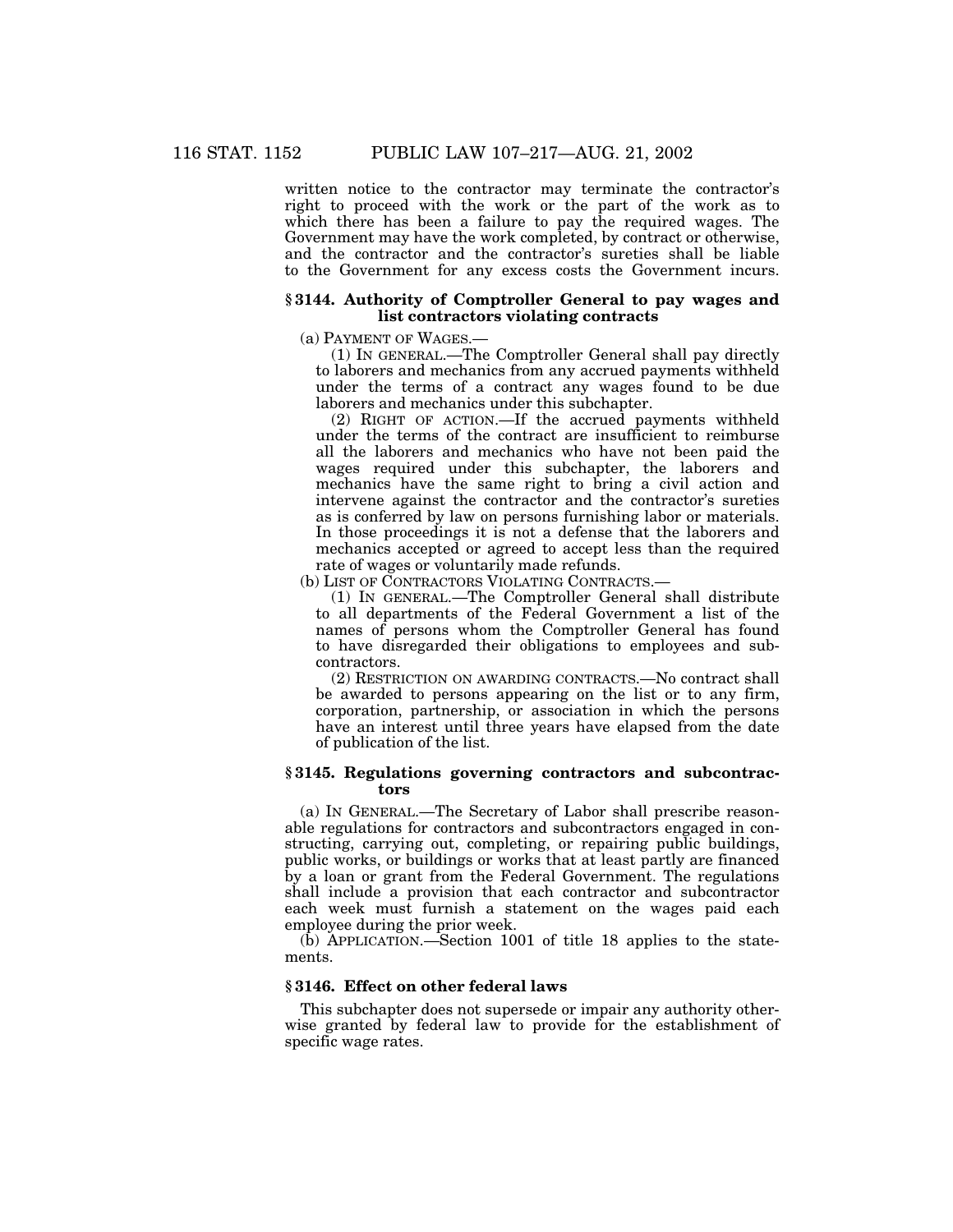## **§ 3147. Suspension of this subchapter during a national emergency**

The President may suspend the provisions of this subchapter during a national emergency.

## **§ 3148. Application of this subchapter to certain contracts**

This subchapter applies to a contract authorized by law that is made without regard to section 3709 of the Revised Statutes (41 U.S.C. 5), or on a cost-plus-a-fixed-fee basis or otherwise without advertising for proposals, if this subchapter otherwise would apply to the contract.

## SUBCHAPTER V—VOLUNTEER SERVICES

#### **§ 3161. Purpose**

It is the purpose of this subchapter to promote and provide opportunities for individuals who wish to volunteer their services to state or local governments, public agencies, or nonprofit charitable organizations in the construction, repair, or alteration (including painting and decorating) of public buildings and public works that at least partly are financed with federal financial assistance authorized under certain federal programs and that otherwise might not be possible without the use of volunteers.

### **§ 3162. Waiver for individuals who perform volunteer services**

(a) CRITERIA FOR RECEIVING WAIVER.—The requirement that certain laborers and mechanics be paid in accordance with the wagesetting provisions of subchapter IV of this chapter as set forth in the Indian Self-Determination and Education Assistance Act (25 U.S.C. 450 et seq.), the Indian Health Care Improvement Act (25 U.S.C. 1601 et seq.), and the Housing and Community Development Act of 1974 (42 U.S.C. 5301 et seq.) does not apply to an individual— (1) who volunteers to perform a service directly to a state

or local government, a public agency, or a public or private nonprofit recipient of federal assistance—

(A) for civic, charitable, or humanitarian reasons;

(B) only for the personal purpose or pleasure of the individual;

(C) without promise, expectation, or receipt of compensation for services rendered, except as provided in subsection (b); and

(D) freely and without pressure or coercion, direct or implied, from any employer;

(2) whose contribution of service is not for the direct or indirect benefit of any contractor otherwise performing or seeking to perform work on the same project for which the individual is volunteering;

(3) who is not employed by and does not provide services to a contractor or subcontractor at any time on the federally assisted or insured project for which the individual is volunteering; and

(4) who otherwise is not employed by the same public agency or recipient of federal assistance to perform the same type of services as those for which the individual proposes to volunteer.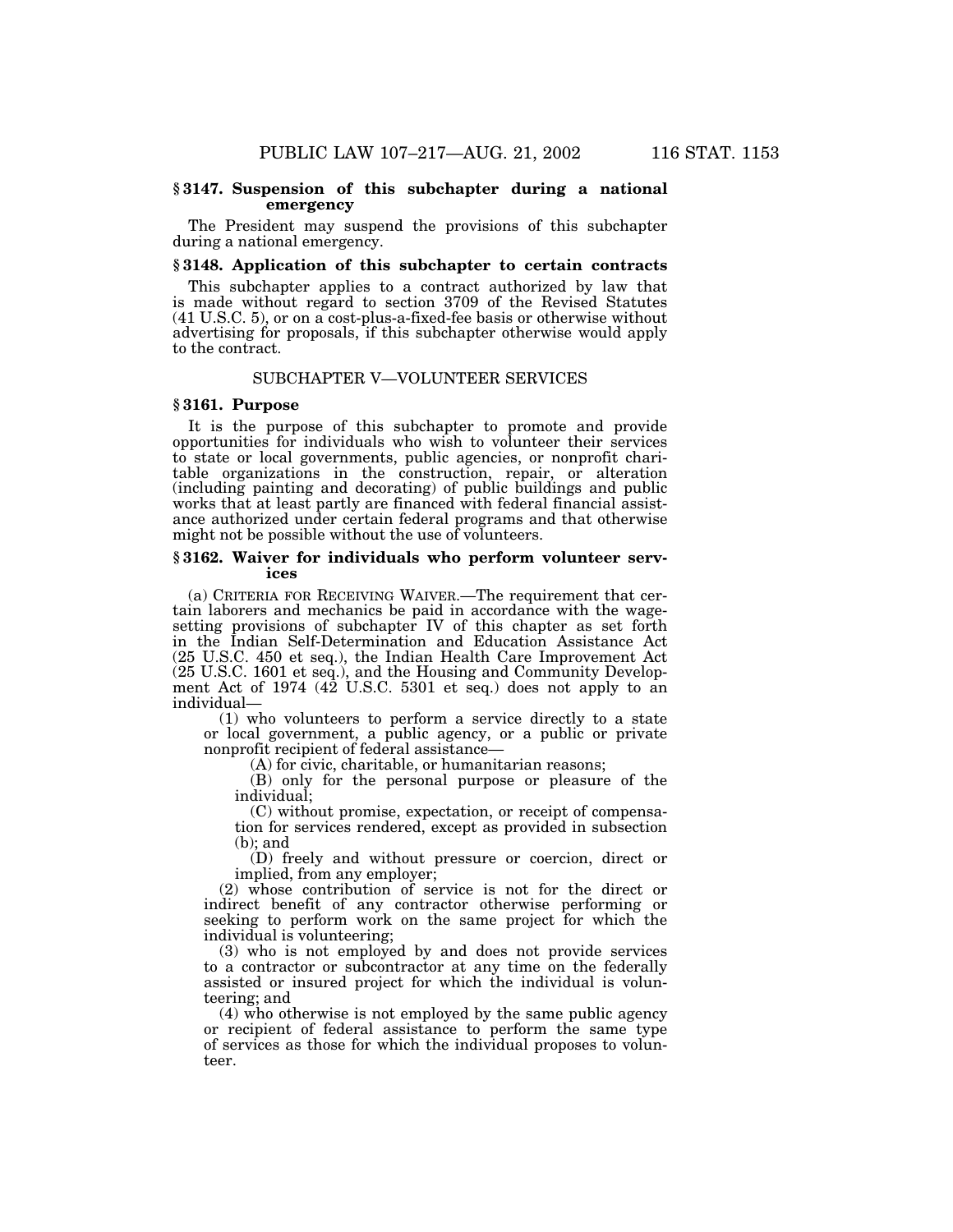(b) PAYMENTS.— (1) IN ACCORDANCE WITH REGULATIONS.—Volunteers described in subsection (a) who are performing services directly to a state or local government or public agency may receive payments of expenses, reasonable benefits, or a nominal fee only in accordance with regulations the Secretary of Labor prescribes. Volunteers who are performing services directly to a public or private nonprofit entity may not receive those payments.

(2) CRITERIA AND CONTENT OF REGULATIONS.—In prescribing the regulations, the Secretary shall consider criteria such as the total amount of payments made (relating to expenses, benefits, or fees) in the context of the economic realities. The regula-

 $(A)$  a payment for an expense may be received by a volunteer for items such as uniform allowances, protective gear and clothing, reimbursement for approximate out-ofpocket expenses, or the cost or expense of meals and transportation;

(B) a reasonable benefit may include the inclusion of a volunteer in a group insurance plan (such as a liability, health, life, disability, or worker's compensation plan) or pension plan, or the awarding of a length of service award; and

(C) a nominal fee may not be used as a substitute for compensation and may not be connected to productivity.

(3) NOMINAL FEE.—The Secretary shall decide what constitutes a nominal fee for purposes of paragraph (2)(C). The decision shall be based on the context of the economic realities of the situation involved.

(c) ECONOMIC REALITY.—In determining whether an expense, benefit, or fee described in subsection (b) may be paid to volunteers in the context of the economic realities of the particular situation, the Secretary may not permit any expense, benefit, or fee that has the effect of undermining labor standards by creating downward pressure on prevailing wages in the local construction industry.

### SUBCHAPTER VI—MISCELLANEOUS

### **§ 3171. Contract authority when appropriation is for less than full amount**

Unless specifically directed otherwise, the Administrator of General Services may make a contract within the full limit of the cost fixed by Congress for the acquisition of land for sites, or for the enlargement of sites, for public buildings, or for the erection, remodeling, extension, alteration, and repairs of public buildings, even though an appropriation is made for only part of the amount necessary to carry out legislation authorizing that purpose.

### **§ 3172. Extension of state workers' compensation laws to buildings, works, and property of the Federal Government**

(a) AUTHORIZATION OF EXTENSION.—The state authority charged with enforcing and requiring compliance with the state workers' compensation laws and with the orders, decisions, and awards of the authority may apply the laws to all land and premises in the State which the Federal Government owns or holds by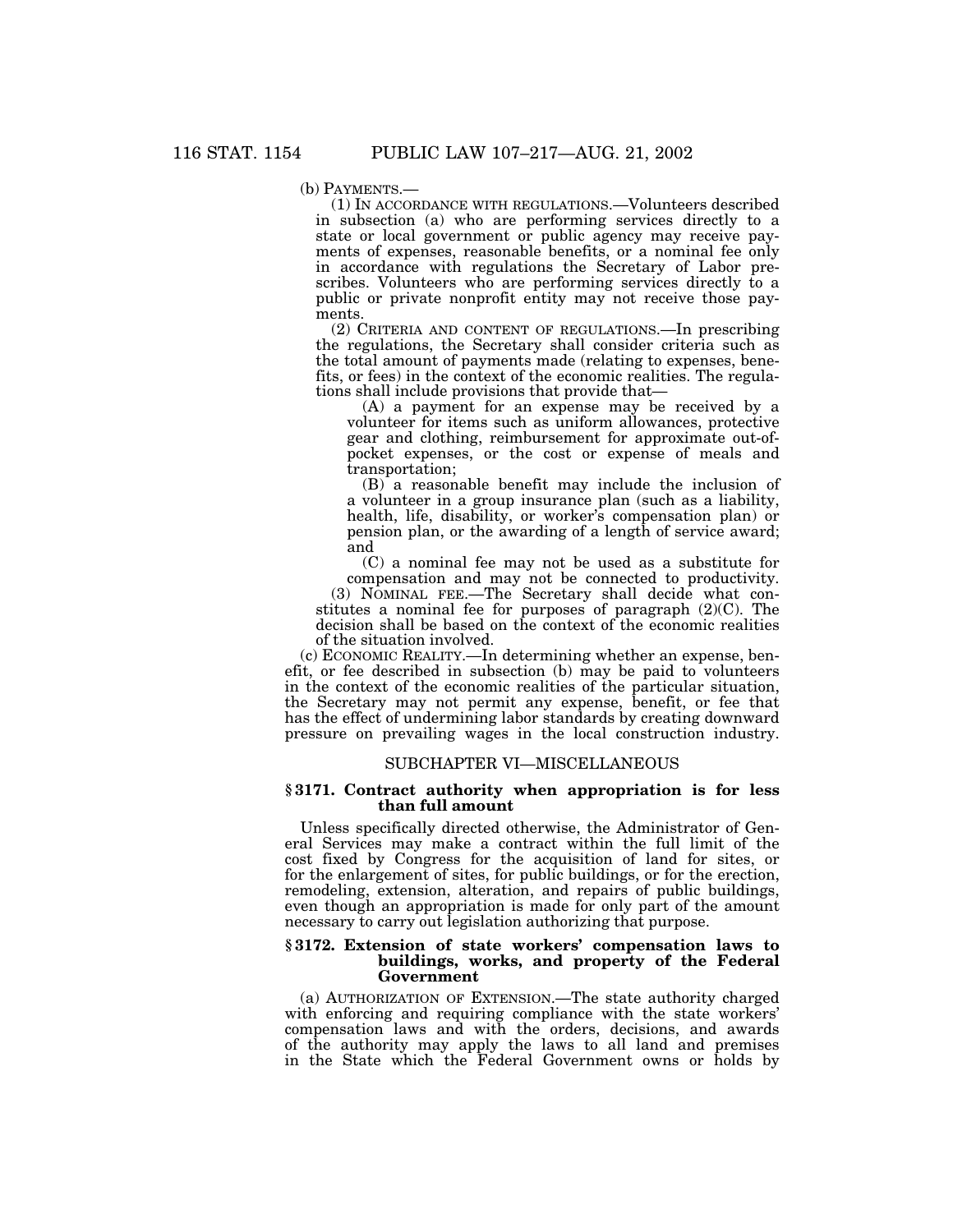deed or act of cession, and to all projects, buildings, constructions, improvements, and property in the State and belonging to the Government, in the same way and to the same extent as if the premises were under the exclusive jurisdiction of the State in which the land, premises, projects, buildings, constructions, improvements, or property are located.

(b) LIMITATION ON RELINQUISHING JURISDICTION.—The Government under this section does not relinquish its jurisdiction for any other purpose.

(c) NONAPPLICATION.—This section does not modify or amend subchapter I of chapter 81 of title 5.

# **§ 3173. Working capital fund for blueprinting, photostating, and duplicating services in General Services Administration**

(a) ESTABLISHMENT AND PURPOSE.—There is a working capital fund for the payment of salaries and other expenses necessary to the operation of a central blue-printing, photostating, and duplicating service.

(b) COMPONENTS.—The fund consists of—

(1) \$50,000 without fiscal year limitation; and

(2) reimbursements from available amounts of constituents of the Administrator of General Services, or of any other federal agency for which services are performed, at rates to be determined by the Administrator on the basis of estimated or actual charges for personal services, material, equipment (including maintenance, repair, and depreciation on existing and new equipment) and other expenses, to ensure continuous operation.

(c) DEPOSIT OF EXCESS AMOUNTS IN THE TREASURY.—At the close of each fiscal year any excess amount resulting from operation of the service, after adequately providing for the replacement of mechanical and other equipment and for accrued annual leave of employees engaged in this work by the establishment of reserves for those purposes, shall be deposited in the Treasury as miscellaneous receipts.

# **§ 3174. Operation of public utility communications services serving governmental activities**

The Administrator of General Services may provide and operate public utility communications services serving any governmental activity when the services are economical and in the interest of the Federal Government. This section does not apply to communications systems for handling messages of a confidential or secret nature, the operation of cryptographic equipment or transmission of secret, security, or coded messages, or buildings operated or occupied by the United States Postal Service, except on request of the department or agency concerned.

### **§ 3175. Acceptance of gifts of property**

The Administrator of General Services, and the United States Postal Service where that office is concerned, may accept on behalf of the Federal Government unconditional gifts of property in aid of any project or function within their respective jurisdictions.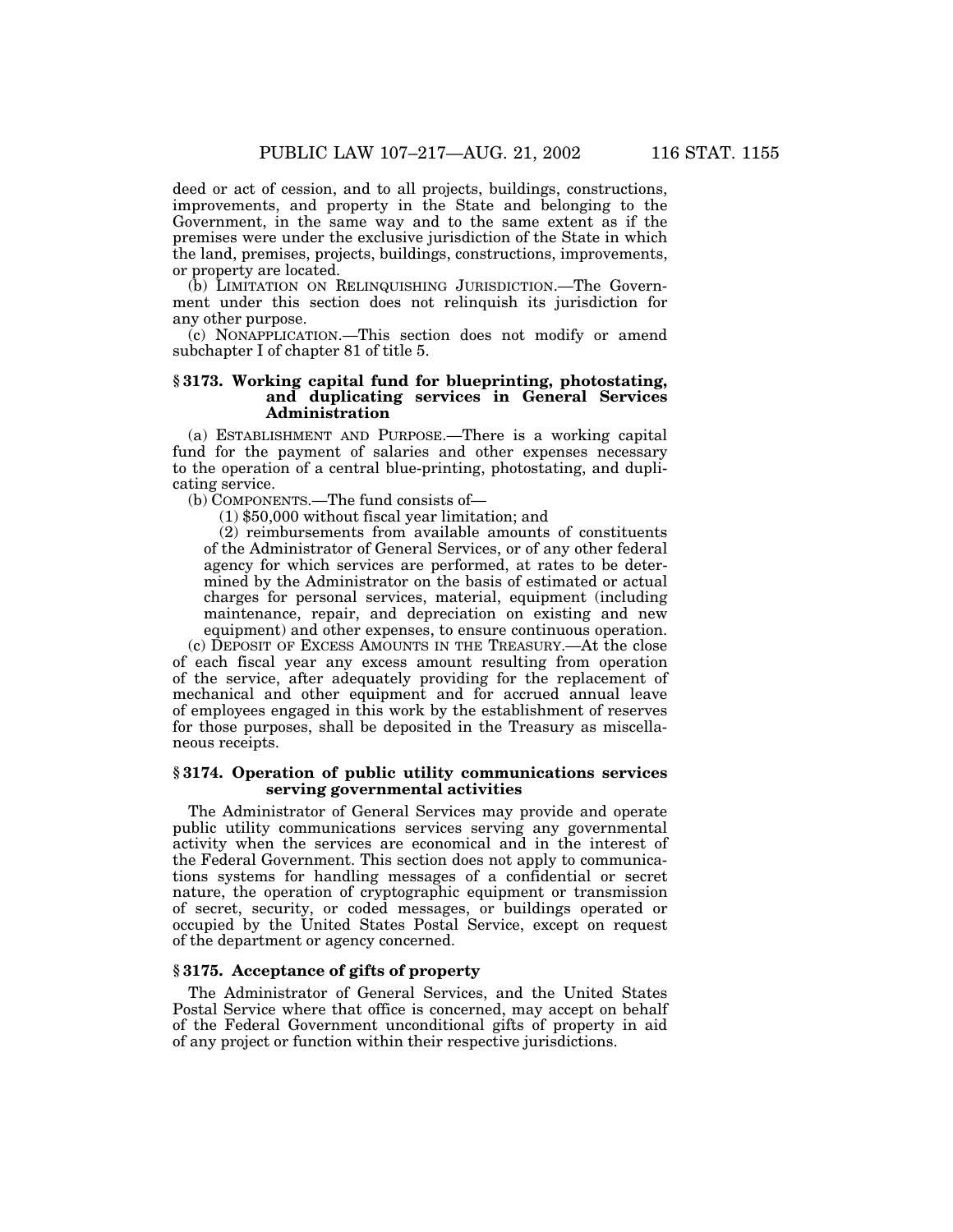### **§ 3176. Administrator of General Services to furnish services in continental United States to international bodies**

Sections 1535 and 1536 of title 31 are extended so that the Administrator of General Services, at the request of the Secretary of State, may furnish services in the continental United States, on a reimbursable basis, to any international body with which the Federal Government is affiliated.

# **CHAPTER 33—ACQUISITION, CONSTRUCTION, AND ALTERATION**

Sec.<br>3301

- Definitions and nonapplication.
- 3302. Prohibition on construction of buildings except by Administrator of General Services.
	- 3303. Continuing investigation and survey of public buildings.
	- 3304. Acquisition of buildings and sites.

Construction and alteration of buildings.

3306. Accommodating federal agencies.

- Congressional approval of proposed projects. 3307. Congressional approval of proposed j<br>3308. Architectural or engineering services
- 
- 3309. Buildings and sites in the District of Columbia.
- 3310. Special rules for leased buildings.<br>3311. State administration of criminal a
- 3311. State administration of criminal and health and safety laws.<br>3312. Compliance with nationally recognized codes.
- Compliance with nationally recognized codes.
- 3313. Delegation.<br>3314. Report to C
- Report to Congress.
- 3315. Certain authority not affected.

### **§ 3301. Definitions and nonapplication**

- (a) DEFINITIONS.—In this chapter—
	- (1) ALTER.—The term "alter" includes—

(A) preliminary planning, engineering, architectural, legal, fiscal, and economic investigations and studies, surveys, designs, plans, working drawings, specifications, procedures, and other similar actions necessary for the alteration of a public building; and

(B) repairing, remodeling, improving, or extending, or other changes in, a public building.

(2) CONSTRUCT.—The term ''construct'' includes preliminary planning, engineering, architectural, legal, fiscal, and economic investigations and studies, surveys, designs, plans, working drawings, specifications, procedures, and other similar actions necessary for the construction of a public building.

(3) EXECUTIVE AGENCY.–The term ''executive agency'' means an executive department or independent establishment in the executive branch of the Federal Government, including—

(A) any wholly owned Government corporation;

(B) the Central-Bank for Cooperatives and the regional banks for cooperatives;

(C) federal land banks;

(D) federal intermediate credit banks;

(E) the Federal Deposit Insurance Corporation; and

(F) the Government National Mortgage Association.

(4) FEDERAL AGENCY.—The term ''federal agency'' means an executive agency or an establishment in the legislative or judicial branch of the Government (except the Senate, the House of Representatives, and the Architect of the Capitol and any activities under the direction of the Architect).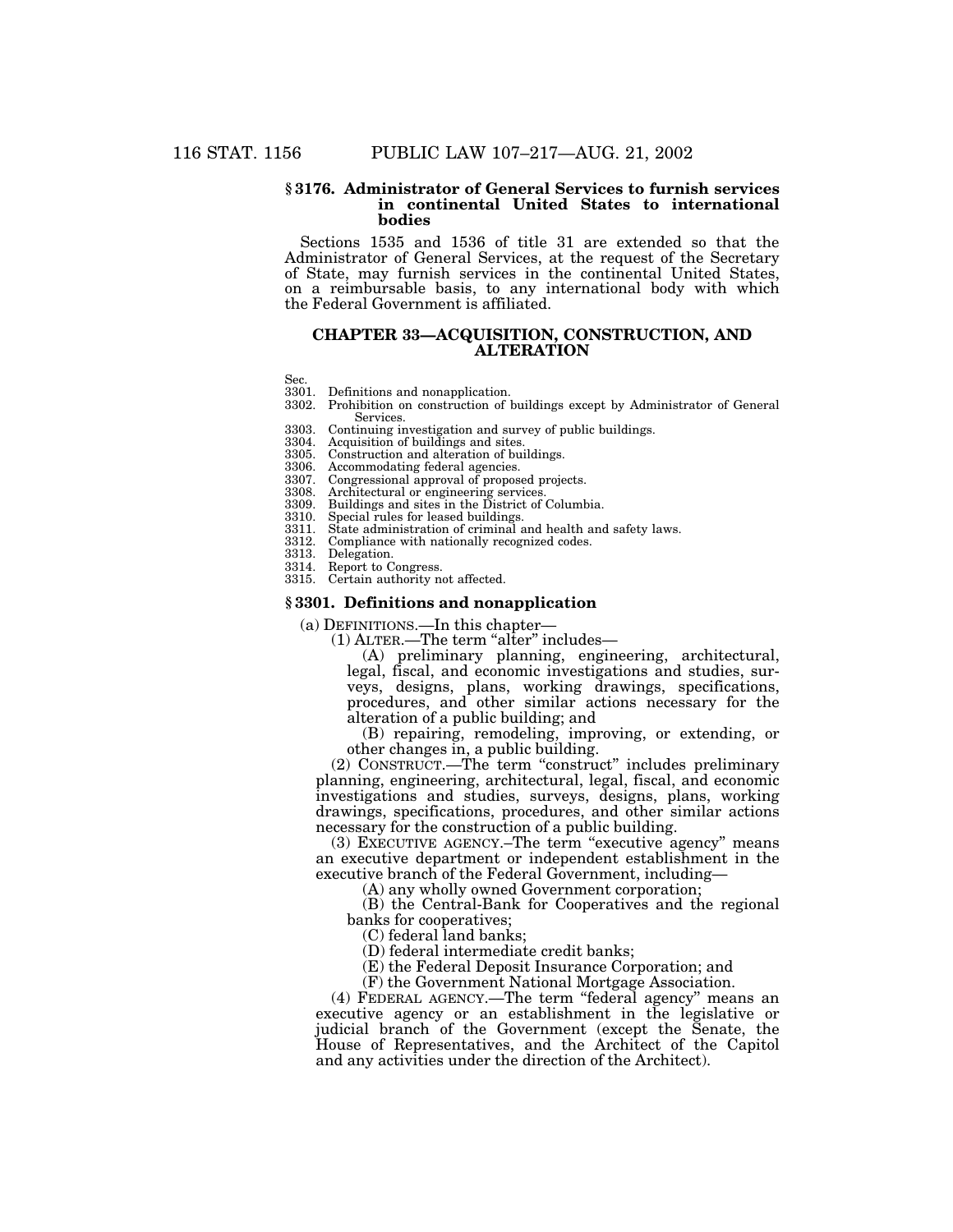(5) PUBLIC BUILDING.—The term ''public building''—

(A) means a building, whether for single or multitenant occupancy, and its grounds, approaches, and appurtenances, which is generally suitable for use as office or storage space or both by one or more federal agencies or mixed-ownership Government corporations;

(B) includes—

(i) federal office buildings;

(ii) post offices;

(iii) customhouses;

(iv) courthouses;

(v) appraisers stores;

(vi) border inspection facilities;

(vii) warehouses;

(viii) record centers;

(ix) relocation facilities;

(x) telecommuting centers;

(xi) similar federal facilities; and

(xii) any other buildings or construction projects the inclusion of which the President considers to be justified in the public interest; but

(C) does not include a building or construction project described in subparagraphs (A) and (B)—

(i) that is on the public domain (including that reserved for national forests and other purposes);

(ii) that is on property of the Government in foreign countries;

(iii) that is on Indian and native Eskimo property held in trust by the Government;

(iv) that is on land used in connection with federal programs for agricultural, recreational, and conservation purposes, including research in connection with the programs;

(v) that is on or used in connection with river, harbor, flood control, reclamation or power projects, for chemical manufacturing or development projects, or for nuclear production, research, or development projects;

(vi) that is on or used in connection with housing and residential projects;

(vii) that is on military installations (including any fort, camp, post, naval training station, airfield, proving ground, military supply depot, military school, or any similar facility of the Department of Defense);

(viii) that is on installations of the Department of Veterans Affairs used for hospital or domiciliary purposes; or

(ix) the exclusion of which the President considers to be justified in the public interest.

(6) UNITED STATES.—The term ''United States'' includes the States of the United States, the District of Columbia, Puerto Rico, and the territories and possessions of the United States.

(b) NONAPPLICATION.—This chapter does not apply to the construction of any public building to which section  $241(g)$  of the Immigration and Nationality Act (8 U.S.C. 1231(g)) or section 1 of the Act of June 26, 1930 (19 U.S.C. 68) applies.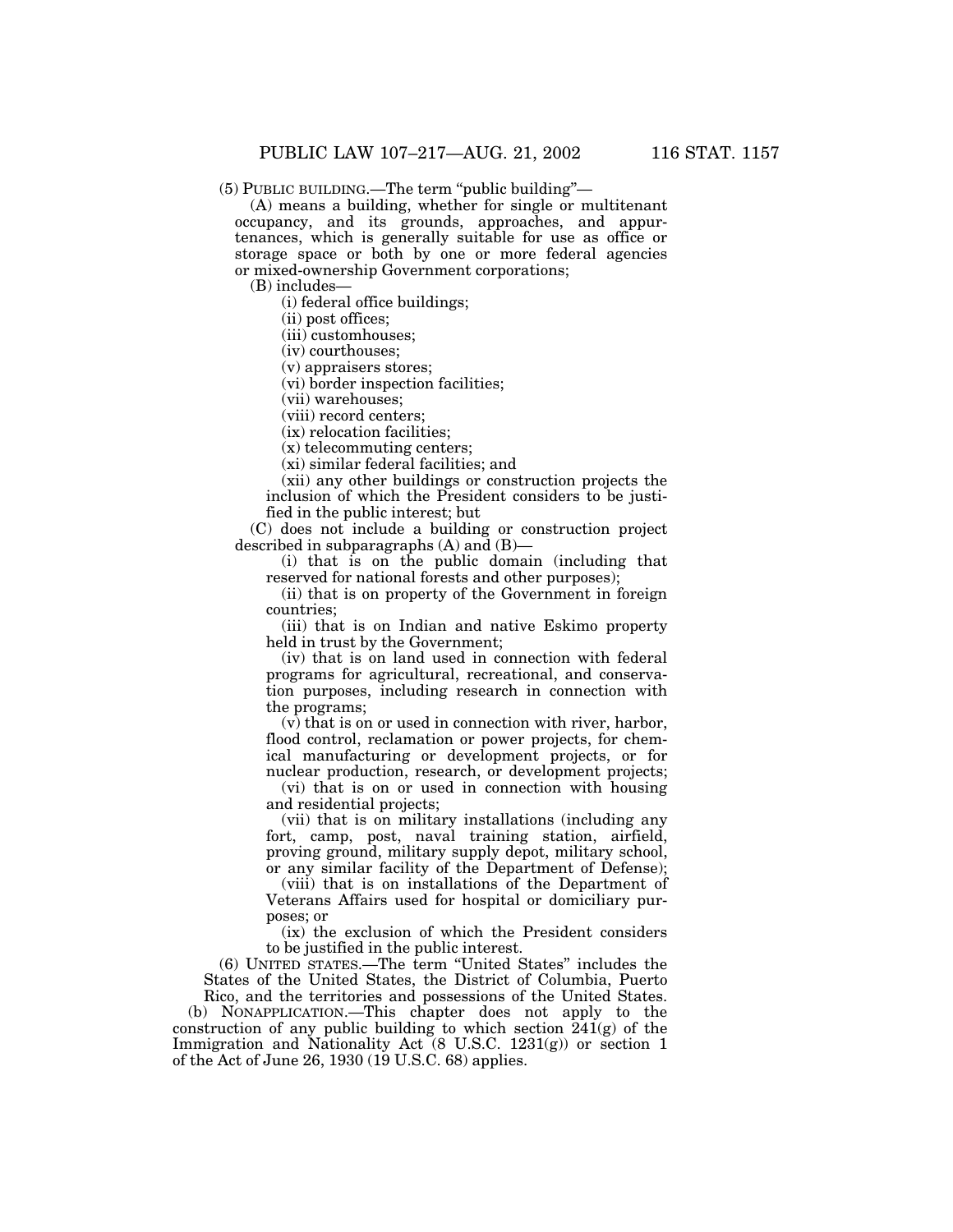### **§ 3302. Prohibition on construction of buildings except by Administrator of General Services**

Only the Administrator of General Services may construct a public building. The Administrator shall construct a public building in accordance with this chapter.

### **§ 3303. Continuing investigation and survey of public buildings**

(a) CONDUCTED BY ADMINISTRATOR.—The Administrator of General Services shall—

(1) make a continuing investigation and survey of the public buildings needs of the Federal Government so that the Administrator may carry out the duties of the Administrator under this chapter; and

(2) submit to Congress prospectuses of proposed projects in accordance with section 3307(a) and (b) of this title.

(b) COOPERATION WITH FEDERAL AGENCIES.—

(1) DUTIES OF ADMINISTRATOR.—In carrying out the duties of the Administrator under this chapter, the Administrator—

(A) shall cooperate with all federal agencies in order to keep informed of their needs;

(B) shall advise each federal agency of the program with respect to the agency; and

(C) may request the cooperation and assistance of each federal agency in carrying out duties under this chapter.

(2) DUTY OF FEDERAL AGENCIES.—Each federal agency shall cooperate with, advise, and assist the Administrator in carrying out the duties of the Administrator under this chapter as determined necessary by the Administrator to carry out the purposes of this chapter.

(c) REQUEST FOR IDENTIFICATION OF EXISTING BUILDINGS OF HISTORICAL, ARCHITECTURAL, OR CULTURAL SIGNIFICANCE.—When the Administrator undertakes a survey of the public buildings needs of the Government within a geographical area, the Administrator shall request that, within 60 days, the Advisory Council on Historic Preservation established by title II of the National Historic Preservation Act (16 U.S.C. 470i et seq.) identify any existing buildings in the geographical area that—

(1) are of historical, architectural, or cultural significance (as defined in section 3306(a) of this title); and

(2) whether or not in need of repair, alteration, or addition, would be suitable for acquisition to meet the public buildings needs of the Government.

(d) STANDARD FOR CONSTRUCTION AND ACQUISITION OF PUBLIC BUILDINGS.—In carrying out the duties of the Administrator under this chapter, the Administrator shall provide for the construction and acquisition of public buildings equitably throughout the United States with due regard to the comparative urgency of the need for each particular building. In developing plans for new buildings, the Administrator shall give due consideration to excellence of architecture and design.

### **§ 3304. Acquisition of buildings and sites**

(a) IN GENERAL.—The Administrator of General Services may acquire, by purchase, condemnation, donation, exchange, or otherwise, any building and its site which the Administrator decides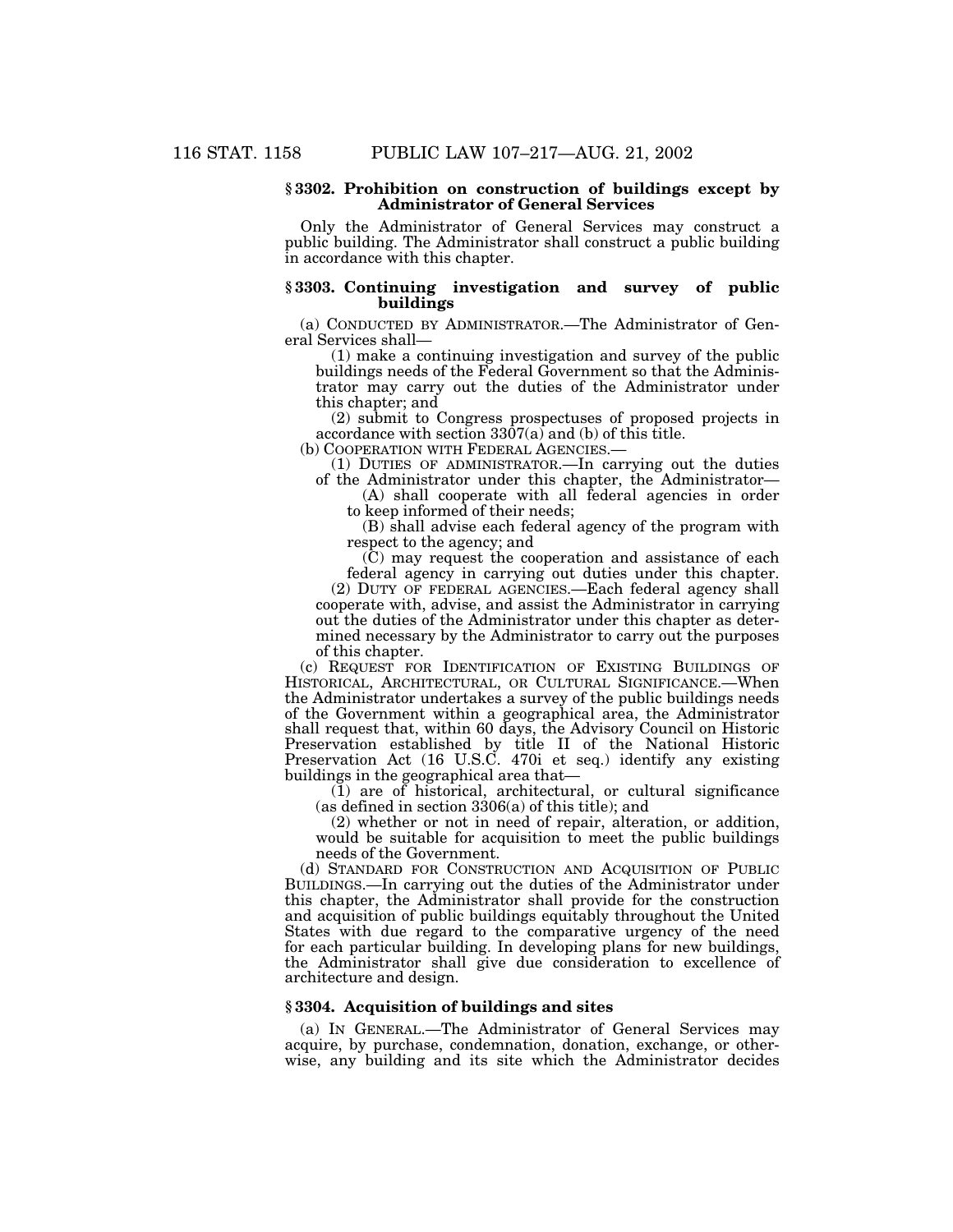is necessary to carry out the duties of the Administrator under this chapter.

(b) ACQUISITION OF LAND OR INTEREST IN LAND FOR USE AS SITES.—The Administrator may acquire land or an interest in land the Administrator considers necessary for use as sites, or additions to sites, for public buildings authorized to be constructed or altered under this chapter.

(c) PUBLIC BUILDINGS USED FOR POST OFFICE PURPOSES.—When any part of a public building is to be used for post office purposes, the Administrator shall act jointly with the United States Postal Service in selecting the town or city where the building is to be constructed, and in selecting the site in the town or city for the building.

(d) SOLICITATION OF PROPOSALS FOR SALE, DONATION, OR EXCHANGE OF REAL PROPERTY.—When the Administrator is to acquire a site under subsection (b), the Administrator, if the Administrator considers it necessary, by public advertisement may solicit proposals for the sale, donation, or exchange of real property to the Federal Government to be used as the site. In selecting a site under subsection (b) the Administrator (with the concurrence of the United States Postal Service if any part of the public building to be constructed on the site is to be used for post office purposes)

may—(1) select the site that the Administrator believes is the most advantageous to the Government, all factors considered; and

(2) acquire the site without regard to title III of the Federal Property and Administrative Services Act of 1949 (41 U.S.C. 251 et seq.).

### **§ 3305. Construction and alteration of buildings**

(a) CONSTRUCTION.—

(1) REPLACEMENT OF EXISTING BUILDINGS.—When the Administrator of General Services considers it to be in the best interest of the Federal Government to construct a new public building to take the place of an existing public building, the Administrator may demolish the existing building and use the site on which it is located for the site of the proposed public building. If the Administrator believes that it is more advantageous to construct the public building on a different site in the same city, the Administrator may exchange the building and site, or the site, for another site, or may sell the building and site in accordance with subtitle I of this title and title III of the Federal Property and Administrative Services Act of 1949 (41 U.S.C. 251 et seq.).

(2) SALE OR EXCHANGE OF SITES.—When the Administrator decides that a site acquired for the construction of a public building is not suitable for that purpose, the Administrator may exchange the site for another site, or may sell it in accordance with subtitle I of this title and title III of the Federal Property and Administrative Services Act of 1949 (41 U.S.C. 251 et seq.).

(3) COMMITTEE APPROVAL REQUIRED.—This subsection does not permit the Administrator to use any land as a site for a public building if the project has not been approved in accordance with section 3307 of this title.

(b) ALTERATION OF BUILDINGS.—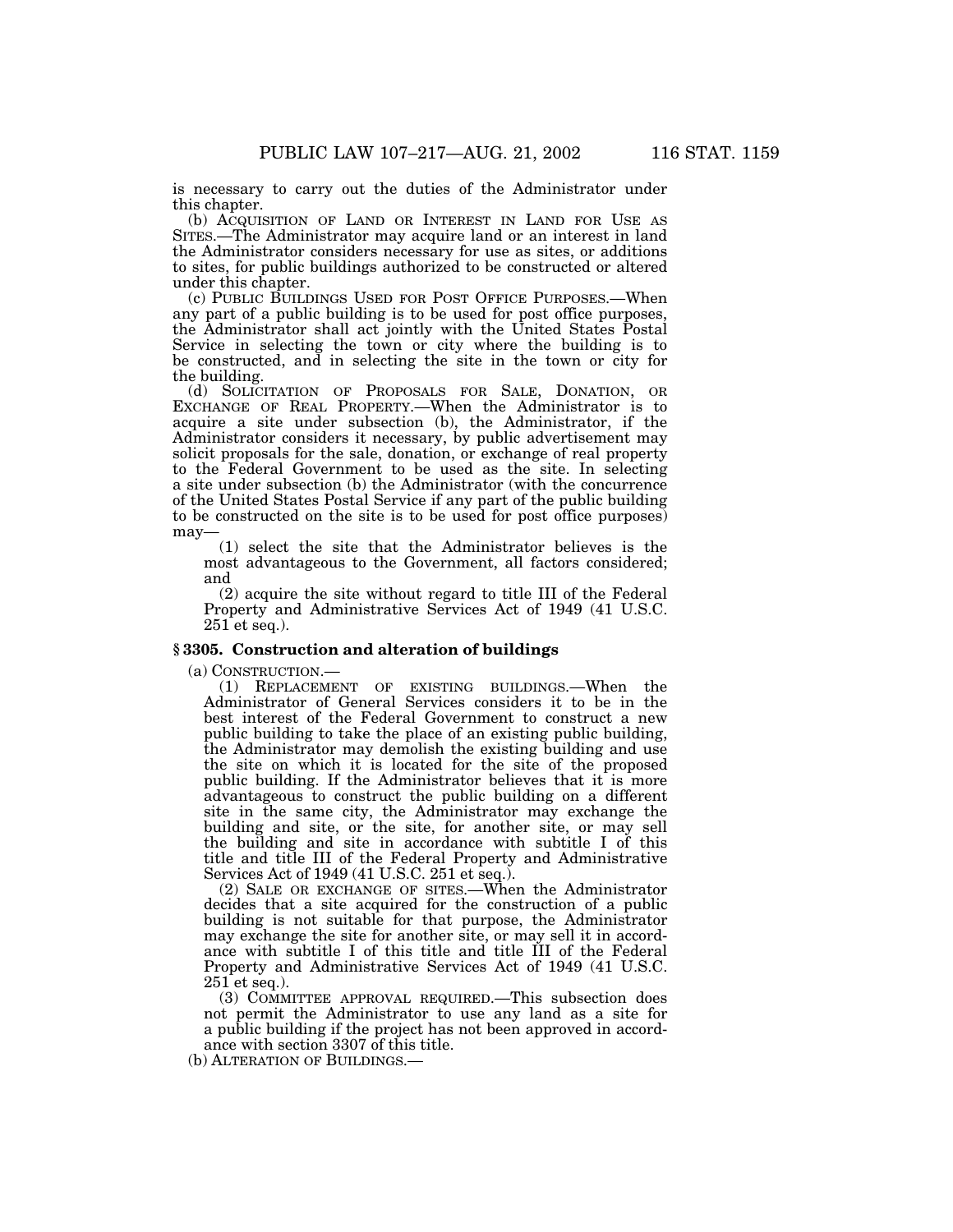(1) AUTHORITY TO ALTER BUILDINGS AND ACQUIRE LAND.— The Administrator may— (A) alter any public building; and

(B) acquire in accordance with section 3304(b)–(d) of this title land necessary to carry out the alteration.<br>(2) COMMITTEE APPROVAL NOT REQUIRED.—

(A) THRESHOLD AMOUNT.—Approval under section 3307 of this title is not required for any alteration and acquisition authorized by this subsection for which the estimated maximum cost does not exceed \$1,500,000.

(B) DOLLAR AMOUNT ADJUSTMENT.—The Administrator annually may adjust the dollar amount referred to in subparagraph (A) to reflect a percentage increase or decrease in construction costs during the prior calendar year, as determined by the composite index of construction costs of the Department of Commerce. Any adjustment shall be expeditiously reported to the Committee on Environment and Public Works of the Senate and the Committee on Transportation and Infrastructure of the House of Representatives.

(c) CONSTRUCTION OR ALTERATION BY CONTRACT.—The Administrator may carry out any construction or alteration authorized by this chapter by contract if the Administrator considers it to be most advantageous to the Government.

### **§ 3306. Accommodating federal agencies**

(a) DEFINITIONS.—In this section—

Administrator shall—

(1) COMMERCIAL ACTIVITIES.—The term ''commercial activities'' includes the operations of restaurants, food stores, craft stores, dry goods stores, financial institutions, and display facilities.

(2) CULTURAL ACTIVITIES.—The term ''cultural activities'' includes film, dramatic, dance, and musical presentations, and fine art exhibits, whether or not those activities are intended to make a profit.

(3) EDUCATIONAL ACTIVITIES.—The terms ''educational activities'' includes the operations of libraries, schools, day care centers, laboratories, and lecture and demonstration facilities.

(4) HISTORICAL, ARCHITECTURAL, OR CULTURAL SIGNIFI-CANCE.—The term ''historical, architectural, or cultural significance'' includes buildings listed or eligible to be listed on the National Register established under section 101 of the National Historic Preservation Act (16 U.S.C. 470a).

(5) RECREATIONAL ACTIVITIES.—The term ''recreational activities'' includes the operations of gymnasiums and related facilities.

(6) UNIT OF GENERAL LOCAL GOVERNMENT.—The term ''unit of general local government'' means a city, county, town, parish,

village, or other general-purpose political subdivision of a State. (b) DUTIES OF ADMINISTRATOR.—To carry out the duties of the Administrator of General Services under sections 581(h), 584(b), 3303(c), and 3307(b)(3) and (5) of this title and under any other authority with respect to constructing, operating, maintaining, altering, and otherwise managing or acquiring space necessary to accommodate federal agencies and to accomplish the purposes of sections 581(h), 584(b), 3303(c), and 3307( $\bar{b}$ )(3) and  $\bar{b}$ ), the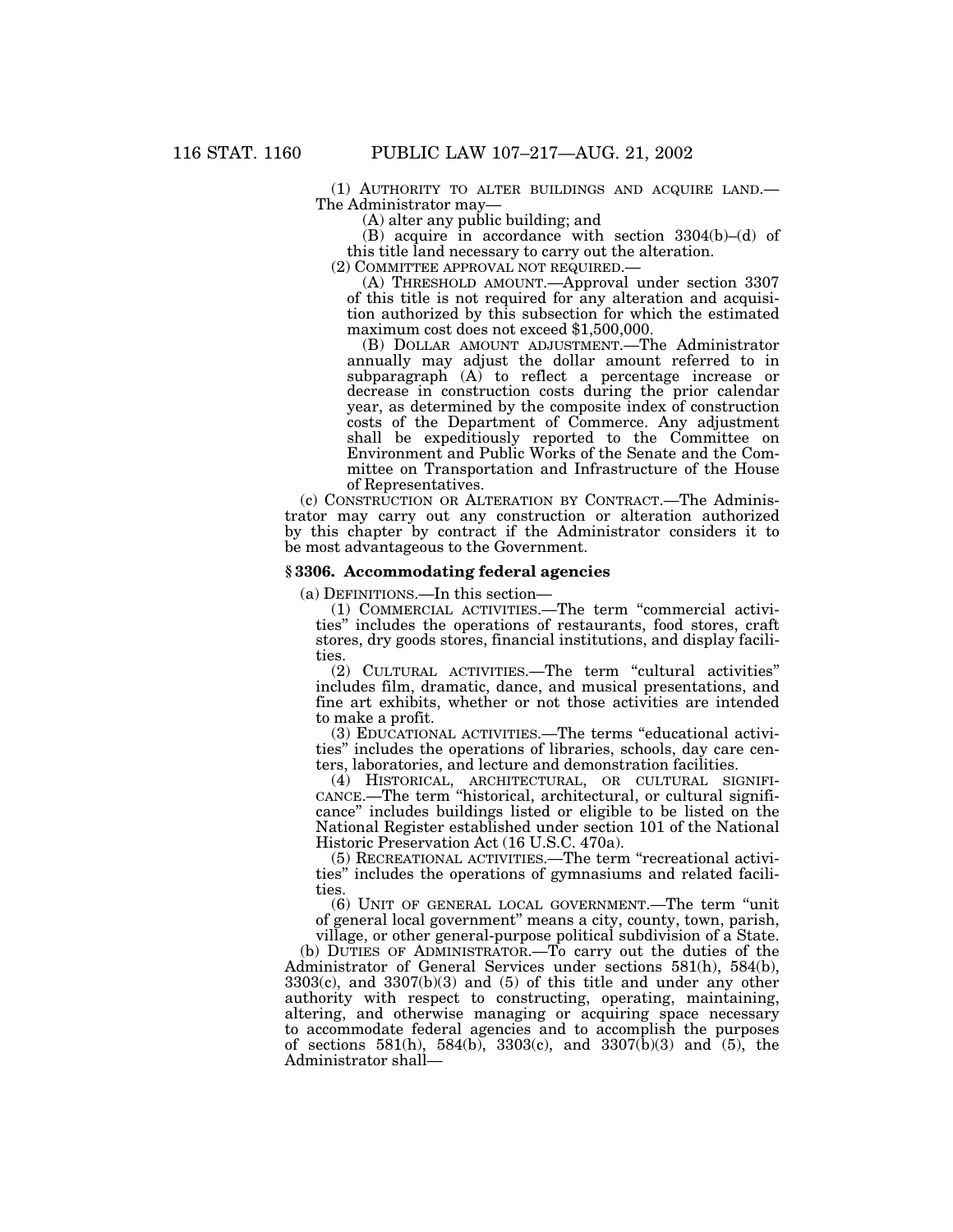(1) acquire and utilize space in suitable buildings of historical, architectural, or cultural significance, unless use of the space would not prove feasible and prudent compared with available alternatives;

(2) encourage the location of commercial, cultural, educational, and recreational facilities and activities in public buildings;

(3) provide and maintain space, facilities, and activities, to the extent practicable, that encourage public access to, and stimulate public pedestrian traffic around, into, and through, public buildings, permitting cooperative improvements to and uses of the area between the building and the street, so that the activities complement and supplement commercial, cultural, educational, and recreational resources in the neighborhood of public buildings; and

(4) encourage the public use of public buildings for cultural, educational, and recreational activities.

(c) CONSULTATION AND SOLICITATION OF COMMENTS.—In carrying out the duties under subsection (b), the Administrator shall—

(1) consult with chief executive officers of the States, areawide agencies established pursuant to title II of the Demonstration Cities and Metropolitan Development Act of 1966 (42 U.S.C. 3331 et seq.) and section 6506 of title 31, and chief executive officers of those units of general local government in each area served by an existing or proposed public building; and

(2) solicit the comments of other community leaders and members of the general public as the Administrator considers appropriate.

## **§ 3307. Congressional approval of proposed projects**

(a) RESOLUTIONS REQUIRED BEFORE APPROPRIATIONS MAY BE MADE.—The following appropriations may be made only if the Committee on Environment and Public Works of the Senate and the Committee on Transportation and Infrastructure of the House of Representatives adopt resolutions approving the purpose for which the appropriation is made:

(1) An appropriation to construct, alter, or acquire any building to be used as a public building which involves a total expenditure in excess of \$1,500,000, so that the equitable distribution of public buildings throughout the United States with due regard for the comparative urgency of need for the buildings, except as provided in section 3305(b) of this title, is ensured.

(2) An appropriation to lease any space at an average annual rental in excess of \$1,500,000 for use for public purposes.

(3) An appropriation to alter any building, or part of the building, which is under lease by the Federal Government for use for a public purpose if the cost of the alteration will exceed \$750,000.

(b) TRANSMISSION TO CONGRESS OF PROSPECTUS OF PROPOSED PROJECT.—To secure consideration for the approval referred to in subsection (a), the Administrator of General Services shall transmit to Congress a prospectus of the proposed facility, including—

 $(1)$  a brief description of the building to be constructed, altered, or acquired, or the space to be leased, under this chapter;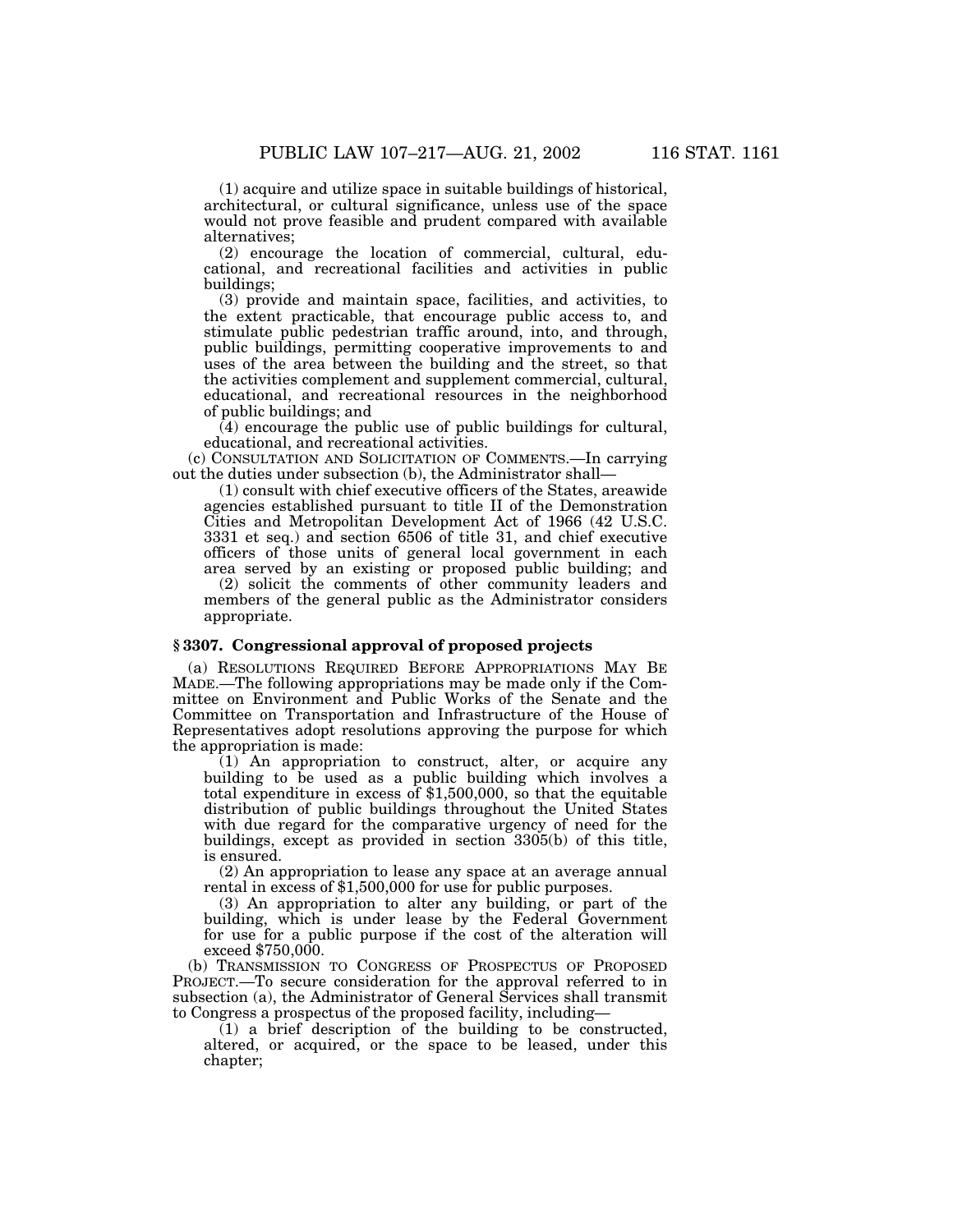(2) the location of the building or space to be leased and an estimate of the maximum cost to the Government of the facility to be constructed, altered, or acquired, or the space to be leased;

(3) a comprehensive plan for providing space for all Government officers and employees in the locality of the proposed facility or the space to be leased, having due regard for suitable space which may continue to be available in existing Government-owned or occupied buildings, especially those buildings that enhance the architectural, historical, social, cultural, and economic environment of the locality;

(4) with respect to any project for the construction, alteration, or acquisition of any building, a statement by the Administrator that suitable space owned by the Government is not available and that suitable rental space is not available at a price commensurate with that to be afforded through the proposed action;

(5) a statement by the Administrator of the economic and other justifications for not acquiring a building identified to the Administrator under section  $330\overline{3}$ (c) of this title as suitable for the public building needs of the Government; and

(6) a statement of rents and other housing costs currently being paid by the Government for federal agencies to be housed in the building to be constructed, altered, or acquired, or the space to be leased.

(c) INCREASE OF ESTIMATED MAXIMUM COST.—The estimated maximum cost of any project approved under this section as set forth in any prospectus may be increased by an amount equal to any percentage increase, as determined by the Administrator, in construction or alteration costs from the date the prospectus is transmitted to Congress. The increase authorized by this subsection may not exceed 10 percent of the estimated maximum cost.

(d) RESCISSION OF APPROVAL.—If an appropriation is not made within one year after the date a project for construction, alteration, or acquisition is approved under subsection (a), the Committee on Environment and Public Works of the Senate or the Committee on Transportation and Infrastructure of the House of Representatives by resolution may rescind its approval before an appropriation is made.

(e) EMERGENCY LEASES BY THE ADMINISTRATOR.—This section does not prevent the Administrator from entering into emergency leases during any period declared by the President to require emergency leasing authority. An emergency lease may not be for more than 180 days without approval of a prospectus for the lease in accordance with subsection (a).

(f) LIMITATION ON LEASING CERTAIN SPACE.—

(1) IN GENERAL.—The Administrator may not lease space to accommodate any of the following if the average rental cost of leasing the space will exceed \$1,500,000:

(A) Computer and telecommunications operations.

(B) Secure or sensitive activities related to the national defense or security, except when it would be inappropriate to locate those activities in a public building or other facility identified with the Government.

(C) A permanent courtroom, judicial chamber, or administrative office for any United States court.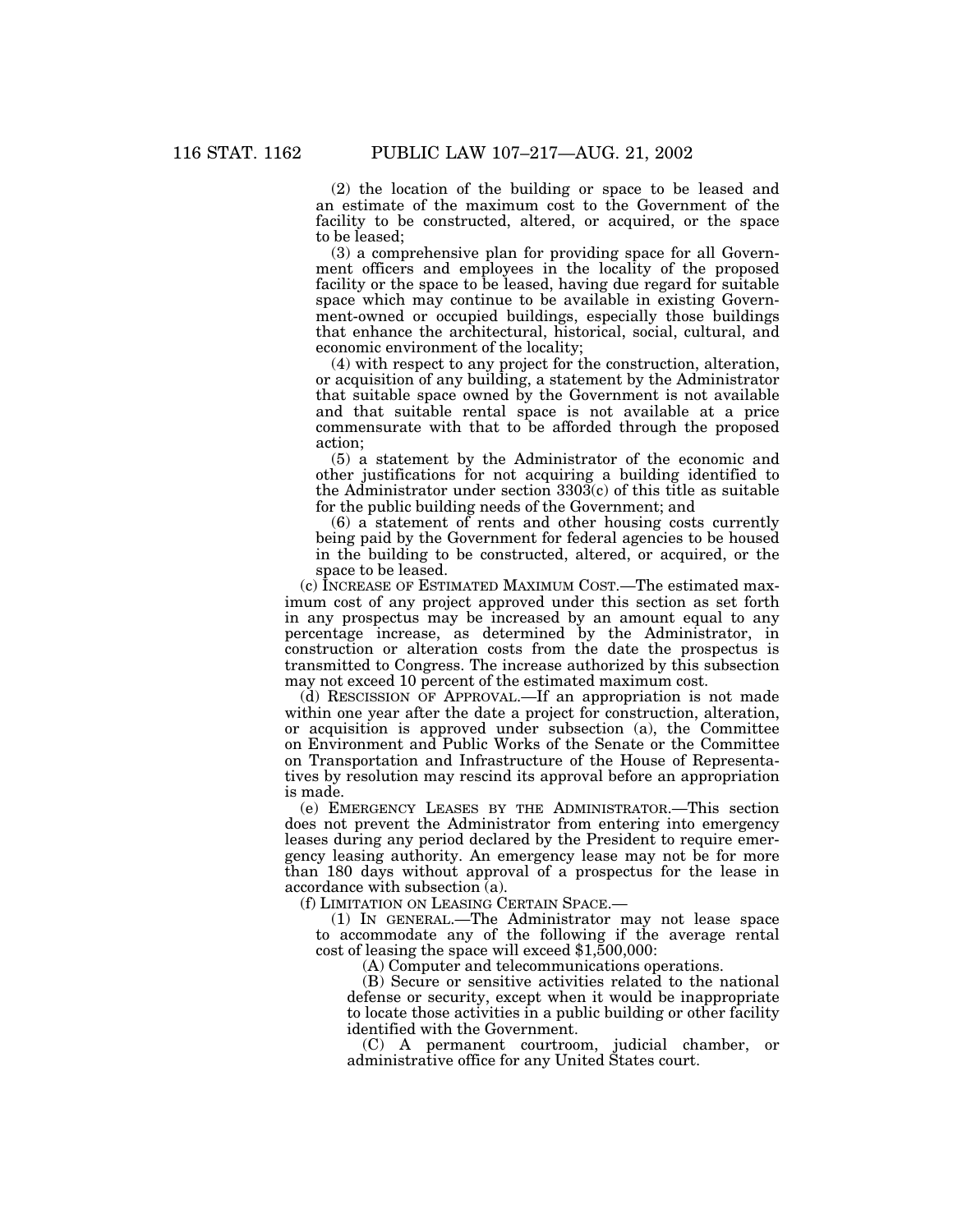(2) EXCEPTION.—The Administrator may lease space with respect to which paragraph (1) applies if the Administrator— (A) decides, for reasons set forth in writing, that leasing

the space is necessary to meet requirements which cannot be met in public buildings; and

(B) submits the reasons to the Committee on Environment and Public Works of the Senate and the Committee on Transportation and Infrastructure of the House of Representatives.

(g) DOLLAR AMOUNT ADJUSTMENT.—The Administrator annually may adjust any dollar amount referred to in this section to reflect a percentage increase or decrease in construction costs during the prior calendar year, as determined by the composite index of construction costs of the Department of Commerce. Any adjustment shall be expeditiously reported to the Committee on Environment and Public Works of the Senate and the Committee on Transportation and Infrastructure of the House of Representatives.

### **§ 3308. Architectural or engineering services**

(a) EMPLOYMENT BY ADMINISTRATOR.—When the Administrator of General Services decides it to be necessary, the Administrator may employ, by contract or otherwise, without regard to chapters 33 and 51 and subchapter III of chapter 53 of title 5, civil service rules and regulations, or section 3709 of the Revised Statutes (41 U.S.C. 5), the services of established architectural or engineering corporations, firms, or individuals, to the extent the Administrator may require those services for any public building authorized to be constructed or altered under this chapter.

(b) EMPLOYMENT ON PERMANENT BASIS NOT PERMITTED.—A corporation, firm, or individual shall not be employed under authority of subsection (a) on a permanent basis.

(c) RESPONSIBILITY OF ADMINISTRATOR.—Notwithstanding any other provision of this section, the Administrator is responsible for all construction authorized by this chapter, including the interpretation of construction contracts, approval of material and workmanship supplied under a construction contract, approval of changes in the construction contract, certification of vouchers for payments due the contractor, and final settlement of the contract.

### **§ 3309. Buildings and sites in the District of Columbia**

(a) IN GENERAL.—The purposes of this chapter shall be carried out in the District of Columbia as nearly as may be practicable in harmony with the plan of Peter Charles L'Enfant. Public buildings shall be constructed or altered to combine architectural beauty with practical utility.

(b) CLOSING OF STREETS AND ALLEYS.—When the Administrator of General Services decides that constructing or altering a public building under this chapter in the District of Columbia requires using contiguous squares as a site for the building, parts of streets that lie between the squares, and alleys that intersect the squares, may be closed and vacated if agreed to by the Administrator, the Council of the District of Columbia, and the National Capital Planning Commission. Those streets and alleys become part of the site.<br>(c) CONSULTATIONS PRIOR TO ACQUISITIONS.—

(1) WITH HOUSE OFFICE BUILDING COMMISSION.—The Administrator must consult with the House Office Building Commission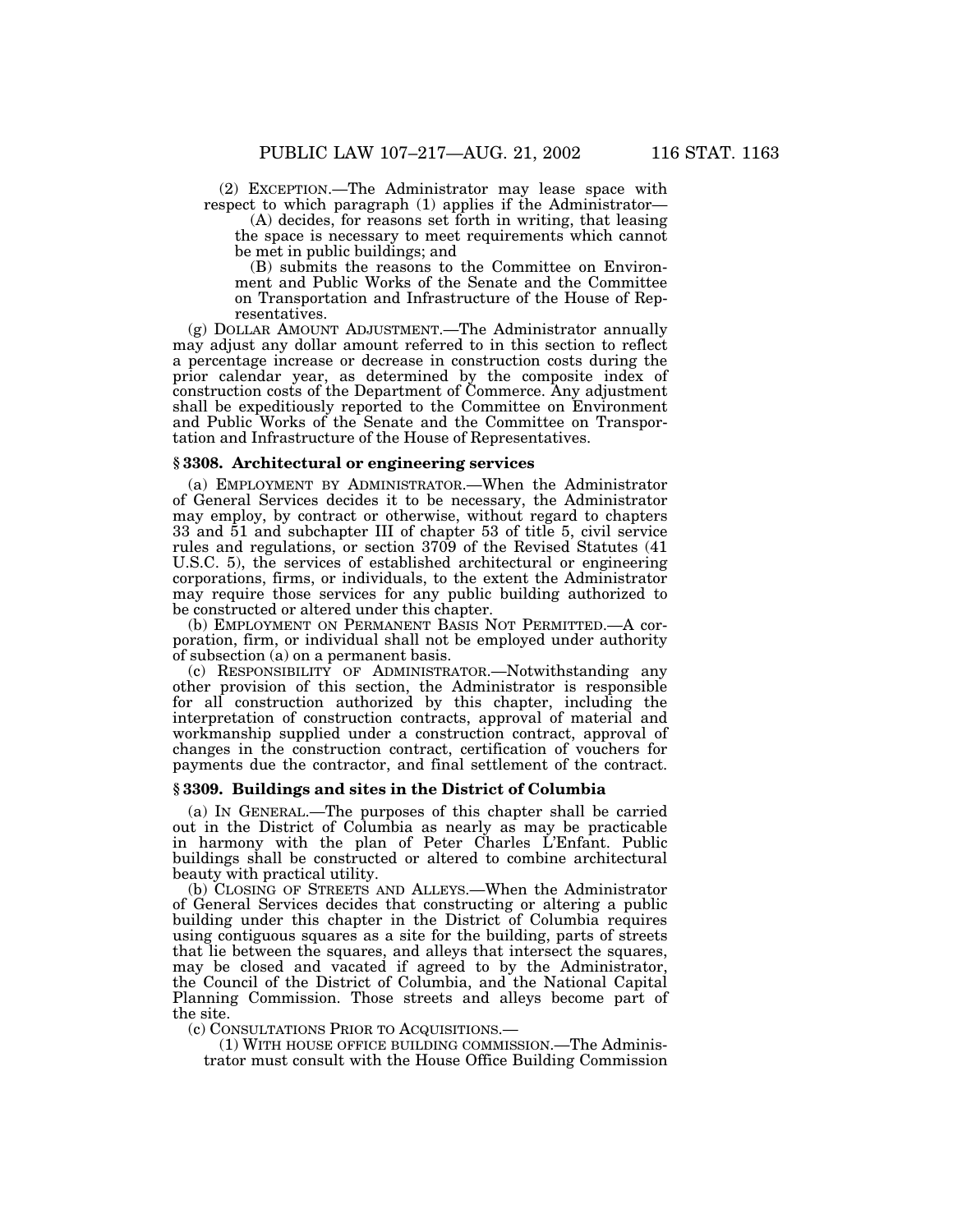created by the Act of March 4, 1907 (ch. 2918, 34 Stat. 1365), before the Administrator may acquire land located south of Independence Avenue, between Third Street SW and Eleventh Street SE, in the District of Columbia, for use as a site or an addition to a site.

(2) WITH ARCHITECT OF CAPITOL.—The Administrator must consult with the Architect of the Capitol before the Administrator may acquire land located in the area extending from the United States Capitol Grounds to Eleventh Street NE and SE and bounded by Independence Avenue on the south and G Street NE on the north, in the District of Columbia, for use as a site or an addition to a site.

(d) CONTRACTS FOR EVENTS IN STADIUM.—Notwithstanding the District of Columbia Stadium Act of 1957 (Public Law 85–300, 71 Stat. 619) or any other provision of law, the Armory Board may make contracts to conduct events in Robert F. Kennedy Stadium.

### **§ 3310. Special rules for leased buildings**

For any building to be constructed for lease to, and for predominant use by, the Federal Government, the Administrator of General Services—

(1) notwithstanding section  $585(a)(1)$  of this title, shall not make any agreement or undertake any commitment which will result in the construction of the building until the Administrator has established detailed specification requirements for the building;

(2) may acquire a leasehold interest in the building only by the use of competitive procedures required by section 303 of the Federal Property and Administrative Services Act of 1949 (41 U.S.C. 253);

(3) shall inspect every building during construction to establish that the specifications established for the building are complied with;

(4) on completion of the building, shall evaluate the building to determine the extent of failure to comply with the specifications referred to in clause (1); and

(5) shall ensure that any contract entered into for the building shall contain provisions permitting a reduction of rent during any period when the building is not in compliance with the specifications.

### **§ 3311. State administration of criminal and health and safety laws**

When the Administrator of General Services considers it desirable, the Administrator may assign to a State or a territory or possession of the United States any part of the authority of the Federal Government to administer criminal laws and health and safety laws with respect to land or an interest in land under the control of the Administrator and located in the State, territory, or possession. Assignment of authority under this section may be accomplished by filing with the chief executive officer of the State, territory, or possession a notice of assignment to take effect on acceptance, or in another manner as may be prescribed by the laws of the State, territory, or possession in which the land or interest is located.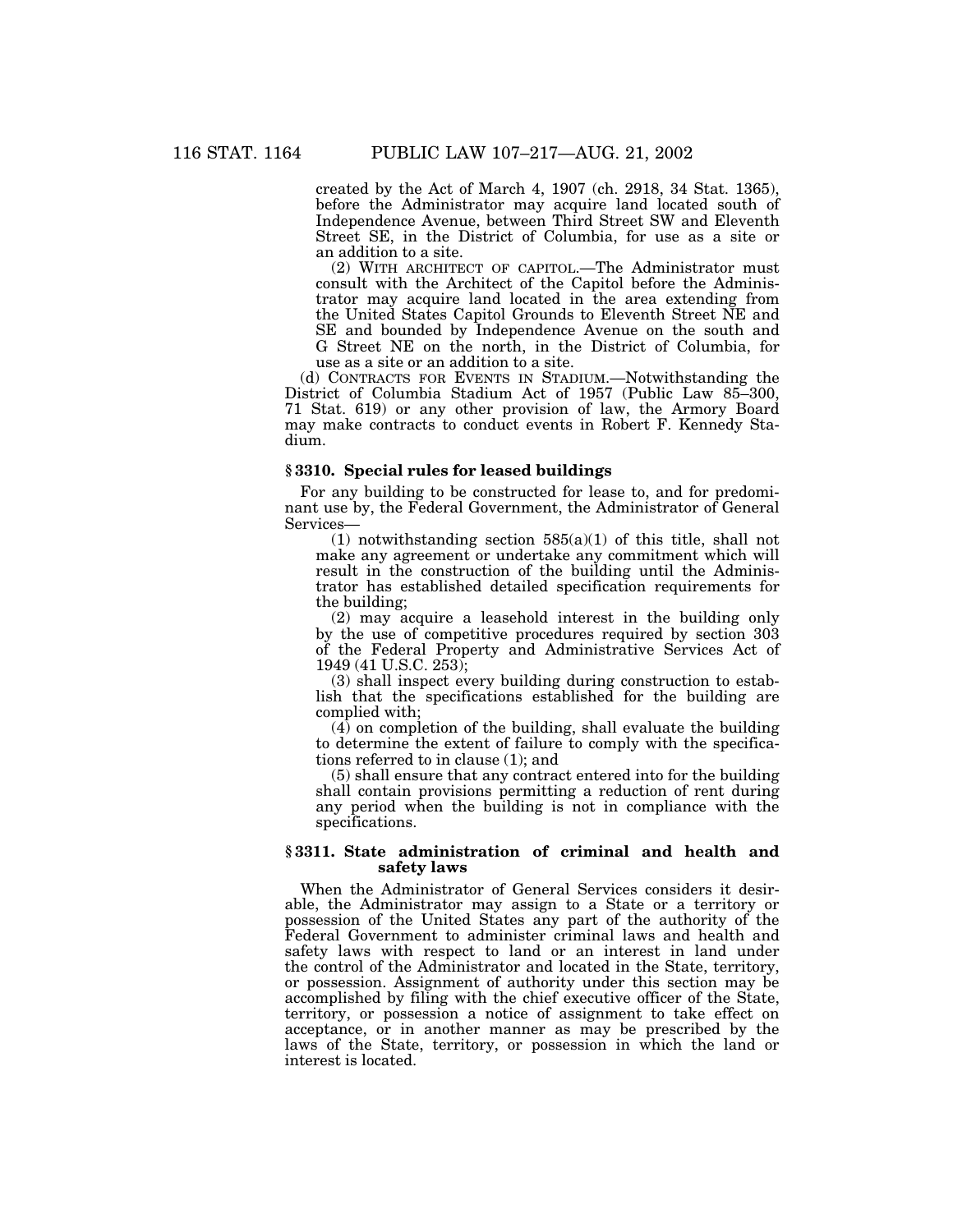### **§ 3312. Compliance with nationally recognized codes**

(a)  $APPLICATION$ —<br>(1) IN GENERAL.—This section applies to any project for construction or alteration of a building for which amounts are first appropriated for a fiscal year beginning after September 30, 1989.

(2) NATIONAL SECURITY WAIVER.—This section does not apply to a building for which the Administrator of General Services or the head of the federal agency authorized to construct or alter the building decides that the application of this section to the building would adversely affect national security. A decision under this subsection is not subject to administrative or judicial review.

(b) BUILDING CODES.—Each building constructed or altered by the General Services Administration or any other federal agency shall be constructed or altered, to the maximum extent feasible as determined by the Administrator or the head of the federal agency, in compliance with one of the nationally recognized model building codes and with other applicable nationally recognized codes, including electrical codes, fire and life safety codes, and plumbing codes, as the Administrator decides is appropriate. In carrying out this subsection, the Administrator or the head of the federal agency shall use the latest edition of the nationally recognized codes.

(c) ZONING LAWS.—Each building constructed or altered by the Administration or any other federal agency shall be constructed or altered only after consideration of all requirements (except procedural requirements) of the following laws of a State or a political subdivision of a State, which would apply to the building if it were not a building constructed or altered by a federal agency:

(1) Zoning laws.

(2) Laws relating to landscaping, open space, minimum distance of a building from the property line, maximum height of a building, historic preservation, esthetic qualities of a building, and other similar laws.<br>(d) COOPERATION WITH STATE AND LOCAL OFFICIALS.

(1) STATE AND LOCAL GOVERNMENT CONSULTATION, REVIEW, AND INSPECTIONS.—To meet the requirements of subsections (b) and (c), the Administrator or the head of the federal agency authorized to construct or alter the building— (A) in preparing plans for the building, shall consult

with appropriate officials of the State or political subdivision of a State, or both, in which the building will be located;

(B) on request shall submit the plans in a timely manner to the officials for review by the officials for a reasonable period of time not exceeding 30 days; and

(C) shall permit inspection by the officials during construction or alteration of the building, in accordance with the customary schedule of inspections for construction or alteration of buildings in the locality, if the officials provide to the Administrator or the head of the federal agency—

(i) a copy of the schedule before construction of the building is begun; and

(ii) reasonable notice of their intention to conduct any inspection before conducting the inspection.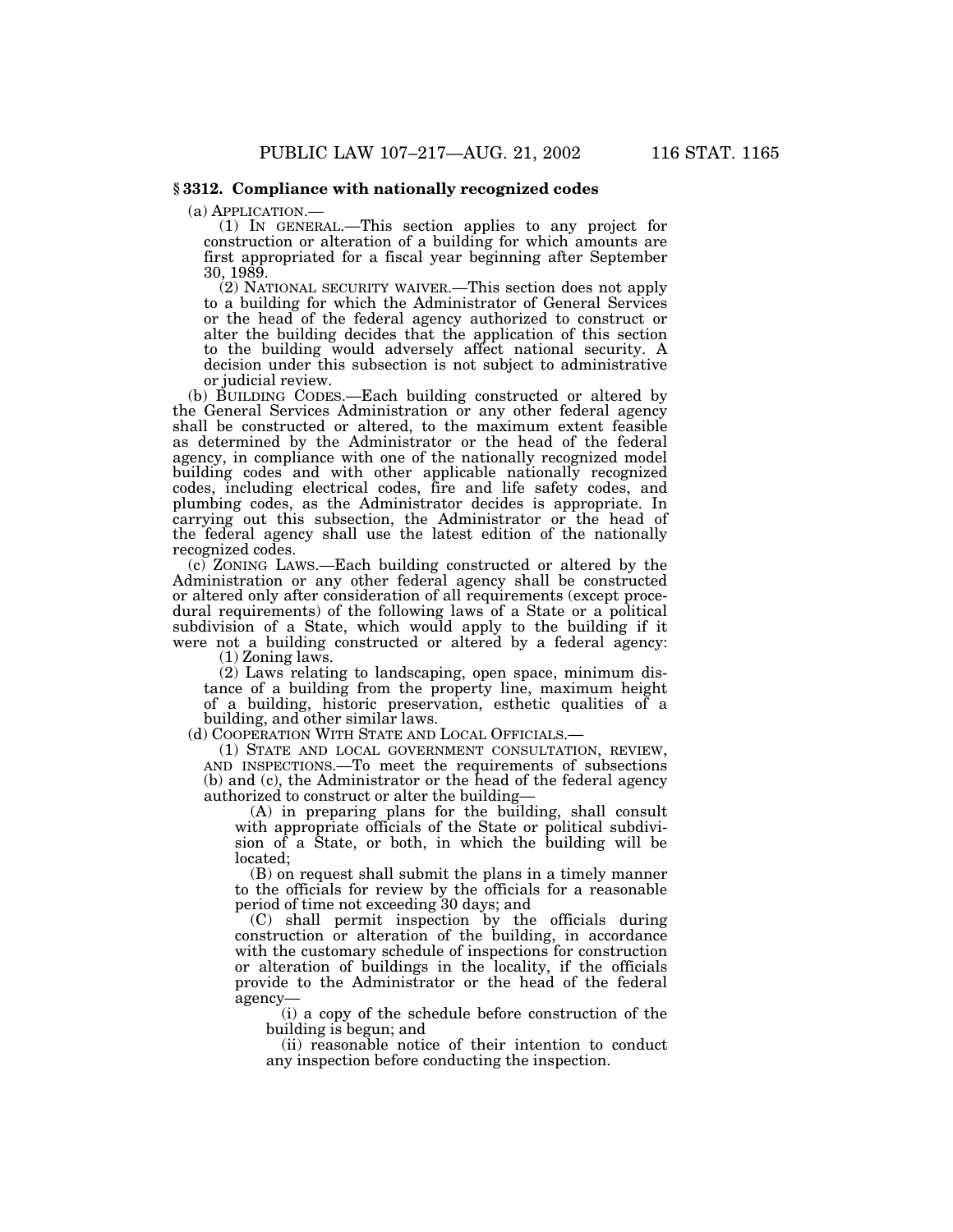(2) LIMITATION ON RESPONSIBILITIES.—This section does not impose an obligation on any State or political subdivision to take any action under paragraph (1).

(e) STATE AND LOCAL GOVERNMENT RECOMMENDATIONS.—Appropriate officials of a State or political subdivision of a State may make recommendations to the Administrator or the head of the federal agency authorized to construct or alter a building concerning measures necessary to meet the requirements of subsections (b) and (c). The officials also may make recommendations to the Administrator or the head of the federal agency concerning measures which should be taken in the construction or alteration of the building to take into account local conditions. The Administrator or the head of the agency shall give due consideration to the recommendations.

(f) EFFECT OF NONCOMPLIANCE.—An action may not be brought against the Federal Government and a fine or penalty may not be imposed against the Government for failure to meet the requirements of subsection (b), (c), or (d) or for failure to carry out any recommendation under subsection (e).

(g) LIMITATION ON LIABILITY.—The Government and its contractors shall not be required to pay any amount for any action a State or a political subdivision of a State takes to carry out this section, including reviewing plans, carrying out on-site inspections, issuing building permits, and making recommendations.

### **§ 3313. Delegation**

(a) WHEN ALLOWED.—Except for the authority contained in section 3305(b) of this title, the carrying out of the duties and powers of the Administrator of General Services under this chapter, in accordance with standards the Administrator prescribes—

(1) shall be delegated on request to the appropriate executive agency when the estimated cost of the project does not exceed \$100,000; and

(2) may be delegated to the appropriate executive agency when the Administrator determines that delegation will promote efficiency and economy.

(b) NO EXEMPTION FROM OTHER PROVISIONS OF CHAPTER.—Delegation under subsection (a) does not exempt the person to whom the delegation is made, or the carrying out of the delegated duty or power, from any other provision of this chapter.

### **§ 3314. Report to Congress**

(a) REQUEST BY EITHER HOUSE OF CONGRESS OR ANY COM-MITTEE.—Within a reasonable time after a request of either House of Congress or any committee of Congress, the Administrator of General Services shall submit a report showing the location, space, cost, and status of each public building the construction, alteration, or acquisition of which—

(1) is to be under authority of this chapter; and

(2) was uncompleted as of the date of the request, or as of another date the request may designate.

(b) REQUEST OF COMMITTEE ON PUBLIC WORKS AND ENVIRONMENT OR COMMITTEE ON TRANSPORTATION AND INFRASTRUCTURE.—The Administrator and the United States Postal Service shall make building project surveys requested by resolution by the Committee on Environment and Public Works of the Senate or the Committee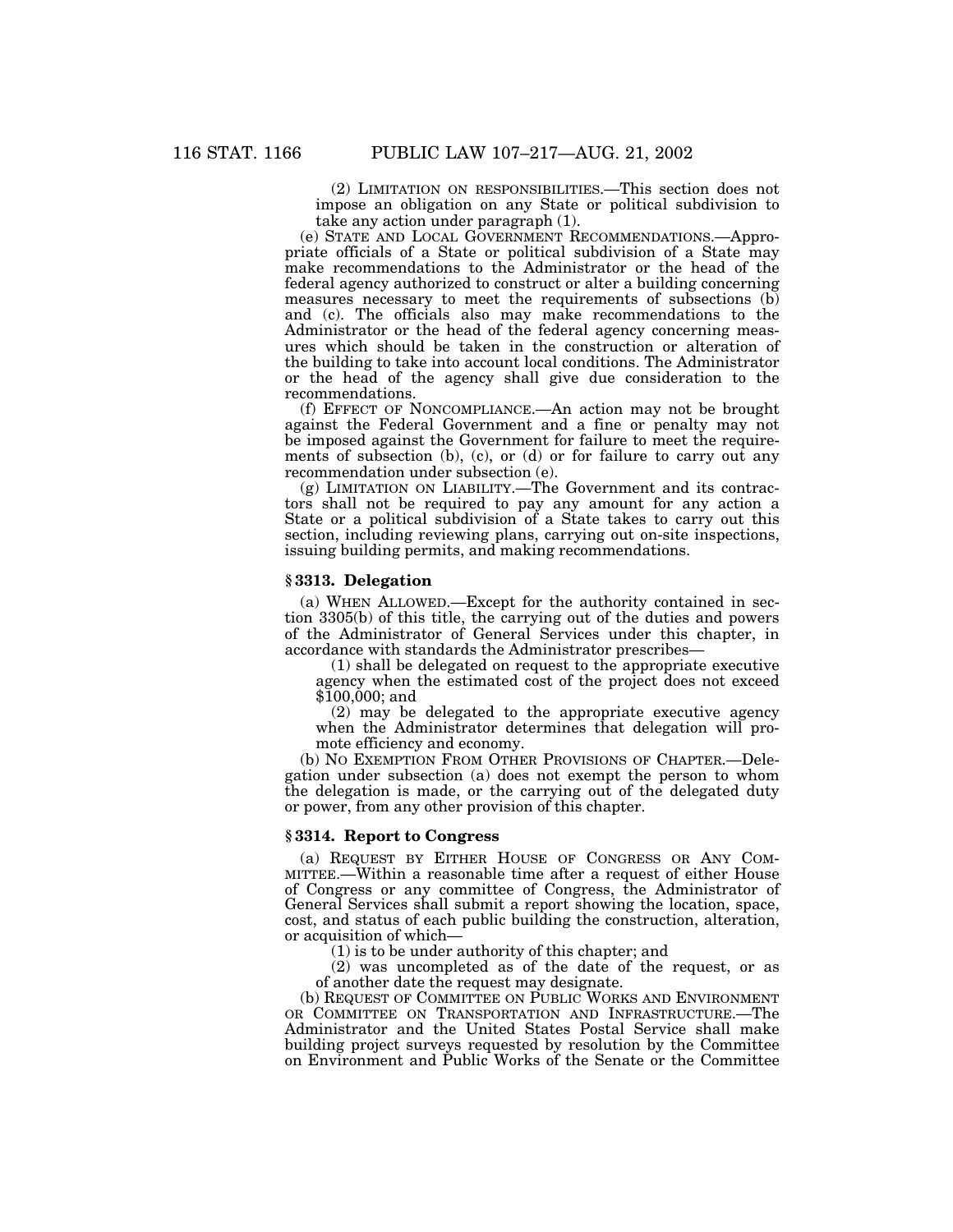on Transportation and Infrastructure of the House of Representatives, and within a reasonable time shall make a report on the survey to Congress. The report shall contain all other information required to be included in a prospectus of the proposed public building project under section 3307(b) of this title.

### **§ 3315. Certain authority not affected**

This chapter does not limit or repeal the authority conferred by law on the United States Postal Service.

### **CHAPTER 35—NON-FEDERAL PUBLIC WORKS**

Sec.

3501. Definitions.

3502. Planned public works.

3503. Revolving fund.

3504. Surveys of public works planning.

3505. Forgiveness of outstanding advances.

# **§ 3501. Definitions**

In this chapter, the following definitions apply:

(1) PUBLIC AGENCY.—The term ''public agency'' means a State or a public agency or political subdivision of a State.

 $(2)$  PUBLIC WORKS.—The term "public works" includes any public works other than housing.

(3) STATE.—The term ''State'' means a State of the United States, the District of Columbia, Puerto Rico, Guam, the Virgin Islands, the Northern Mariana Islands, the Federated States of Micronesia, the Marshall Islands, Palau, and any territory or possession of the United States.

### **§ 3502. Planned public works**

(a) ADVANCES TO ENSURE PLANNING.—Notwithstanding section 3324(a) and (b) of title 31, the Secretary of Housing and Urban Development may make advances to public agencies and Indian tribes—

(1) to encourage public agencies and Indian tribes to maintain at all times a current and adequate reserve of planned public works the construction of which can rapidly be commenced, particularly when the national or local economic situation makes that action desirable; and

(2) to help attain maximum economy and efficiency in the planning and construction of public works.

(b) USES OF ADVANCES.—A public agency or Indian tribe shall use an advance under subsection (a) to aid in financing the cost of feasibility studies, engineering and architectural surveys, designs, plans, working drawings, specifications, or other action preliminary to and in preparation for the construction of public works, and for construction in connection with the development of a medical center, a general plan for the development of the center.

(c) NO FUTURE COMMITMENT.—An advance under subsection (a) does not commit the Congress to appropriate amounts to assist in financing the construction of any public works planned with the aid of that advance. Outstanding advances to public agencies and Indian tribes in a State shall not exceed 12.5 percent of the aggregate then authorized to be appropriated to the revolving fund established under section 3503 of this title.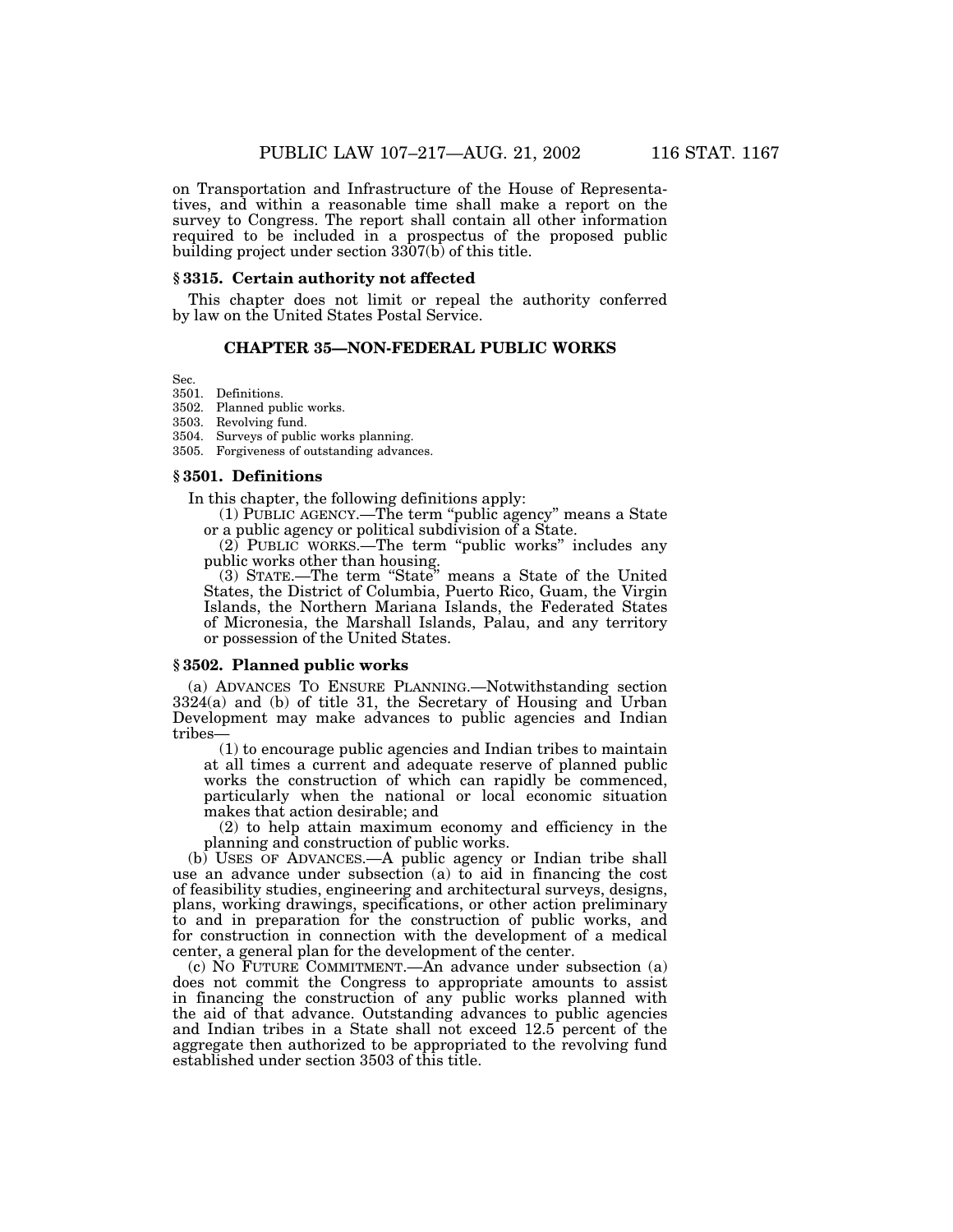(d) REQUIREMENTS FOR ADVANCES.—An advance shall not be made under subsection (a) for an individual project (including a regional, metropolitan, or other areawide project) unless—<br>
(1) the project is planned to be constructed within or over

a reasonable period of time considering the nature of the project;

(2) the project conforms to an overall state, local, or regional plan approved by a competent state, local, or regional authority; and

(3) the public agency or Indian tribe formally contracts with the Federal Government to complete the plan preparation

promptly and to repay part or all of the advance when due. (e) REGULATIONS.—The Secretary may prescribe regulations to carry out this chapter.

# **§ 3503. Revolving fund**

(a) ESTABLISHMENT.—There is a revolving fund established by the Secretary of Housing and Urban Development to provide amounts for advances under this chapter. The fund comprises amounts appropriated under this chapter and all repayments and other receipts received in connection with advances made under this chapter.

(b) AUTHORIZATIONS.—Not more than \$70,000,000 may be appropriated to the revolving fund as necessary to carry out the purposes of this chapter.

# **§ 3504. Surveys of public works planning**

The Secretary of Housing and Urban Development may use during a fiscal year not more than \$100,000 of the amount in the revolving fund established under section 3503 of this title to conduct surveys of the status and current volume of state and local public works planning and surveys of estimated requirements for state and local public works. In conducting a survey, the Secretary, may use or act through any department or agency of the Federal Government, with the consent of the department or agency.

## **§ 3505. Forgiveness of outstanding advances**

In accordance with accounting and other procedures the Secretary of Housing and Urban Development prescribes, each advance made by the Secretary under this chapter that had any principal amount outstanding on February 5, 1988, was forgiven. The terms and conditions of any contract, or any amendment to a contract, for that advance with respect to any promise to repay the advance were canceled.

# **CHAPTER 37—CONTRACT WORK HOURS AND SAFETY STANDARDS**

- 3704. Health and safety standards in building trades and construction industry.
- Safety programs.
- 3706. Limitations, variations, tolerances, and exemptions.
- 3707. Contractor certification or contract clause in acquisition of commercial items not required.
- 3708. Criminal penalties.

Sec.

<sup>3701.</sup> Definition and application.<br>3702. Work hours.

Work hours.

<sup>3703.</sup> Report of violations and withholding of amounts for unpaid wages and liquidated damages.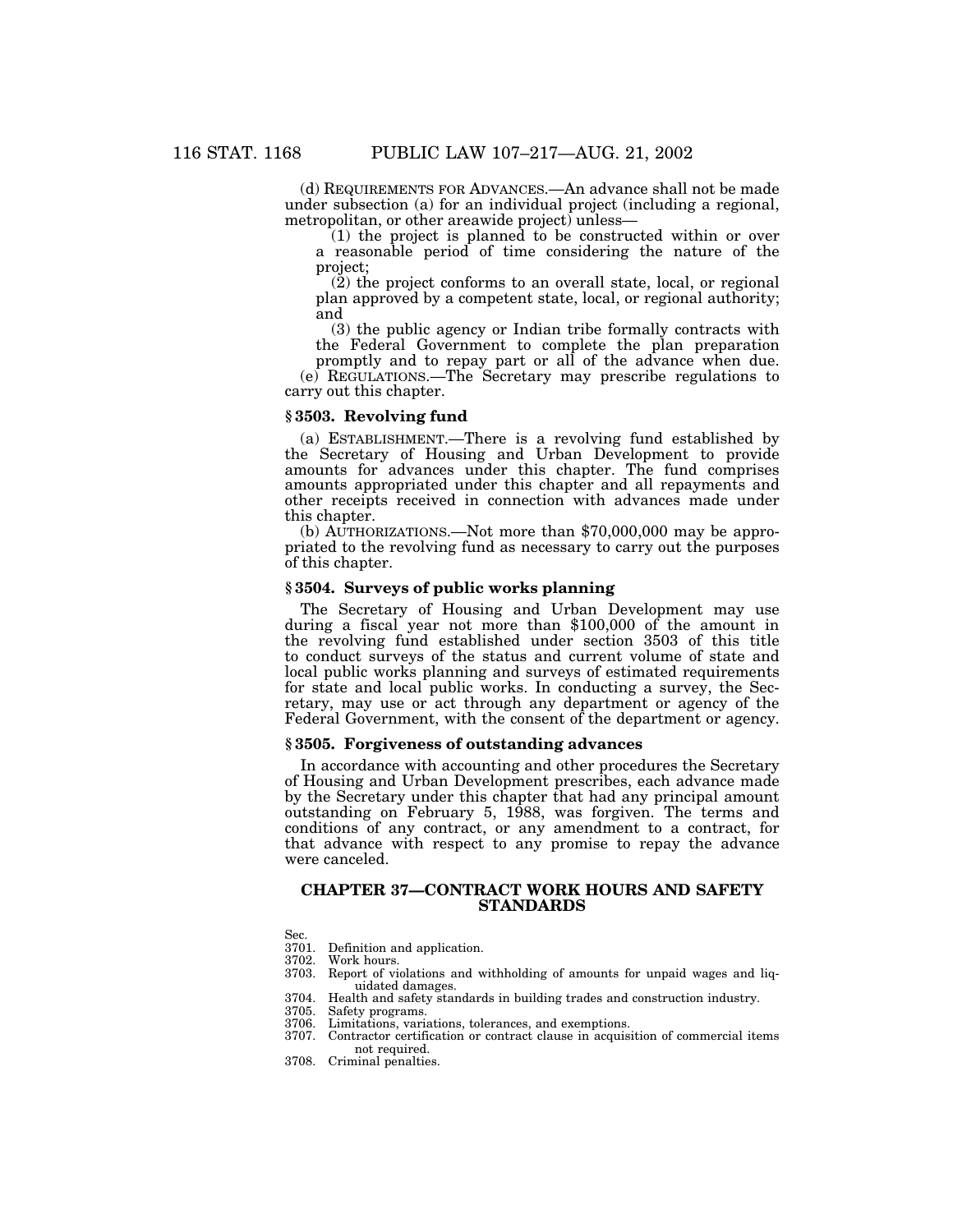## **§ 3701. Definition and application**

(a) DEFINITION.—In this chapter, the term ''Federal Government'' has the same meaning that the term ''United States'' had in the Contract Work Hours and Safety Standards Act (Public Law 87– 581, 76 Stat. 357).

(1) CONTRACTS.—This chapter applies to—<br>(A) any contract that may require or involve the employment of laborers or mechanics on a public work of the Federal Government, a territory of the United States, or the District of Columbia; and

(B) any other contract that may require or involve the employment of laborers or mechanics if the contract is one— (i) to which the Government, an agency or

instrumentality of the Government, a territory, or the District of Columbia is a party;

(ii) which is made for or on behalf of the Government, an agency or instrumentality, a territory, or the District of Columbia; or

(iii) which is a contract for work financed at least in part by loans or grants from, or loans insured or guaranteed by, the Government or an agency or instrumentality under any federal law providing wage standards for the work.

(2) LABORERS AND MECHANICS.—This chapter applies to all laborers and mechanics employed by a contractor or subcontractor in the performance of any part of the work under the contract— (A) including watchmen, guards, and workers performing

services in connection with dredging or rock excavation in any river or harbor of the United States, a territory, or the District of Columbia; but

(B) not including an employee employed as a seaman. (3) EXCEPTIONS.—

(A) THIS CHAPTER.—This chapter does not apply to— (i) a contract for—

(I) transportation by land, air, or water;

(II) the transmission of intelligence; or

(III) the purchase of supplies or materials or articles ordinarily available in the open market; (ii) any work required to be done in accordance with

the provisions of the Walsh-Healey Act (41 U.S.C. 35 et seq.); and (iii) a contract in an amount that is not greater

than \$100,000.

(B) SECTION 3902.—Section 3902 of this title does not apply to work where the assistance described in subsection  $(a)(2)(C)$  from the Government or an agency or instrumentality is only a loan guarantee or insurance.

## **§ 3702. Work hours**

(a) STANDARD WORKWEEK.—The wages of every laborer and mechanic employed by any contractor or subcontractor in the performance of work on a contract described in section 3701 of this title shall be computed on the basis of a standard workweek of 40 hours. Work in excess of the standard workweek is permitted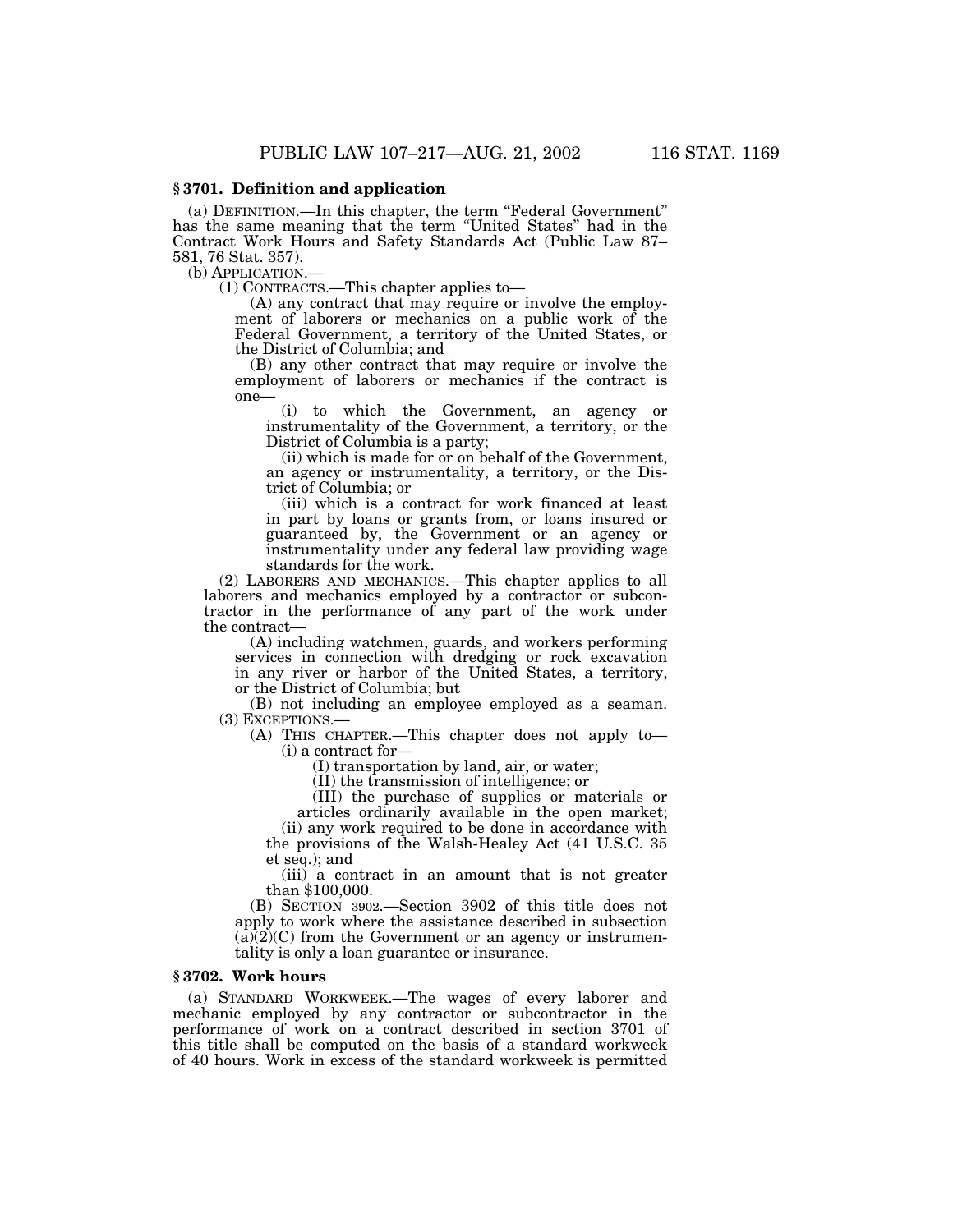subject to this section. For each workweek in which the laborer or mechanic is so employed, wages include compensation, at a rate not less than one and one-half times the basic rate of pay, for all hours worked in excess of 40 hours in the workweek.

(b) CONTRACT REQUIREMENTS.—A contract described in section 3701 of this title, and any obligation of the Federal Government, a territory of the United States, or the District of Columbia in

 $(1)$  a contractor or subcontractor contracting for any part of the contract work which may require or involve the employment of laborers or mechanics shall not require or permit any laborer or mechanic, in any workweek in which the laborer or mechanic is employed on that work, to work more than 40 hours in that workweek, except as provided in this chapter; and

(2) when a violation of clause (1) occurs, the contractor and

any subcontractor responsible for the violation are liable— (A) to the affected employee for the employee's unpaid wages; and

(B) to the Government, the District of Columbia, or a territory for liquidated damages as provided in the contract.

(c) LIQUIDATED DAMAGES.—Liquidated damages under subsection (b)(2)(B) shall be computed for each individual employed as a laborer or mechanic in violation of this chapter and shall be equal to \$10 for each calendar day on which the individual was required or permitted to work in excess of the standard workweek without payment of the overtime wages required by this chapter.

(d) AMOUNTS WITHHELD TO SATISFY LIABILITIES.—Subject to section 3703 of this title, the governmental agency for which the contract work is done or which is providing financial assistance for the work may withhold, or have withheld, from money payable because of work performed by a contractor or subcontractor, amounts administratively determined to be necessary to satisfy the liabilities of the contractor or subcontractor for unpaid wages and liquidated damages as provided in this section.

#### **§ 3703. Report of violations and withholding of amounts for unpaid wages and liquidated damages**

(a) REPORTS OF INSPECTORS.—An officer or individual designated as an inspector of the work to be performed under a contract described in section 3701 of this title, or to aid in the enforcement or fulfillment of the contract, on observation or after investigation immediately shall report to the proper officer of the Federal Government, a territory of the United States, or the District of Columbia all violations of this chapter occurring in the performance of the work, together with the name of each laborer or mechanic who was required or permitted to work in violation of this chapter and the day the violation occurred.

(b) WITHHOLDING AMOUNTS.—

(1) DETERMINING AMOUNT.—The amount of unpaid wages and liquidated damages owing under this chapter shall be determined administratively.

(2) AMOUNT DIRECTED TO BE WITHHELD.—The officer or individual whose duty it is to approve the payment of money by the Government, territory, or District of Columbia in connection with the performance of the contract work shall direct the amount of—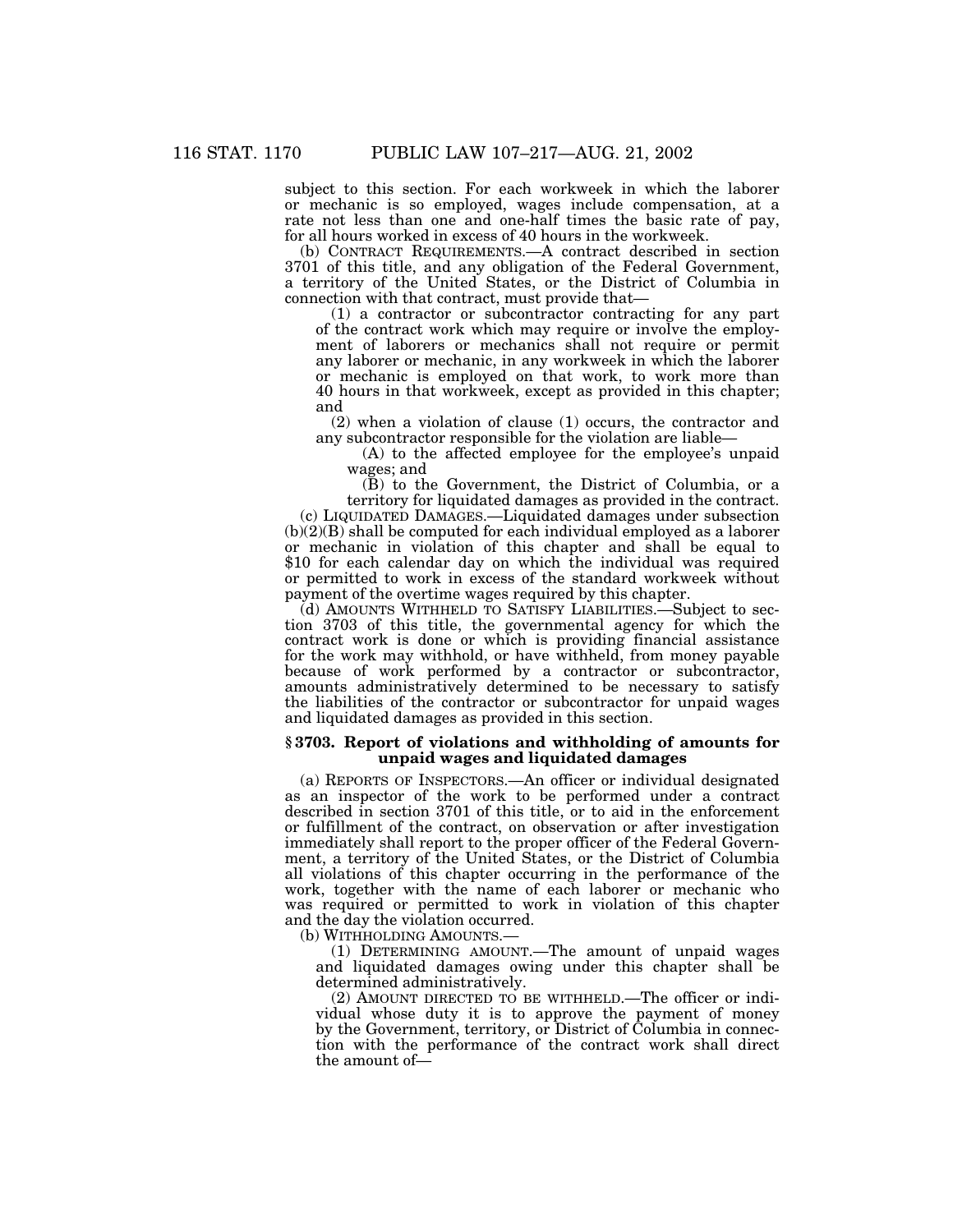(A) liquidated damages to be withheld for the use and benefit of the Government, territory, or District; and

(B) unpaid wages to be withheld for the use and benefit of the laborers and mechanics who were not compensated as required under this chapter.

(3) PAYMENT.—The Comptroller General shall pay the amount administratively determined to be due directly to the laborers and mechanics from amounts withheld on account of underpayments of wages if the amount withheld is adequate. If the amount withheld is not adequate, the Comptroller General shall pay an equitable proportion of the amount due.

(c) RIGHT OF ACTION AND INTERVENTION AGAINST CONTRACTORS AND SURETIES.—If the accrued payments withheld under the terms of the contract are insufficient to reimburse all the laborers and mechanics who have not been paid the wages required under this chapter, the laborers and mechanics, in the case of a department or agency of the Government, have the same right of action and intervention against the contractor and the contractor's sureties as is conferred by law on persons furnishing labor or materials. In those proceedings it is not a defense that the laborers and mechanics accepted or agreed to accept less than the required rate of wages or voluntarily made refunds.

(d) REVIEW PROCESS.—

(1) TIME LIMIT FOR APPEAL.—Within 60 days after an amount is withheld as liquidated damages, any contractor or subcontractor aggrieved by the withholding may appeal to the head of the agency of the Government or territory for which the contract work is done or which is providing financial assistance for the work, or to the Mayor of the District of Columbia in the case of liquidated damages withheld for the use and benefit of the District.

(2) REVIEW BY AGENCY HEAD OR MAYOR.—The agency head or Mayor may review the administrative determination of liquidated damages. The agency head or Mayor may issue a final order affirming the determination or may recommend to the Secretary of Labor that an appropriate adjustment in liquidated damages be made, or that the contractor or subcontractor be relieved of liability for the liquidated damages, if it is found that the amount is incorrect or that the contractor or subcontractor violated this chapter inadvertently, notwithstanding the exercise of due care by the contractor or subcontractor and the agents of the contractor or subcontractor.

(3) REVIEW BY SECRETARY.—The Secretary shall review all pertinent facts in the matter and may conduct any investigation the Secretary considers necessary in order to affirm or reject the recommendation. The decision of the Secretary is final.

(4) JUDICIAL ACTION.—A contractor or subcontractor aggrieved by a final order for the withholding of liquidated damages may file a claim in the United States Court of Federal Claims within 60 days after the final order. A final order of the agency head, Mayor, or Secretary is conclusive with respect to findings of fact if supported by substantial evidence. (e) APPLICABILITY OF OTHER LAWS.—

(1) REORGANIZATION PLAN.—Reorganization Plan Numbered 14 of 1950 (eff. May 24, 1950, 64 Stat. 1267) applies to this chapter.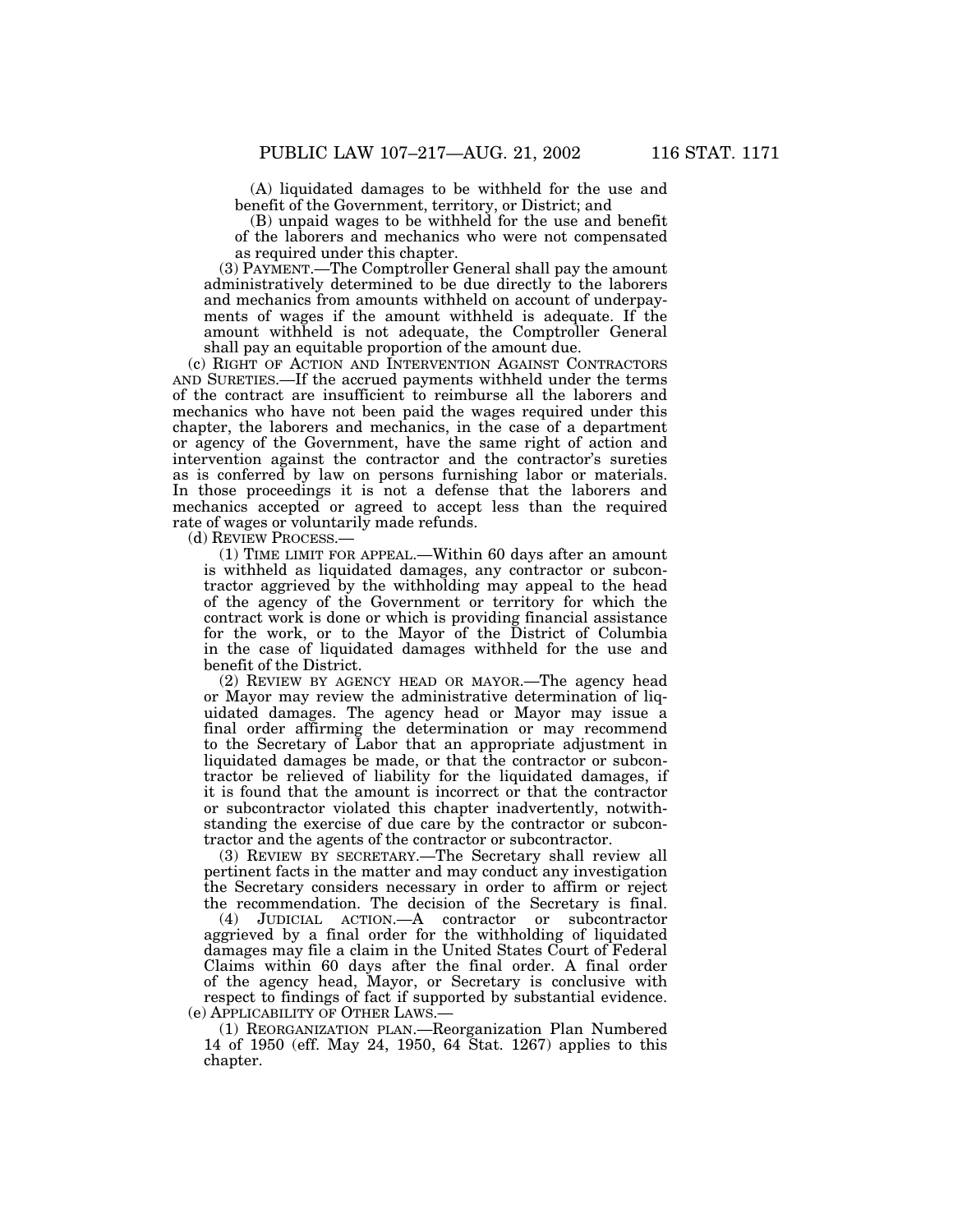(2) SECTION 3145.—Section 3145 of this title applies to contractors and subcontractors referred to in section 3145 who are engaged in the performance of contracts subject to this chapter.

#### **§ 3704. Health and safety standards in building trades and construction industry**

(a) CONDITION OF CONTRACTS.— (1) IN GENERAL.—Each contract in an amount greater than \$100,000 that is entered into under legislation subject to Reorganization Plan Numbered 14 of 1950 (eff. May 24, 1950, 64 Stat. 1267) and is for construction, alteration, and repair, including painting and decorating, must provide that no contractor or subcontractor contracting for any part of the contract work shall require any laborer or mechanic employed in the performance of the contract to work in surroundings or under working conditions that are unsanitary, hazardous, or dangerous to health or safety, as established under construction safety and health standards the Secretary of Labor prescribes by regulation based on proceedings pursuant to section 553 of title 5, provided that the proceedings include a hearing similar in nature to that authorized by section 553.

(2) CONSULTATION.—In formulating standards under this section, the Secretary shall consult with the Advisory Committee created by subsection (d) of this section.

(b) COMPLIANCE.—

(1) ACTIONS TO GAIN COMPLIANCE.—The Secretary may make inspections, hold hearings, issue orders, and make decisions based on findings of fact as the Secretary considers necessary to gain compliance with this section and any health and safety standard the Secretary prescribes under subsection (a). For those purposes the Secretary and the United States district courts have the authority and jurisdiction provided by sections 4 and 5 of the Walsh-Healey Act (41 U.S.C. 38, 39).

(2) REMEDY WHEN NONCOMPLIANCE FOUND.—When the Secretary, after an opportunity for an adjudicatory hearing by the Secretary, establishes noncompliance under this section of any condition of a contract described in—

 $(A)$  section 3701 $(b)(1)(B)(i)$  or  $(ii)$  of this title, the governmental agency for which the contract work is done may cancel the contract and make other contracts for the completion of the contract work, charging any additional cost to the original contractor; or

(B) section  $3701(b)(1)(B)(iii)$  of this title, the governmental agency which is providing the financial guarantee, assistance, or insurance for the contract work may withhold the guarantee, assistance, or insurance attributable to the performance of the contract.

(3) NONAPPLICABILITY.—Section 3703 of this title does not apply to the enforcement of this section.

(c) REPEATED VIOLATIONS.—<br>
(1) TRANSMITTAL OF NAMES OF REPEAT VIOLATORS TO COMP-TROLLER GENERAL.—When the Secretary, after an opportunity for an agency hearing, decides on the record that, by repeated willful or grossly negligent violations of this chapter, a contractor or subcontractor has demonstrated that subsection (b) is not effective to protect the safety and health of the employees of the contractor or subcontractor, the Secretary shall make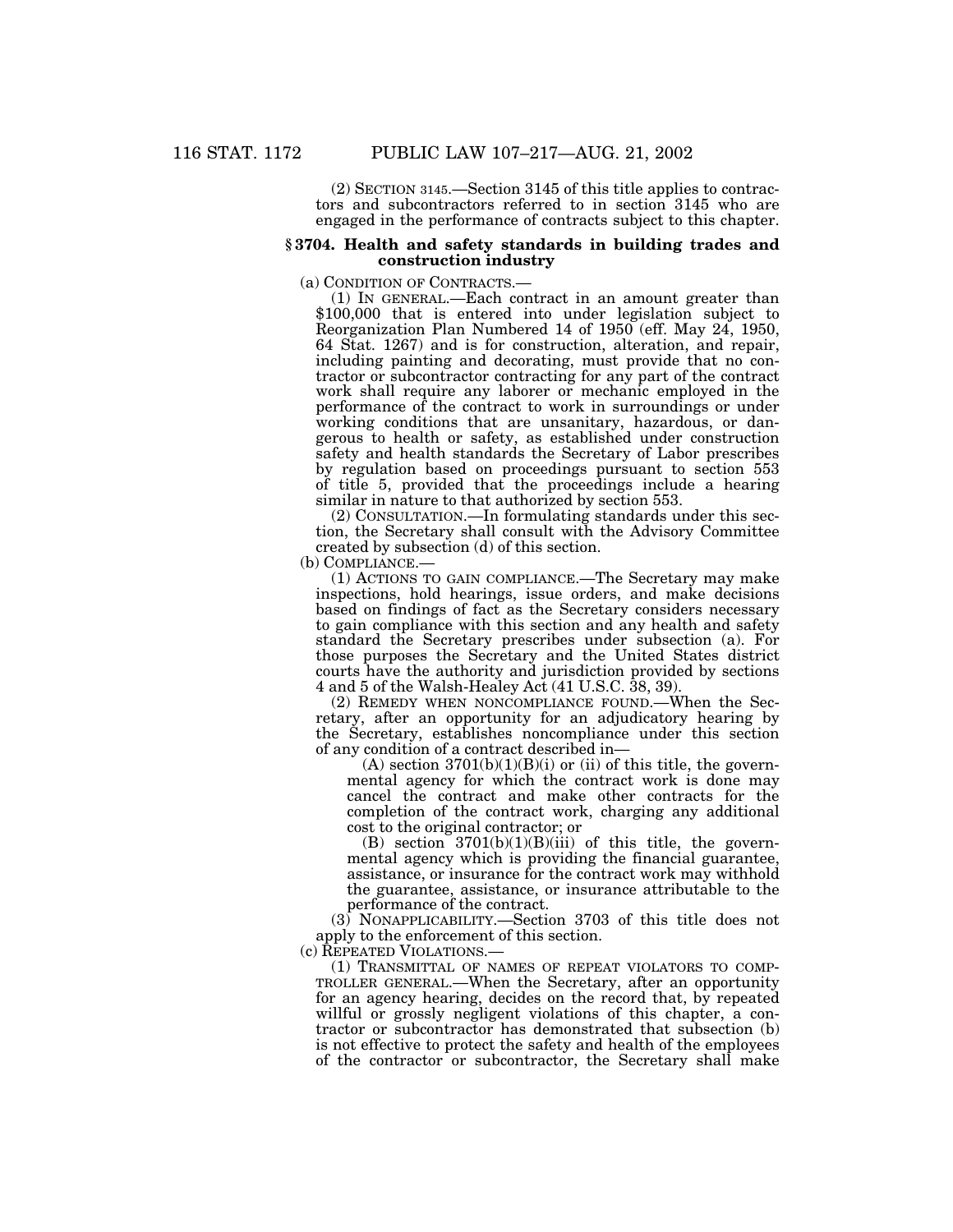a finding to that effect and, not sooner than 30 days after giving notice of the finding to all interested persons, shall transmit the name of the contractor or subcontractor to the Comptroller General.

(2) BAN ON AWARDING CONTRACTS.—The Comptroller General shall distribute each name transmitted under paragraph (1) to all agencies of the Federal Government. Unless the Secretary otherwise recommends, the contractor, subcontractor, or any person in which the contractor or subcontractor has a substantial interest may not be awarded a contract subject to this section until three years have elapsed from the date the name is transmitted to the Comptroller General. The Secretary shall terminate the ban if, before the end of the three-year period, the Secretary, after affording interested persons due notice and an opportunity for a hearing, is satisfied that a contractor or subcontractor whose name was transmitted to the Comptroller General will comply responsibly with the requirements of this section. The Comptroller General shall inform all Government agencies after being informed of the Secretary's action.

(3) JUDICIAL REVIEW.—A person aggrieved by the Secretary's action under this subsection or subsection (b) may file with the appropriate United States court of appeals a petition for review of the Secretary's action within 60 days after receiving notice of the Secretary's action. The clerk of the court immediately shall send a copy of the petition to the Secretary. The Secretary then shall file with the court the record on which the action is based. The findings of fact by the Secretary, if supported by substantial evidence, are final. The court may enter a decree enforcing, modifying, modifying and enforcing, or setting aside any part of, the order of the Secretary or the appropriate Government agency. The judgment of the court may be reviewed by the Supreme Court as provided in section 1254 of title 28.

(d) ADVISORY COMMITTEE ON CONSTRUCTION SAFETY AND HEALTH.—

(1) ESTABLISHMENT.—There is an Advisory Committee on Construction Safety and Health in the Department of Labor.

(2) COMPOSITION.—The Committee is composed of nine members appointed by the Secretary, without regard to chapter 33 of title 5, as follows:

(A) Three members shall be individuals representative of contractors to whom this section applies.

(B) Three members shall be individuals representative of employees primarily in the building trades and construction industry engaged in carrying out contracts to which this section applies.

(C) Three members shall be public representatives who shall be selected on the basis of their professional and technical competence and experience in the construction health and safety field.

(3) CHAIRMAN.—The Secretary shall appoint one member as Chairman.

(4) DUTIES.—The Committee shall advise the Secretary— (A) in formulating construction safety and health standards and other regulations; and

(B) on policy matters arising in carrying out this section.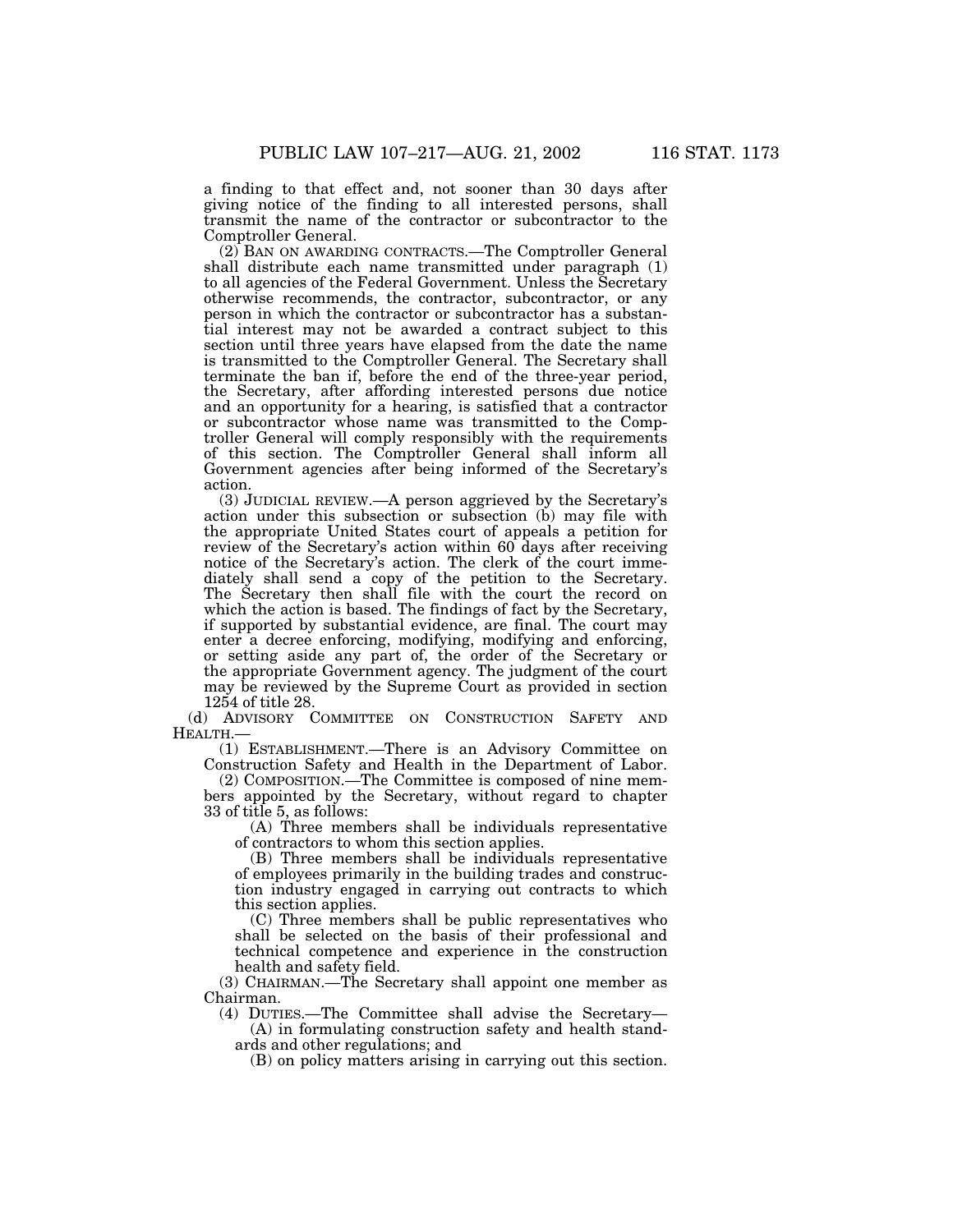(5) EXPERTS AND CONSULTANTS.—The Secretary may appoint special advisory and technical experts or consultants as may be necessary to carry out the functions of the Committee.

(6) COMPENSATION AND EXPENSES.—Committee members are entitled to receive compensation at rates the Secretary fixes, but not more than \$100 a day, including traveltime, when performing Committee business, and expenses under section 5703 of title 5.

## **§ 3705. Safety programs**

The Secretary of Labor shall— (1) provide for the establishment and supervision of programs for the education and training of employers and employees in the recognition, avoidance, and prevention of unsafe working conditions in employment covered by this chapter; and

(2) collect reports and data and consult with and advise employers as to the best means of preventing injuries.

#### **§ 3706. Limitations, variations, tolerances, and exemptions**

The Secretary of Labor may provide reasonable limitations to, and may prescribe regulations allowing reasonable variations to, tolerances from, and exemptions from, this chapter that the Secretary may find necessary and proper in the public interest to prevent injustice or undue hardship or to avoid serious impairment of the conduct of Federal Government business.

#### **§ 3707. Contractor certification or contract clause in acquisition of commercial items not required**

In a contract to acquire a commercial item (as defined in section 4 of the Office of Federal Procurement Policy Act (41 U.S.C. 403)), a certification by a contractor or a contract clause may not be required to implement a prohibition or requirement in this chapter.

#### **§ 3708. Criminal penalties**

A contractor or subcontractor having a duty to employ, direct, or control a laborer or mechanic employed in the performance of work contemplated by a contract to which this chapter applies that intentionally violates this chapter shall be fined under title 18, imprisoned for not more than six months, or both.

## PART B—UNITED STATES CAPITOL

## **CHAPTER 51—UNITED STATES CAPITOL BUILDINGS AND GROUNDS**

Sec.<br>5101.

5101. Definition.<br>5102. Legal descri Legal description and jurisdiction of United States Capitol Grounds.

- 5103. Restrictions on public use of United States Capitol Grounds.<br>5104. Unlawful activities.
- 5104. Unlawful activities.<br>5105. Assistance to author
- 5105. Assistance to authorities by Capitol employees.<br>5106. Suspension of prohibitions.
- 5106. Suspension of prohibitions.
- 5107. Concerts on grounds.<br>5108. Audit of private orga
- Audit of private organizations. 5109. Penalties.

#### **§ 5101. Definition**

In this chapter, the term "Capitol Buildings" means the United States Capitol, the Senate and House Office Buildings and garages,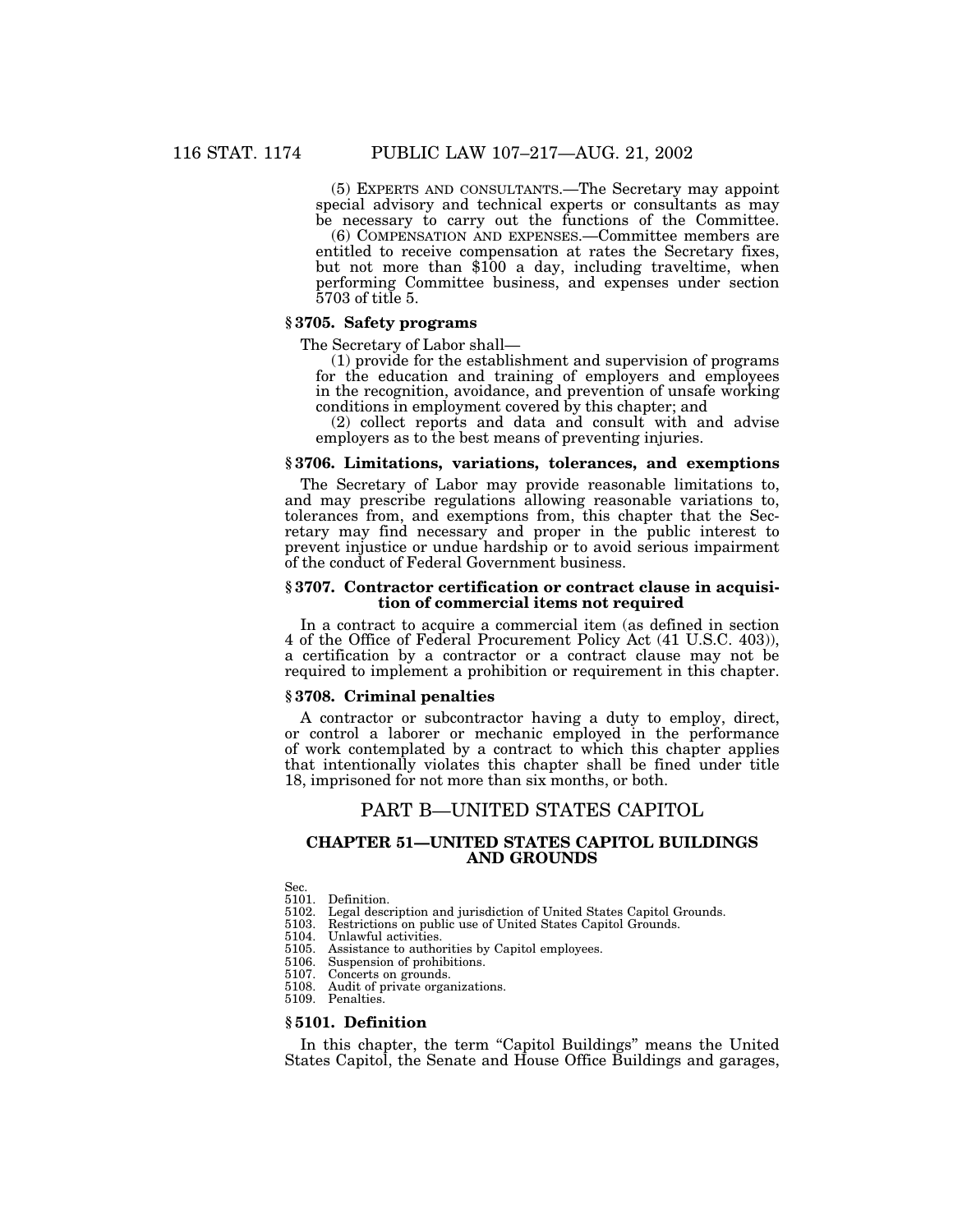the Capitol Power Plant, all subways and enclosed passages connecting two or more of those structures, and the real property underlying and enclosed by any of those structures.

#### **§ 5102. Legal description and jurisdiction of United States Capitol Grounds**

(a) LEGAL DESCRIPTION.—The United States Capitol Grounds comprises all squares, reservations, streets, roadways, walks, and other areas as defined on a map entitled ''Map showing areas comprising United States Capitol Grounds'', dated June 25, 1946, approved by the Architect of the Capitol, and recorded in the Office of the Surveyor of the District of Columbia in book 127, page 8, including all additions added by law after June 25, 1946.

 $(1)$  ARCHITECT OF THE CAPITOL.—The jurisdiction and control over the Grounds, vested prior to July 31, 1946, by law in the Architect, is extended to the entire area of the Grounds. Except as provided in paragraph (2), the Architect is responsible for the maintenance and improvement of the Grounds, including those streets and roadways in the Grounds as shown on the map referred to in subsection (a) as being under the jurisdiction and control of the Commissioners of the District of Columbia.

(2) MAYOR OF THE DISTRICT OF COLUMBIA.— (A) IN GENERAL.—The Mayor of the District of Columbia

is responsible for the maintenance and improvement of those portions of the following streets which are situated between the curblines of those streets: Constitution Avenue from Second Street Northeast to Third Street Northwest, First Street from D Street Northeast to D Street Southeast, D Street from First Street Southeast to Washington Avenue Southwest, and First Street from the north side of Louisiana Avenue to the intersection of C Street and Washington Avenue Southwest, Pennsylvania Avenue Northwest from First Street Northwest to Third Street Northwest, Maryland Avenue Southwest from First Street Southwest to Third Street Southwest, Second Street Northeast from F Street Northeast to C Street Southeast; C Street Southeast from Second Street Southeast to First Street Southeast; that portion of Maryland Avenue Northeast from Second Street Northeast to First Street Northeast; that portion of New Jersey Avenue Northwest from D Street Northwest to Louisiana Avenue; that portion of Second Street Southwest from the north curb of D Street to the south curb of Virginia Avenue Southwest; that portion of Virginia Avenue Southwest from the east curb of Second Street Southwest to the west curb of Third Street Southwest; that portion of Third Street Southwest from the south curb of Virginia Avenue Southwest to the north curb of D Street Southwest; that portion of D Street Southwest from the west curb of Third Street Southwest to the east curb of Second Street Southwest; that portion of Washington Avenue Southwest, including sidewalks and traffic islands, from the south curb of Independence Avenue Southwest to the west curb of South Capitol Street.

(B) REPAIR AND MAINTENANCE OF UTILITY SERVICES.— The Mayor may enter any part of the Grounds to repair or maintain or, subject to the approval of the Architect,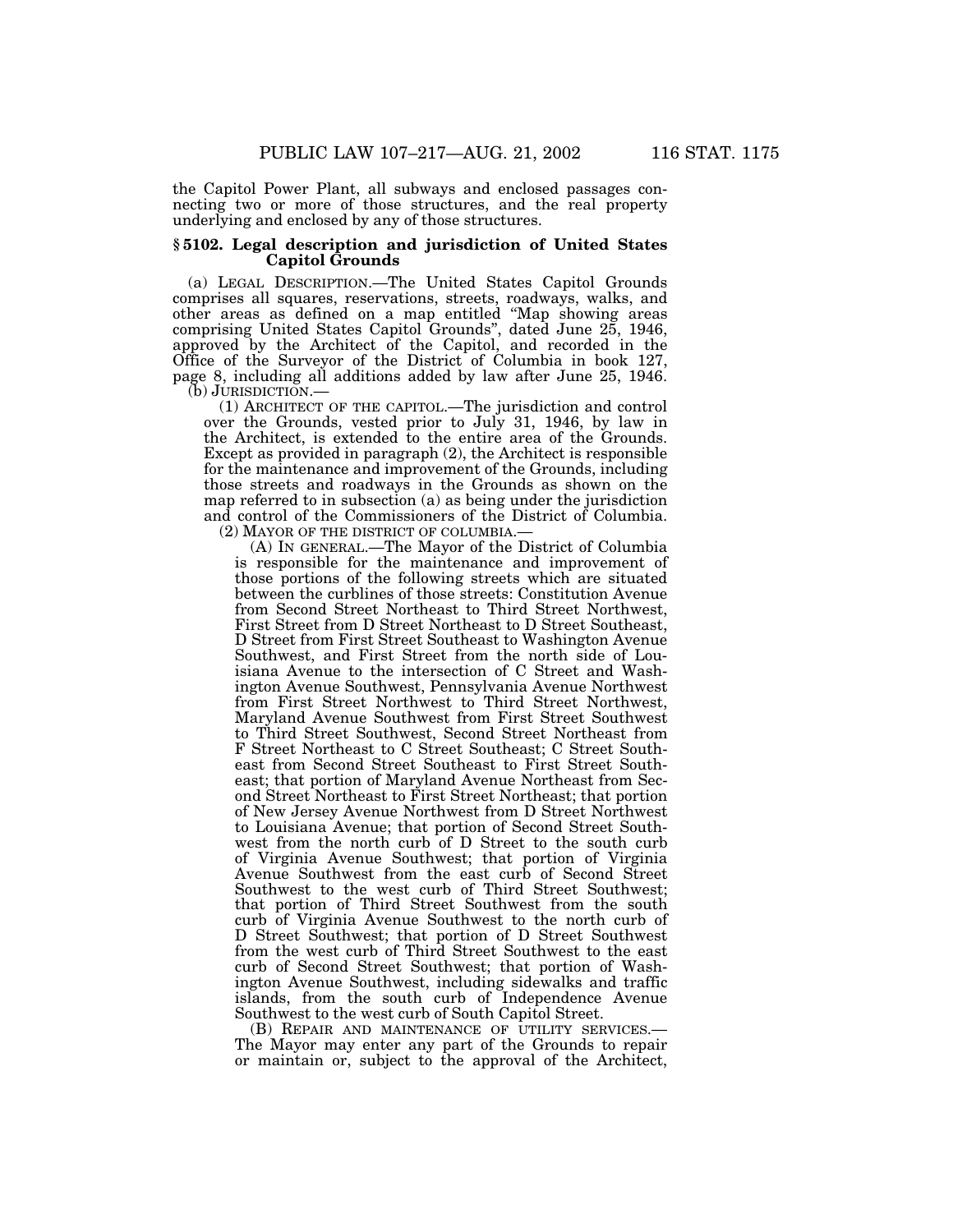construct or alter, any utility service of the District of Columbia Government.

## **§ 5103. Restrictions on public use of United States Capitol Grounds**

Public travel in, and occupancy of, the United States Capitol Grounds is restricted to the roads, walks, and places prepared for that purpose.

## **§ 5104. Unlawful activities**

(a) DEFINITIONS.—In this section—<br>
(1) ACT OF PHYSICAL VIOLENCE.—The term "act of physical<br>
violence" means any act involving—

(A) an assault or other infliction or threat of infliction of death or bodily harm on an individual; or

(B) damage to, or destruction of, real or personal property.

(2) DANGEROUS WEAPON.—The term ''dangerous weapon'' includes—

(A) all articles enumerated in section 14(a) of the Act of July 8, 1932 (ch. 465, 47 Stat. 654); and

(B) a device designed to expel or hurl a projectile capable of causing injury to individuals or property, a dagger, a dirk, a stiletto, and a knife having a blade over three inches in length.

(3) EXPLOSIVES.—The term ''explosives'' has the meaning given that term in section 841(d) of title 18.

(4) FIREARM.—The term "firearm" has the meaning given that term in section 921(3) of title 18.

(b) OBSTRUCTION OF ROADS.—A person may not occupy the roads in the United States Capitol Grounds in a manner that obstructs or hinders their proper use, or use the roads in the area of the Grounds, south of Constitution Avenue and B Street and north of Independence Avenue and B Street, to convey goods or merchandise, except to or from the United States Capitol on Federal Government service.

(c) SALE OF ARTICLES, DISPLAY OF SIGNS, AND SOLICITATIONS.— A person may not carry out any of the following activities in the Grounds:

(1) offer or expose any article for sale.

(2) display a sign, placard, or other form of advertisement. (3) solicit fares, alms, subscriptions, or contributions.

(d) INJURIES TO PROPERTY.—A person may not step or climb on, remove, or in any way injure any statue, seat, wall, fountain, or other erection or architectural feature, or any tree, shrub, plant, or turf, in the Grounds.

(e) CAPITOL GROUNDS AND BUILDINGS SECURITY.—

(1) FIREARMS, DANGEROUS WEAPONS, EXPLOSIVES, OR INCEN-DIARY DEVICES.—An individual or group of individuals—

(A) except as authorized by regulations prescribed by the Capitol Police Board—

(i) may not carry on or have readily accessible to any individual on the Grounds or in any of the Capitol Buildings a firearm, a dangerous weapon, explosives, or an incendiary device;

(ii) may not discharge a firearm or explosives, use a dangerous weapon, or ignite an incendiary device,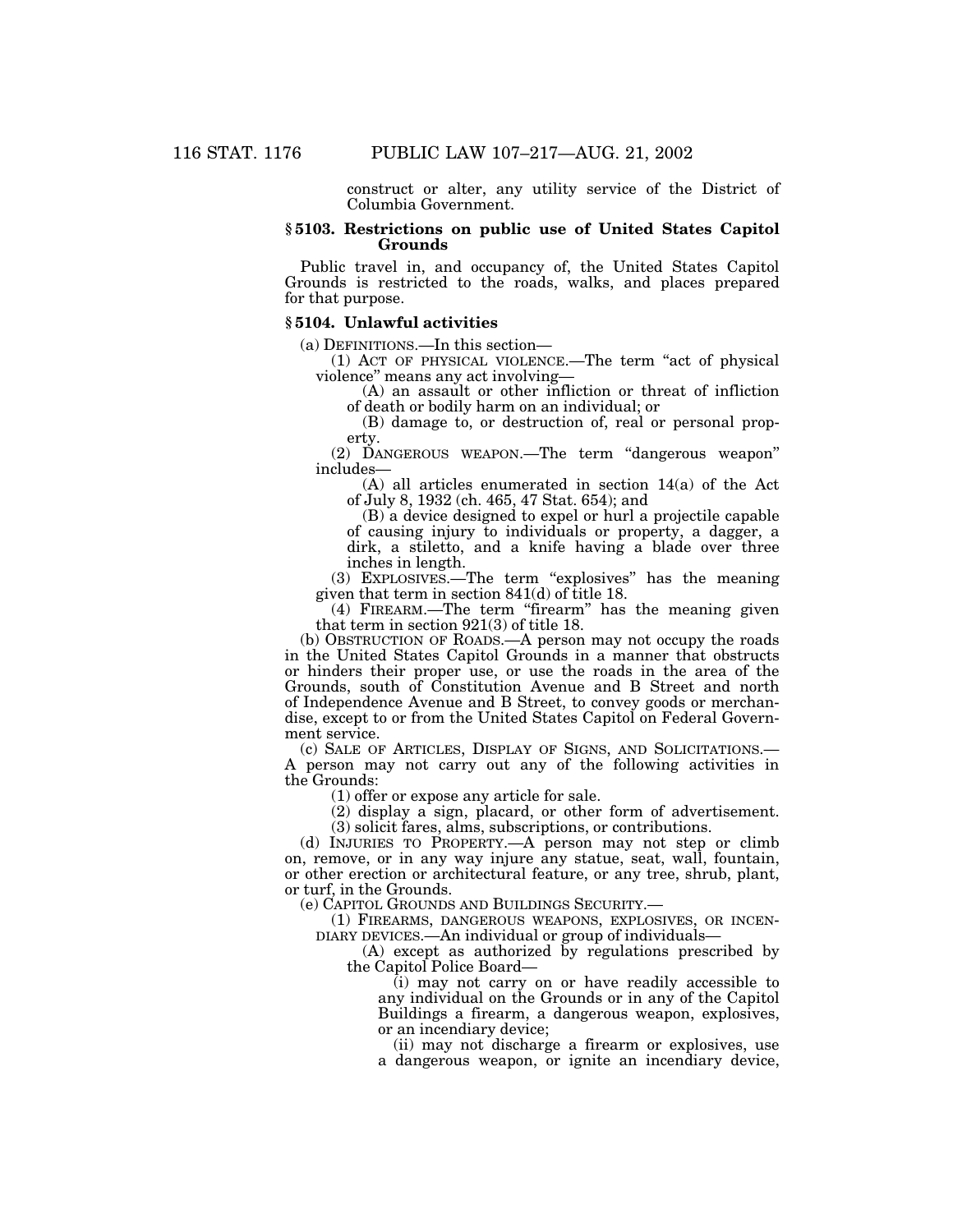on the Grounds or in any of the Capitol Buildings; or

(iii) may not transport on the Grounds or in any of the Capitol Buildings explosives or an incendiary device; or

(B) may not knowingly, with force and violence, enter or remain on the floor of either House of Congress.

(2) VIOLENT ENTRY AND DISORDERLY CONDUCT.—An individual or group of individuals may not willfully and knowingly—

(A) enter or remain on the floor of either House of Congress or in any cloakroom or lobby adjacent to that floor, in the Rayburn Room of the House of Representatives, or in the Marble Room of the Senate, unless authorized to do so pursuant to rules adopted, or an authorization given, by that House;

(B) enter or remain in the gallery of either House of Congress in violation of rules governing admission to the gallery adopted by that House or pursuant to an authorization given by that House;

(C) with the intent to disrupt the orderly conduct of official business, enter or remain in a room in any of the Capitol Buildings set aside or designated for the use of either House of Congress or a Member, committee, officer, or employee of Congress or either House of Congress;

(D) utter loud, threatening, or abusive language, or engage in disorderly or disruptive conduct, at any place in the Grounds or in any of the Capitol Buildings with the intent to impede, disrupt, or disturb the orderly conduct of a session of Congress or either House of Congress, or the orderly conduct in that building of a hearing before, or any deliberations of, a committee of Congress or either House of Congress;

(E) obstruct, or impede passage through or within, the Grounds or any of the Capitol Buildings;

(F) engage in an act of physical violence in the Grounds or any of the Capitol Buildings; or

(G) parade, demonstrate, or picket in any of the Capitol Buildings.

(3) EXEMPTION OF GOVERNMENT OFFICIALS.—This subsection does not prohibit any act performed in the lawful discharge of official duties by—

(A) a Member of Congress;

(B) an employee of a Member of Congress;

(C) an officer or employee of Congress or a committee of Congress; or

(D) an officer or employee of either House of Congress or a committee of that House.

(f) PARADES, ASSEMBLAGES, AND DISPLAY OF FLAGS.—Except as provided in section 5106 of this title, a person may not—

(1) parade, stand, or move in processions or assemblages in the Grounds; or

(2) display in the Grounds a flag, banner, or device designed or adapted to bring into public notice a party, organization, or movement.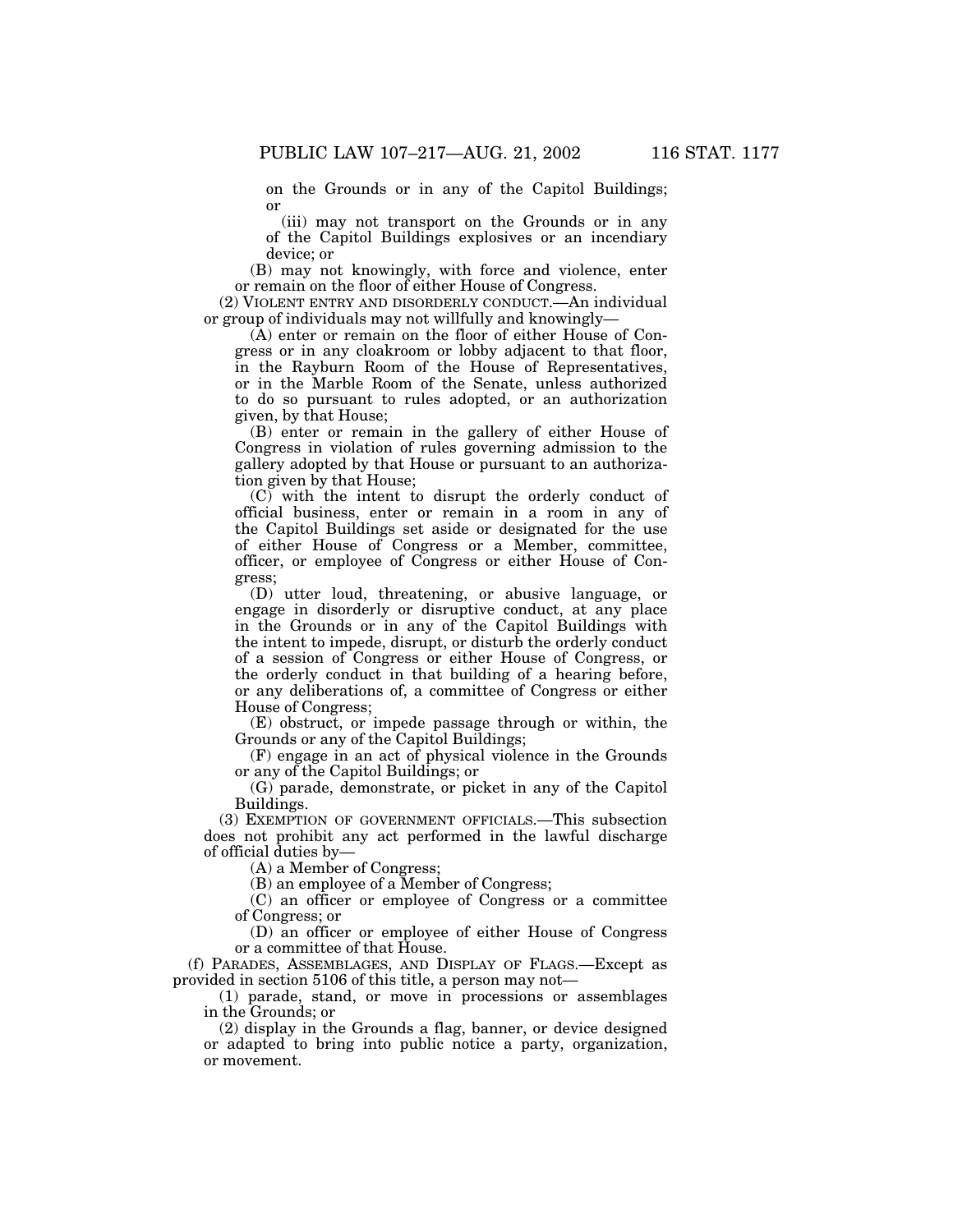## **§ 5105. Assistance to authorities by Capitol employees**

Each individual employed in the service of the Federal Government in the United States Capitol or within the United States Capitol Grounds shall prevent, as far as may be in the individual's power, a violation of a provision of this chapter or section 9, 9A, 9B, 9C, or 14 of the Act of July 31, 1946 (ch. 707, 60 Stat. 719, 720), and shall aid the police in securing the arrest and conviction of the individual violating the provision.

## **§ 5106. Suspension of prohibitions**

(a) AUTHORITY TO SUSPEND.—To allow the observance in the United States Capitol Grounds of occasions of national interest becoming the cognizance and entertainment of Congress, the President of the Senate and the Speaker of the House of Representatives concurrently may suspend any of the prohibitions contained in sections 5103 and 5104 of this title that would prevent the use of the roads and walks within the Grounds by processions or assemblages, and the use in the Grounds of suitable decorations, music, addresses, and ceremonies, if responsible officers have been appointed and the President and the Speaker determine that adequate arrangements have been made to maintain suitable order and decorum in the proceedings and to guard the United States Capitol and its grounds from injury.

(b) POWER TO SUSPEND PROHIBITIONS IN ABSENCE OF PRESIDENT OR SPEAKER.—If either the President or Speaker is absent from the District of Columbia, the authority to suspend devolves on the other officer. If both officers are absent, the authority devolves on the Capitol Police Board.

(c) AUTHORITY OF MAYOR TO PERMIT USE OF LOUISIANA AVENUE.—Notwithstanding subsection (a) and section 5104(f) of this title, the Capitol Police Board may grant the Mayor of the District of Columbia authority to permit the use of Louisiana Avenue for any of the purposes prohibited by section 5104(f).

#### **§ 5107. Concerts on grounds**

Sections 5102, 5103, 5104(b)–(f), 5105, 5105, and 5109 of this title and sections 9, 9A, 9B, and 9C of the Act of July 31, 1946 (ch. 707, 60 Stat. 719, 720), do not prohibit a band in the service of the Federal Government from giving concerts in the United States Capitol Grounds at times which will not interfere with Congress and as authorized by the Architect of the Capitol.

#### **§ 5108. Audit of private organizations**

A private organization (except a political party or committee constituted for the election of federal officials), whether or not organized for profit and whether or not any of its income inures to the benefit of any person, that performs services or conducts activities in the United States Capitol Buildings or Grounds is subject to a special audit of its accounts for each year in which it performs those services or conducts those activities. The Comptroller General shall conduct the audit and report the results of the audit to the Senate and the House of Representatives.

#### **§ 5109. Penalties**

(a) FIREARMS, DANGEROUS WEAPONS, EXPLOSIVES, OR INCENDIARY DEVICE OFFENSES.—An individual or group violating section  $5104(e)(1)$  of this title, or attempting to commit a violation, shall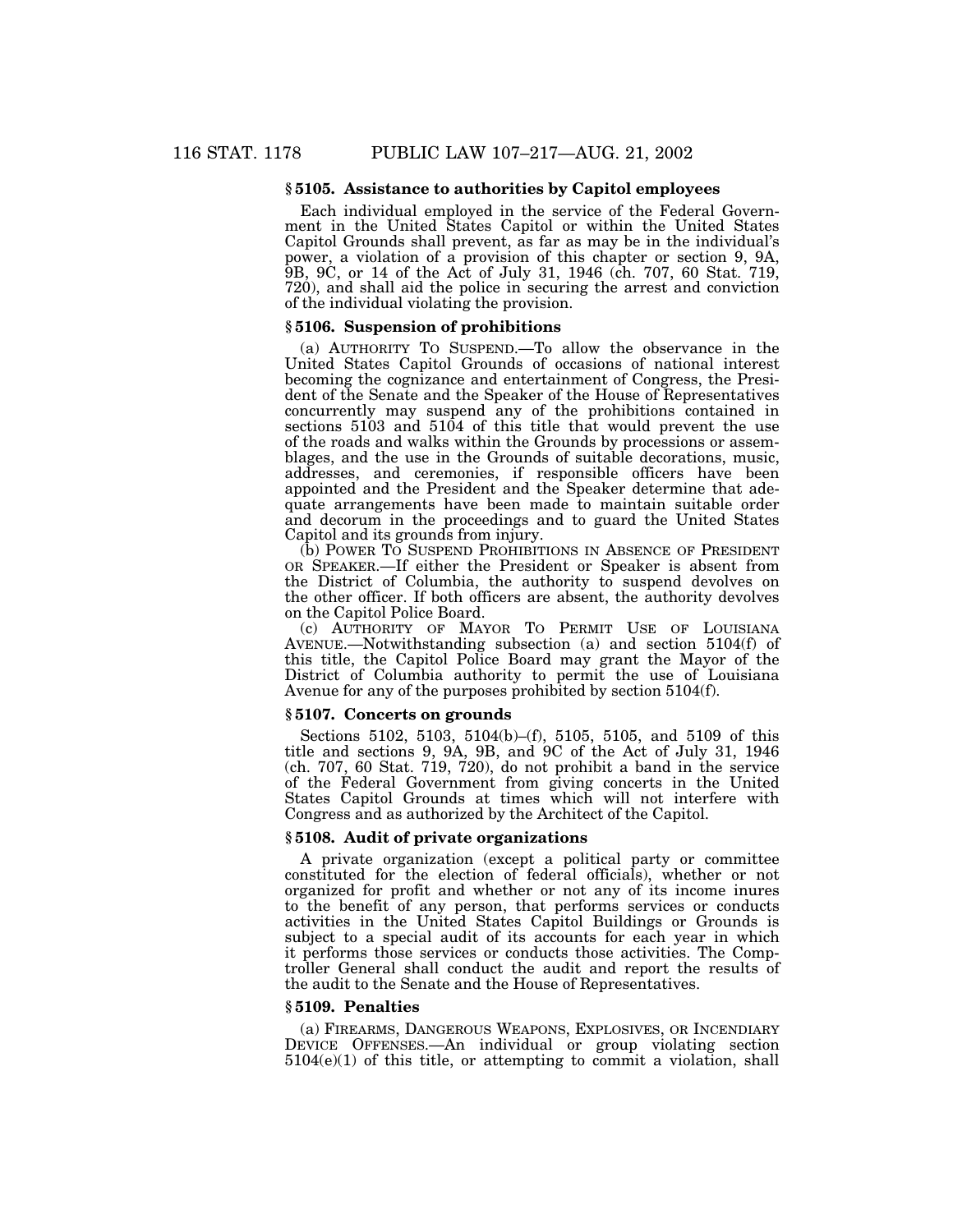be fined under title 18, imprisoned for not more than five years, or both.

(b) OTHER OFFENSES.—A person violating section 5103 or 5104(b),  $(c)$ ,  $(d)$ ,  $(e)(2)$ , or  $(f)$  of this title, or attempting to commit a violation, shall be fined under title 18, imprisoned for not more than six months, or both.<br>(c) PROCEDURE.—

 $(1)$  In GENERAL.—An action for a violation of this chapter or section 9, 9A, 9B, 9C or 14 of the Act of July 31, 1946 (ch. 707, 60 Stat. 719, 720), including an attempt or a conspiracy to commit a violation, shall be brought by the Attorney General in the name of the United States. This chapter and sections 9, 9A, 9B, 9C and 14 do not supersede any provision of federal law or the laws of the District of Columbia. Where the conduct violating this chapter or section 9, 9A, 9B, 9C or 14 also violates federal law or the laws of the District of Columbia, both violations may be joined in a single action.

(2) VENUE.—An action under this section for a violation of— (A) section 5104(e)(1) of this title or for conduct that constitutes a felony under federal law or the laws of the District of Columbia shall be brought in the United States District Court for the District of Columbia; and

(B) any other section referred to in subsection (a) may be brought in the Superior Court of the District of Columbia.

(3) AMOUNT OF PENALTY.—The penalty which may be imposed on a person convicted in an action under this subsection is the highest penalty authorized by any of the laws the defendant is convicted of violating.

# PART C—FEDERAL BUILDING COMPLEXES

#### **CHAPTER 61—UNITED STATES SUPREME COURT BUILDING AND GROUNDS**

## SUBCHAPTER I—GENERAL

Sec.

- 6101. Definitions and application.
- 6102. Regulations.

#### SUBCHAPTER II—BUILDINGS AND GROUNDS

- 6111. Supreme Court Building.<br>6112. Supreme Court Building 6112. Supreme Court Building and grounds employees.
- 6113. Duties of the Superintendent of the Supreme Court Building. 6114. Oliver Wendell Holmes Garden.
- 

#### SUBCHAPTER III—POLICING AUTHORITY

- 6121. General.<br>6122. Designat
- 6122. Designation of members of the Supreme Court Police.<br>6123. Authority of Metropolitan Police of the District of Coli
- Authority of Metropolitan Police of the District of Columbia.

#### SUBCHAPTER IV—PROHIBITIONS AND PENALTIES

- 6131. Public travel in Supreme Court grounds.<br>6132. Sale of articles, signs, and solicitation
- Sale of articles, signs, and solicitation in Supreme Court Building and grounds.
- 6133. Property in the Supreme Court Building and grounds.<br>6134. Firearms, fireworks, speeches, and objectionable lan
- Firearms, fireworks, speeches, and objectionable language in the Supreme Court Building and grounds.
- 6135. Parades, assemblages, and display of flags in the Supreme Court Building and grounds.
- 6136. Suspension of prohibitions against use of Supreme Court grounds.
- 6137. Penalties.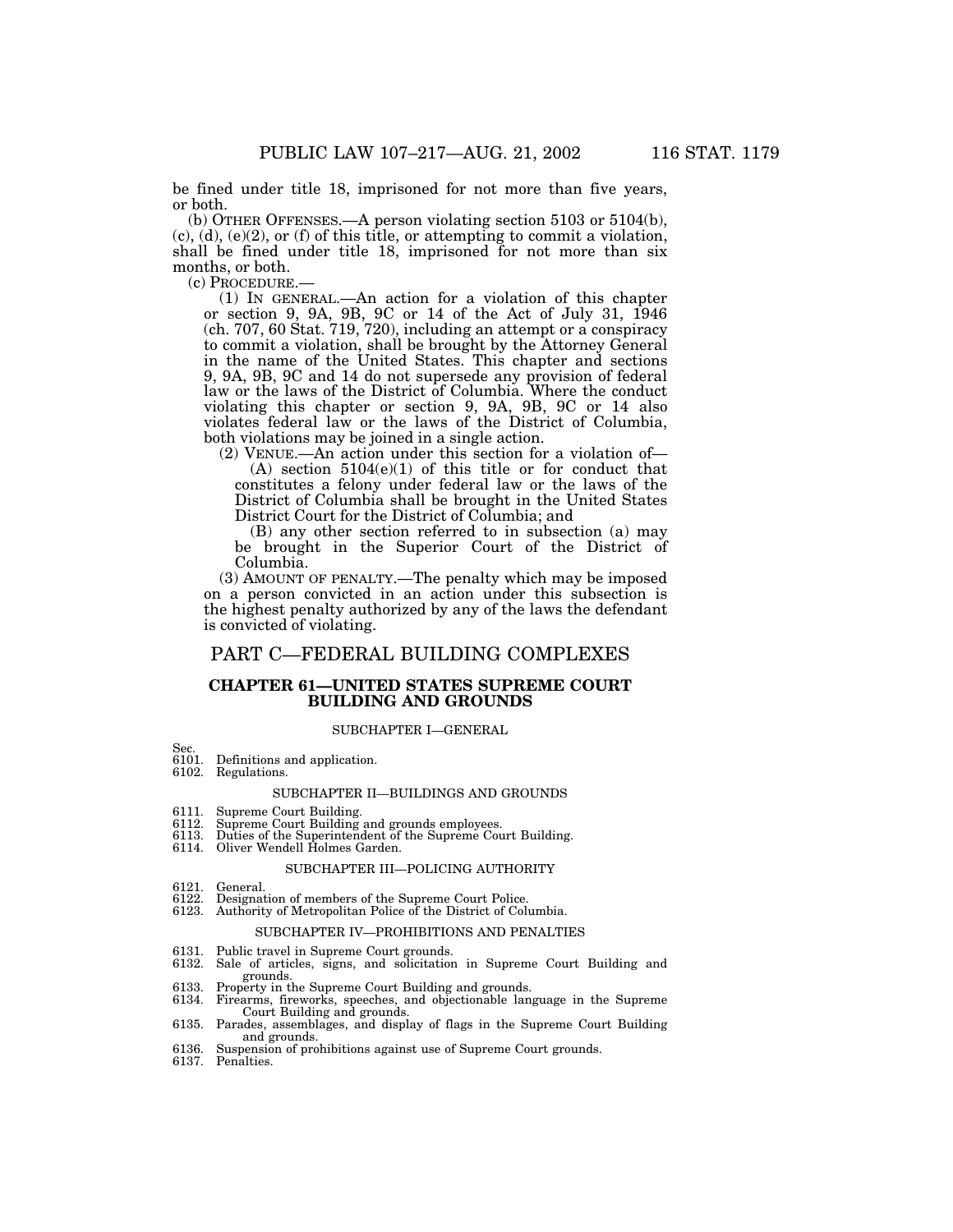## SUBCHAPTER I—GENERAL

#### **§ 6101. Definitions and application**

(a) DEFINITIONS.—In this chapter, the following definitions apply:

(1) OFFICIAL GUEST OF THE SUPREME COURT.—The term ''official guest of the Supreme Court'' means an individual who is a guest of the Supreme Court, as determined by the Chief Justice of the United States or any Associate Justice of the Supreme Court;

(2) STATE.—The term ''State'' means a State of the United States, the District of Columbia, Puerto Rico, the Virgin Islands, Guam, the Northern Mariana Islands, the Federated States of Micronesia, the Marshall Islands, Palau, and any territory or possession of the United States; and

(b) APPLICATION.—For purposes of section 6102 of this title and subchapters III and IV, the Supreme Court grounds—

 $(1)$  extend to the line of the face of-

(A) the east curb of First Street Northeast, between Maryland Avenue Northeast and East Capitol Street;

(B) the south curb of Maryland Avenue Northeast, between First Street Northeast and Second Street Northeast;

(C) the west curb of Second Street Northeast, between Maryland Avenue Northeast and East Capitol Street; and

(D) the north curb of East Capitol Street between First Street Northeast and Second Street Northeast; and

(2) comprise any property under the custody and control of the Supreme Court as part of the Supreme Court grounds, including property acquired as provided by law on behalf of the Federal Government in lots 2, 3, 800, 801, and 802 in square 758 in the District of Columbia as an addition to the grounds of the Supreme Court Building.

#### **§ 6102. Regulations**

(a) AUTHORITY OF THE MARSHAL.—In addition to the restrictions and requirements specified in subchapter IV, the Marshal of the Supreme Court may prescribe regulations, approved by the Chief Justice of the United States, that are necessary for—

(1) the adequate protection of the Supreme Court Building and grounds and of individuals and property in the Building and grounds; and

(2) the maintenance of suitable order and decorum within the Building and grounds.

(b) POSTING REQUIREMENT.—All regulations prescribed under this section shall be posted in a public place at the Building and shall be made reasonably available to the public in writing.

#### SUBCHAPTER II—BUILDINGS AND GROUNDS

#### **§ 6111. Supreme Court Building**

(a) IN GENERAL.— (1) STRUCTURAL AND MECHANICAL CARE.—The Architect of the Capitol shall have charge of the structural and mechanical care of the Supreme Court Building, including—

(A) the care and maintenance of the grounds; and

(B) the supplying of all mechanical furnishings and mechanical equipment for the Building.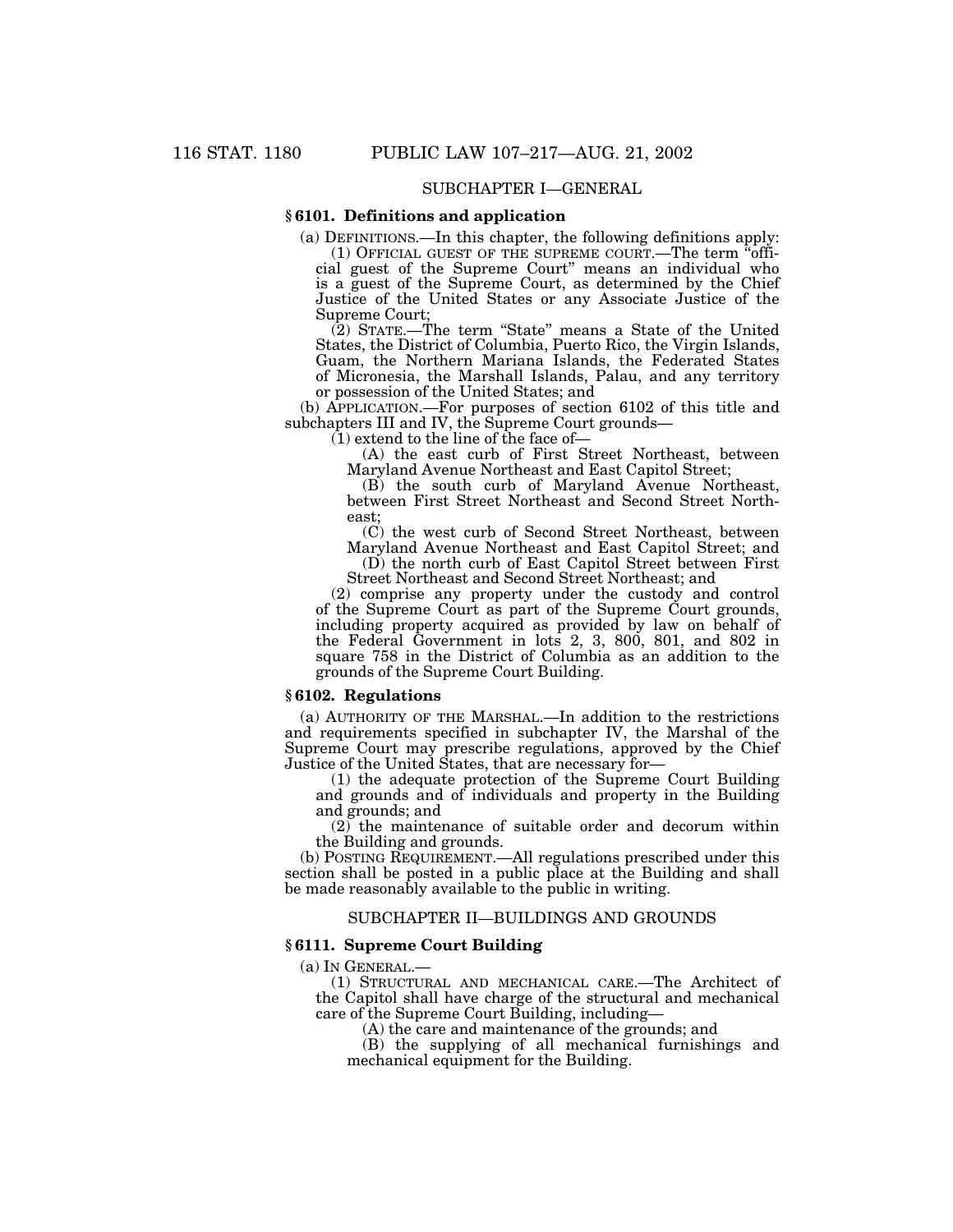(2) OPERATION AND MAINTENANCE.—The Architect shall direct the operation and maintenance of the mechanical equipment and repair of the building.

(3) CONTRACT AUTHORITY.—The Architect may enter into all necessary contracts to carry out this subsection.

(b) AVAILABILITY OF APPROPRIATIONS..—Amounts appropriated under—

(1) subsection (a) and sections 6112 and 6113 of this title are available for—

(A) expenses of heating and air-conditioning refrigeration supplied by the Capitol Power Plant, advancements for which shall be made and deposited in the Treasury to the credit of appropriations provided for the Capitol Power Plant; and

(B) the purchase of electrical energy; and

(2) the heading ''SUPREME COURT OF THE UNITED STATES'' and "CARE OF THE BUILDING AND GROUNDS" are available for-

(A) improvements, maintenance, repairs, equipment, supplies, materials, and appurtenances;

(B) special clothing for workers;

(C) personal and other services (including temporary labor without regard to chapter 51, subchapter III of chapter 53, and subchapter III of chapter 83, of title 5); and

(D) without compliance with section 3709 of the Revised Statutes (41 U.S.C. 5)—

(i) for snow removal (by hire of personnel and equipment or under contract); and

(ii) for the replacement of electrical transformers containing polychlorinated biphenyls.

## **§ 6112. Supreme Court Building and grounds employees**

Employees required to carry out section 6111(a) of this title shall be—

(1) appointed by the Architect of the Capitol with the approval of the Chief Justice of the United States;

(2) compensated in accordance with chapter 51 and subchapter III of chapter 53 of title 5; and

(3) subject to subchapter III of chapter 83 of title 5.

## **§ 6113. Duties of the Superintendent of the Supreme Court Building**

Except as provided in section 6111(a) of this title, all duties and work required for the operation, domestic care, and custody of the Supreme Court Building shall be performed under the direction of the Marshal of the Supreme Court. The Marshal serves as the superintendent of the Building.

## **§ 6114. Oliver Wendell Holmes Garden**

The Architect of the Capitol shall maintain and care for the Oliver Wendell Holmes Garden in accordance with the provisions of law on the maintenance and care of the grounds of the Supreme Court Building.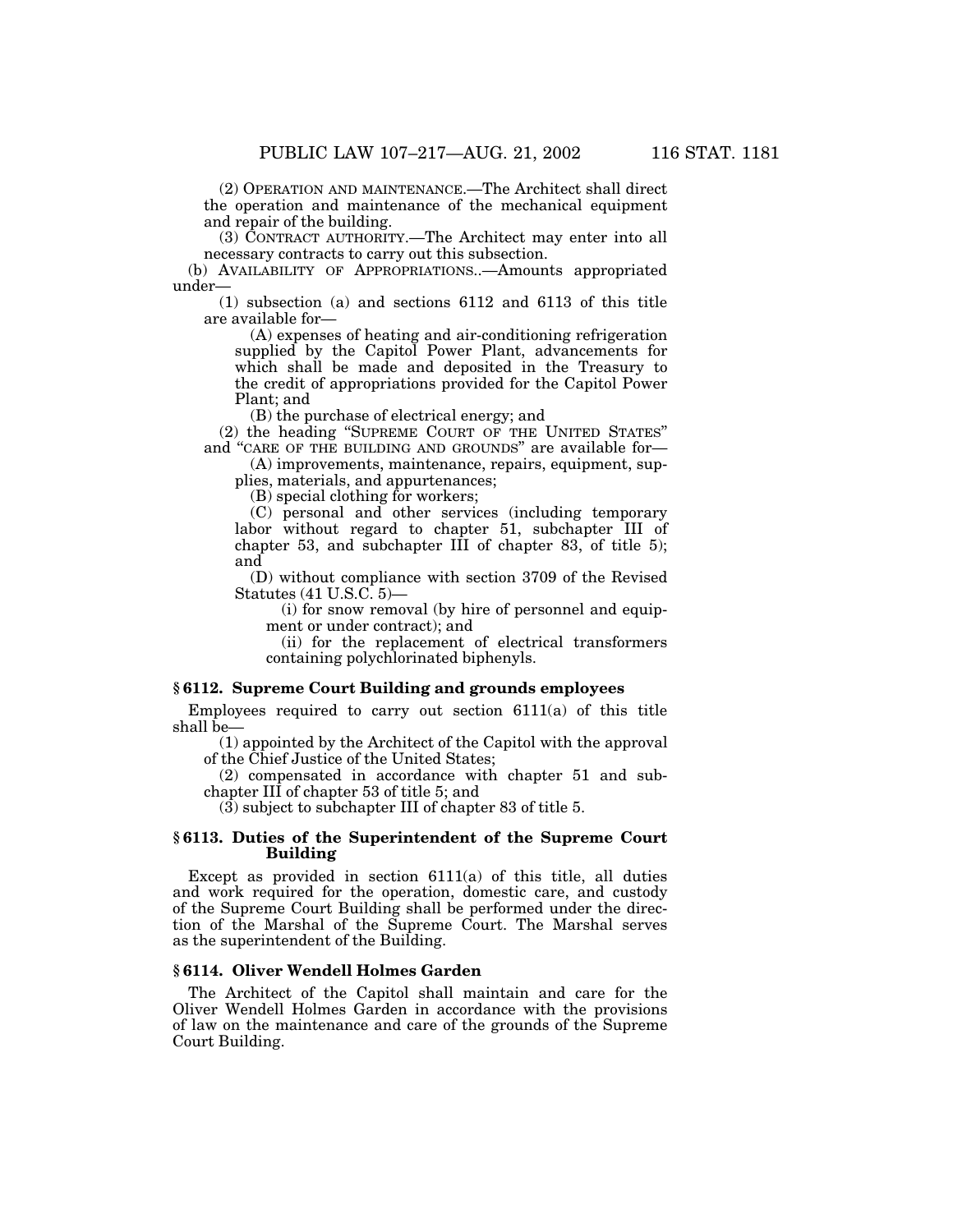# SUBCHAPTER III—POLICING AUTHORITY

## **§ 6121. General**

(a) AUTHORITY OF MARSHAL OF THE SUPREME COURT AND SUPREME COURT POLICE.—In accordance with regulations prescribed by the Marshal of the Supreme Court and approved by the Chief Justice of the United States, the Marshal and the Supreme Court Police shall have authority—

(1) to police the Supreme Court Building and grounds and adjacent streets to protect individuals and property;

(2) in any State, to protect—

(A) the Chief Justice, any Associate Justice of the Supreme Court, and any official guest of the Supreme Court; and

(B) any officer or employee of the Supreme Court while that officer or employee is performing official duties;

(3) while performing duties necessary to carry out paragraph (1) or (2), to make arrests for any violation of federal or state law and any regulation under federal or state law; and

(4) to carry firearms as may be required while performing duties under section 6102 of this title, this subchapter, and subchapter IV.

(b) ADDITIONAL REQUIREMENTS RELATED TO SUBSECTION (a)(2).—

(1) AUTHORIZATION TO CARRY FIREARMS.—Duties under subsection  $(a)(2)(A)$  with respect to an official guest of the Supreme Court in any State (other than the District of Columbia, Maryland, and Virginia) shall be authorized in writing by the Chief Justice or an Associate Justice, if those duties require the carrying of firearms under subsection (a)(4).

(2) TERMINATION OF AUTHORITY.—The authority provided under subsection (a)(2) expires on December 29, 2004.

## **§ 6122. Designation of members of the Supreme Court Police**

Under the general supervision and direction of the Chief Justice of the United States, the Marshal of the Supreme Court may designate employees of the Supreme Court as members of the Supreme Court Police, without additional compensation.

#### **§ 6123. Authority of Metropolitan Police of the District of Columbia**

The Metropolitan Police of the District of Columbia may make arrests within the Supreme Court Building and grounds for a violation of federal or state law or any regulation under federal or state law. This section does not authorize the Metropolitan Police to enter the Supreme Court Building to make an arrest in response to a complaint, serve a warrant, or patrol the Supreme Court Building or grounds, unless the Metropolitan Police have been requested to do so by, or have received the consent of, the Marshal of the Supreme Court or an assistant to the Marshal.

#### SUBCHAPTER IV—PROHIBITIONS AND PENALTIES

#### **§ 6131. Public travel in Supreme Court grounds**

Public travel in, and occupancy of, the Supreme Court grounds is restricted to the sidewalks and other paved surfaces.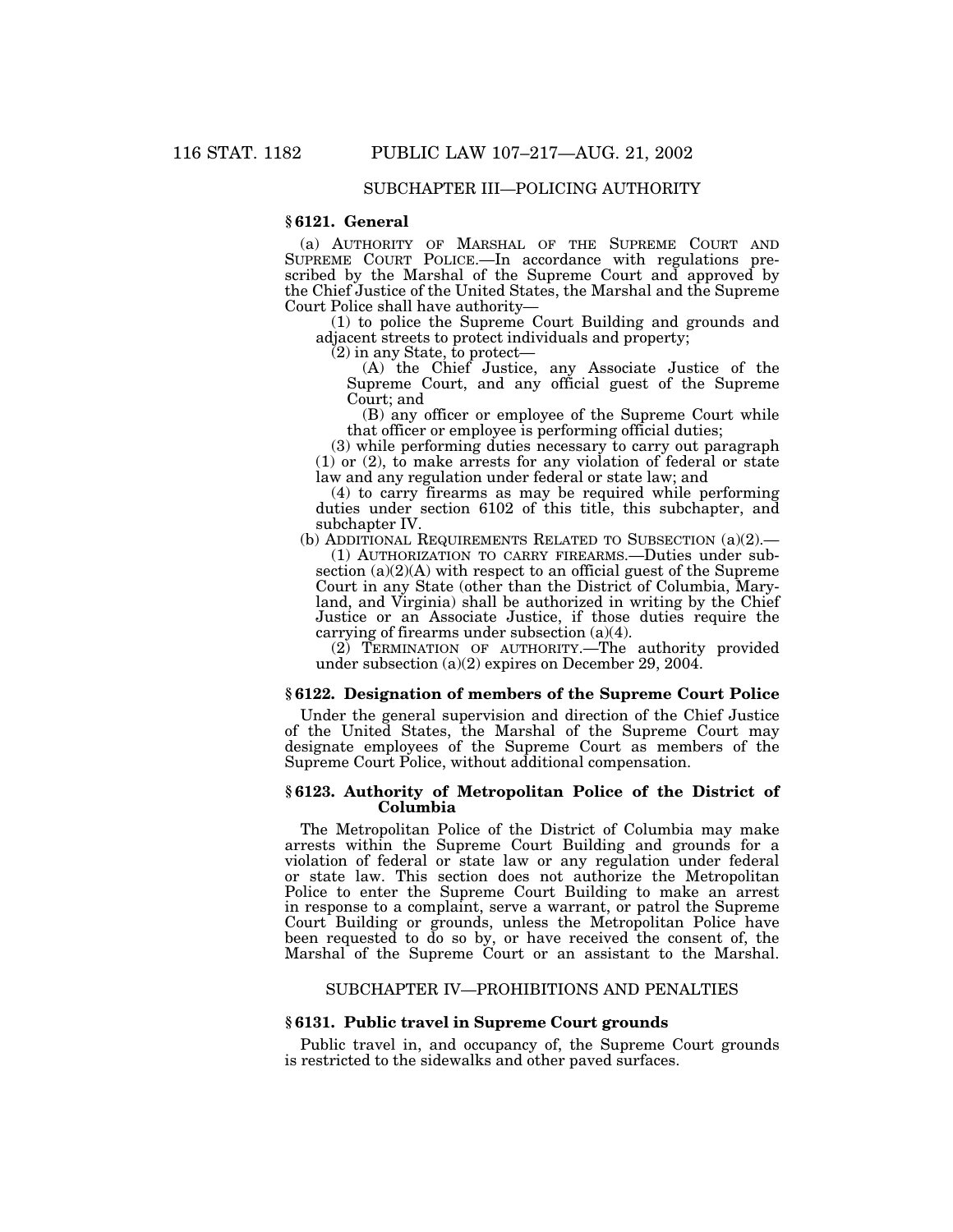#### **§ 6132. Sale of articles, signs, and solicitation in Supreme Court Building and grounds**

It is unlawful-

(1) to offer or expose any article for sale in the Supreme Court Building or grounds;

(2) to display a sign, placard, or other form of advertisement in the Building or grounds; or

(3) to solicit fares, alms, subscriptions, or contributions in the Building or grounds.

#### **§ 6133. Property in the Supreme Court Building and grounds**

It is unlawful to step or climb on, remove, or in any way injure any statue, seat, wall, fountain, or other erection or architectural feature, or any tree, shrub, plant, or turf, in the Supreme Court Building or grounds.

#### **§ 6134. Firearms, fireworks, speeches, and objectionable language in the Supreme Court Building and grounds**

It is unlawful to discharge a firearm, firework or explosive, set fire to a combustible, make a harangue or oration, or utter loud, threatening, or abusive language in the Supreme Court Building or grounds.

## **§ 6135. Parades, assemblages, and display of flags in the Supreme Court Building and grounds**

It is unlawful to parade, stand, or move in processions or assemblages in the Supreme Court Building or grounds, or to display in the Building and grounds a flag, banner, or device designed or adapted to bring into public notice a party, organization, or movement.

#### **§ 6136. Suspension of prohibitions against use of Supreme Court grounds**

To allow the observance of authorized ceremonies in the Supreme Court Building and grounds, the Marshal of the Supreme Court may suspend for those occasions any of the prohibitions contained in this subchapter as may be necessary for the occasion if— (1) responsible officers have been appointed; and

 $(2)$  the Marshal determines that adequate arrangements have been made—

 $(A)$  to maintain suitable order and decorum in the proceedings; and

(B) to protect the Supreme Court Building and grounds and individuals and property in the Building and grounds.

## **§ 6137. Penalties**

(a) IN GENERAL.—An individual who violates this subchapter, or a regulation prescribed under section 6102 of this title, shall be fined under title 18, imprisoned not more than 60 days, or both.

(b) VENUE AND PROCEDURE.—Prosecution for a violation described in subsection (a) shall be in the Superior Court of the District of Columbia, on information by the United States Attorney or an Assistant United States Attorney.

(c) OFFENSES INVOLVING PROPERTY DAMAGE OVER \$100.—If during the commission of a violation described in subsection (a),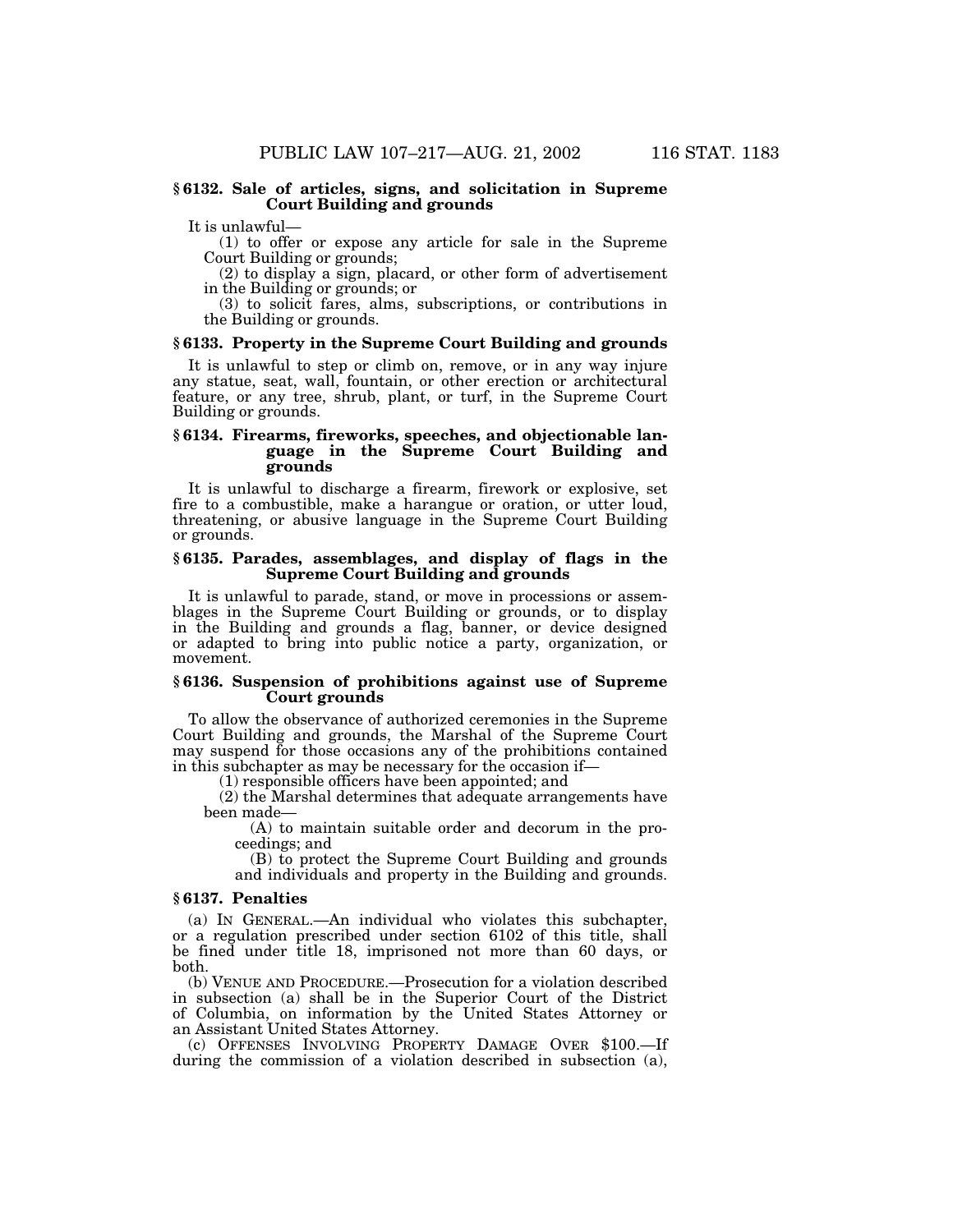public property is damaged in an amount exceeding \$100, the period of imprisonment for the offense may be not more than five years.

## **CHAPTER 63—SMITHSONIAN INSTITUTION, NATIONAL GALLERY OF ART, AND JOHN F. KENNEDY CENTER FOR THE PERFORMING ARTS**

Sec.<br>6301.

Public use of grounds.

6301. Definition.<br>6302. Public use<br>6303. Unlawful a

6303. Unlawful activities.<br>6304. Additional regulation

6304. Additional regulations.<br>6305. Suspension of regulations. Suspension of regulations.

6306. Policing of buildings and grounds. 6307. Penalties.

#### **§ 6301. Definition**

In this chapter, the term ''specified buildings and grounds'' means—

(1) SMITHSONIAN INSTITUTION.—The Smithsonian Institution and its grounds, which include the following:

(A) SMITHSONIAN BUILDINGS AND GROUNDS ON THE NATIONAL MALL.—The Smithsonian Building, the Arts and Industries Building, the Freer Gallery of Art, the National Air and Space Museum, the National Museum of Natural History, the National Museum of American History, the National Museum of the American Indian, the Hirshhorn Museum and Sculpture Garden, the Arthur M. Sackler Gallery, the National Museum of African Art, the S. Dillon Ripley Center, and all other buildings of the Smithsonian Institution within the Mall, including the entrance walks, unloading areas, and other pertinent service roads and parking areas.

(B) NATIONAL ZOOLOGICAL PARK.—The National Zoological Park comprising all the buildings, streets, service roads, walks, and other areas within the boundary fence of the National Zoological Park in the District of Columbia and including the public space between that fence and the face of the curb lines of the adjacent city streets.

(C) OTHER SMITHSONIAN BUILDINGS AND GROUNDS.—All other buildings, service roads, walks, and other areas within the exterior boundaries of any real estate or land or interest in land (including temporary use) that the Smithsonian Institution acquires and that the Secretary of the Smithsonian Institution determines to be necessary for the adequate protection of individuals or property in the Smithsonian Institution and suitable for administration as a part of the Smithsonian Institution.

(2) NATIONAL GALLERY OF ART.—The National Gallery of Art and its grounds, which extend—

 $(\tilde{A})$  to the line of the face of the south curb of Constitution Avenue Northwest, between Seventh Street Northwest, and Fourth Street Northwest, to the line of the face of the west curb of Fourth Street Northwest, between Constitution Avenue Northwest, and Madison Drive Northwest; to the line of the face of the north curb of Madison Drive Northwest, between Fourth Street Northwest, and Seventh Street Northwest; and to the line of the face of the east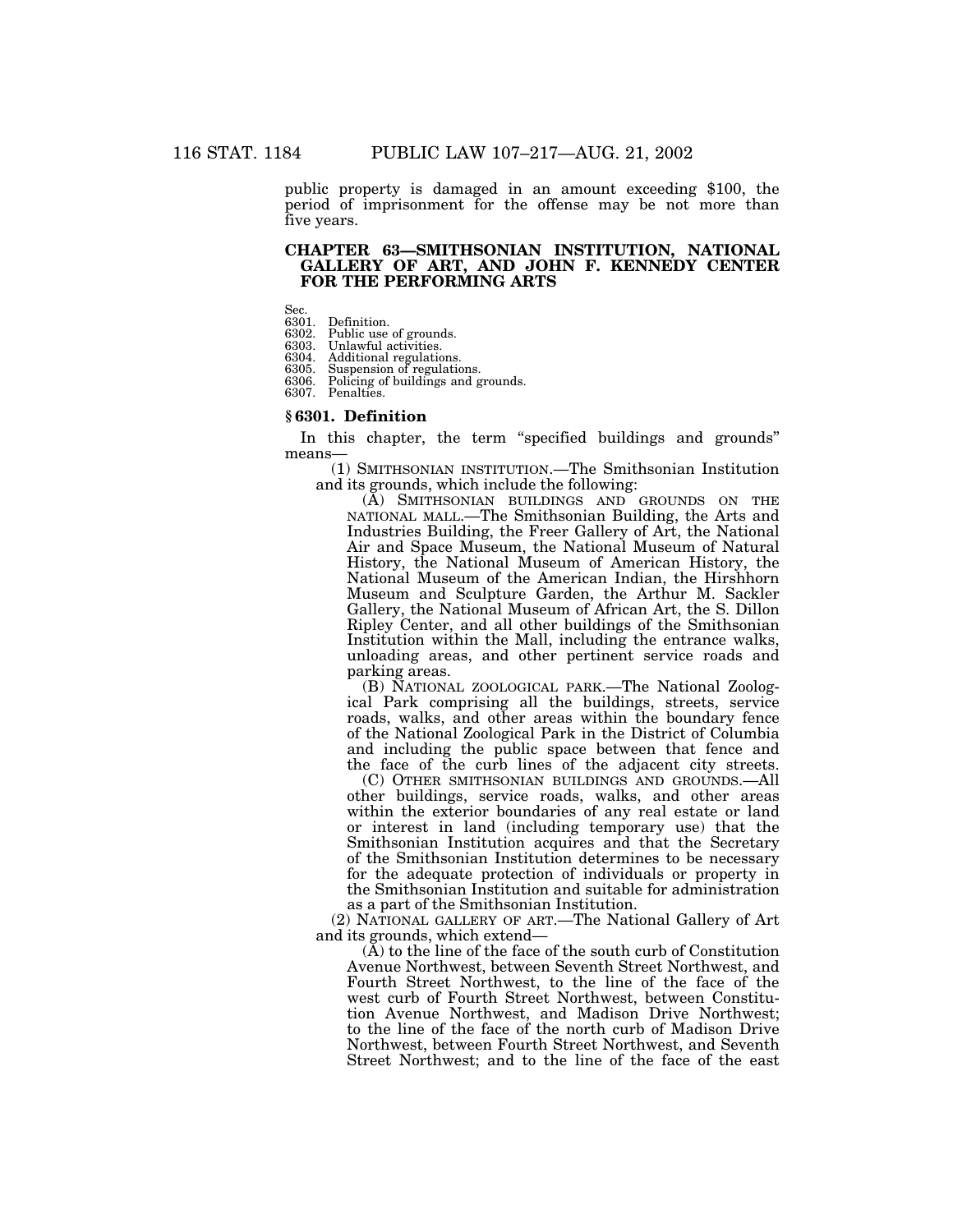curb of Seventh Street Northwest, between Madison Drive Northwest, and Constitution Avenue Northwest;

(B) to the line of the face of the south curb of Pennsylvania Avenue Northwest, between Fourth Street and Third Street Northwest, to the line of the face of the west curb of Third Street Northwest, between Pennsylvania Avenue and Madison Drive Northwest, to the line of the face of the north curb of Madison Drive Northwest, between Third Street and Fourth Street Northwest, and to the line of the face of the east curb of Fourth Street Northwest, between Pennsylvania Avenue and Madison Drive Northwest; and

(C) to the line of the face of the south curb of Constitution Avenue Northwest, between Ninth Street Northwest and Seventh Street Northwest; to the line of the face of the west curb of Seventh Street Northwest, between Constitution Avenue Northwest and Madison Drive Northwest; to the line of the face of the north curb of Madison Drive Northwest, between Seventh Street Northwest and the line of the face of the east side of the east retaining wall of the Ninth Street Expressway Northwest; and to the line of the face of the east side of the east retaining wall of the Ninth Street Expressway Northwest, between Madison Drive Northwest and Constitution Avenue Northwest.

(3) JOHN F. KENNEDY CENTER FOR THE PERFORMING ARTS.— The John F. Kennedy Center for the Performing Arts, which extends to the line of the west face of the west retaining walls and curbs of the Inner Loop Freeway on the east, the north face of the north retaining walls and curbs of the Theodore Roosevelt Bridge approaches on the south, the east face of the east retaining walls and curbs of Rock Creek Parkway on the west, and the south curbs of New Hampshire Avenue and F Street on the north, as generally depicted on the map entitled ''Transfer of John F. Kennedy Center for the Performing Arts'', numbered 844/82563 and dated April 20, 1994 (as amended by the map entitled ''Transfer of John F. Kennedy Center for the Performing Arts'', numbered 844/82563A and dated May 22, 1997), which shall be on file and available for public inspection in the office of the National Capital Region, National Park Service.

#### **§ 6302. Public use of grounds**

Public travel in, and occupancy of, the grounds specified under section 6301 of this title are restricted to the sidewalks and other paved surfaces, except in the National Zoological Park.

#### **§ 6303. Unlawful activities**

(a) DISPLAYS AND SOLICITATIONS.—It is unlawful for anyone other than an authorized employee or concessionaire to carry out any of the following activities within the specified buildings and grounds:

(1) Offer or expose any article for sale.

(2) Display any sign, placard, or other form of advertisement. (3) Solicit alms, subscriptions, or contributions.

(b) TOUCHING OF, OR INJURIES TO, PROPERTY.—It is unlawful for anyone—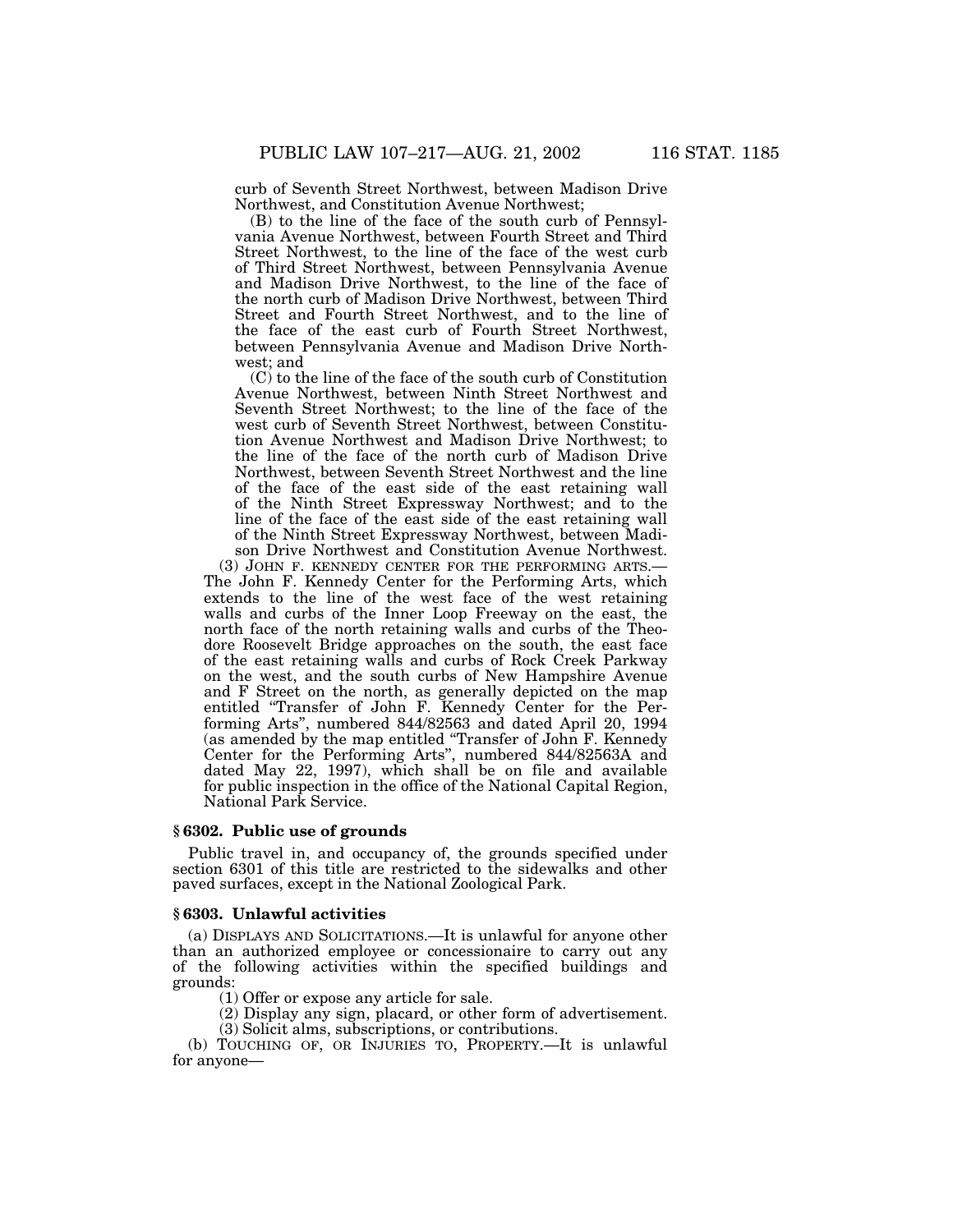(1) other than an authorized employee, to touch or handle objects of art or scientific or historical objects on exhibition within the specified buildings or grounds; or

(2) to step or climb on, remove, or in any way injure any object of art, exhibit (including an exhibit animal), equipment, seat, wall, fountain, or other erection or architectural feature, or any tree, shrub, plant, or turf, within the specified buildings or grounds.

## **§ 6304. Additional regulations**

(a) AUTHORITY TO PRESCRIBE ADDITIONAL REGULATIONS.—In addition to the restrictions and requirements specified in sections 6302 and 6303 of this title, the Secretary of the Smithsonian Institution, the Trustees of the National Gallery of Art, and the Trustees of the John F. Kennedy Center for the Performing Arts may prescribe for their respective agencies regulations necessary for—

 $(1)$  the adequate protection of the specified buildings and grounds and individuals and property in those buildings and grounds; and

(2) the maintenance of suitable order and decorum within the specified buildings and grounds, including the control of traffic and parking of vehicles in the National Zoological Park and all other areas in the District of Columbia under their control.

(b) PUBLICATION IN FEDERAL REGISTER.—A regulation prescribed under this section shall be published in the Federal Register and is not effective until the expiration of 10 days after the date of publication.

#### **§ 6305. Suspension of regulations**

To allow authorized services, training programs, and ceremonies in the specified buildings and grounds, the Secretary of the Smithsonian Institution, the Trustees of the National Gallery of Art, and the Trustees of the John F. Kennedy Center for the Performing Arts (or their designees) may suspend for their respective agencies any of the prohibitions contained in sections 6302 and 6303 of this title as may be necessary for the occasion or circumstance if—

(1) responsible officers have been appointed; and

(2) the Secretary of the Smithsonian Institution, the Trustees of the National Gallery of Art, and the Trustees of the John F. Kennedy Center for the Performing Arts (or their designees) determine that adequate arrangements have been made—

(A) to maintain suitable order and decorum in the proceedings; and

(B) to protect the specified buildings and grounds and persons and property in those buildings and on those grounds.

## **§ 6306. Policing of buildings and grounds**

(a) DESIGNATION OF EMPLOYEES AS SPECIAL POLICE.—Subject to section 5375 of title 5, the Secretary of the Smithsonian Institution, the Trustees of the National Gallery of Art, and the Trustees of the John F. Kennedy Center for the Performing Arts (or their designees) may designate employees of their respective agencies as special police, without additional compensation, for duty in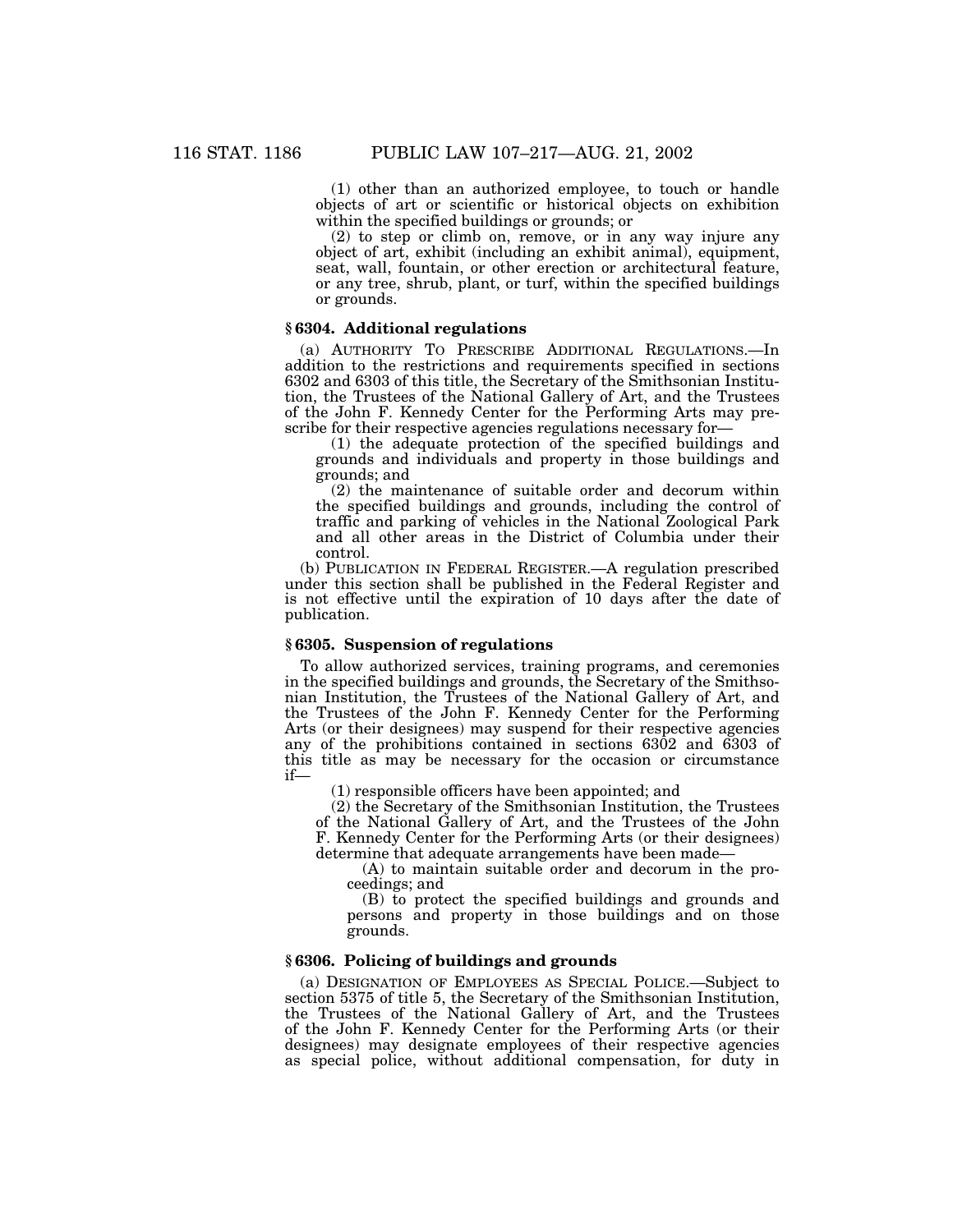connection with the policing of their respective specified buildings and grounds.

(b) POWERS.—The employees designated as special police under subsection  $(a)$ —

 $(1)$  may, within the specified buildings and grounds, enforce, and make arrests for violations of, sections 6302 and 6303 of this title, any regulation prescribed under section 6304 of this title, federal or state law, or any regulation prescribed under federal or state law; and

(2) may enforce concurrently with the United States Park Police the laws and regulations applicable to the National Capital Parks, and may make arrests for violations of sections 6302 and 6303 of this title, within the several areas located within the exterior boundaries of the face of the curb lines of the squares within which the specified buildings and grounds are located.

(c) UNIFORMS AND OTHER EQUIPMENT.—The employees designated as special police under subsection (a) may be provided, without charge, with uniforms and other equipment as may be necessary for the proper performance of their duties, including badges, revolvers, and ammunition.

#### **§ 6307. Penalties**

 $(a)$  In GENERAL.

(1) PENALTY.—A person violating section 6302 or 6303 of this title, or a regulation prescribed under section 6304 of this title, shall be fined under title 18, imprisoned for not more than 60 days, or both.

(2) PROCEDURE.—Prosecution for an offense under this subsection shall be in the Superior Court of the District of Columbia, by information by the United States Attorney or an Assistant United States Attorney.

(b) OFFENSES INVOLVING PROPERTY DAMAGE OVER \$100.—

(1) PENALTY.—If in the commission of a violation described in subsection (a), property is damaged in an amount exceeding \$100, the period of imprisonment for the offense may be not more than five years.

(2) VENUE AND PROCEDURE.—Prosecution of an offense under this subsection shall be in the United States District Court for the District of Columbia by indictment. Prosecution may be on information by the United States Attorney or an Assistant United States Attorney if the defendant, after being advised of the nature of the charge and of rights of the defendant, waives in open court prosecution by indictment.

## **CHAPTER 65—THURGOOD MARSHALL FEDERAL JUDICIARY BUILDING**

Sec.

6581. Definition.

6502. Thurgood Marshall Federal Judiciary Building.

6503. Commission for the Judiciary Office Building.

6504. Lease of building.

6505. Structural and mechanical care and security.

6506. Allocation of space.

6507. Account in Treasury.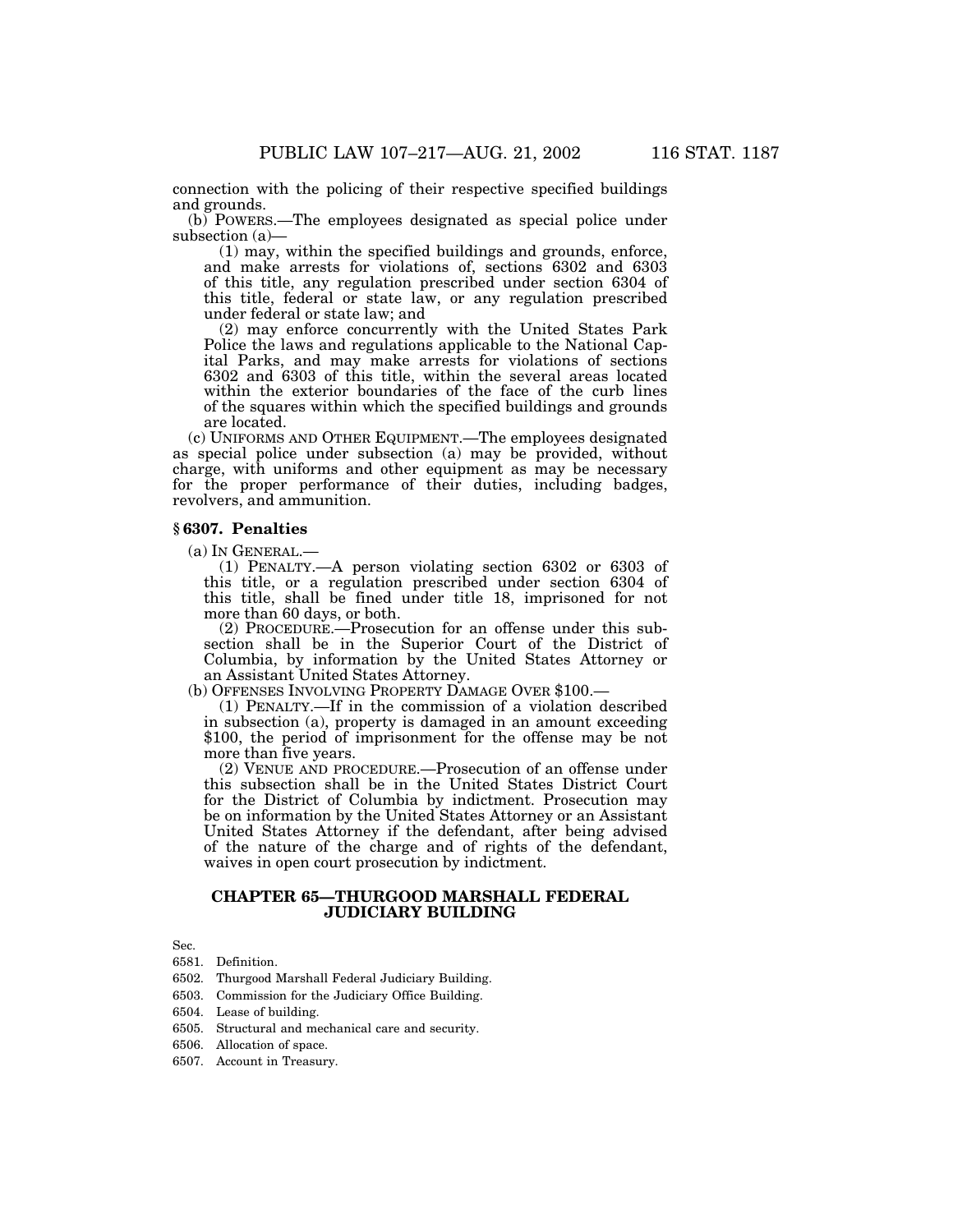## **§ 6501. Definition**

In this chapter, the term ''Chief Justice'' means the Chief Justice of the United States or the designee of the Chief Justice, except that when there is a vacancy in the office of the Chief Justice, the most senior associate justice of the Supreme Court shall be deemed to be the Chief Justice for purposes of this chapter until the vacancy is filled.

## **§ 6502. Thurgood Marshall Federal Judiciary Building**

(a) ESTABLISHMENT AND DESIGNATION.—There is a Federal Judiciary Building in Washington, D.C., known and designated as the ''Thurgood Marshall Federal Judiciary Building''.

 $(b)$  TITLE. $-$ 

(1) SQUARES 721 AND 722.—Title to squares 721 and 722 remains in the Federal Government.

(2) BUILDING.—Title to the Building and other improvements constructed or otherwise made immediately reverts to the Government at the expiration of not more than 30 years from the effective date of the lease agreement referred to in section 6504 of this title without payment of any compensation by the Government.

(c) LIMITATIONS.—

(1) SIZE OF BUILDING.—The Building (excluding parking facilities) may not exceed 520,000 gross square feet in size above the level of Columbia Plaza in the District of Columbia.

(2) HEIGHT OF BUILDING.—The height of the Building and other improvements shall be compatible with the height of surrounding Government and historic buildings and conform to the provisions of the Act of June 1, 1910 (ch. 263, 36 Stat. 452) (known as the Building Height Act of 1910).

(3) DESIGN.—The Building and other improvements shall— (A) be designed in harmony with historical and Government buildings in the vicinity;

(B) reflect the symbolic importance and historic character of the United States Capitol and other buildings on the United States Capitol Grounds; and

(C) represent the dignity and stability of the Government. (d) APPROVAL OF CHIEF JUSTICE.—All final decisions regarding architectural design of the Building are subject to the approval of the Chief Justice.

(e) CHILLED WATER AND STEAM FROM CAPITOL POWER PLANT.— If the Building is connected with the Capitol Power Plant, the Architect of the Capitol shall furnish chilled water and steam from the Plant to the Building on a reimbursable basis.

(f) CONSTRUCTION STANDARDS.—The Building and other improvements constructed under this chapter shall meet all standards applicable to construction of a federal building.

(g) ACCOUNTING SYSTEM.—The Architect shall maintain an accounting system for operation and maintenance of the Building and other improvements which will allow accurate projections of the dates and cost of major repairs, improvements, reconstructions, and replacements of the Building and improvements and other capital expenditures on the Building and improvements.

(h) NONAPPLICABILITY OF CERTAIN LAWS.— (1) BUILDING CODES, PERMITS, OR INSPECTION.—The Building is not subject to any law of the District of Columbia relating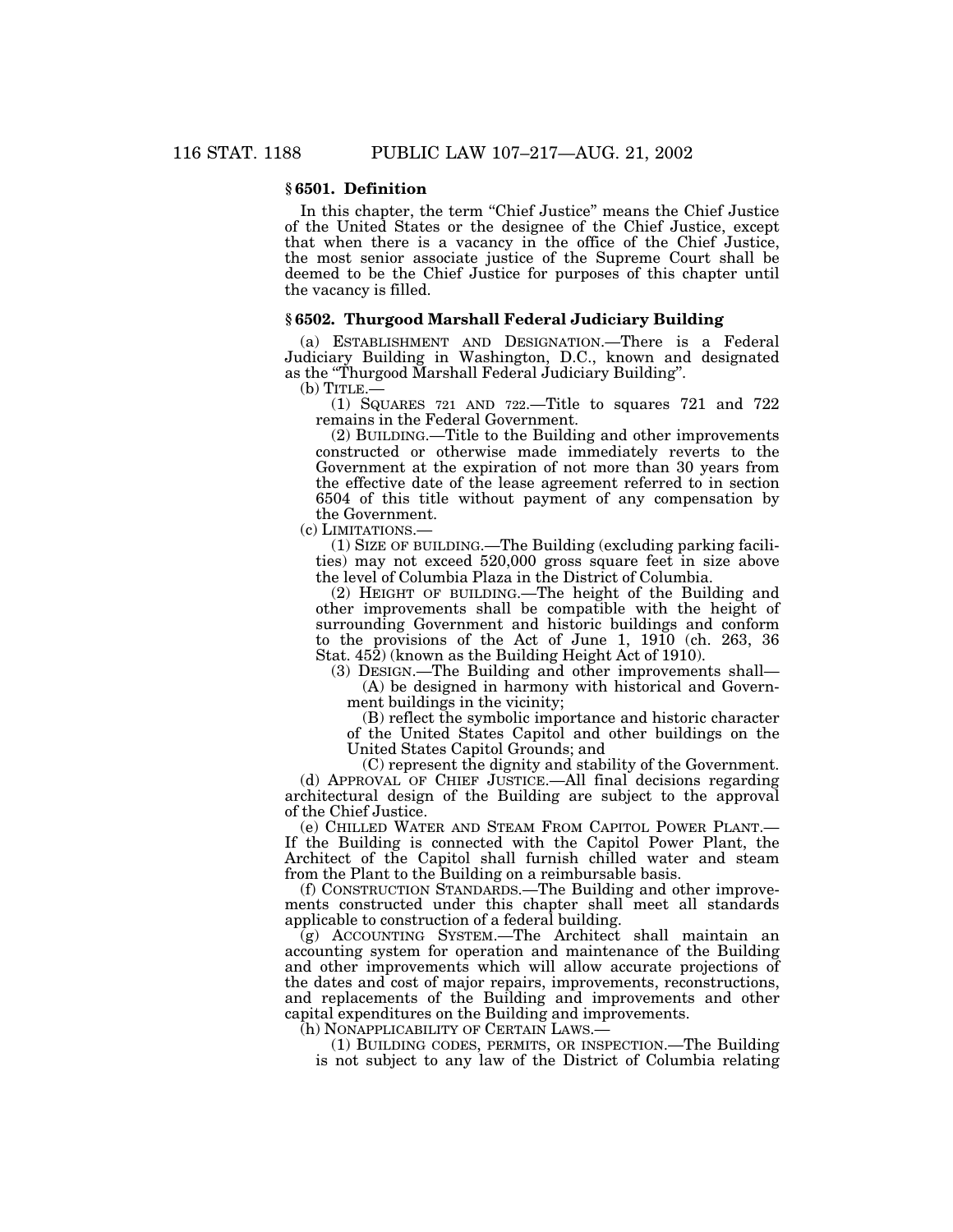to building codes, permits, or inspection, including any such law enacted by Congress.

(2) TAXES.—The Building and other improvements constructed under this chapter are not subject to any law of the District of Columbia relating to real estate and personal property taxes, special assessments, or other taxes, including any such law enacted by Congress.

## **§ 6503. Commission for the Judiciary Office Building**

(a) ESTABLISHMENT AND MEMBERSHIP.—There is a Commission for the Judiciary Office Building, composed of the following 13 members or their designees:

(1) Two individuals appointed by the Chief Justice from among justices of the Supreme Court and other judges of the United States.

(2) The members of the House Office Building Commission.

(3) The majority leader and minority leader of the Senate.

(4) The Chairman and the ranking minority member of the Senate Committee on Rules and Administration.

(5) The Chairman and the ranking minority member of the Senate Committee on Environment and Public Works.

(6) The Chairman and ranking minority member of the Committee on Transportation and Infrastructure of the House of Representatives.

(b) QUORUM.—Seven members of the Commission is a quorum.

(c) DUTIES.—The Commission is responsible for the supervision of the design, construction, operation, maintenance, structural, mechanical, and domestic care, and security of the Thurgood Marshall Federal Judiciary Building. The Commission shall prescribe regulations to govern the actions of the Architect of the Capitol under this chapter and to govern the use and occupancy of all space in the Building.

## **§ 6504. Lease of building**

(a) LEASE AGREEMENT.—Under an agreement with the person selected to construct the Thurgood Marshall Federal Judiciary Building, the Architect of the Capitol shall lease the Building to carry out the objectives of this chapter.

(b) MINIMUM REQUIREMENTS OF LEASE AGREEMENT.—The agreement includes at a minimum the following:

(1) LIMIT ON LENGTH OF LEASE.—The Architect will lease the Building and other improvements for not more than 30 years from the effective date of the agreement.

(2) RENTAL RATE.—The rental rate per square foot of occupiable space for all space in the Building and other improvements will be in the best interest of the Federal Government and will carry out the objectives of this chapter. The aggregate rental rate for all space in the Building and other improvements shall produce an amount at least equal to the amount necessary to amortize the cost of development of squares 721 and 722 in the District of Columbia over the life of the lease.

(3) AUTHORITY TO MAKE SPACE AVAILABLE AND SUBLEASE SPACE.—The Architect may make space available and sublease space in the Building and other improvements in accordance with section 6506 of this title.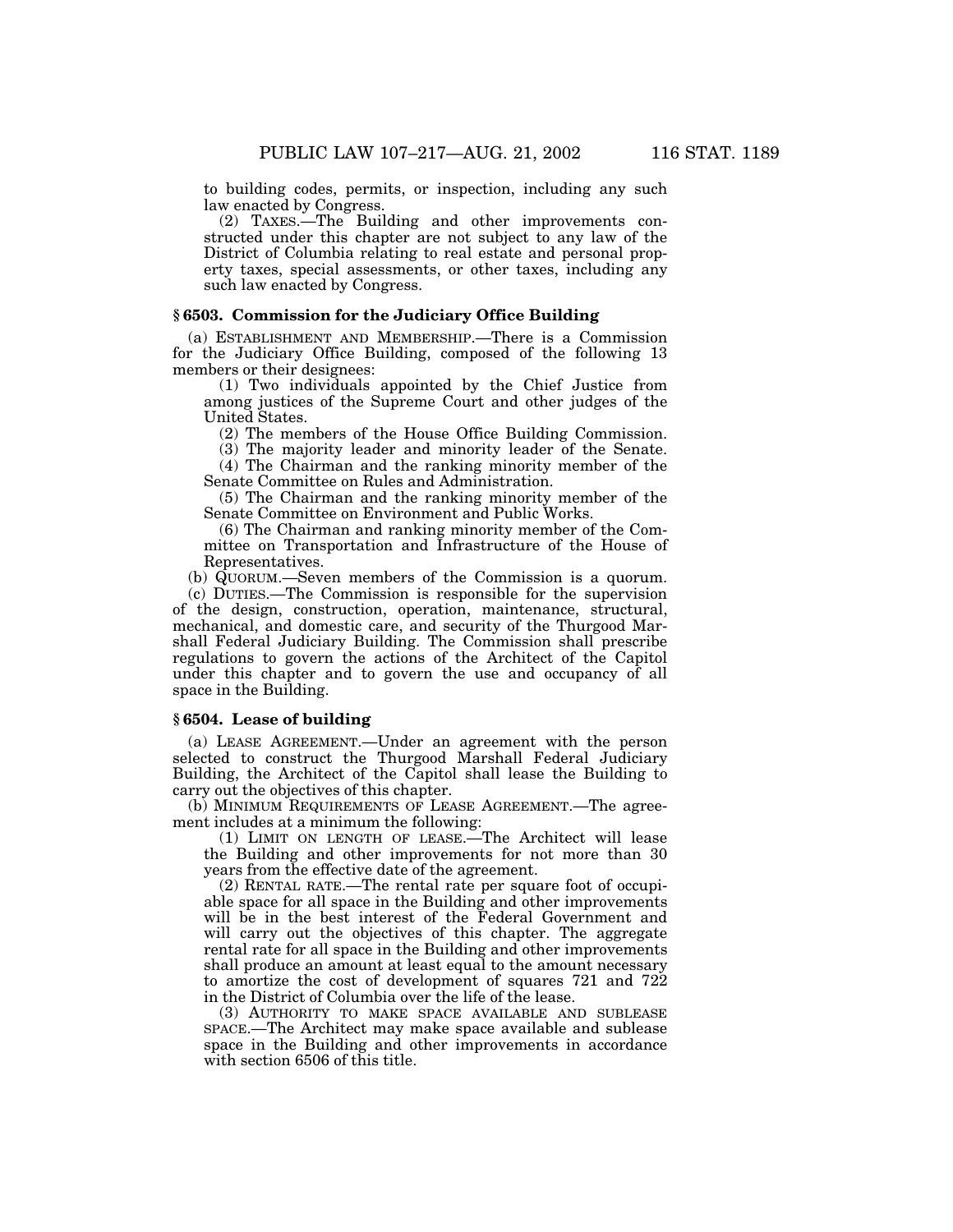(4) OTHER TERMS AND CONDITIONS.—The agreement contains terms and conditions the Architect prescribes to carry out the objectives of this chapter.

(c) OBLIGATION OF AMOUNTS.—Obligation of amounts for lease payments under this section may only be made—

(1) on an annual basis; and

(2) from the account described in section 6507 of this title.

## **§ 6505. Structural and mechanical care and security**

(a) STRUCTURAL AND MECHANICAL CARE.—The Architect of the Capitol, under the direction of the Commission for the Judiciary Office Building—

(1) is responsible for the structural and mechanical care and maintenance of the Thurgood Marshall Federal Judiciary Building and improvements, including the care and maintenance of the grounds of the Building, in the same manner and to the same extent as for the structural and mechanical care and maintenance of the Supreme Court Building under section 6111 of this title; and

(2) shall perform all other duties and work required for the operation and domestic care of the Building and improvements.

(b) SECURITY.—

(1) CAPITOL POLICE.—The United States Capitol Police—

(A) are responsible for all exterior security of the Building and other improvements constructed under this chapter; and

(B) may police the Building and other improvements, including the interior and exterior, and may make arrests within the interior and exterior of the Building and other improvements for any violation of federal or state law or the laws of the District of Columbia, or any regulation prescribed under any of those laws.

(2) MARSHAL OF THE SUPREME COURT.—This chapter does not interfere with the obligation of the Marshal of the Supreme Court to protect justices, officers, employees, or other personnel of the Supreme Court who may occupy the Building and other improvements.

(3) REIMBURSEMENT.—The Architect shall transfer from the account described in section 6507 of this title amounts necessary to reimburse the United States Capitol Police for expenses incurred in providing exterior security under this subsection. The Capitol Police may accept amounts the Architect transfers under this paragraph. Those amounts shall be credited to the appropriation account charged by the Capitol Police in carrying out security duties.

# **§ 6506. Allocation of space**

(a) PRIORITY.—

(1) JUDICIAL BRANCH.—Subject to this section, the Architect of the Capitol shall make available to the judicial branch of the Federal Government all space in the Thurgood Marshall Federal Judiciary Building and other improvements constructed under this chapter. The space shall be made available on a reimbursable basis and substantially in accordance with the report referred to in section  $3(b)(1)$  of the Judiciary Office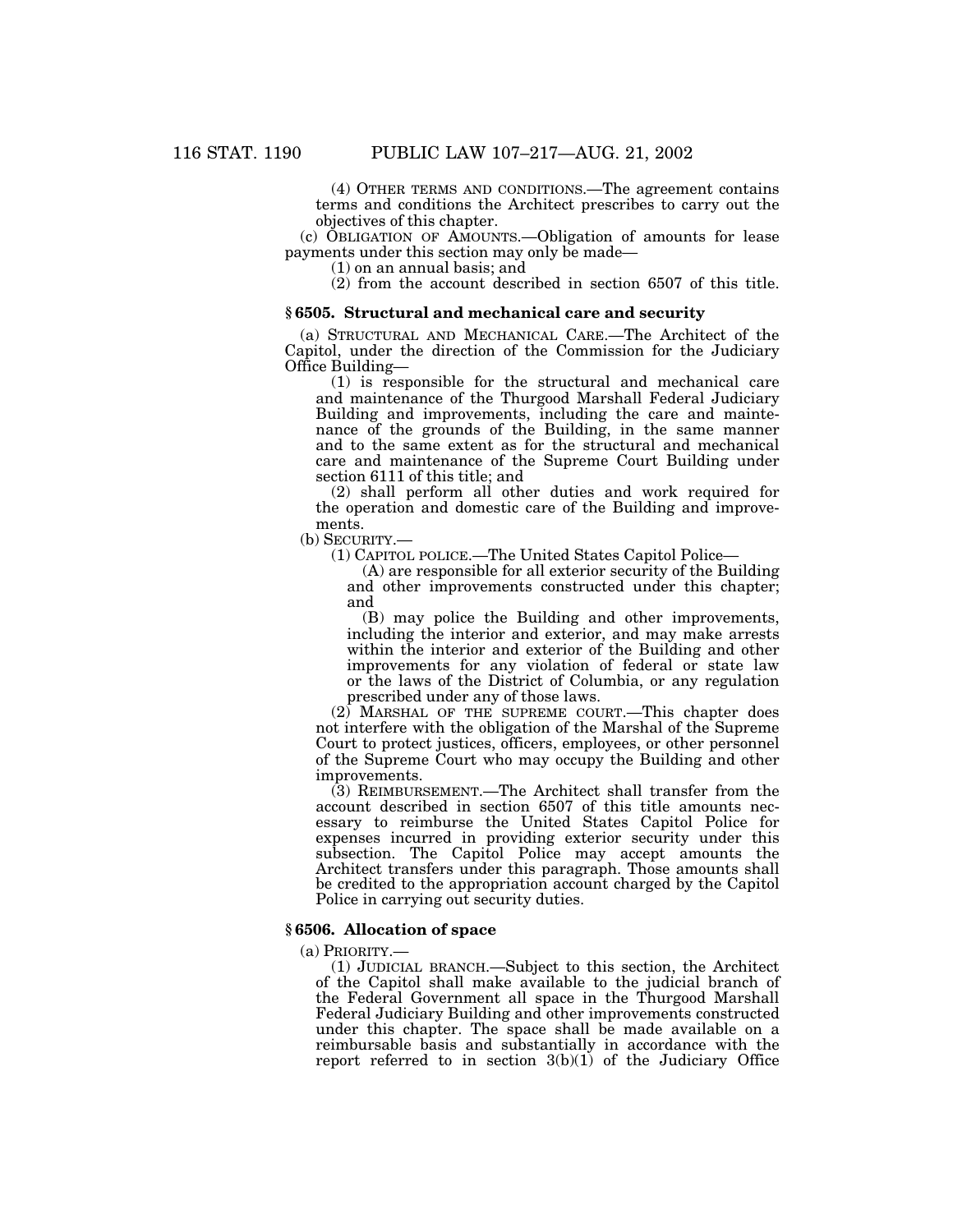Building Development Act (Public Law 100–480, 102 Stat. 2330).

(2) OTHER FEDERAL GOVERNMENTAL ENTITIES.—The Architect may make available to federal governmental entities which are not part of the judicial branch and which are not staff of Members of Congress or congressional committees any space in the Building and other improvements that the Chief Justice decides is not needed by the judicial branch. The space shall be made available on a reimbursable basis.

(3) OTHER PERSONS.—If any space remains, the Architect may sublease it pursuant to subsection (e), under the direction of the Commission for the Judiciary Office Building, to any person.

(b) SPACE FOR JUDICIAL BRANCH AND OTHER FEDERAL GOVERN-MENTAL ENTITIES.—Space made available under subsection  $(a)(1)$ or (2) is subject to—

(1) terms and conditions necessary to carry out the objectives of this chapter; and

(2) reimbursement at the rate established under section  $6504(b)(2)$  of this title plus an amount necessary to pay each year for the cost of administering the Building and other improvements (including the cost of operation, maintenance, rehabilitation, security, and structural, mechanical, and domestic care) that is attributable to the space, with the amount to be determined by the Architect and—

(A) in the case of the judicial branch, the Director of the Administrative Office of the United States Courts; or

(B) in the case of any federal governmental entity not

a part of the judicial branch, the entity.

(c) SPACE FOR JUDICIAL BRANCH.—

(1) ASSIGNMENT OF SPACE WITHIN JUDICIAL BRANCH.—The Director may assign space made available to the judicial branch under subsection  $(a)(1)$  among offices of the judicial branch as the Director considers appropriate.

(2) VACATING OCCUPIED SPACE.—When the Chief Justice notifies the Architect that the judicial branch requires additional space in the Building and other improvements, the Architect shall accommodate those requirements within 90 days after the date of the notification, except that if the space was made available to the Administrator of General Services, it shall be vacated expeditiously by not later than a date the Chief Justice and the Administrator agree on.

(3) UNOCCUPIED SPACE.—The Chief Justice has the right of first refusal to use unoccupied space in the Building to meet the needs of the judicial branch.

(d) LEASE BY ARCHITECT.—

(1) AUTHORITY TO LEASE.—Subject to approval by the Committees on Appropriations of the House of Representatives and the Senate, the House Office Building Commission, and the Committee on Rules and Administration of the Senate, the Architect may lease and occupy not more than 75,000 square feet of space in the Building.

(2) PAYMENTS.—Payments under the lease shall be made on vouchers the Architect approves. Necessary amounts may be appropriated—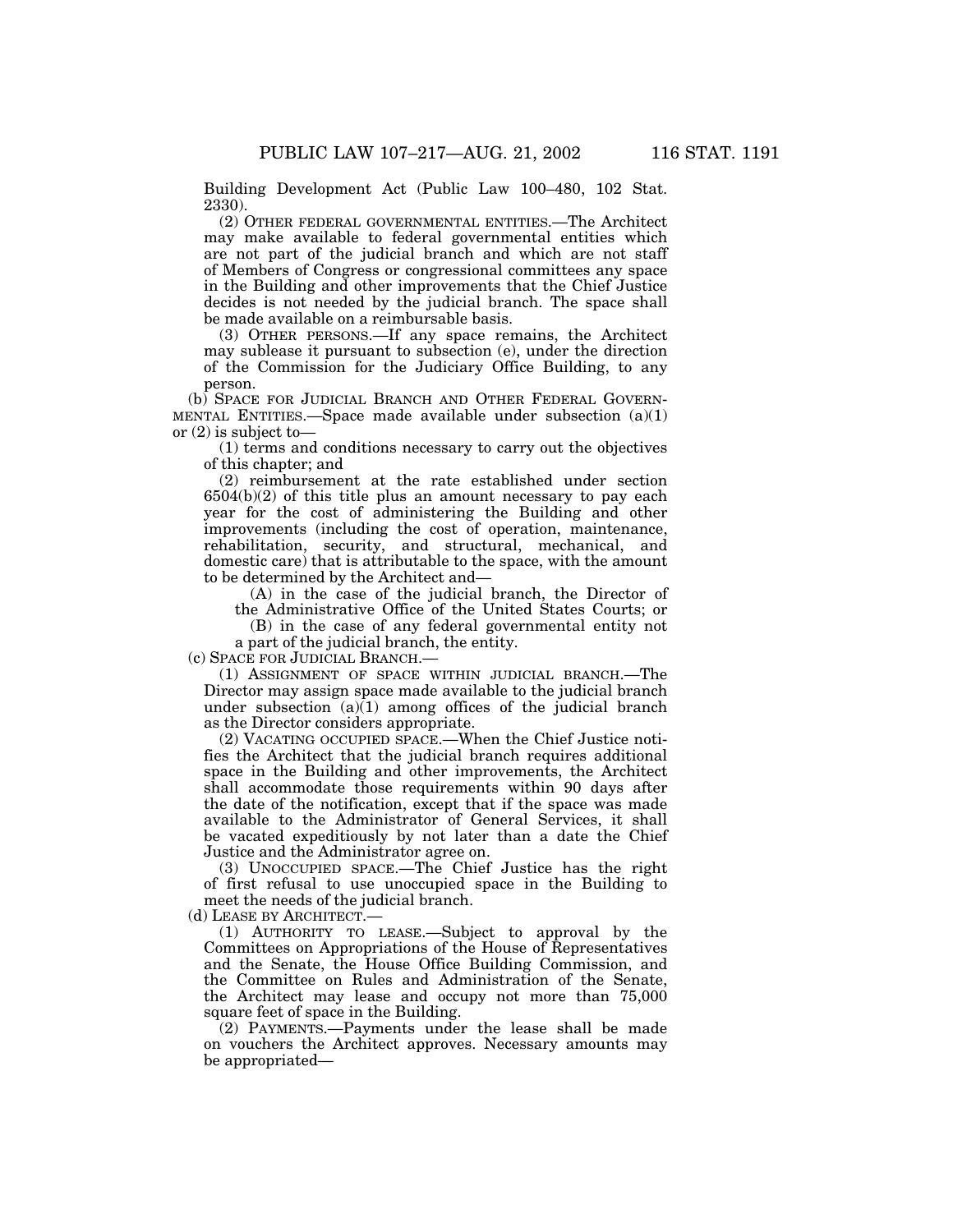(A) to the Architect to carry out this subsection, including amounts for acquiring and installing furniture and furnishings; and

(B) to the Sergeant at Arms of the Senate to plan for, acquire, and install telecommunications equipment and services for the Architect with respect to space leased under

this subsection.<br>(e) SUBLEASED SPACE.

(1) RENTAL RATE.—Space subleased by the Architect under subsection  $(a)(3)$  is subject to reimbursement at a rate which is comparable to prevailing rental rates for similar facilities in the area but not less than the rate established under section 6504(b)(2) of this title plus an amount the Architect and the person subleasing the space agree is necessary to pay each year for the cost of administering the Building (including the cost of operation, maintenance, rehabilitation, security, and structural, mechanical, and domestic care) that is attributable to the space.

(2) LIMITATION.—A sublease under subsection (a)(3) must be compatible with the dignity and functions of the judicial branch offices housed in the Building and must not unduly interfere with the activities and operations of the judicial branch agencies housed in the Building. Sections 5104(c) and 5108 of this title do not apply to any space in the Building and other improvements subleased to a non-Government tenant under subsection (a)(3).

(3) COLLECTION OF RENT.—The Architect shall collect rent for space subleased under subsection (a)(3).

(f) DEPOSIT OF RENT AND REIMBURSEMENTS.—Amounts received under subsection (a)(3) (including lease payments and reimbursements) shall be deposited in the account described in section 6507 of this title.

#### **§ 6507. Account in Treasury**

(a) ESTABLISHMENT AND CONTENTS OF SEPARATE ACCOUNT.— There is a separate account in the Treasury. The account includes all amounts deposited in the account under section 6506(f) of this title and amounts appropriated to the account. However, the appropriated amounts may not be more than \$2,000,000.

(b) USE OF AMOUNTS.—Amounts in the account are available to the Architect of the Capitol—

(1) for paying expenses for structural, mechanical, and domestic care, maintenance, operation, and utilities of the Thurgood Marshall Federal Judiciary Building and other improvements constructed under this chapter;

(2) for reimbursing the United States Capitol Police for expenses incurred in providing exterior security for the Building and other improvements;

(3) for making lease payments under section 6504 of this title; and

(4) for necessary personnel (including consultants).

## **CHAPTER 67—PENNSYLVANIA AVENUE DEVELOPMENT**

#### SUBCHAPTER I—TRANSFER AND ASSIGMENT OF RIGHTS, AUTHORITIES, TITLE, AND INTERESTS

Sec.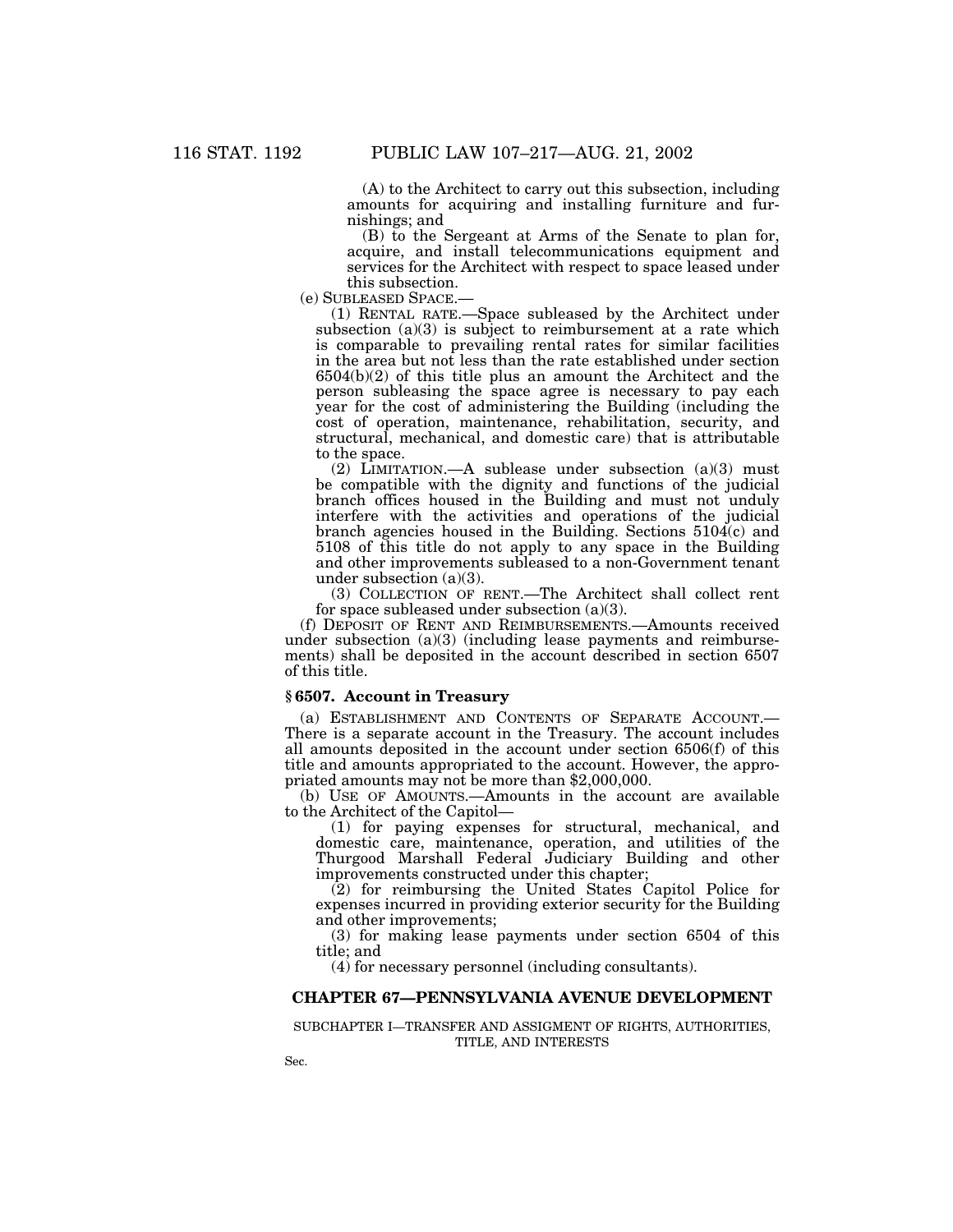- 6701. Transfer of rights and authorities of Pennsylvania Avenue Development Corporation.
- 6702. Transfer and assignment of rights, title, and interests in property.

#### SUBCHAPTER II—PENNSYLVANIA AVENUE DEVELOPMENT

- 6711. Definition.
- 6712. Powers of other agencies and instrumentalities in the development area.
- 6713. Certification of new construction.
- 6714. Relocation services.
- 6715. Coordination with District of Columbia.
- 6716. Reports.

#### SUBCHAPTER III—FEDERAL TRIANGLE DEVELOPMENT

- 6731. Definitions.
- 6732. Federal Triangle development area.
- 6733. Federal Triangle property.
- 6734. Ronald Reagan Building and International Trade Center.

#### SUBCHAPTER I—TRANSFER AND ASSIGMENT OF RIGHTS, AUTHORITIES, TITLE, AND INTERESTS

#### **§ 6701. Transfer of rights and authorities of Pennsylvania Avenue Development Corporation**

(a) IN GENERAL.—The Administrator of General Services— (1) may make and perform transactions with an agency or instrumentality of the Federal Government, a State, the District of Columbia, or any person as necessary to carry out the trade center plan at the Federal Triangle Project; and

(2) has all the rights and authorities of the former Pennsylvania Avenue Development Corporation with regard to property transferred from the Corporation to the General Services Administration in fiscal year 1996.

(b) USE OF AMOUNTS AND INCOME.

(1) ACTIVITIES ASSOCIATED WITH TRANSFERRED RESPONSIBIL-ITIES.—The Administrator may use amounts transferred from the Corporation or income earned on Corporation property for activities associated with carrying out the responsibilities of the Corporation transferred to the Administrator. Any income earned after October 1, 1998, shall be deposited to the Federal Buildings Fund to be available for the purposes authorized under this subchapter, notwithstanding section  $592(c)(1)$  of this title.

(2) EXCESS AMOUNTS OR INCOME.—Any amounts or income the Administrator considers excess to the amount needed to fulfill the responsibilities of the Corporation transferred to the Administrator shall be applied to any outstanding debt the Corporation incurred when acquiring real estate, except debt associated with the Ronald Reagan Building and International Trade Center.

(c) PAYMENT TO DISTRICT OF COLUMBIA.—With respect to real property transferred from the Corporation to the Administrator under section 6702 of this title, the Administrator shall pay to the District of Columbia government, in the same way as previously paid by the Corporation, an amount equal to the amount of real property tax which would have been payable to the government beginning on the date the Corporation acquired the real property if legal title to the property had been held by a private citizen on that date and during all periods to which that date relates.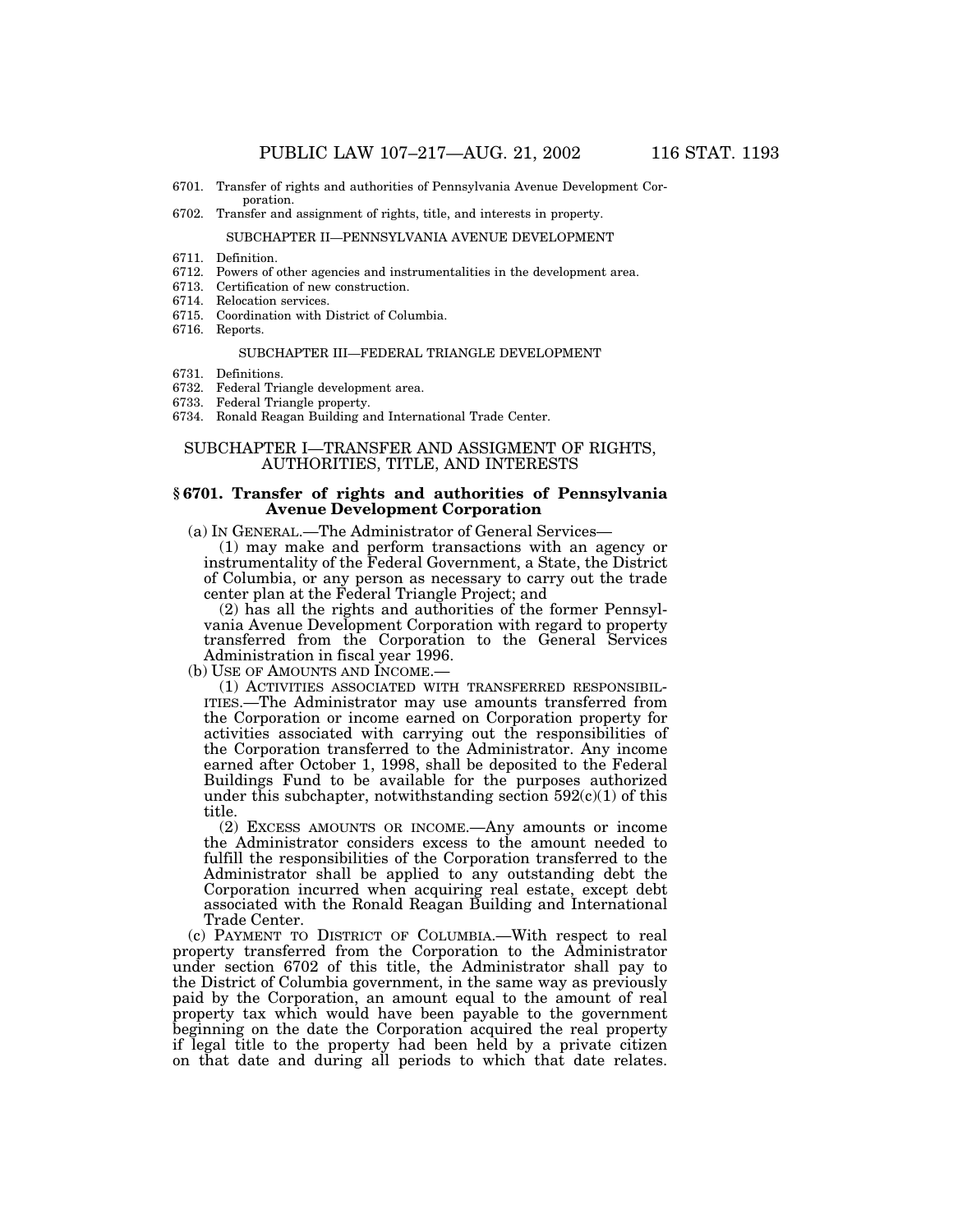## **§ 6702. Transfer and assignment of rights, title, and interests in property**

(a) IN GENERAL.—

(1) LEASES, COVENANTS, AGREEMENTS, AND EASEMENTS.—As provided in this section, the General Services Administration, the National Capital Planning Commission, and the National Park Service have the rights, title, and interest of the Pennsylvania Avenue Development Corporation in and to all leases, covenants, agreements, and easements the Corporation executed before April 1, 1996, in carrying out its powers and duties under the Pennsylvania Avenue Development Corporation Act of 1972 (Public Law 92–578, 86 Stat. 1266) and the Federal Triangle Development Act (Public Law 100–113, 101 Stat. 735).

(2) PROPERTY.—The Administration has the rights, title, and interest of the Corporation in and to all property held in the name of the Corporation, except as provided in subsection (c). (b) GENERAL SERVICES ADMINISTRATION.—

(1) RESPONSIBILITIES.—The responsibilities of the Corporation transferred to the Administration under subsection (a) include—

(A) the collection of revenue owed the Federal Government as a result of real estate sales or lease agreements made by the Corporation and private parties, including—

(i) the Willard Hotel property on Square 225;

(ii) the Gallery Row project on Square 457;

(iii) the Lansburgh's project on Square 431; and

(iv) the Market Square North project on Square 407;

(B) the collection of sale or lease revenue owed the Government from the sale or lease before April 1, 1996, of two undeveloped sites owned by the Corporation on Squares 457 and 406;

(C) the application of collected revenue to repay Treasury debt the Corporation incurred when acquiring real estate;

(D) performing financial audits for projects in which the Corporation has actual or potential revenue expectation, as identified in subparagraphs (A) and (B), in accordance with procedures described in applicable sale or lease agreements;

(E) the disposition of real estate properties which are or become available for sale and lease or other uses;

(F) payment of benefits in accordance with the Uniform Relocation Assistance and Real Property Acquisition Policies Act of 1970 (42 U.S.C. 4601 et seq.) to which persons in the project area squares are entitled as a result of the Corporation's acquisition of real estate; and

(G) carrying out the responsibilities of the Corporation under subchapter III and the Federal Triangle Development Act (Public Law 100–113, 101 Stat. 735), including responsibilities for managing assets and liabilities of the Corporation under subchapter III and the Act.

(2) POWERS.—In carrying out the responsibilities of the Corporation transferred under this section, the Administrator of General Services may—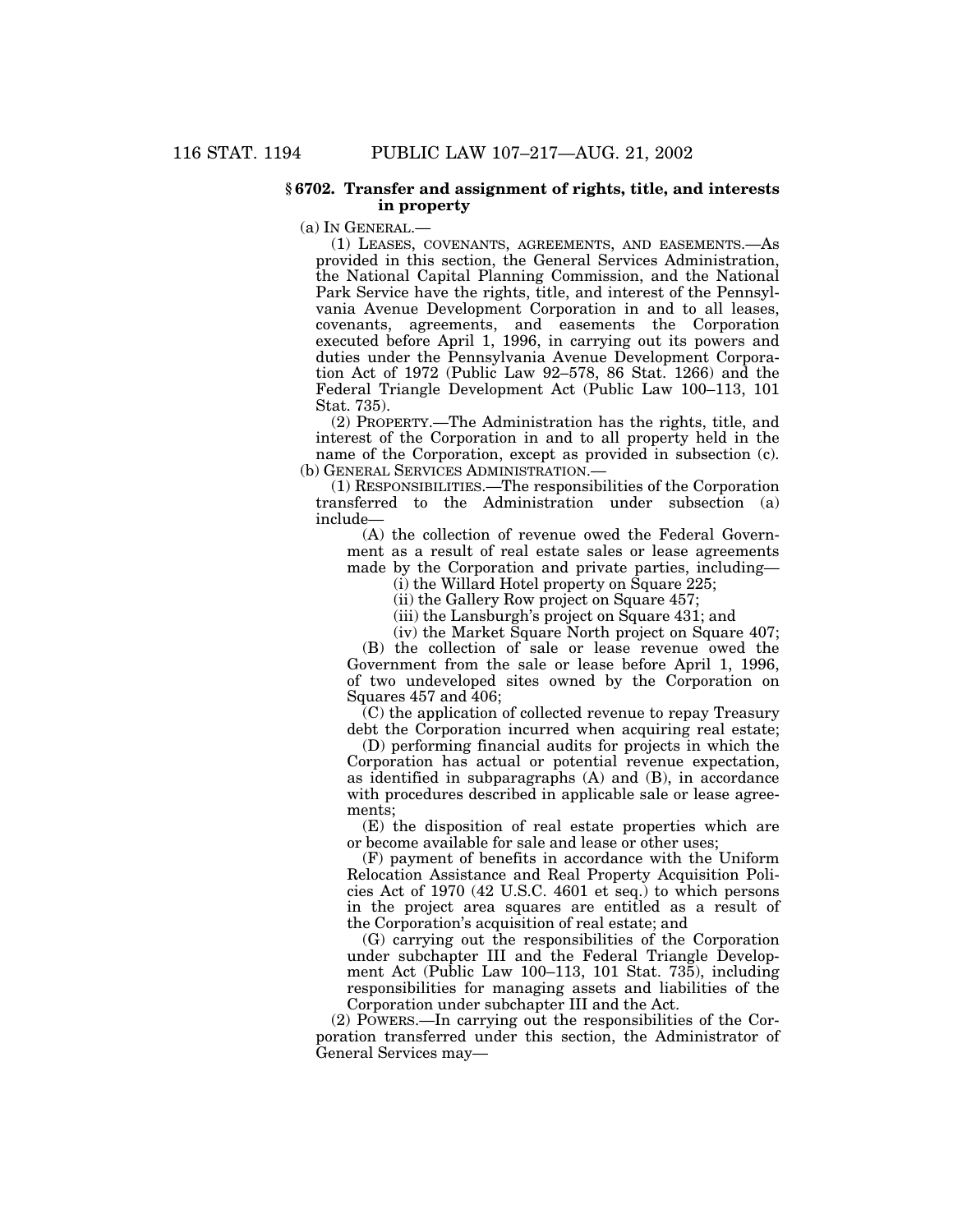(A) acquire land, improvements, and property by purchase, lease or exchange, and sell, lease, or otherwise dispose of any property, as necessary to complete the development plan developed under section 5 of the Pennsylvania Avenue Development Corporation Act of 1972 (Public Law 92–578, 86 Stat. 1269) if a notice of intention to carry out the acquisition or disposal is first transmitted to the Committee on Transportation and Infrastructure and the Committee on Appropriations of the House of Representatives and the Committee on Environment and Public Works and the Committee on Appropriations of the Senate and at least 60 days elapse after the date of the transmission;

(B) modify the plan referred to in subparagraph (A) if the modification is first transmitted to the Committee on Transportation and Infrastructure and the Committee on Appropriations of the House of Representatives and the Committee on Environment and Public Works and the Committee on Appropriations of the Senate and at least 60 days elapse after the date of the transmission;

(C) maintain any existing Corporation insurance programs;

(D) make and perform transactions with an agency or instrumentality of the Federal Government, a State, the District of Columbia, or any person as necessary to carry out the responsibilities of the Corporation under subchapter III and the Federal Triangle Development Act (Public Law 100–113, 101 Stat. 735);

(E) request the Council of the District of Columbia to close any alleys necessary for the completion of development in Square 457; and

(F) use all of the amount transferred from the Corporation or income earned on Corporation property to complete any pending development projects.

(c) NATIONAL PARK SERVICE.—

(1) PROPERTY.—The National Park Service has the right, title, and interest in and to the property located in the Pennsylvania Avenue National Historic Site, including the parks, plazas, sidewalks, special lighting, trees, sculpture, and memorials, depicted on a map entitled ''Pennsylvania Avenue National Historic Park'', dated June 1, 1995, and numbered 840–82441. The map shall be on file and available for public inspection in the offices of the Service.

(2) RESPONSIBILITIES.—The Service is responsible for management, administration, maintenance, law enforcement, visitor services, resource protection, interpretation, and historic preservation at the Site.

(3) SPECIAL EVENTS, FESTIVALS, CONCERTS, OR PROGRAMS.— The Service may—

(A) make transactions with an agency or instrumentality of the Government, a State, the District of Columbia, or any person as considered necessary or appropriate for the conduct of special events, festivals, concerts, or other art and cultural programs at the Site; or

(B) establish a nonprofit foundation to solicit amounts for those activities.

(4) JURISDICTION OF DISTRICT OF COLUMBIA.—Jurisdiction of Pennsylvania Avenue and all other roadways from curb to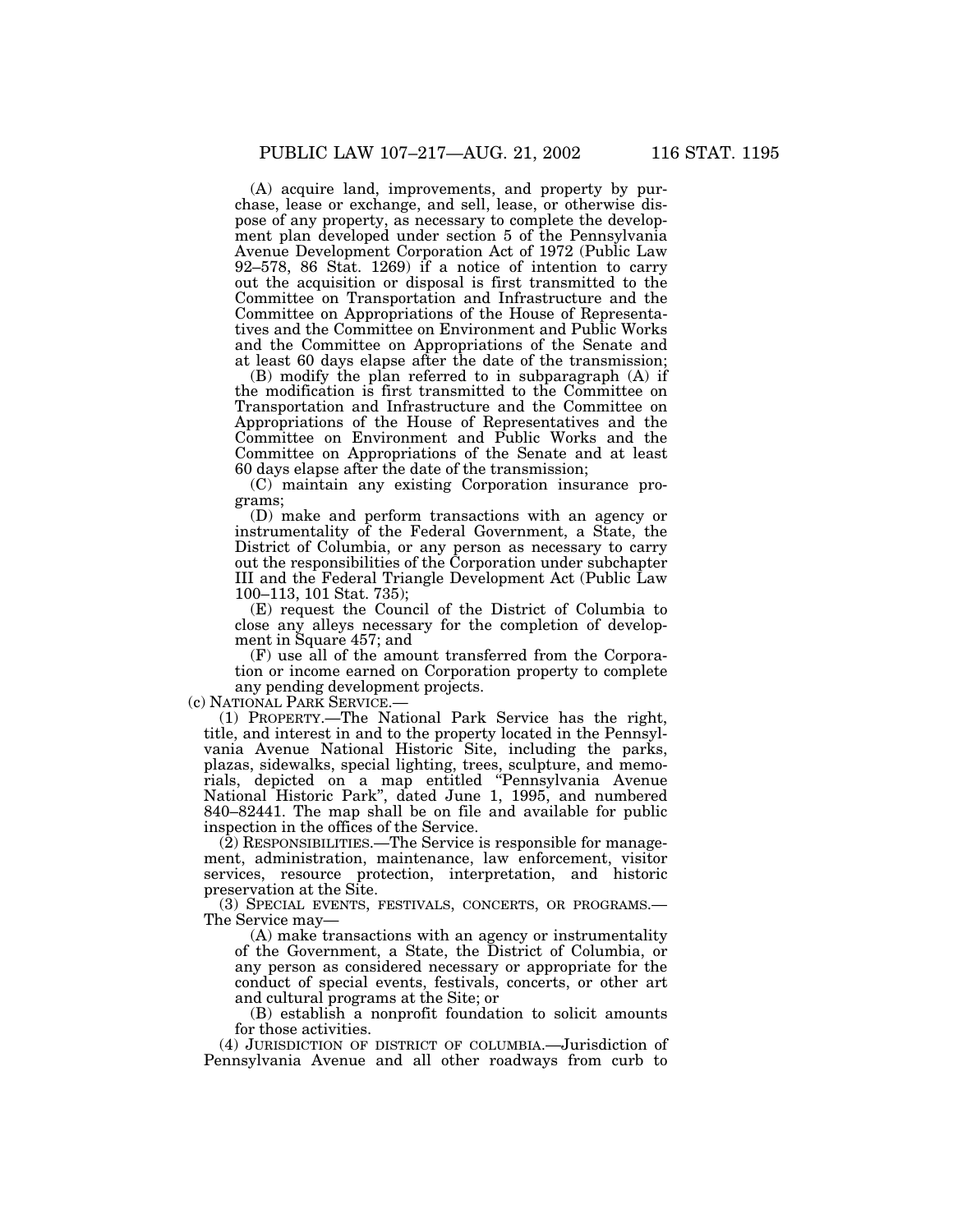curb remains with the District of Columbia but vendors are not permitted to occupy street space except during temporary special events.

(d) NATIONAL CAPITAL PLANNING COMMISSION.—The National Capital Planning Commission is responsible for ensuring that development in the Pennsylvania Avenue area is carried out in accordance with the Pennsylvania Avenue Development Corporation Plan—1974.

## SUBCHAPTER II—PENNSYLVANIA AVENUE DEVELOPMENT

## **§ 6711. Definition**

In this subchapter, the term ''development area'' means the area to be developed, maintained, and used in accordance with this subchapter and the Pennsylvania Avenue Development Corporation Act of 1972 (Public Law 92–578, 86 Stat. 1266) and is the area bounded as follows:

Beginning at a point on the southwest corner of the intersection of Fifteenth Street and E Street Northwest;

thence proceeding east along the southern side of E Street to the southwest corner of the intersection of Thirteenth Street and Pennsylvania Avenue Northwest;

thence southeast along the southern side of Pennsylvania Avenue to a point being the southeast corner of the intersection of Pennsylvania Avenue and Third Street Northwest;

thence north along the eastern side of Third Street to the northeast corner of the intersection of C Street and Third Street Northwest;

thence west along the northern side of C Street to the northeast corner of the intersection of C Street and Sixth Street Northwest;

thence north along the eastern side of Sixth Street to the northeast corner of the intersection of E Street and Sixth Street Northwest;

thence west along the northern side of E Street to the northeast corner of the intersection of E Street and Seventh Street Northwest;

thence north along the eastern side of Seventh Street to the northeast corner of the intersection of Seventh Street and F Street Northwest;

thence west along the northern side of F Street to the northwest corner of the intersection of F Street and Ninth Street Northwest;

thence south along the western side of Ninth Street to the northwest corner of the intersection of Ninth Street and E Street Northwest;

thence west along the northern side of E Street to the northeast corner of the intersection of E Street and Thirteenth Street Northwest;

thence north along the eastern side of Thirteenth Street to the northeast corner of the intersection of F Street and Thirteenth Street Northwest;

thence west along the northern side of F Street to the northwest corner of the intersection of F Street and Fifteenth Street Northwest;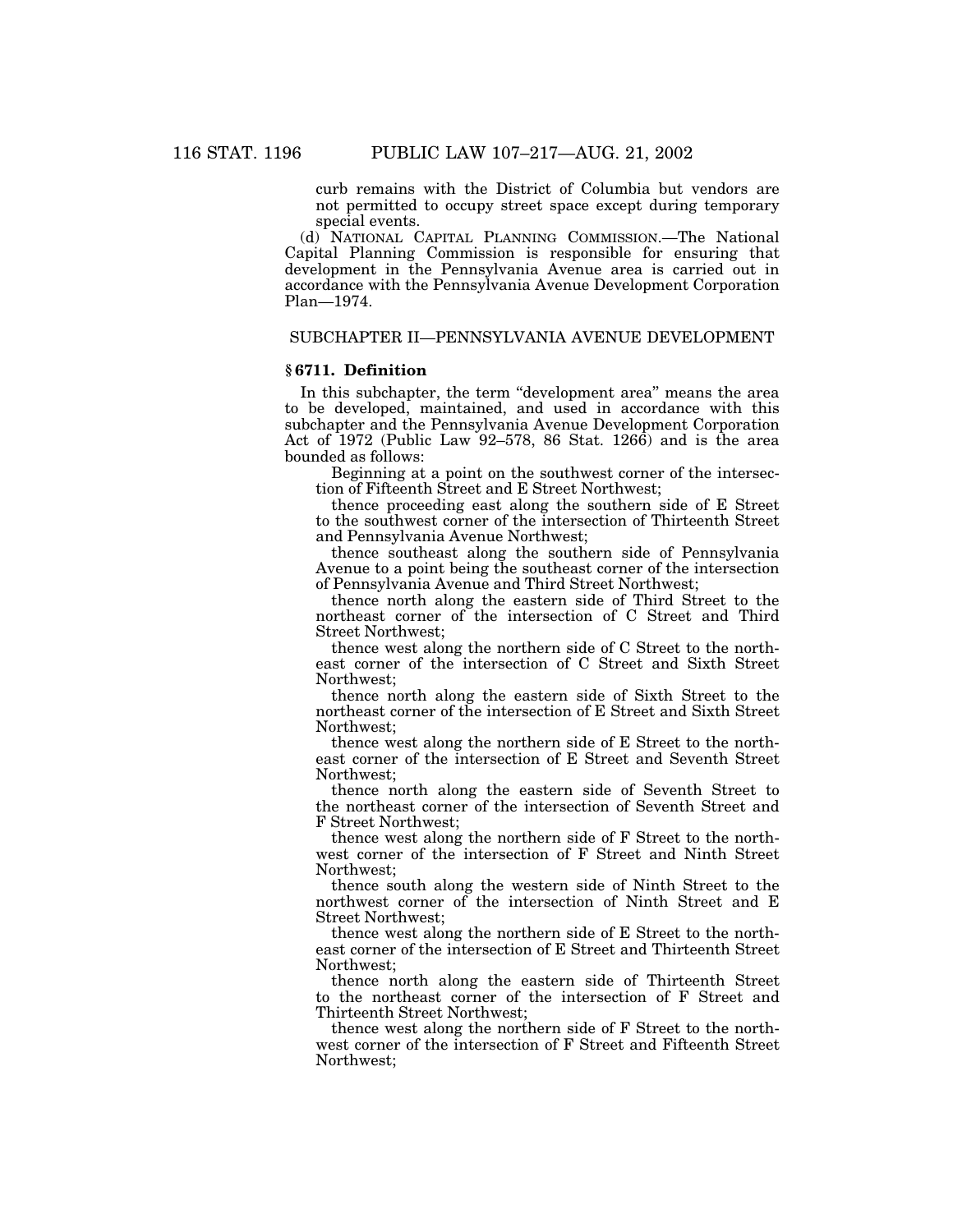thence north along the western side of Fifteenth Street to the northwest corner of the intersection of Pennsylvania Avenue and Fifteenth Street Northwest;

thence west along the southern side of Pennsylvania Avenue to the southeast corner of the intersection of Pennsylvania Avenue and East Executive Avenue Northwest;

thence south along the eastern side of East Executive Avenue to the intersection of South Executive Place and E Street Northwest;

thence east along the southern side of E Street to the point of beginning.

#### **§ 6712. Powers of other agencies and instrumentalities in the development area**

This subchapter and the Pennsylvania Avenue Development Corporation Act of 1972 (Public Law 92–578, 86 Stat. 1266) do not preclude other agencies or instrumentalities of the Federal Government or of the District of Columbia from exercising any lawful powers in the development area consistent with the development plan described in section 5(a) of the Act (86 Stat. 1269) or the provisions and purposes of this subchapter and the Act. However, the agency or instrumentality shall not release, modify, or depart from any feature or detail of the development plan without the prior approval of the Administrator of General Services.

#### **§ 6713. Certification of new construction**

New construction (including substantial remodeling, conversion, rebuilding, enlargement, extension, or major structural improvement of existing building, but not including ordinary maintenance or remodeling or changes necessary to continue occupancy) shall not be authorized or conducted within the development area except on prior certification by the Administrator of General Services that the construction is, or may reasonably be expected to be, consistent with the carrying out of the development plan described in section 5(a) of the Pennsylvania Avenue Development Corporation Act of 1972 (Public Law 92–578, 86 Stat. 1269).

#### **§ 6714. Relocation services**

(a) USE OF DISTRICT OF COLUMBIA GOVERNMENT.—The Administrator of General Services may use the services of the District of Columbia government in the administration of a relocation program pursuant to the Uniform Relocation Assistance and Real Property Acquisition Policies Act of 1970 (42 U.S.C. 4601 et seq.). The Administrator shall reimburse the government for the cost of the services.

(b) COORDINATION OF RELOCATION PROGRAMS.—All relocation services performed by or on behalf of the Administrator shall be coordinated with the District of Columbia's central relocation programs.<br>
(c) PREFERENTIAL RIGHTS OF DISPLACED OWNERS AND TENANTS.—

An owner or tenant of real property whose residence or business is terminated as a result of acquisitions made pursuant to this subchapter or the Pennsylvania Avenue Development Corporation Act of 1972 (Public Law 92–578, 86 Stat. 1266) shall be granted a preferential right to lease or purchase from the Administrator similar real property as may become available for a similar use.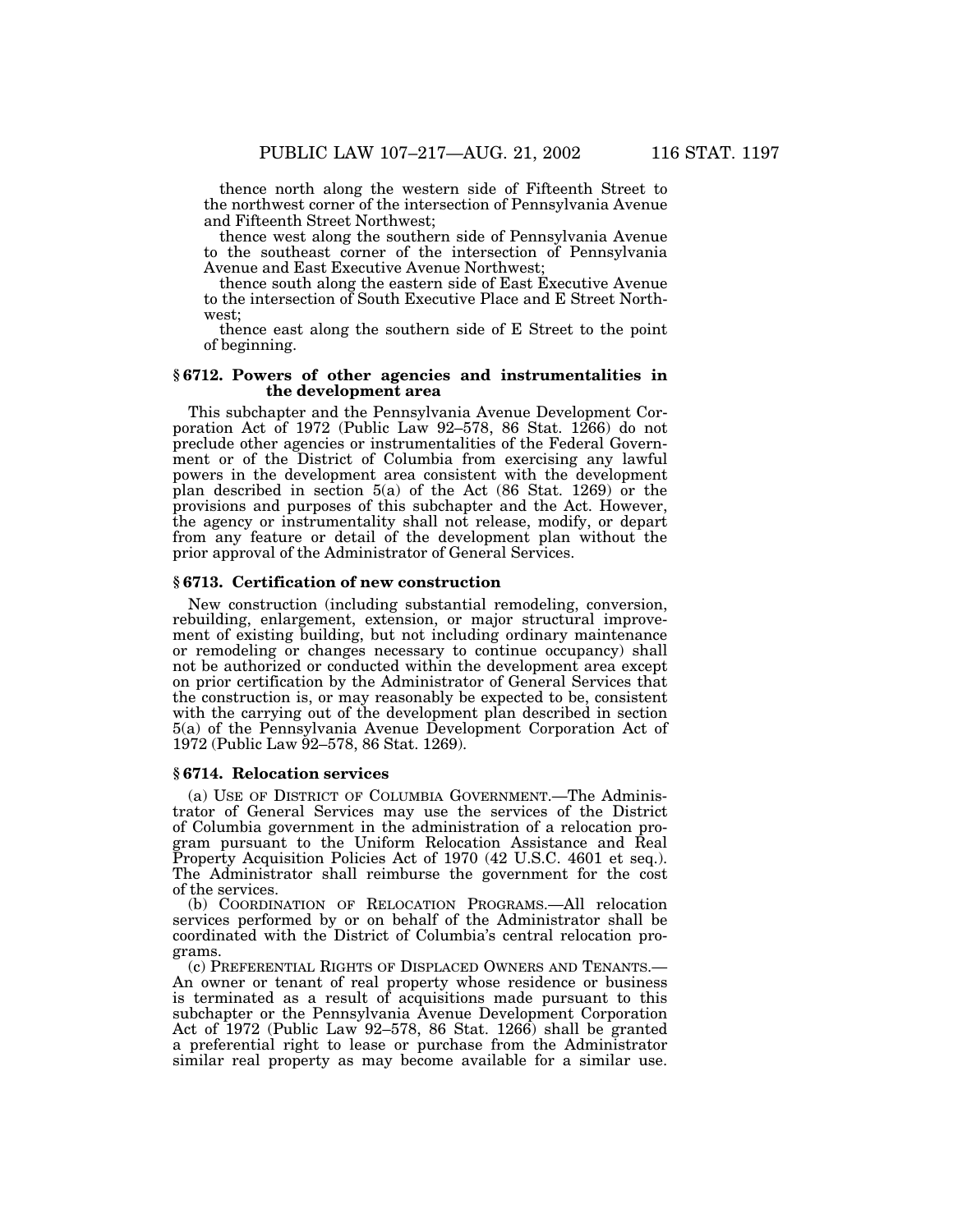The preferential right is limited to the parties in interest and is not transferable or assignable.

## **§ 6715. Coordination with District of Columbia**

(a) LOCAL NEEDS, INITIATIVE, AND PARTICIPATION.—In carrying out the purposes of this subchapter and the Pennsylvania Avenue Development Corporation Act of 1972 (Public Law 92–578, 86 Stat. 1266), the Administrator of General Services shall—

(1) consult and cooperate with District of Columbia officials and community leaders at the earliest practicable time;

(2) give primary consideration to local needs and desires and to local and regional goals and policies as expressed in urban renewal, community renewal, and comprehensive land use plans and regional plans; and

(3) foster local initiative and participation in connection with the planning and development of projects.

(b) COMPLIANCE WITH LOCAL REQUIREMENTS.—To the extent the Administrator constructs, rehabilitates, alters, or improves any project under this subchapter, the Administrator shall comply with all District of Columbia laws, ordinances, codes, and regulations. Section 8722(d) of this title applies to all construction, rehabilitation, alteration, and improvement of all buildings by the Administrator under this subchapter. Construction, rehabilitation, alteration, and improvement of any project by non-Federal Government sources is subject to the District of Columbia Official Code and zoning regulations.

#### **§ 6716. Reports**

(a) REPORTS TO PRESIDENT AND CONGRESS.—The Administrator of General Services shall transmit comprehensive and detailed reports of the Administrator's operations, activities, and accomplishments under this subchapter to the President and Congress. The Administrator shall transmit a report to the President each January and to the President and Congress at other times that the Administrator considers desirable.

(b) PROTECTION AND ENHANCEMENT OF SIGNIFICANT HISTORIC AND ARCHITECTURAL VALUES.—A report under subsection (a) shall include a detailed discussion of the actions the Administrator has taken in the reporting period to protect and enhance the significant historic and architectural values of structures within the boundaries of the Administrator's jurisdiction under this subchapter and shall indicate similar actions the Administrator plans to take and issues the Administrator anticipates dealing with during the upcoming fiscal year related to historic and architectural preservation. The report shall indicate the degree to which public concern has been considered and incorporated into decisions the Administrator made relative to historic and architectural preservation.

## SUBCHAPTER III—FEDERAL TRIANGLE DEVELOPMENT

## **§ 6731. Definitions**

In this subchapter—

(1) FEDERAL TRIANGLE DEVELOPMENT AREA.—The term ''Federal Triangle development area'' means the area bounded as follows: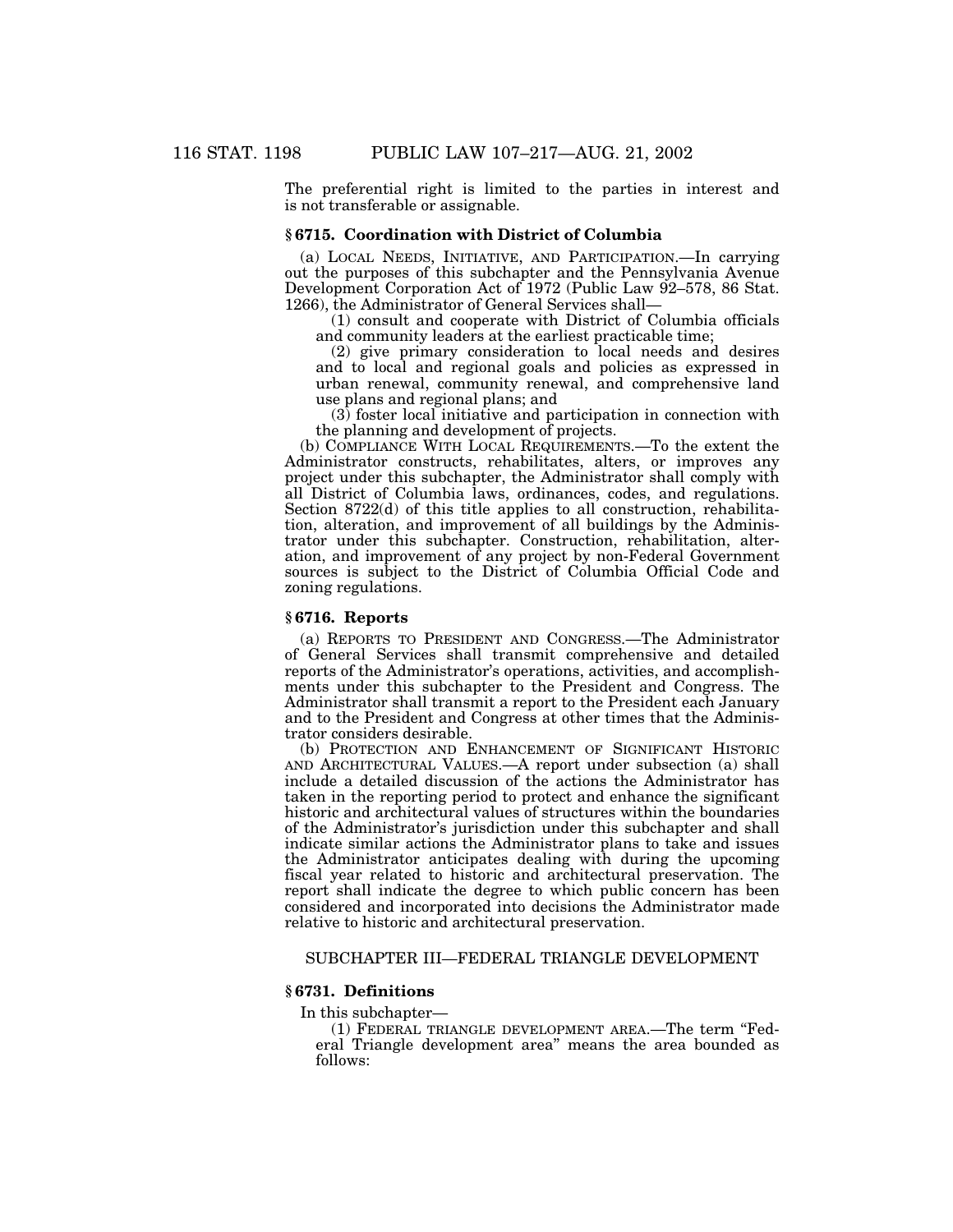Beginning at a point on the southwest corner of the intersection of Fourteenth Street and Pennsylvania Avenue (formerly E Street), Northwest;

thence south along the western side of Fourteenth Street to the northwest corner of the intersection of Fourteenth Street and Constitution Avenue, Northwest;

thence east along the northern side of Constitution Avenue to the northeast corner of the intersection of Twelfth Street and Constitution Avenue, Northwest;

thence north along the eastern side of Twelfth Street and Constitution Avenue, Northwest;

thence north along the eastern side of Twelfth Street to the southeast corner of the intersection of Twelfth Street and Pennsylvania Avenue, Northwest;

thence west along the southern side of Pennsylvania Avenue to the point of beginning.

(2) FEDERAL TRIANGLE PROPERTY.—The term ''Federal Triangle property'' means—

(A) the property owned by the Federal Government in the District of Columbia, known as the ''Great Plaza'' site, which consists of squares 256, 257, 258, parts of squares 259 and 260, and adjacent closed rights-of-way as shown on plate IV of the King Plats of 1803 located in the Office of the Surveyor of the District of Columbia; and

(B) except for purposes of section 6733(a) of this title, any property the Pennsylvania Avenue Development Corporation acquired under section 3(b) of the Federal Triangle Development Act (Public Law 100–113, 101 Stat. 736).

## **§ 6732. Federal Triangle development area**

The Federal Triangle development area is deemed to be part of the development area described in section 6711 of this title. The Administrator of General Services has the same authority over the Federal Triangle development area as over the development area described in section 6711.

## **§ 6733. Federal Triangle property**

(a) TITLE.—Title to the Federal Triangle property reverts to the Administrator of General Services not later than the date on which ownership of the Ronald Reagan Building and International Trade Center vests in the Federal Government.

(b) NONAPPLICABILITY OF CERTAIN LAWS.—

(1) BUILDING PERMITS AND INSPECTION.—For purposes of development of the Federal Triangle property, the person selected to develop the property is not subject to any state or local law relating to building permits and inspection.

(2) TAXES AND ASSESSMENTS.—The property and improvements to the property are not subject to real and personal property taxation or to special assessments.

## **§ 6734. Ronald Reagan Building and International Trade Center**

(a) ESTABLISHMENT AND DESIGNATION.—The building constructed on the Federal Triangle property shall be known and designated as the Ronald Reagan Building and International Trade Center.

(b) TITLE.—The person selected to develop the Federal Triangle property may own the Building for not more than 35 years from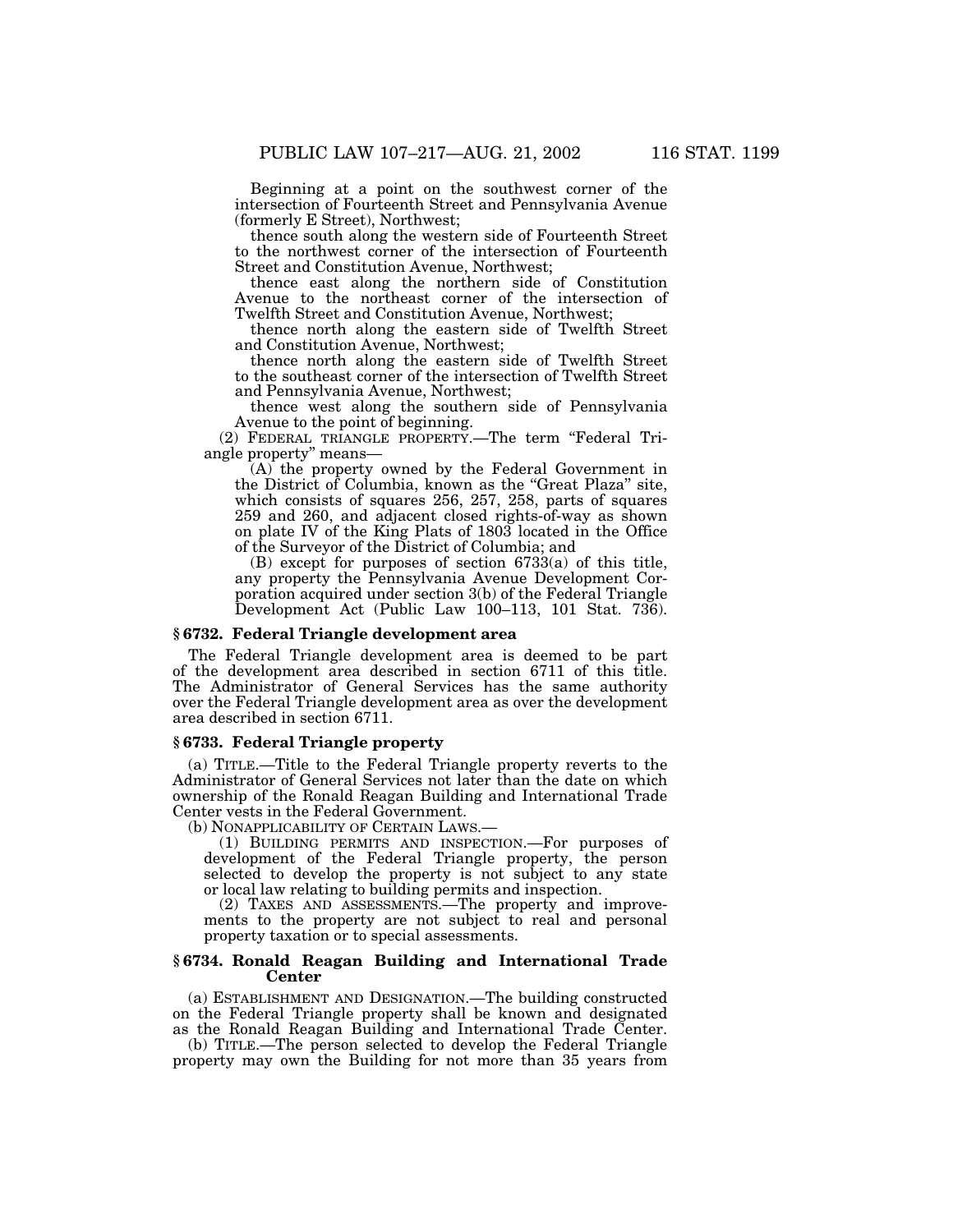the date construction of the Building began. The title to the Building shall be in the Administrator of General Services from the date title to the Federal Triangle property reverts to the Administrator. (c) LIMITATIONS.— (1) SIZE OF BUILDING.—The Building (including parking facili-

ties) may not exceed 3,100,000 gross square feet in size.

 $(2)$  HEIGHT OF BUILDING.—The height of the Building shall be compatible with the height of surrounding Federal Government buildings.<br>(3) DESIGN.—The Building shall—

 $(A)$  be designed in harmony with historical and Government buildings in the vicinity;

(B) reflect the symbolic importance and historic character of Pennsylvania Avenue and the Nation's Capital; and

(C) represent the dignity and stability of the Government. (d) CONSTRUCTION STANDARDS.—The Building shall meet all standards applicable to construction of a federal building.

(e) ACCOUNTING SYSTEM.—The Administrator shall maintain an accounting system for operation and maintenance of the Building which will allow accurate projections of the dates and cost of major repairs, improvements, reconstructions, and replacements of the Building and other capital expenditures on the Building. The Administrator shall act as necessary to ensure that amounts are available to cover the projected cost and expenditures.

(f) LEASE OF BUILDING.—

(1) LEASE AGREEMENT.—Under an agreement with the person selected to construct the Ronald Reagan Building and International Trade Center, the Administrator shall lease the Building for federal office space and the international cultural and trade center space.

(2) MINIMUM REQUIREMENTS OF LEASE AGREEMENT.—The agreement includes at a minimum the following:

(A) LIMIT ON LENGTH OF LEASE.—The Administrator will lease the Building for the period of time that the person selected to construct the Building owns the Building.

(B) RENTAL RATE.—The rental rate per square foot of occupiable space for all space in the Building will be in the best interest of the Government and will carry out the objectives of this subchapter and the Federal Triangle Development Act (Public Law 100–113, 101 Stat. 735). The aggregate rental rate for all space in the Building shall produce an amount at least equal to the amount necessary to amortize the cost of development of the Federal Triangle property over the life of the lease.

(C) OBLIGATION OF AMOUNTS.—Obligation of amounts from the Federal Building Fund shall only be made on an annual basis to meet lease payments.

(3) AUTHORIZATION TO OBLIGATE AMOUNTS.—Amounts may be obligated as described in paragraph  $(2)(C)$ .

## **CHAPTER 69—UNION STATION REDEVELOPMENT**

## SUBCHAPTER I—UNION STATION COMPLEX

Sec.

6901. Definition.<br>6902. Assignmen 6902. Assignment of right, title, and interest in the Union Station complex to the

Secretary of Transportation.

6903. Agreements and contracts.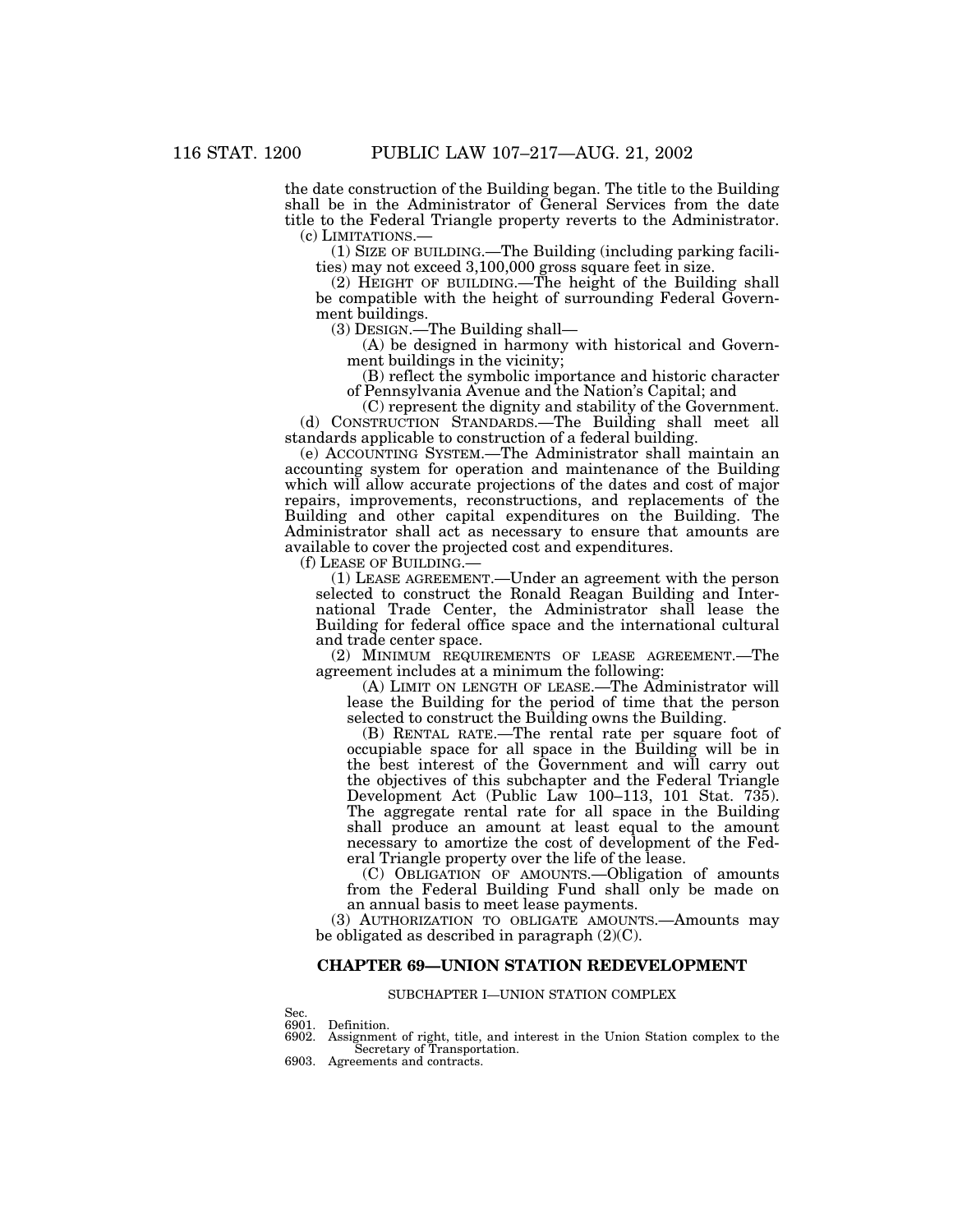- 6904. Acquisition, maintenance, and use of property.
- 6905. Service on board of directors of Union Station Redevelopment Corporation.
- 6906. Union Station Fund.

6907. Use of other appropriated amounts.

- 6908. Parking facility.
- 6909. Supplying steam or chilled water to Union Station complex.
- 6910. Authorization of appropriations.

#### SUBCHAPTER II—NATIONAL VISITOR FACILITIES ADVISORY COMMISSION

- 6921. Establishment, composition, and meetings.
- 6922. Duties.
- 6923. Compensation and expenses.
- 6924. Reports and recommendations.

## SUBCHAPTER I—UNION STATION COMPLEX

#### **§ 6901. Definition**

In this subchapter, the term "Union Station complex" means real property, air rights, and improvements the Secretary of the Interior leased under sections 101–110 of the National Visitors Center Facilities Act of 1968 (Public Law 90–264, 82 Stat. 43) and property acquired and improvements made in accordance with this subchapter.

#### **§ 6902. Assignment of right, title, and interest in the Union Station complex to the Secretary of Transportation**

The Secretary of Transportation has the right, title, and interest in and to the Union Station complex, including all agreements and leases made under sections 101–110 of the National Visitors Center Facilities Act of 1968 (Public Law 90–264, 82 Stat. 43). To the extent the Secretary of Transportation and the Secretary of the Interior agree, the Secretary of the Interior may lease space for visitor services.

#### **§ 6903. Agreements and contracts**

The Secretary of Transportation may make agreements and contracts, except an agreement or contract to sell property rights at the Union Station complex, with a person, a federal, regional, or local agency, or the Architect of the Capitol that the Secretary considers necessary or desirable to carry out the purposes of this subchapter.

#### **§ 6904. Acquisition, maintenance, and use of property**

(a) ACQUISITION.—The Secretary of Transportation may acquire for the Federal Government an interest in real property (including easements or reservations) and any other property interest (including contract rights) in or relating or adjacent to the Union Station complex that the Secretary considers necessary to carry out the purposes of this subchapter.

(b) MAINTENANCE AND USE.—The Secretary may maintain, use, operate, manage, and lease, either directly, by contract, or through development agreements, any property interest the Secretary holds or acquires for the Government under this subchapter in the manner and subject to the terms, conditions, covenants, and easements that the Secretary considers necessary or desirable to carry out the purposes of this subchapter.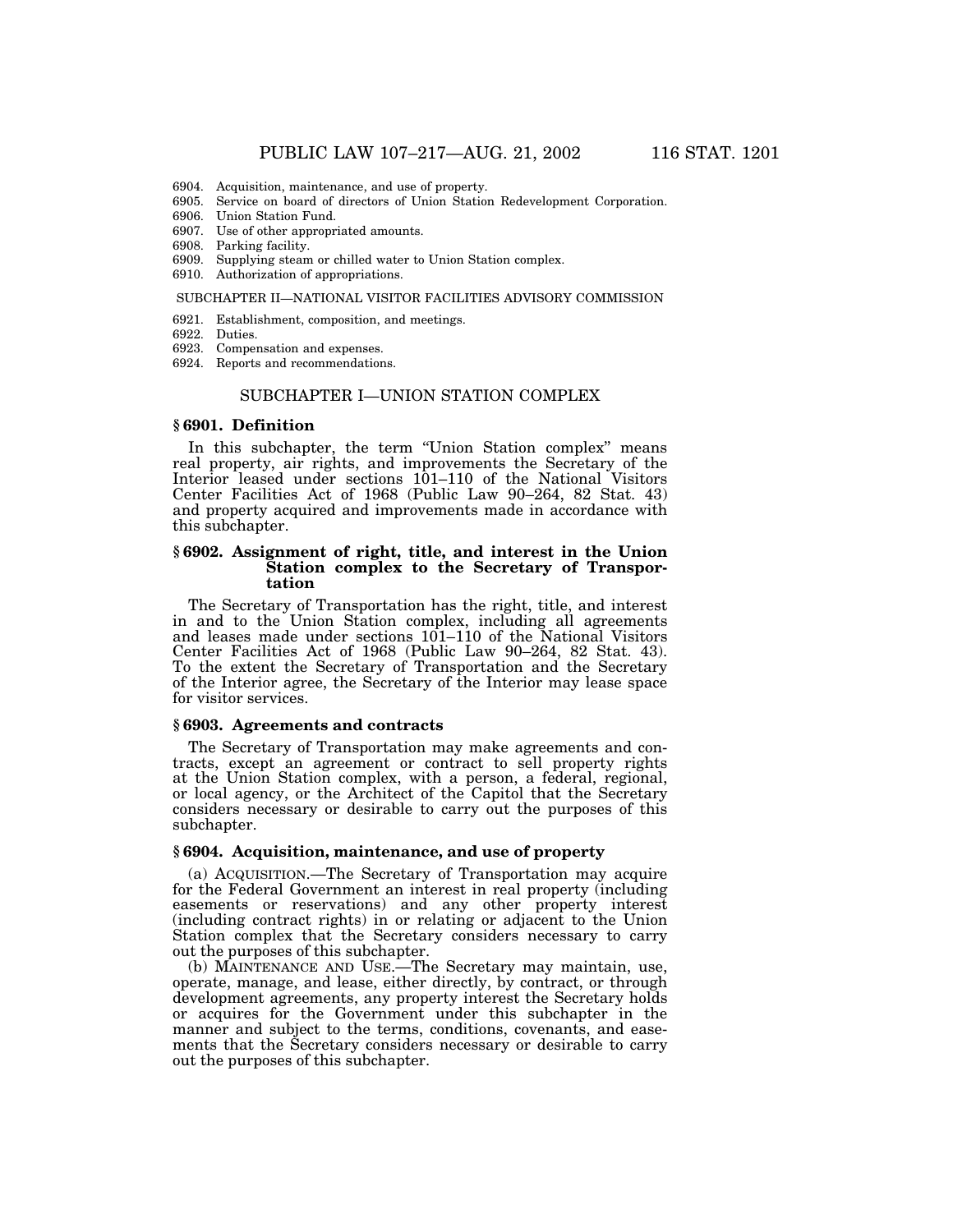## **§ 6905. Service on board of directors of Union Station Redevelopment Corporation**

To further the rehabilitation, redevelopment, and operation of the Union Station complex, the Secretary of Transportation and the Administrator of the Federal Railroad Administration may serve as ex officio members of the board of directors of the Union Station Redevelopment Corporation.

## **§ 6906. Union Station Fund**

(a) ESTABLISHMENT.—There is a special deposit account in the Treasury known as the ''Union Station Fund'', which shall be administered as a revolving fund.

(b) CONTENT.—The account shall be credited with receipts of the Secretary of Transportation from activities authorized by this subchapter.

(c) USE OF AMOUNTS.—The Secretary may use income and proceeds received from activities authorized by this subchapter, including operating and leasing income and payments made to the Federal Government under development agreements, to pay expenses the Secretary incurs in carrying out the purposes of this subchapter, including construction, acquisition, leasing, operation, and maintenance expenses and payments made to developers under development agreements.

(d) AVAILABILITY OF AMOUNTS.—The balance in the account is available in amounts specified in annual appropriation laws for making expenditures authorized by this subchapter.

#### **§ 6907. Use of other appropriated amounts**

(a) WAIVER OF COST SHARING REQUIREMENT.—The Secretary of Transportation may use amounts appropriated under section  $24909(a)(2)(A)$  of title 49 to carry out the purposes of this subchapter.

(b) BAN ON USING AMOUNTS FOR HELIPORT.—Amounts appropriated under section 24909 of title 49 may not be used for design, construction, or operation of a heliport at or near Union Station.

#### **§ 6908. Parking facility**

(a) TITLE.—The Federal Government has the right, title, and interest in and to the parking facility at Union Station.

(b) FEES.—The rate of fees charged for use of the facility may exceed the rate required for maintenance and operation of the facility. The rate shall be established in a manner that encourages use of the facility by rail passengers and participants in activities in the Union Station complex and area.

#### **§ 6909. Supplying steam or chilled water to Union Station complex**

The Architect of the Capitol may make agreements with the Secretary of Transportation to furnish steam, chilled water, or both from the Capitol Power Plant to the Union Station complex, at no expense to the legislative branch.

#### **§ 6910. Authorization of appropriations**

Amounts necessary to meet lease and other obligations, including maintenance requirements, incurred by the Secretary of the Interior and assigned to the Secretary of Transportation under this subchapter may be appropriated to the Secretary of Transportation.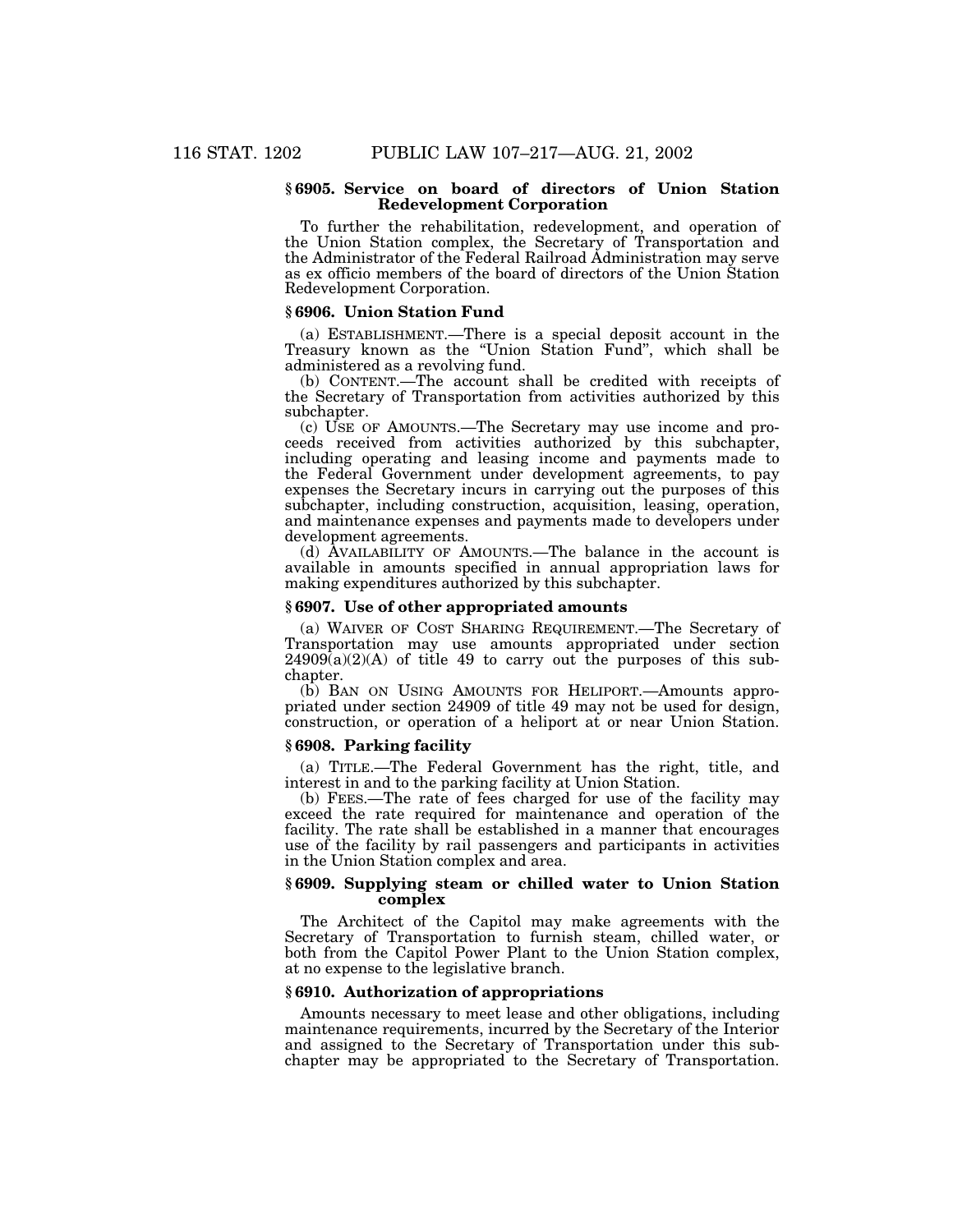#### SUBCHAPTER II—NATIONAL VISITOR FACILITIES ADVISORY **COMMISSION**

## **§ 6921. Establishment, composition, and meetings**

(a) ESTABLISHMENT.—There is a National Visitor Facilities Advisory Commission.<br>(b) COMPOSITION.—

(1) MEMBERSHIP.—The Commission is composed of—<br>(A) the Secretary of the Interior;

(B) the Administrator of General Services;

(C) the Secretary of the Smithsonian Institution;

(D) the Chairman of the National Capital Planning Commission;

(E) the Chairman of the Commission of Fine Arts;

(F) six Members of the Senate, three from each party, to be appointed by the President of the Senate;

(G) six Members of the House of Representatives, three from each party, to be appointed by the Speaker of the House of Representatives; and

(H) three individuals appointed by the President, at least two of whom shall not be officers of the Federal Government, and one member of whom shall be a representative of the District of Columbia government.

(2) CHAIRMAN.—The Secretary of the Interior serves as the Chairman of the Commission.

(3) SERVICE OF NON-FEDERAL MEMBERS.—Non-federal members serve at the pleasure of the President.

(c) MEETINGS.—The Commission shall meet at the call of the Chairman.

## **§ 6922. Duties**

(a) IN GENERAL.—The National Visitor Facilities Advisory Commission shall—

(1) conduct continuing investigations and studies of sites and plans to provide additional facilities and services for visitors and students coming to the Nation's Capital; and

(2) advise the Secretary of the Interior and the Administrator of General Services on the planning, construction, acquisition, and operation of those visitor facilities.

(b) STAFF AND FACILITIES.—The Director of the National Park Service, in consultation with the Administrator, shall provide the necessary staff and facilities to assist the Commission in carrying out its duties under this subchapter.

#### **§ 6923. Compensation and expenses**

Members of the National Visitor Facilities Advisory Commission who are not officers or employees of the Federal Government or the government of the District of Columbia are entitled to receive compensation under section 3109 of title 5 and expenses under section 5703 of title 5.

#### **§ 6924. Reports and recommendations**

The National Visitor Facilities Advisory Commission shall report to the Secretary of the Interior and the Administrator of General Services the results of its studies and investigations. A report recommending additional facilities for visitors shall include the Commission's recommendations as to sites for the facilities to be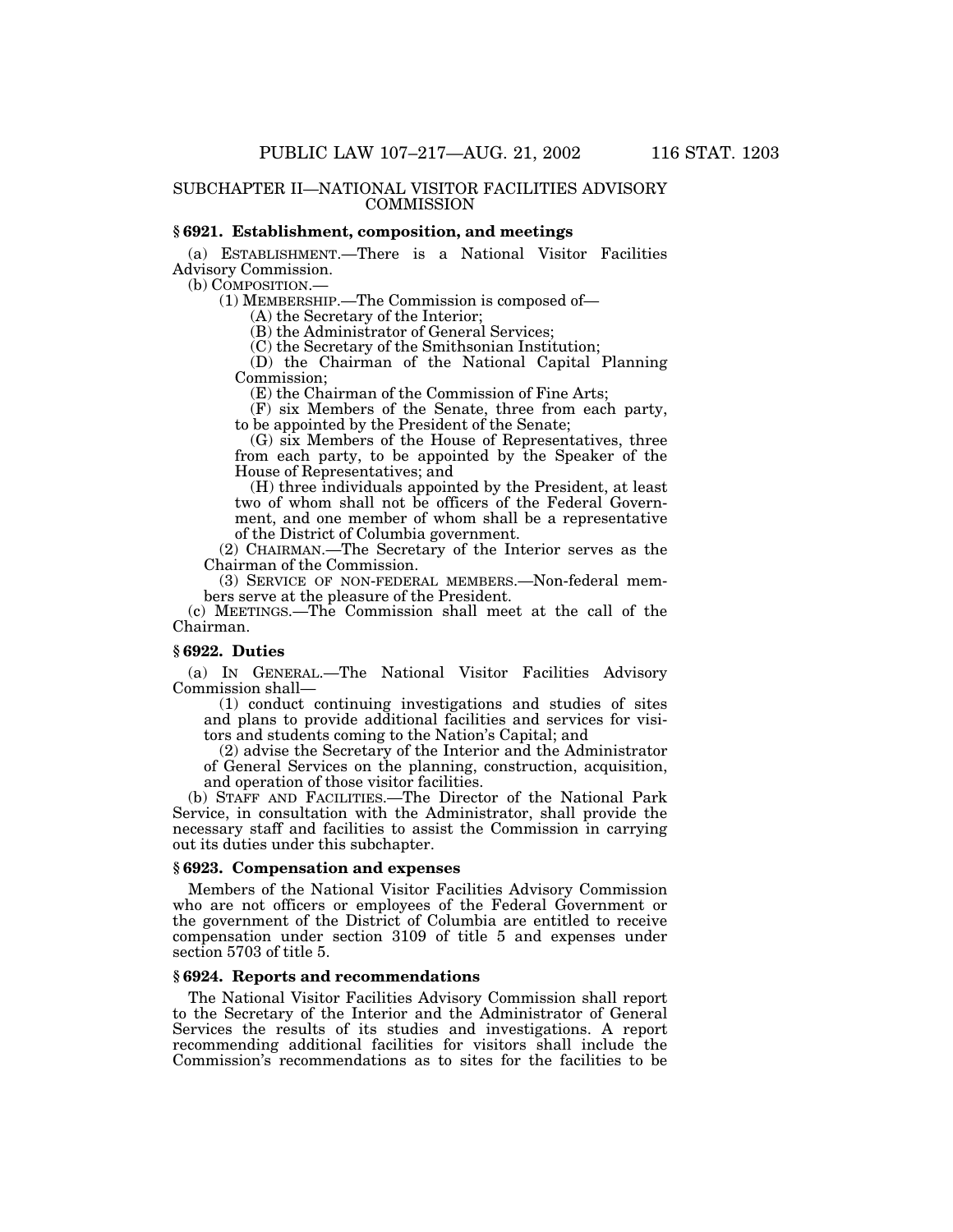provided, preliminary plans, specifications, and architectural drawings for the facilities, and the estimated cost of the recommended sites and facilities.

# PART D—PUBLIC BUILDINGS, GROUNDS, AND PARKS IN THE DISTRICT OF COLUMBIA

#### **CHAPTER 81—ADMINISTRATIVE**

#### SUBCHAPTER I—GENERAL

- Sec.<br>8101.
- Supervision of public buildings and grounds in District of Columbia not otherwise provided for by law.
- 8102. Protection of Federal Government buildings in District of Columbia.<br>8103. Application of District of Columbia laws to public buildings and grou
- 8103. Application of District of Columbia laws to public buildings and grounds. Regulation of private and semipublic buildings adjacent to public buildings
- and grounds.
- 8105. Approval by Administrator of General Services.<br>8106. Buildings on reservations, parks, or public grou
- 8106. Buildings on reservations, parks, or public grounds. 8107. Advertisements and sales in or around Washington Monument.
- 
- 8108. Use of public buildings for public ceremonies.

#### SUBCHAPTER II—JURISDICTION

- 
- 8121. Improper appropriation of streets.<br>8122. Jurisdiction over portion of Consti
- 8122. Jurisdiction over portion of Constitution Avenue. Record of transfer of jurisdiction between Director of National Park Service
- and Mayor of District of Columbia. 8124. Transfer of jurisdiction between Federal and District of Columbia authorities.
- 
- 8125. Public spaces resulting from filling of canals. 8126. Temporary occupancy of Potomac Park by Secretary of Agriculture. 8127. Part of Washington Aqueduct for playground purposes.
- 

#### SUBCHAPTER III—SERVICES FOR FACILITIES

- 8141. Contract to rent buildings in the District of Columbia not to be made until appropriation enacted.
- 8142. Rent of other buildings.
- 8143. Heat.
- 8144. Delivery of fuel for use during ensuing fiscal year.

#### SUBCHAPTER IV—MISCELLANEOUS

- 8161. Reservation of parking spaces for Members of Congress.
- 8162. Ailanthus trees prohibited.<br>8163. Use of greenhouses and nu
- Use of greenhouses and nursery for trees, shrubs, and plants.
- 8164. E. Barrett Prettyman United States Courthouse.
- 8165. Services for Office of Personnel Management.

## SUBCHAPTER I—GENERAL

#### **§ 8101. Supervision of public buildings and grounds in District of Columbia not otherwise provided for by law**

(a) IN GENERAL.—Under regulations the President prescribes, the Administrator of General Services shall have charge of the public buildings and grounds in the District of Columbia, except those buildings and grounds which otherwise are provided for by law.

(b) NOTICE OF UNLAWFUL OCCUPANCY.—If the Administrator, or the officer under the direction of the Administrator who is in immediate charge of those public buildings and grounds, decides that an individual is unlawfully occupying any part of that public land, the Administrator or officer in charge shall notify the United States marshal for the District of Columbia in writing of the unlawful occupation.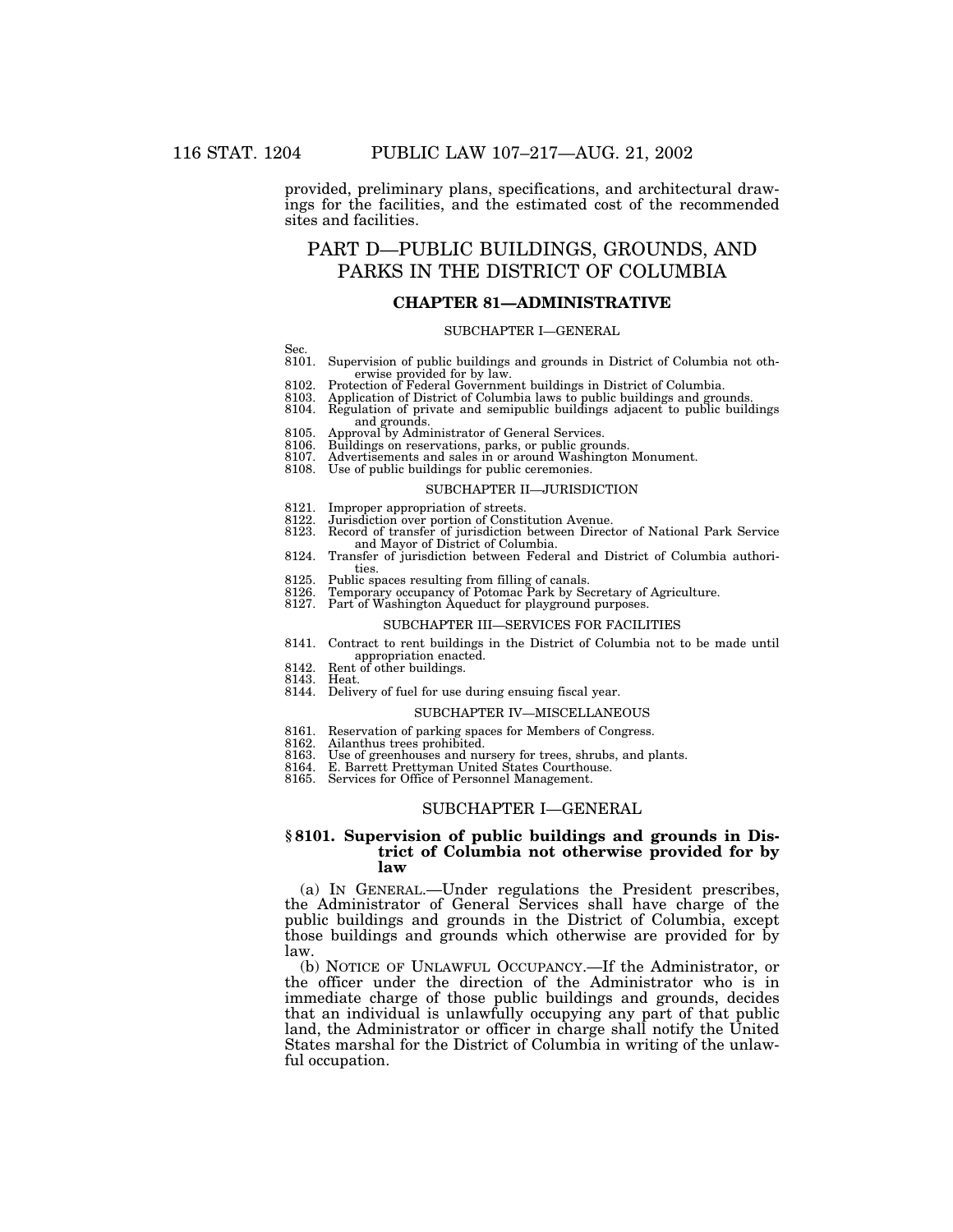(c) EJECTION OF TRESPASSER.—The marshal shall have the trespasser ejected from the public land and shall restore possession of the land to the officer charged by law with the custody of the land.

#### **§ 8102. Protection of Federal Government buildings in District of Columbia**

The Attorney General and the Secretary of the Treasury may prohibit—

(1) a vehicle from parking or standing on a street or roadway adjacent to a building in the District of Columbia—

(A) at least partly owned or possessed by, or leased to, the Federal Government; and

(B) used by law enforcement authorities subject to their jurisdiction; and

(2) a person or entity from conducting business on property immediately adjacent to a building described in paragraph (1).

## **§ 8103. Application of District of Columbia laws to public buildings and grounds**

(a) APPLICATION OF LAWS.—Laws and regulations of the District of Columbia for the protection of public or private property and the preservation of peace and order are extended to all public buildings and public grounds belonging to the Federal Government in the District of Columbia.

(b) PENALTIES.—A person shall be fined under title 18, imprisoned for not more than six months, or both if the person—

(1) is guilty of disorderly and unlawful conduct in or about those public buildings or public grounds;

(2) willfully injures the buildings or shrubs;

(3) pull downs, impairs, or otherwise injures any fence, wall, or other enclosure;

(4) injures any sink, culvert, pipe, hydrant, cistern, lamp, or bridge; or

(5) removes any stone, gravel, sand, or other property of the Government, or any other part of the public grounds or lots belonging to the Government in the District of Columbia.

# **§ 8104. Regulation of private and semipublic buildings adjacent to public buildings and grounds**

(a) FACTORS FOR DEVELOPMENT.—In view of the provisions of the Constitution respecting the establishment of the seat of the National Government, the duties it imposed on Congress in connection with establishing the seat of the National Government, and the solicitude shown and the efforts exerted by President Washington in the planning and development of the Capital City, the development should proceed along the lines of good order, good taste, and with due regard to the public interests involved, and a reasonable degree of control should be exercised over the architecture of private or semipublic buildings adjacent to public buildings and grounds of major importance.

(b) SUBMISSION OF APPLICATION TO COMMISSION OF FINE ARTS.— The Mayor of the District of Columbia shall submit to the Commission on Fine Arts an application for a permit to erect or alter any building, a part of which fronts or abuts on the grounds of the Capitol, the grounds of the White House, the part of Pennsylvania Avenue extending from the Capitol to the White House,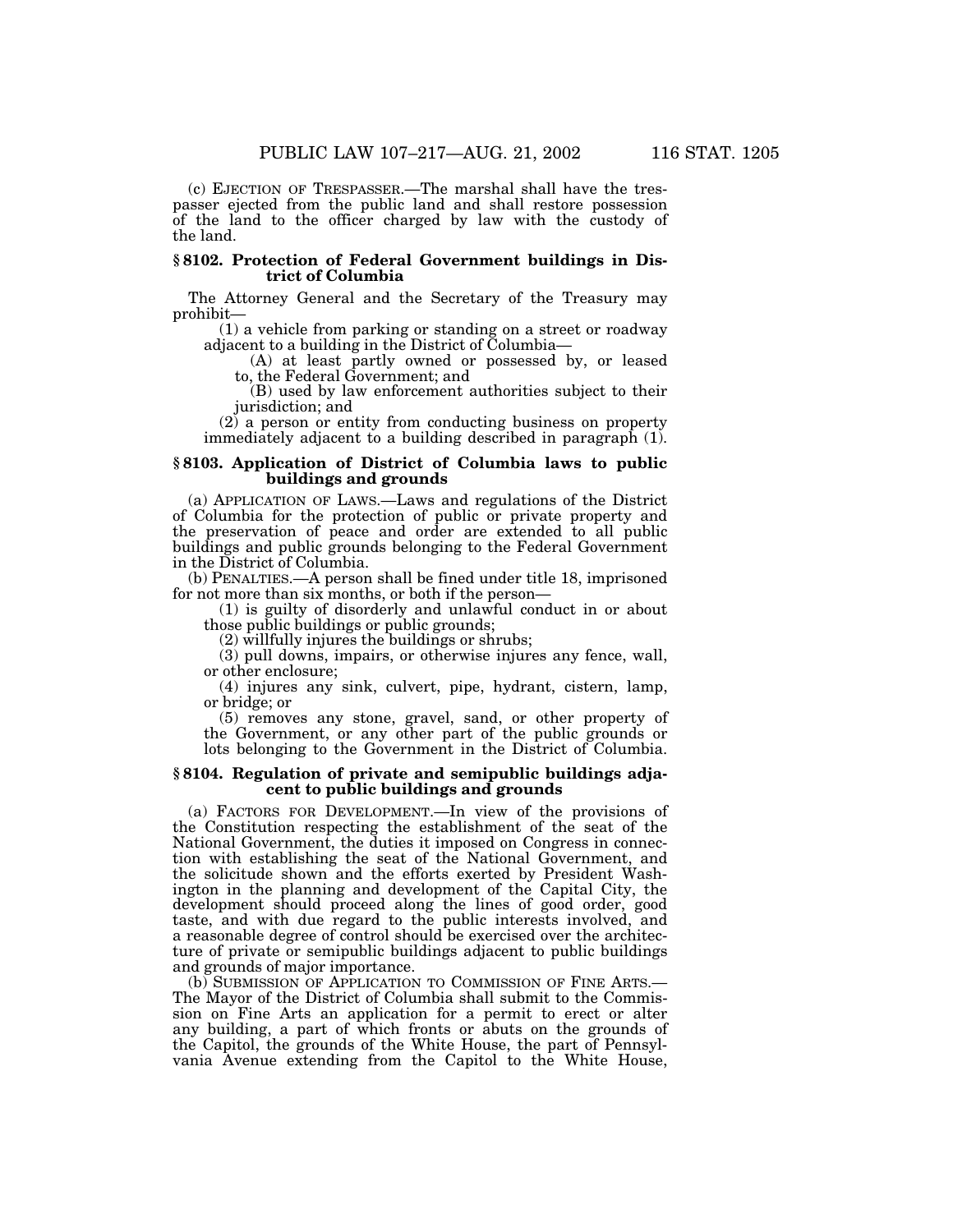Lafayette Park, Rock Creek Park, the Zoological Park, the Rock Creek and Potomac Parkway, Potomac Park, or The Mall Park System and public buildings adjacent to the System, or abuts on any street bordering any of those grounds or parks, so far as the plans relate to height and appearance, color, and texture of the materials of exterior construction.

(c) REPORT TO MAYOR.—The Commission shall report promptly its recommendations to the Mayor, including any changes the Commission decides are necessary to prevent reasonably avoidable impairment of the public values belonging to the public building or park. If the Commission fails to report its approval or disapproval of a plan within 30 days, the report is deemed approved and a permit may be issued.

(d) ACTION BY THE MAYOR.—The Mayor shall take action the Mayor decides is necessary to effect reasonable compliance with the recommendation under subsection (c).

#### **§ 8105. Approval by Administrator of General Services**

Subject to applicable provisions of existing law relating to the functions in the District of Columbia of the National Capital Planning Commission and the Commission of Fine Arts, only the Administrator of General Services is required to approve sketches, plans, and estimates for buildings to be constructed by the Administrator, except that the Administrator and the United States Postal Service must approve buildings designed for post-office purposes.

#### **§ 8106. Buildings on reservations, parks, or public grounds**

A building or structure shall not be erected on any reservation, park, or public grounds of the Federal Government in the District of Columbia without express authority of Congress.

#### **§ 8107. Advertisements and sales in or around Washington Monument**

Except on the written authority of the Director of the National Park Service, advertisements of any kind shall not be displayed, and articles of any kind shall not be sold, in or around the Washington Monument.

## **§ 8108. Use of public buildings for public ceremonies**

Except as expressly authorized by law, public buildings in the District of Columbia (other than the Capitol Building and the White House), and the approaches to those public buildings, shall not be used or occupied in connection with ceremonies for the inauguration of the President or other public functions.

#### SUBCHAPTER II—JURISDICTION

## **§ 8121. Improper appropriation of streets**

(a) AUTHORITY.—The Secretary of the Interior shall—

(1) prevent the improper appropriation or occupation of any public street, avenue, square, or reservation in the District of Columbia that belongs to the Federal Government;

(2) reclaim the street, avenue, square, or reservation if unlawfully appropriated;

(3) prevent the erection of any permanent building on property reserved to or for the use of the Government, unless plainly authorized by law; and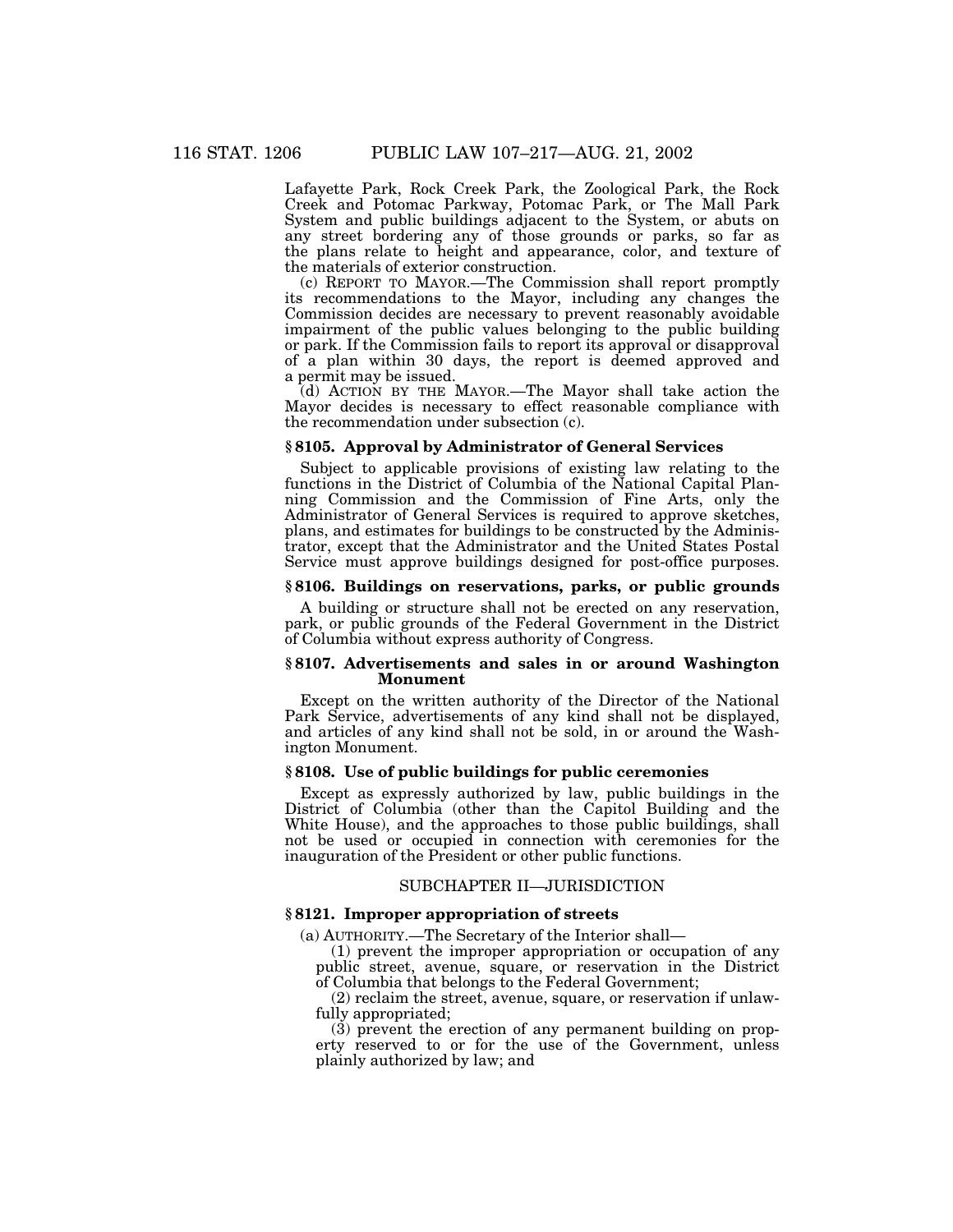(4) report to Congress at the beginning of each session on the Secretary's proceedings in the premises, together with a full statement of all property described in this subsection, and how, and by what authority, the property is occupied or claimed.

(b) APPLICATION.—This section does not interfere with the temporary and proper occupation of any part of the property described in subsection (a), by lawful authority, for the legitimate purposes of the Government.

#### **§ 8122. Jurisdiction over portion of Constitution Avenue**

The Director of the National Park Service has jurisdiction over that part of Constitution Avenue west of Virginia Avenue that was under the control of the Commissioners of the District of Columbia prior to May 27, 1908.

# **§ 8123. Record of transfer of jurisdiction between Director of National Park Service and Mayor of District of Columbia**

When in accordance with law or mutual legal agreement, spaces or portions of public land are transferred between the jurisdiction of the Director of the National Park Service, as established by the Act of July 1, 1898 (ch. 543, 30 Stat. 570), and the Mayor of the District of Columbia, the letters of transfer and acceptance exchanged between them are sufficient authority for the necessary change in the official maps and for record when necessary.

#### **§ 8124. Transfer of jurisdiction between Federal and District of Columbia authorities**

(a) TRANSFER OF JURISDICTION.—Federal and District of Columbia authorities administering properties in the District that are owned by the Federal Government or by the District may transfer jurisdiction over any part of the property among or between themselves for purposes of administration and maintenance under conditions the parties agree on. The National Capital Planning Commission shall recommend the transfer before it is completed.

(b) REPORT TO CONGRESS.—The District authorities shall report all transfers and agreements to Congress.

(c) CERTAIN LAWS NOT REPEALED.—Subsection (a) does not repeal any law in effect on May 20, 1932, which authorized the transfer of jurisdiction of certain land among and between federal and District authorities.

#### **§ 8125. Public spaces resulting from filling of canals**

The Director of the National Park Service has jurisdiction over all public spaces resulting from the filling of canals in the original city of Washington that were not under the jurisdiction of the Chief of Engineers of the United States Army as of August 1, 1914, except spaces included in the navy yard or in actual use as roadways and sidewalks and spaces assigned by law to the District of Columbia for use as a property yard and the location of a sewage pumping station. The spaces shall be laid out as reservations as a part of the park system of the District of Columbia.

#### **§ 8126. Temporary occupancy of Potomac Park by Secretary of Agriculture**

(a) NOT MORE THAN 75 ACRES.—The Director of the National Park Service may allow the Secretary of Agriculture to temporarily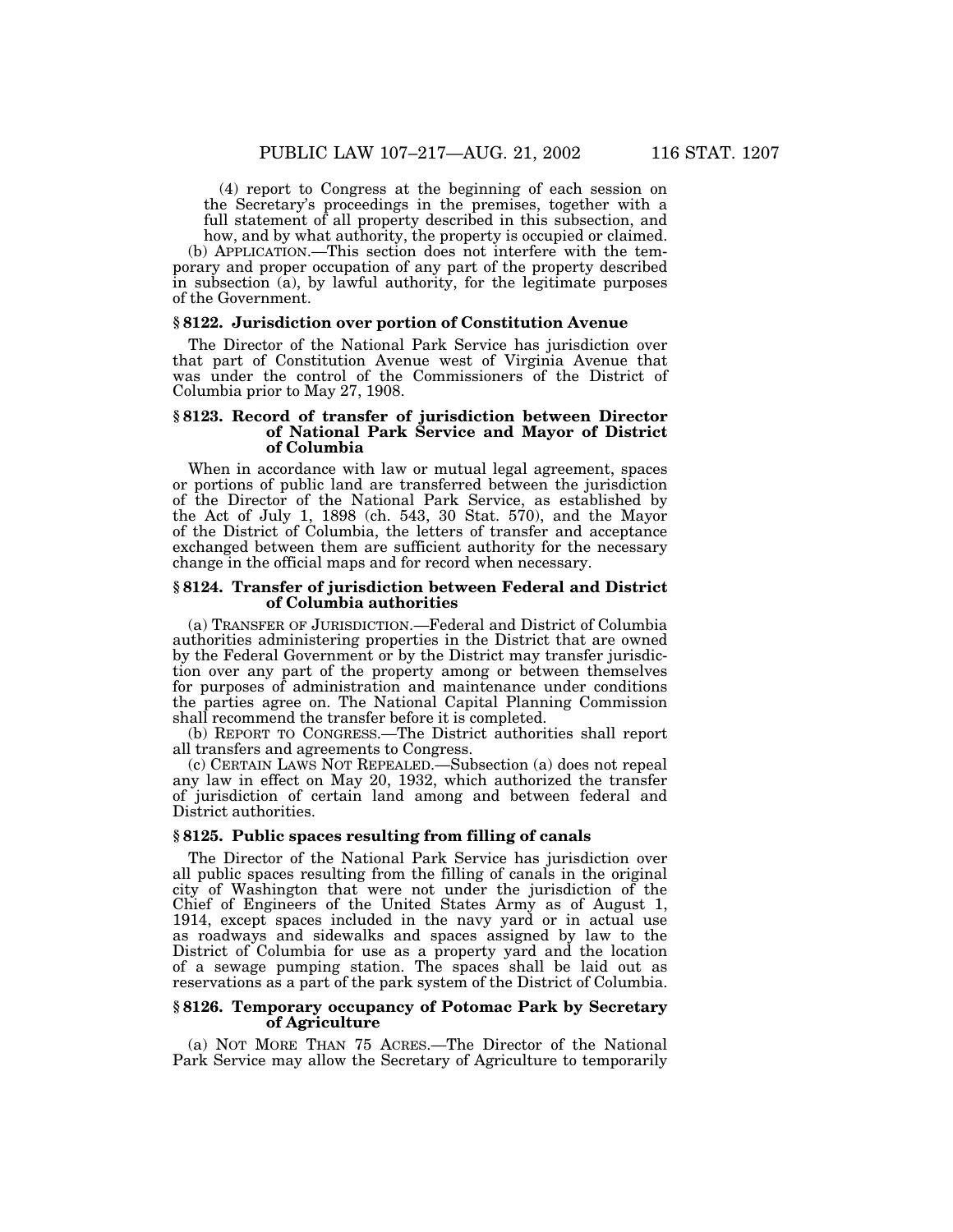occupy as a testing ground not more than 75 acres of Potomac Park not needed in any one season for reclamation or park improvement. The Secretary shall vacate the area at the close of any season on the request of the Director.

(b) CONTINUE AS PUBLIC PARK UNDER DIRECTOR.—This section does not change the essential character of the land used, which shall continue to be a public park under the charge of the Director.

## **§ 8127. Part of Washington Aqueduct for playground purposes**

(a) JURISDICTION OF MAYOR.—The Mayor of the District of Columbia has possession, control, and jurisdiction of the land of the Washington Aqueduct adjacent to the Champlain Avenue pumping station and lying outside of the fence around the pumping station as it—

(1) existed on August 31, 1918; and

(2) was transferred by the Chief of Engineers for playground purposes.

(b) JURISDICTION OF SECRETARY OF THE ARMY NOT AFFECTED.— This section does not affect the superintendence and control of the Secretary of the Army over the Washington Aqueduct and the rights, appurtenances, and fixtures connected with the Aqueduct.

# SUBCHAPTER III—SERVICES FOR FACILITIES

#### **§ 8141. Contract to rent buildings in the District of Columbia not to be made until appropriation enacted**

A contract shall not be made for the rent of a building, or part of a building, to be used for the purposes of the Federal Government in the District of Columbia until Congress enacts an appropriation for the rent. This section is deemed to be notice to all contractors or lessors of the building or a part of the building.

## **§ 8142. Rent of other buildings**

An executive department of the Federal Government renting a building for public use in the District of Columbia may rent a different building instead if it is in the public interest to do so. This section does not authorize an increase in the number of buildings in use or in the amount paid for rent.

# **§ 8143. Heat**

(a) CORCORAN GALLERY OF ART.—The Administrator of General Services may furnish heat from the central heating plant to the Corcoran Gallery of Art, if the Corcoran Gallery of Art agrees to—

(1) pay for heat furnished at rates the Administrator determines; and

(2) connect the building with the Federal Government mains in a manner satisfactory to the Administrator.

(b) BOARD OF GOVERNORS OF THE FEDERAL RESERVE SYSTEM.— The Administrator may furnish steam from the central heating plant for the use of the Board of Governors of the Federal Reserve System on the property which the Board acquired in squares east of 87 and east of 88 in the District of Columbia if the Board agrees to—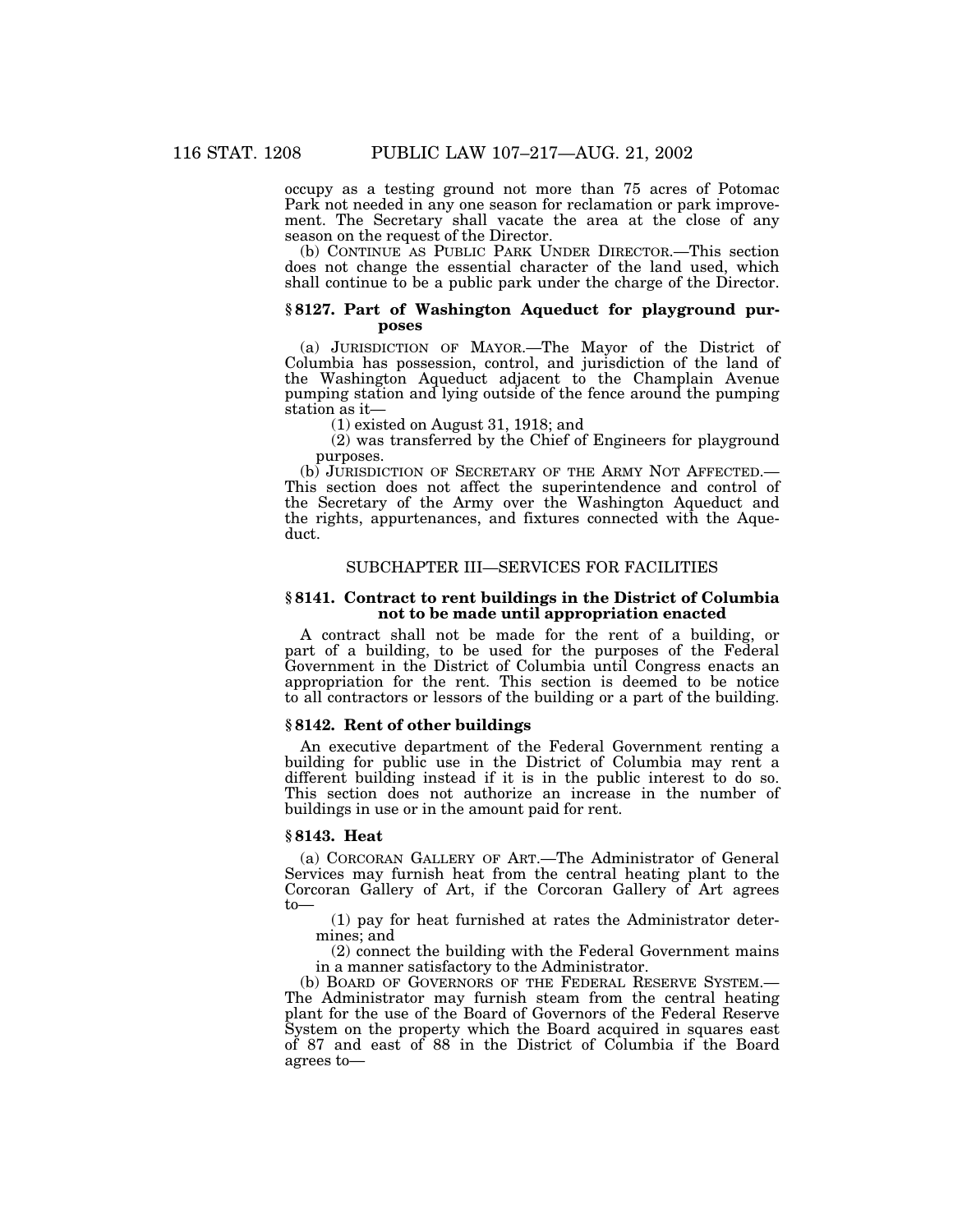(1) pay for the steam furnished at reasonable rates the Administrator determines but that are at least equal to cost; and

(2) provide the necessary connections with the Government mains at its own expense and in a manner satisfactory to the Administrator.

(c) NON-FEDERAL PUBLIC BUILDINGS.—The Administrator shall determine the rates to be paid for steam furnished to the Corcoran Gallery of Art, the Pan American Union Buildings, the American Red Cross Buildings, and other non-federal public buildings authorized to receive steam from the central heating plant.

#### **§ 8144. Delivery of fuel for use during ensuing fiscal year**

During April, May, and June of each year, the Administrator of General Services may deliver to all branches of the Federal Government and the government of the District of Columbia as much fuel for their use during the following fiscal year as may be practicable to store at the points of consumption. The branches of the Federal Government and the government of the District of Columbia shall pay for the fuel from their applicable appropriations for that fiscal year.

# SUBCHAPTER IV—MISCELLANEOUS

## **§ 8161. Reservation of parking spaces for Members of Congress**

The Council of the District of Columbia shall designate, reserve, and properly mark appropriate and sufficient parking spaces on the streets adjacent to all public buildings in the District for the use of Members of Congress engaged in public business.

## **§ 8162. Ailanthus trees prohibited**

Ailanthus trees shall not be purchased for, or planted in, the public grounds.

# **§ 8163. Use of greenhouses and nursery for trees, shrubs, and plants**

The greenhouses and nursery shall be used only for the propagation of trees, shrubs, and plants suitable for planting in the public reservations. Only those trees, shrubs, and plants shall be planted in the public reservations.

#### **§ 8164. E. Barrett Prettyman United States Courthouse**

(a) OPERATION, MAINTENANCE, AND REPAIR.—The operation, maintenance, and repair of the E. Barrett Prettyman United States Courthouse, used by the United States Court of Appeals for the District of Columbia and the United States District Court for the District of Columbia, is under the control of the Administrator of General Services.

(b) ALLOCATION OF SPACE.—The allocation of space in the Courthouse is vested in the chief judge of the United States Court of Appeals for the District of Columbia and the chief judge of the United States District Court for the District of Columbia.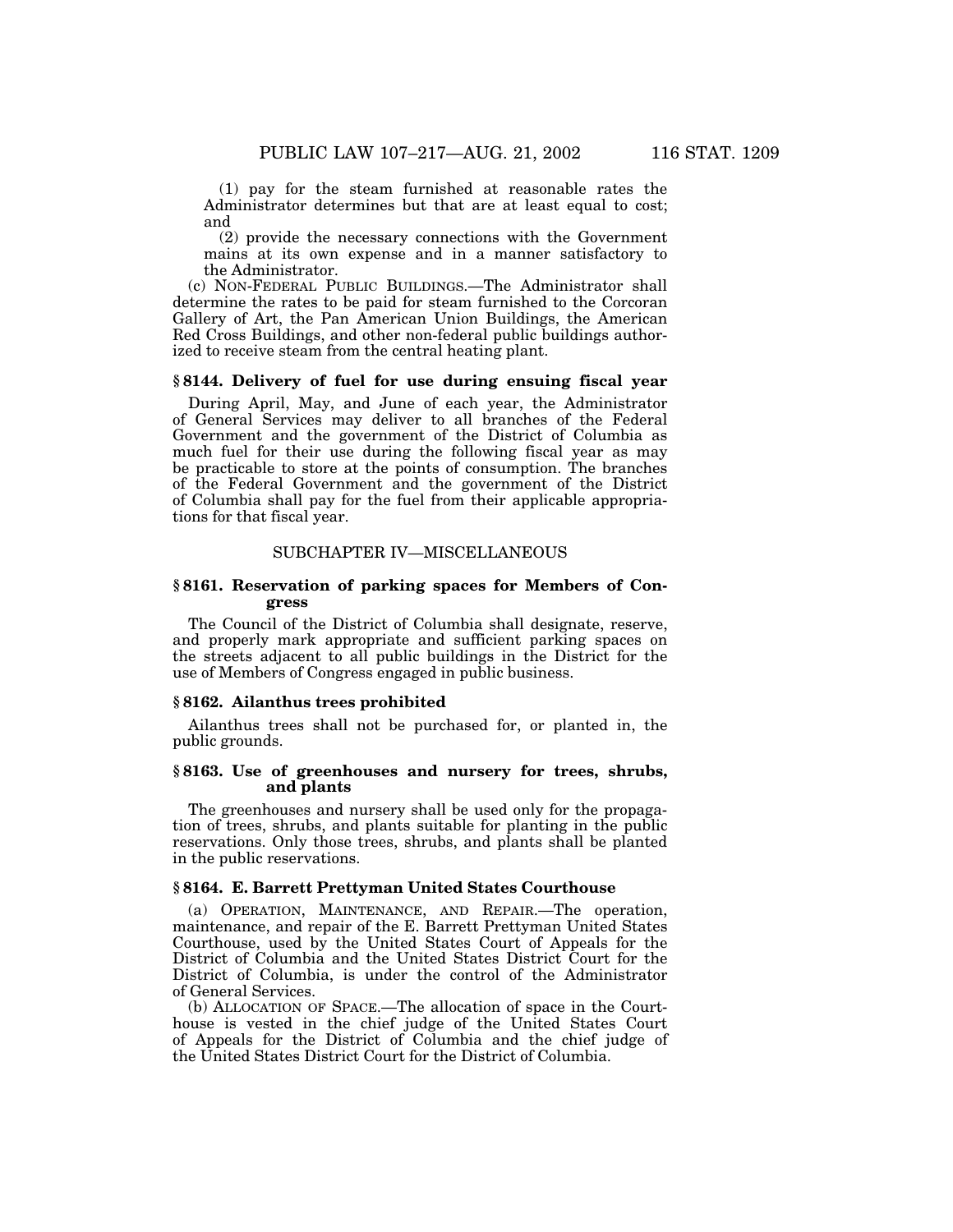# **§ 8165. Services for Office of Personnel Management**

For carrying out the work of the Director of the Office of Personnel Management and the examinations provided for in sections 3304 and 3305 of title 5, the Administrator of General Services shall—

(1) assign or provide suitable and convenient rooms and accommodations, which are furnished, heated, and lighted, in Washington, D.C.;

(2) supply necessary stationery and other articles; and

(3) arrange for or provide necessary printing.

#### **CHAPTER 83—WASHINGTON METROPOLITAN REGION DEVELOPMENT**

Sec.

8301. Definition.

8302. Necessity for coordination in the development of the Washington metropolitan region.

8303. Declaration of policy of coordinated development and management. 8303. Declaration of po<br>8304. Priority projects.

## **§ 8301. Definition**

In this chapter, the term ''Washington metropolitan region'' includes the District of Columbia, the counties of Montgomery and Prince Georges in Maryland, and the counties of Arlington and Fairfax and the cities of Alexandria and Falls Church in Virginia.

## **§ 8302. Necessity for coordination in the development of the Washington metropolitan region**

Because the District of Columbia is the seat of the Federal Government and has become the urban center of a rapidly expanding Washington metropolitan region, the necessity for the continued and effective performance of the functions of the Government in the District of Columbia, the general welfare of the District of Columbia, the health and living standards of the people residing or working in the District of Columbia, and the conduct of industry, trade, and commerce in the District of Columbia require that to the fullest extent possible the development of the District of Columbia and the management of its public affairs, and the activities of the departments, agencies, and instrumentalities of the Government which may be carried out in, or in relation to, the other areas of the Washington metropolitan region, shall be coordinated with the development of those other areas and with the management of their public affairs so that, with the cooperation and assistance of those other areas, all of the areas in the Washington metropolitan area shall be developed and their public affairs shall be managed so as to contribute effectively toward the solution of the community development problems of the Washington metropolitan region on a unified metropolitan basis.

#### **§ 8303. Declaration of policy of coordinated development and management**

The policy to be followed for the attainment of the objective established by section 8302 of this title, and for the more effective exercise by Congress, the executive branch of the Federal Government, the Mayor of the District of Columbia, and all other officers, agencies, and instrumentalities of the District of Columbia of their respective functions, powers, and duties in respect of the Washington metropolitan region, shall be that the functions, powers,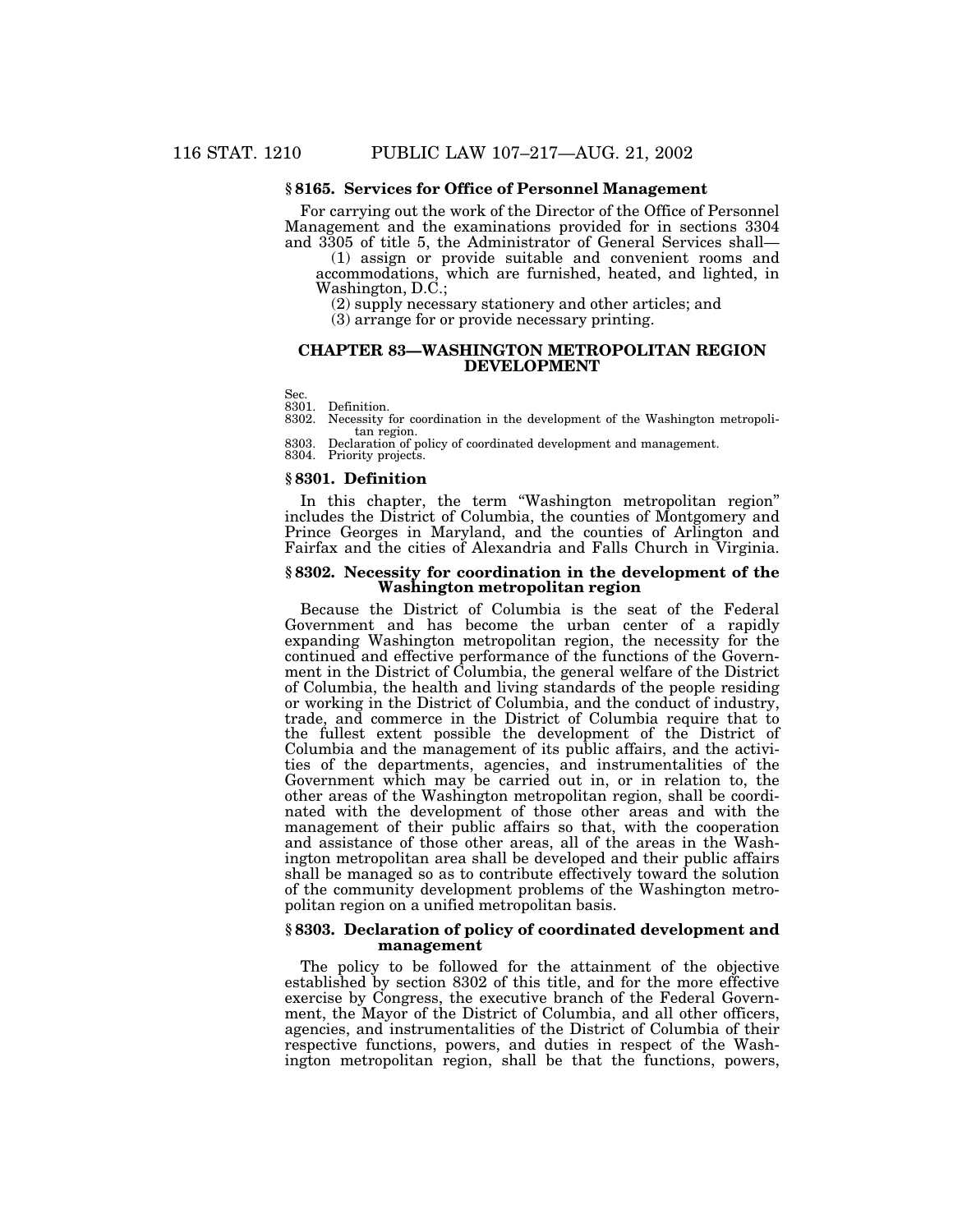and duties shall be exercised and carried out in a manner that (with proper recognition of the sovereignty of Maryland and Virginia in respect of those areas of the Washington metropolitan region that are located within their respective jurisdictions) will best facilitate the attainment of the coordinated development of the areas of the Washington metropolitan area and the coordinated management of their public affairs so as to contribute effectively to the solution of the community development problems of the Washington metropolitan region on a unified metropolitan basis.

#### **§ 8304. Priority projects**

In carrying out the policy pursuant to section 8303 of this title for the attainment of the objective established by section 8302 of this title, priority should be given to the solution, on a unified metropolitan basis, of the problems of water supply, sewage disposal, and water pollution and transportation.

#### **CHAPTER 85—NATIONAL CAPITAL SERVICE AREA AND DIRECTOR**

Sec.

8501. National Capital Service Area.

8502. National Capital Service Director.

#### **§ 8501. National Capital Service Area**

(a) ESTABLISHMENT.—

(1) BOUNDARIES.—The National Capital Service Area is in the District of Columbia and includes the principal federal monuments, the White House, the Capitol Building, the United States Supreme Court Building, and the federal executive, legislative, and judicial office buildings located adjacent to the Mall and the Capitol Building, and is more particularly described as the area bounded as follows:

Beginning at that point on the present Virginia-District of Columbia boundary due west of the northernmost point of Theodore Roosevelt Island and running due east to the eastern shore of the Potomac River;

thence generally south along the shore at the mean high water mark to the northwest corner of the Kennedy Center;

thence east along the northern side of the Kennedy Center to a point where it reaches the E Street Expressway;

thence east on the expressway to E Street Northwest and thence east on E Street Northwest to Eighteenth Street Northwest;

thence south on Eighteenth Street Northwest to Constitution Avenue Northwest;

thence east on Constitution Avenue to Seventeenth Street Northwest;

thence north on Seventeenth Street Northwest to Pennsylvania Avenue Northwest;

thence east on Pennsylvania Avenue to Jackson Place Northwest;

thence north on Jackson Place to H Street Northwest; thence east on H Street Northwest to Madison Place Northwest;

thence south on Madison Place Northwest to Pennsylvania Avenue Northwest;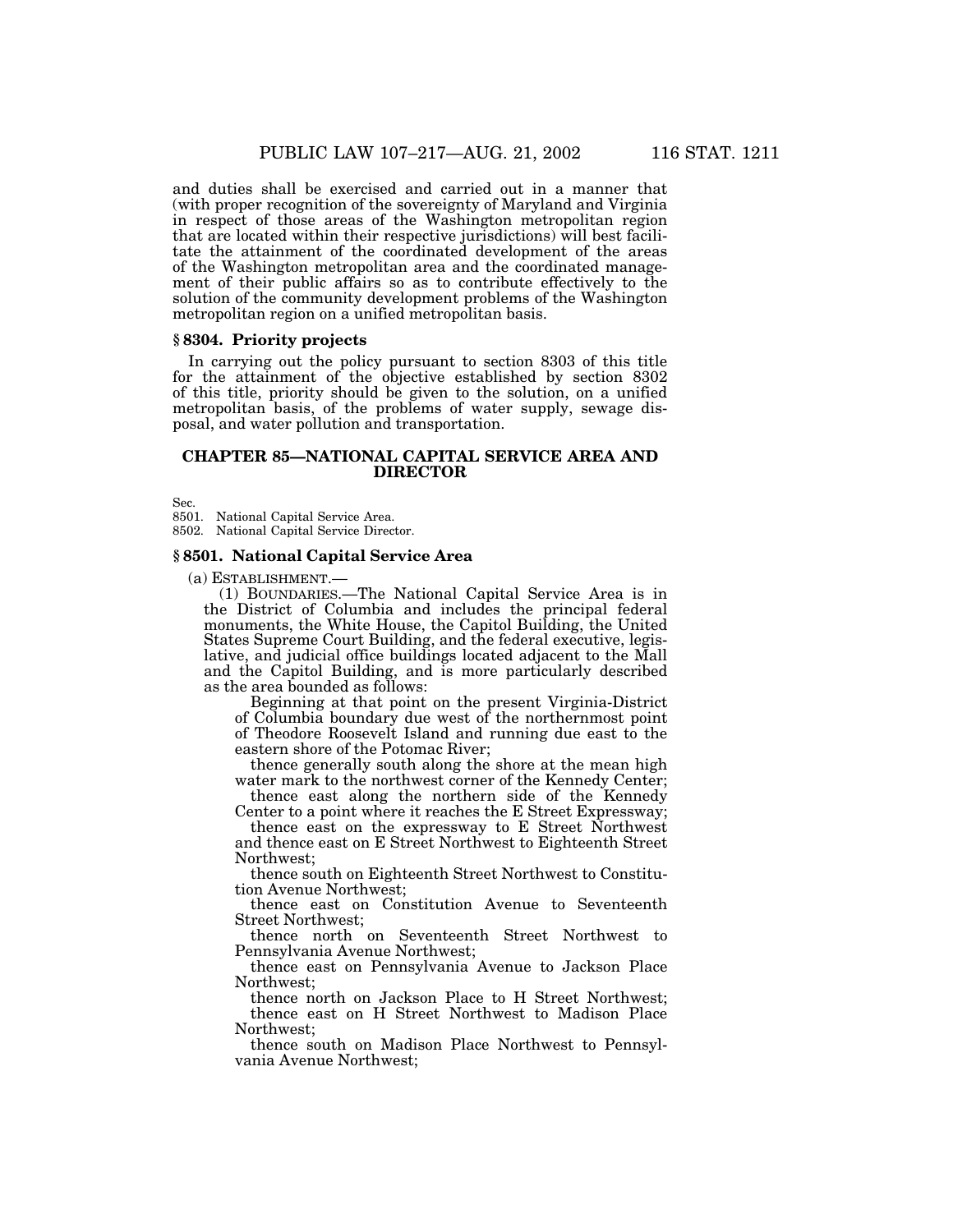thence east on Pennsylvania Avenue Northwest to Fifteenth Street Northwest;

thence south on Fifteenth Street Northwest to Pennsylvania Avenue Northwest;

thence southeast on Pennsylvania Avenue Northwest to John Marshall Place Northwest;

thence north on John Marshall Place Northwest to C Street Northwest;

thence east on C Street Northwest to Third Street Northwest;

thence north on Third Street Northwest to D Street Northwest;

thence east on D Street Northwest to Second Street Northwest;

thence south on Second Street Northwest to the intersection of Constitution Avenue Northwest and Louisiana Avenue Northwest;

thence northeast on Louisiana Avenue Northwest to North Capitol Street;

thence north on North Capitol Street to Massachusetts Avenue Northwest;

thence southeast on Massachusetts Avenue Northwest so as to encompass Union Square;

thence following Union Square to F Street Northeast; thence east on F Street Northeast to Second Street Northeast;

thence south on Second Street Northeast to D Street Northeast;

thence west on D Street Northeast to First Street Northeast;

thence south on First Street Northeast to Maryland Avenue Northeast;

thence generally north and east on Maryland Avenue to Second Street Northeast;

thence south on Second Street Northeast to C Street Southeast;

thence west on C Street Southeast to New Jersey Avenue Southeast;

thence south on New Jersey Avenue Southeast to D Street Southeast;

thence west on D Street Southeast to Canal Street Parkway;

thence southeast on Canal Street Parkway to E Street Southeast;

thence west on E Street Southeast to the intersection of Washington Avenue Southwest and South Capitol Street;

thence northwest on Washington Avenue Southwest to Second Street Southwest;

thence south on Second Street Southwest to Virginia Avenue Southwest;

thence generally west on Virginia Avenue to Third Street Southwest;

thence north on Third Street Southwest to C Street Southwest;

thence west on C Street Southwest to Sixth Street Southwest;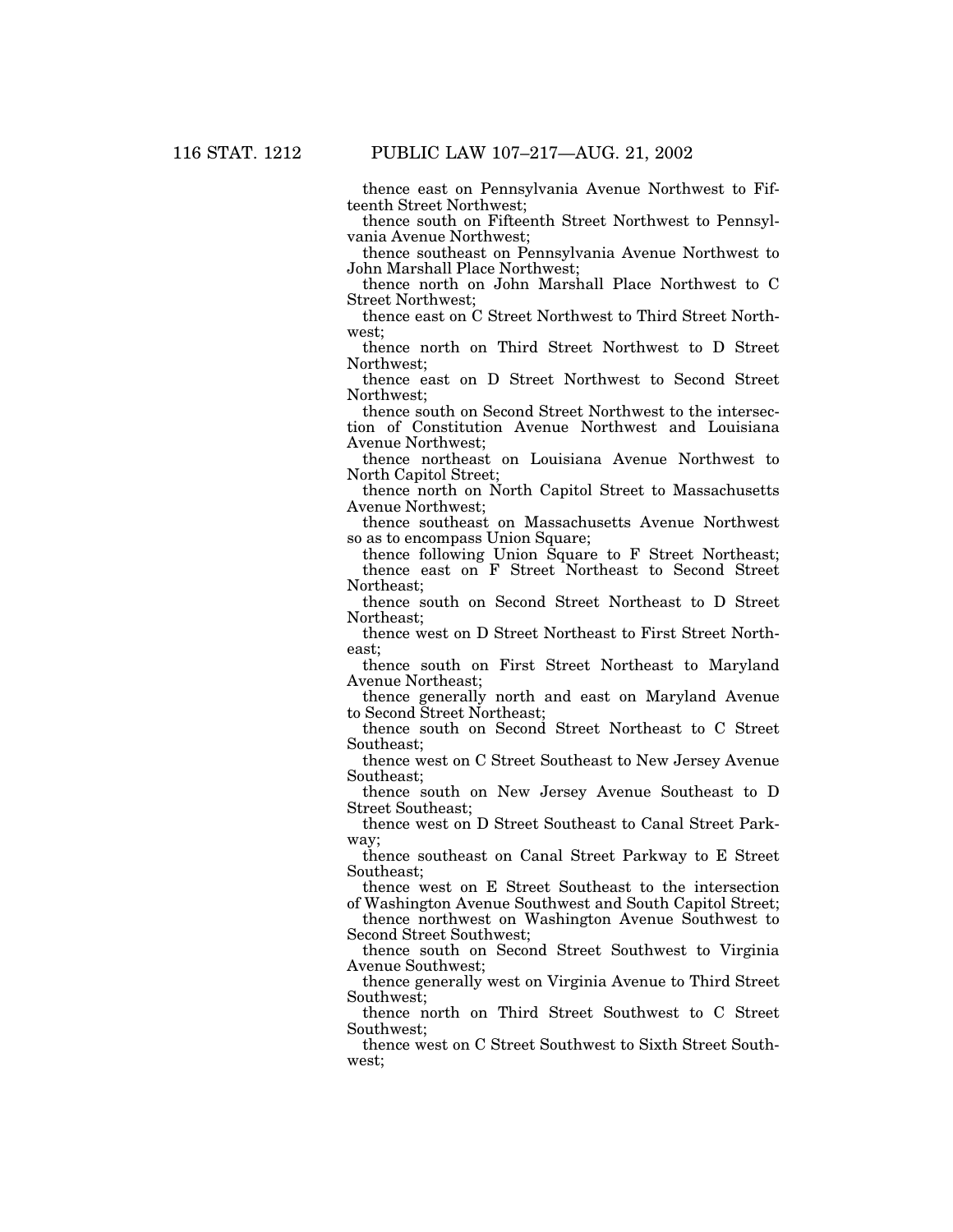thence north on Sixth Street Southwest to Independence Avenue;

thence west on Independence Avenue to Twelfth Street Southwest;

thence south on Twelfth Street Southwest to D Street Southwest;

thence west on D Street Southwest to Fourteenth Street Southwest;

thence south on Fourteenth Street Southwest to the middle of the Washington Channel;

thence generally south and east along the mid-channel of the Washington Channel to a point due west of the northern boundary line of Fort Lesley McNair;

thence due east to the side of the Washington Channel;

thence following generally south and east along the side of the Washington Channel at the mean high water mark, to the point of confluence with the Anacostia River, and along the northern shore at the mean high water mark to the northern most point of the Eleventh Street Bridge;

thence generally south and east along the northern side of the Eleventh Street Bridge to the eastern shore of the Anacostia River;

thence generally south and west along such shore at the mean high water mark to the point of confluence of the Anacostia and Potomac Rivers;

thence generally south along the eastern shore at the mean high water mark of the Potomac River to the point where it meets the present southeastern boundary line of the District of Columbia;

thence south and west along such southeastern boundary line to the point where it meets the present Virginia-District of Columbia boundary;

thence generally north and west up the Potomac River along the Virginia-District of Columbia boundary to the point of beginning.

(2) STREETS AND SIDEWALKS INCLUDED.—Where the area in paragraph (1) is bounded by a street, the street, and any sidewalk of the street, are included in the area.

(3) FEDERAL PROPERTY THAT AFFRONTED OR ABUTTED THE AREA DEEMED TO BE IN THE AREA.—Federal real property that on December 24, 1973, affronted or abutted the area described in paragraph  $(1)$  is deemed to be in the area. For the purposes of this paragraph, federal real property affronting or abutting the area described in paragraph  $(1)$ —

(A) is deemed to include Fort Lesley McNair, the Washington Navy Yard, the Anacostia Naval Annex, the United States Naval Station, Bolling Air Force Base, and the Naval Research Laboratory; and

(B) does not include any area situated outside of the District of Columbia boundary as it existed immediately prior to December 24, 1973, any part of the Anacostia Park situated east of the northern side of the Eleventh Street Bridge, or any part of the Rock Creek Park.

(b) APPLICABILITY OF OTHER PROVISIONS.—

(1) PROVISIONS COVERING BUILDINGS AND GROUNDS IN AREA NOT AFFECTED.—Except to the extent specifically provided by this section, this section does not—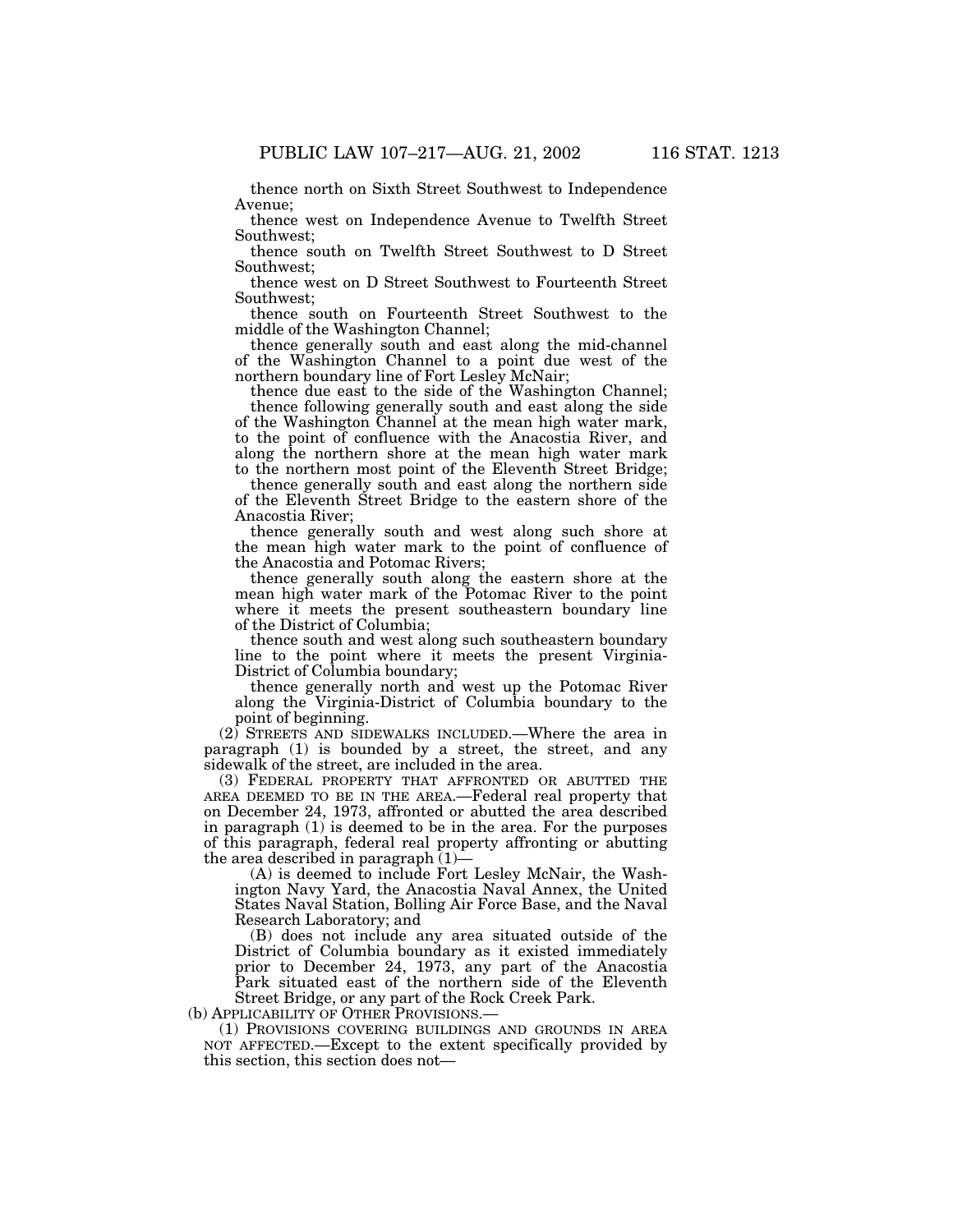(A) apply to the United States Capitol Buildings and Grounds as defined and described in sections 5101 and 5102, any other buildings and grounds under the care of the Architect of the Capitol, the Supreme Court Building and grounds as described in section 6101 of this title, and the Library of Congress buildings and grounds as defined in section 11 of the Act of August 4, 1950 (2 U.S.C. 167j); and

(B) repeal, amend, alter, modify, or supersede—

(i) chapter 51 of this title, section 9, 9A, 9B, 9C or 14 of the Act of July 31, 1946 (ch. 707, 60 Stat. 719, 720), any other general law of the United States, any law enacted by Congress and applicable exclusively to the District of Columbia, or any rule or regulation prescribed pursuant to any of those provisions, that was in effect on January 1, 1975, and that pertained to those buildings and grounds; or

(ii) any authority which existed on December 24, 1973, with respect to those buildings and grounds and was vested on January 1, 1975, in the Senate, the House of Representatives, Congress, any committee, commission, or board of the Senate, the House of Representatives, or Congress, the Architect of the Capitol or any other officer of the legislative branch, the Chief Justice of the United States, the Marshal of the Supreme Court, or the Librarian of Congress.

(2) CONTINUED APPLICATION OF LAWS, REGULATIONS, AND RULES.—Except to the extent otherwise specifically provided in this section, all general laws of the United States and all laws enacted by the Congress and applicable exclusively to the District of Columbia, including regulations and rules prescribed pursuant to any of those laws, that were in effect on January 1, 1975, and which applied to and in the areas included in the National Capital Service Area pursuant to this section continue to be applicable to and in the National Capital Service Area in the same manner and to the same extent as if this section had not been enacted and remain applicable until repealed, amended, altered, modified, or superseded.

(c) AVAILABILITY OF SERVICES AND FACILITIES.—As far as practicable, any service or facility authorized by the District of Columbia Home Rule Act (Public Law 93–198, 87 Stat. 774) to be rendered or furnished (including maintenance of streets and highways, and services under section 1537 of title 31) shall be made available to the Senate, the House of Representatives, Congress, any committee, commission, or board of the Senate, the House of Representatives, or Congress, the Architect of the Capitol, any other officer of the legislative branch who on January 1, 1975, was vested with authority over those buildings and grounds, the Chief Justice of the United States, the Marshal of the Supreme Court, and the Librarian of Congress on their request. If payment would be required for the rendition or furnishing of a similar service or facility to any other federal agency, the recipient, on presentation of proper vouchers and as agreed on by the parties, shall pay

for the service or facility in advance or by reimbursement.<br>(d) RIGHT TO PARTICIPATE IN ELECTION NOT AFFECTED BY RESI-DENCY.—An individual may not be denied the right to vote or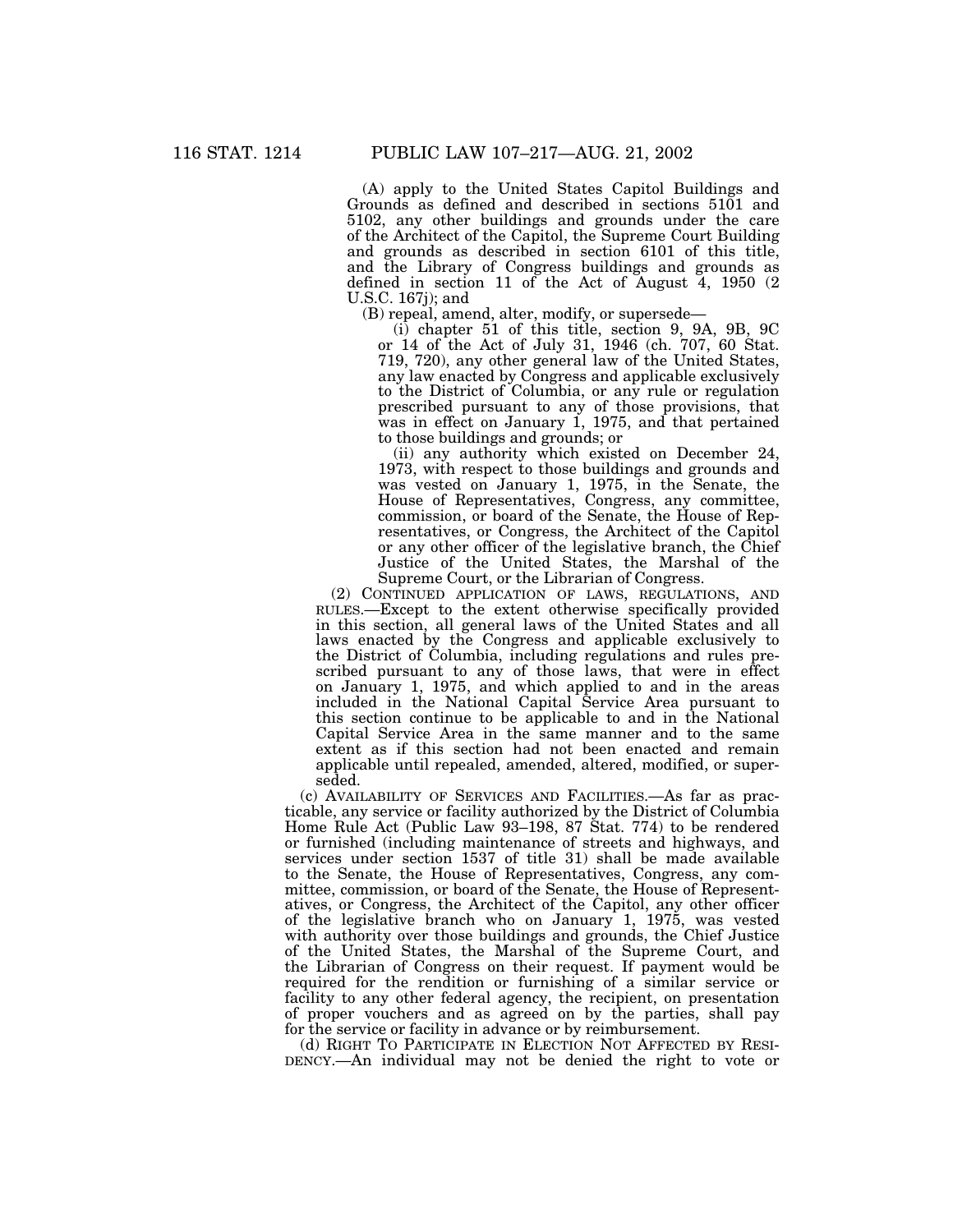otherwise participate in any manner in any election in the District of Columbia solely because the individual resides in the National Capital Service Area.

# **§ 8502. National Capital Service Director**

(a) ESTABLISHMENT AND COMPENSATION.—There is in the Executive Office of the President the National Capital Service Director who shall be appointed by the President. The Director shall receive compensation at the maximum rate established for level IV of the Executive Schedule under section 5314 of title 5.

(b) PERSONNEL.—The Director may appoint and fix the rate of compensation of necessary personnel, subject to chapters 33 and 51 and subchapter III of chapter 53 of title 5.

(c) DUTIES.— (1) PRESIDENT.—The President, through the Director and using District of Columbia governmental services to the extent practicable, shall ensure that there is provided in the area described in section 8501(a) of this title adequate fire protection and sanitation services.

(2) DIRECTOR.—Except with respect to that part of the National Capital Service Area comprising the United States Capitol Buildings and Grounds as defined and described in sections 5101 and 5102, the Supreme Court Building and grounds as described in section 6101 of this title, and the Library of Congress buildings and grounds as defined in section 11 of the Act of August 4, 1950 (2 U.S.C. 167j), the Director shall ensure that there is provided in the remainder of the area described in section 8501(a) of this title adequate police protection and maintenance of streets and highways.

# **CHAPTER 87—PHYSICAL DEVELOPMENT OF NATIONAL CAPITAL REGION**

#### SUBCHAPTER I—GENERAL

- Sec.<br>8701. Findings and purposes.
- 8702. Definitions.

#### SUBCHAPTER II—PLANNING AGENCIES

- 8711. National Capital Planning Commission.
- 8712. Mayor of the District of Columbia.

#### SUBCHAPTER III—PLANNING PROCESS

- 8721. Comprehensive plan for the National Capital.
- 8722. Proposed federal and district developments and projects.
- 8723. Capital improvements.<br>8724. Zoning regulations and
- Zoning regulations and maps.
- 8725. Recommendations on platting and subdividing land.
- 8726. Authorization of appropriations.

#### SUBCHAPTER IV—ACQUIRING AND DISPOSING OF LAND

- 8731. Acquiring land for park, parkway, or playground purposes.
- 8732. Acquiring land subject to limited rights reserved to grantor and limited permanent rights in land adjoining park property.
- 8733. Lease of land acquired for park, parkway, or playground purposes.
- 
- 8734. Sale of land by Mayor.<br>8735. Sale of land by Secreta Sale of land by Secretary of the Interior.
- 8736. Execution of deeds.
- 8737. Authorization of appropriations.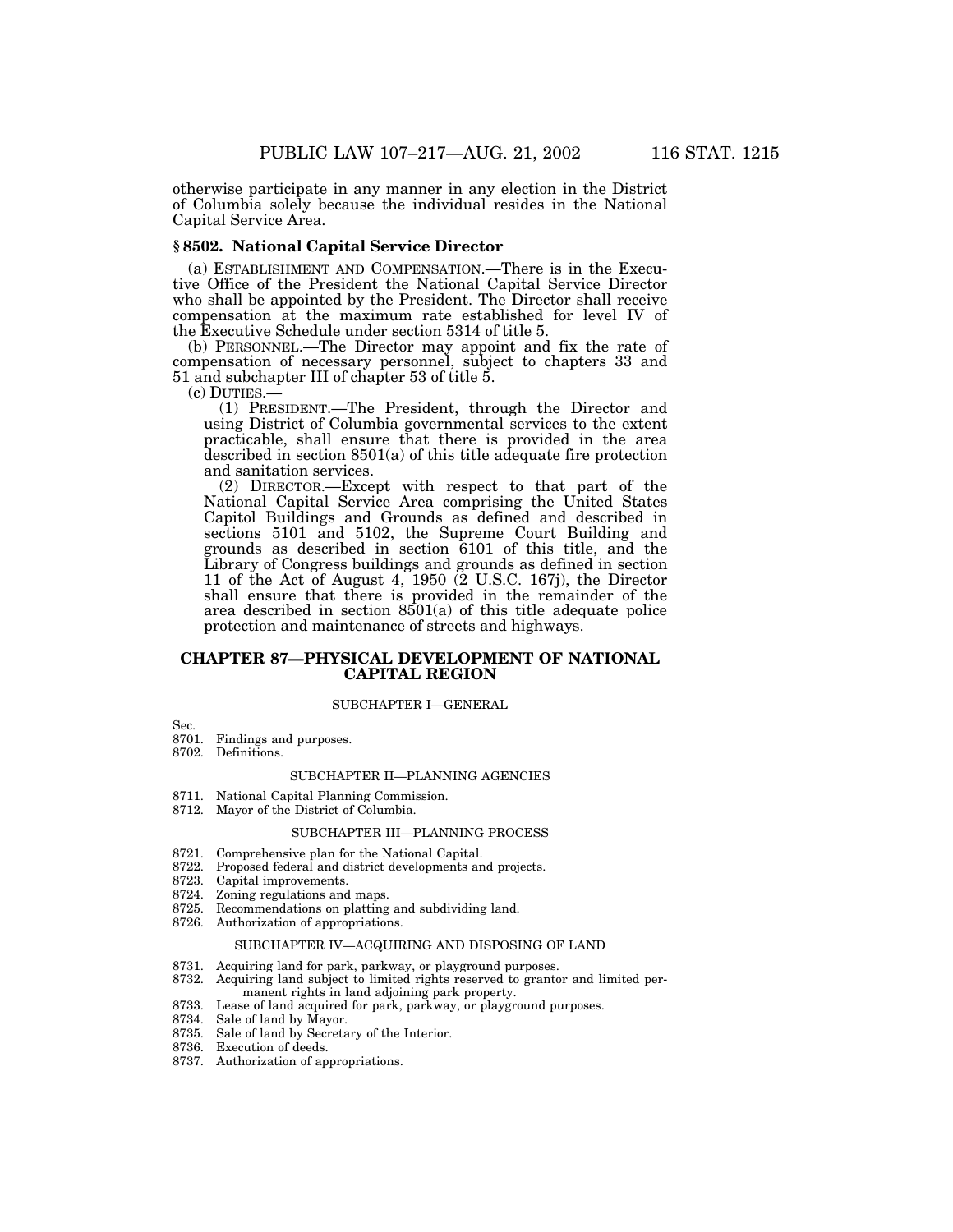# SUBCHAPTER I—GENERAL

# **§ 8701. Findings and purposes**

(a) FINDINGS.—Congress finds that—

(1) the location of the seat of government in the District of Columbia has brought about the development of a metropolitan region extending well into adjoining territory in Maryland and Virginia;

(2) effective comprehensive planning is necessary on a regional basis and of continuing importance to the federal establishment;

(3) the distribution of federal installations throughout the region has been and will continue to be a major influence in determining the extent and character of development;

(4) there is needed a central planning agency for the National Capital region to coordinate certain developmental activities of the many different agencies of the Federal and District of Columbia Governments so that those activities may conform with general objectives;

(5) there is an increasing mutuality of interest and responsibility between the various levels of government that calls for coordinate and unified policies in planning both federal and local development in the interest of order and economy;

(6) there are developmental problems of an interstate character, the planning of which requires collaboration between federal, state, and local governments in the interest of equity and constructive action; and

(7) the instrumentalities and procedures provided in this chapter will aid in providing Congress with information and advice requisite to legislation.

(b) PURPOSES.—

(1) IN GENERAL.—The purposes of this chapter (except sections 8733–8736) are—

(A) to secure comprehensive planning for the physical development of the National Capital and its environs;

(B) to provide for the participation of the appropriate planning agencies of the environs in the planning; and

(C) to establish the agency and procedures requisite to the administration of the functions of the Federal and District Governments related to the planning.

(2) OBJECTIVE.—The general objective of this chapter (except sections 8733–8736) is to enable appropriate agencies to plan for the development of the federal establishment at the seat of government in a manner—

(A) consistent with the nature and function of the National Capital and with due regard for the rights and prerogatives of the adjoining States and local governments to exercise control appropriate to their functions; and

(B) which will, in accordance with present and future needs, best promote public health, safety, morals, order, convenience, prosperity, and the general welfare, as well as efficiency and economy in the process of development.

#### **§ 8702. Definitions**

In this chapter—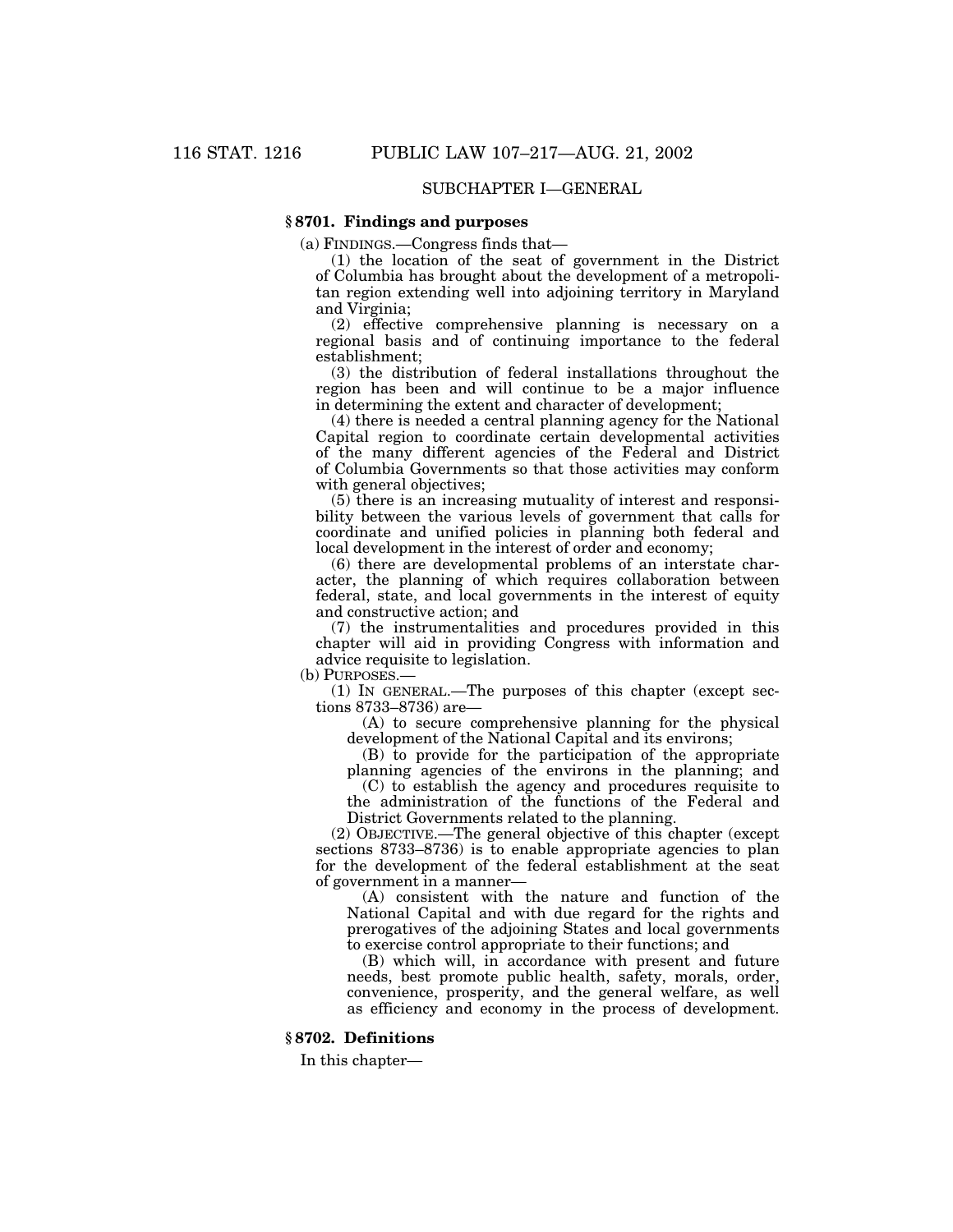(1) ENVIRONS.—The term ''environs'' means the territory surrounding the District of Columbia included in the National Capital region.

(2) NATIONAL CAPITAL.—The term ''National Capital'' means the District of Columbia and territory the Federal Government owns in the environs.

(3) NATIONAL CAPITAL REGION.—The term ''National Capital region'' means—

(A) the District of Columbia;

(B) Montgomery and Prince Georges Counties in Maryland;

(C) Arlington, Fairfax, Loudoun, and Prince William Counties in Virginia; and

(D) all cities in Maryland or Virginia in the geographic area bounded by the outer boundaries of the combined area of the counties listed in subparagraphs (B) and (C).

(4) PLANNING AGENCY.—The term ''planning agency'' means any city, county, bi-county, part-county, or regional planning agency authorized under state and local laws to make and adopt comprehensive plans.

# SUBCHAPTER II—PLANNING AGENCIES

# **§ 8711. National Capital Planning Commission**

(a) ESTABLISHMENT AND PURPOSE.—The National Capital Planning Commission is the central federal planning agency for the Federal Government in the National Capital, created to preserve the important historical and natural features of the National Capital, except for the United States Capitol Buildings and Grounds (as defined and described in sections 5101 and 5102), any extension of, or additions to, those Buildings and Grounds, and buildings and grounds under the care of the Architect of the Capitol.

(b) COMPOSITION.—

(1) MEMBERSHIP.—The National Capital Planning Commission is composed of—

(A) ex officio, the Secretary of the Interior, the Secretary of Defense, the Administrator of General Services, the Mayor of the District of Columbia, the Chairman of the Council of the District of Columbia, the chairman of the Committee on Governmental Affairs of the Senate, and the chairman of the Committee on Government Reform of the House of Representatives, or an alternate any of those individuals designates; and

(B) five citizens with experience in city or regional planning, three of whom shall be appointed by the President and two of whom shall be appointed by the Mayor.

(2) RESIDENCY REQUIREMENT.—The citizen members appointed by the Mayor shall be residents of the District of Columbia. Of the three appointed by the President, at least one shall be a resident of Virginia and at least one shall be a resident of Maryland.

(3) TERMS.—An individual appointed by the President serves for six years. An individual appointed by the Mayor serves for four years. An individual appointed to fill a vacancy shall be appointed only for the unexpired term of the individual being replaced.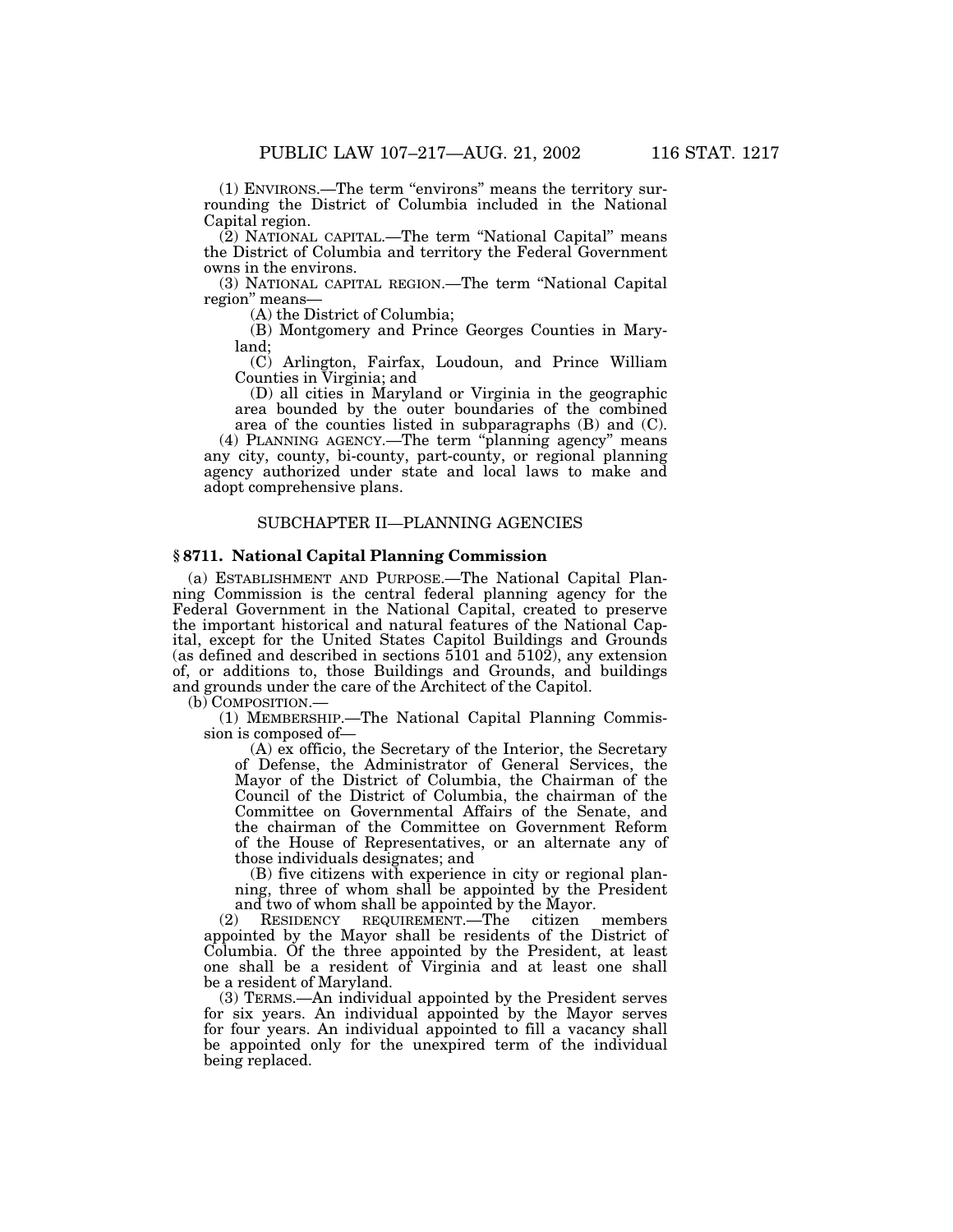(4) PAY AND EXPENSES.—Citizen members are entitled to \$100 a day when performing duties vested in the Commission and to reimbursement for necessary expenses incurred in performing those duties.

(c) CHAIRMAN AND OFFICERS.—The President shall designate the Chairman of the National Capital Planning Commission. The Commission may elect from among its members other officers as it considers desirable.

(d) PERSONNEL.—The National Capital Planning Commission may employ a Director, an executive officer, and other technical and administrative personnel as it considers necessary. Without regard to section 3709 of the Revised Statues (41 U.S.C. 5) and section 3109, chapters 33 and 51, and subchapter III of chapter 53, of title 5, the Commission may employ, by contract or otherwise, the temporary or intermittent (not more than one year) services of city planners, architects, engineers, appraisers, and other experts or organizations of experts, as may be necessary to carry out its functions. The Commission shall fix the rate of compensation so as not to exceed the rate usual for similar services.

(e) PRINCIPAL DUTIES.—The principal duties of the National Capital Planning Commission include—

(1) preparing, adopting, and amending a comprehensive plan for the federal activities in the National Capital and making related recommendations to the appropriate developmental agencies; and

(2) serving as the central planning agency for the Government within the National Capital region and reviewing the development programs of the developmental agencies to advise as to consistency with the comprehensive plan.

(f) TRANSFER OF OTHER FUNCTIONS, POWERS, AND DUTIES.—The National Capital Planning Commission shall carry out all other functions, powers, and duties of the National Capital Park and Planning Commission, including those formerly vested in the Highway Commission established by the Act of March 2, 1893 (ch. 197, 27 Stat. 532), and those formerly vested in the National Capital Park Commission by the Act of June 6, 1924 (ch. 270, 43 Stat. 463).

(g) ESTIMATE.—The National Capital Planning Commission shall submit to the Office of Management and Budget before December 16 of each year its estimate of the total amount to be appropriated for expenditure under this chapter (except sections 8732–8736) during the next fiscal year.

(h) FEES.—The National Capital Planning Commission may charge fees to cover the full cost of Geographic Information System products and services the Commission supplies. The fees shall be credited to the applicable appropriation account as an offsetting collection and remain available until expended.

#### **§ 8712. Mayor of the District of Columbia**

(a) PLANNING RESPONSIBILITIES.—The Mayor of the District of Columbia is the central planning agency for the government of the District of Columbia in the National Capital and is responsible for coordinating the planning activities of the District government and for preparing and implementing the District elements of the comprehensive plan for the National Capital, which may include land use elements, urban renewal and redevelopment elements, a multiyear program of public works for the District, and physical,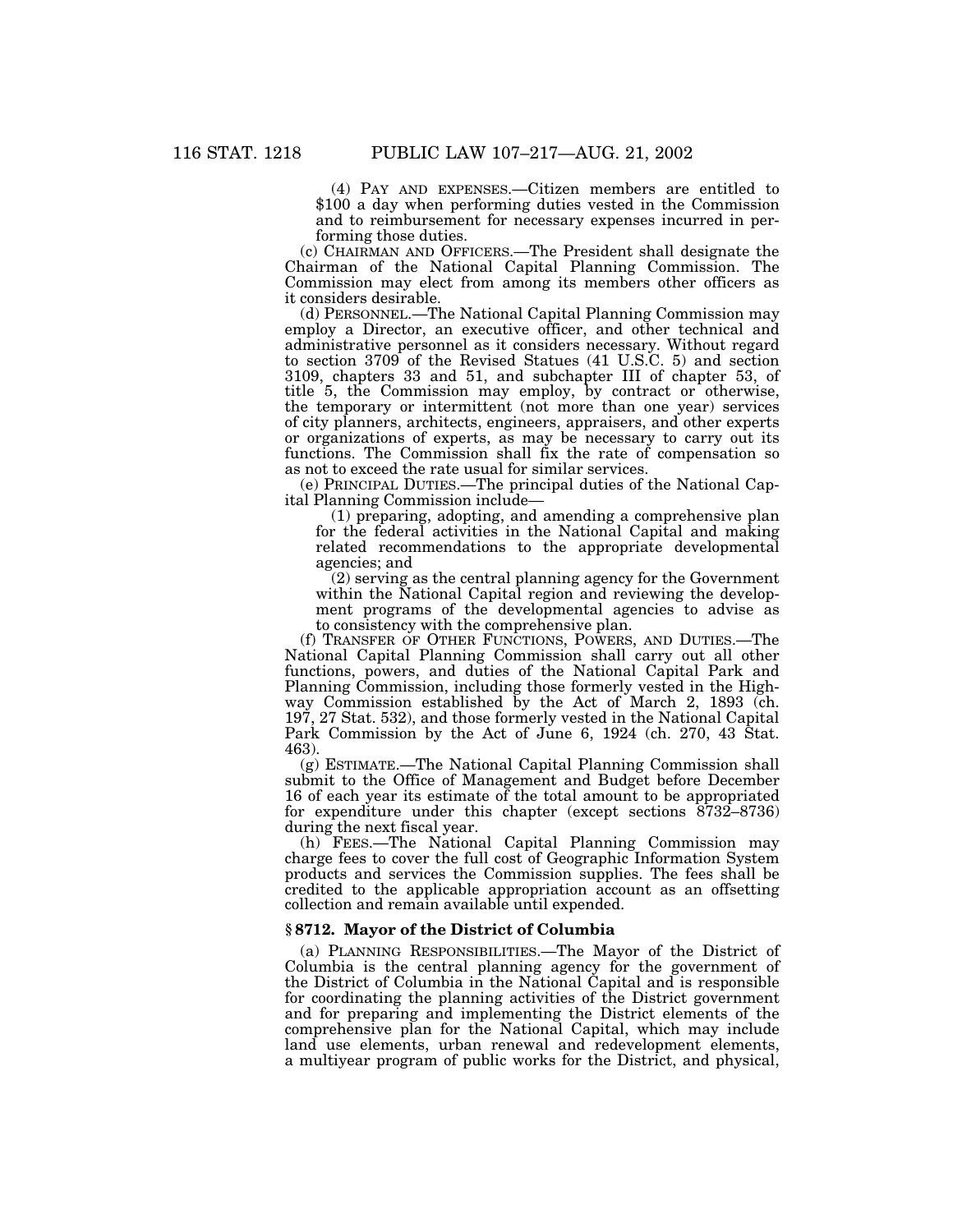social, economic, transportation, and population elements. The Mayor's planning responsibility shall not extend to—

 $(1)$  federal or international projects and developments in the District, as determined by the National Capital Planning Commission; or

(2) the United States Capitol Buildings and Grounds as defined and described in sections 5101 and 5102, any extension of, or additions to, those Buildings and Grounds, and buildings

and grounds under the care of the Architect of the Capitol. (b) PARTICIPATION AND CONSULTATION.—In carrying out the responsibilities under this section and section 8721 of this title, the Mayor shall establish procedures for citizen participation in the planning process and for appropriate meaningful consultation with any state or local government or planning agency in the National Capital region affected by any aspect of a comprehensive plan, including amendments, affecting or relating to the District.

#### SUBCHAPTER III—PLANNING PROCESS

#### **§ 8721. Comprehensive plan for the National Capital**

(a) PREPARATION AND ADOPTION BY COMMISSION.—The National Capital Planning Commission shall prepare and adopt a comprehensive, consistent, and coordinated plan for the National Capital. The plan shall include the Commission's recommendations or proposals for federal developments or projects in the environs and District elements of the comprehensive plan, or amendments to the elements, adopted by the Council of the District of Columbia and with respect to which the Commission has not determined a negative impact exists. Those elements or amendments shall be incorporated into the comprehensive plan without change. The Commission may include in its plan any part of a plan adopted by any planning agency in the environs and may make recommendations of collateral interest to the agencies. The Commission may adopt any part of an element. The Commission shall review and may amend or extend the plan so that its recommendations may be kept up to date.

(b) REVIEW BY DISTRICT OF COLUMBIA.—The Mayor of the District of Columbia shall submit each District element of the comprehensive plan, and any amendment, to the Council for revision or modification, and adoption, by act, following public hearings. Following adoption and prior to implementation, the Council shall submit each element or amendment to the Commission for review and comment with regard to the impact of the element or amendment on the interests or functions of the federal establishment in the National Capital.

(c) COMMISSION RESPONSE TO COUNCIL ACTION.—

(1) PERIOD OF REVIEW.—Within 60 days after receiving an element or amendment from the Council, the Commission shall certify to the Council whether the element or amendment has a negative impact on the interests or functions of the federal establishment in the National Capital.

(2) NO NEGATIVE IMPACT.—If the Commission takes no action in the 60-day period, the element or amendment is deemed to have no negative impact and shall be incorporated into the comprehensive plan for the National Capital and implemented.

(3) NEGATIVE IMPACT.—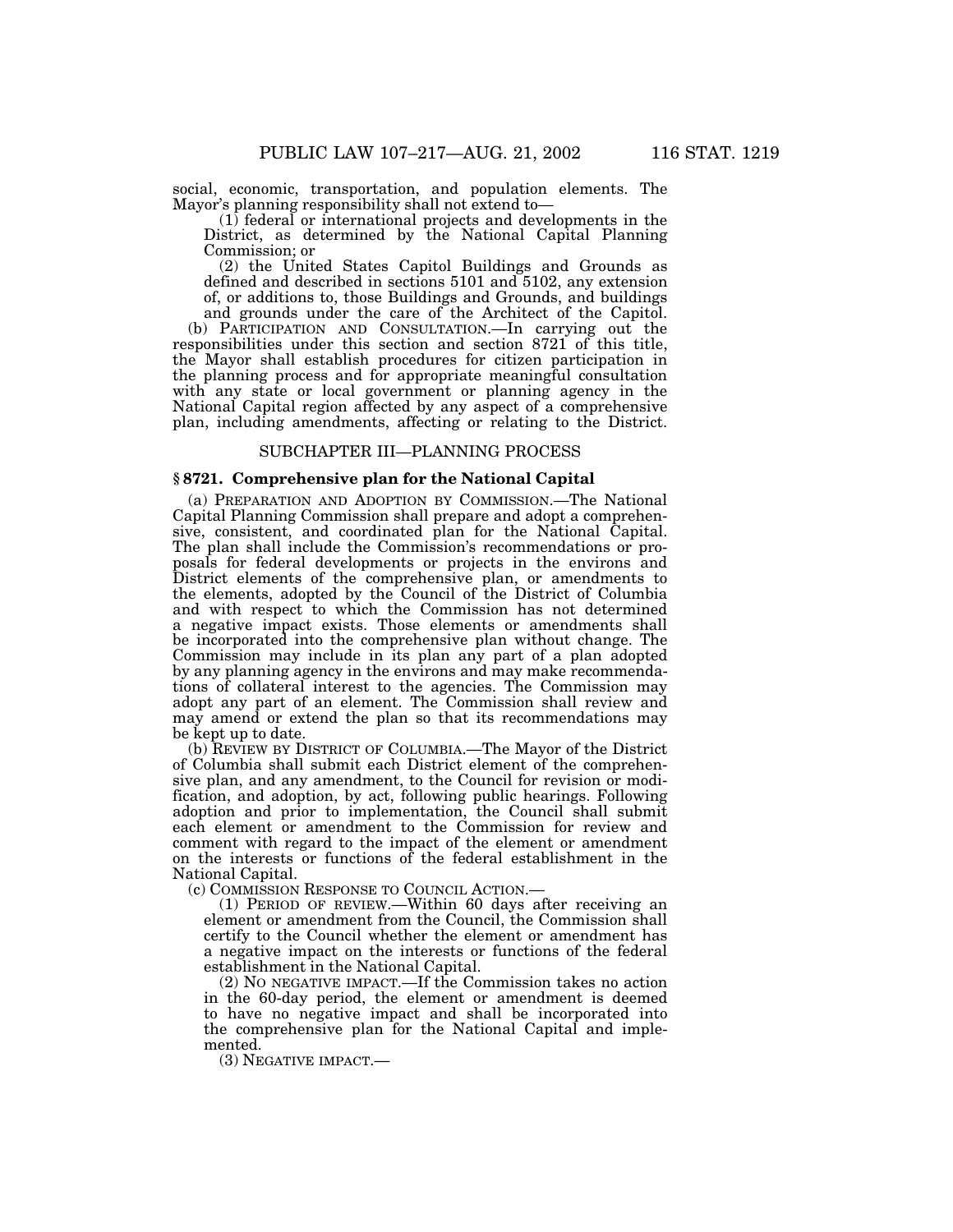(A) CERTIFICATION TO COUNCIL.—If the Commission finds a negative impact, it shall certify its findings and recommendations to the Council.

(B) RESPONSE OF COUNCIL.—On receipt of the Commission's findings and recommendations, the Council may— (i) accept the findings and recommendations and

modify the element or amendment accordingly; or

(ii) reject the findings and recommendations and resubmit a modified form of the element or amendment to the Commission for reconsideration.

(C) FINDINGS AND RECOMMENDATIONS ACCEPTED.—If the Council accepts the findings and recommendations and modifies the element or amendment, the Council shall submit the element or amendment to the Commission for the Commission to determine whether the modification has been made in accordance with the Commission's findings and recommendations. If the Commission does not act on the modified element or amendment within 30 days after receiving it, the element or amendment is deemed to have been modified in accordance with the findings and recommendations and shall be incorporated into the comprehensive plan for the National Capital and implemented. If within the 30-day period the Commission again determines the element or amendment has a negative impact on the functions or interests of the federal establishment in the National Capital, the element or amendment shall not be implemented.

(D) FINDINGS AND RECOMMENDATIONS REJECTED.—If the Council rejects the findings and recommendations and resubmits a modified element or amendment, the Commission, within 60 days after receiving it, shall decide whether the modified element or amendment has a negative impact on the interests or functions of the federal establishment within the National Capital. If the Commission does not act within the 60-day period, the modified element or amendment is deemed to have no negative impact and shall be incorporated into the comprehensive plan and implemented. If the Commission finds a negative impact, it shall certify its findings (in sufficient detail that the Council can understand the basis of the objection of the Commission) and recommendations to the Council and the element or amendment shall not be implemented.

(d) RESUBMISSION DEEMED NEW ELEMENT OR AMENDMENT.—Any element or amendment which the Commission has determined has a negative impact on the federal establishment in the National Capital which is submitted again in a modified form not less than one year from the day it was last rejected by the Commission is deemed to be a new element or amendment for purposes of the review procedure specified in this section.

(e) REVIEW, HEARINGS, AND CITIZEN ADVISORY COUNCILS.—

(1) REVIEW.—Before the comprehensive plan, any element of the plan, or any revision is adopted, the Commission shall present the plan, element, or revision to the appropriate federal or District of Columbia authorities for comment and recommendations. The Commission may present the proposed revisions annually in a consolidated form. Recommendations by federal and District of Columbia authorities are not binding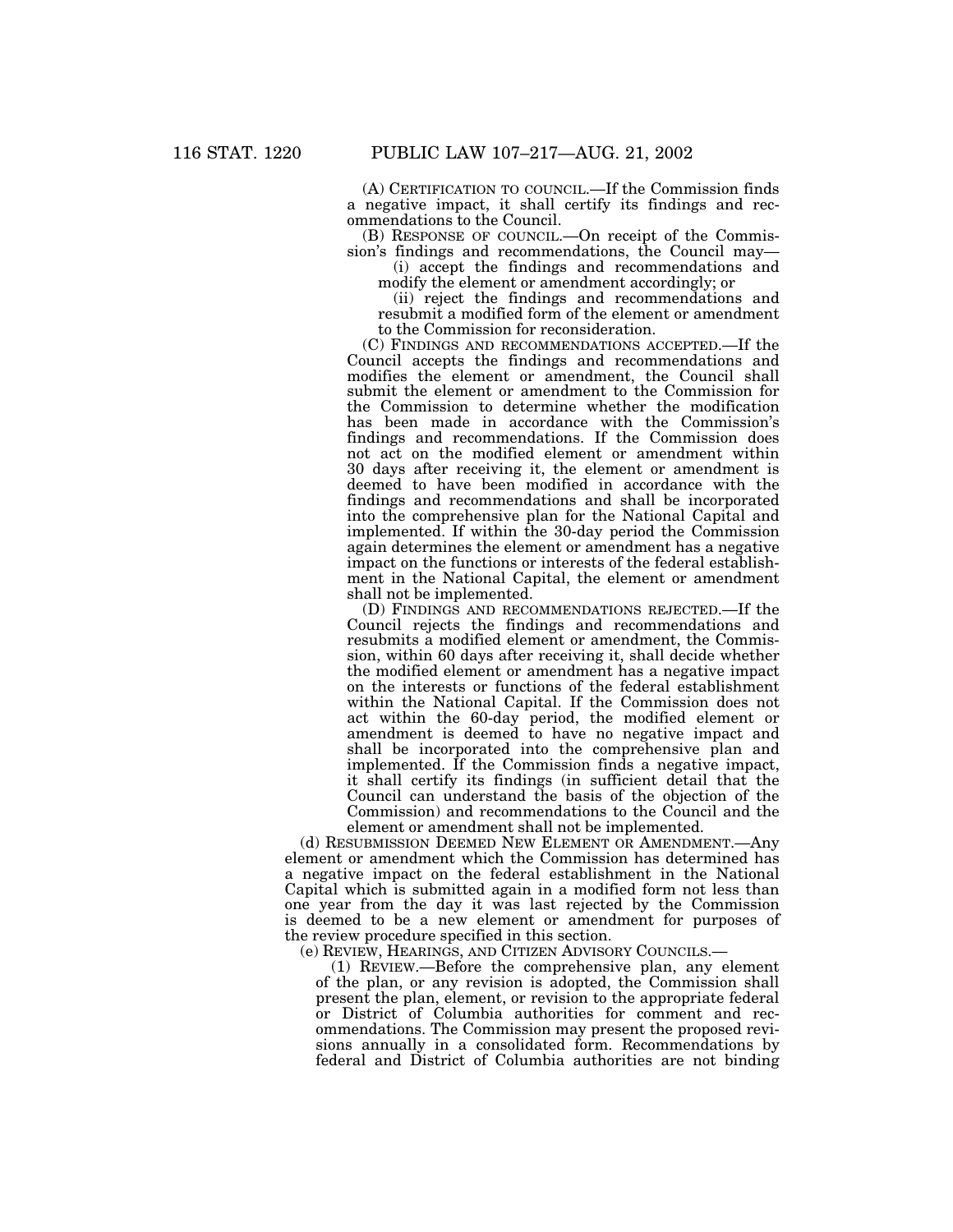on the Commission, but the Commission shall give careful consideration to any views and recommendations submitted prior to final adoption.

(2) HEARINGS AND CITIZEN ADVISORY COUNCILS.—The

 $(A)$  may provide periodic opportunity for review and comments by nongovernmental agencies or groups through public hearings, meetings, or conferences, exhibitions, and publication of its plans; and

(B) in consultation with the Council, may encourage the formation of citizen advisory councils.

(f) EXTENSION OF TIME LIMITATIONS.—On request of the Commission, the Council may grant an extension of any time limitation contained in this section.

(g) PUBLISHING COMPREHENSIVE PLAN.—As appropriate, the Commission and the Mayor jointly shall publish a comprehensive plan for the National Capital, consisting of the elements of the comprehensive plan for the federal activities in the National Capital developed by the Commission and the District elements developed by the Mayor and the Council in accordance with this section. (h) PROCEDURES FOR CONSULTATION.—

(1) COMMISSION AND MAYOR.—The Commission and the Mayor jointly shall establish procedures for appropriate meaningful continuing consultation throughout the planning process for the National Capital.

(2) GOVERNMENT AGENCIES.—In order that the National Capital may be developed in accordance with the comprehensive plan, the Commission, with the consent of each agency concerned as to its representation, may establish advisory and coordinating committees composed of representatives of agencies of the Federal and District of Columbia Governments as may be necessary or helpful to obtain the maximum amount of cooperation and correlation of effort among the various agencies. As it considers appropriate, the Commission may invite representatives of the planning and developmental agencies of the environs to participate in the work of the committees.

#### **§ 8722. Proposed federal and district developments and projects**

(a) AGENCIES TO USE COMMISSION AS CENTRAL PLANNING AGENCY.—Agencies of the Federal Government responsible for public developments and projects shall cooperate and correlate their efforts by using the National Capital Planning Commission as the central planning agency for federal activities in the National Capital region. To aid the Commission in carrying out this function, federal and District of Columbia governmental agencies on request of the Commission shall furnish plans, data, and records the Commission requires. The Commission on request shall furnish related plans, data, and records to federal and District of Columbia governmental agencies.<br>(b) CONSULTATION BETWEEN AGENCIES AND COMMISSION.—

(1) BEFORE CONSTRUCTION PLANS PREPARED.— To ensure the comprehensive planning and orderly development of the National Capital, a federal or District of Columbia agency, before preparing construction plans the agency originates for proposed developments and projects or before making a commitment to acquire land, to be paid for at least in part from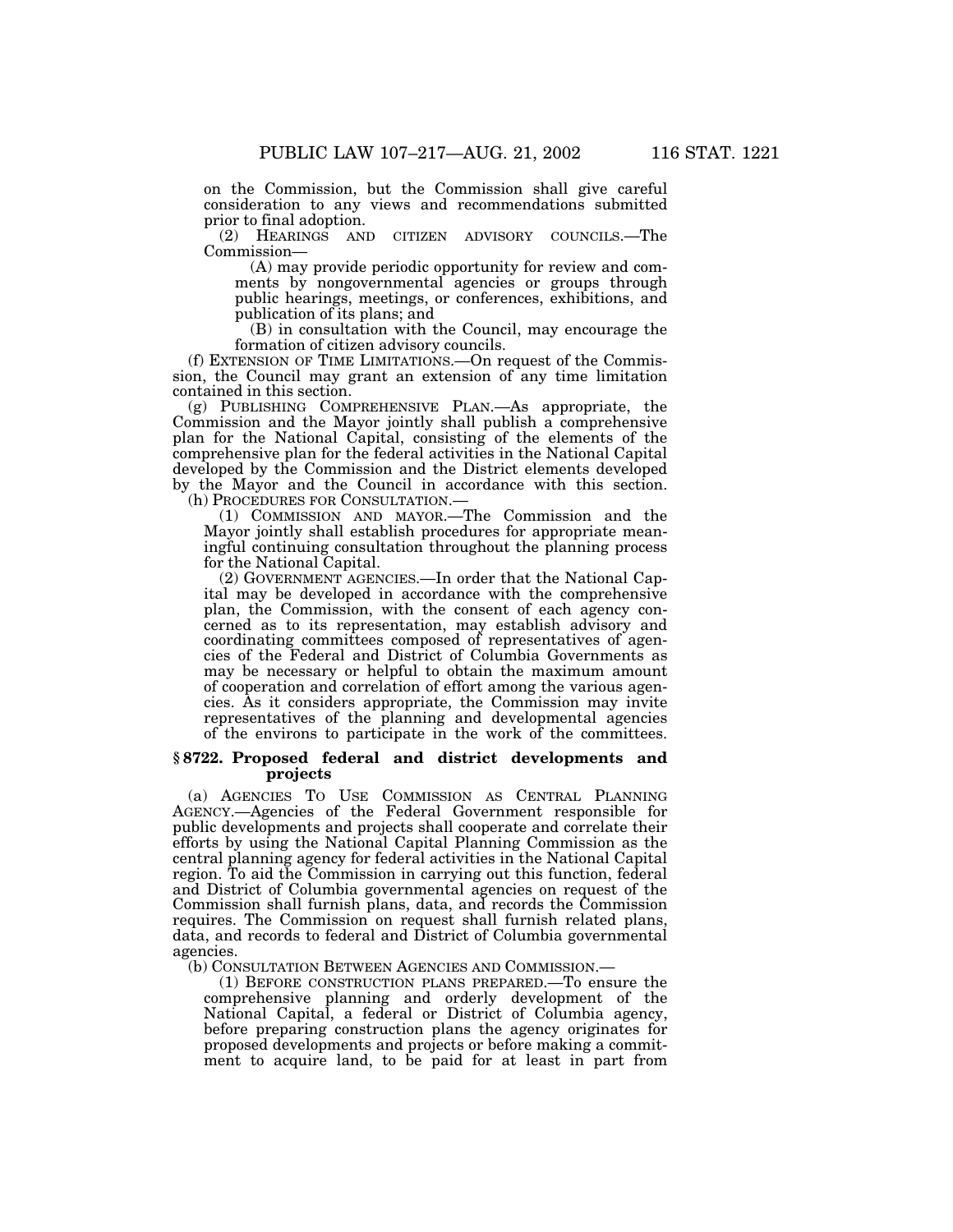federal or District amounts, shall advise and consult with the Commission as the agency prepares plans and programs in preliminary and successive stages that affect the plan and development of the National Capital. After receiving the plans, maps, and data, the Commission promptly shall make a preliminary report and recommendations to the agency. If the agency, after considering the report and recommendations of the Commission, does not agree, it shall advise the Commission and provide the reasons why it does not agree. The Commission then shall submit a final report. After consultation and suitable consideration of the views of the Commission, the agency may proceed to take action in accordance with its legal responsibilities and authority.<br>(2) EXCEPTIONS.

 $(A)$  In GENERAL.—Paragraph  $(1)$  does not apply to projects within the Capitol grounds or to structures erected by the Department of Defense during wartime or national emergency within existing military, naval, or Air Force reservations, except that the appropriate defense agency shall consult with the Commission as to any developments which materially affect traffic or require coordinated planning of the surrounding area.

(B) ADVANCE DECISIONS OF COMMISSION.—The Commission shall determine in advance the type or kinds of plans, developments, projects, improvements, or acquisitions which do not need to be submitted for review by the Commission as to conformity with its plans.

(c) ADDITIONAL PROCEDURE FOR DEVELOPMENTS AND PROJECTS WITHIN ENVIRONS.—

(1) SUBMISSION TO COMMISSION.—Within the environs, general plans showing the location, character, and extent of, and intensity of use for, proposed federal and District developments and projects involving the acquisition of land shall be submitted to the Commission for report and recommendations before a final commitment to the acquisition is made, unless the matter specifically has been approved by law.

(2) COMMISSION ACTION.—Before acting on any general plan, the Commission shall advise and consult with the appropriate planning agency having jurisdiction over the affected part of the environs. When the Commission decides that proposed developments or projects submitted to the Commission under subsection (b) involve a major change in the character or intensity of an existing use in the environs, the Commission shall advise and consult with the planning agency. The report and recommendations shall be submitted within 60 days and shall be accompanied by any reports or recommendations of the planning agency.

(3) WORKING WITH STATE OR LOCAL AUTHORITY OR AGENCY.— In carrying out its planning functions with respect to federal developments or projects in the environs, the Commission may work with, and make agreements with, any state or local authority or planning agency as the Commission considers nec-

essary to have a plan or proposal adopted and carried out. (d) APPROVAL OF FEDERAL PUBLIC BUILDINGS.—The provisions of the Act of June 20, 1938 (ch. 534, 52 Stat. 802) shall not apply to federal public buildings. In order to ensure the orderly development of the National Capital, the location, height, bulk,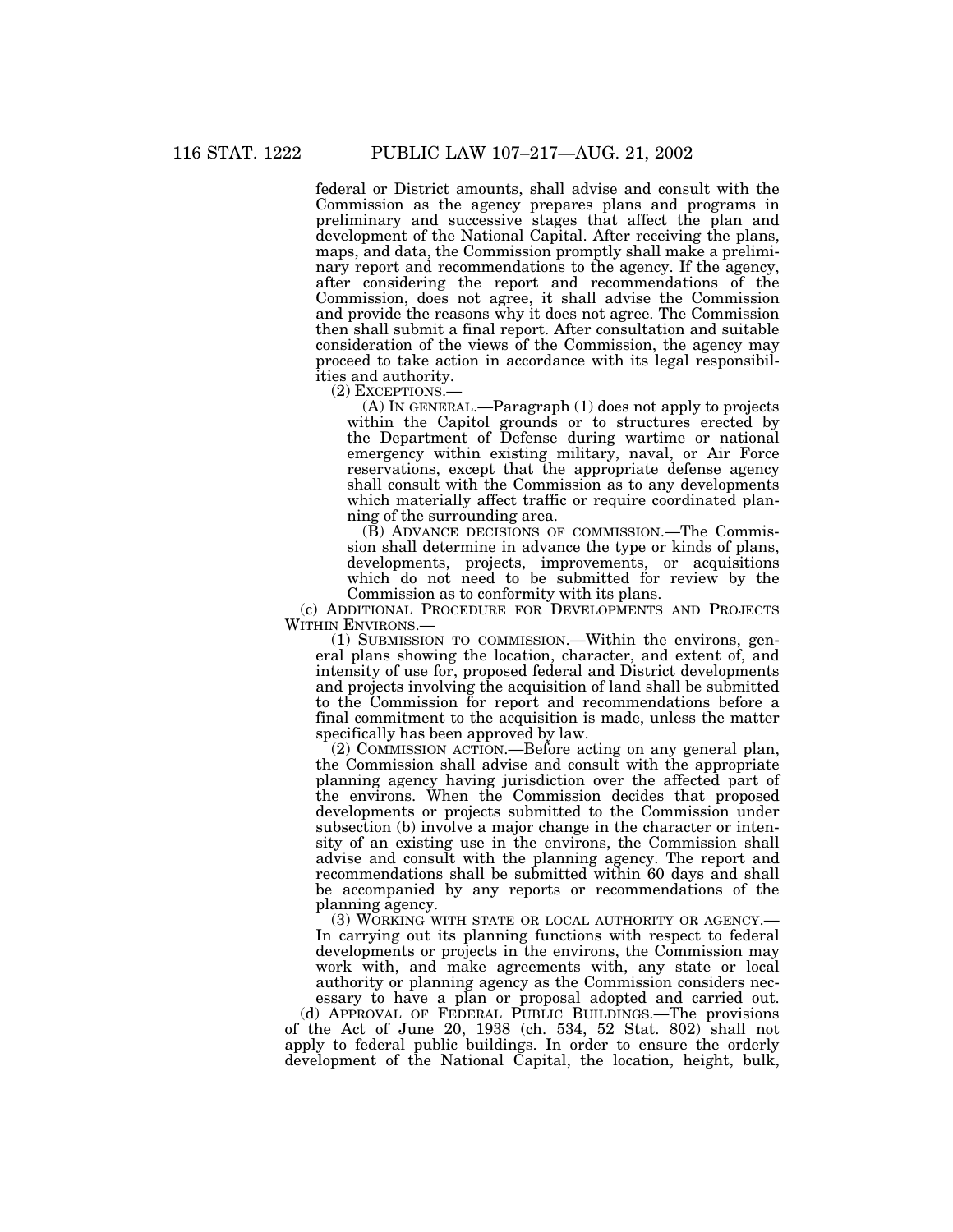number of stories, and size of federal public buildings in the District of Columbia and the provision for open space in and around federal public buildings in the District of Columbia is subject to the approval of the Commission.

(e) APPROVAL OF DISTRICT GOVERNMENT BUILDINGS IN CENTRAL AREA.—Subsection (d) is extended to include public buildings erected by any agency of the Government of the District of Columbia in the central area of the District (as defined by concurrent action of the Commission and the Council of the District of Columbia), except that the Commission shall transmit its approval or disapproval within 30 days after the day the proposal was submitted to the Commission.

#### **§ 8723. Capital improvements**

(a) SIX-YEAR PROGRAM OF PUBLIC WORKS PROJECTS.—The National Capital Planning Commission shall recommend a sixyear program of public works projects for the Federal Government which the Commission shall review annually with the agencies concerned. Each federal agency shall submit to the Commission in the first quarter of each fiscal year a copy of its advance program of capital improvements within the National Capital and its environs.

(b) SUBMISSION OF MULTIYEAR CAPITAL IMPROVEMENT PLAN.— By February 1 of each year, the Mayor of the District of Columbia shall submit to the Commission a copy of the multiyear capital improvements plan for the District of Columbia that the Mayor develops under section 444 of the District of Columbia Home Rule Act (Public Law 93–198, 87 Stat. 800). The Commission has 30 days in which to comment on the plan but may not change or disapprove of the plan.

#### **§ 8724. Zoning regulations and maps**

(a) AMENDMENTS OF ZONING REGULATIONS AND MAPS.—The National Capital Planning Commission may make a report and recommendation to the Zoning Commission of the District of Columbia, as provided in section 5 of the Act of June 20, 1938 (ch. 534, 52 Stat. 798), on the relation, conformity, or consistency of proposed amendments of the zoning regulations and maps with the comprehensive plan for the National Capital. The Planning Commission may also submit to the Zoning Commission proposed amendments or general revisions to the zoning regulations or the zoning map for the District of Columbia.

(b) ADDITIONAL REPORT BY PLANNING COMMISSION.—When requested by an authorized representative of the Planning Commission, the Zoning Commission may recess for a reasonable period of time any public hearing it is holding to consider a proposed amendment to the zoning regulations or map so that the Planning Commission may have an opportunity to present to the Zoning Commission an additional report on the proposed amendment.

(c) ZONING COMMITTEE OF NATIONAL CAPITAL PLANNING COMMIS-SION.—

(1) ESTABLISHMENT AND COMPOSITION.—There is a Zoning Committee of the National Capital Planning Commission. The Committee consists of at least three members of the Planning Commission the Planning Commission designates for that purpose. The number of members serving on the Committee may vary.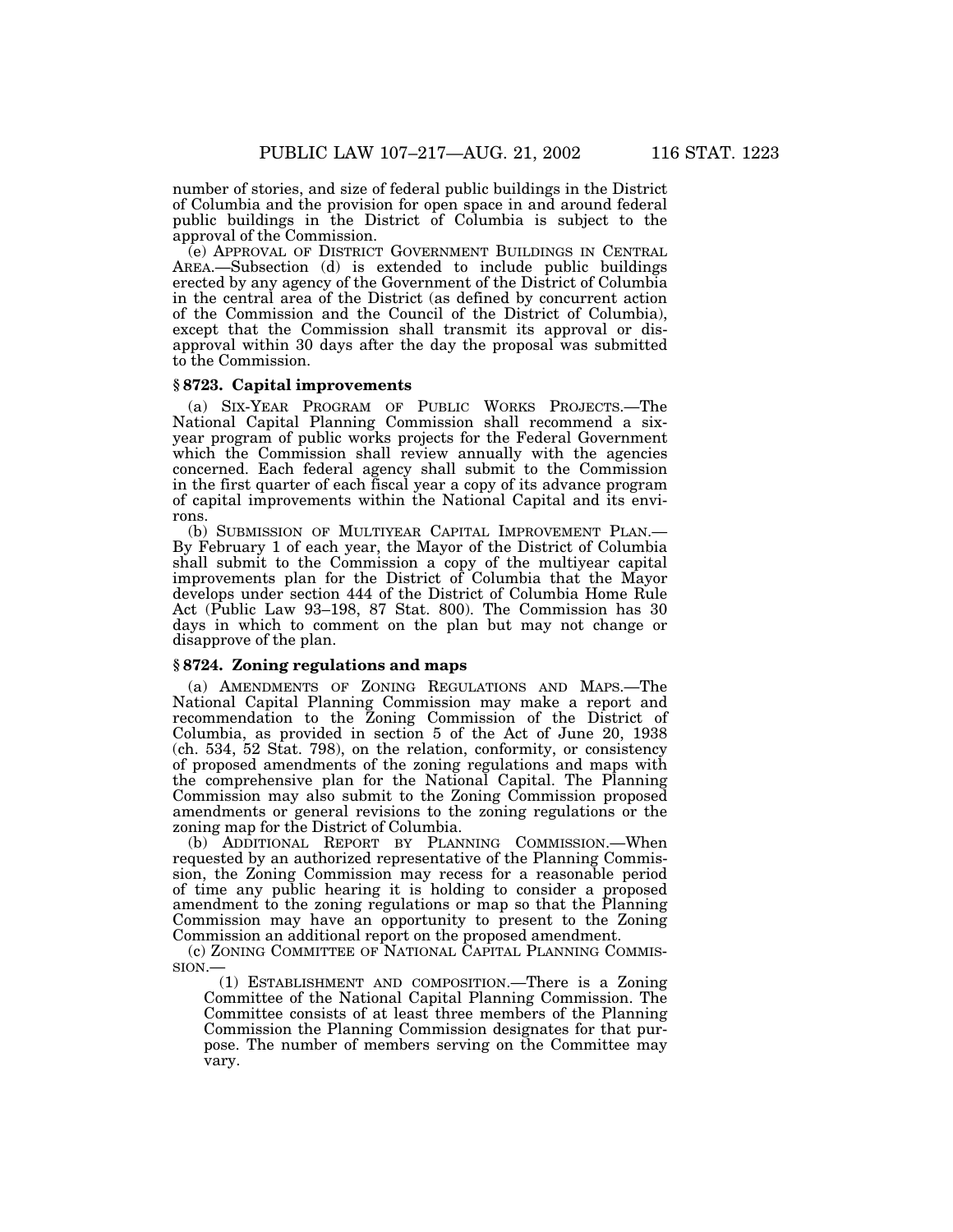(2) DUTIES.—The Committee shall carry out the functions vested in the Planning Commission under this section and section 8725 of this title—

(A) to the extent the Planning Commission decides; and (B) when requested by the Zoning Commission and approved by the Planning Commission.

## **§ 8725. Recommendations on platting and subdividing land**

(a) BY COUNCIL OF THE DISTRICT OF COLUMBIA.—The Council of the District of Columbia shall submit any proposed change in, or addition to, the regulations or general orders regulating the platting and subdividing of lands and grounds in the District of Columbia to the National Capital Planning Commission for report and recommendation before the Council adopts the change or addition. The Council shall advise the Commission when it does not agree with the recommendations of the Commission and shall give the reasons why it disagrees. The Commission then shall submit a final report within 30 days. After considering the final report, the Council may act in accordance with its legal responsibilities and authority.

(b) BY PLANNING COMMISSION.—The Commission shall submit to the Council any proposed change in, or amendment to, the general orders that the Commission considers appropriate. The Council shall treat the amendments proposed in the same manner as other proposed amendments.

#### **§ 8726. Authorization of appropriations**

Amounts necessary to carry out this subchapter may be appropriated from money in the Treasury not otherwise appropriated and from any appropriate appropriation law, except the annual District of Columbia Appropriation Act.

#### SUBCHAPTER IV—ACQUIRING AND DISPOSING OF LAND

#### **§ 8731. Acquiring land for park, parkway, or playground purposes**

(a) AUTHORITY TO ACQUIRE LAND.—The National Capitol Planning Commission shall acquire land the Planning Commission believes is necessary and desirable in the District of Columbia and adjacent areas in Maryland and Virginia for suitable development of the National Capital park, parkway, and playground system. The acquisition must be within the limits of the appropriations made for those purposes. The Planning Commission shall request the advice of the Commission of Fine Arts in selecting land to be acquired.

(b) HOW LAND MAY BE ACQUIRED.—

(1) PURCHASE OR CONDEMNATION PROCEEDING.—The National Capital Planning Commission may buy land when the land can be acquired at a price the Planning Commission considers reasonable or by a condemnation proceeding when the land cannot be bought at a reasonable price.

(2) LAND IN THE DISTRICT OF COLUMBIA.—A condemnation proceeding to acquire land in the District of Columbia shall be conducted in accordance with section 1 of the Act of December 23, 1963 (Public Law 88–241, 77 Stat. 571).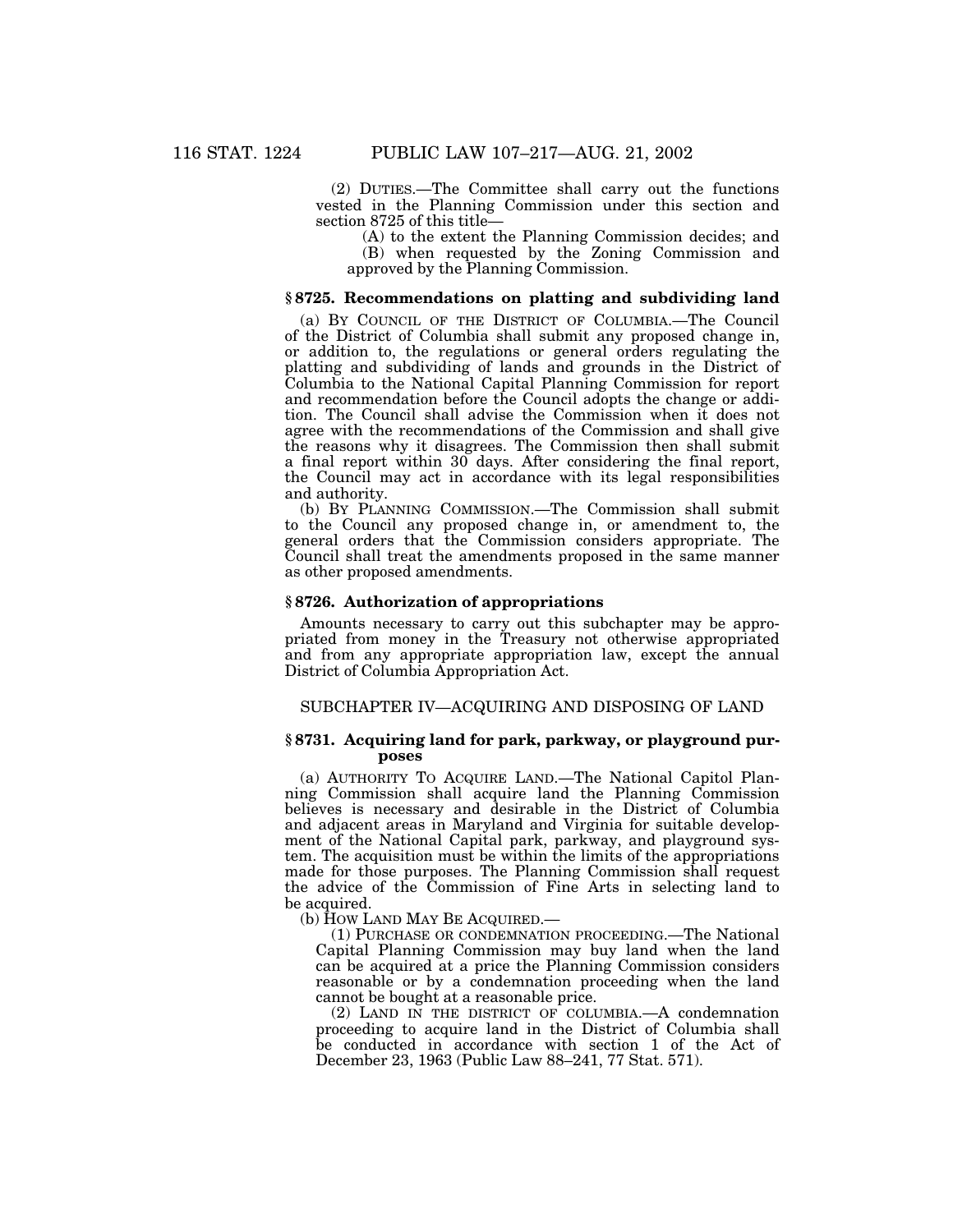(3) LAND IN MARYLAND OR VIRGINIA.—The Planning Commission may acquire land in Maryland or Virginia under arrangements agreed to by the Commission and the proper officials of Maryland or Virginia.<br>(c) CONTROL OF LAND.—

(1) LAND IN THE DISTRICT OF COLUMBIA.—Land acquired in the District of Columbia shall be a part of the park system of the District of Columbia and be under the control of the Director of the National Park Service. The National Capital Planning Commission may assign areas suitable for playground purposes to the control of the Mayor of the District of Columbia for playground purposes.

(2) LAND IN MARYLAND OR VIRGINIA.—Land acquired in Maryland or Virginia shall be controlled as determined by agreement between the Planning Commission and the proper officials of Maryland or Virginia.

(d) PRESIDENTIAL APPROVAL REQUIRED.—The designation of all land to be acquired by condemnation, all contracts to purchase land, and all agreements between the National Capital Planning Commission and the officials of Maryland and Virginia are subject to the approval of the President.

#### **§ 8732. Acquiring land subject to limited rights reserved to grantor and limited permanent rights in land adjoining park property**

(a) IN GENERAL.—The National Capital Planning Commission in accordance with this chapter may acquire, for and on behalf of the Federal Government, by gift, devise, purchase, or condemnation—

(1) fee title to land subject to limited rights, but not for business purposes, reserved to the grantor; and

(2) permanent rights in land adjoining park property sufficient to prevent the use of the land in certain specified ways which would essentially impair the value of the park property for its purposes.

(b) PREREQUISITES TO ACQUISITION.—

(1) FEE TITLE TO LAND SUBJECT TO LIMITED RIGHTS.—The reservation of rights to the grantor shall not continue beyond the life of the grantor of the fee. The Commission must decide that the permanent public park purposes for which control over the land is needed are not essentially impaired by the reserved rights and that there is a substantial saving in cost by acquiring the land subject to the limited rights as compared with the cost of acquiring unencumbered title to the land.

(2) PERMANENT RIGHTS IN LAND ADJOINING PARK PROPERTY.— The Commission must decide that the protection and maintenance of the essential public values of the park can be secured more economically by acquiring the permanent rights than by acquiring the land.

(c) PRESIDENTIAL APPROVAL REQUIRED.—All contracts to acquire land or rights under this section are subject to the approval of the President.

#### **§ 8733. Lease of land acquired for park, parkway, or playground purposes**

The Secretary of the Interior may lease, for not more than five years, land or an existing building or structure on land acquired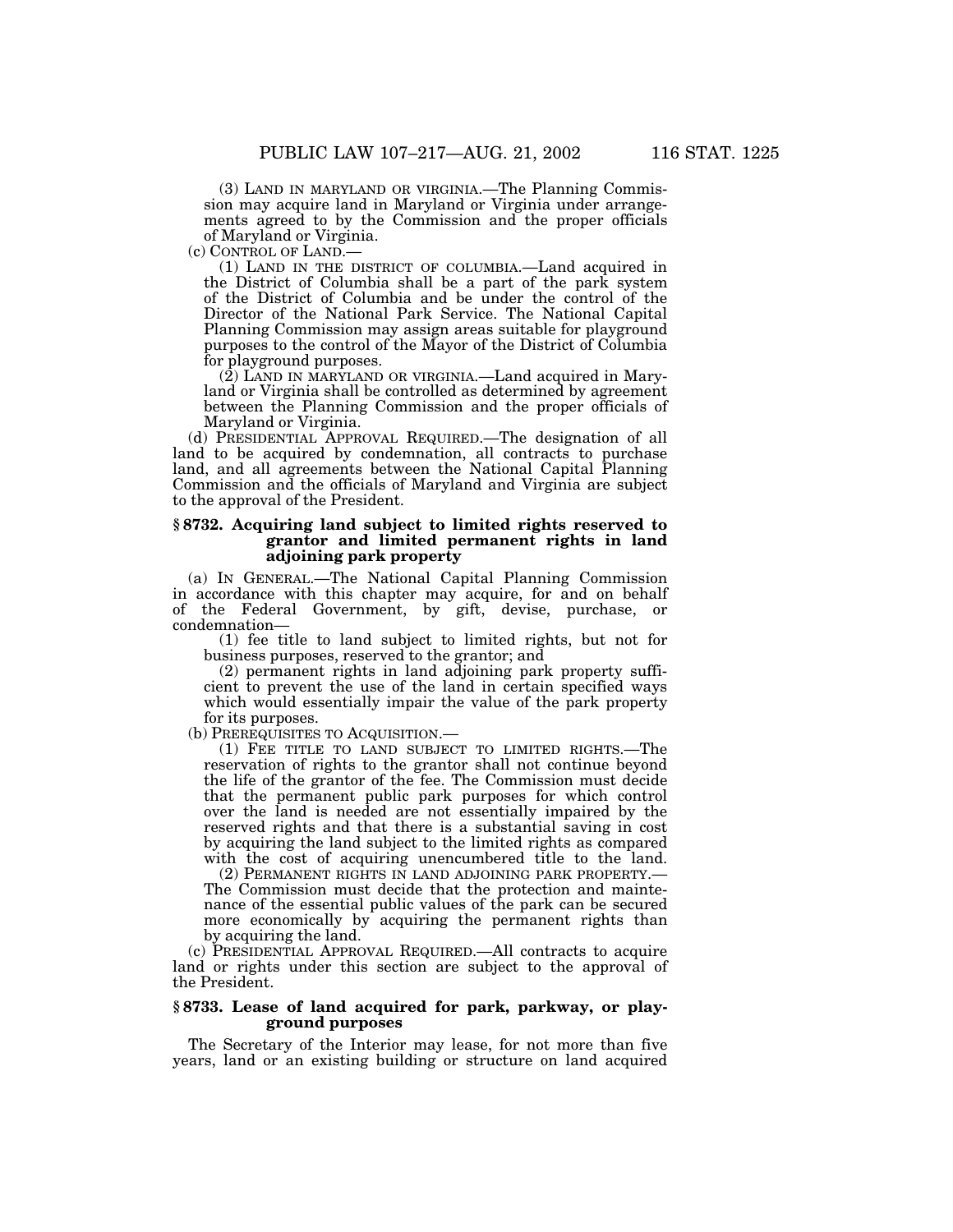for park, parkway, or playground purposes, and may renew the lease for an additional five years. A lease or renewal under this section is—

(1) subject to the approval of the National Capital Planning Commission;

(2) subject to the need for the immediate use of the land, building, or structure in other ways by the public; and

(3) on terms the Administrator decides.

## **§ 8734. Sale of land by Mayor**

(a) AUTHORITY TO SELL.—With the approval of the National Capital Planning Commission, the Mayor of the District of Columbia, for the best interests of the District of Columbia, may sell to the highest bidder at public or private sale real estate in the District of Columbia owned in fee simple by the District of Columbia for municipal use that the Council of the District of Columbia and the Commission find to be no longer required for public purposes.

(b) PAYING EXPENSES AND DEPOSITING PROCEEDS.—The Mayor—

(1) may pay the reasonable and necessary expenses of the sale of each parcel of land sold; and

(2) shall deposit the net proceeds of each sale in the Treasury to the credit of the District of Columbia.

#### **§ 8735. Sale of land by Secretary of the Interior**

(a) AUTHORITY TO SELL.—With the approval of the National Capital Planning Commission, the Secretary of the Interior, for the best interests of the Federal Government, may sell, by deed or instrument, real estate held by the Government in the District of Columbia and under the jurisdiction of the National Park Service which may be no longer needed for public purposes. The land may be sold for cash or on a deferred-payment plan the Secretary approves, at a price not less than the Government paid for it and not less than its present appraised value as determined by the Secretary.

(b) SALE TO HIGHEST BIDDER.—In selling any parcel of land under this section, the Secretary shall have public or private solicitation for bids or offers be made as the Secretary considers appropriate. The Secretary shall sell the parcel to the party agreeing to pay the highest price if the price is otherwise satisfactory. If the price offered or bid by the owner of land abutting the land to be sold equals the highest price offered or bid by any other party, the parcel may be sold to the owner of the abutting land. (c) PAYING EXPENSES AND DEPOSITING PROCEEDS.—The

Secretary—

(1) may pay the reasonable and necessary expenses of the sale of each parcel of land sold; and

(2) shall deposit the net proceeds of each sale in the Treasury to the credit of the Government and the District of Columbia in the proportion that each—

 $(A)$  paid the appropriations used to acquire the parcels; or

(B) was obligated to pay the appropriations, at the time of acquisition, by reimbursement.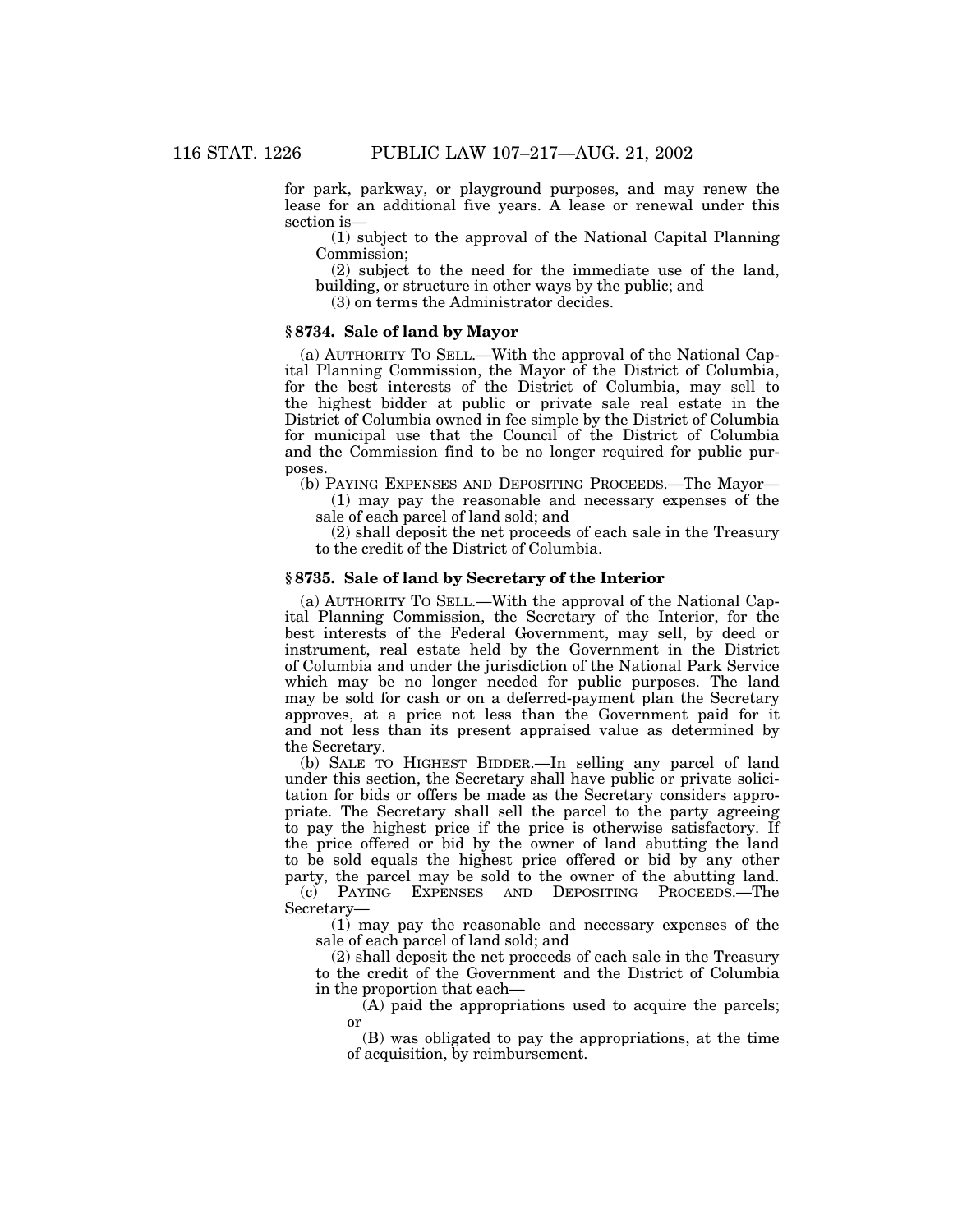#### **§ 8736. Execution of deeds**

The Mayor of the District of Columbia may execute deeds of conveyance for real estate sold under this subchapter. The deeds shall contain a full description of the land sold as required by law.

#### **§ 8737. Authorization of appropriations**

An amount equal to not more than one cent for each inhabitant of the continental United States as determined by the last preceding decennial census may be appropriated each year in the District of Columbia Appropriation Act for the National Capital Planning Commission to use for the payment of its expenses and for the acquisition of land the Commission may acquire under section 8731 of this title for the purposes named, including compensation for the land, surveys, ascertainment of title, condemnation proceedings, and necessary conveyancing. The appropriated amounts shall be paid from the revenues of the District of Columbia and the general amounts of the Treasury in the same proportion as other expenses of the District of Columbia.

#### **CHAPTER 89—NATIONAL CAPITAL MEMORIALS AND COMMEMORATIVE WORKS**

- Sec. 8901. Purposes.
- 8902. Definitions and nonapplication. 8903. Congressional authorization of commemorative works. 8902. Definitions and nonapplication.<br>8903. Congressional authorization of commem<br>8904. National Capital Memorial Commission.<br>8905. Site and design approval.
- 
- 8905. Site and design approval. 8906. Criteria for issuance of construction permit.
- 
- 8907. Temporary site designation. 8908. Areas I and II.
- 8909. Administrative.

#### **§ 8901. Purposes**

The purposes of this chapter are— (1) to preserve the integrity of the comprehensive design of the L'Enfant and McMillan plans for the Nation's Capital; (2) to ensure the continued public use and enjoyment of

open space in the District of Columbia;

(3) to preserve, protect and maintain the limited amount of open space available to residents of, and visitors to, the Nation's Capital; and

(4) to ensure that future commemorative works in areas administered by the National Park Service and the Administrator of General Services in the District of Columbia and its environs—

(A) are appropriately designed, constructed, and located; and

(B) reflect a consensus of the lasting national significance of the subjects involved.

#### **§ 8902. Definitions and nonapplication**

(a) DEFINITIONS.—In this chapter, the following definitions apply: (1) COMMEMORATIVE WORK.—The term ''commemorative work''—

(A) means any statue, monument, sculpture, memorial, plaque, inscription, or other structure or landscape feature, including a garden or memorial grove, designed to perpetuate in a permanent manner the memory of an individual,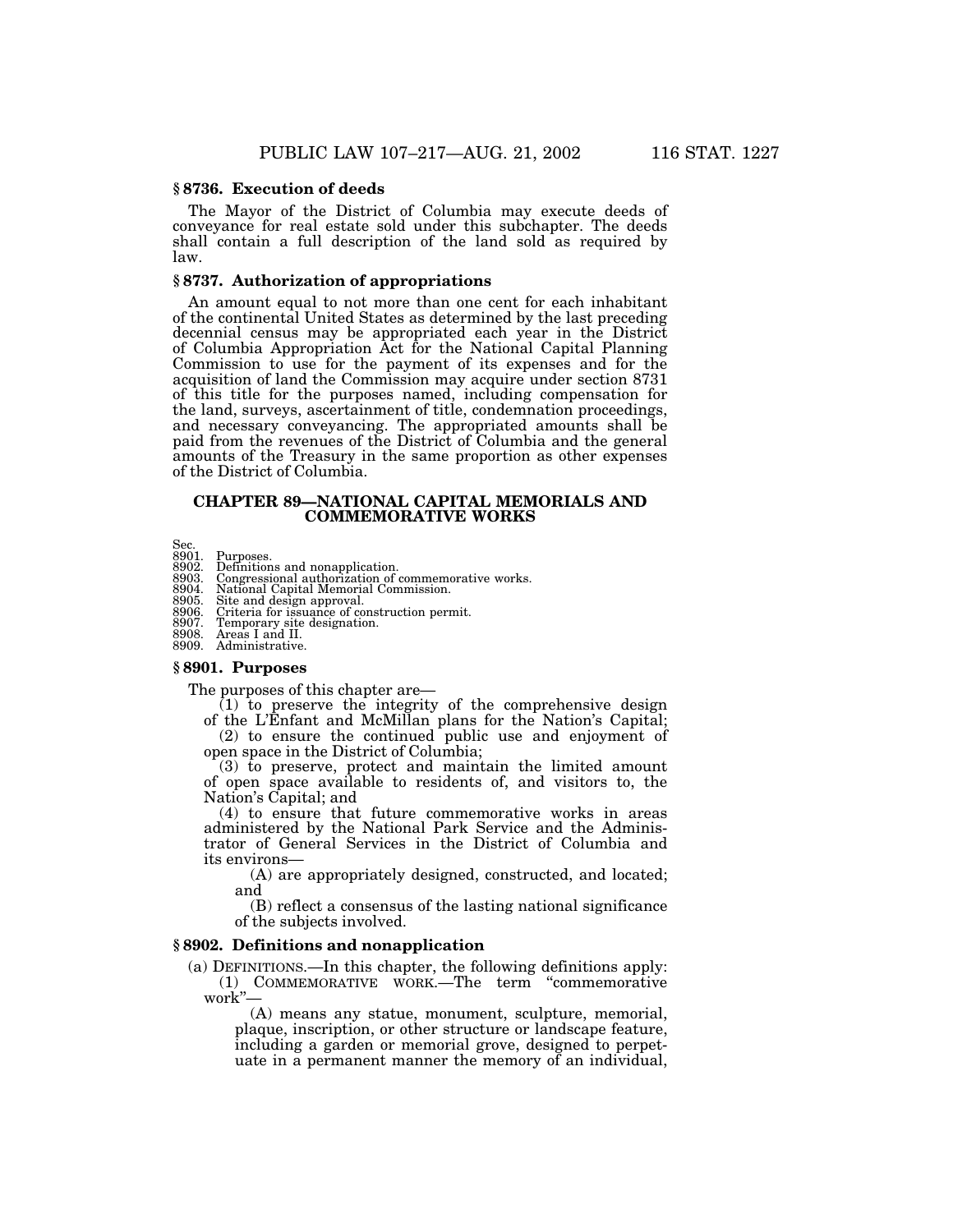group, event or other significant element of American history; but

(B) does not include an item described in subclause (A) that is located within the interior of a structure or a structure which is primarily used for other purposes.

(2) PERSON.—The term ''person'' means—

(A) a public agency; and

(B) an individual, group or organization—

(i) described in section  $501(c)(3)$  of the Internal Revenue Code of 1986 (26 U.S.C.  $501(c)(3)$ ) and exempt from tax under section 501(a) of the Code (26 U.S.C.  $501(a)$ ; and

(ii) authorized by Congress to establish a commemorative work in the District of Columbia and its environs.

(3) THE DISTRICT OF COLUMBIA AND ITS ENVIRONS.—The term ''the District of Columbia and its environs'' means land and property located in Areas I and II as depicted on the map numbered 869/86581, and dated May 1, 1986, that the National Park Service and the Administrator of General Services administer.

(b) NONAPPLICATION.—This chapter does not apply to commemorative works authorized by a law enacted before January 3, 1985.

#### **§ 8903. Congressional authorization of commemorative works**

(a) IN GENERAL.—Commemorative works—

(1) may be established on federal lands referred to in section 8901(4) of this title only as specifically authorized by law; and

(2) are subject to applicable provisions of this chapter.

(b) MILITARY COMMEMORATIVE WORKS.—A military commemorative work may be authorized only to commemorate a war or similar major military conflict or a branch of the armed forces. A commemorative work commemorating a lesser conflict or a unit of an armed force may not be authorized. Commemorative works to a war or similar major military conflict may not be authorized until at least 10 years after the officially designated end of the event.

(c) WORKS COMMEMORATING EVENTS, INDIVIDUALS, OR GROUPS.— A commemorative work commemorating an event, individual, or group of individuals, except a military commemorative work as described in subsection (b), may not be authorized until after the 25th anniversary of the event, death of the individual, or death of the last surviving member of the group.

(d) CONSULTATION WITH NATIONAL CAPITAL MEMORIAL COMMIS-SION.—In considering legislation authorizing commemorative works in the District of Columbia and its environs, the Committee on House Administration of the House of Representatives and the Committee on Energy and Natural Resources of the Senate shall solicit the views of the National Capital Memorial Commission.

(e) EXPIRATION OF LEGISLATIVE AUTHORITY.—Legislative authority for a commemorative work expires at the end of the seven-year period beginning on the date the authority is enacted unless the Secretary of the Interior or Administrator of General Services, as appropriate, has issued a construction permit for the commemorative work during that period.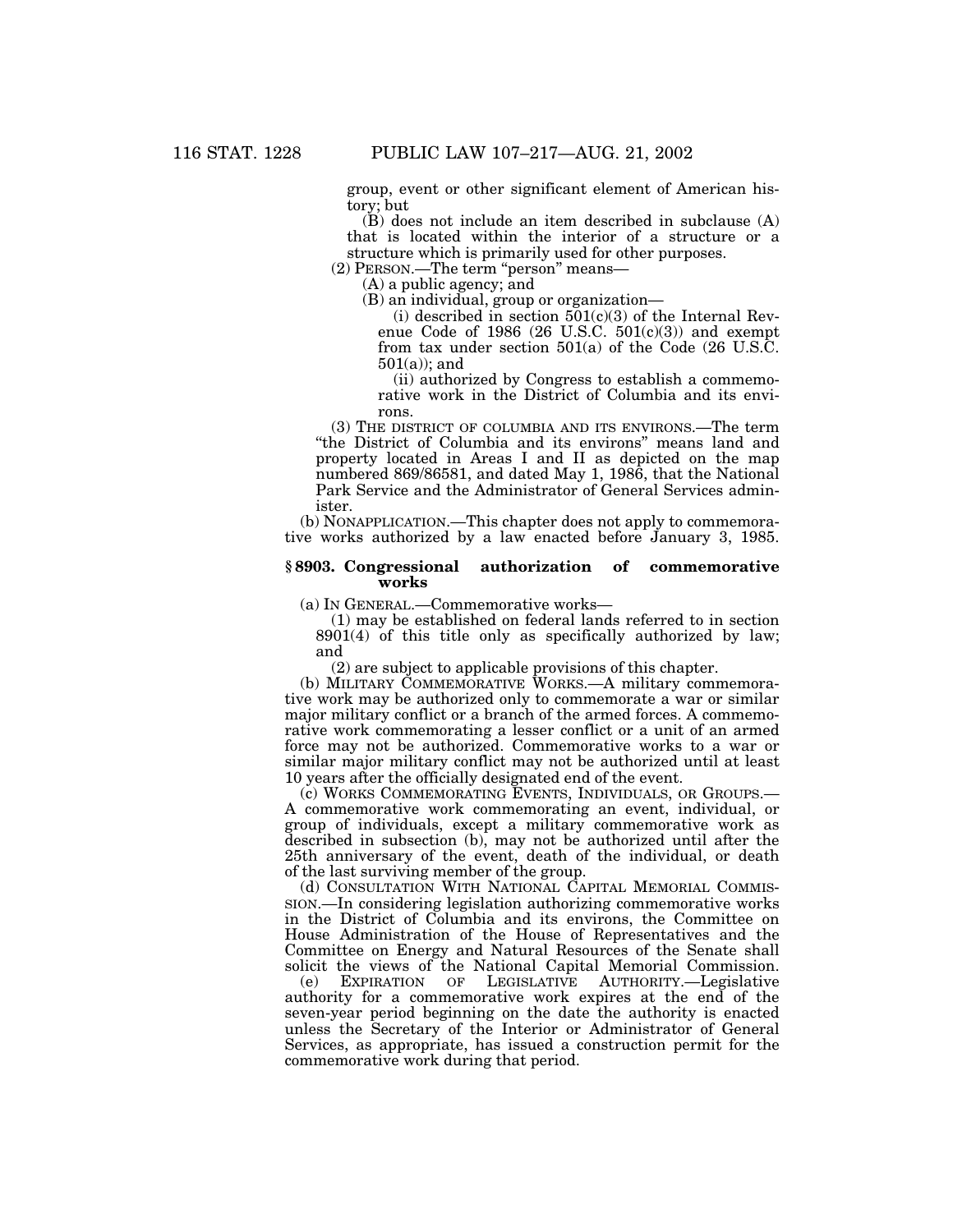#### **§ 8904. National Capital Memorial Commission**

(a) ESTABLISHMENT AND COMPOSITION.—There is a National Capital Memorial Commission. The membership of the Commission consists of— (1) the Director of the National Park Service;

(2) the Architect of the Capitol;

(3) the Chairman of the American Battle Monuments Commission;

(4) the Chairman of the Commission of Fine Arts;

(5) the Chairman of the National Capital Planning Commission;

(6) the Mayor of the District of Columbia;

(7) the Commissioner of the Public Buildings Service of the General Services Administration; and

(8) the Secretary of Defense.

(b) CHAIRMAN.—The Director is the Chairman of the National Capital Memorial Commission.

(c) ADVISORY ROLE.—The National Capital Memorial Commission shall advise the Secretary of the Interior and the Administrator of General Services on policy and procedures for establishment of, and proposals to establish, commemorative works in the District of Columbia and its environs and on other matters concerning commemorative works in the Nation's Capital as the Commission considers appropriate.

(d) MEETINGS.—The National Capital Memorial Commission shall meet at least twice annually.

# **§ 8905. Site and design approval**

(a) CONSULTATION ON, AND SUBMISSION OF, PROPOSALS.—A person authorized by law to establish a commemorative work in the District of Columbia and its environs may request a permit for construction of the commemorative work only after the following requirements are met:

(1) CONSULTATION.—The person must consult with the National Capital Memorial Commission regarding the selection of alternative sites and designs for the commemorative work.

(2) SUBMITTAL.—Following consultation in accordance with clause (1), the Secretary of the Interior or the Administrator of General Services, as appropriate, must submit, on behalf of the person, site and design proposals to the Commission of Fine Arts and the National Capital Planning Commission for their approval.

(b) DECISION CRITERIA.—In considering site and design proposals, the Commission of Fine Arts, National Capital Planning Commission, Secretary, and Administrator shall be guided by, but not limited by, the following criteria:

(1) SURROUNDINGS.—To the maximum extent possible, a commemorative work shall be located in surroundings that are relevant to the subject of the work.

(2) LOCATION.—A commemorative work shall be located so that—

(A) it does not interfere with, or encroach on, an existing commemorative work; and

(B) to the maximum extent practicable, it protects open space and existing public use.

(3) MATERIAL.—A commemorative work shall be constructed of durable material suitable to the outdoor environment.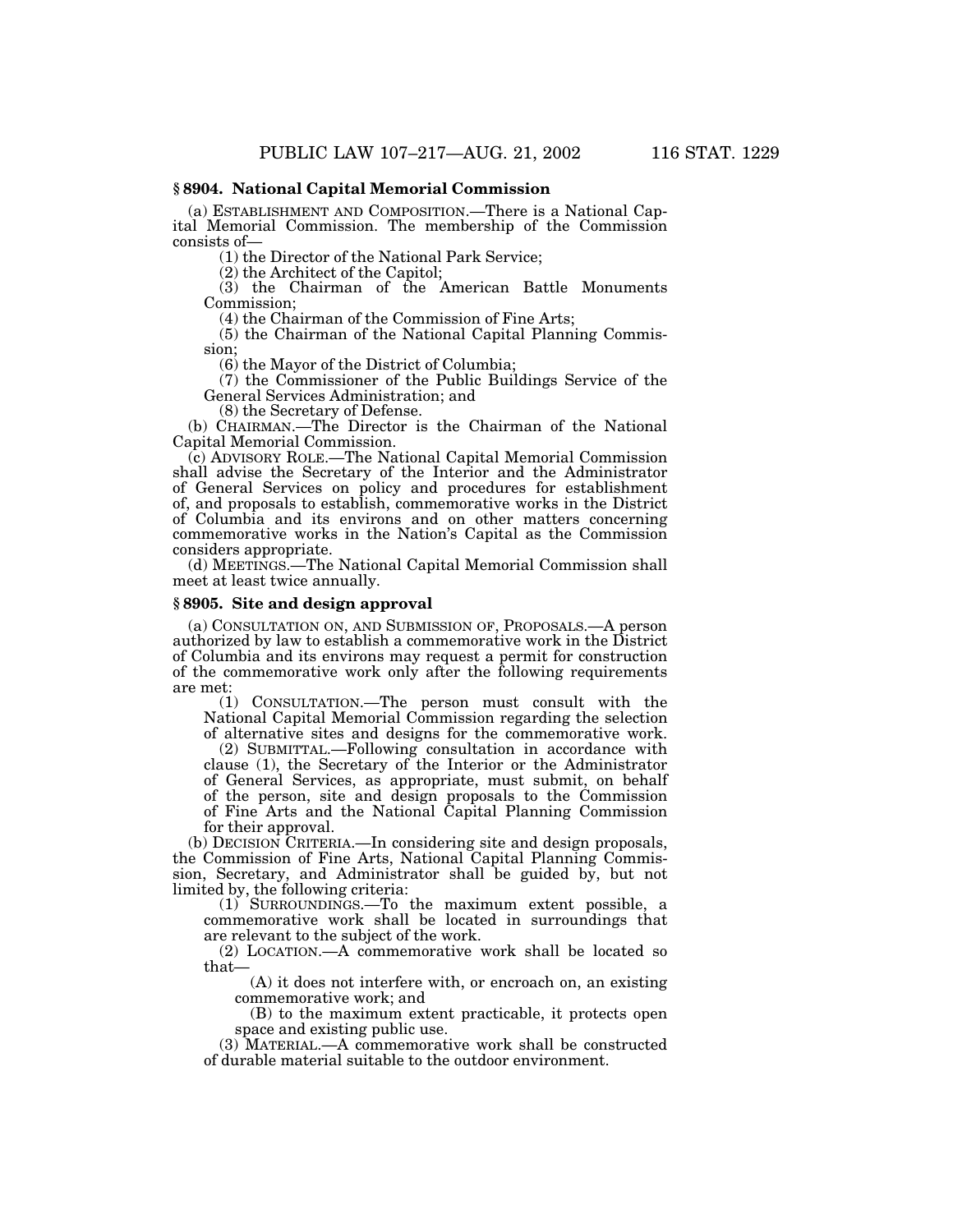(4) LANDSCAPE FEATURES.—Landscape features of commemorative works shall be compatible with the climate.

#### **§ 8906. Criteria for issuance of construction permit**

(a) CRITERIA FOR ISSUING PERMIT.—Before issuing a permit for the construction of a commemorative work in the District of Columbia and its environs, the Secretary of the Interior or Administrator of General Services, as appropriate, shall determine that—

(1) the site and design have been approved by the Secretary or Administrator, the National Capital Planning Commission and the Commission of Fine Arts;

(2) knowledgeable individuals qualified in the field of preservation and maintenance have been consulted to determine structural soundness and durability of the commemorative work and to ensure that the commemorative work meets high professional standards;

(3) the person authorized to construct the commemorative work has submitted contract documents for construction of the commemorative work to the Secretary or Administrator; and

(4) the person authorized to construct the commemorative work has available sufficient amounts to complete construction of the project.

(b) DONATION FOR PERPETUAL MAINTENANCE AND PRESERVA-TION.—

(1) AMOUNT.—In addition to the criteria described in subsection (a), a construction permit may not be issued unless the person authorized to construct the commemorative work has donated an amount equal to 10 percent of the total estimated cost of construction to offset the costs of perpetual maintenance and preservation of the commemorative work. The amounts shall be credited to a separate account in the Treasury.

(2) AVAILABILITY.—The Secretary of the Treasury shall make any part of the donated amount available to the Secretary of the Interior or Administrator for maintenance at the request of the Secretary of the Interior or Administrator. The Secretary of the Interior or Administrator shall not request more from the separate account than the total amount deposited by persons establishing commemorative works in areas the Secretary of the Interior or Administrator administers.

(3) INVENTORY OF AVAILABLE AMOUNTS.—The Secretary of the Interior and Administrator shall maintain an inventory of amounts available under this subsection. The amounts are not subject to annual appropriations.

(4) NONAPPLICABILITY.—This subsection does not apply when a department or agency of the Federal Government constructs the work and less than 50 percent of the funding for the work is provided by private sources.

(c) SUSPENSION FOR MISREPRESENTATION IN FUNDRAISING.—The Secretary of the Interior or Administrator may suspend any activity under this chapter that relates to the establishment of a commemorative work if the Secretary or Administrator determines that fundraising efforts relating to the work have misrepresented an affiliation with the work or the Federal Government.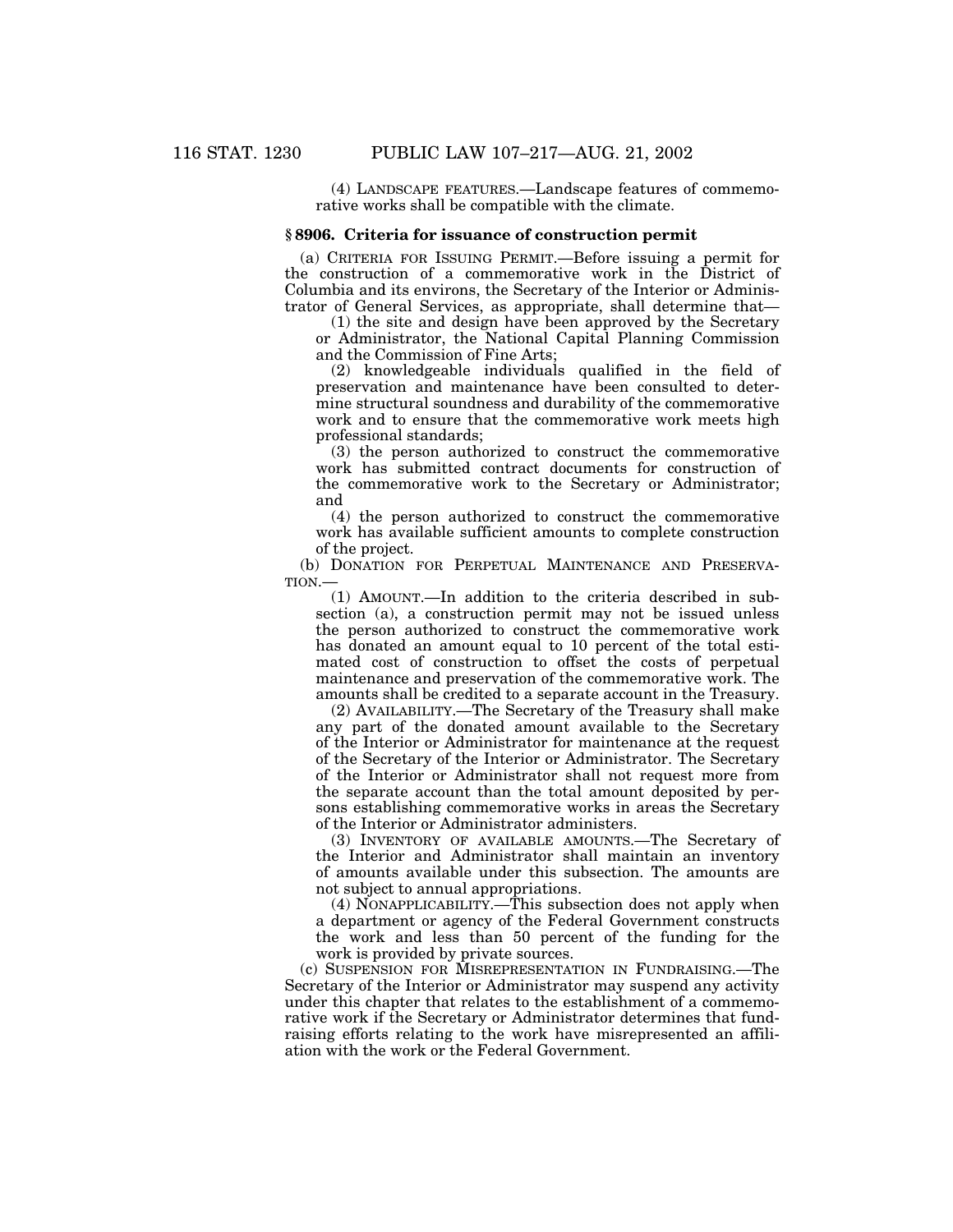(d) ANNUAL REPORT.—The person authorized to construct a commemorative work under this chapter must submit to the Secretary of the Interior or Administrator an annual report of operations, including financial statements audited by an independent certified public accountant. The person shall pay for the report.

#### **§ 8907. Temporary site designation**

(a) CRITERION FOR DESIGNATION.—If the Secretary of the Interior, in consultation with the National Capital Memorial Commission, determines that a site where commemorative works may be displayed on a temporary basis is necessary to aid in the preservation of the limited amount of open space available to residents of, and visitors to, the Nation's Capital, a site may be designated on land the Secretary administers in the District of Columbia.

(b) PLAN.—A designation may be made under subsection (a) only if, at least 120 days before the designation, the Secretary, in consultation with the Commission, prepares and submits to Congress a plan for the site. The plan shall include specifications for the location, construction, and administration of the site and criteria for displaying commemorative works at the site.

(c) RISK AND AGREEMENT TO INDEMNIFY.—A commemorative work displayed at the site shall be installed, maintained, and removed at the sole expense and risk of the person authorized to display the work. The person shall agree to indemnify the United States for any liability arising from the display of the commemorative work under this section.

#### **§ 8908. Areas I and II**

(a) AVAILABILITY OF MAP.—The Secretary of the Interior and Administrator of General Services shall make available, for public inspection at appropriate offices of the National Park Service and the General Services Administration, the map numbered 869/86581, and dated May 1, 1986.

(b) SPECIFIC CONDITIONS APPLICABLE TO AREA I AND AREA II.—

(1) AREA I.—After seeking the advice of the National Capital Memorial Commission, the Secretary or Administrator, as appropriate, may recommend the location of a commemorative work in Area I only if the Secretary or Administrator decides that the subject of the commemorative work is of preeminent historical and lasting significance to the United States. The Secretary or Administrator shall notify the Commission, the Committee on House Administration of the House of Representatives, and the Committee on Energy and Natural Resources of the Senate of the recommendation that a commemorative work should be located in Area I. The location of a commemorative work in Area I is deemed to be authorized only if the recommendation is approved by law not later than 150 calendar days after the notification.

(2) AREA II.—Commemorative works of subjects of lasting historical significance to the American people may be located in Area II.

## **§ 8909. Administrative**

(a) MAINTENANCE OF DOCUMENTATION OF DESIGN AND CONSTRUC-TION.—Complete documentation of design and construction of each commemorative work located in the District of Columbia and its environs shall be provided to the Secretary of the Interior or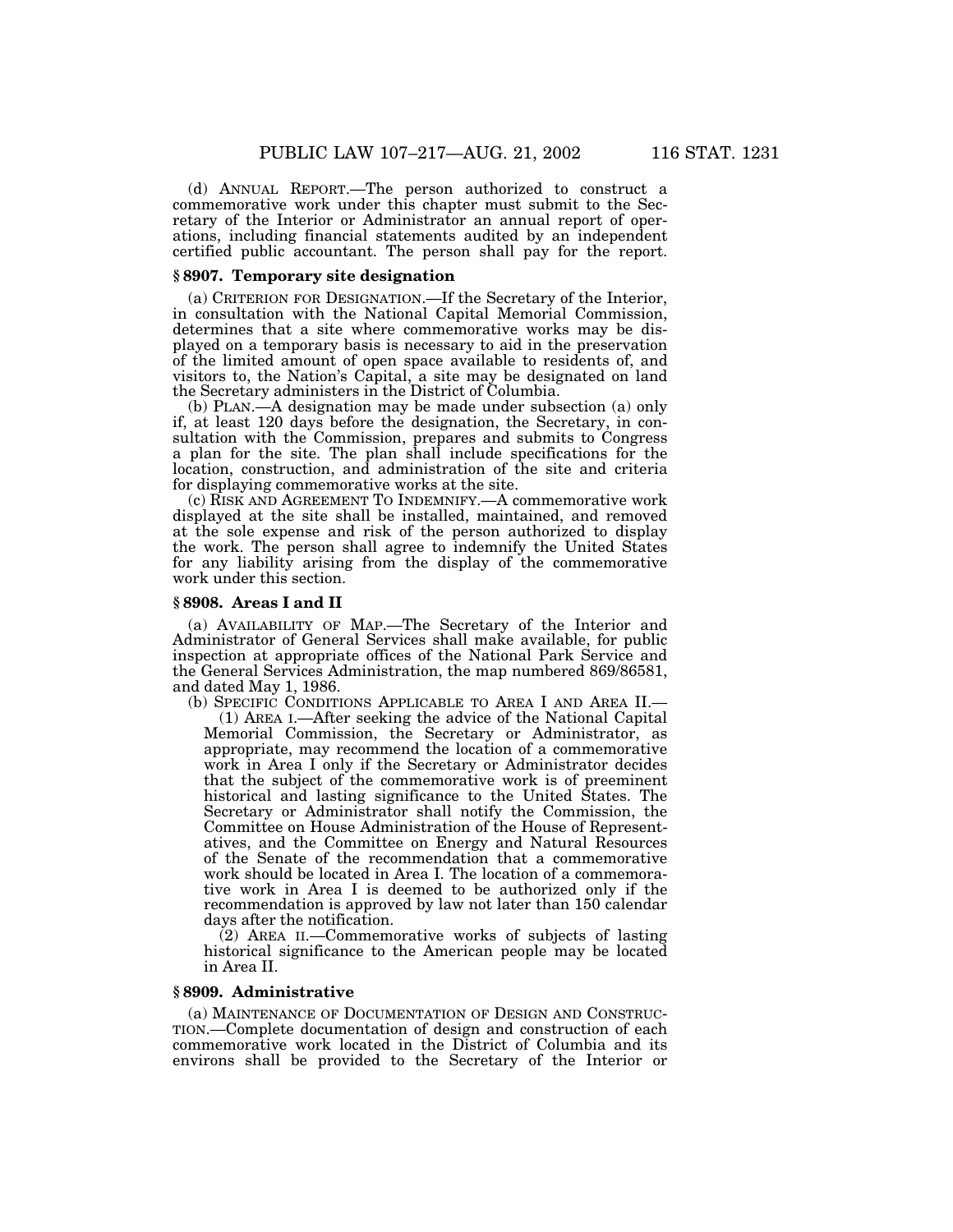Administrator of General Services, as appropriate, and shall be permanently maintained in the manner provided by law.

(b) RESPONSIBILITY FOR MAINTENANCE OF COMPLETED WORK.— On completion of any commemorative work in the District of Columbia and its environs, the Secretary or Administrator, as appropriate, shall assume responsibility for maintaining the work.

(c) REGULATIONS OR STANDARDS.—The Secretary and Administrator shall prescribe appropriate regulations or standards to carry out this chapter.

#### **CHAPTER 91—COMMISSION OF FINE ARTS**

Sec. 9101. Establishment, composition, and vacancies.

9102. Duties. 9103. Personnel.

9104. Authorization of appropriations.

#### **§ 9101. Establishment, composition, and vacancies**

(a) ESTABLISHMENT.—There is a Commission of Fine Arts.

(b) COMPOSITION.—The Commission is composed of seven wellqualified judges of the fine arts, appointed by the President, who serve for four years each or until their successors are appointed and qualified.

(c) VACANCIES.—The President shall fill vacancies on the Commission.

(d) EXPENSES.—Members of the Commission shall be paid actual expenses in traveling to and from the District of Columbia to attend Commission meetings and while attending those meetings.

## **§ 9102. Duties**

(a) IN GENERAL.—The Commission of Fine Arts shall advise on— (1) the location of statues, fountains, and monuments in

the public squares, streets, and parks in the District of Columbia;

(2) the selection of models for statues, fountains, and monuments erected under the authority of the Federal Government;

(3) the selection of artists to carry out clause (2); and

(4) questions of art generally when required to do so by the President or a committee of Congress.

(b) DUTY TO REQUEST ADVICE.—The officers required to decide the questions described in subsection  $(a)(1)$ –(3) shall request the Commission to provide the advice.

(c) NONAPPLICATION.—This section does not apply to the Capitol Building and the Library of Congress buildings.

#### **§ 9103. Personnel**

The Commission of Fine Arts has a secretary and other assistance the Commission authorizes. The secretary is the executive officer of the Commission.

# **§ 9104. Authorization of appropriations**

Necessary amounts may be appropriated to carry out this chapter.

# **CHAPTER 93—THEODORE ROOSEVELT ISLAND**

Sec.<br>9301

Maintenance and administration.

9302. Consent of Theodore Roosevelt Association required for development.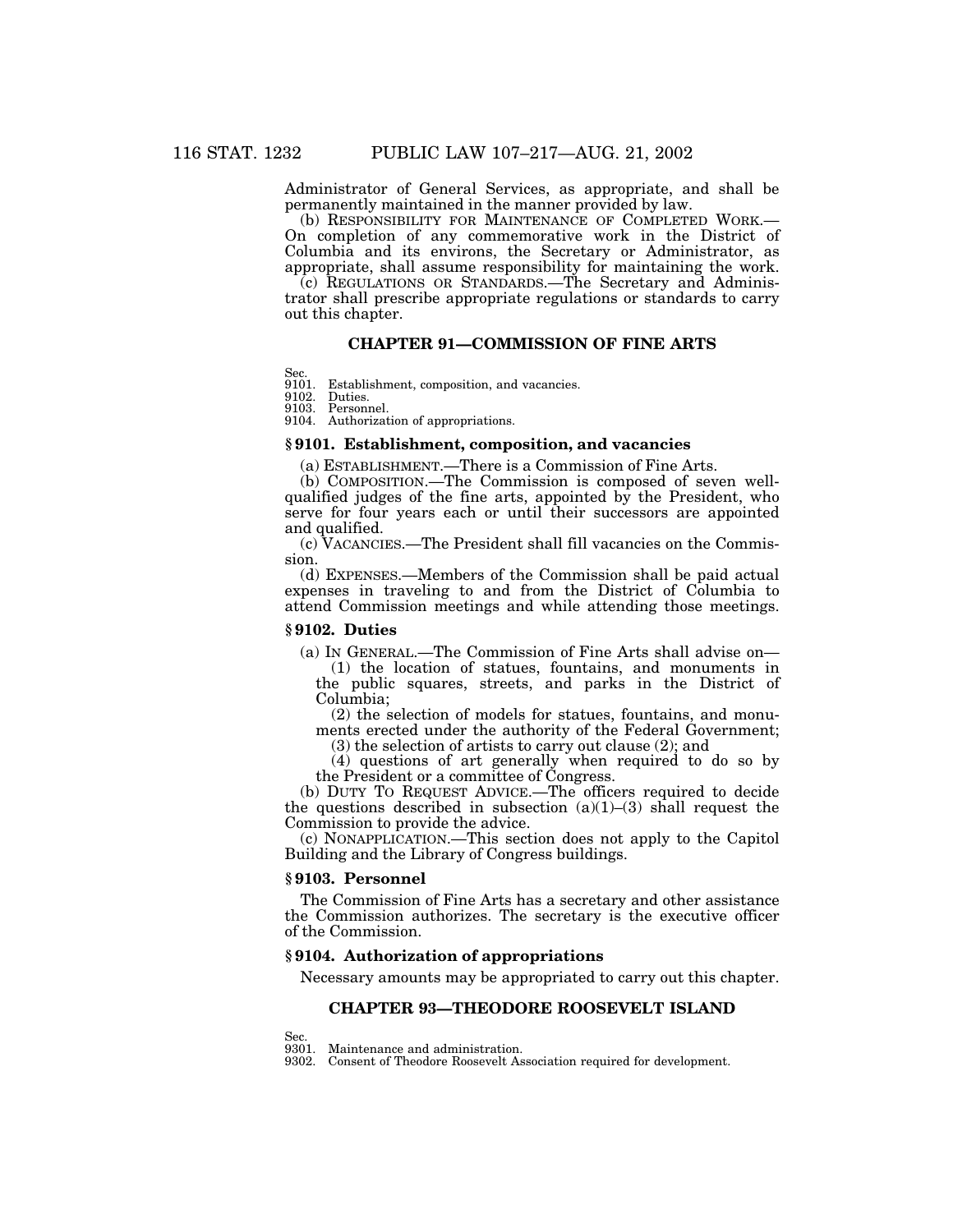9303. Access to Theodore Roosevelt Island. 9304. Source of appropriations.

#### **§ 9301. Maintenance and administration**

The Director of the National Park Service shall maintain and administer Theodore Roosevelt Island as a natural park for the recreation and enjoyment of the public.

## **§ 9302. Consent of Theodore Roosevelt Association required for development**

(a) GENERAL PLAN FOR DEVELOPMENT.—The Theodore Roosevelt Association must approve every general plan for the development of Theodore Roosevelt Island.

(b) DEVELOPMENT INCONSISTENT WITH PLAN.—As long as the Association remains in existence, development inconsistent with the general plan may not be carried out without the Association's consent.

#### **§ 9303. Access to Theodore Roosevelt Island**

Subject to the approval of the National Capital Planning Commission and the availability of appropriations, the Director of the National Park Service may provide suitable means of access to and on Theodore Roosevelt Island.

#### **§ 9304. Source of appropriations**

The appropriations needed for construction of suitable means of access to and on Theodore Roosevelt Island and annually for the care, maintenance, and improvement of the land and improvements may be made from amounts not otherwise appropriated from the Treasury.

# **CHAPTER 95—WASHINGTON AQUEDUCT AND OTHER PUBLIC WORKS IN THE DISTRICT OF COLUMBIA**

Sec. 9501. Chief of Engineers.

9502. Authority of Chief of Engineers. 9503. Record of property.

9504. Reports. 9505. Paying for main pipes.

9506. Civil penalty. 9507. Control of expenditures.

# **§ 9501. Chief of Engineers**

(a) SUPERINTENDENCE DUTIES.—

(1) WASHINGTON AQUEDUCT AND OTHER PUBLIC WORKS AND IMPROVEMENTS IN THE DISTRICT OF COLUMBIA.—The Chief of Engineers has the immediate superintendence of—

(A) the Washington Aqueduct, together with all rights, appurtenances, and fixtures connected with the Aqueduct and belonging to the Federal Government; and

(B) all other public works and improvements in the District of Columbia in which the Government has an interest and which are not otherwise specially provided for by law.

(2) OBEYING REGULATIONS.—In carrying out paragraph (1), the Chief of Engineers shall obey regulations the President prescribes, through the Secretary of the Army.

(b) NO INCREASE IN COMPENSATION.—The Chief of Engineers shall not receive additional compensation for the services required under this chapter.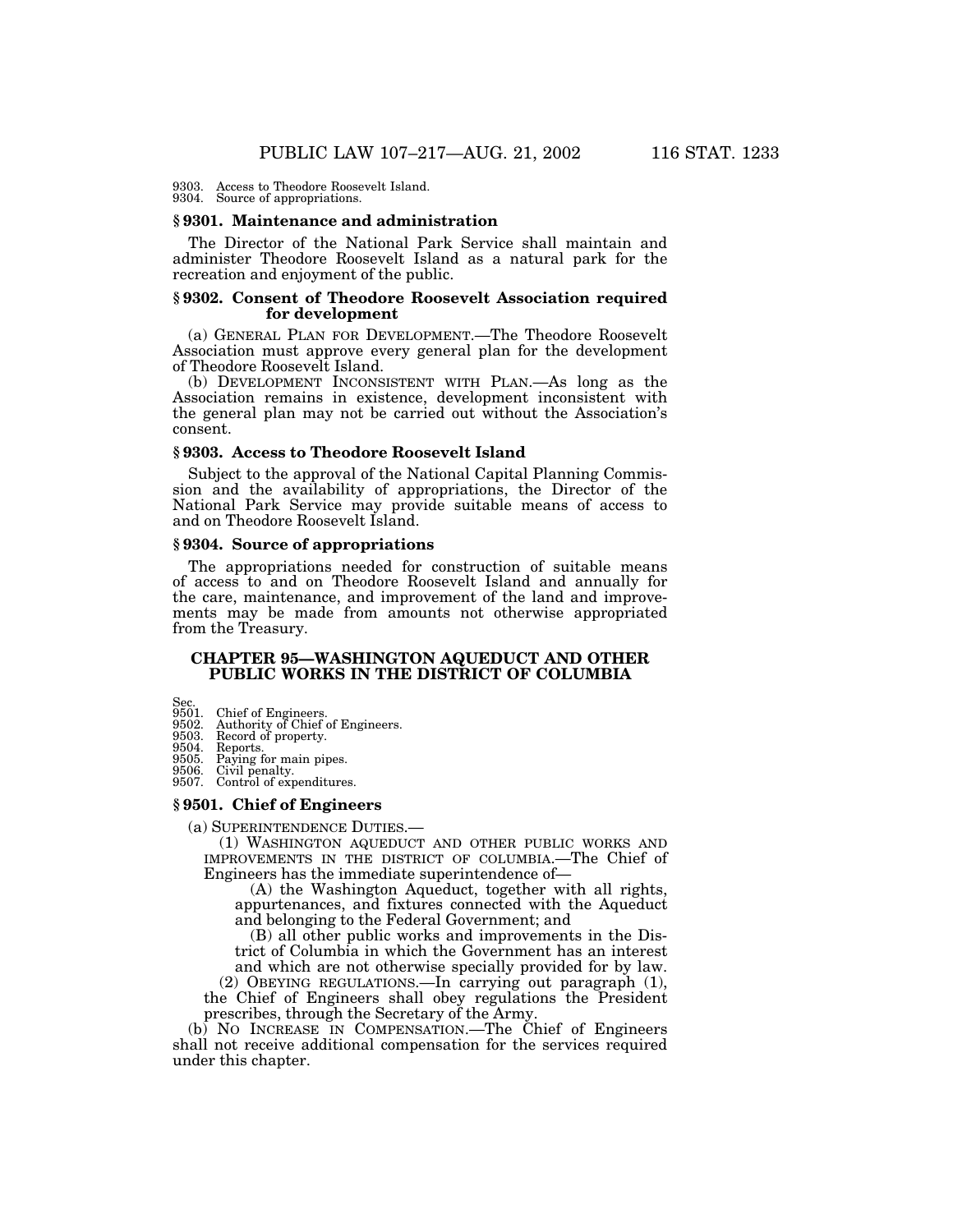(c) OFFICE.—The Chief of Engineers shall be furnished an office in one of the public buildings in the District of Columbia, as the Administrator of General Services directs, and shall be supplied by the Federal Government with stationery, instruments, books, and furniture which may be required for the performance of the duties of the Chief of Engineers.

#### **§ 9502. Authority of Chief of Engineers**

(a) IN GENERAL.—The Chief of Engineers and necessary assistants may use all lawful means to carry out their duties.

(b) SUPPLY OF WATER IN DISTRICT OF COLUMBIA.—

(1) PROVIDING WATER.—The Chief of Engineers has complete control over the Washington Aqueduct to regulate the manner in which the authorities of the District of Columbia may tap the supply of water to the inhabitants of the District of Columbia.

(2) STOPPAGE OF WATER FLOW.—The Chief of Engineers shall stop the authorities of the District of Columbia from tapping the supply of water when the supply is no more than adequate to the wants of the public buildings and grounds.

(3) APPEAL OF DECISION.—The decision of the Chief of Engineers on all questions concerning the supply of water under this subsection may be appealed only to the Secretary of the Army.

#### **§ 9503. Record of property**

The Chief of Engineers shall keep in the office a complete record of all land and other property connected with or belonging to the Washington Aqueduct and other public works under the charge of the Chief of Engineers, together with accurate plans and surveys of the public grounds and reservations in the District of Columbia.

#### **§ 9504. Reports**

As superintendent of the Washington Aqueduct, the Chief of Engineers annually shall submit to the Secretary of the Army, within nine months after the end of the fiscal year, a report of the Chief of Engineers' operations for that year and a report of the condition, progress, repairs, casualties, and expenditures of the Washington Aqueduct and other public works under the charge of the Chief of Engineers.

# **§ 9505. Paying for main pipes**

(a) FEDERAL GOVERNMENT.—The Federal Government shall only pay for the number of main pipes of the Washington Aqueduct needed to furnish public buildings, offices, and grounds with the necessary supply of water.

(b) DISTRICT OF COLUMBIA.—The District of Columbia shall pay the cost of any main pipe of the Washington Aqueduct which supplies water to the inhabitants of the District of Columbia, in the manner provided by law.

#### **§ 9506. Civil penalty**

A person that, without the consent of the Chief of Engineers, taps or opens the mains or pipes laid by the Federal Government is liable to the Government for a civil penalty of at least \$50 and not more than \$500.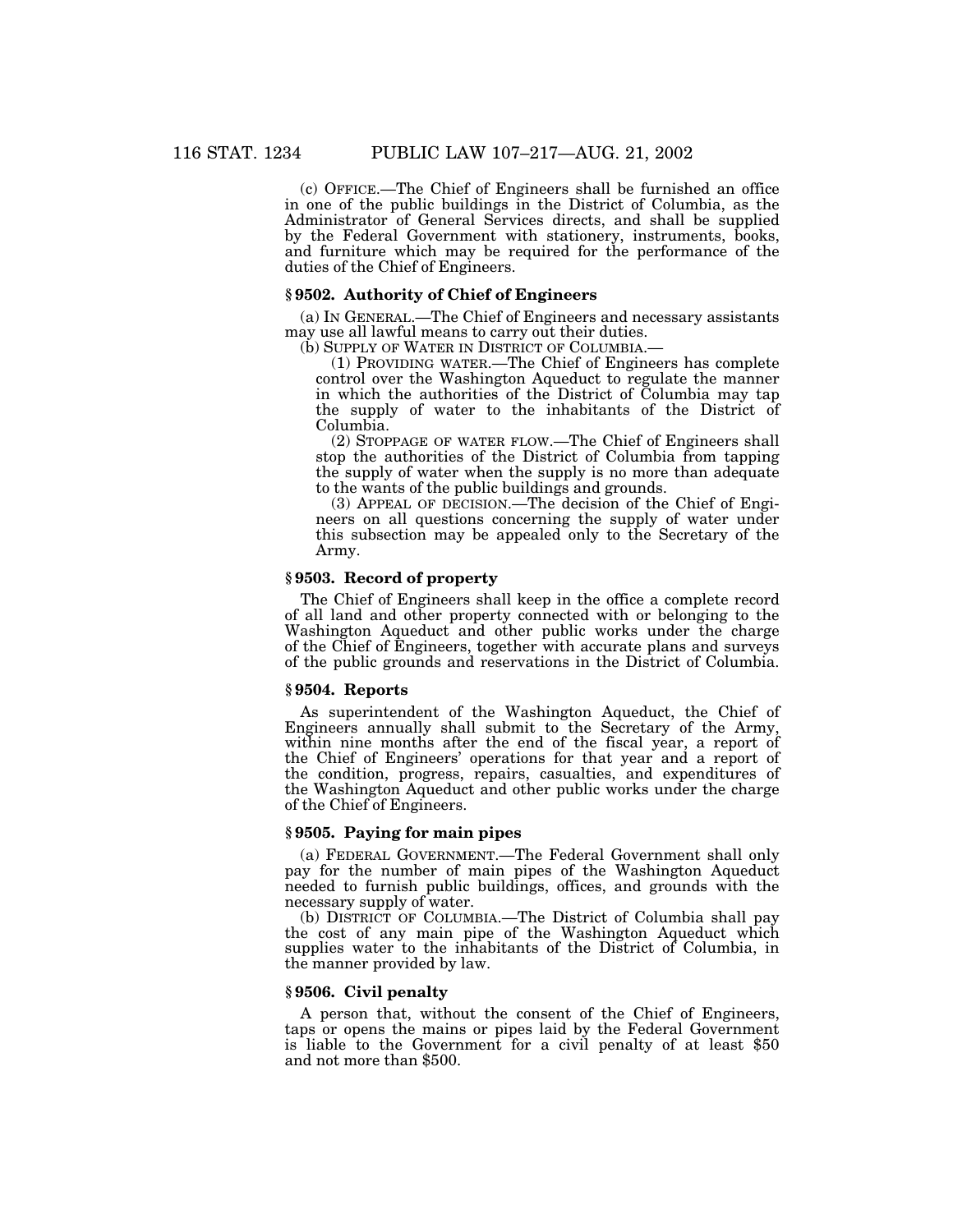#### **§ 9507. Control of expenditures**

Unless expressly provided for by law, the Secretary of the Army shall direct the expenditure of amounts appropriated for the Washington Aqueduct and for other public works in the District of Columbia.

# **SUBTITLE III—INFORMATION TECHNOLOGY MANAGEMENT**

CHAPTER Sec.

111. GENERAL ................................................................................................... 11101 113. RESPONSIBILITY FOR ACQUISITIONS OF INFORMATION TECH-11301 NOLOGY.

115. INFORMATION TECHNOLOGY ACQUISITION PILOT PROGRAMS 11501 117. ADDITIONAL INFORMATION RESOURCES MANAGEMENT MAT-11701 TERS.

# **CHAPTER 111—GENERAL**

Sec. 11101. Definitions.

11102. Sense of Congress. 11103. Applicability to national security systems.

#### **§ 11101. Definitions**

In this subtitle, the following definitions apply:

(1) COMMERCIAL ITEM.—The term ''commercial item'' has the meaning given that term in section 4 of the Office of Federal Procurement Policy Act (41 U.S.C. 403).

(2) EXECUTIVE AGENCY.—The term ''executive agency'' has the meaning given that term in section 4 of the Act (41 U.S.C. 403).

(3) INFORMATION RESOURCES.—The term ''information resources'' has the meaning given that term in section 3502 of title 44.

(4) INFORMATION RESOURCES MANAGEMENT.—The term "information resources management" has the meaning given that term in section 3502 of title 44.

(5) INFORMATION SYSTEM.—The term ''information system'' has the meaning given that term in section 3502 of title 44.

(6) INFORMATION TECHNOLOGY.—The term ''information technology''—

(A) with respect to an executive agency means any equipment or interconnected system or subsystem of equipment, used in the automatic acquisition, storage, manipulation, management, movement, control, display, switching, interchange, transmission, or reception of data or information by the executive agency, if the equipment is used by the executive agency directly or is used by a contractor under a contract with the executive agency that requires the use—

(i) of that equipment; or

(ii) of that equipment to a significant extent in the performance of a service or the furnishing of a product;

(B) includes computers, ancillary equipment, software, firmware and similar procedures, services (including support services), and related resources; but

(C) does not include any equipment acquired by a federal contractor incidental to a federal contract.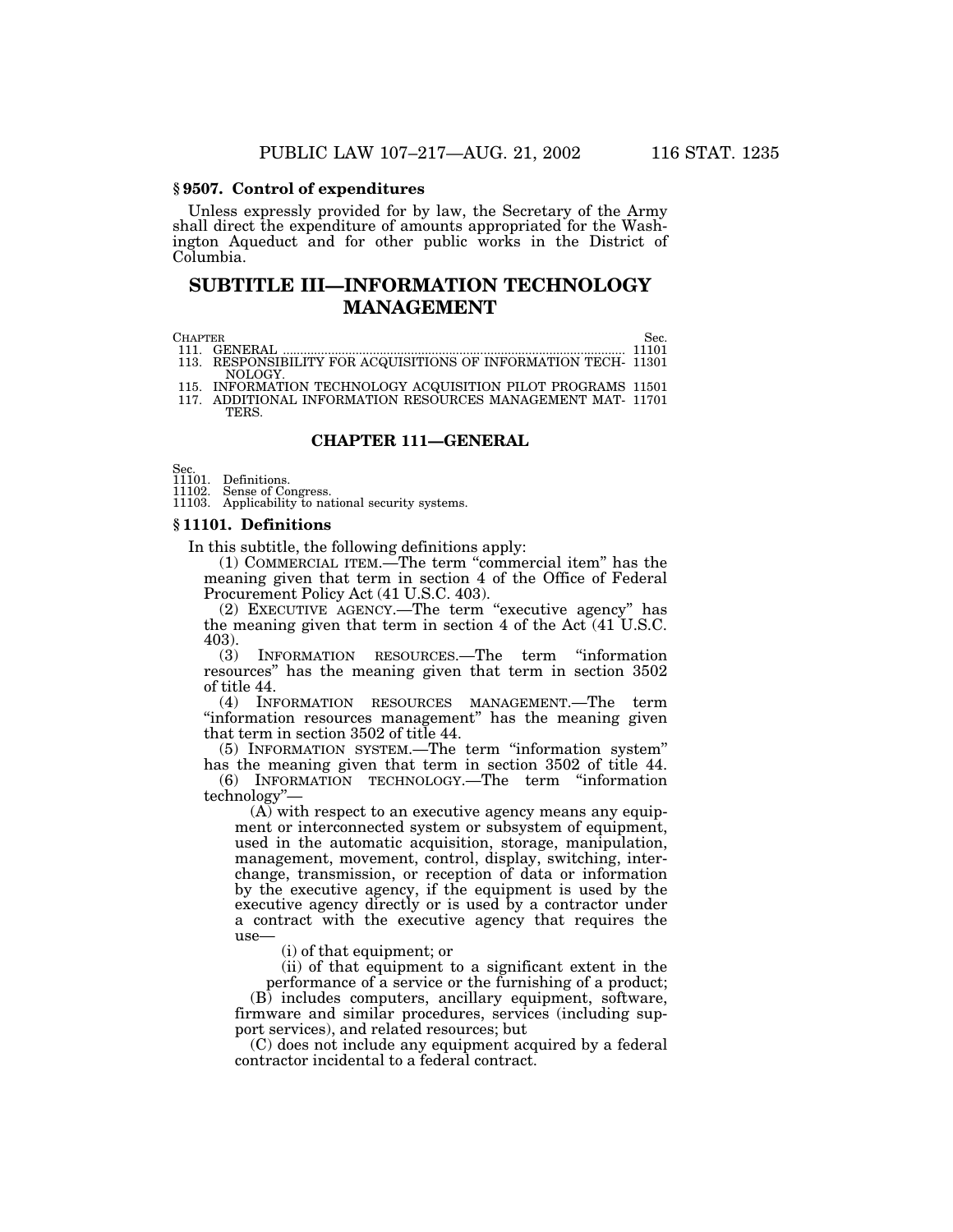# **§ 11102. Sense of Congress**

It is the sense of Congress that, during the five-year period beginning with 1996, executive agencies should achieve each year through improvements in information resources management by the agency—

(1) at least a five percent decrease in the cost (in constant fiscal year 1996 dollars) incurred by the agency in operating and maintaining information technology; and

(2) a five percent increase in the efficiency of the agency operations.

## **§ 11103. Applicability to national security systems**

(a) DEFINITION.— (1) NATIONAL SECURITY SYSTEM.—In this section, the term ''national security system'' means a telecommunications or information system operated by the Federal Government, the function, operation, or use of which—<br>(A) involves intelligence activities;

(B) involves cryptologic activities related to national security;

 $\ddot{C}$ ) involves command and control of military forces;

(D) involves equipment that is an integral part of a weapon or weapons system; or

 $(E)$  subject to paragraph  $(2)$ , is critical to the direct fulfillment of military or intelligence missions.

(2) LIMITATION.—Paragraph  $(1)(\overline{E})$  does not include a system to be used for routine administrative and business applications (including payroll, finance, logistics, and personnel management applications).

(b) IN GENERAL.—Except as provided in subsection (c), chapter 113 of this title does not apply to national security systems.

(c) EXCEPTIONS.—

(1) IN GENERAL.—Sections 11313, 11315, and 11316 of this title apply to national security systems.

(2) CAPITAL PLANNING AND INVESTMENT CONTROL.—The heads of executive agencies shall apply sections 11302 and 11312 of this title to national security systems to the extent practicable.

(3) APPLICABILITY OF PERFORMANCE-BASED AND RESULTS-BASED MANAGEMENT TO NATIONAL SECURITY SYSTEMS.-

(A) IN GENERAL.—Subject to subparagraph (B), the heads of executive agencies shall apply section 11303 of this title to national security systems to the extent practicable.

(B) EXCEPTION.—National security systems are subject

to section 11303(b)(5) of this title, except for subparagraph  $(B)(iv)$ .

# **CHAPTER 113—RESPONSIBILITY FOR ACQUISITIONS OF INFORMATION TECHNOLOGY**

#### SUBCHAPTER I—DIRECTOR OF OFFICE OF MANAGEMENT AND BUDGET

Sec.

11301. Responsibility of Director.<br>11302. Capital planning and inver

Capital planning and investment control.

11303. Performance-based and results-based management.

## SUBCHAPTER II—EXECUTIVE AGENCIES

11311. Responsibilities.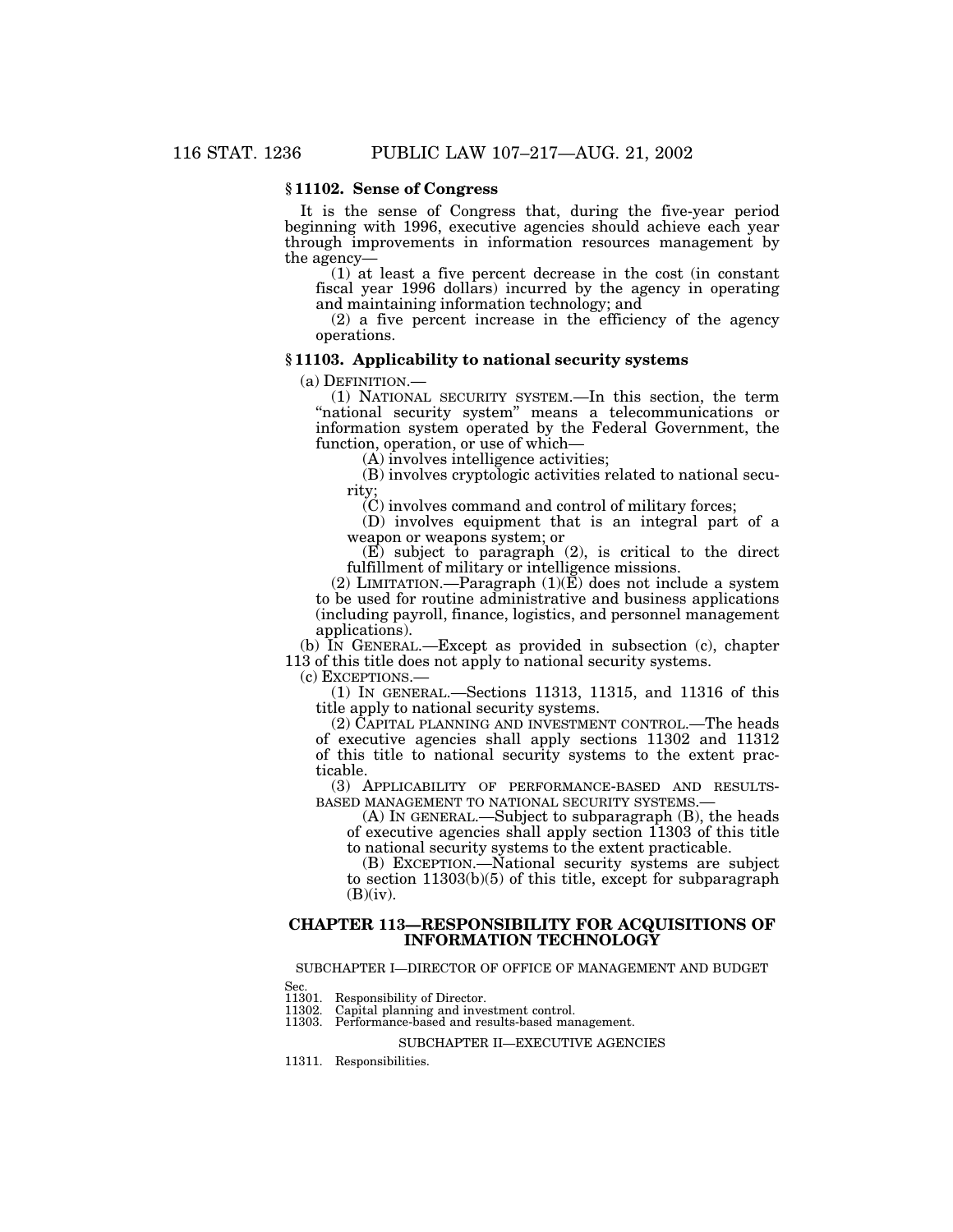- 11312. Capital planning and investment control.<br>11313. Performance and results-based managem<br>11314. Authority to acquire and manage informa
- 
- 11313. Performance and results-based management. 11314. Authority to acquire and manage information technology.
- 11315. Agency Chief Information Officer.<br>11316. Accountability.
- 11316. Accountability. 11317. Significant deviations.
- 11318. Interagency support.
- 

#### SUBCHAPTER III—OTHER RESPONSIBILITIES

- 11331. Responsibilities regarding efficiency, security, and privacy of federal com-
- puter systems.<br>11332. Federal computer system security training and plan.

#### SUBCHAPTER I—DIRECTOR OF OFFICE OF MANAGEMENT AND BUDGET

#### **§ 11301. Responsibility of Director**

In fulfilling the responsibility to administer the functions assigned under chapter 35 of title 44, the Director of the Office of Management and Budget shall comply with this chapter with respect to the specific matters covered by this chapter.

#### **§ 11302. Capital planning and investment control**

(a) FEDERAL INFORMATION TECHNOLOGY.—The Director of the Office of Management and Budget shall perform the responsibilities set forth in this section in fulfilling the responsibilities under section 3504(h) of title 44.

(b) USE OF INFORMATION TECHNOLOGY IN FEDERAL PROGRAMS.— The Director shall promote and improve the acquisition, use, and disposal of information technology by the Federal Government to improve the productivity, efficiency, and effectiveness of federal programs, including through dissemination of public information and the reduction of information collection burdens on the public.

(c) USE OF BUDGET PROCESS.—

(1) ANALYZING, TRACKING, AND EVALUATING CAPITAL INVEST-MENTS.—As part of the budget process, the Director shall develop a process for analyzing, tracking, and evaluating the risks and results of all major capital investments made by an executive agency for information systems. The process shall cover the life of each system and shall include explicit criteria for analyzing the projected and actual costs, benefits, and risks associated with the investments.

(2) REPORT TO CONGRESS.—At the same time that the President submits the budget for a fiscal year to Congress under section 1105(a) of title 31, the Director shall submit to Congress a report on the net program performance benefits achieved as a result of major capital investments made by executive agencies for information systems and how the benefits relate to the accomplishment of the goals of the executive agencies.

(d) INFORMATION TECHNOLOGY STANDARDS.—The Director shall oversee the development and implementation of standards and guidelines pertaining to federal computer systems by the Secretary of Commerce through the National Institute of Standards and Technology under section 11331 of this title and section 20 of the National Institute of Standards and Technology Act (15 U.S.C. 278g–3).

(e) DESIGNATION OF EXECUTIVE AGENTS FOR ACQUISITIONS.—The Director shall designate the head of one or more executive agencies, as the Director considers appropriate, as executive agent for Government-wide acquisitions of information technology.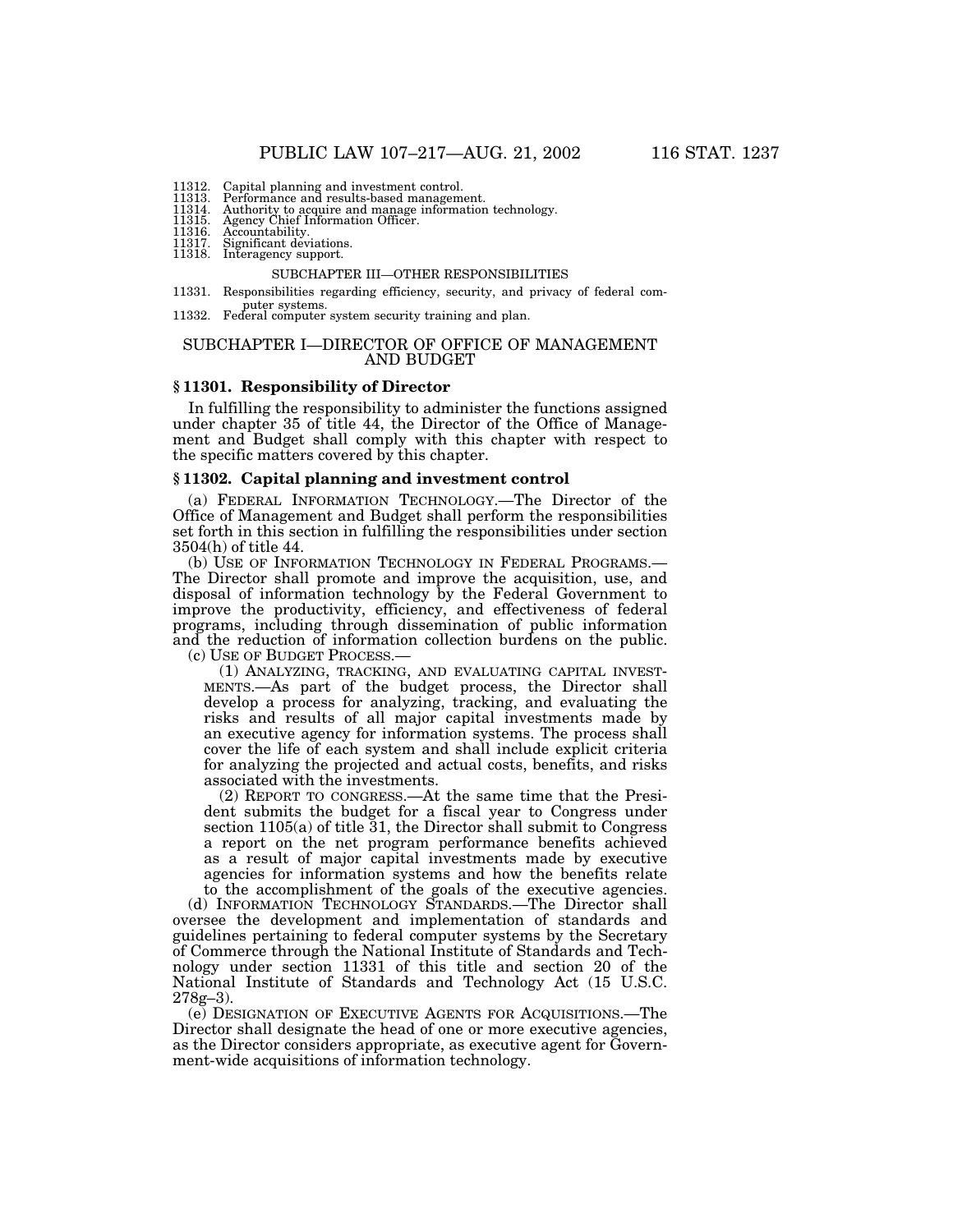(f) USE OF BEST PRACTICES IN ACQUISITIONS.—The Director shall encourage the heads of the executive agencies to develop and use the best practices in the acquisition of information technology.

(g) ASSESSMENT OF OTHER MODELS FOR MANAGING INFORMATION TECHNOLOGY.—On a continuing basis, the Director shall assess the experiences of executive agencies, state and local governments, international organizations, and the private sector in managing

information technology.<br>
(h) COMPARISON OF AGENCY USES OF INFORMATION TECH-NOLOGY.—The Director shall compare the performances of the executive agencies in using information technology and shall disseminate the comparisons to the heads of the executive agencies.

(i) MONITORING TRAINING.—The Director shall monitor the development and implementation of training in information resources management for executive agency personnel.

(j) INFORMING CONGRESS.—The Director shall keep Congress fully informed on the extent to which the executive agencies are improving the performance of agency programs and the accomplishment of the agency missions through the use of the best practices in information resources management.

(k) COORDINATION OF POLICY DEVELOPMENT AND REVIEW.—The Director shall coordinate with the Office of Federal Procurement Policy the development and review by the Administrator of the Office of Information and Regulatory Affairs of policy associated with federal acquisition of information technology.

## **§ 11303. Performance-based and results-based management**

(a) IN GENERAL.—The Director of the Office of Management and Budget shall encourage the use of performance-based and resultsbased management in fulfilling the responsibilities assigned under section 3504(h) of title 44.

(b) EVALUATION OF AGENCY PROGRAMS AND INVESTMENTS.—

(1) REQUIREMENT.—The Director shall evaluate the information resources management practices of the executive agencies with respect to the performance and results of the investments made by the executive agencies in information technology.

(2) DIRECTION FOR EXECUTIVE AGENCY ACTION.—The Director shall issue to the head of each executive agency clear and concise direction that the head of each agency shall—

(A) establish effective and efficient capital planning processes for selecting, managing, and evaluating the results

of all of its major investments in information systems; (B) determine, before making an investment in a new information system—

(i) whether the function to be supported by the system should be performed by the private sector and, if so, whether any component of the executive agency performing that function should be converted from a governmental organization to a private sector organization; or

(ii) whether the function should be performed by the executive agency and, if so, whether the function should be performed by a private sector source under contract or by executive agency personnel;

(C) analyze the missions of the executive agency and, based on the analysis, revise the executive agency's mission-related processes and administrative processes, as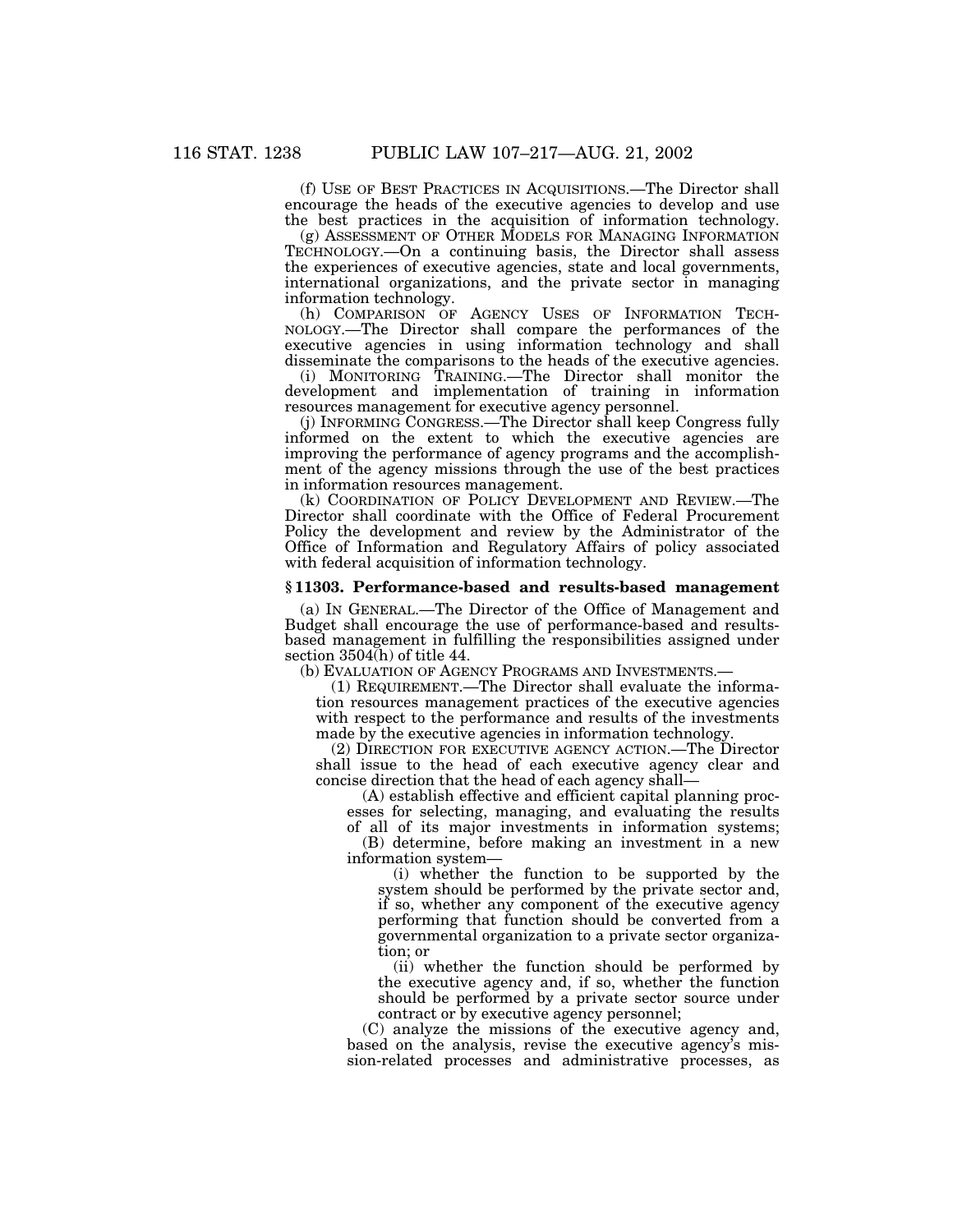appropriate, before making significant investments in information technology to be used in support of those missions; and

(D) ensure that the information security policies, procedures, and practices are adequate.

(3) GUIDANCE FOR MULTIAGENCY INVESTMENTS.—The direction issued under paragraph (2) shall include guidance for undertaking efficiently and effectively interagency and Federal Government-wide investments in information technology to improve the accomplishment of missions that are common to the executive agencies.

(4) PERIODIC REVIEWS.—The Director shall implement through the budget process periodic reviews of selected information resources management activities of the executive agencies to ascertain the efficiency and effectiveness of information technology in improving the performance of the executive agency and the accomplishment of the missions of the executive agency.

(5) ENFORCEMENT OF ACCOUNTABILITY.—

(A) IN GENERAL.—The Director may take any action that the Director considers appropriate, including an action involving the budgetary process or appropriations management process, to enforce accountability of the head of an executive agency for information resources management and for the investments made by the executive agency in information technology.

(B) SPECIFIC ACTIONS.—Actions taken by the Director may include—

(i) recommending a reduction or an increase in the amount for information resources that the head of the executive agency proposes for the budget submitted to Congress under section 1105(a) of title 31;

(ii) reducing or otherwise adjusting apportionments and reapportionments of appropriations for information resources;

(iii) using other administrative controls over appropriations to restrict the availability of amounts for information resources; and

(iv) designating for the executive agency an executive agent to contract with private sector sources for the performance of information resources management or the acquisition of information technology.

# SUBCHAPTER II—EXECUTIVE AGENCIES

#### **§ 11311. Responsibilities**

In fulfilling the responsibilities assigned under chapter 35 of title 44, the head of each executive agency shall comply with this subchapter with respect to the specific matters covered by this subchapter.

#### **§ 11312. Capital planning and investment control**

(a) DESIGN OF PROCESS.—In fulfilling the responsibilities assigned under section 3506(h) of title 44, the head of each executive agency shall design and implement in the executive agency a process for maximizing the value, and assessing and managing the risks, of the information technology acquisitions of the executive agency.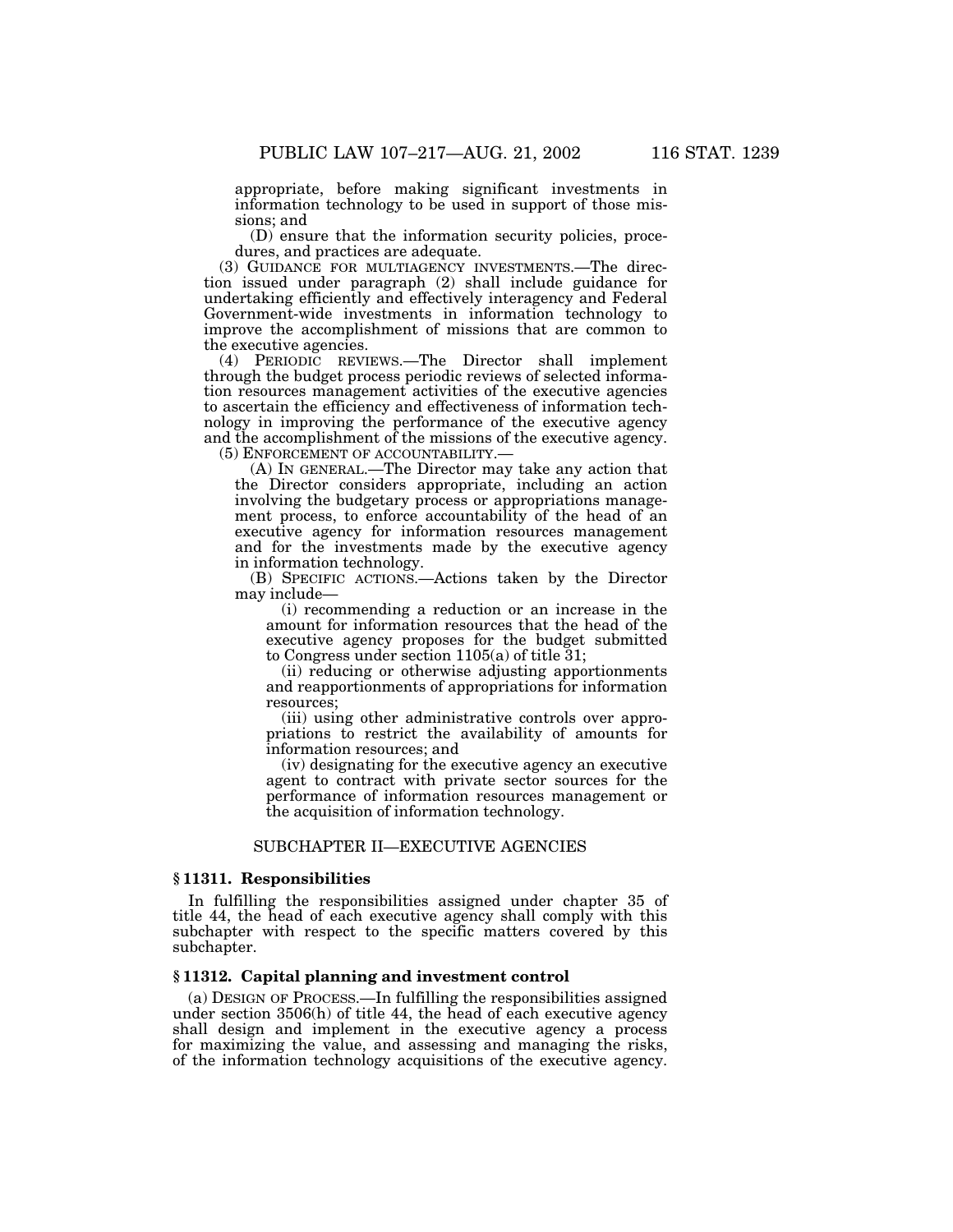(b) CONTENT OF PROCESS.—The process of an executive agency shall—

(1) provide for the selection of information technology investments to be made by the executive agency, the management of those investments, and the evaluation of the results of those investments;

(2) be integrated with the processes for making budget, financial, and program management decisions in the executive agency;

(3) include minimum criteria to be applied in considering whether to undertake a particular investment in information systems, including criteria related to the quantitatively expressed projected net, risk-adjusted return on investment and specific quantitative and qualitative criteria for comparing and prioritizing alternative information systems investment projects;

(4) identify information systems investments that would result in shared benefits or costs for other federal agencies or state or local governments;

(5) identify quantifiable measurements for determining the net benefits and risks of a proposed investment; and

(6) provide the means for senior management personnel of the executive agency to obtain timely information regarding the progress of an investment in an information system, including a system of milestones for measuring progress, on an independently verifiable basis, in terms of cost, capability of the system to meet specified requirements, timeliness, and quality.

# **§ 11313. Performance and results-based management**

In fulfilling the responsibilities under section 3506(h) of title 44, the head of an executive agency shall—

(1) establish goals for improving the efficiency and effectiveness of agency operations and, as appropriate, the delivery of services to the public through the effective use of information technology;

(2) prepare an annual report, to be included in the executive agency's budget submission to Congress, on the progress in achieving the goals;

(3) ensure that performance measurements—

(A) are prescribed for information technology used by,

or to be acquired for, the executive agency; and

(B) measure how well the information technology supports programs of the executive agency;

(4) where comparable processes and organizations in the public or private sectors exist, quantitatively benchmark agency process performance against those processes in terms of cost, speed, productivity, and quality of outputs and outcomes;

(5) analyze the missions of the executive agency and, based on the analysis, revise the executive agency's mission-related processes and administrative processes as appropriate before making significant investments in information technology to be used in support of the performance of those missions; and

(6) ensure that the information security policies, procedures, and practices of the executive agency are adequate.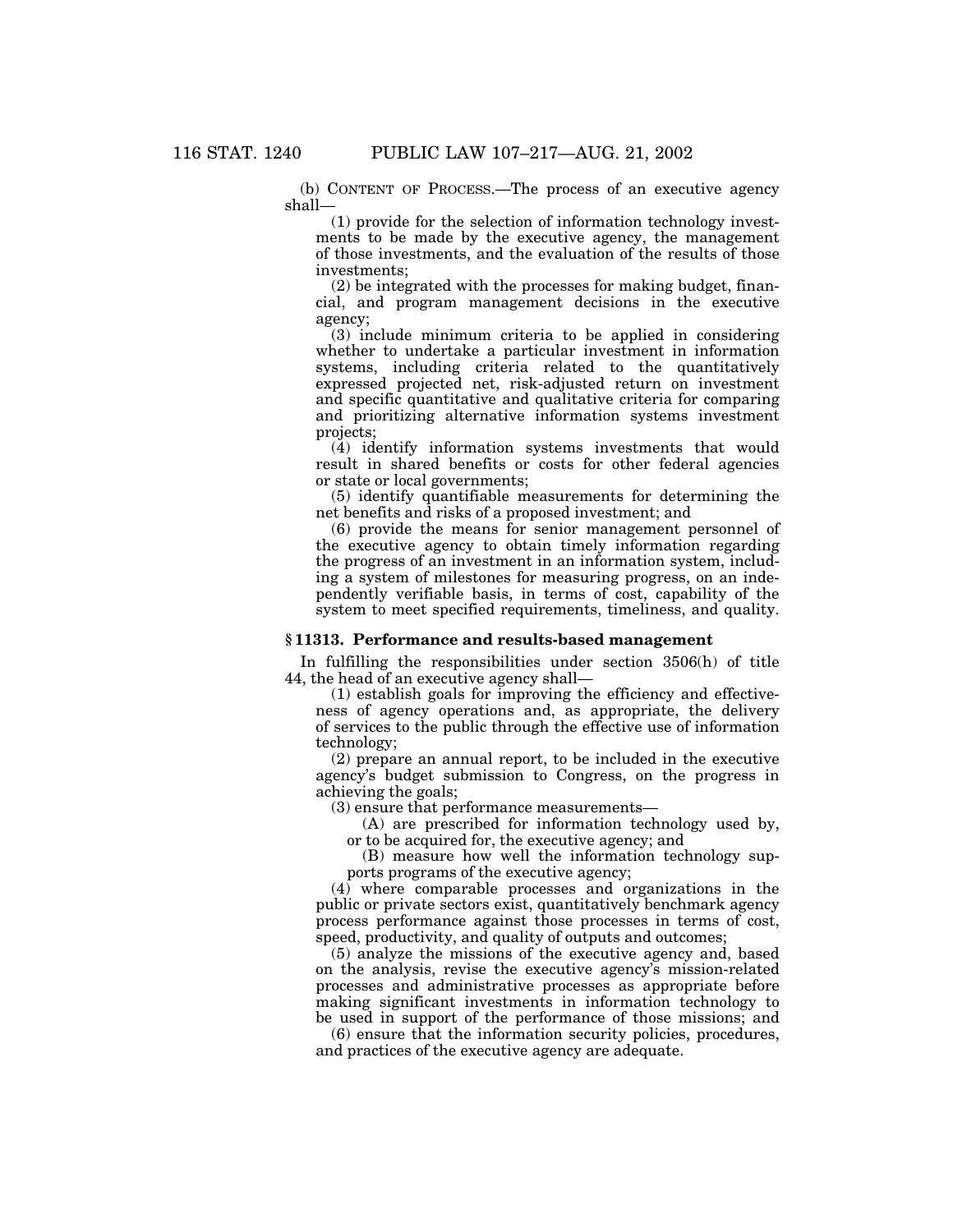### **§ 11314. Authority to acquire and manage information technology**

(a) IN GENERAL.—The authority of the head of an executive

 $(1)$  acquiring information technology as authorized by law;

(2) making a contract that provides for multiagency acquisitions of information technology in accordance with guidance issued by the Director of the Office of Management and Budget; and

(3) if the Director finds that it would be advantageous for the Federal Government to do so, making a multiagency contract for procurement of commercial items of information technology that requires each executive agency covered by the contract, when procuring those items, to procure the items under that contract or to justify an alternative procurement of the items.

(b) FTS 2000 PROGRAM.—The Administrator of General Services shall continue to manage the FTS 2000 program, and to coordinate the follow-on to that program, for and with the advice of the heads of executive agencies.

# **§ 11315. Agency Chief Information Officer**

(a) DEFINITION.—In this section, the term ''information technology architecture'', with respect to an executive agency, means an integrated framework for evolving or maintaining existing information technology and acquiring new information technology to achieve the agency's strategic goals and information resources management goals.

(b) GENERAL RESPONSIBILITIES.—The Chief Information Officer

 $(1)$  providing advice and other assistance to the head of the executive agency and other senior management personnel of the executive agency to ensure that information technology is acquired and information resources are managed for the executive agency in a manner that implements the policies and procedures of this subtitle, consistent with chapter 35 of title 44 and the priorities established by the head of the executive agency;

(2) developing, maintaining, and facilitating the implementation of a sound and integrated information technology architecture for the executive agency; and

(3) promoting the effective and efficient design and operation of all major information resources management processes for the executive agency, including improvements to work processes of the executive agency.

(c) DUTIES AND QUALIFICATIONS.—The Chief Information Officer of an agency listed in section 901(b) of title 31—

(1) has information resources management duties as that official's primary duty;

(2) monitors the performance of information technology programs of the agency, evaluates the performance of those programs on the basis of the applicable performance measurements, and advises the head of the agency regarding whether to continue, modify, or terminate a program or project; and

(3) annually, as part of the strategic planning and performance evaluation process required (subject to section 1117 of title 31) under section 306 of title 5 and sections 1105(a)(28),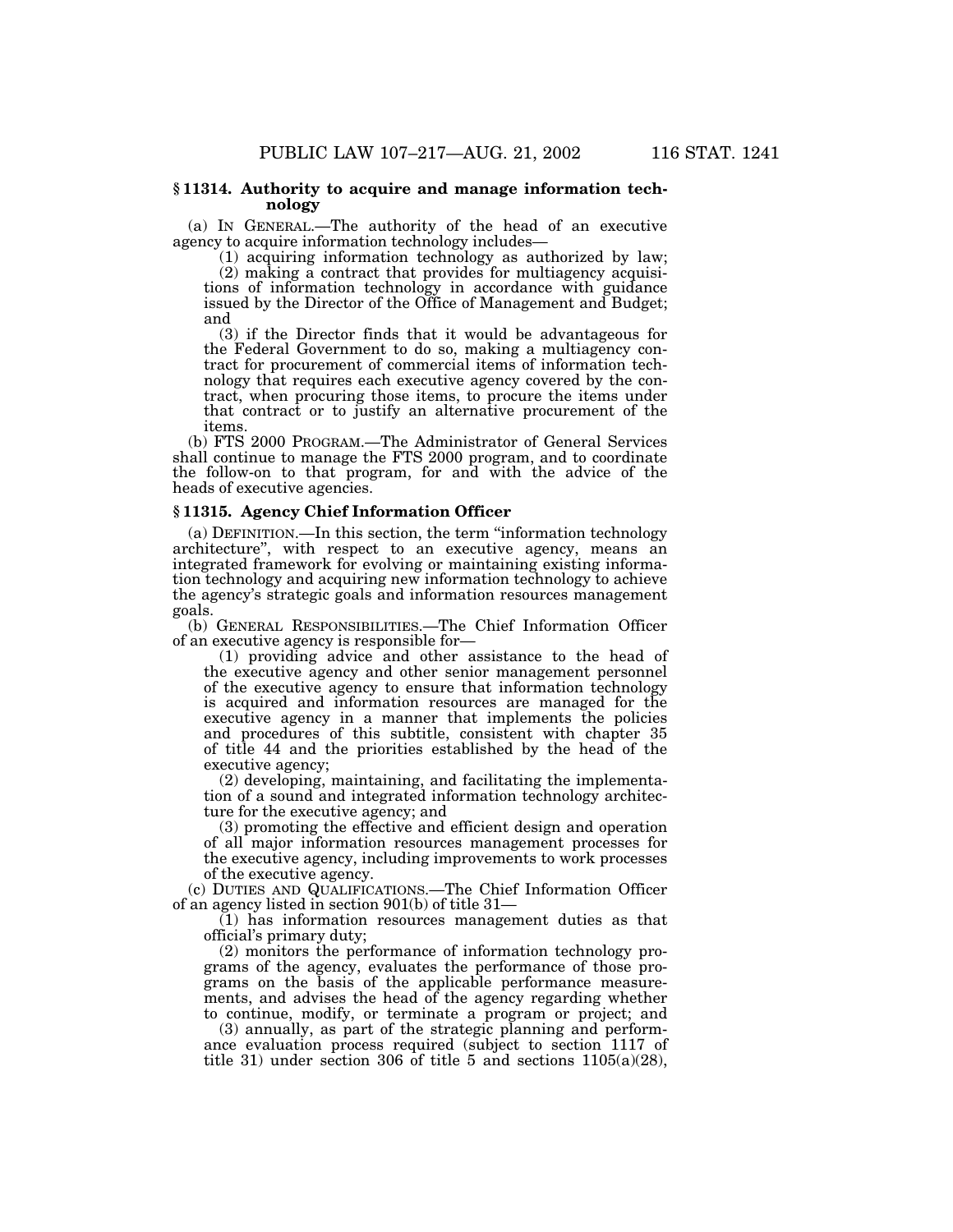1115–1117, and 9703 (as added by section 5(a) of the Govern-62, 107 Stat. 289)) of title 31—<br>(A) assesses the requirements established for agency per-

sonnel regarding knowledge and skill in information resources management and the adequacy of those requirements for facilitating the achievement of the performance goals established for information resources management;

(B) assesses the extent to which the positions and personnel at the executive level of the agency and the positions and personnel at management level of the agency below the executive level meet those requirements;

(C) develops strategies and specific plans for hiring, training, and professional development to rectify any deficiency in meeting those requirements; and

(D) reports to the head of the agency on the progress made in improving information resources management capability.

# **§ 11316. Accountability**

The head of each executive agency, in consultation with the Chief Information Officer and the Chief Financial Officer of that executive agency (or, in the case of an executive agency without a chief financial officer, any comparable official), shall establish policies and procedures to ensure that—

(1) the accounting, financial, asset management, and other information systems of the executive agency are designed, developed, maintained, and used effectively to provide financial or program performance data for financial statements of the executive agency;

(2) financial and related program performance data are provided on a reliable, consistent, and timely basis to executive agency financial management systems; and

(3) financial statements support—

(A) assessments and revisions of mission-related processes and administrative processes of the executive agency; and

(B) measurement of the performance of investments made by the agency in information systems.

# **§ 11317. Significant deviations**

The head of each executive agency shall identify in the strategic information resources management plan required under section 3506(b)(2) of title 44 any major information technology acquisition program, or any phase or increment of that program, that has significantly deviated from the cost, performance, or schedule goals established for the program.

#### **§ 11318. Interagency support**

The head of an executive agency may use amounts available to the agency for oversight, acquisition, and procurement of information technology to support jointly with other executive agencies the activities of interagency groups that are established to advise the Director of the Office of Management and Budget in carrying out the Director's responsibilities under this chapter. The use of those amounts for that purpose is subject to requirements and limitations on uses and amounts that the Director may prescribe.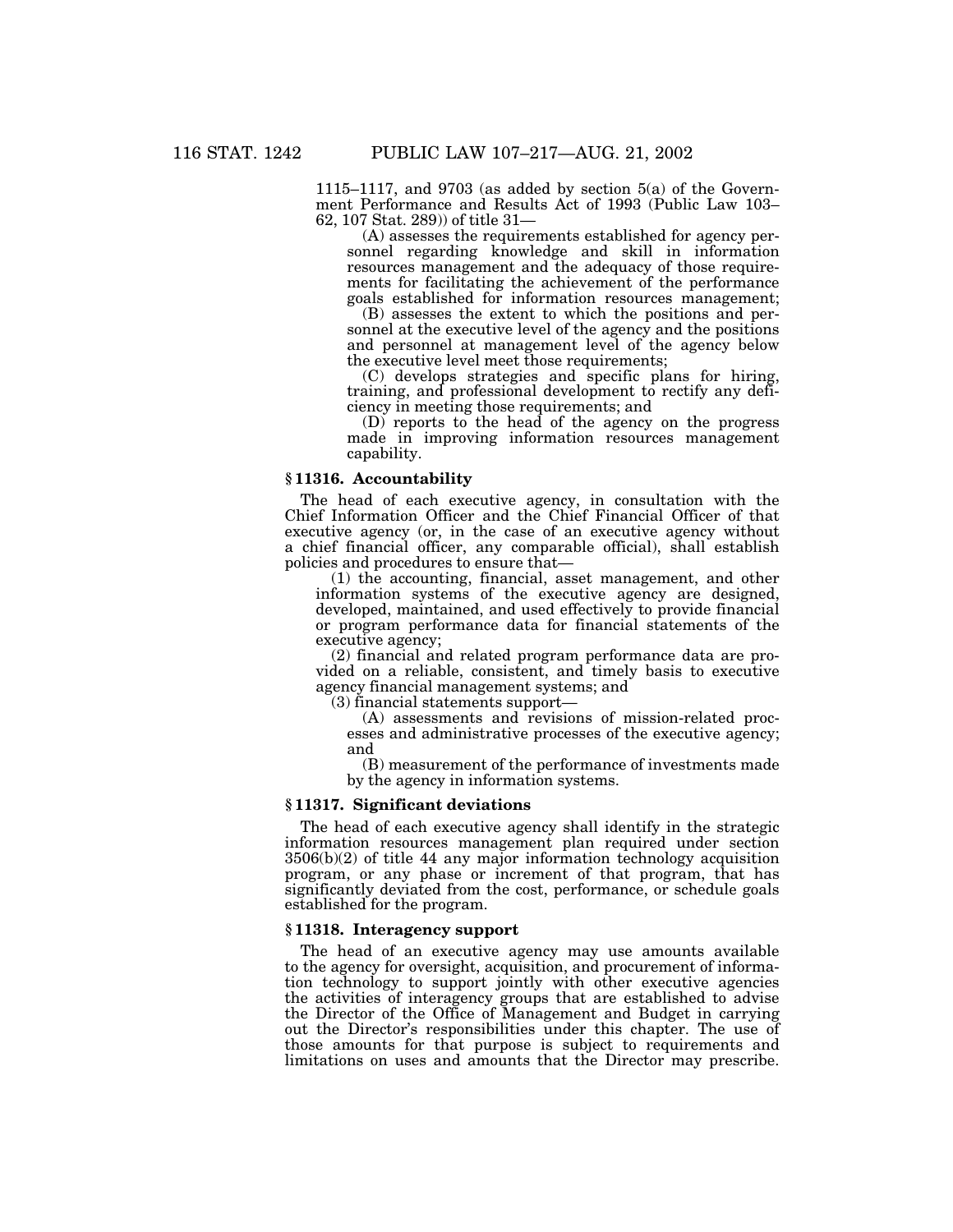The Director shall prescribe the requirements and limitations during the Director's review of the executive agency's proposed budget submitted to the Director by the head of the executive agency for purposes of section 1105 of title 31.

### SUBCHAPTER III—OTHER RESPONSIBILITIES

### **§ 11331. Responsibilities regarding efficiency, security, and privacy of federal computer systems**

(a) DEFINITIONS.—In this section, the terms ''federal computer system'' and ''operator of a federal computer system'' have the meanings given those terms in section 20(d) of the National Institute of Standards and Technology Act (15 U.S.C. 278g–3(d)).

(1) AUTHORITY TO PRESCRIBE AND DISAPPROVE OR MODIFY.—  $(A)$  AUTHORITY TO PRESCRIBE.—On the basis of standards

and guidelines developed by the National Institute of Standards and Technology pursuant to paragraphs (2) and (3) of section 20(a) of the Act (15 U.S.C.  $278g-3(a)(2)$ , (3)), the Secretary of Commerce shall prescribe standards and guidelines pertaining to federal computer systems. The Secretary shall make those standards compulsory and binding to the extent the Secretary determines necessary to improve the efficiency of operation or security and privacy of federal computer systems.

(B) AUTHORITY TO DISAPPROVE OR MODIFY.—The President may disapprove or modify those standards and guidelines if the President determines that action to be in the public interest. The President's authority to disapprove or modify those standards and guidelines may not be delegated. Notice of disapproval or modification shall be published promptly in the Federal Register. On receiving notice of disapproval or modification, the Secretary shall immediately rescind or modify those standards or guidelines as directed by the President.

(2) EXERCISE OF AUTHORITY.—To ensure fiscal and policy consistency, the Secretary shall exercise the authority conferred by this section subject to direction by the President and in coordination with the Director of the Office of Management and Budget.

(c) APPLICATION OF MORE STRINGENT STANDARDS.—The head of a federal agency may employ standards for the cost-effective security and privacy of sensitive information in a federal computer system in or under the supervision of that agency that are more stringent than the standards the Secretary prescribes under this section if the more stringent standards contain at least the applicable standards the Secretary makes compulsory and binding. (d) WAIVER OF STANDARDS.—

(1) AUTHORITY OF THE SECRETARY.—The Secretary may waive in writing compulsory and binding standards under subsection (b) if the Secretary determines that compliance would—

 $(A)$  adversely affect the accomplishment of the mission of an operator of a federal computer system; or

(B) cause a major adverse financial impact on the operator that is not offset by Federal Government-wide savings.

(2) DELEGATION OF WAIVER AUTHORITY.—The Secretary may delegate to the head of one or more federal agencies authority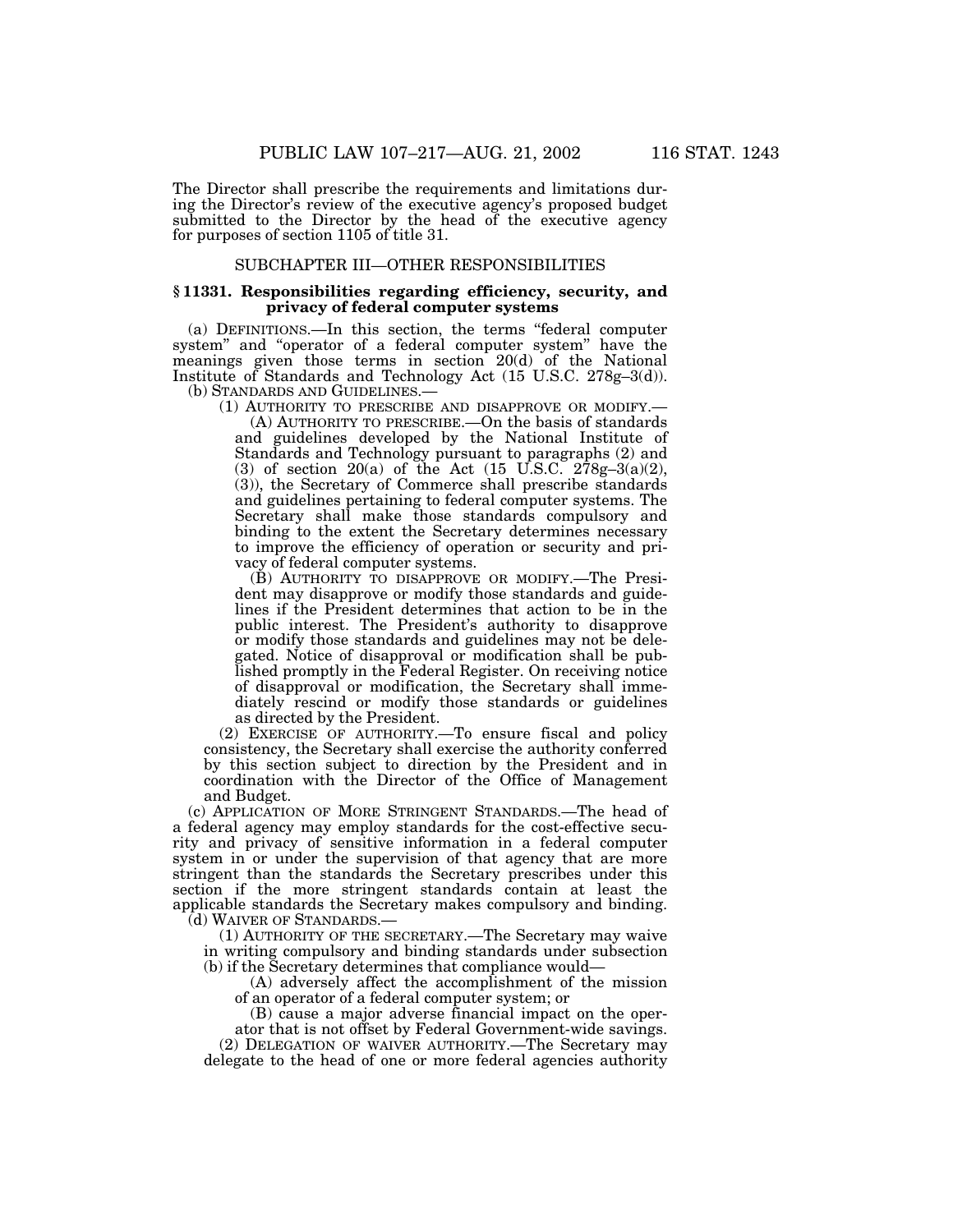to waive those standards to the extent the Secretary determines that action to be necessary and desirable to allow for timely and effective implementation of federal computer system standards. The head of the agency may redelegate that authority only to a chief information officer designated pursuant to section 3506 of title 44.

(3) NOTICE.—Notice of each waiver and delegation shall be transmitted promptly to Congress and published promptly in the Federal Register.

# **§ 11332. Federal computer system security training and plan**

(a) DEFINITIONS.—In this section, the terms ''computer system'', ''federal agency'', ''federal computer system'', ''operator of a federal computer system'', and ''sensitive information'' have the meanings given those terms in section 20(d) of the National Institute of Standards and Technology Act (15 U.S.C. 278g–3(d)).

(b) TRAINING—

(1) IN GENERAL.—Each federal agency shall provide for mandatory periodic training in computer security awareness and accepted computer security practice of all employees who are involved with the management, use, or operation of each federal computer system within or under the supervision of the agency. The training shall be–

(A) provided in accordance with the guidelines developed pursuant to section  $20(a)(5)$  of the Act (15 U.S.C. 278g- $3(a)(5)$  and the regulations prescribed under paragraph (3) for federal civilian employees; or

(B) provided by an alternative training program that the head of the agency approves after determining that the alternative training program is at least as effective in accomplishing the objectives of the guidelines and regulations.

(2) TRAINING OBJECTIVES.—Training under this subsection shall be designed—

(A) to enhance employees' awareness of the threats to, and vulnerability of, computer systems; and

(B) to encourage the use of improved computer security practices.

(3) REGULATIONS.—The Director of the Office of Personnel Management shall maintain regulations that establish the procedures and scope of the training to be provided federal civilian employees under this subsection and the manner in which the training is to be carried out.

 $(c)$  PLAN. $-$ 

(1) IN GENERAL.—Consistent with standards, guidelines, policies, and regulations prescribed pursuant to section 11331 of this title, each federal agency shall maintain a plan for the security and privacy of each federal computer system the agency identifies as being within or under its supervision and as containing sensitive information. The plan must be commensurate with the risk and magnitude of the harm resulting from the loss, misuse, or unauthorized access to, or modification of, the information contained in the system.

(2) REVISION AND REVIEW.—The plan shall be revised annually as necessary and is subject to disapproval by the Director of the Office of Management and Budget.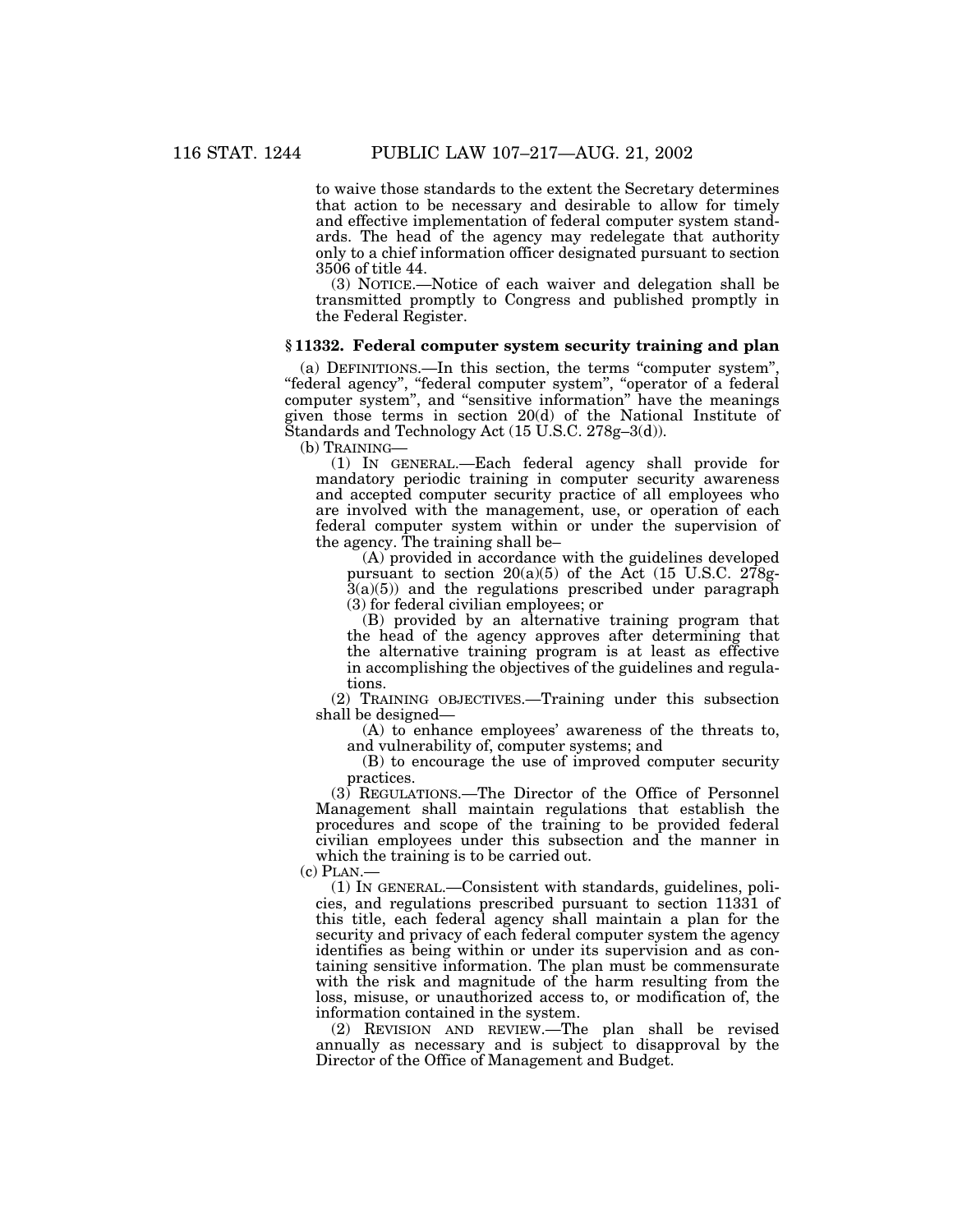(d) HANDLING OF INFORMATION NOT AFFECTED.—This section does not— (1) constitute authority to withhold information sought pursu-

ant to section 552 of title 5; or

(2) authorize a federal agency to limit, restrict, regulate, or control the collection, maintenance, disclosure, use, transfer, or sale of any information (regardless of the medium in which the information may be maintained) that is—

(A) privately owned information;

(B) disclosable under section 552 of title 5 or another law requiring or authorizing the public disclosure of information; or

(C) public domain information.

### **CHAPTER 115—INFORMATION TECHNOLOGY ACQUISITION PILOT PROGRAMS**

#### SUBCHAPTER I—CONDUCT OF PILOT PROGRAMS

Sec.

11501. Authority to conduct pilot programs.<br>11502. Evaluation criteria and plans.

Evaluation criteria and plans.

11503. Report.

- 11504. Recommended legislation.
- 11505. Rule of construction.

#### SUBCHAPTER II—SPECIFIC PILOT PROGRAMS

11521. Share-in-savings pilot program. 11522. Solutions-based contracting pilot program.

# SUBCHAPTER I—CONDUCT OF PILOT PROGRAMS

#### **§ 11501. Authority to conduct pilot programs**

(a) IN GENERAL.—

(1) PURPOSE.—In consultation with the Administrator for the Office of Information and Regulatory Affairs, the Administrator for Federal Procurement Policy may conduct pilot programs to test alternative approaches for the acquisition of information technology by executive agencies.

(2) MULTIAGENCY, MULTI-ACTIVITY CONDUCT OF EACH PRO-GRAM.—Except as otherwise provided in this chapter, each pilot program conducted under this chapter shall be carried out in not more than two procuring activities in each of the executive agencies that are designated by the Administrator for Federal Procurement Policy in accordance with this chapter to carry out the pilot program. With the approval of the Administrator for Federal Procurement Policy, the head of each designated executive agency shall select the procuring activities of the executive agency that are to participate in the test and shall designate a procurement testing official who shall be responsible for the conduct and evaluation of the pilot program within the executive agency.

(b) LIMITATIONS.—

(1) NUMBER.—Not more than two pilot programs may be conducted under this chapter, including one pilot program each pursuant to the requirements of sections 11521 and 11522 of this title.

(2) AMOUNT.—The total amount obligated for contracts entered into under the pilot programs conducted under this chapter may not exceed \$750,000,000. The Administrator for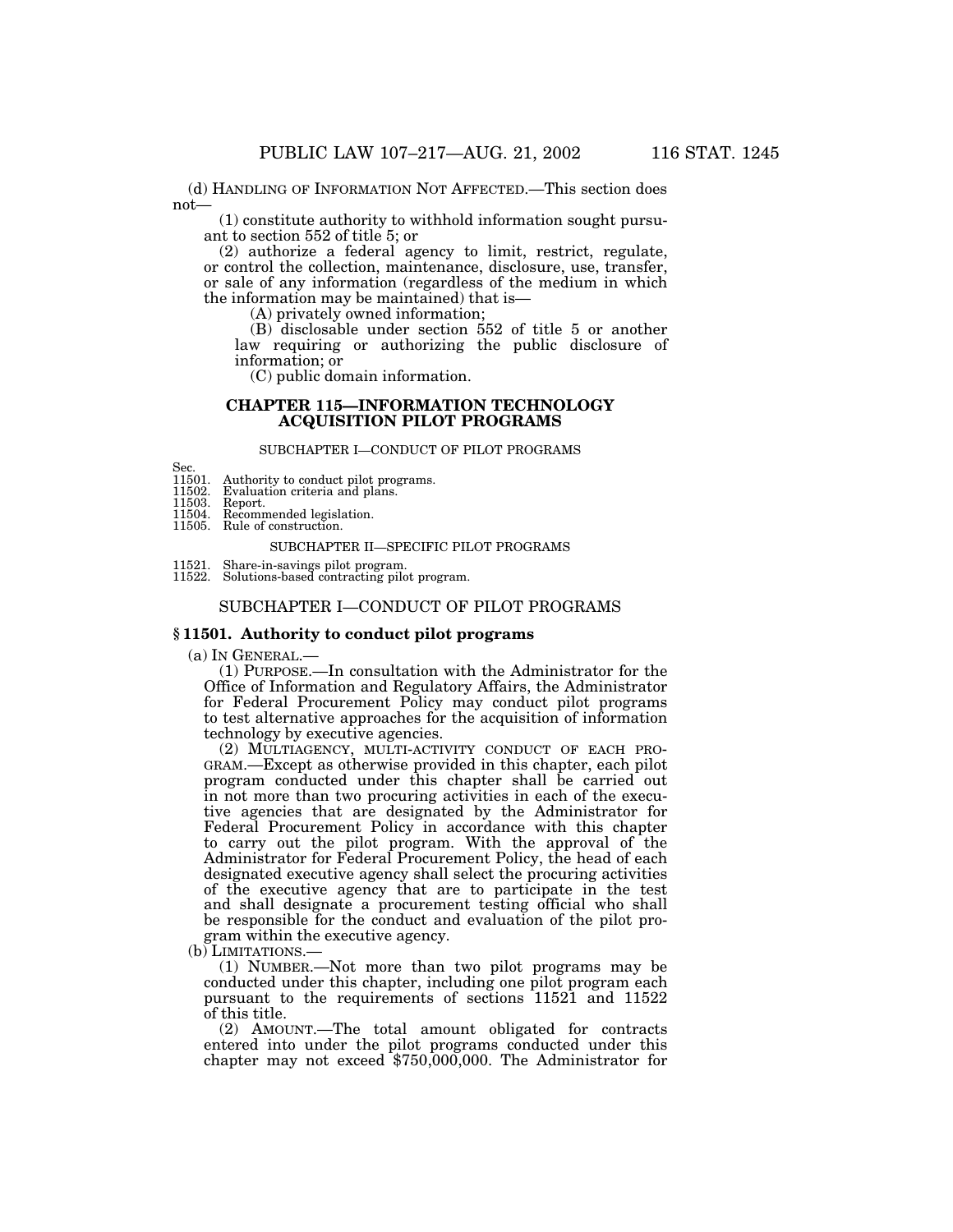Federal Procurement Policy shall monitor those contracts and ensure that contracts are not entered into in violation of this paragraph.

(c) PERIOD OF PROGRAMS.—

(1) IN GENERAL.—Subject to paragraph (2), a pilot program may be carried out under this chapter for the period, not in excess of five years, the Administrator for Federal Procurement Policy determines is sufficient to establish reliable results.

(2) CONTINUING VALIDITY OF CONTRACTS.—A contract entered into under the pilot program before the expiration of that program remains in effect according to the terms of the contract after the expiration of the program.

#### **§ 11502. Evaluation criteria and plans**

(a) MEASURABLE TEST CRITERIA.—To the maximum extent practicable, the head of each executive agency conducting a pilot program under section 11501 of this title shall establish measurable criteria for evaluating the effects of the procedures or techniques to be tested under the program.

(b) TEST PLAN.—Before a pilot program may be conducted under section 11501 of this title, the Administrator for Federal Procurement Policy shall submit to Congress a detailed test plan for the program, including a detailed description of the procedures to be used and a list of regulations that are to be waived.

### **§ 11503. Report**

(a) REQUIREMENT.—Not later than 180 days after the completion of a pilot program under this chapter, the Administrator for Federal Procurement Policy shall—

(1) submit to the Director of the Office of Management and Budget a report on the results and findings under the program; and

(2) provide a copy of the report to Congress.

(b) CONTENT.—The report shall include—

(1) a detailed description of the results of the program, as measured by the criteria established for the program; and

(2) a discussion of legislation that the Administrator recommends, or changes in regulations that the Administrator considers necessary, to improve overall information resources management in the Federal Government.

## **§ 11504. Recommended legislation**

If the Director of the Office of Management and Budget determines that the results and findings under a pilot program under this chapter indicate that legislation is necessary or desirable to improve the process for acquisition of information technology, the Director shall transmit the Director's recommendations for that legislation to Congress.

# **§ 11505. Rule of construction**

This chapter does not authorize the appropriation or obligation of amounts for the pilot programs authorized under this chapter.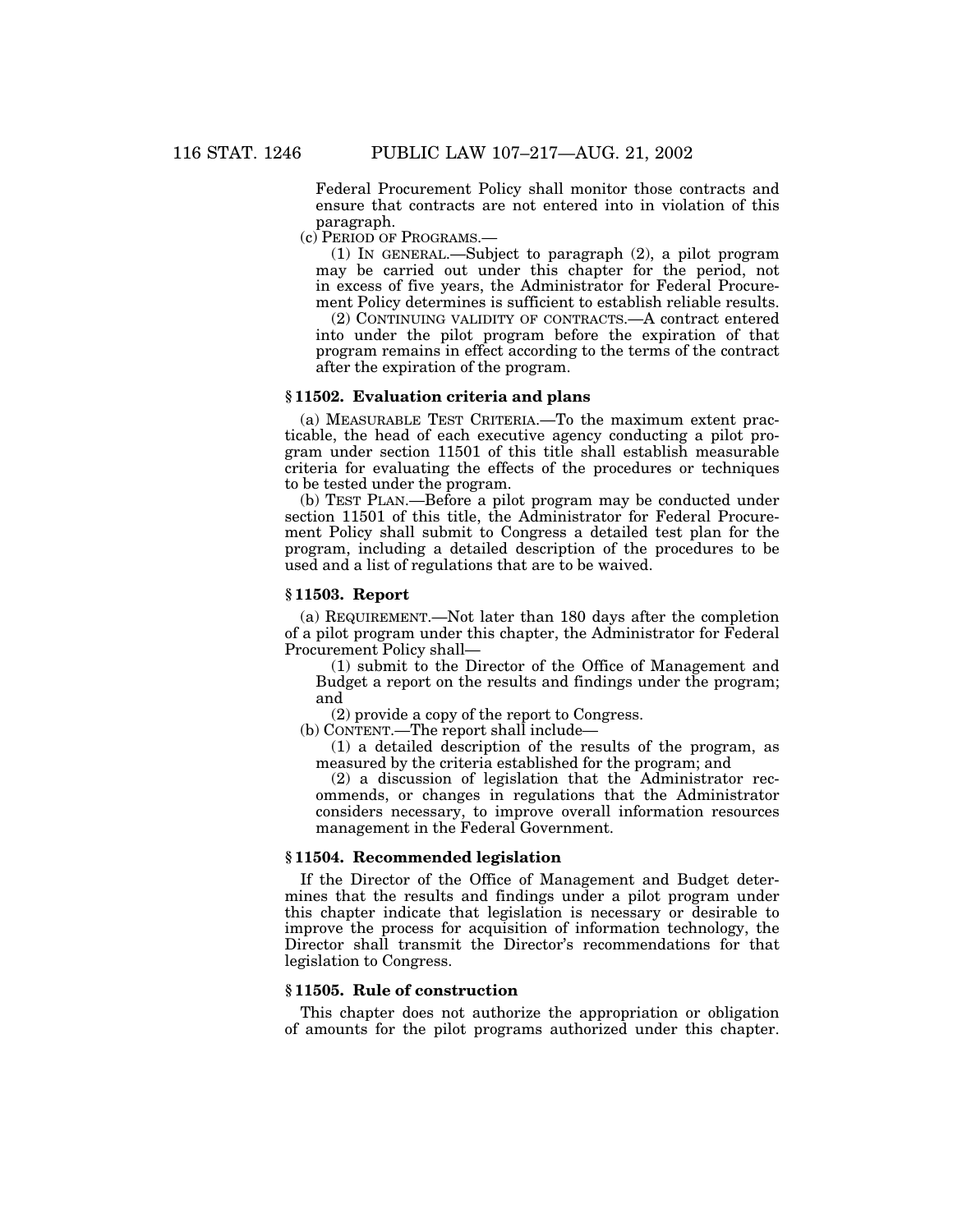# SUBCHAPTER II—SPECIFIC PILOT PROGRAMS

### **§ 11521. Share-in-savings pilot program**

(a) REQUIREMENT.—The Administrator for Federal Procurement Policy may authorize the heads of two executive agencies to carry out a pilot program to test the feasibility of—

(1) contracting on a competitive basis with a private sector source to provide the Federal Government with an information technology solution for improving mission-related or administrative processes of the Federal Government; and

(2) paying the private sector source an amount equal to a portion of the savings derived by the Federal Government from any improvements in mission-related processes and administrative processes that result from implementation of the solution.

(b) LIMITATIONS.—The head of an executive agency authorized to carry out the pilot program may carry out one project and enter into not more than five contracts for the project under the pilot program.

(c) SELECTION OF PROJECTS.—In consultation with the Administrator for the Office of Information and Regulatory Affairs, the Administrator for Federal Procurement Policy shall select the projects.

### **§ 11522. Solutions-based contracting pilot program**

(a) DEFINITION.—For purposes of this section, ''solutions-based contracting'' is an acquisition method under which the acquisition objectives are defined by the Federal Government user of the technology to be acquired, a streamlined contractor selection process is used, and industry sources are allowed to provide solutions that attain the objectives effectively.

(b) IN GENERAL.—The Administrator for Federal Procurement Policy may authorize the head of an executive agency, in accordance with subsection (d), to carry out a pilot program to test the feasibility of using solutions-based contracting for the acquisition of information technology.

(c) PROCESS REQUIREMENTS.—The Administrator shall require use of a process with the following aspects for acquisitions under the pilot program:

(1) ACQUISITION PLAN EMPHASIZING DESIRED RESULT.— Preparation of an acquisition plan that defines the functional requirements of the intended users of the information technology to be acquired, identifies the operational improvements to be achieved, and defines the performance measurements to be applied in determining whether the information technology acquired satisfies the defined requirements and attains the identified results.

(2) RESULTS-ORIENTED STATEMENT OF WORK.—Use of a statement of work that is limited to an expression of the end results or performance capabilities desired under the acquisition plan.

(3) SMALL ACQUISITION ORGANIZATION.—Assembly of a small acquisition organization consisting of the following:

(A) An acquisition management team, the members of which are to be evaluated and rewarded under the pilot program for contributions toward attainment of the desired results identified in the acquisition plan.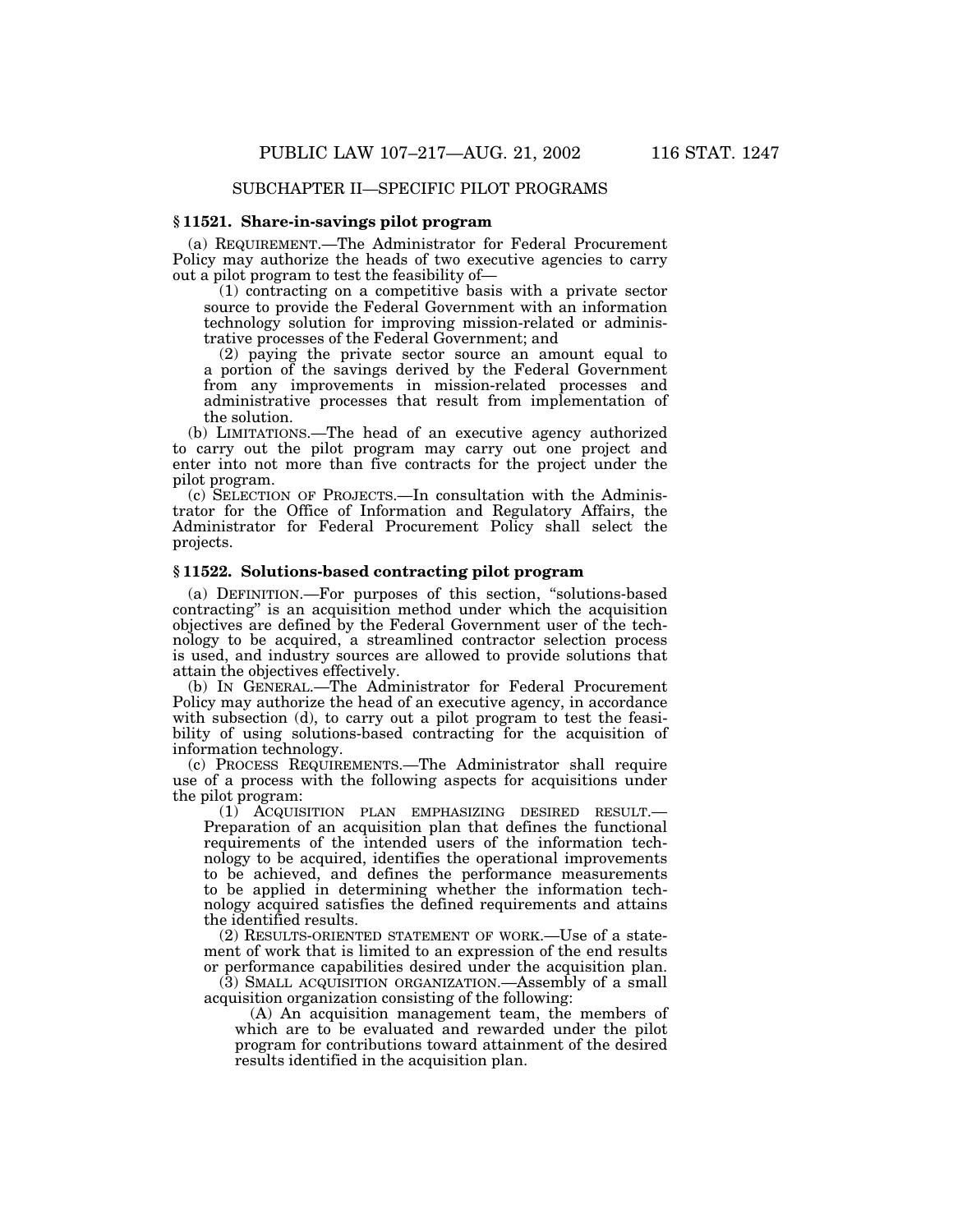(B) A small source selection team composed of representatives of the specific mission or administrative area to be supported by the information technology to be acquired, a contracting officer, and individuals with relevant expertise.

(4) USE OF SOURCE SELECTION FACTORS EMPHASIZING SOURCE QUALIFICATIONS AND COSTS.—Use of source selection factors that emphasize—

 $(\overline{A})$  the qualifications of the offeror, including personnel skills, previous experience in providing other private or public sector organizations with solutions for attaining objectives similar to the objectives of the acquisition, past contract performance, qualifications of the proposed program manager, and the proposed management plan; and

(B) the costs likely to be associated with the conceptual approach proposed by the offeror.

(5) OPEN COMMUNICATIONS WITH CONTRACTOR COMMUNITY.— Open availability of the following information to potential offerors:

(A) The agency mission to be served by the acquisition.

(B) The functional process to be performed by use of information technology.

(C) The process improvements to be attained.

(6) SIMPLE SOLICITATION.—Use of a simple solicitation that sets forth only the functional work description, the source selection factors to be used in accordance with paragraph (4), the required terms and conditions, instructions regarding submission of offers, and the estimate of the Government's budget for the desired work.

(7) SIMPLE PROPOSALS.—Submission of oral presentations and written proposals that are limited in size and scope and contain information on—

(A) the offeror's qualifications to perform the desired work;

(B) past contract performance;

(C) the proposed conceptual approach; and

(D) the costs likely to be associated with the proposed conceptual approach.

(8) SIMPLE EVALUATION.—Use of a simplified evaluation process, to be completed within 45 days after receipt of proposals, that consists of the following:

(A) Identification of the most qualified offerors that are within the competitive range.

(B) Issuance of invitations for at least three and not more than five of the identified offerors to make oral presentations to, and engage in discussions with, the evaluating personnel regarding, for each offeror—

(i) the qualifications of the offeror, including how the qualifications of the offeror relate to the approach proposed to be taken by the offeror in the acquisition; and

(ii) the costs likely to be associated with the approach.

(C) Evaluation of the qualifications of the identified offerors and the costs likely to be associated with the offerors' proposals on the basis of submissions required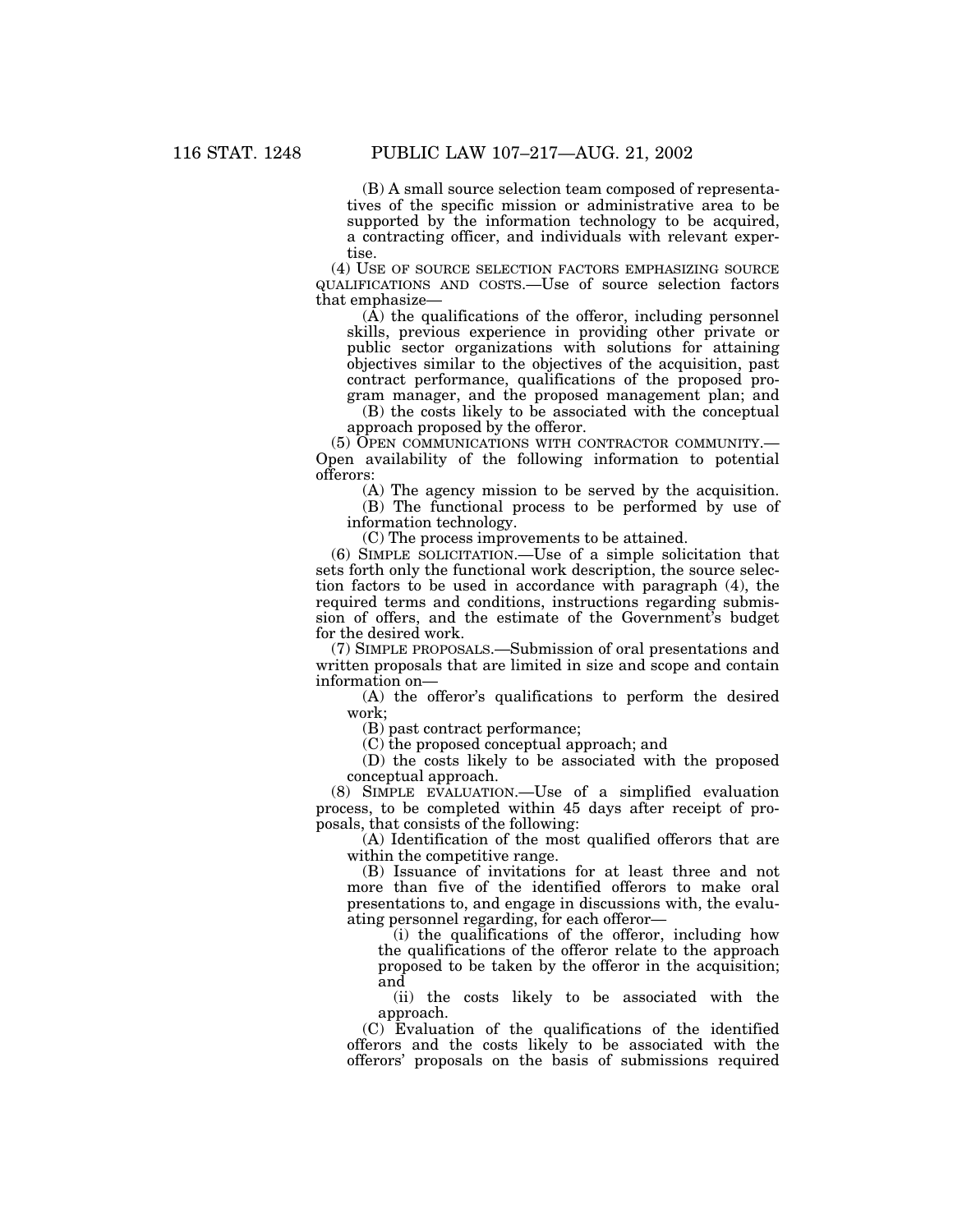under the process and any oral presentations made by, and any discussions with, the offerors.

(9) SELECTION OF MOST QUALIFIED OFFEROR.—A selection process consisting of the following:

(A) Identification of the most qualified sources, primarily on the basis of the oral proposals, presentations, and discussions, and written proposals, submitted in accordance with paragraph (7).

 $(B)$  A program definition phase of 30–60 days (or a longer period the Administrator approves)—

(i) during which the sources identified under subparagraph (A), in consultation with one or more intended users, develop a conceptual system design and technical approach, define logical phases for the project, and estimate the total cost and the cost for each phase; and

(ii) after which a contract for performance of the work may be awarded to the source whose offer is determined to be most advantageous to the Government on the basis of cost, the responsiveness, reasonableness, and quality of the proposed performance, and a sharing of risk and benefits between the source and the Government.

(C) As many successive program definition phases as necessary to award a contract in accordance with subparagraph  $(B)$ .<br>(10) Sys

SYSTEM IMPLEMENTATION PHASING.—System implementation to be executed in phases that are tailored to the solution, with appropriate contract arrangements being used for various phases and activities.

(11) MUTUAL AUTHORITY TO TERMINATE.—Authority for the Government or the contractor to terminate the contract without penalty at the end of any phase defined for the project.

(12) TIME MANAGEMENT DISCIPLINE.—Application of a standard for awarding a contract within 105 to 120 days after issuance of the solicitation, except that the Administrator may approve the application of a longer standard period.

(d) PILOT PROGRAM PROJECTS.—The Administrator shall

authorize to be carried out under the pilot program—<br>
(1) not more than 10 projects, each of which has an estimated<br>
cost of at least \$25,000,000 and not more than \$100,000,000; and<br>(2) not more than 10 projects for small business concerns,

each of which has an estimated cost of at least  $$1,000,000$ and not more than \$5,000,000.

(e) MONITORING BY COMPTROLLER GENERAL.—The Comptroller

 $(1)$  monitor the conduct, and review the results, of acquisitions under the pilot program; and

(2) submit to Congress periodic reports containing the views of the Comptroller General on the activities, results, and findings under the pilot program.

# **CHAPTER 117—ADDITIONAL INFORMATION RESOURCES MANAGEMENT MATTERS**

Sec. 11701. On-line multiple award schedule contracting.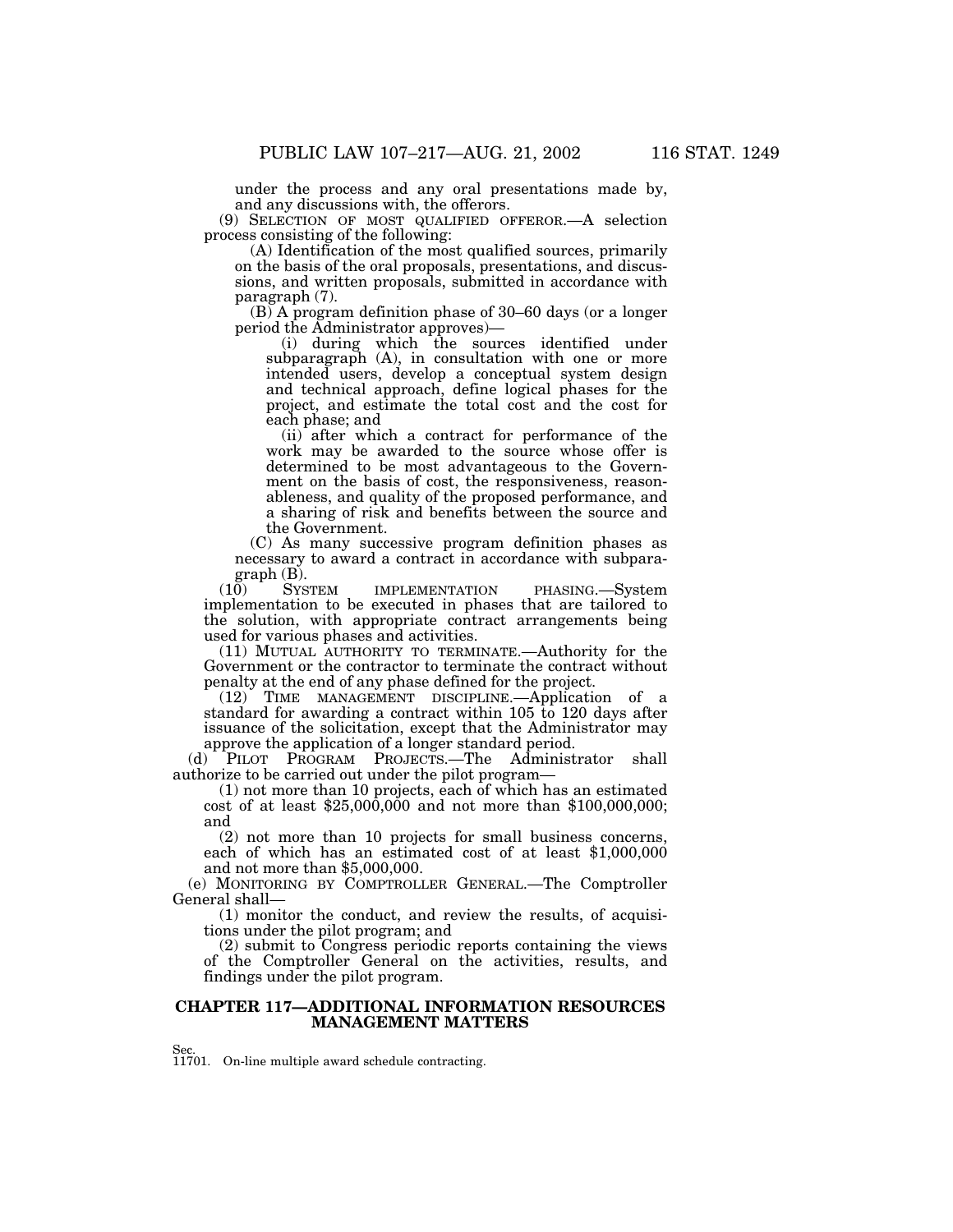11702. Identification of excess and surplus computer equipment.<br>11703. Index of certain information in information systems in

11703. Index of certain information in information systems included in directory established under section 4101 of title 44.

11704. Procurement procedures.

# **§ 11701. On-line multiple award schedule contracting**

(a) AUTOMATION OF MULTIPLE AWARD SCHEDULE CONTRACTING.— To provide for the economic and efficient procurement of information technology and other commercial items, the Administrator of General Services shall provide Federal Government-wide on-line computer access to information on products and services that are available for ordering through the multiple award schedules.

(b) REQUIREMENTS.—The system for providing on-line computer

(1) have the capability to—<br>  $(A)$  provide basic information on prices, features, and performance of all products and services available for ordering through the multiple award schedules;

(B) provide for updating that information to reflect changes in prices, features, and performance as soon as information on the changes becomes available; and

(C) enable users to make on-line computer comparisons of the prices, features, and performance of similar products and services offered by various vendors; and

(2) be used to place orders under the multiple award schedules in a fiscal year for an amount equal to at least 60 percent of the total amount spent for all orders under the multiple award schedules in that fiscal year.

(c) STREAMLINED PROCEDURES.—

(1) PILOT PROGRAM.—On certification by the Administrator of General Services that the system for providing on-line computer access meets the requirements of subsection (b)(1) and was used as required by subsection (b)(2) in the fiscal year preceding the fiscal year in which the certification is made, the Administrator for Federal Procurement Policy may establish a pilot program to test streamlined procedures for the procurement of information technology products and services available for ordering through the multiple award schedules.

(2) APPLICABILITY TO MULTIPLE AWARD SCHEDULE CON-TRACTS.—Except as provided in paragraph (4), the pilot program shall be applicable to all multiple award schedule contracts for the purchase of information technology and shall test the following procedures:

 $(A)$  A procedure under which negotiation of the terms and conditions for a covered multiple award schedule contract is limited to terms and conditions other than price.

(B) A procedure under which the vendor establishes the prices under a covered multiple award schedule contract and may adjust those prices at any time in the discretion of the vendor.

(C) A procedure under which a covered multiple award schedule contract is awarded to any responsible offeror that—

(i) has a suitable record of past performance, which may include past performance on multiple award schedule contracts;

(ii) agrees to terms and conditions that the Administrator for Federal Procurement Policy determines are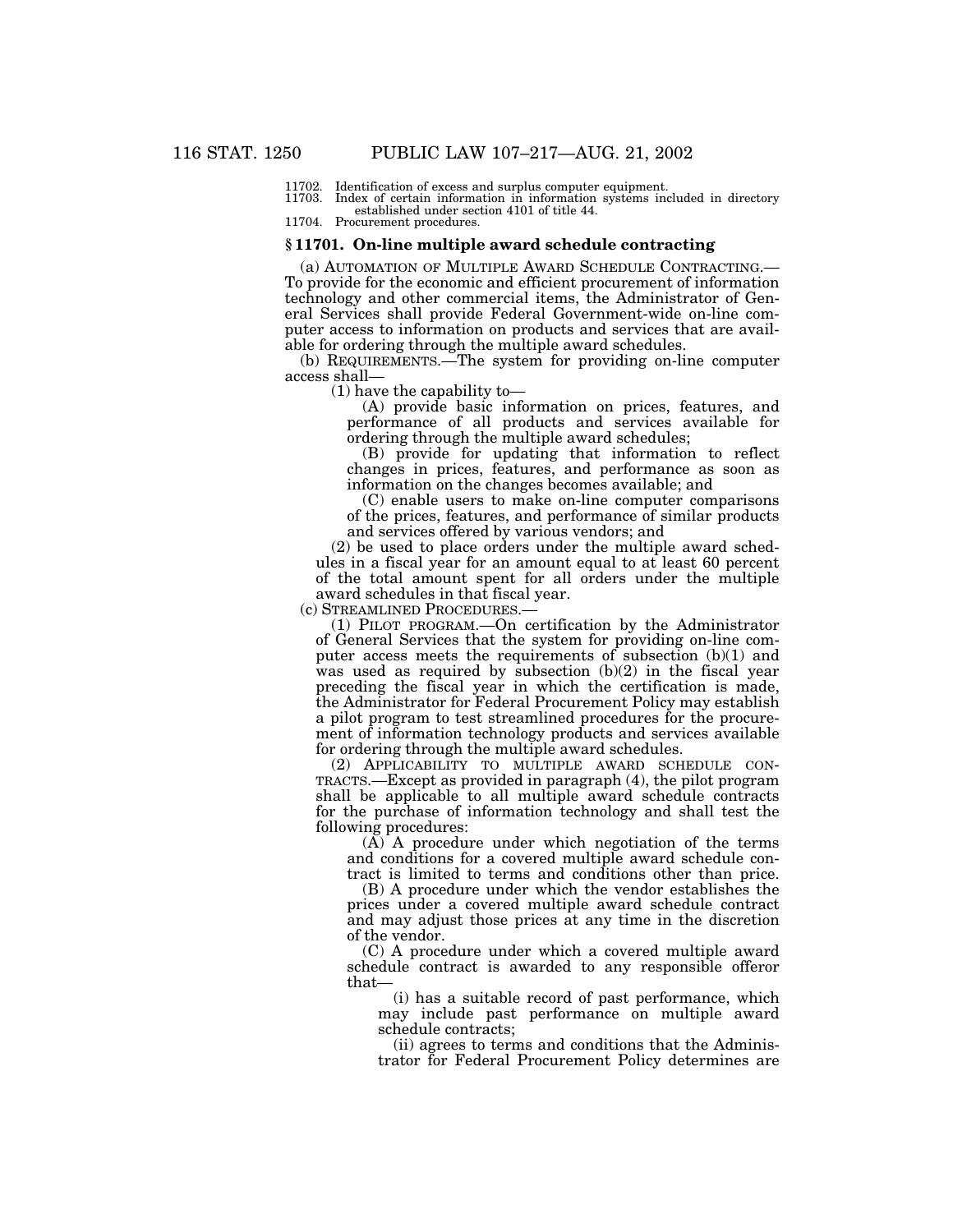required by law or are appropriate for the purchase of commercial items; and

(iii) agrees to establish and update prices, features, and performance and to accept orders electronically through the automated system established pursuant to subsection (a).

(3) COMPTROLLER GENERAL REVIEW AND REPORT.—

(A) AUTHORITY TO CONDUCT REVIEW AND MAKE REPORT.— Not later than three years after the date on which the pilot program is established, the Comptroller General shall review the pilot program and report to Congress on the results of the pilot program.

(B) CONTENT OF REPORT.—The report shall include the following:

(i) An evaluation of the extent to which there is competition for the orders placed under the pilot program.

(ii) The effect that the streamlined procedures under the pilot program have on prices charged under multiple award schedule contracts.

(iii) The effect that those procedures have on paperwork requirements for multiple award schedule contracts and orders.

(iv) The impact of the pilot program on small businesses and socially and economically disadvantaged small businesses.

(4) WITHDRAWAL OF SCHEDULE OR PORTION OF SCHEDULE FROM PILOT PROGRAM.—

(A) WHEN ALLOWED.—The Administrator for Federal Procurement Policy may withdraw a multiple award schedule or portion of a schedule from the pilot program if the Administrator determines that—

(i) price competition is not available under that schedule or portion of that schedule; or

(ii) the cost to the Government for that schedule or portion for the previous year was higher than it would have been if the contract for that schedule or portion had been awarded using procedures that would apply if the pilot program were not in effect.

(B) NOTICE.—The Administrator for Federal Procurement Policy shall notify Congress at least 30 days before the date on which the Administrator withdraws a schedule or portion under this paragraph.

(C) AUTHORITY NOT DELEGABLE.—The authority under this paragraph may not be delegated.

(5) TERMINATION OF PILOT PROGRAM.—Unless reauthorized by law, the authority of the Administrator for Federal Procurement Policy to award contracts under the pilot program shall expire four years after the date on which the pilot program is established. A contract entered into before the authority expires remains in effect according to the terms of the contract after the expiration of the authority to award new contracts under the pilot program.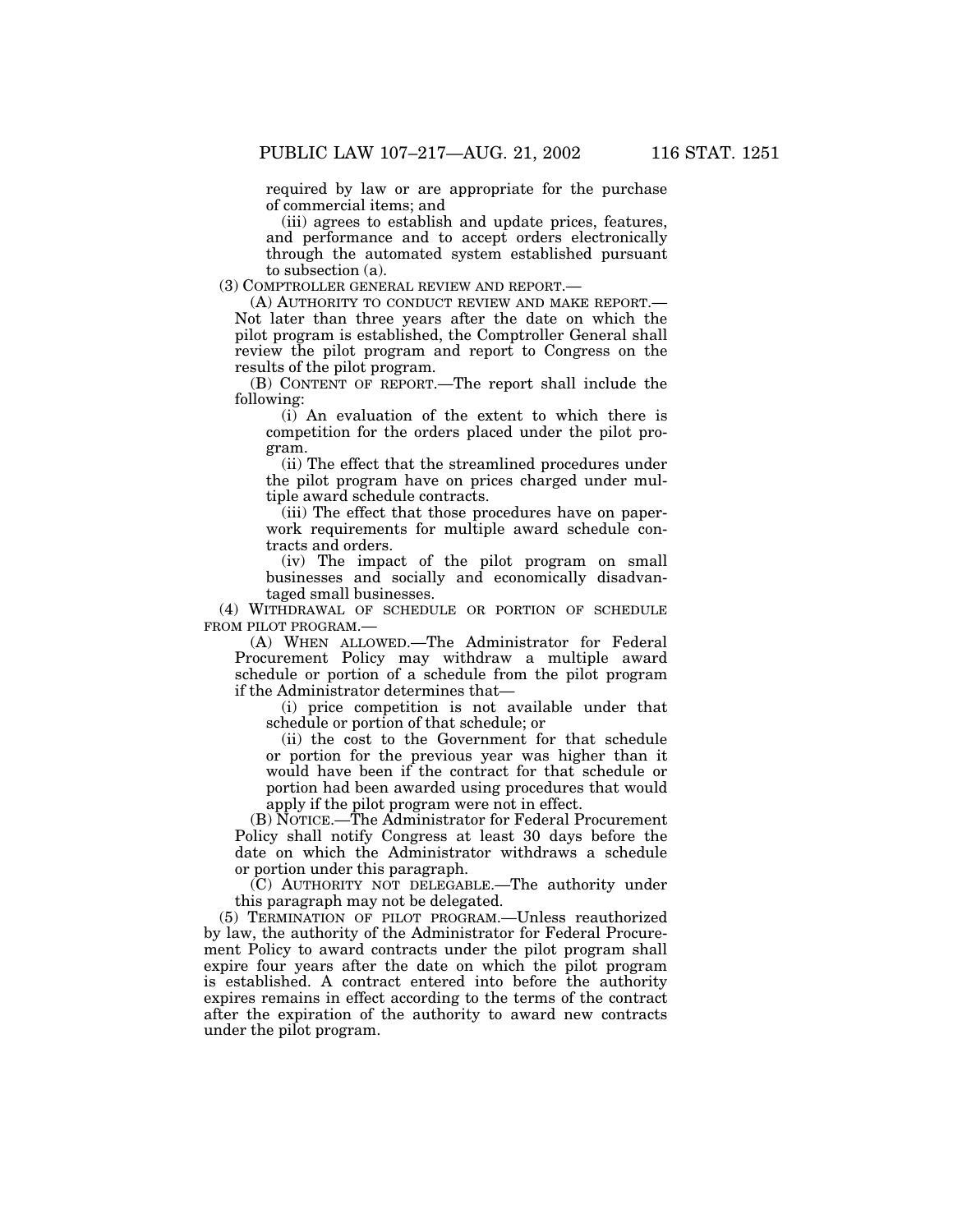### **§ 11702. Identification of excess and surplus computer equipment**

In accordance with chapter 5 of this title, the head of an executive agency shall maintain an inventory of all computer equipment under the control of that official that is excess or surplus property.

## **§ 11703. Index of certain information in information systems included in directory established under section 4101 of title 44**

If in designing an information technology system pursuant to this subtitle, the head of an executive agency determines that a purpose of the system is to disseminate information to the public, then the head of that executive agency shall reasonably ensure that an index of information disseminated by the system is included in the directory created pursuant to section 4101 of title 44. This section does not authorize the dissemination of information to the public unless otherwise authorized.

#### **§ 11704. Procurement procedures**

To the maximum extent practicable, the Federal Acquisition Regulatory Council shall ensure that the process for acquisition of information technology is a simplified, clear, and understandable process that specifically addresses the management of risk, incremental acquisitions, and the need to incorporate commercial information technology in a timely manner.

# **SUBTITLE IV—APPALACHIAN REGIONAL DEVELOPMENT**

| CHAPTER. |  | Sec |
|----------|--|-----|
|          |  |     |
|          |  |     |
|          |  |     |
|          |  |     |

# **CHAPTER 141—GENERAL PROVISIONS**

Sec. 14101. Findings and purposes. 14102. Definitions.

### **§ 14101. Findings and purposes**

(a) 1965 FINDINGS AND PURPOSE.—

(1) FINDINGS.—Congress finds and declares that the Appalachian region of the United States, while abundant in natural resources and rich in potential, lags behind the rest of the Nation in its economic growth and that its people have not shared properly in the Nation's prosperity. The region's uneven past development, with its historical reliance on a few basic industries and a marginal agriculture, has failed to provide the economic base that is a vital prerequisite for vigorous, self-sustaining growth. State and local governments and the people of the region understand their problems and have been working, and will continue to work, purposefully toward their solution. Congress recognizes the comprehensive report of the President's Appalachian Regional Commission documenting these findings and concludes that regionwide development is feasible, desirable, and urgently needed.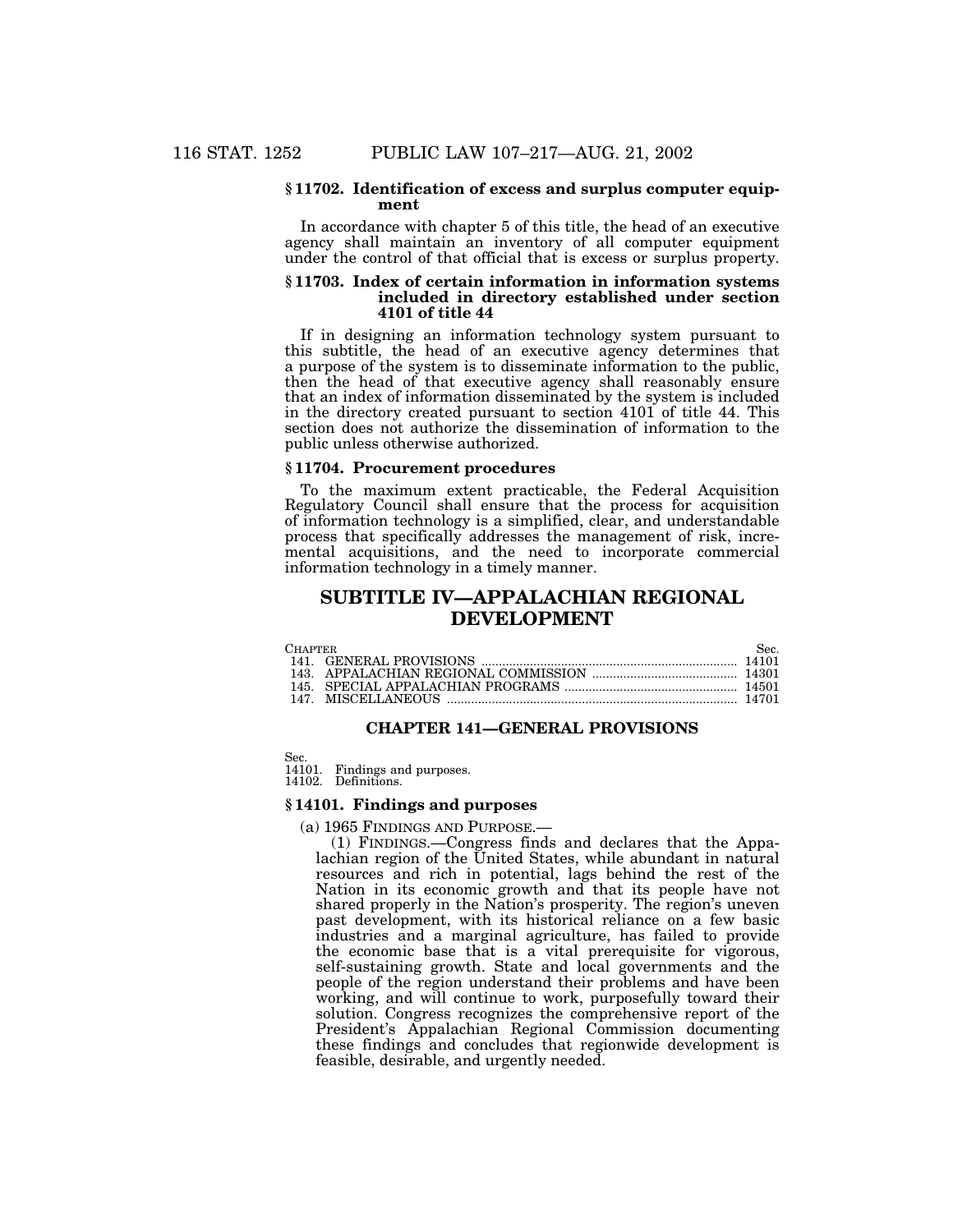(2) PURPOSE.—It is the purpose of this subtitle to assist the region in meeting its special problems, to promote its economic development, and to establish a framework for joint federal and state efforts toward providing the basic facilities essential to its growth and attacking its common problems and meeting its common needs on a coordinated and concerted regional basis. The public investments made in the region under this subtitle shall be concentrated in areas where there is a significant potential for future growth and where the expected return on public dollars invested will be the greatest. States will be responsible for recommending local and state projects within their borders that will receive assistance under this subtitle. As the region obtains the needed physical and transportation facilities and develops its human resources, Congress expects that the region will generate a diversified industry and that the region will then be able to support itself through the workings of a strengthened free enterprise economy.

(b) 1975 FINDINGS AND PURPOSE.—

(1) FINDINGS.—Congress further finds and declares that while substantial progress has been made toward achieving the purposes set out in subsection (a), especially with respect to the provision of essential public facilities, much remains to be accomplished, especially with respect to the provision of essential health, education, and other public services. Congress recognizes that changes and evolving national purposes in the decade since 1965 affect not only the Appalachian region but also its relationship to a nation that on December 31, 1975, is assigning higher priority to conservation and the quality of life, values long cherished within the region. Appalachia as of December 31, 1975, has the opportunity, in accommodating future growth and development, to demonstrate local leadership and coordinated planning so that housing, public services, transportation and other community facilities will be provided in a way congenial to the traditions and beauty of the region and compatible with conservation values and an enhanced quality of life for the people of the region, and consistent with that goal, the Appalachian region should be able to take advantage of eco-industrial development, which promotes both employment and economic growth and the preservation of natural resources. Congress recognizes also that fundamental changes are occurring in national energy requirements and production, which not only risk short-term dislocations but will undoubtedly result in major long-term effects in the region. It is essential that the opportunities for expanded energy production be used so as to maximize the social and economic benefits and minimize the social and environmental costs to the region and its people.

(2) PURPOSE.—It is also the purpose of this subtitle to provide a framework for coordinating federal, state and local efforts toward—

(A) anticipating the effects of alternative energy policies and practices;

(B) planning for accompanying growth and change so as to maximize the social and economic benefits and minimize the social and environmental costs; and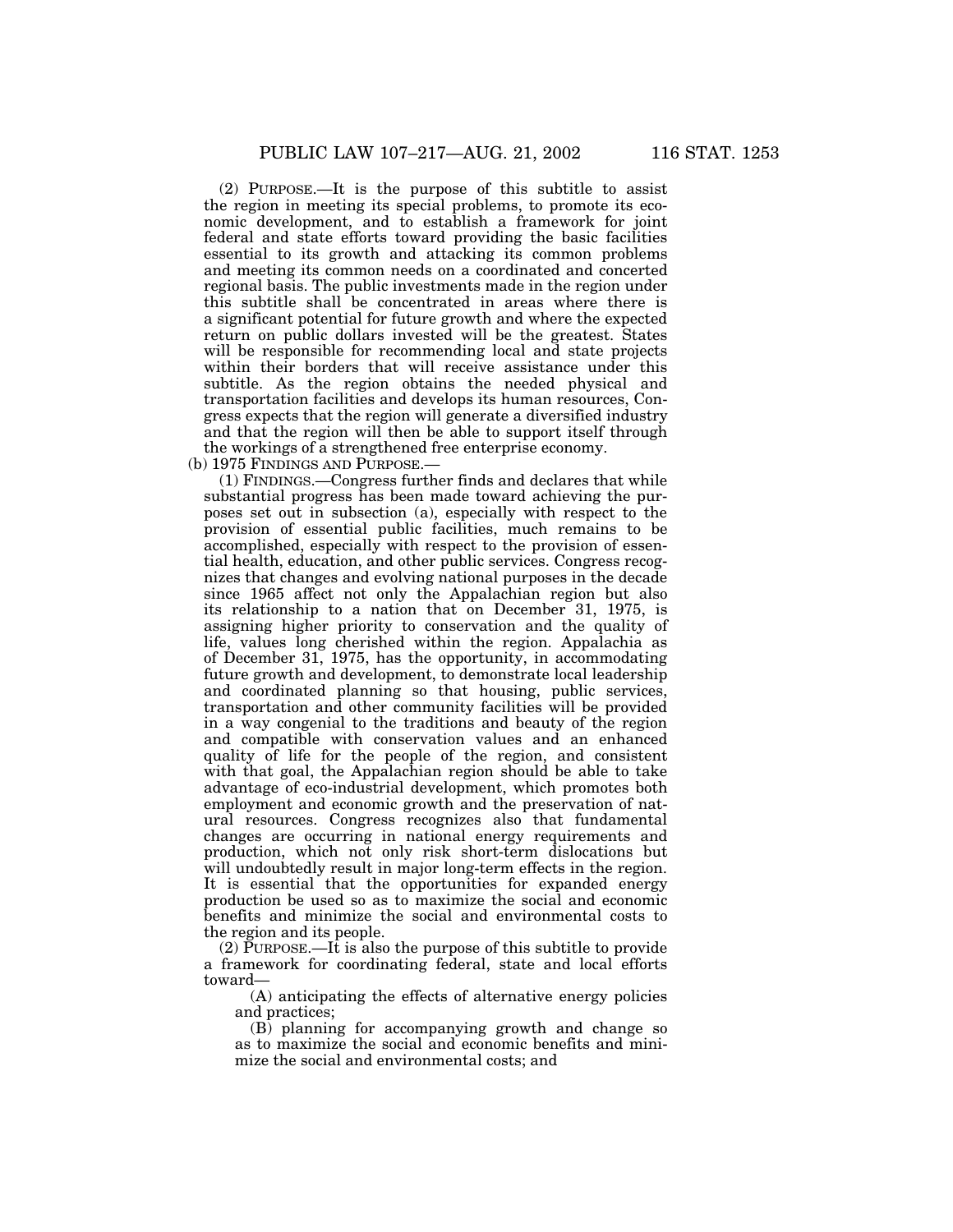(C) implementing programs and projects carried out in the region by federal, state, and local governmental agencies so as to better meet the special problems generated in the region by the Nation's energy needs and policies, including problems of transportation, housing, community facilities, and human services.<br>(c) 1998 FINDINGS AND PURPOSE.—

(1) FINDINGS.—Congress further finds and declares that while substantial progress has been made in fulfilling many of the objectives of this subtitle, rapidly changing national and global economies over the decade ending November 13, 1998, have created new problems and challenges for rural areas throughout the United States and especially for the Appalachian region.

(2) PURPOSE.—In addition to the purposes stated in subsections (a) and (b), it is the purpose of this subtitle—

(A) to assist the Appalachian region in—<br>(i) providing the infrastructure necessary for economic and human resource development;

(ii) developing the region's industry;

(iii) building entrepreneurial communities;

(iv) generating a diversified regional economy; and (v) making the region's industrial and commercial

resources more competitive in national and world markets;

(B) to provide a framework for coordinating federal, state, and local initiatives to respond to the economic competitiveness challenges in the Appalachian region through—

(i) improving the skills of the region's workforce;

(ii) adapting and applying new technologies for the region's businesses, including eco-industrial development technologies; and

(iii) improving the access of the region's businesses to the technical and financial resources necessary to development of the businesses; and

(C) to address the needs of severely and persistently distressed areas of the Appalachian region and focus special attention on the areas of greatest need so as to provide a fairer opportunity for the people of the region to share the quality of life generally enjoyed by citizens across the United States.

# **§ 14102. Definitions**

(a) DEFINITIONS.—In this subtitle—

(1) APPALACHIAN REGION.—The term ''Appalachian region'' means that area of the eastern United States consisting of the following counties (including any political subdivision located within the area):

(A) In Alabama, the counties of Bibb, Blount, Calhoun, Chambers, Cherokee, Chilton, Clay, Cleburne, Colbert, Coosa, Cullman, De Kalb, Elmore, Etowah, Fayette, Franklin, Hale, Jackson, Jefferson, Lamar, Lauderdale, Lawrence, Limestone, Macon, Madison, Marion, Marshall, Morgan, Pickens, Randolph, St. Clair, Shelby, Talladega, Tallapoosa, Tuscaloosa, Walker, and Winston.

(B) In Georgia, the counties of Banks, Barrow, Bartow, Carroll, Catoosa, Chattooga, Cherokee, Dade, Dawson, Douglas, Elbert, Fannin, Floyd, Forsyth, Franklin, Gilmer,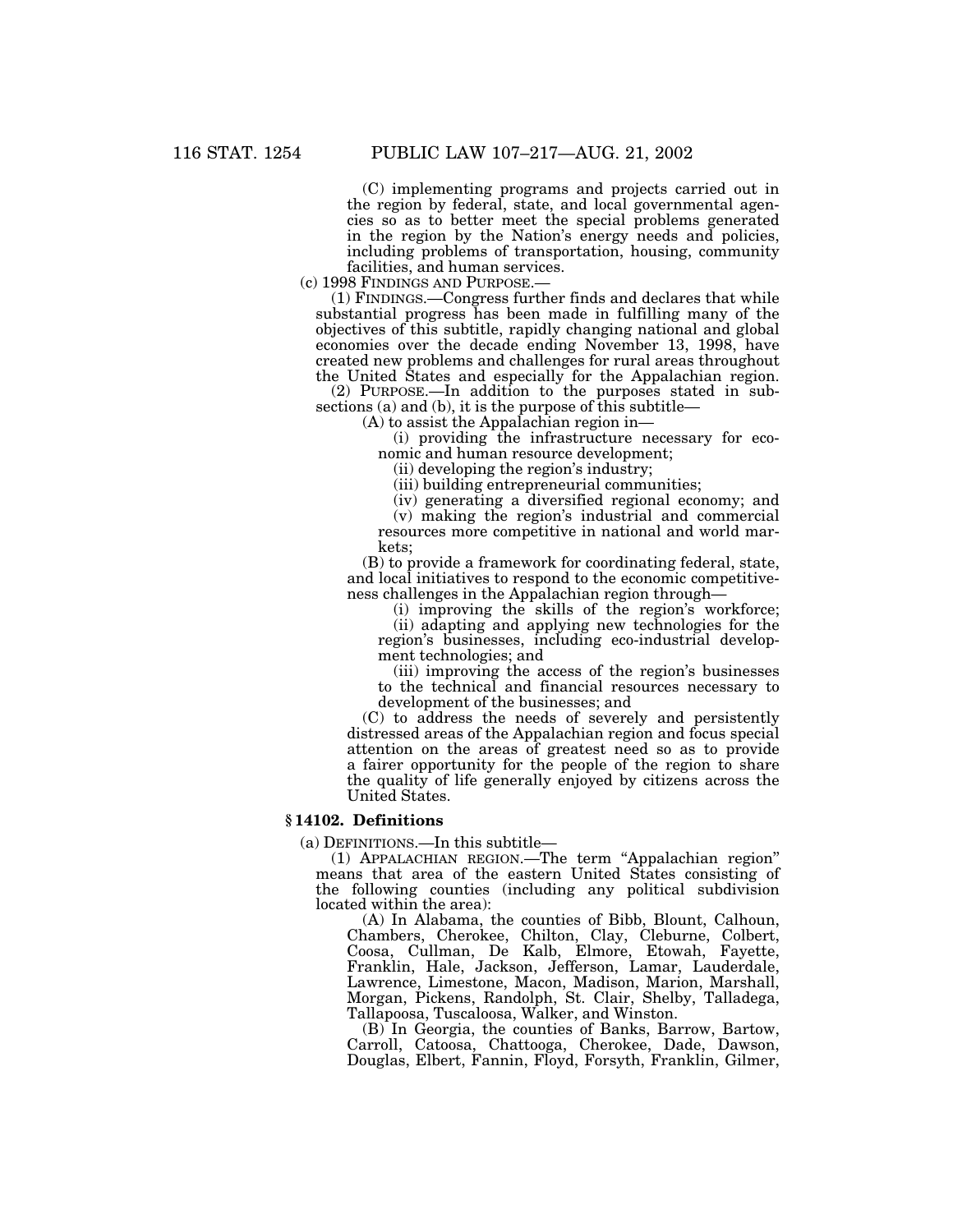Gordon, Gwinnett, Habersham, Hall, Haralson, Hart, Heard, Jackson, Lumpkin, Madison, Murray, Paulding, Pickens, Polk, Rabun, Stephens, Towns, Union, Walker, White, and Whitfield.

(C) In Kentucky, the counties of Adair, Bath, Bell, Boyd, Breathitt, Carter, Casey, Clark, Clay, Clinton, Cumberland, Edmonson, Elliott, Estill, Fleming, Floyd, Garrard, Green, Greenup, Harlan, Hart, Jackson, Johnson, Knott, Knox, Laurel, Lawrence, Lee, Leslie, Letcher, Lewis, Lincoln, McCreary, Madison, Magoffin, Martin, Menifee, Monroe, Montgomery, Morgan, Owsley, Perry, Pike, Powell, Pulaski, Rockcastle, Rowan, Russell, Wayne, Whitley, and Wolfe.

(D) In Maryland, the counties of Allegany, Garrett, and Washington.

(E) In Mississippi, the counties of Alcorn, Benton, Calhoun, Chickasaw, Choctaw, Clay, Itawamba, Kemper, Lee, Lowndes, Marshall, Monroe, Montgomery, Noxubee, Oktibbeha, Panola, Pontotoc, Prentiss, Tippah, Tishomingo, Union, Webster, Winston, and Yalobusha.

(F) In New York, the counties of Allegany, Broome, Cattaraugus, Chautauqua, Chemung, Chenango, Cortland, Delaware, Otsego, Schoharie, Schuyler, Steuben, Tioga, and Tompkins.

(G) In North Carolina, the counties of Alexander, Alleghany, Ashe, Avery, Buncombe, Burke, Caldwell, Cherokee, Clay, Davie, Forsyth, Graham, Haywood, Henderson, Jackson, McDowell, Macon, Madison, Mitchell, Polk, Rutherford, Stokes, Surry, Swain, Transylvania, Watauga, Wilkes, Yadkin, and Yancey.

(H) In Ohio, the counties of Adams, Athens, Belmont, Brown, Carroll, Clermont, Columbiana, Coshocton, Gallia, Guernsey, Harrison, Highland, Hocking, Holmes, Jackson, Jefferson, Lawrence, Meigs, Monroe, Morgan, Muskingum, Noble, Perry, Pike, Ross, Scioto, Tuscarawas, Vinton, and Washington.

(I) In Pennsylvania, the counties of Allegheny, Armstrong, Beaver, Bedford, Blair, Bradford, Butler, Cambria, Cameron, Carbon, Centre, Clarion, Clearfield, Clinton, Columbia, Crawford, Elk, Erie, Fayette, Forest, Fulton, Greene, Huntingdon, Indiana, Jefferson, Juniata, Lackawanna, Lawrence, Luzerne, Lycoming, McKean, Mercer, Mifflin, Monroe, Montour, Northumberland, Perry, Pike, Potter, Schuylkill, Snyder, Somerset, Sullivan, Susquehanna, Tioga, Union, Venango, Warren, Washington, Wayne, Westmoreland, and Wyoming.

(J) In South Carolina, the counties of Anderson, Cherokee, Greenville, Oconee, Pickens, and Spartanburg.

(K) In Tennessee, the counties of Anderson, Bledsoe, Blount, Bradley, Campbell, Cannon, Carter, Claiborne, Clay, Cocke, Coffee, Cumberland, De Kalb, Fentress, Franklin, Grainger, Greene, Grundy, Hamblen, Hamilton, Hancock, Hawkins, Jackson, Jefferson, Johnson, Knox, Loudon, McMinn, Macon, Marion, Meigs, Monroe, Morgan, Overton, Pickett, Polk, Putnam, Rhea, Roane, Scott, Sequatchie, Sevier, Smith, Sullivan, Unicoi, Union, Van Buren, Warren, Washington, and White.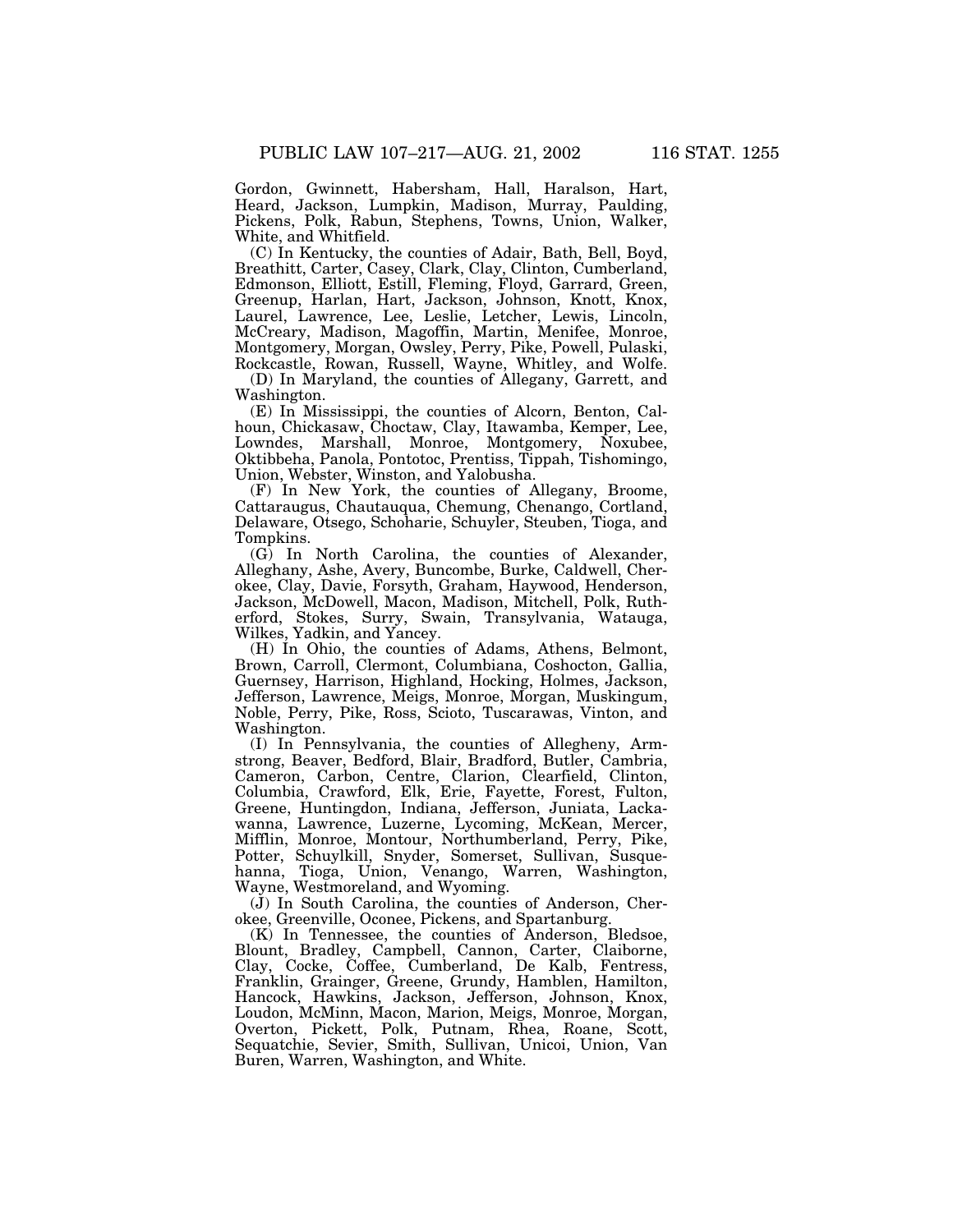(L) In Virginia, the counties of Alleghany, Bath, Bland, Botetourt, Buchanan, Carroll, Craig, Dickenson, Floyd, Giles, Grayson, Highland, Lee, Montgomery, Pulaski, Rockbridge, Russell, Scott, Smyth, Tazewell, Washington, Wise, and Wythe.

(M) All the counties of West Virginia.

(2) LOCAL DEVELOPMENT DISTRICT.—The term ''local development district'' means any of the following entities for which the Governor of the State in which the entity is located, or the appropriate state officer, certifies to the Appalachian Regional Commission that the entity has a charter or authority that includes the economic development of counties or parts of counties or other political subdivisions within the region:

(A) a nonprofit incorporated body organized or chartered under the law of the State in which it is located.

(B) a nonprofit agency or instrumentality of a state or

local government.

(C) a nonprofit agency or instrumentality created through an interstate compact.

(D) a nonprofit association or combination of bodies, agencies, and instrumentalities described in this paragraph.

(b) CHANGE IN DEFINITION.—The Commission may not propose or consider a recommendation for any change in the definition of the Appalachian region as set forth in this section without a prior resolution by the Committee on Environment and Public Works of the Senate or the Committee on Transportation and Infrastructure of the House of Representatives that directs a study of the change.

# **CHAPTER 143—APPALACHIAN REGIONAL COMMISSION**

#### SUBCHAPTER I—ORGANIZATION AND ADMINISTRATION

Sec.<br>14301.

14301. Establishment, membership, and employees.<br>14302. Decisions.

- 14302. Decisions.<br>14303. Functions
- 14303. Functions.<br>14304. Recommer
- 14304. Recommendations.<br>14305. Liaison between F
- 14305. Liaison between Federal Government and Commission.<br>14306. Administrative powers and expenses.<br>14307. Meetings. Administrative powers and expenses.
- 
- 14307. Meetings.<br>14308. Informati 14308. Information.<br>14309. Personal fina
- Personal financial interests.

# 14310. Annual report.

# SUBCHAPTER II—FINANCIAL ASSISTANCE

- 14321. Grants and other assistance.
- 14322. Approval of development plans, strategy statements, and projects.

# SUBCHAPTER I—ORGANIZATION AND ADMINISTRATION

# **§ 14301. Establishment, membership, and employees**

(a) ESTABLISHMENT.—There is an Appalachian Regional Commission.<br>(b) MEMBERSHIP.—

(1) FEDERAL AND STATE MEMBERS.—The Commission is composed of the Federal Cochairman, appointed by the President by and with the advice and consent of the Senate, and the Governor of each participating State in the Appalachian region.

(2) ALTERNATE MEMBERS.—Each state member may have a single alternate, appointed by the Governor from among the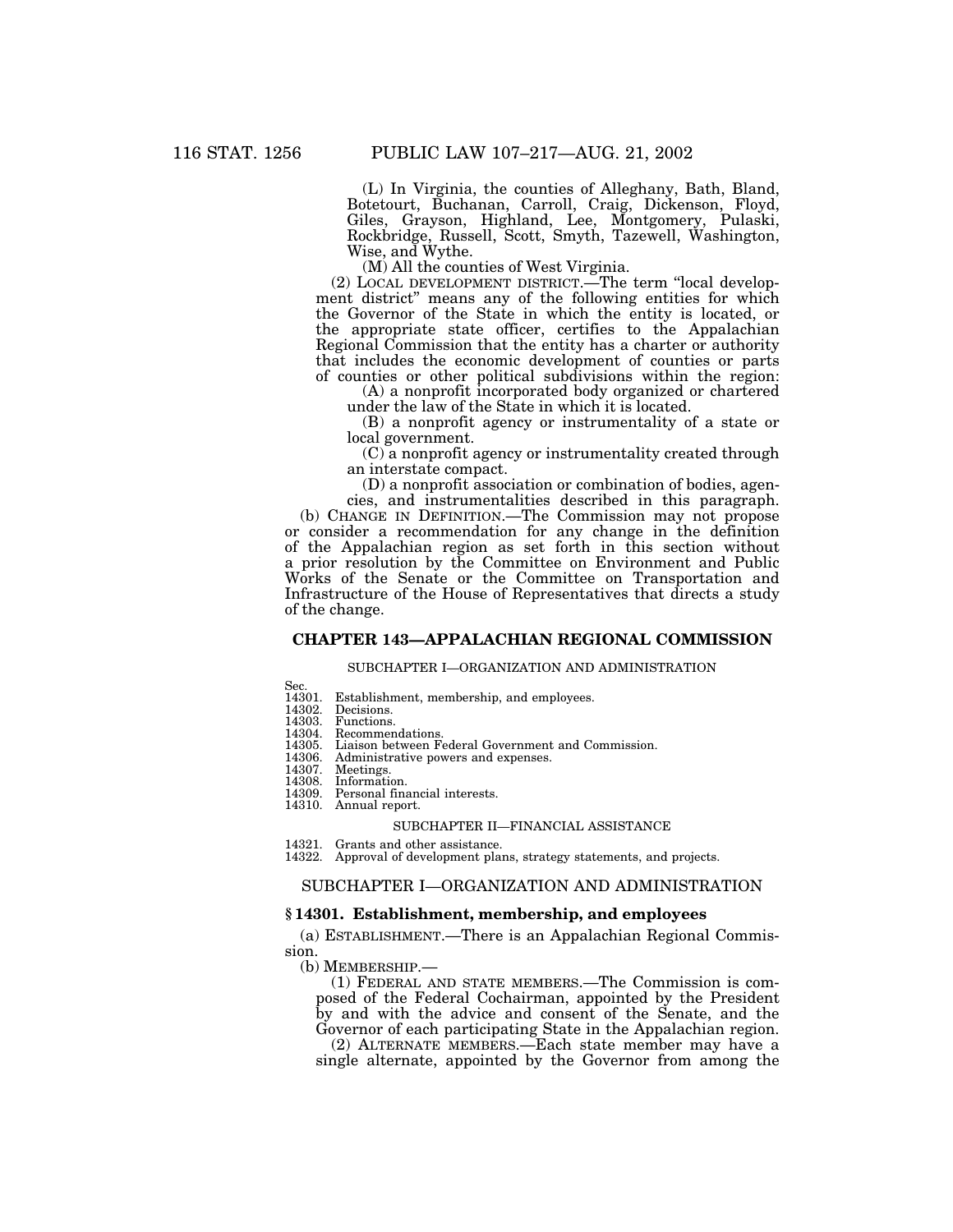members of the Governor's cabinet or the Governor's personal staff. The President, by and with the advice and consent of the Senate, shall appoint an alternate for the Federal Cochairman. An alternate shall vote in the event of the absence, death, disability, removal, or resignation of the member for whom the individual is an alternate. A state alternate shall not be counted toward the establishment of a quorum of the Commission when a quorum of the state members is required.

(3) COCHAIRMEN.—The Federal Cochairman is one of the two Cochairmen of the Commission. The state members shall elect a Cochairman of the Commission from among themselves for a term of not less than one year.

(c) COMPENSATION.—The Federal Cochairman shall be compensated by the Federal Government at level III of the Executive Schedule as set out in section 5314 of title 5. The Federal Cochairman's alternate shall be compensated by the Government at level V of the Executive Schedule as set out in section 5316 of title 5. Each state member and alternate shall be compensated by the State which they represent at the rate established by law of that State.

(d) DELEGATION.—

(1) POWERS AND RESPONSIBILITIES.—Commission powers and responsibilities specified in section  $14302(c)$  and (d) of this title, and the vote of any Commission member, may not be delegated to an individual who is not a Commission member or who is not entitled to vote in Commission meetings.

(2) ALTERNATE FEDERAL COCHAIRMAN.—The alternate to the Federal Cochairman shall perform the functions and duties the Federal Cochairman delegates when not actively serving as the alternate.

(e) EXECUTIVE DIRECTOR.—The Commission has an executive director. The executive director is responsible for carrying out the administrative functions of the Commission, for directing the Commission staff, and for other duties the Commission may assign.

(f) STATUS OF PERSONNEL.—Members, alternates, officers, and employees of the Commission are not federal employees for any purpose, except the Federal Cochairman, the alternate to the Federal Cochairman, the staff of the Federal Cochairman, and federal employees detailed to the Commission under section 14306(a)(3) of this title.

#### **§ 14302. Decisions**

(a) REQUIREMENTS FOR APPROVAL.—Except as provided in section 14306(d) of this title, decisions by the Appalachian Regional Commission require the affirmative vote of the Federal Cochairman and of a majority of the state members, exclusive of members representing States delinquent under section 14306(d).

(b) CONSULTATION.—In matters coming before the Commission, the Federal Cochairman, to the extent practicable, shall consult with the federal departments and agencies having an interest in the subject matter.

(c) DECISIONS REQUIRING QUORUM OF STATE MEMBERS.—A decision involving Commission policy, approval of state, regional or subregional development plans or strategy statements, modification or revision of the Appalachian Regional Commission Code, allocation of amounts among the States, or designation of a distressed county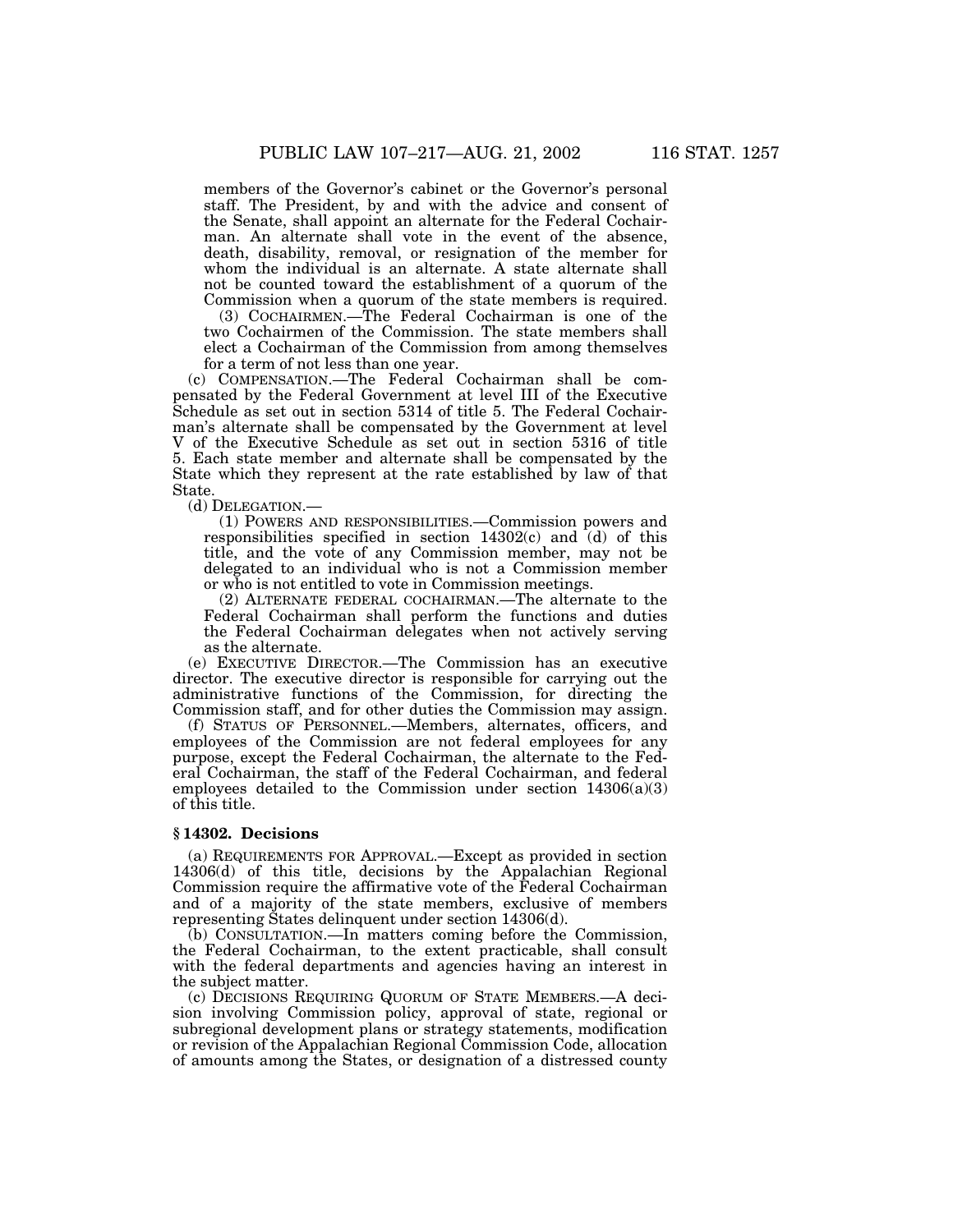or an economically strong county shall not be made without a quorum of state members.

(d) PROJECT AND GRANT PROPOSALS.—The approval of project and grant proposals is a responsibility of the Commission and shall be carried out in accordance with section 14322 of this title.

### **§ 14303. Functions**

(a) IN GENERAL.—In carrying out the purposes of this subtitle, the Appalachian Regional Commission shall—

 $(1)$  develop, on a continuing basis, comprehensive and coordinated plans and programs and establish priorities under those plans and programs, giving due consideration to other federal, state, and local planning in the Appalachian region;

(2) conduct and sponsor investigations, research, and studies, including an inventory and analysis of the resources of the region, and, in cooperation with federal, state, and local agencies, sponsor demonstration projects designed to foster regional productivity and growth;

(3) review and study, in cooperation with the agency involved, federal, state, and local public and private programs and, where appropriate, recommend modifications or additions which will increase their effectiveness in the region;

(4) formulate and recommend, where appropriate, interstate compacts and other forms of interstate cooperation and work with state and local agencies in developing appropriate model legislation;

(5) encourage the formation of, and support, local development districts;

(6) encourage private investment in industrial, commercial, and recreational projects;

(7) serve as a focal point and coordinating unit for Appalachian programs;

(8) provide a forum for consideration of problems of the region and proposed solutions and establish and utilize, as appropriate, citizens and special advisory councils and public conferences;

(9) encourage the use of eco-industrial development technologies and approaches; and

(10) seek to coordinate the economic development activities of, and the use of economic development resources by, federal agencies in the region.

(b) IDENTIFY NEEDS AND GOALS OF SUBREGIONAL AREAS.—In carrying out its functions under this section, the Commission shall identify the characteristics of, and may distinguish between the needs and goals of, appropriate subregional areas, including central, northern, and southern Appalachia.

#### **§ 14304. Recommendations**

The Appalachian Regional Commission may make recommendations to the President and to the Governors and appropriate local officials with respect to—

(1) the expenditure of amounts by federal, state, and local departments and agencies in the Appalachian region in the fields of natural resources, agriculture, education, training, and health and welfare and in other fields related to the purposes of this subtitle; and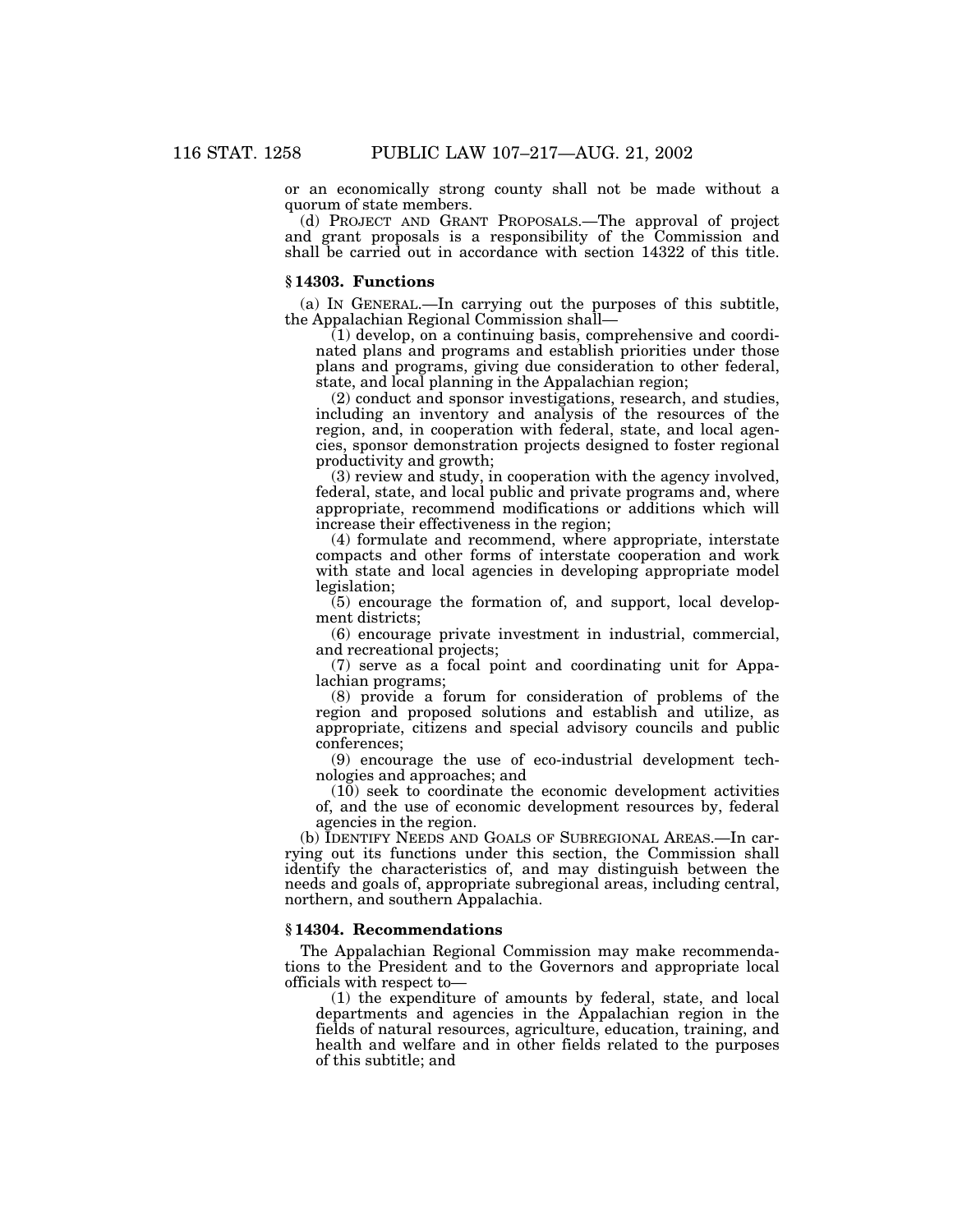(2) additional federal, state, and local legislation or administrative actions as the Commission considers necessary to further the purposes of this subtitle.

#### **§ 14305. Liaison between Federal Government and Commission**

(a) PRESIDENT.—The President shall provide effective and continuing liaison between the Federal Government and the Appalachian Regional Commission and a coordinated review within the Government of the plans and recommendations submitted by the Commission pursuant to sections 14303 and 14304 of this title.

(b) INTERAGENCY COORDINATING COUNCIL ON APPALACHIA.—In carrying out subsection (a), the President shall establish the Interagency Coordinating Council on Appalachia, to be composed of the Federal Cochairman and representatives of federal agencies that carry out economic development programs in the Appalachian region. The Federal Cochairman is the Chairperson of the Council.

#### **§ 14306. Administrative powers and expenses**

(a) POWERS.—To carry out its duties under this subtitle, the Appalachian Regional Commission may—

(1) adopt, amend, and repeal bylaws and regulations governing the conduct of its business and the performance of its functions;

(2) appoint and fix the compensation of an executive director and other personnel as necessary to enable the Commission to carry out its functions, except that the compensation shall not exceed the maximum rate of basic pay for the Senior Executive Service under section 5382 of title 5, including any applicable locality-based comparability payment that may be authorized under section  $5304(h)(2)(C)$  of title 5;

(3) request the head of any federal department or agency to detail to temporary duty with the Commission personnel within the administrative jurisdiction of the head of the department or agency that the Commission may need for carrying out its functions, each detail to be without loss of seniority, pay, or other employee status;

(4) arrange for the services of personnel from any state or local government, subdivision or agency of a state or local government, or intergovernmental agency;

(5)(A) make arrangements, including contracts, with any participating state government for inclusion in a suitable retirement and employee benefit system of Commission personnel who may not be eligible for, or continue in, another governmental retirement or employee benefit system; or

(B) otherwise provide for coverage of its personnel;

(6) accept, use, and dispose of gifts or donations of services or any property;

(7) enter into and perform contracts, leases (including the lease of office space for any term), cooperative agreements, or other transactions, necessary in carrying out its functions, on terms as it may consider appropriate, with any—

(A) department, agency, or instrumentality of the Federal Government;

(B) State or political subdivision, agency, or instrumentality of a State; or

(C) person;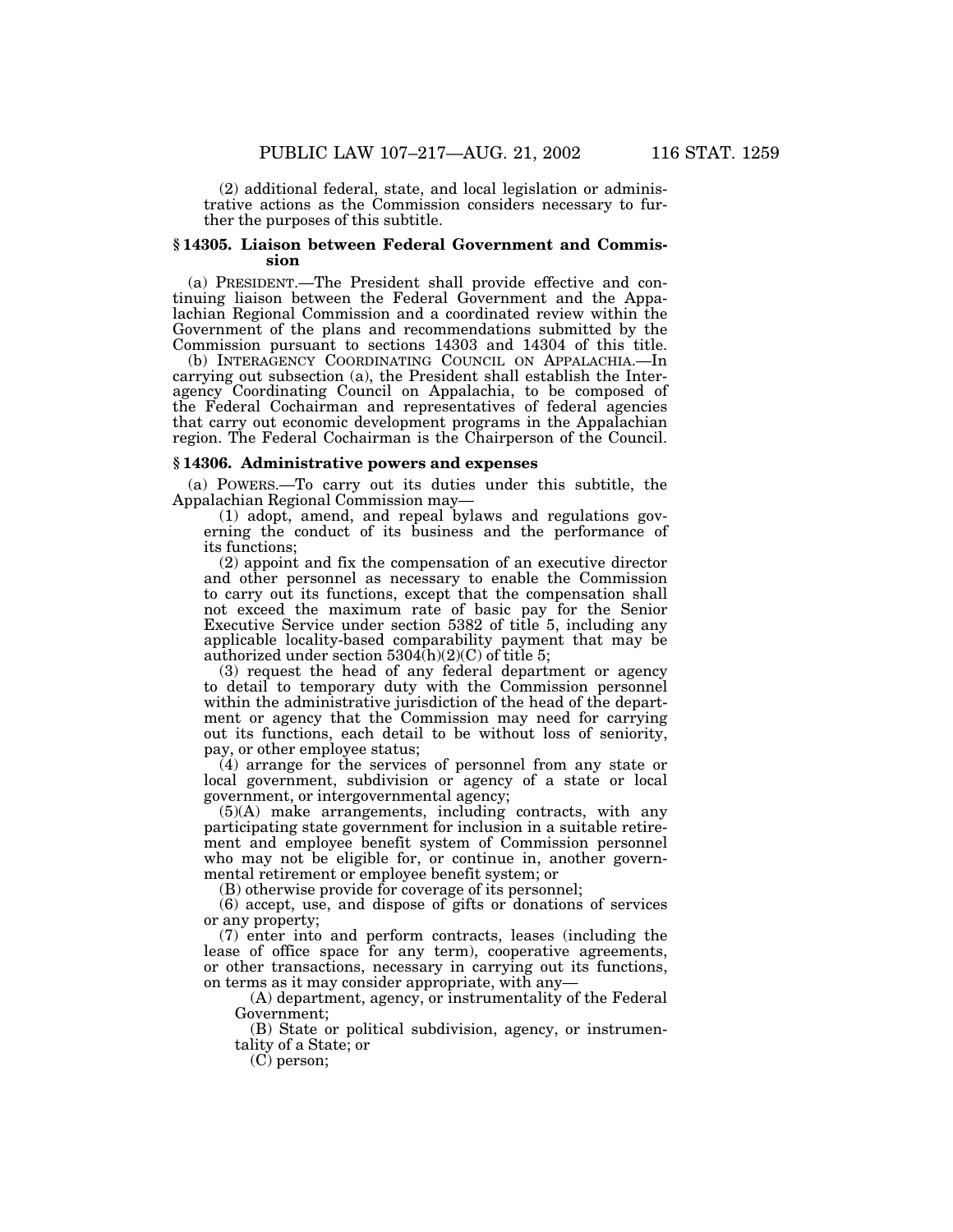(8) maintain a temporary office in the District of Columbia and establish a permanent office at a central and appropriate location it may select and field offices at other places it may consider appropriate; and

(9) take other actions and incur other expenses as may be necessary or appropriate.<br>(b) AUTHORIZATIONS.—

(1) DETAIL EMPLOYEES.—The head of a federal department or agency may detail personnel under subsection  $(a)(3)$ .

(2) ENTER INTO AND PERFORM TRANSACTIONS.—A department, agency, or instrumentality of the Government, to the extent not otherwise prohibited by law, may enter into and perform a contract, lease, cooperative agreement, or other transaction under subsection  $(a)(7)$ .<br>(c) RETIREMENT AND OTHER EMPLOYEE BENEFIT PROGRAMS.—

The Director of the Office of Personnel Management may contract with the Commission for continued coverage of Commission employees, if the employees are federal employees when they begin Commission employment, in the retirement program and other employee benefit programs of the Government.

(d) EXPENSES.—Administrative expenses of the Commission shall be paid equally by the Government and the States in the Appalachian region, except that the expenses of the Federal Cochairman, the alternate to the Federal Cochairman, and the staff of the Federal Cochairman shall be paid only by the Government. The Commission shall determine the amount to be paid by each State. The Federal Cochairman shall not participate or vote in that determination. Assistance authorized by this subtitle shall not be furnished to any State or to any political subdivision or any resident of any State, and a state member of the Commission shall not participate or vote in any decision by the Commission, while the State is delinquent in payment of its share of administrative expenses.

### **§ 14307. Meetings**

(a) IN GENERAL.—The Appalachian Regional Commission shall conduct at least one meeting each year with the Federal Cochairman and at least a majority of the state members present.

(b) ADDITIONAL MEETINGS BY ELECTRONIC MEANS.—The Commission may conduct additional meetings by electronic means as the Commission considers advisable, including meetings to decide matters requiring an affirmative vote.

#### **§ 14308. Information**

(a) ACTIONS OF COMMISSION.—To obtain information needed to carry out its duties, the Appalachian Regional Commission shall—

(1) hold hearings, sit and act at times and places, take testimony, receive evidence, and print or otherwise reproduce and distribute so much of its proceedings and reports on the proceedings as the Commission may deem advisable;

(2) arrange for the head of any federal, state, or local department or agency to furnish to the Commission information as may be available to or procurable by the department or agency; and

(3) keep accurate and complete records of its doings and transactions which shall be made available for—

(A) public inspection; and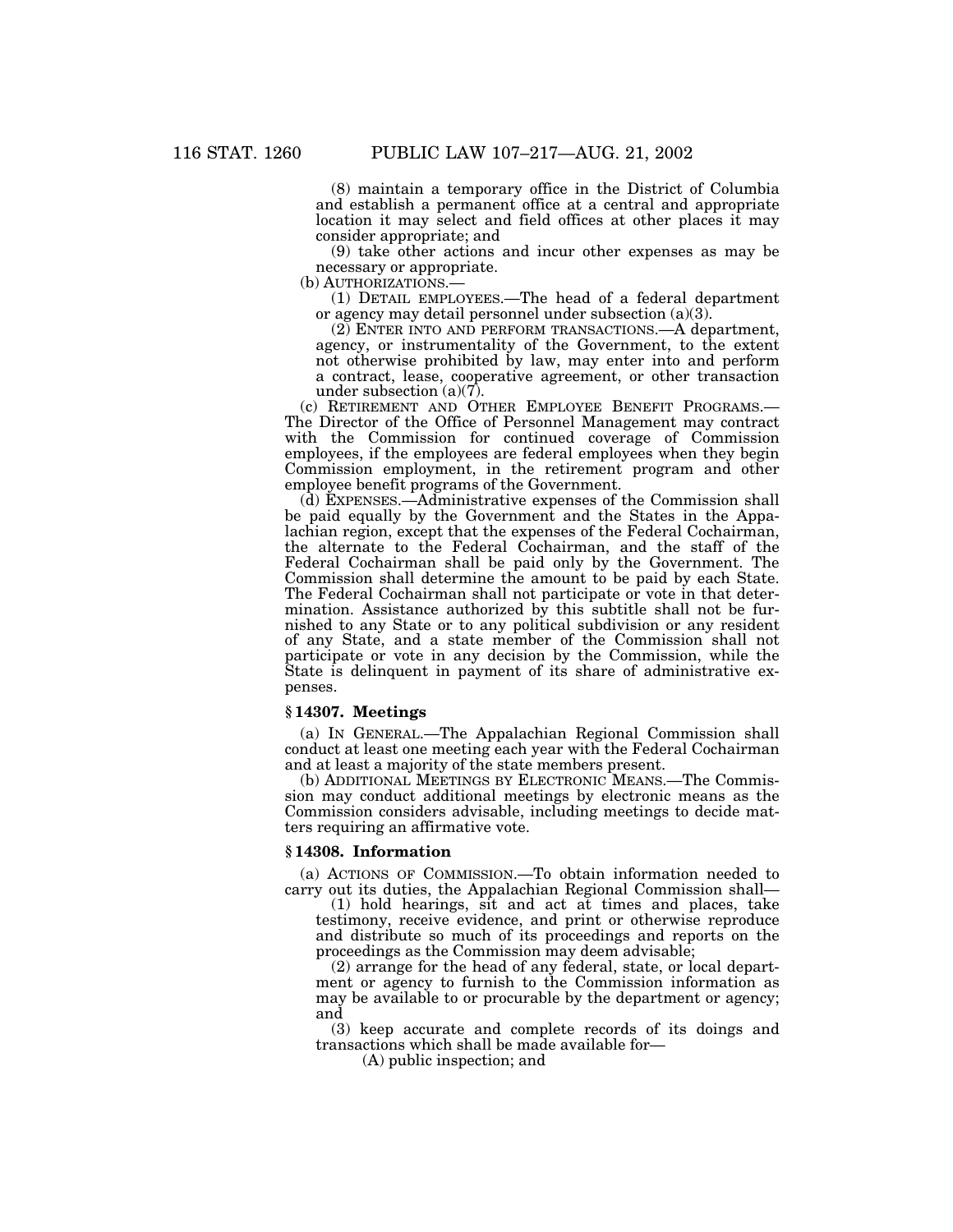(B) audit and examination by the Comptroller General or an authorized representative of the Comptroller General.

(b) AUTHORIZATIONS.—

(1) ADMINISTER OATHS.—A Cochairman of the Commission, or any member of the Commission designated by the Commission, may administer oaths when the Commission decides that testimony shall be taken or evidence received under oath.

(2) FURNISH INFORMATION.—The head of any federal, state, or local department or agency, to the extent not otherwise prohibited by law, may carry out section (a)(2).

(c) PUBLIC PARTICIPATION.—Public participation in the development, revision, and implementation of all plans and programs under this subtitle by the Commission, any State, or any local development district shall be provided for, encouraged, and assisted. The Commission shall develop and publish regulations specifying minimum guidelines for public participation, including public hearings.

#### **§ 14309. Personal financial interests**

(a) CONFLICT OF INTEREST.—

(1) NO ROLE ALLOWED.—Except as permitted by paragraph (2), an individual who is a state member or alternate, or an officer or employee of the Appalachian Regional Commission, shall not participate personally and substantially as a member, alternate, officer, or employee in any way in any particular matter in which, to the individual's knowledge, any of the following has a financial interest:

(A) the individual.

(B) the individual's spouse, minor child, or partner.

(C) an organization (except a State or political subdivision of a State) in which the individual is serving as an officer, director, trustee, partner, or employee.

(D) any person or organization with whom the individual—

(i) is serving as an officer, director, trustee, partner, or employee; or

(ii) is negotiating or has any arrangement concerning prospective employment.

(2) EXCEPTION.—Paragraph (1) does not apply if the individual first advises the Commission of the nature and circumstances of the particular matter and makes full disclosure of the financial interest and receives in advance a written decision of the Commission that the interest is not so substantial as to be considered likely to affect the integrity of the services which the Commission may expect from the individual.

(3) CRIMINAL PENALTY.—An individual violating this subsection shall be fined under title 18, imprisoned for not more than two years, or both.

(b) ADDITIONAL SOURCES OF SALARY DISALLOWED.—

(1) STATE MEMBER OR ALTERNATE.—A state member or alternate may not receive any salary, or any contribution to, or supplementation of, salary, for services on the Commission from a source other than the State of the member or alternate.

(2) INDIVIDUALS DETAILED TO COMMISSION.—An individual detailed to serve the Commission under section 14306(a)(4) of this title may not receive any salary, or any contribution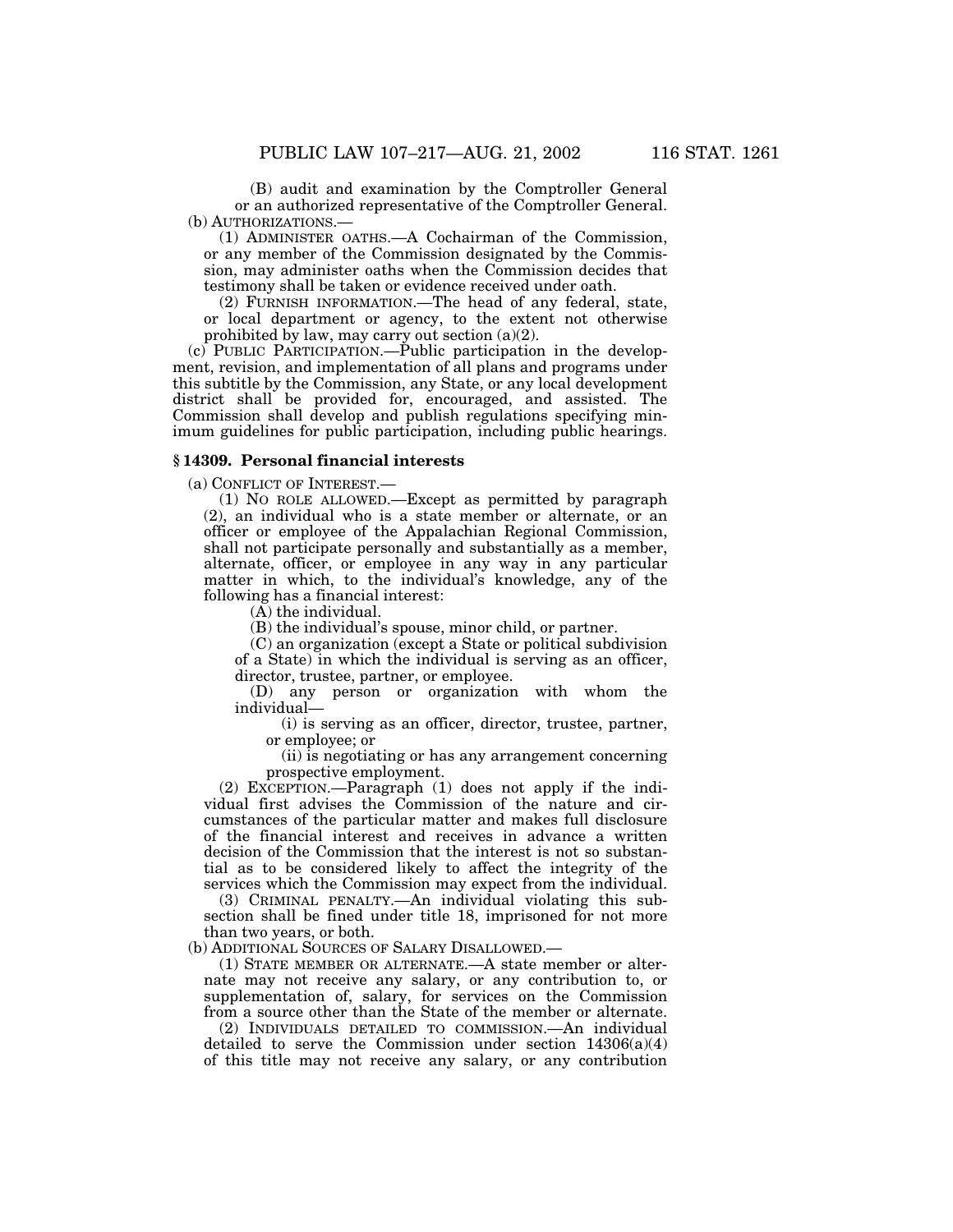to, or supplementation of, salary, for services on the Commission from a source other than the state, local, or intergovernmental department or agency from which the individual was detailed or from the Commission.

(3) CRIMINAL PENALTY.—An individual violating this subsection shall be fined under title 18, imprisoned for not more than one year, or both.

(c) FEDERAL COCHAIRMAN, ALTERNATE TO FEDERAL COCHAIRMAN, AND FEDERAL OFFICERS AND EMPLOYEES.—The Federal Cochairman, the alternate to the Federal Cochairman, and any federal officer or employee detailed to duty with the Commission under section  $14306(a)(3)$  of this title are not subject to this section but remain subject to sections 202–209 of title 18.

(d) RESCISSION.—The Commission may declare void and rescind any contract, loan, or grant of or by the Commission in relation to which it finds that there has been a violation of subsection  $(a)(1)$  or (b) of this section or any of the provisions of sections 202–209 of title 18.

#### **§ 14310. Annual report**

Not later than six months after the close of each fiscal year, the Appalachian Regional Commission shall prepare and submit to the Governor of each State in the Appalachian region and to the President, for transmittal to Congress, a report on the activities carried out under this subtitle during the fiscal year.

# SUBCHAPTER II—FINANCIAL ASSISTANCE

### **§ 14321. Grants and other assistance**

(a) AUTHORIZATION TO MAKE GRANTS.—

(1) IN GENERAL.—The Appalachian Regional Commission may make grants—

(A) for administrative expenses, including the development of areawide plans or action programs and technical assistance activities, of local development districts, but—

(i) the amount of a grant shall not exceed 50 percent of administrative expenses or, at the discretion of the Commission, 75 percent of administrative expenses if the grant is to a local development district that has a charter or authority that includes the economic development of a county or part of a county for which a distressed county designation is in effect under section 14526 of this title;

(ii) grants for administrative expenses shall not be made for a state agency certified as a local development district for a period of more than three years beginning on the date the initial grant is made for the development district; and

(iii) the local development district contributions for administrative expenses may be in cash or in kind, fairly evaluated, including space, equipment, and services;

(B) for assistance to States for a period of not more than two years to strengthen the state development planning process for the Appalachian region and the coordination of state planning under this subtitle, the Public Works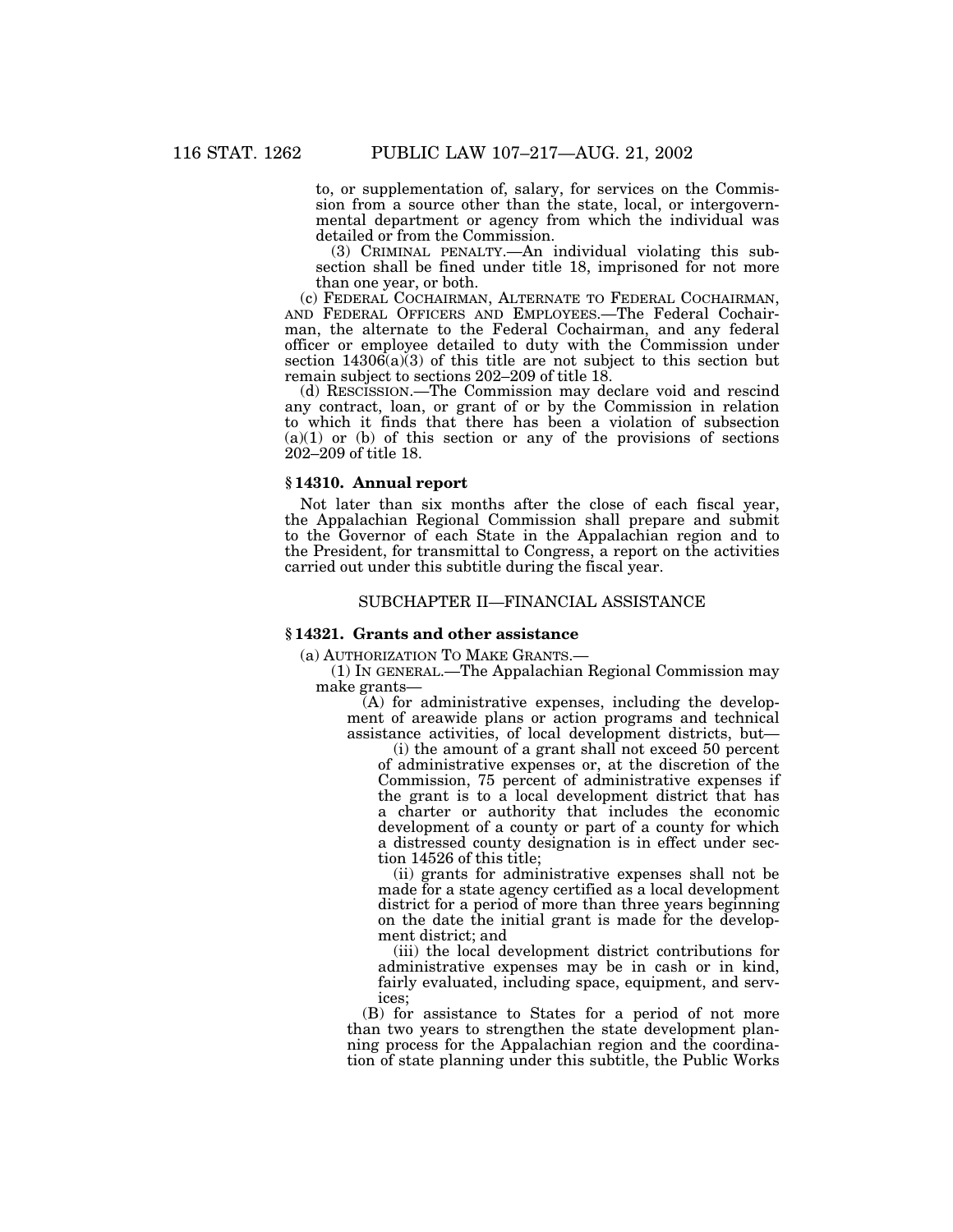and Economic Development Act of 1965 (42 U.S.C. 3121 et seq.), and other federal and state programs; and

(C) for investigation, research, studies, evaluations, and assessments of needs, potentials, or attainments of the people of the region, technical assistance, training programs, demonstrations, and the construction of necessary facilities incident to those activities, which will further the purposes of this subtitle.

(2) LIMITATION ON AVAILABLE AMOUNTS.— (A) IN GENERAL.—Except as provided in subparagraph (B), not more than 50 percent (or 80 percent in the case of a project to be carried out in a county for which a distressed county designation is in effect under section 14526 of this title) of the cost of any activity eligible for financial assistance under this section may be provided from amounts appropriated to carry out this subtitle.

(B) DISCRETIONARY GRANTS.—

(i) GRANTS TO WHICH PERCENTAGE LIMITATION DOESN'T APPLY.—Discretionary grants made by the Commission to implement significant regional initiatives, to take advantage of special development opportunities, or to respond to emergency economic distress in the region may be made without regard to the percentage limitations specified in subparagraph (A).

(ii) LIMITATION ON AGGREGATE AMOUNT.—For each fiscal year, the aggregate amount of discretionary grants referred to in clause (i) shall not be more than 10 percent of the amount appropriated under section 14703 of this title for the fiscal year.

(3) SOURCES OF GRANTS.—Grant amounts may be provided entirely from appropriations to carry out this section, in combination with amounts available under other federal or federal grant programs, or from any other source.

(4) FEDERAL SHARE.—Notwithstanding any law limiting the federal share in any other federal or federal grant program, amounts appropriated to carry out this section may be used to increase that federal share, as the Commission decides is appropriate.

(b) ASSISTANCE FOR DEMONSTRATIONS OF ENTERPRISE DEVELOP-MENT.—

(1) IN GENERAL.—The Commission may provide assistance under this section for demonstrations of enterprise development, including site acquisition or development where necessary for the feasibility of the project, in connection with the development of the region's energy resources and the development and stimulation of indigenous arts and crafts of the region.

(2) COOPERATION BY FEDERAL AGENCIES.—In carrying out the purposes of this subtitle and in implementing this section, the Secretary of Energy, the Environmental Protection Agency, and other federal agencies shall cooperate with the Commission and shall provide assistance that the Federal Cochairman may request.<br>
(3) AVAILABLE AMOUNTS.—In any fiscal year, not more than—

 $(A)$  \$3,000,000 shall be obligated for energy resource related demonstrations; and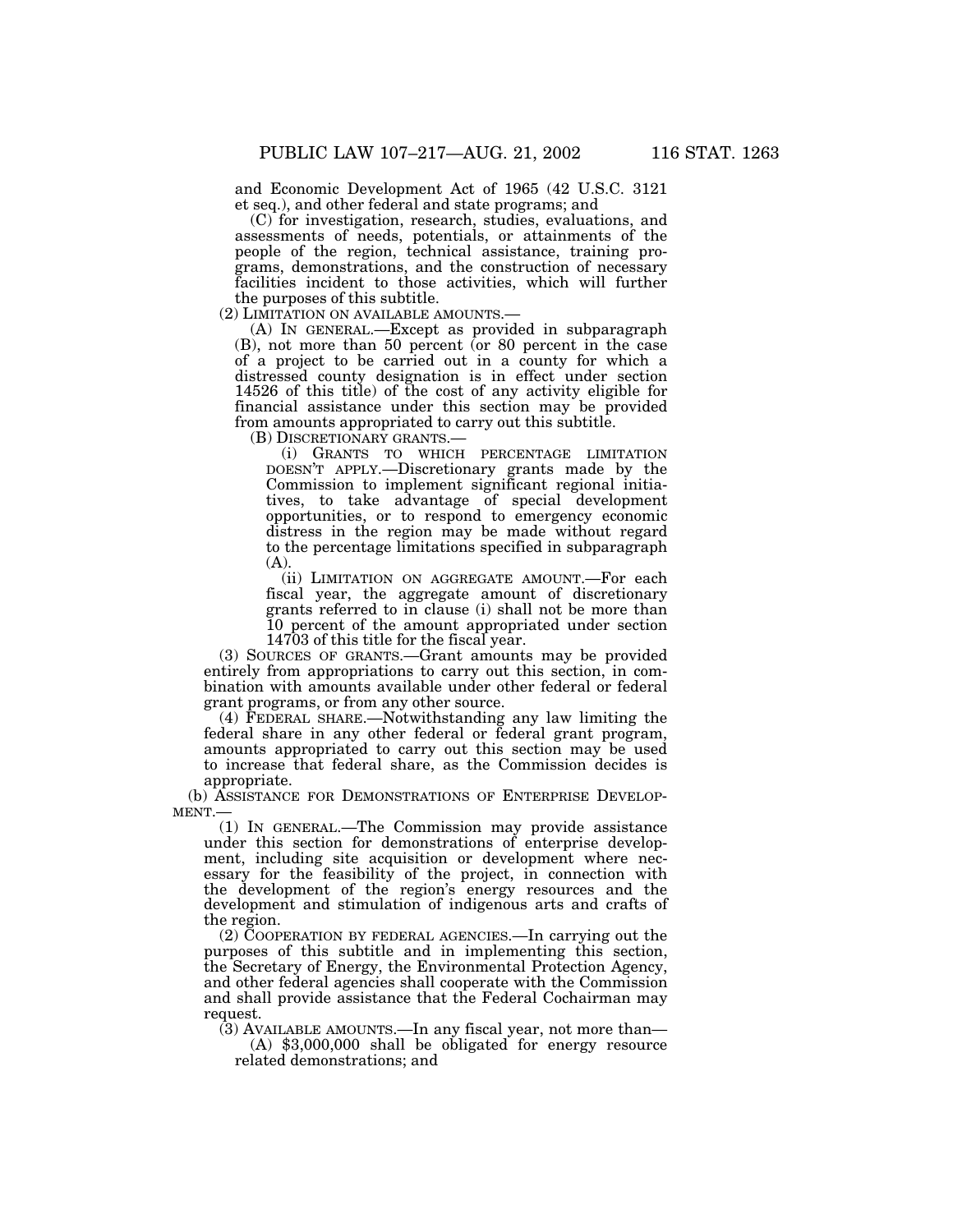(B) \$2,500,000 shall be obligated for indigenous arts and crafts demonstrations.

(c) RECORDS.—

(1) COMMISSION.—The Commission, as required by the President, shall maintain accurate and complete records of transactions and activities financed with federal amounts and report to the President on the transactions and activities. The records of the Commission with respect to grants are available for audit by the President and the Comptroller General.

(2) RECIPIENTS OF FEDERAL ASSISTANCE.—Recipients of federal assistance under this section, as required by the Commission, shall maintain accurate and complete records of transactions and activities financed with federal amounts and report to the Commission on the transactions and activities. The records are be available for audit by the President, the Comptroller General, and the Commission.

## **§ 14322. Approval of development plans, strategy statements, and projects**

(a) ANNUAL REVIEW AND APPROVAL REQUIRED.—The Appalachian Regional Commission annually shall review and approve, in accordance with section 14302 of this title, state and regional development plans and strategy statements, and any multistate subregional plans which may be developed.

(b) APPLICATION PROCESS.—An application for a grant or for other assistance for a specific project under this subtitle shall be made through the state member of the Commission representing the applicant. The state member shall evaluate the application for approval. To be approved, the state member must certify, and the Federal Cochairman must determine, that the application—

 $(1)$  implements the Commission-approved state development plan;

(2) is included in the Commission-approved strategy statement;

(3) adequately ensures that the project will be properly administered, operated, and maintained; and

(4) otherwise meets the requirements for assistance under this subtitle.

(c) AFFIRMATIVE VOTE REQUIREMENT DEEMED MET.—After the appropriate state development plan and strategy statement are approved, certification by a state member, when joined by an affirmative vote of the Federal Cochairman, is deemed to satisfy the requirements for affirmative votes for decisions under section  $14302(a)$  of this title.

# **CHAPTER 145—SPECIAL APPALACHIAN PROGRAMS**

# SUBCHAPTER I—PROGRAMS

Sec.<br>14501.<br>14502. Appalachian development highway system.

14502. Demonstration health projects.<br>14503. Assistance for proposed low- an

14503. Assistance for proposed low- and middle-income housing projects. 14504. Telecommunications and technology initiative.

- 14505. Entrepreneurship initiative.<br>14506. Regional skills partnerships.
- 14506. Regional skills partnerships.<br>14507. Supplements to federal gran

# Supplements to federal grant programs.

# SUBCHAPTER II—ADMINISTRATIVE

14521. Required level of expenditure.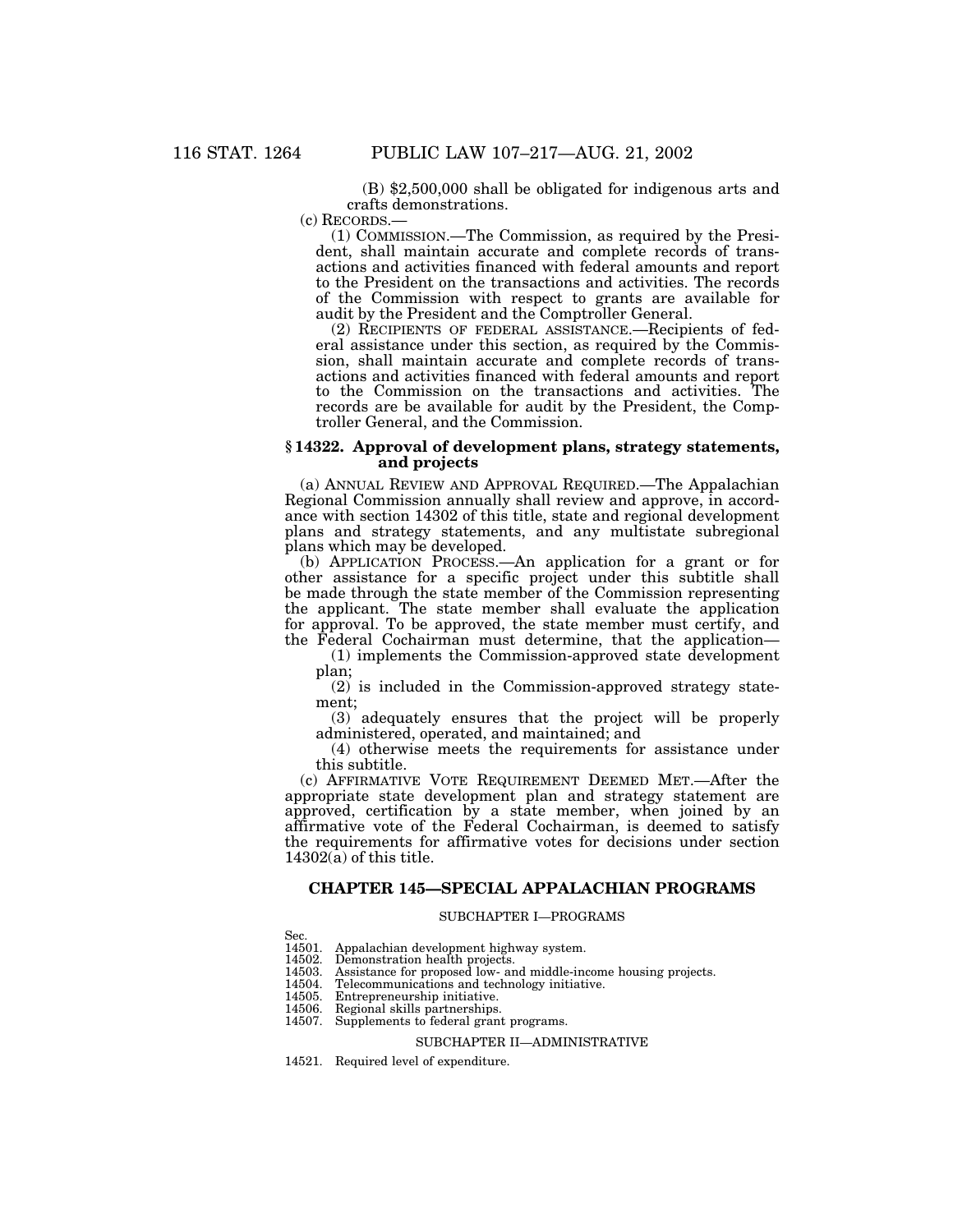- 14522. Consent of States.<br>14523. Program implement
- Program implementation.

14524. Program development criteria.

14525. State development planning process. 14526. Distressed and economically strong counties.

# SUBCHAPTER I—PROGRAMS

# **§ 14501. Appalachian development highway system**

(a) PURPOSE.—To provide a highway system which, in conjunction with the Interstate System and other Federal-aid highways in the Appalachian region, will open up an area with a developmental potential where commerce and communication have been inhibited by lack of adequate access, the Secretary of Transportation may assist in the construction of an Appalachian development highway system and local access roads serving the Appalachian region. Construction on the development highway system shall not be more than 3,025 miles. There shall not be more than 1,400 miles of local access roads that serve specific recreational, residential, educational, commercial, industrial, or similar facilities or facilitate a school consolidation program.

(b) COMMISSION DESIGNATIONS.—

(1) WHAT IS TO BE DESIGNATED.—The Appalachian Regional Commission shall transmit to the Secretary its designations of—

(A) the general corridor location and termini of the development highways;

(B) local access roads to be constructed;

(C) priorities for the construction of segments of the development highways; and

(D) other criteria for the program authorized by this section.

(2) STATE TRANSPORTATION DEPARTMENT RECOMMENDATION REQUIRED.—Before a state member participates in or votes on designations, the member must obtain the recommendations of the state transportation department of the State which the member represents.

(c) ADDITION TO FEDERAL-AID PRIMARY SYSTEM.—When completed, each development highway not already on the Federalaid primary system shall be added to the system.

(d) USE OF SPECIFIC MATERIALS AND PRODUCTS.—

(1) INDIGENOUS MATERIALS AND PRODUCTS.—In the construction of highways and roads authorized under this section, a State may give special preference to the use of materials and products indigenous to the Appalachian region.

(2) COAL DERIVATIVES.—For research and development in the use of coal and coal products in highway construction and maintenance, the Secretary may require each participating State, to the maximum extent possible, to use coal derivatives in the construction of not more than 10 percent of the roads authorized under this subtitle.

(e) FEDERAL SHARE.—Federal assistance to any construction project under this section shall not be more than 80 percent of the cost of the project.

(f) CONSTRUCTION WITHOUT FEDERAL AMOUNTS.—

(1) PAYMENT OF FEDERAL SHARE.—When a participating State constructs a segment of a development highway without the aid of federal amounts and the construction is in accordance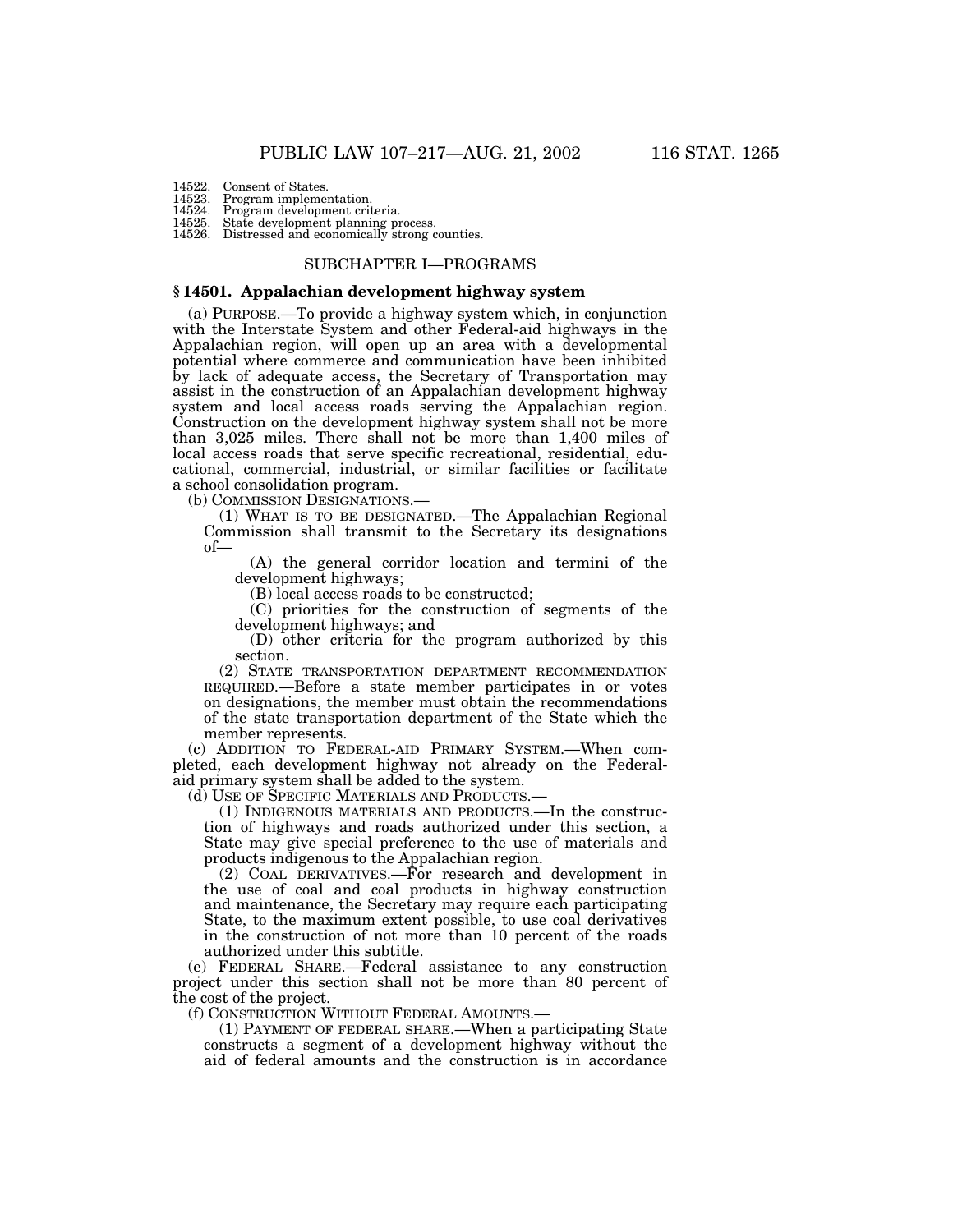with all procedures and requirements applicable to the construction of segments of Appalachian development highways with those amounts, except for procedures and requirements that limit a State to the construction of projects for which federal amounts have previously been appropriated, the Secretary, on application by the State and with the approval of the Commission, may pay to the State the federal share, which shall not be more than 80 percent of the cost of the construction of the segment, from any amounts appropriated and allocated to the State to carry out this section.

(2) NO COMMITMENT OR OBLIGATION.—This subsection does not commit or obligate the Federal Government to provide amounts for segments of development highways constructed under this subsection.

(g) APPLICATION OF TITLE 23.—

(1) SECTIONS 106(a) AND 118.—Sections 106(a) and 118 of title 23 apply to the development highway system and the local access roads.

(2) CONSTRUCTION AND MAINTENANCE.—States are required to maintain each development highway and local access road as provided for Federal-aid highways in title 23. All other provisions of title 23 that are applicable to the construction and maintenance of Federal-aid primary and secondary highways and which the Secretary decides are not inconsistent with this subtitle shall apply to the system and roads, respectively.

### **§ 14502. Demonstration health projects**

(a) PURPOSE.—To demonstrate the value of adequate health facilities and services to the economic development of the Appalachian region, the Secretary of Health and Human Services may make grants for the planning, construction, equipment, and operation of multi-county demonstration health, nutrition, and child care projects, including hospitals, regional health diagnostic and treatment centers, and other facilities and services necessary for the purposes of this section.

(b) PLANNING GRANTS.—

(1) AUTHORITY TO PROVIDE AMOUNTS AND MAKE GRANTS.— The Secretary may provide amounts to the Appalachian Regional Commission for the support of its Health Advisory Committee and may make grants for expenses of planning necessary for the development and operation of demonstration health projects for the region.

(2) LIMITATION ON AVAILABLE AMOUNTS.—The amount of a grant under this section for planning shall not be more than 75 percent of expenses.

(3) SOURCES OF ASSISTANCE.—The federal contribution may be provided entirely from amounts authorized under this section or in combination with amounts provided under other federal or federal grant programs.

(4) FEDERAL SHARE.—Notwithstanding any provision of law limiting the federal share in those other programs, amounts appropriated to carry out this section may be used to increase the federal share to the maximum percentage cost of a grant authorized by this subsection.

(c) CONSTRUCTION AND EQUIPMENT GRANTS.—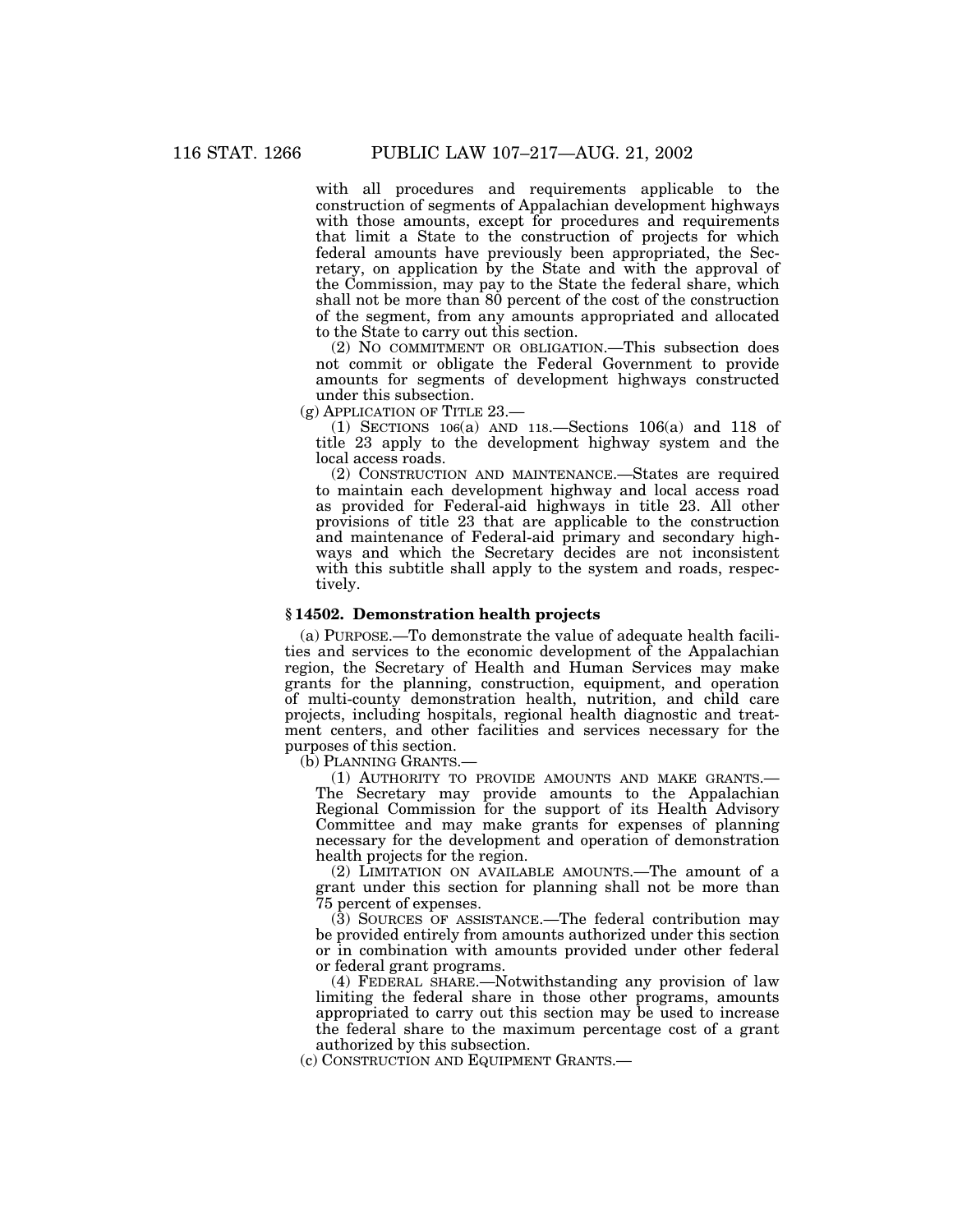(1) ADDITIONAL USES FOR CONSTRUCTION GRANTS.—Grants under this section for construction may also be used for— (A) the acquisition of privately owned facilities— (i) not operated for profit; or

(ii) previously operated for profit if the Commission finds that health services would not otherwise be provided in the area served by the facility if the acquisition is not made; and

(B) initial equipment.

(2) STANDARDS FOR MAKING GRANTS.—Grants under this section for construction shall be made in accordance with section 14523 of this title and shall not be incompatible with the applicable provisions of title VI of the Public Health Service Act (42 U.S.C. 291 et seq.), the Developmental Disabilities Assistance and Bill of Rights Act of 2000 (42 U.S.C. 15001 et seq.), and other laws authorizing grants for the construction of health-related facilities, without regard to any provisions in those laws relating to appropriation authorization ceilings or to allotments among the States.

(3) LIMITATION ON AVAILABLE AMOUNTS.—A grant for the construction or equipment of any component of a demonstration health project shall not be more than 80 percent of the cost.

(4) SOURCES OF ASSISTANCE.—The federal contribution may be provided entirely from amounts authorized under this section or in combination with amounts provided under other federal grant programs for the construction or equipment of healthrelated facilities.

(5) FEDERAL SHARE.—Notwithstanding any provision of law limiting the federal share in those other programs, amounts authorized under this section may be used to increase federal grants for component facilities of a demonstration health project to a maximum of 80 percent of the cost of the facilities.

(d) OPERATION GRANTS.—

(1) STANDARDS FOR MAKING GRANTS.—A grant for the operation of a demonstration health project shall not be made— (A) unless the facility is publicly owned, or owned by

a public or private nonprofit organization, and is not operated for profit;

(B) after five years following the commencement of the initial grant for operation of the project, except that child development demonstrations assisted under this section during fiscal year 1979 may be approved under section 14322 of this title for continued support beyond that period, on request of the State, if the Commission finds that no federal, state, or local amounts are available to continue the project; and

(C) unless the Secretary of Health and Human Services is satisfied that the operation of the project will be conducted under efficient management practices designed to obviate operating deficits.

(2) LIMITATION ON AVAILABLE AMOUNTS.—Grants under this section for the operation (including initial operating amounts and operating deficits, which include the cost of attracting, training, and retaining qualified personnel) of a demonstration health project, whether or not constructed with amounts authorized by this section, may be made for up to 50 percent of the cost of that operation (or 80 percent of the cost of that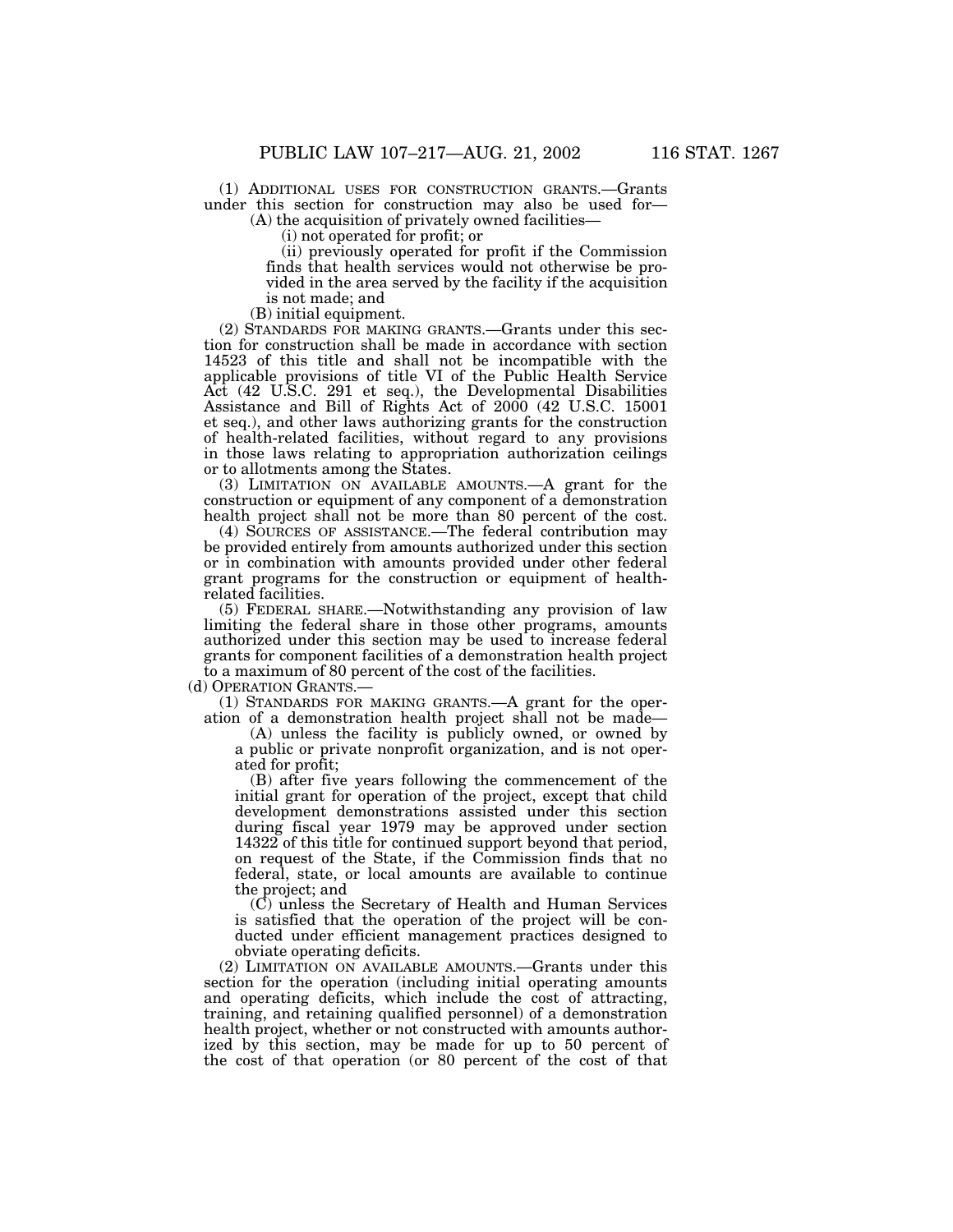operation for a project to be carried out in a county for which a distressed county designation is in effect under section 14526 of this title).

(3) SOURCES OF ASSISTANCE.—The federal contribution may be provided entirely from amounts appropriated to carry out this section or in combination with amounts provided under other federal grant programs for the operation of health related facilities and the provision of health and child development services, including parts A and B of title IV and title XX of the Social Security Act (42 U.S.C. 601 et seq., 620 et seq., 1397 et seq.).

(4) FEDERAL SHARE.—Notwithstanding any provision of law limiting the federal share in those other programs, amounts appropriated to carry out this section may be used to increase federal grants for operating components of a demonstration health project to the maximum percentage cost of a grant authorized by this subsection.

(5) STATE DEEMED TO MEET REQUIREMENT OF PROVIDING ASSISTANCE OR SERVICES ON STATEWIDE BASIS.—Notwithstanding any provision of the Social Security Act (42 U.S.C. 301 et seq.) requiring assistance or services on a statewide basis, a State providing assistance or services under a federal grant program described in paragraph (2) in any area of the region approved by the Commission is deemed to be meeting that requirement.

(e) GRANT SOURCES AND USE OF GRANTS IN COMPUTING ALLOT-MENTS.—Grants under this section—

(1) shall be made only out of amounts specifically appropriated for the purpose of carrying out this subtitle; and

(2) shall not be taken into account in computing allotments among the States under any other law.

(f) MAXIMUM COMMISSION CONTRIBUTION.—

(1) IN GENERAL.—Subject to paragraph (2), the Commission may contribute not more than 50 percent of any project cost eligible for financial assistance under this section from amounts appropriated to carry out this subtitle.

(2) DISTRESSED COUNTIES.—The maximum Commission contribution for a project to be carried out in a county for which a distressed county designation is in effect under section 14526 of this title may be increased to the lesser of—

(A) 80 percent; or

(B) the maximum federal contribution percentage authorized by this section.

(g) EMPHASIS ON OCCUPATIONAL DISEASES FROM COAL MINING.— To provide for the further development of the Appalachian region's human resources, grants under this section shall give special emphasis to programs and research for the early detection, diagnosis, and treatment of occupational diseases arising from coal mining, such as black lung.

### **§ 14503. Assistance for proposed low- and middle-income housing projects**

(a) APPALACHIAN HOUSING FUND.—

(1) ESTABLISHMENT.—There is an Appalachian Housing Fund.

(2) SOURCE AND USE OF AMOUNTS IN FUND.—Amounts allocated to the Secretary of Housing and Urban Development for the purposes of this section shall be deposited in the Fund.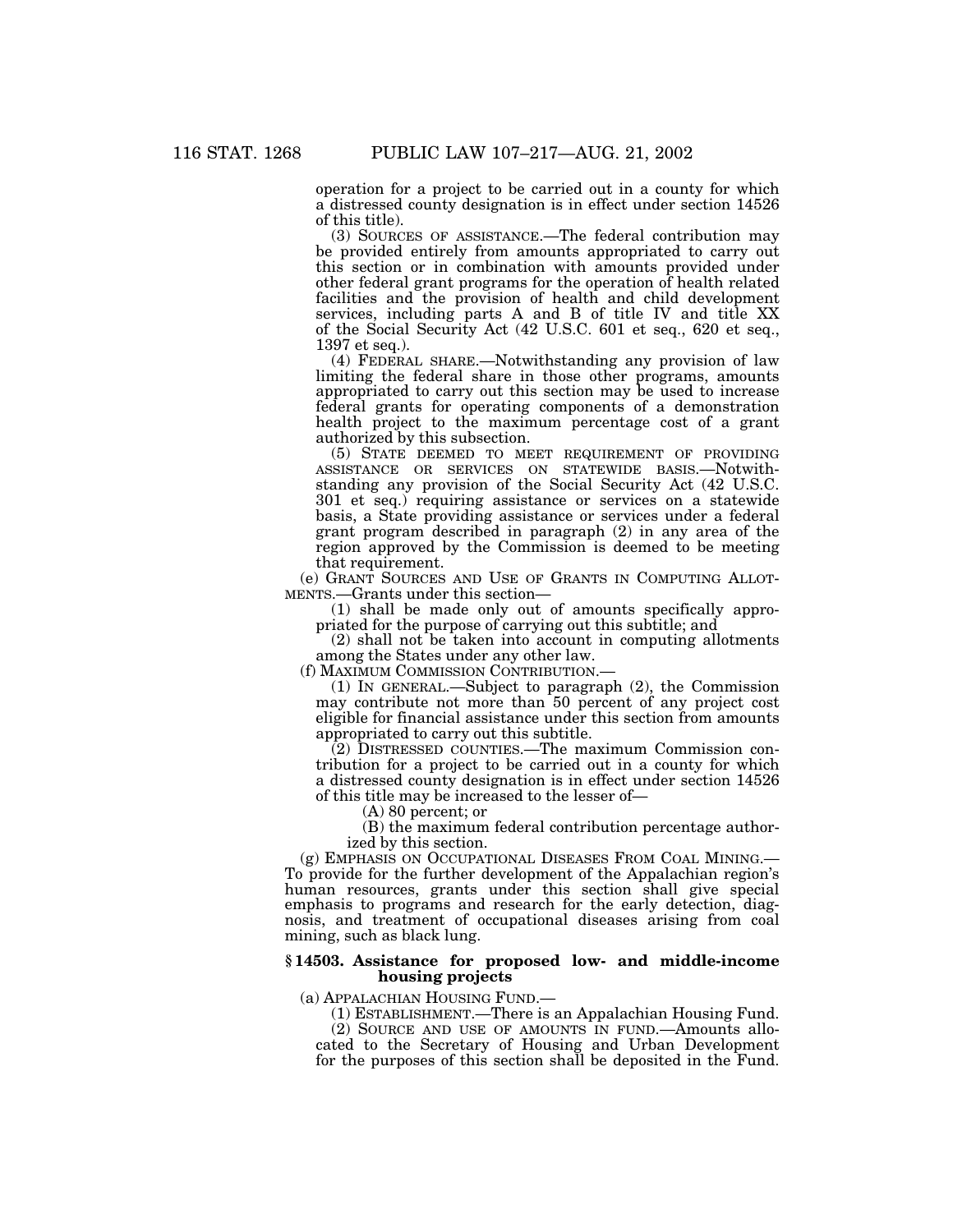The Secretary shall use the Fund as a revolving fund to carry out those purposes. Amounts in the Fund not needed for current operation may be invested in bonds or other obligations the Federal Government guarantees as to principal and interest. General expenses of administration of this section may be charged to the Fund.

(b) PURPOSE.—To encourage and facilitate the construction or rehabilitation of housing to meet the needs of low- and moderateincome families and individuals, the Secretary may make grants and loans from the Fund, under terms and conditions the Secretary may prescribe. The grants and loans may be made to nonprofit, limited dividend, or cooperative organizations and public bodies and are for planning and obtaining federally insured mortgage financing or other financial assistance for housing construction or rehabilitation projects for low- and moderate-income families and individuals, in any area of the Appalachian region the Appalachian Regional Commission establishes, under— (1) section 221 of the National Housing Act (12 U.S.C. 1715l);

(2) section 8 of the United States Housing Act of 1937 (42 U.S.C. 1437f);

(3) section 515 of the Housing Act of 1949 (42 U.S.C. 1485); or

(4) any other law of similar purpose administered by the Secretary or any other department, agency, or instrumentality of the Federal Government or a state government.

(c) PROVIDING AMOUNTS TO STATES FOR GRANTS AND LOANS.— The Secretary or the Commission may provide amounts to the States for making grants and loans to nonprofit, limited dividend, or cooperative organizations and public bodies for the purposes for which the Secretary may provide amounts under this section.  $(d)$  LOANS.

(1) LIMITATION ON AVAILABLE AMOUNTS.—A loan under subsection (b) shall not be more than 50 percent (or 80 percent for a project to be carried out in a county for which a distressed county designation is in effect under section 14526 of this title) of the cost of planning and obtaining financing for a project, including preliminary surveys and analyses of market needs, preliminary site engineering and architectural fees, site options, application and mortgage commitment fees, legal fees, and construction loan fees and discounts.

(2) INTEREST.—A loan shall be made without interest, except that a loan made to an organization established for profit shall bear interest at the prevailing market rate authorized for an insured or guaranteed loan for that type of project.

(3) PAYMENT.—The Secretary shall require payment of a loan made under this section, under terms and conditions the Secretary may require, no later than on completion of the project. Except for a loan to an organization established for profit, the Secretary may cancel any part of a loan made under this section on determining that a permanent loan to finance the project cannot be obtained in an amount adequate for repayment of a loan made under this section.

(e) GRANTS.—

(1) IN GENERAL.—A grant under this section shall not be made to an organization established for profit and, except as provided in paragraph (2), shall not exceed 50 percent (or 80 percent for a project to be carried out in a county for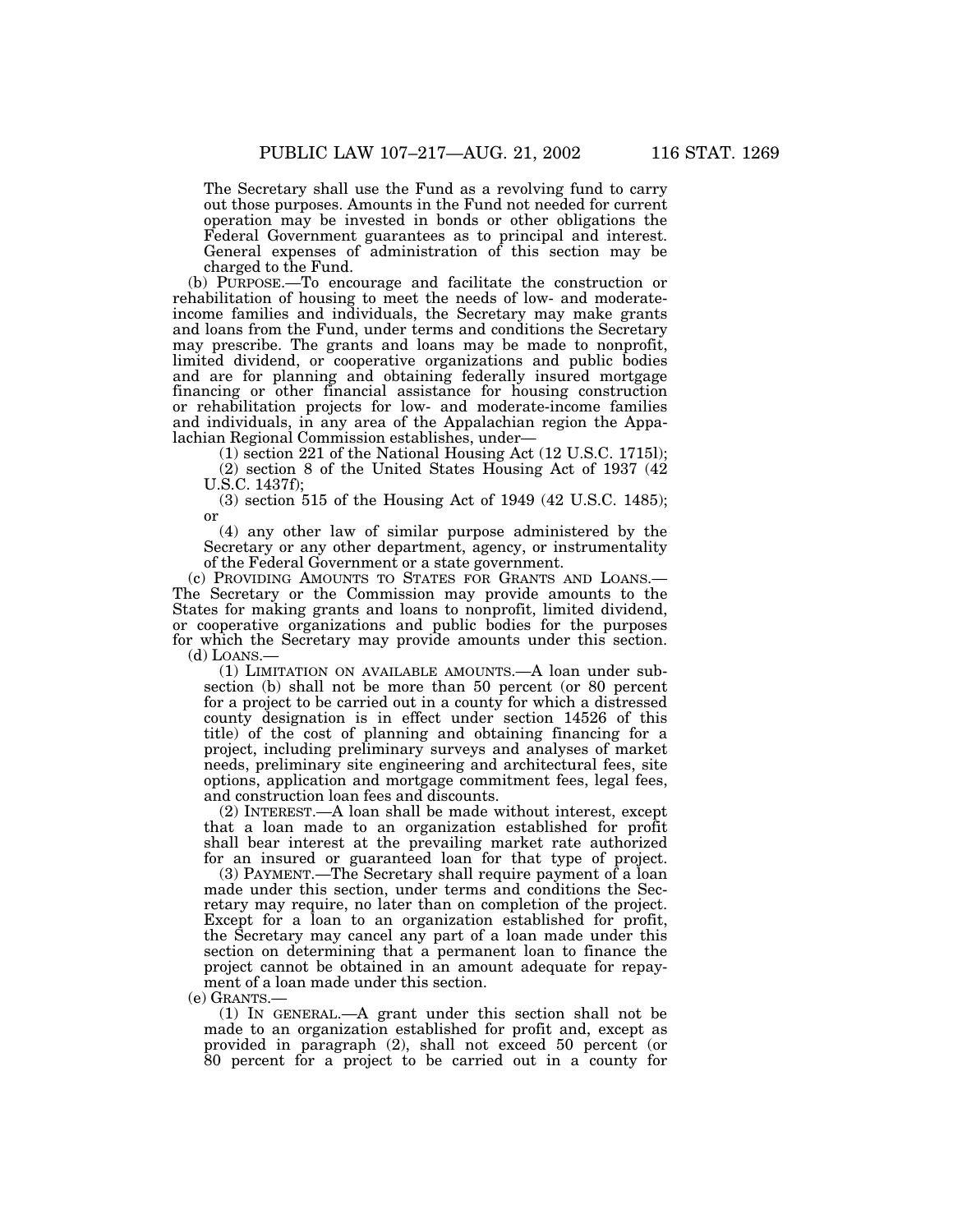which a distressed county designation is in effect under section 14526 of this title) of expenses, incident to planning and obtaining financing for a project, which the Secretary considers not to be recoverable from the proceeds of a permanent loan made to finance the project.<br>(2) SITE DEVELOPMENT COSTS AND OFFSITE IMPROVEMENTS.—

The Secretary may make grants and commitments for grants, and may advance amounts under terms and conditions the Secretary may require, to nonprofit, limited dividend, or cooperative organizations and public bodies for reasonable site development costs and necessary offsite improvements, such as sewer and water line extensions, when the grant, commitment, or advance is essential to the economic feasibility of a housing construction or rehabilitation project for low- and moderate-income families and individuals which otherwise meets the requirements for assistance under this section. A grant under this paragraph for—<br>(A) the construction of housing shall not be more than

10 percent of the cost of the project; and

(B) the rehabilitation of housing shall not be more than 10 percent of the reasonable value of the rehabilitation housing, as determined by the Secretary.

(f) INFORMATION, ADVICE, AND TECHNICAL ASSISTANCE.—The Secretary or the Commission may provide, or contract with public or private organizations to provide, information, advice, and technical assistance with respect to the construction, rehabilitation, and operation by nonprofit organizations of housing for low- or moderate- income families in areas of the region the Commission establishes.

(g) APPLICATION OF CERTAIN PROVISIONS.—Programs and projects assisted under this section are subject to the provisions cited in section 14701 of this title to the extent provided in the laws authorizing assistance for low- and moderate-income housing.

#### **§ 14504. Telecommunications and technology initiative**

(a) PROJECTS TO BE ASSISTED.—The Appalachian Regional Commission may provide technical assistance, make grants, enter into contracts, or otherwise provide amounts to persons or entities in the region for projects—

(1) to increase affordable access to advanced telecommunications, entrepreneurship, and management technologies or applications in the region;

(2) to provide education and training in the use of telecommunications and technology;

(3) to develop programs to increase the readiness of industry groups and businesses in the region to engage in electronic commerce; or

(4) to support entrepreneurial opportunities for businesses in the information technology sector.

(b) LIMITATION ON AVAILABLE AMOUNTS.—Not more than 50 percent (or 80 percent in the case of a project to be carried out in a county for which a distressed county designation is in effect under section 14526 of this title) of the cost of any activity eligible for a grant under this section may be provided from amounts appropriated to carry out this section.

(c) SOURCES OF ASSISTANCE.—Assistance under this section may be provided entirely from amounts made available to carry out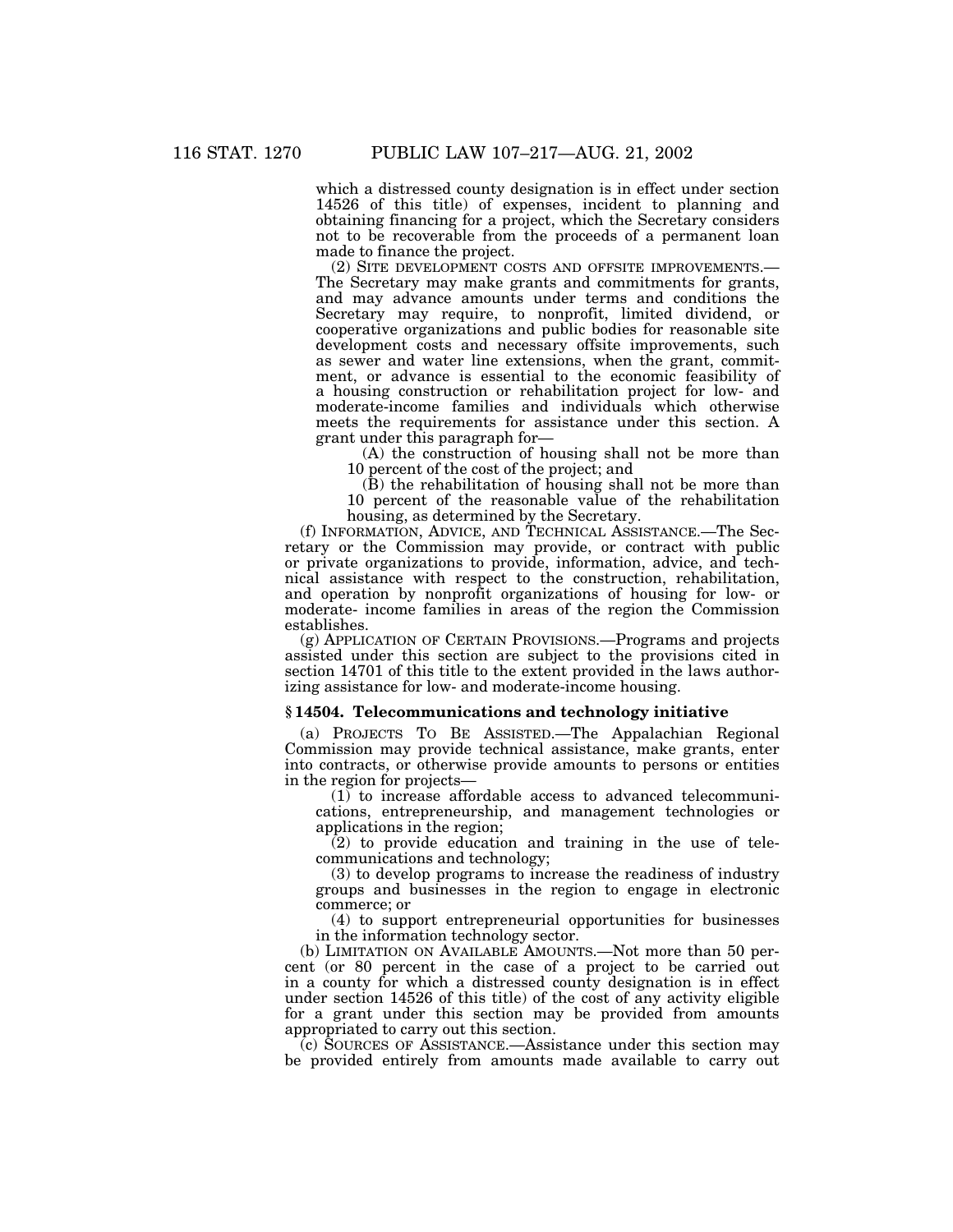this section, in combination with amounts made available under other federal programs, or from any other source.

(d) FEDERAL SHARE.—Notwithstanding any provision of law limiting the federal share under any other federal program, amounts made available to carry out this section may be used to increase that federal share, as the Commission decides is appropriate.

## **§ 14505. Entrepreneurship initiative**

(a) BUSINESS INCUBATOR SERVICE.—In this section, the term ''business incubator service'' means a professional or technical service necessary for the initiation and initial sustainment of the operations of a newly established business, including a service such as—

(1) a legal service, including aid in preparing a corporate charter, partnership agreement, or basic contract;

(2) a service in support of the protection of intellectual property through a patent, a trademark, or any other means;

(3) a service in support of the acquisition and use of advanced technology, including the use of Internet services and Webbased services; and

(4) consultation on strategic planning, marketing, or advertising.

(b) PROJECTS TO BE ASSISTED.—The Appalachian Regional Commission may provide technical assistance, make grants, enter into contracts, or otherwise provide amounts to persons or entities in the region for projects—

 $(1)$  to support the advancement of, and provide, entrepreneurial training and education for youths, students, and businesspersons;

(2) to improve access to debt and equity capital by such means as facilitating the establishment of development venture capital funds;

 $(3)$  to aid communities in identifying, developing, and implementing development strategies for various sectors of the economy;

(4) to develop a working network of business incubators; and

(5) to support entities that provide business incubator services.

(c) LIMITATION ON AVAILABLE AMOUNTS.—Not more than 50 percent (or 80 percent in the case of a project to be carried out in a county for which a distressed county designation is in effect under section 14526 of this title) of the cost of any activity eligible for a grant under this section may be provided from amounts appropriated to carry out this section.

(d) SOURCES OF ASSISTANCE.—Assistance under this section may be provided entirely from amounts made available to carry out this section, in combination with amounts made available under other federal programs, or from any other source.

(e) FEDERAL SHARE.—Notwithstanding any provision of law limiting the federal share under any other federal program, amounts made available to carry out this section may be used to increase that federal share, as the Commission decides is appropriate.

# **§ 14506. Regional skills partnerships**

(a) ELIGIBLE ENTITY.—In this section, the term ''eligible entity'' means a consortium that—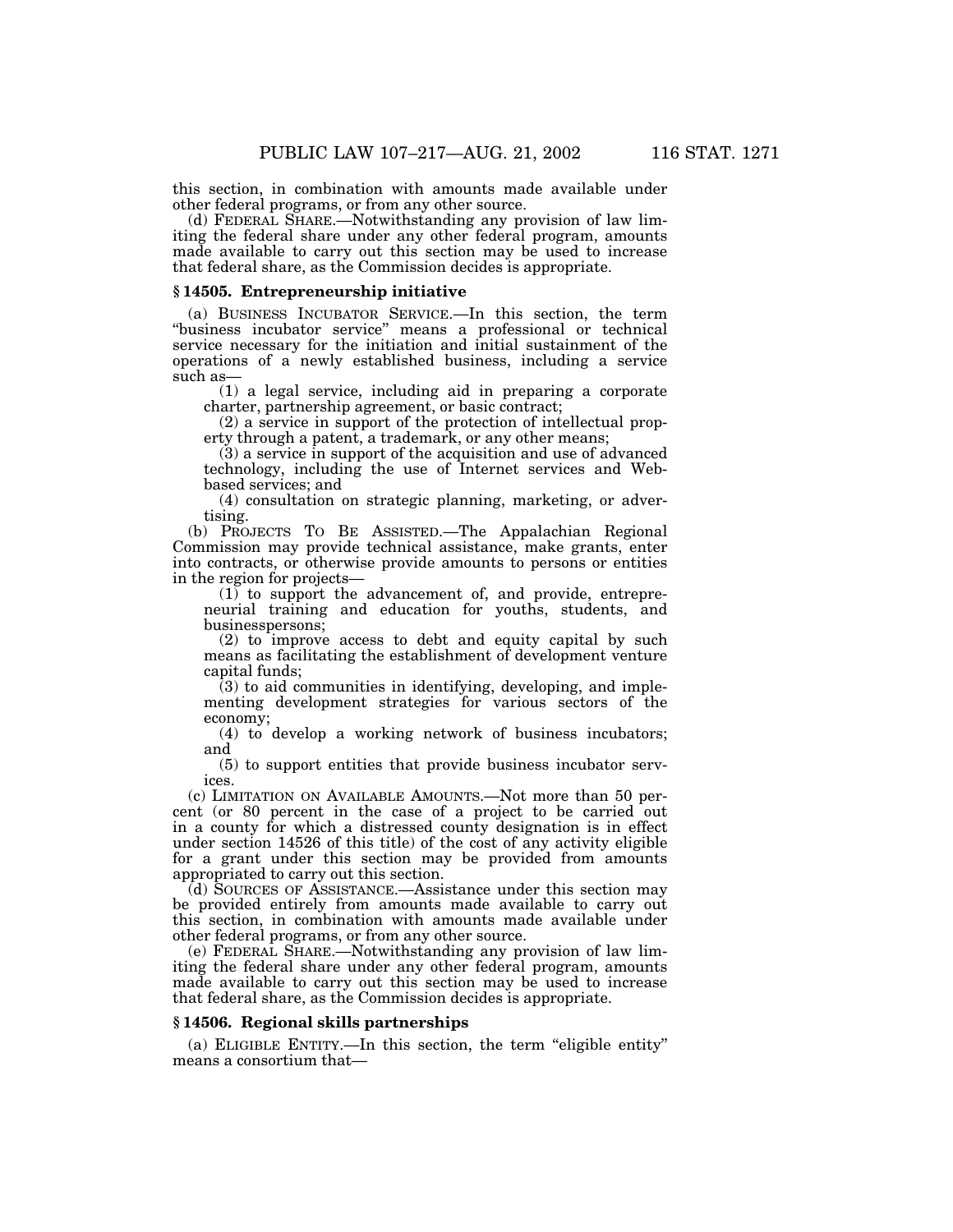(1) is established to serve one or more industries in a specified geographic area; and<br>(2) consists of representatives of—

 $(A)$  businesses (or a nonprofit organization that represents businesses);

(B) labor organizations;

(C) State and local governments; or

(D) educational institutions.

(b) PROJECTS TO BE ASSISTED.—The Appalachian Regional Commission may provide technical assistance, make grants, enter into contracts, or otherwise provide amounts to eligible entities in the region for projects to improve the job skills of workers for a specified industry, including projects for—

 $(1)$  the assessment of training and job skill needs for the industry;

(2) the development of curricula and training methods, including, in appropriate cases, electronic learning or technology-based training;

(3) the identification of training providers;

(4) the development of partnerships between the industry and educational institutions, including community colleges;

(5) the development of apprenticeship programs;

(6) the development of training programs for workers, including dislocated workers; and

(7) the development of training plans for businesses.

(c) ADMINISTRATIVE COSTS.—An eligible entity may use not more than 10 percent of amounts made available to the eligible entity under subsection (b) to pay administrative costs associated with the projects described in subsection (b).

(d) LIMITATION ON AVAILABLE AMOUNTS.—Not more than 50 percent (or 80 percent in the case of a project to be carried out in a county for which a distressed county designation is in effect under section 14526 of this title) of the cost of any activity eligible for a grant under this section may be provided from amounts appropriated to carry out this section.

(e) SOURCES OF ASSISTANCE.—Assistance under this section may be provided entirely from amounts made available to carry out this section, in combination with amounts made available under other federal programs, or from any other source.

(f) FEDERAL SHARE.—Notwithstanding any provision of law limiting the federal share under any other federal program, amounts made available to carry out this section may be used to increase that Federal share, as the Commission decides is appropriate.

# **§ 14507. Supplements to federal grant programs**

(a) DEFINITION.—

(1) FEDERAL GRANT PROGRAMS.—In this section, the term ''federal grant programs''—

(A) means any federal grant program that provides assistance for the acquisition or development of land, the construction or equipment of facilities, or other community or economic development or economic adjustment activities, including a federal grant program authorized by—

(i) the Consolidated Farm and Rural Development Act (7 U.S.C. 1921 et seq.);

(ii) the Land and Water Conservation Fund Act of 1965 (16 U.S.C. 460l–4 et seq.);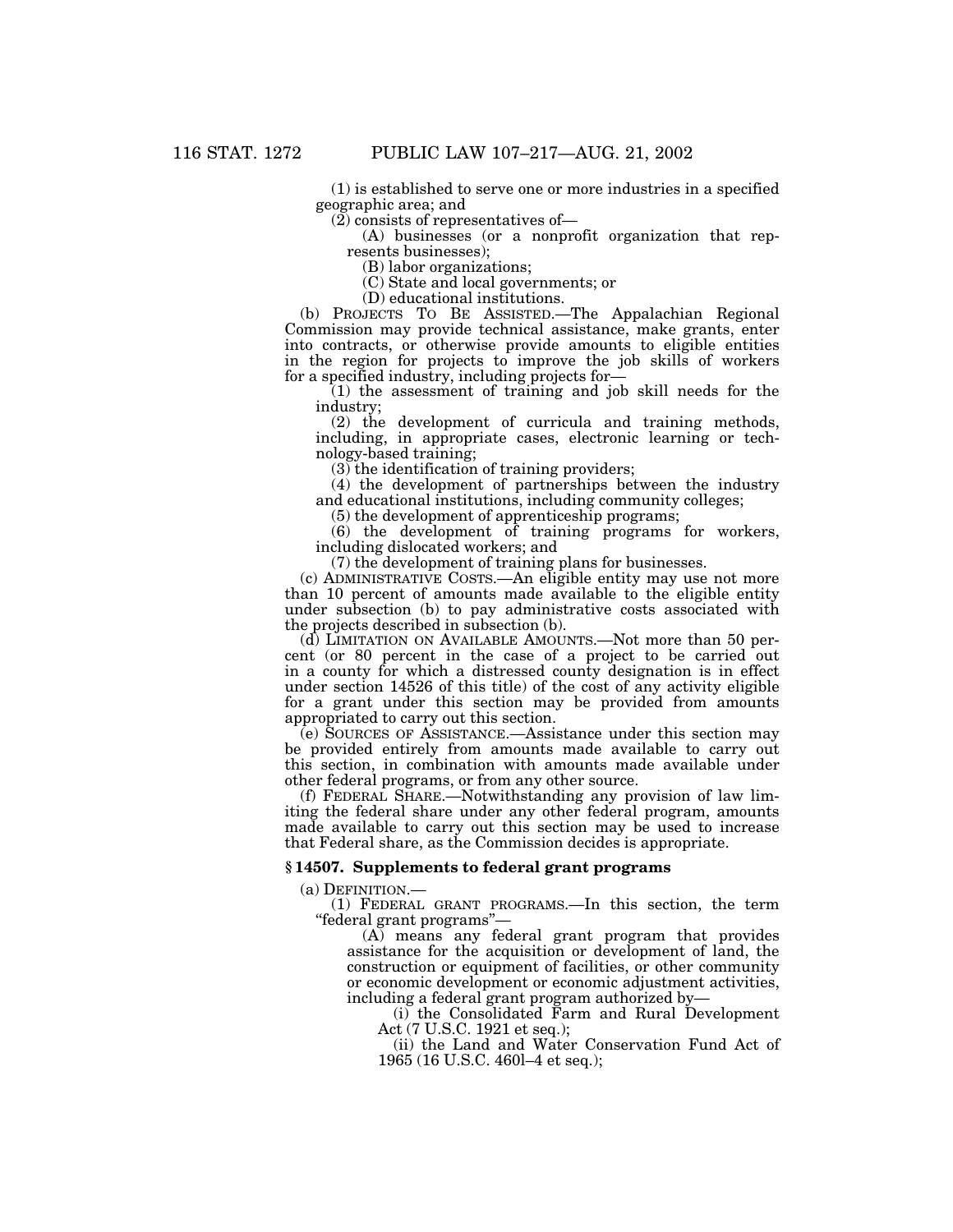(iii) the Watershed Protection and Flood Prevention Act (16 U.S.C. 1001 et seq.);

(iv) the Carl D. Perkins Vocational and Technical Education Act of 1998 (20 U.S.C. 2301 et seq.);

(v) the Federal Water Pollution Control Act (33 U.S.C. 1251 et seq.) (known as the Clean Water Act);

(vi) title VI of the Public Health Services Act (42 U.S.C. 291 et seq.);

(vii) sections  $\frac{201}{1}$  and 209 of the Public Works and Economic Development Act of 1965 (42 U.S.C. 3141, 3149);

(viii) title I of the Housing and Community Development Act of 1974 (42 U.S.C. 5301 et seq.); and

(ix) part IV of title III of the Communications Act of 1934 (47 U.S.C. 390 et seq.); but

(B) does not include—

(i) the program for the construction of the development highway system authorized by section 14501 of this title or any other program relating to highway or road construction authorized by title 23; or

(ii) any other program to the extent that financial assistance other than a grant is authorized.

(2) CERTAIN SEWAGE TREATMENT WORKS DEEMED CON-STRUCTED WITH FEDERAL GRANT ASSISTANCE.—For the purpose of this section, any sewage treatment works constructed pursuant to title II of the Federal Water Pollution Control Act (33 U.S.C. 1281 et seq.) (known as the Clean Water Act) without federal grant assistance under that title is deemed to be constructed with that assistance.

(b) PURPOSE.—To enable the people, States, and local communities of the Appalachian region, including local development districts, to take maximum advantage of federal grant programs for which they are eligible but for which, because of their economic situation, they cannot supply the required matching share, or for which there are insufficient amounts available under the federal law authorizing the programs to meet pressing needs of the region, the Federal Cochairman may use amounts made available to carry out this section—

(1) for any part of the basic federal contribution to projects or activities under the federal grant programs authorized by federal laws; and

(2) to increase the federal contribution to projects and activities under the programs above the fixed maximum part of the cost of the projects or activities otherwise authorized by the applicable law.

(c) CERTIFICATION REQUIRED.—For a program, project, or activity for which any part of the basic federal contribution to the project or activity under a federal grant program is proposed to be made under subsection (b), the contribution shall not be made until the responsible federal official administering the federal law authorizing the contribution certifies that the program, project, or activity meets the applicable requirements of the federal law and could be approved for federal contribution under that law if amounts were available under the law for the program, project, or activity.

(d) LIMITATIONS IN OTHER LAWS INAPPLICABLE.—Amounts provided pursuant to this subtitle are available without regard to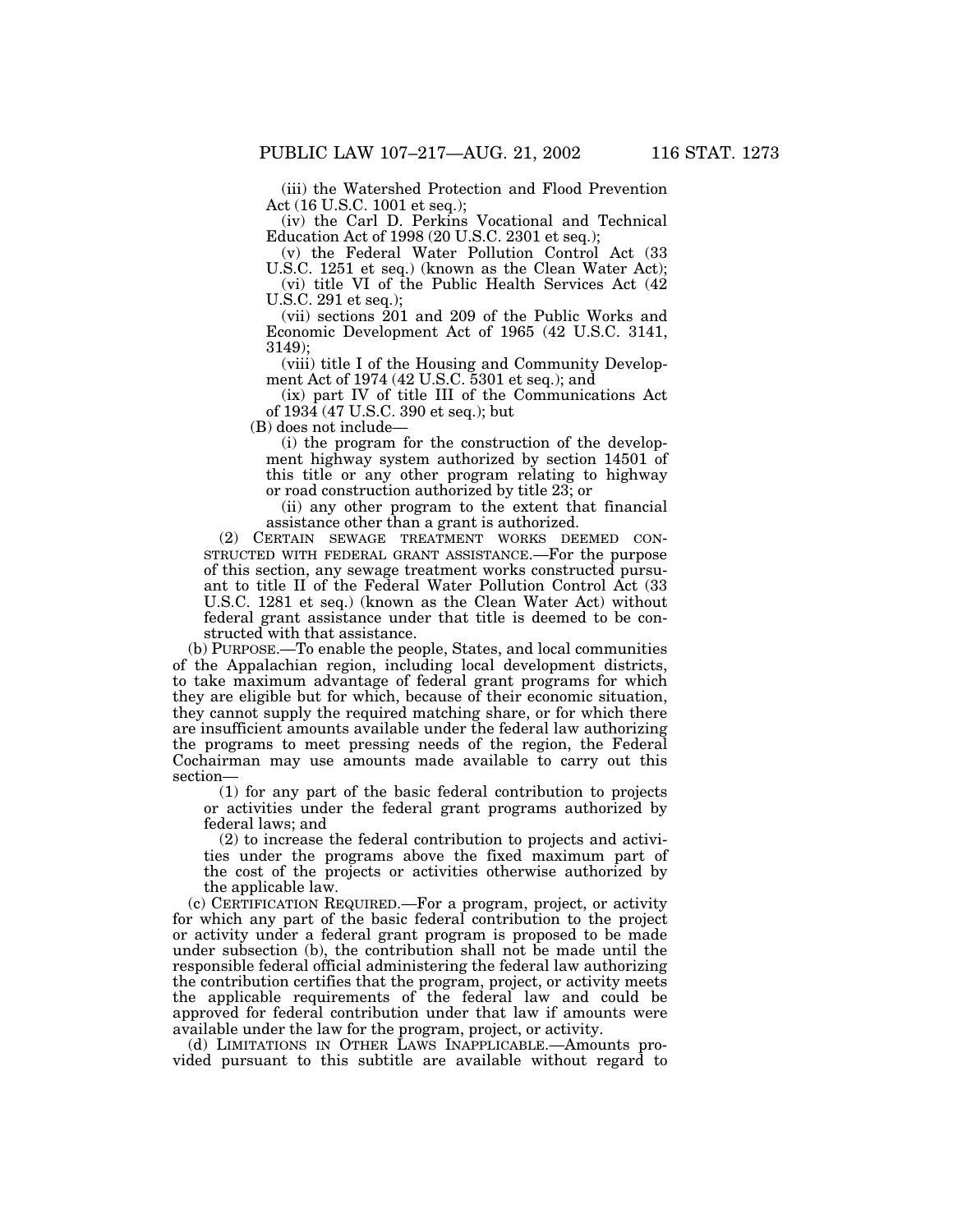any limitations on areas eligible for assistance or authorizations for appropriation in any other law.

(e) ACCEPTANCE OF CERTAIN MATERIAL.—For a supplemental grant for a project or activity under a federal grant program, the Federal Cochairman shall accept any finding, report, certification, or documentation required to be submitted to the head of the department, agency, or instrumentality of the Federal Government responsible for the administration of the program.

(f) FEDERAL SHARE.—The federal portion of the cost of a project

 $(1)$  be increased to more than the percentages the Commission establishes; nor

(2) be more than 80 percent of the cost.<br>(g) MAXIMUM COMMISSION CONTRIBUTION.—

(1) IN GENERAL.—Subject to paragraph  $(2)$ , the Commission may contribute not more than 50 percent of a project or activity cost eligible for financial assistance under this section from amounts appropriated to carry out this subtitle.

(2) DISTRESSED COUNTIES.—The maximum Commission contribution for a project or activity to be carried out in a county for which a distressed county designation is in effect under section 14526 of this title may be increased to 80 percent.

# SUBCHAPTER II—ADMINISTRATIVE

## **§ 14521. Required level of expenditure**

A State or political subdivision of a State is not eligible to receive benefits under this subtitle unless the aggregate expenditure of state amounts, except expenditures for participation in the Dwight D. Eisenhower System of Interstate and Defense Highways and local and federal amounts, for the benefit of the area within the State located in the Appalachian region is maintained at a level which does not fall below the average level of those expenditures for the State's last two full fiscal years prior to March 9, 1965. In computing the level, a State's past expenditure for participation in the Dwight D. Eisenhower System of Interstate and Defense Highways and expenditures of local and federal amounts shall not be included. The Commission shall recommend to the President a lesser requirement when it finds that a substantial population decrease in that part of a State which lies within the region would not justify a state expenditure equal to the average level of the last two years or when it finds that a State's average level of expenditure in an individual program has been disproportionate to the present need for that part of the State.

#### **§ 14522. Consent of States**

This subtitle does not require a State to engage in or accept a program under this subtitle without its consent.

#### **§ 14523. Program implementation**

(a) REQUIREMENTS.—A program or project authorized under this chapter shall not be implemented until—

(1) the responsible federal official has decided that applications and plans relating to the program or project are not incompatible with the provisions and objectives of federal laws that the official administers that are not inconsistent with this subtitle; and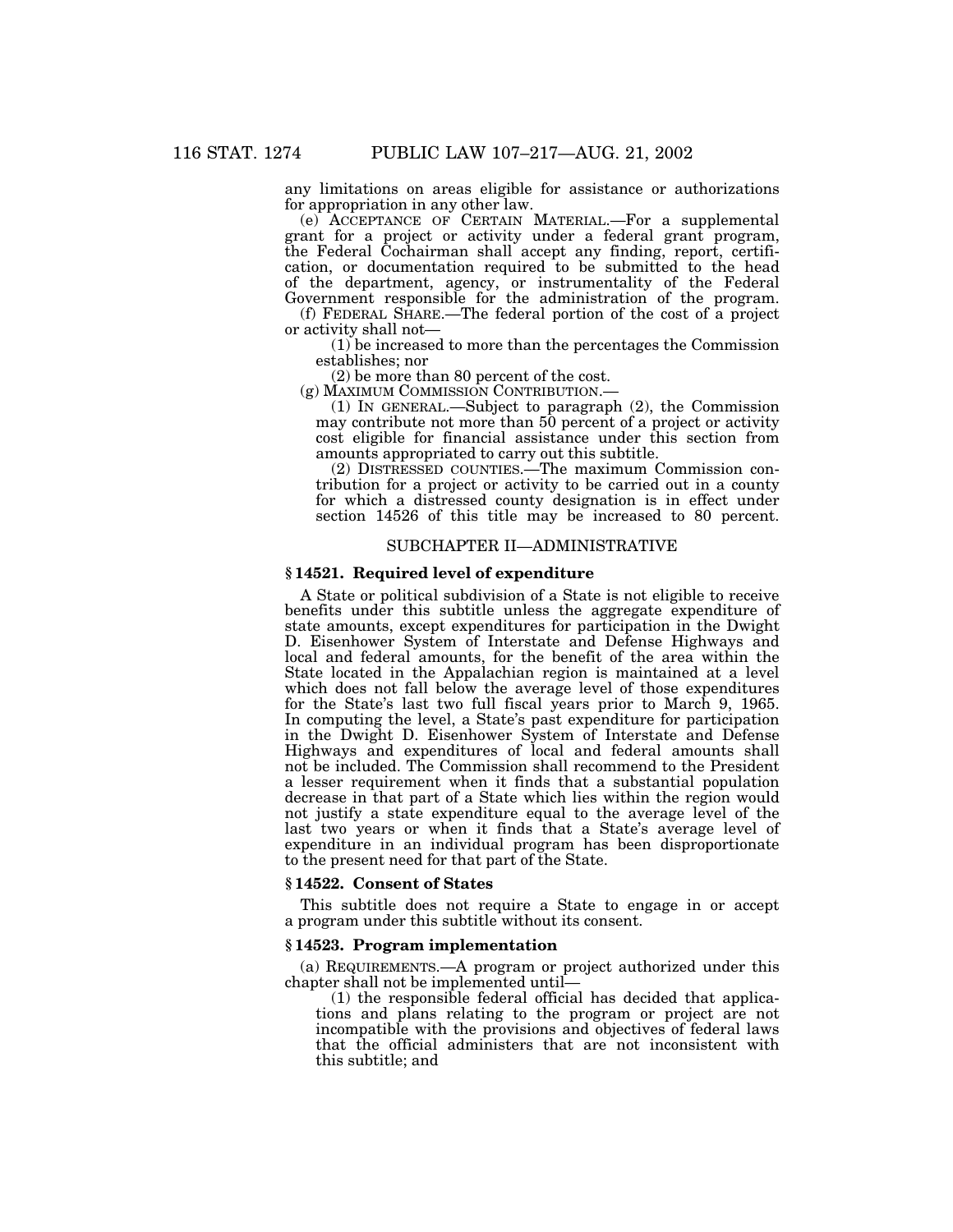(2) the Appalachian Regional Commission has approved the program or project and has determined that it—

(A) meets the applicable criteria under section 14524 of this title and the requirements of the development planning process under section 14525 of this title; and

 $(\overline{B})$  will contribute to the development of the Appalachian region.

(b) DECISION IS CONTROLLING.—A decision under subsection (a)(2) is controlling and shall be accepted by the federal agencies.

#### **§ 14524. Program development criteria**

(a) FACTORS TO BE CONSIDERED.—In considering programs and projects to be given assistance under this subtitle, and in establishing a priority ranking of the requests for assistance presented to the Appalachian Regional Commission, the Commission shall

 $(1)$  the relationship of the project or class of projects to overall regional development, including its location in a severely and persistently distressed county or area;

 $(2)$  the population and area to be served by the project or class of projects, including the per capita market income and the unemployment rates in the area;

(3) the relative financial resources available to the State or political subdivisions or instrumentalities of the State that seek to undertake the project;

(4) the importance of the project or class of projects in relation to other projects or classes of projects that may be in competition for the same amounts;

(5) the prospects that the project for which assistance is sought will improve, on a continuing rather than a temporary basis, the opportunities for employment, the average level of income, or the economic and social development of the area served by the project; and

(6) the extent to which the project design provides for detailed outcome measurements by which grant expenditures may be evaluated.

(b) LIMITATION ON USE.—Financial assistance made available under this subtitle shall not be used to assist establishments relocating from one area to another.

(c) DETERMINATION REQUIRED BEFORE AMOUNTS MAY BE PRO-VIDED.—Amounts may be provided for programs and projects in a State under this subtitle only if the Commission determines that the level of federal and state financial assistance under other laws for the same type of programs or projects in that part of the State within the Appalachian region will not be diminished in order to substitute amounts authorized by this subtitle.

(d) MINIMUM AMOUNT OF ASSISTANCE TO DISTRESSED COUNTIES AND AREAS.—For each fiscal year, not less than 50 percent of the amount of grant expenditures the Commission approves shall support activities or projects that benefit severely and persistently distressed counties and areas.

#### **§ 14525. State development planning process**

(a) STATE DEVELOPMENT PLAN.—Pursuant to policies the Appalachian Regional Commission establishes, each state member shall submit a development plan for the area of the State within the Appalachian region. The plan shall—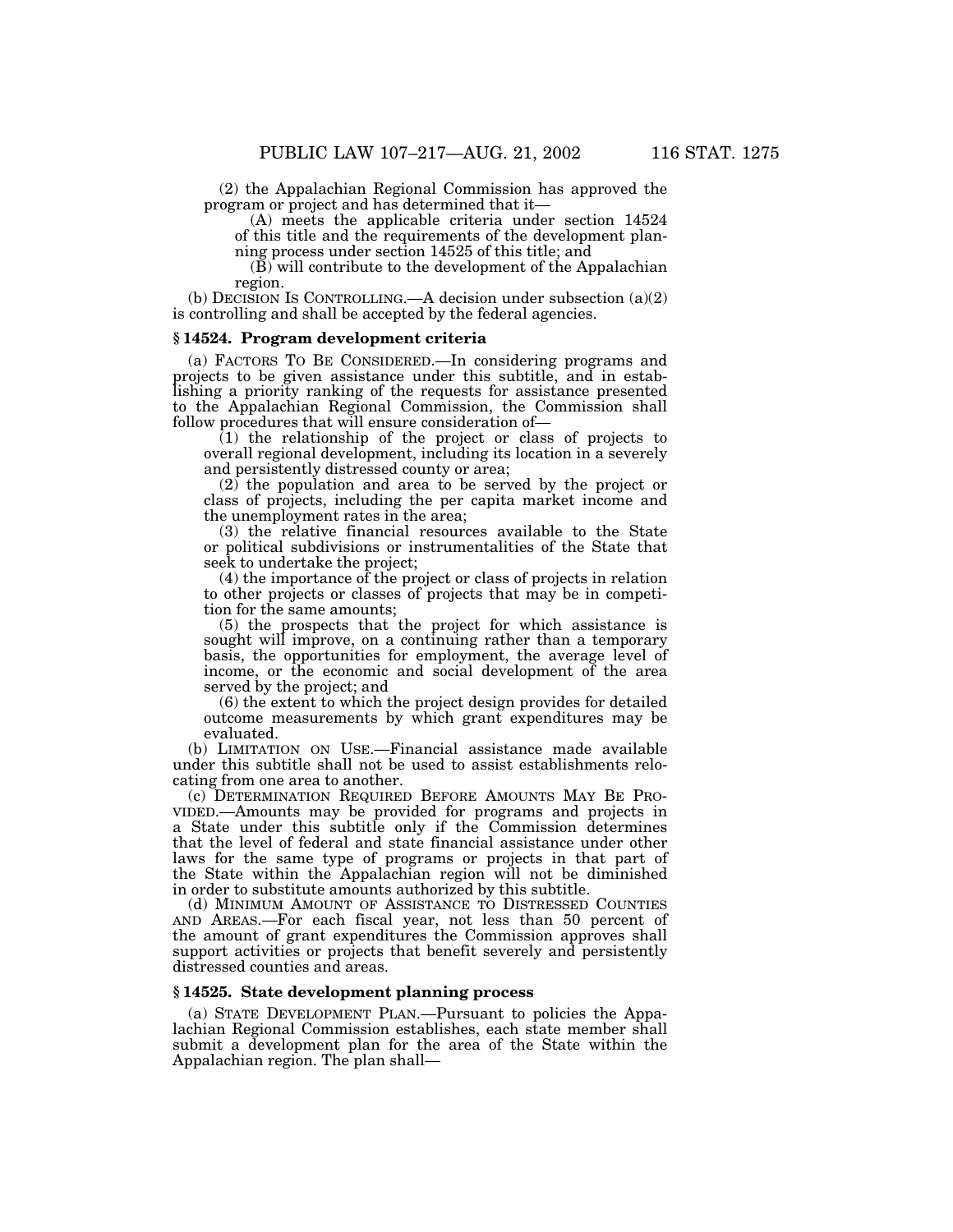(1) be submitted according to a schedule the Commission prescribes;

(2) reflect the goals, objectives, and priorities identified in the regional development plan and in any subregional development plan that may be approved for the subregion of which the State is a part;

(3) describe the state organization and continuous process for Appalachian development planning, including—

(A) the procedures established by the State for the

participation of local development districts in the process; (B) how the process is related to overall statewide plan-

ning and budgeting processes; and

(C) the method of coordinating planning and projects in the region under this subtitle, the Public Works and Economic Development Act of 1965 (42 U.S.C. 3121 et seq.), and other federal, state, and local programs;

(4) set forth the goals, objectives, and priorities of the State for the region, as established by the Governor, and identify the needs on which the goals, objectives, and priorities are based; and

(5) describe the development strategies for achieving the goals, objectives, and priorities, including funding sources, and recommendations for specific projects to receive assistance under this subtitle.

(b) AREAWIDE ACTION PROGRAMS.—The Commission shall encourage the preparation and execution of areawide action programs that specify interrelated projects and schedules of actions, the necessary agency funding, and other commitments to implement the programs. The programs shall make appropriate use of existing plans affecting the area.

(c) LOCAL DEVELOPMENT DISTRICTS.—Local development districts certified by the State as described in section  $14102(a)(2)$  of this title provide the linkage between state and substate planning and development. The districts shall assist the States in the coordination of areawide programs and projects and may prepare and adopt areawide plans or action programs. In carrying out the development planning process, including the selection of programs and projects for assistance, States shall consult with local development districts, local units of government, and citizen groups and shall consider the goals, objectives, priorities, and recommendations of those bodies.

(d) FEDERAL RESPONSIBILITIES.—To the maximum extent practicable, federal departments, agencies, and instrumentalities undertaking or providing financial assistance for programs or projects in the region shall—

(1) take into account the policies, goals, and objectives the Commission and its member States establish pursuant to this subtitle;

(2) recognize Appalachian state development strategies approved by the Commission as satisfying requirements for overall economic development planning under the programs or projects; and

(3) accept the boundaries and organization of any local development district certified under this subtitle that the Governor may designate as the areawide agency required under any of those programs undertaken or assisted by those federal departments, agencies, and instrumentalities.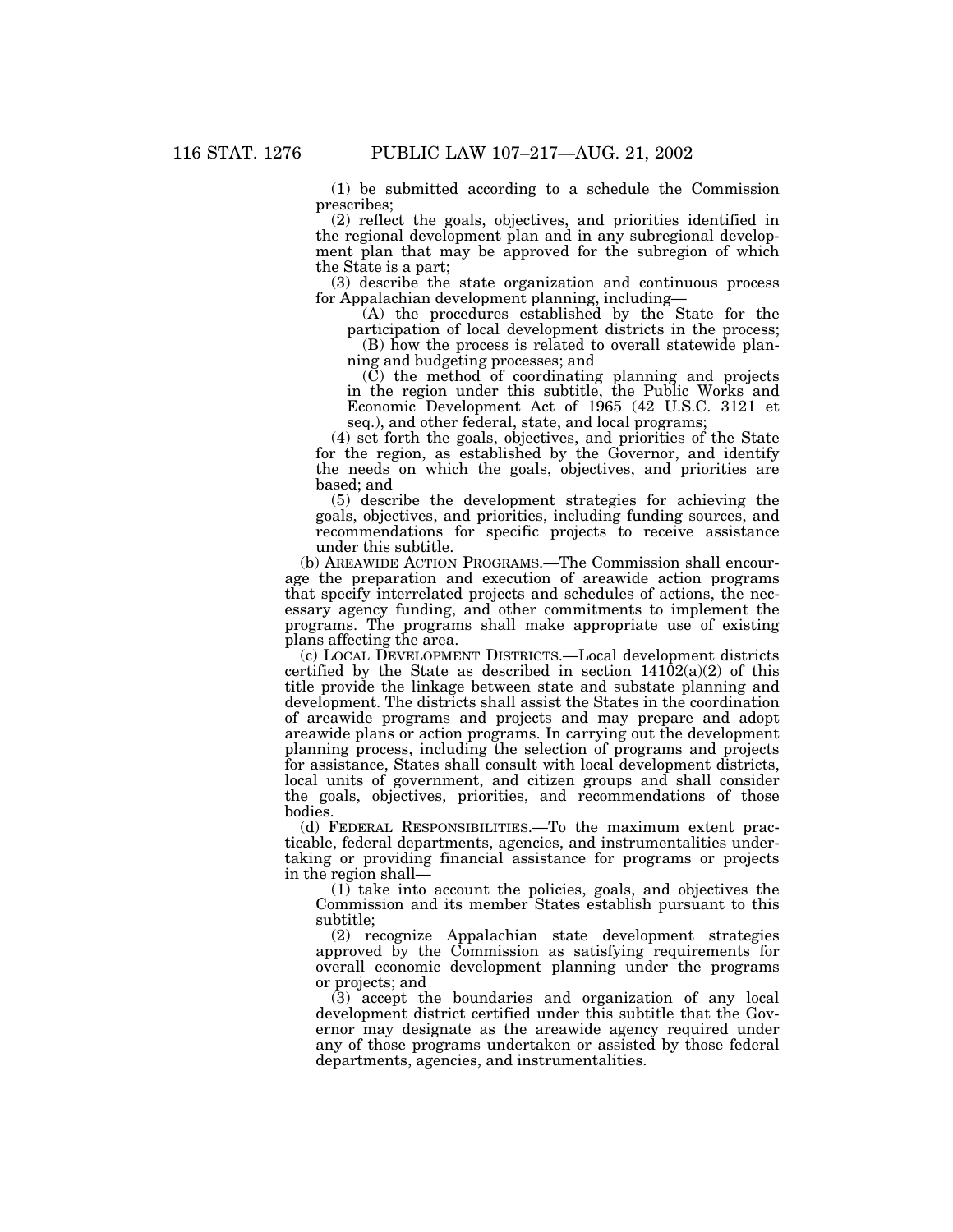#### **§ 14526. Distressed and economically strong counties**

(a) DESIGNATIONS.—

(1) IN GENERAL.—The Appalachian Regional Commission, in accordance with criteria the Commission may establish, each year shall—

(A) designate as ''distressed counties'' those counties in the Appalachian region that are the most severely and persistently distressed; and

(B) designate two categories of economically strong counties, consisting of—

(i) ''competitive counties'', which shall be those counties in the region that are approaching economic parity with the rest of the United States; and

(ii) ''attainment counties'', which shall be those counties in the region that have attained or exceeded economic parity with the rest of the United States.

(2) ANNUAL REVIEW OF DESIGNATIONS.—The Commission shall—

(A) conduct an annual review of each designation of a county under paragraph (1) to determine if the county still meets the criteria for the designation; and

(B) renew the designation for another one-year period only if the county still meets the criteria.

(b) DISTRESSED COUNTIES.—In program and project development and implementation and in the allocation of appropriations made available to carry out this subtitle, the Commission shall give special consideration to the needs of counties for which a distressed county designation is in effect under this section.

(c) ECONOMICALLY STRONG COUNTIES.—

(1) COMPETITIVE COUNTIES.—Except as provided in paragraphs (3) and (4), assistance under this subtitle for a project that is carried out in a county for which a competitive county designation is in effect under this section shall not be more than 30 percent of the project cost.

(2) ATTAINMENT COUNTIES.—Except as provided in paragraphs (3) and (4), amounts may not be provided under this subtitle for a project that is carried out in a county for which an attainment county designation is in effect under this section.

(3) EXCEPTIONS.—Paragraphs (1) and (2) do not apply to— (A) a project on the Appalachian development highway

system authorized by section 14501 of this title;

(B) a local development district administrative project assisted under section  $14321(a)(1)(A)$  of this title; or

(C) a multicounty project that is carried out in at least two counties designated under this section if—

(i) at least one of the participating counties is des-

ignated as a distressed county under this section; and

(ii) the project will be of substantial direct benefit to at least one distressed county.

 $(4)$  WAIVER.

(A) IN GENERAL.—The Commission may waive the requirements of paragraphs (1) and (2) for a project when the recipient of assistance for the project shows the existence of any of the following:

(i) a significant pocket of distress in the part of the county in which the project is carried out.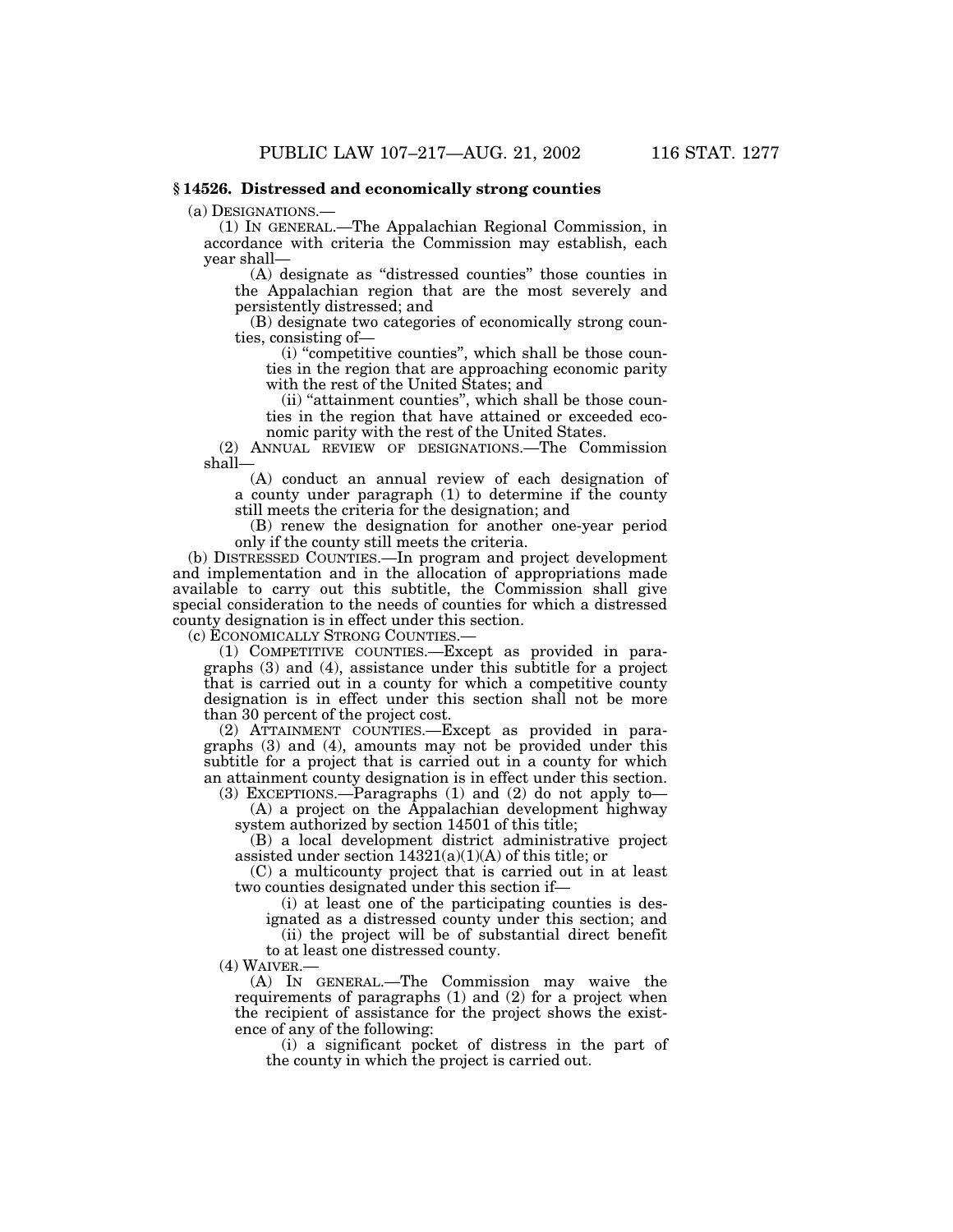(ii) a significant potential benefit from the project in at least one area of the region outside the designated county.

(B) REPORTS TO CONGRESS.—The Commission shall submit to the Committee on Environment and Public Works of the Senate and the Committee on Transportation and Infrastructure of the House of Representatives an annual report describing each waiver granted under subparagraph (A) during the period covered by the report.

#### **CHAPTER 147—MISCELLANEOUS**

Sec.<br>14701. 14701. Applicable labor standards.<br>14702. Nondiscrimination. 14702. Nondiscrimination.<br>14703. Authorization of ap

Authorization of appropriations.

14704. Termination.

# **§ 14701. Applicable labor standards**

All laborers and mechanics employed by contractors or subcontractors in the construction, alteration, or repair, including painting and decorating, of projects, buildings, and works which are financially assisted through federal amounts authorized under this subtitle shall be paid wages at rates not less than those prevailing on similar construction in the locality as the Secretary of Labor determines in accordance with sections 3141–3144, 3146, and 3147 of this title. With respect to those labor standards, the Secretary has the authority and functions set forth in Reorganization Plan Numbered 14 of 1950 (eff. May 24, 1950, 64 Stat. 1267) and section 3145 of this title.

#### **§ 14702. Nondiscrimination**

An individual in the United States shall not, because of sex, be excluded from participation in, be denied the benefits of, or be subjected to discrimination under, a program or activity receiving federal financial assistance under this subtitle.

#### **§ 14703. Authorization of appropriations**

(a) IN GENERAL.—In addition to amounts authorized by section 14501 of this title and other amounts made available for the Appalachian development highway system program, the following amounts may be appropriated to the Appalachian Regional Commission to carry out this subtitle:

(1) \$88,000,000 for each of the fiscal years 2002–2004.

(2) \$90,000,000 for fiscal year 2005.

(3) \$92,000,000 for fiscal year 2006.

(b) TELECOMMUNICATIONS AND TECHNOLOGY INITIATIVE.—Of the amounts made available under subsection (a), the following amounts are available to carry out section 14504 of this title:

(1) \$10,000,000 for fiscal year 2002.

(2) \$8,000,000 for fiscal year 2003.

(3) \$5,000,000 for each of the fiscal years 2004–2006.

(c) AVAILABILITY.—Amounts made available under subsection (a) remain available until expended.

### **§ 14704. Termination**

This subtitle, except sections  $14102(a)(1)$  and (b) and  $14501$ , ceases to be in effect on October 1, 2006.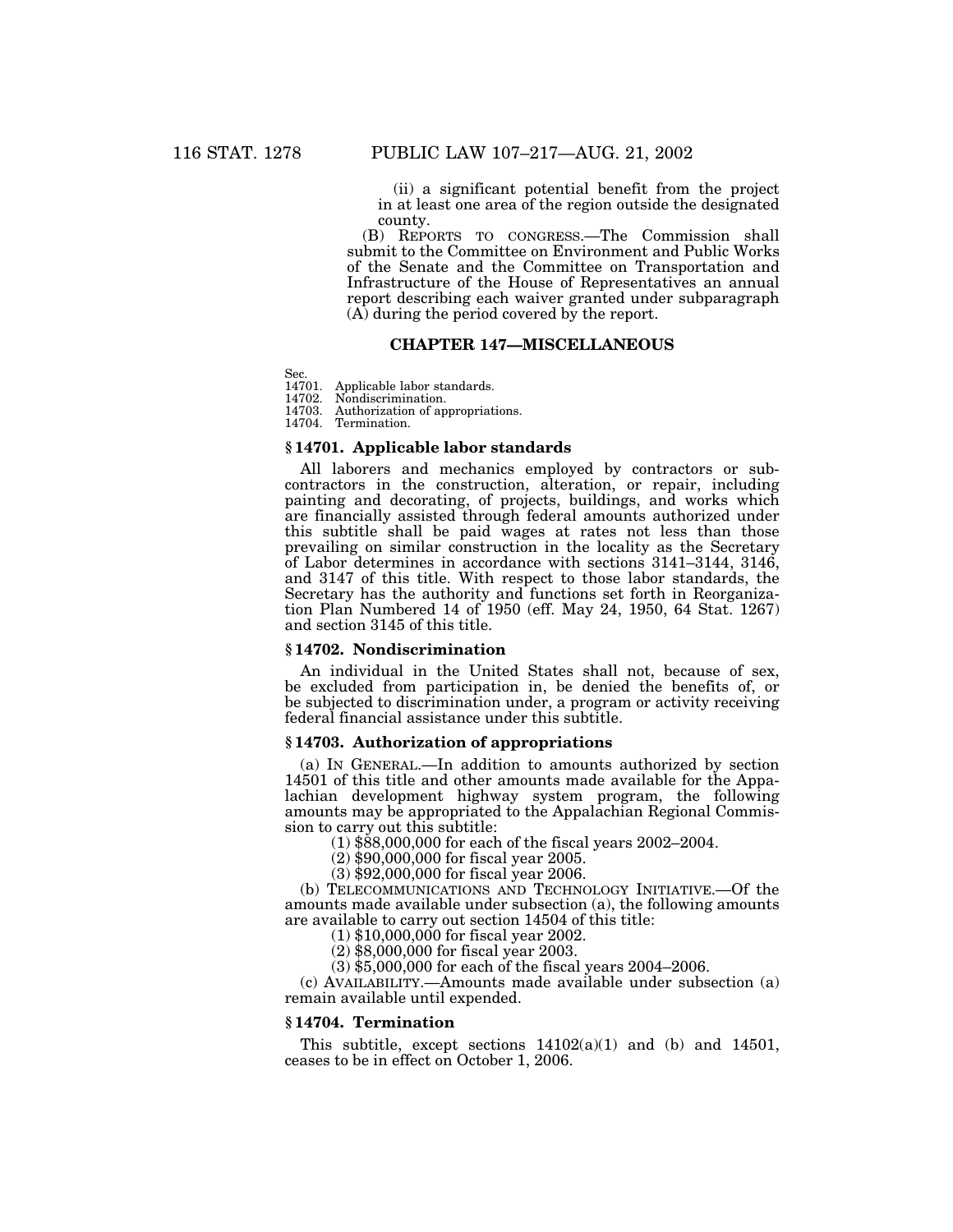# **SUBTITLE V—MISCELLANEOUS**

| CHAPTER.                                                   | Sec. |
|------------------------------------------------------------|------|
|                                                            |      |
|                                                            |      |
|                                                            |      |
|                                                            |      |
| 179. ALASKA FEDERAL-CIVILIAN ENERGY EFFICIENCY SWAP  17901 |      |
| 181. TELECOMMUNICATIONS ACCESSIBILITY FOR HEARING-IM-18101 |      |

- PAIRED AND SPEECH-IMPAIRED INDIVIDUALS.
- 183. NATIONAL CAPITAL AREA INTEREST ARBITRATION STAND-18301 ARDS.

#### **CHAPTER 171—SAFETY STANDARDS FOR MOTOR VEHICLES**

Sec.

- 17101. Definitions.
- 17102. Prohibition on acquisition or purchase of motor vehicles by Federal Government.
- 17103. Commercial standards for passenger safety devices.

#### **§ 17101. Definitions**

In this chapter, the following definitions apply:

(1) FEDERAL GOVERNMENT.—The term ''Federal Government'' includes the government of the District of Columbia.

(2) MOTOR VEHICLE.—The term ''motor vehicle'' means a vehicle, self-propelled or drawn by mechanical power, designed for use on the highways principally for the transportation of passengers, except a vehicle designed or used for military field training, combat, or tactical purposes.

#### **§ 17102. Prohibition on acquisition or purchase of motor vehicles by Federal Government**

The Federal Government shall not purchase a motor vehicle for use by the Government unless that motor vehicle is equipped with reasonable passenger safety devices that the Administrator of General Services requires. Those devices shall conform with standards the Administrator prescribes under section 17103 of this title.

#### **§ 17103. Commercial standards for passenger safety devices**

The Administrator of General Services shall prescribe and publish in the Federal Register commercial standards for passenger safety devices the Administrator requires under section 17102 of this title. Changes in the standards take effect one year and 90 days after the publication of the standards in the Federal Register.

# **CHAPTER 173—GOVERNMENT LOSSES IN SHIPMENT**

Sec.

- 17304. Claim for replacement.
- 17305. Replacing lost, destroyed, or damaged stamps, securities, obligations, or money.
- 17306. Agreements of indemnity.
- 17307. Purchase of insurance.
- 17308. Presumption of lawful conduct.
- 17309. Rules and regulations.

<sup>17301.</sup> Definitions. 17302. Compliance.

<sup>17303.</sup> Fund for the payment of Government losses in shipment.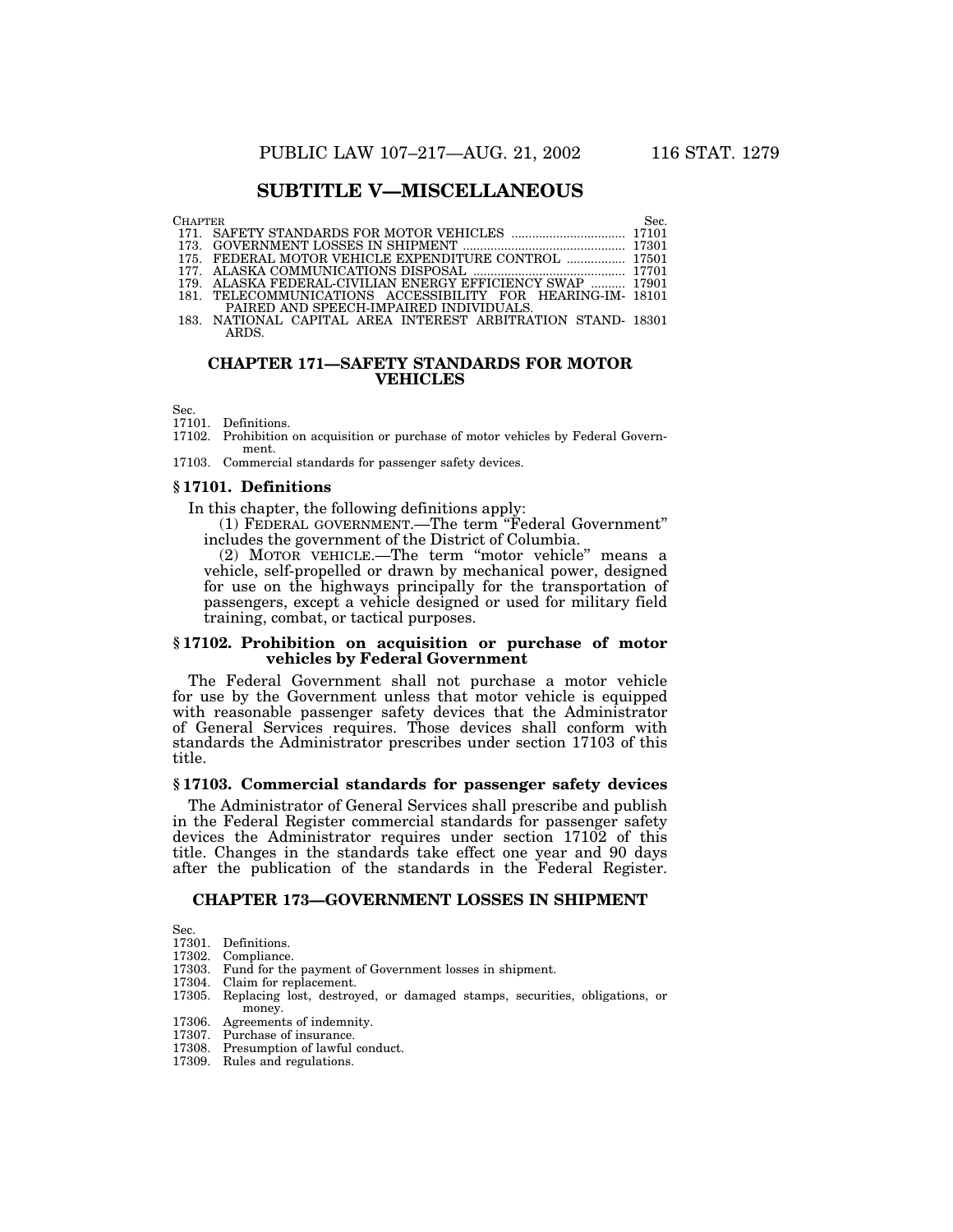## **§ 17301. Definitions**

In this chapter, the following definitions apply:

(1) REPLACEMENT.—The term ''replacement'' means payment, reimbursement, replacement, or duplication or the expenses incident to payment, reimbursement, replacement, or duplication.

 $(2)$  SHIPMENT.—The term "shipment"—

(A) means the transportation, or the effecting of transportation, of valuables, without limitation as to the means or facilities used or by which the transportation is effected or the person to whom it is made; and

(B) includes shipments made to any executive department, independent establishment, agency, wholly owned or mixed-ownership Government corporation, officer, or employee of the Federal Government, or any person acting on behalf of, or at the direction of, the executive department, independent establishment, agency, wholly or partly owned Government corporation, officer, or employee.<br>(3) VALUABLES.—

(A) DEFINITION.—The term "valuables" means any arti-<br>cles or things or representatives of value—

(i) in which the Government, its executive departments, independent establishments, and agencies, including wholly owned Government corporations, and officers and employees of the Government or its executive departments, independent establishments, and agencies while acting in their official capacity, have any interest, or in connection with which they have any obligation or responsibility; and

(ii) which the Secretary of the Treasury declares to be valuables within the meaning of this chapter.

(B) REQUIREMENT FOR DECLARING ARTICLES OR THINGS VALUABLE.—The Secretary shall not declare articles or things that are lost, destroyed, or damaged in the course of shipment to be valuables unless the Secretary determines that replacement of the articles or things in accordance with the procedure established in this chapter would be in the public interest.

(4) WHOLLY OWNED GOVERNMENT CORPORATION.—The term ''wholly owned Government corporation''—

(A) means any corporation, regardless of the law under which it is incorporated, the capital of which is entirely owned by the Government; and

(B) includes the authorized officers, employees, and agents of the corporation.

# **§ 17302. Compliance**

(a) PRESCRIBING REGULATIONS.—With the approval of the President, the Secretary of the Treasury and the United States Postal Service jointly shall prescribe regulations governing the shipment of valuables by an executive department, independent establishment, agency, wholly owned Government corporation, officer, or employee of the Federal Government, with a view to minimizing the risk of loss and destruction of, and damage to, valuables in shipment.

(b) COMPLIANCE.—Each executive department, independent establishment, agency, wholly owned Government corporation,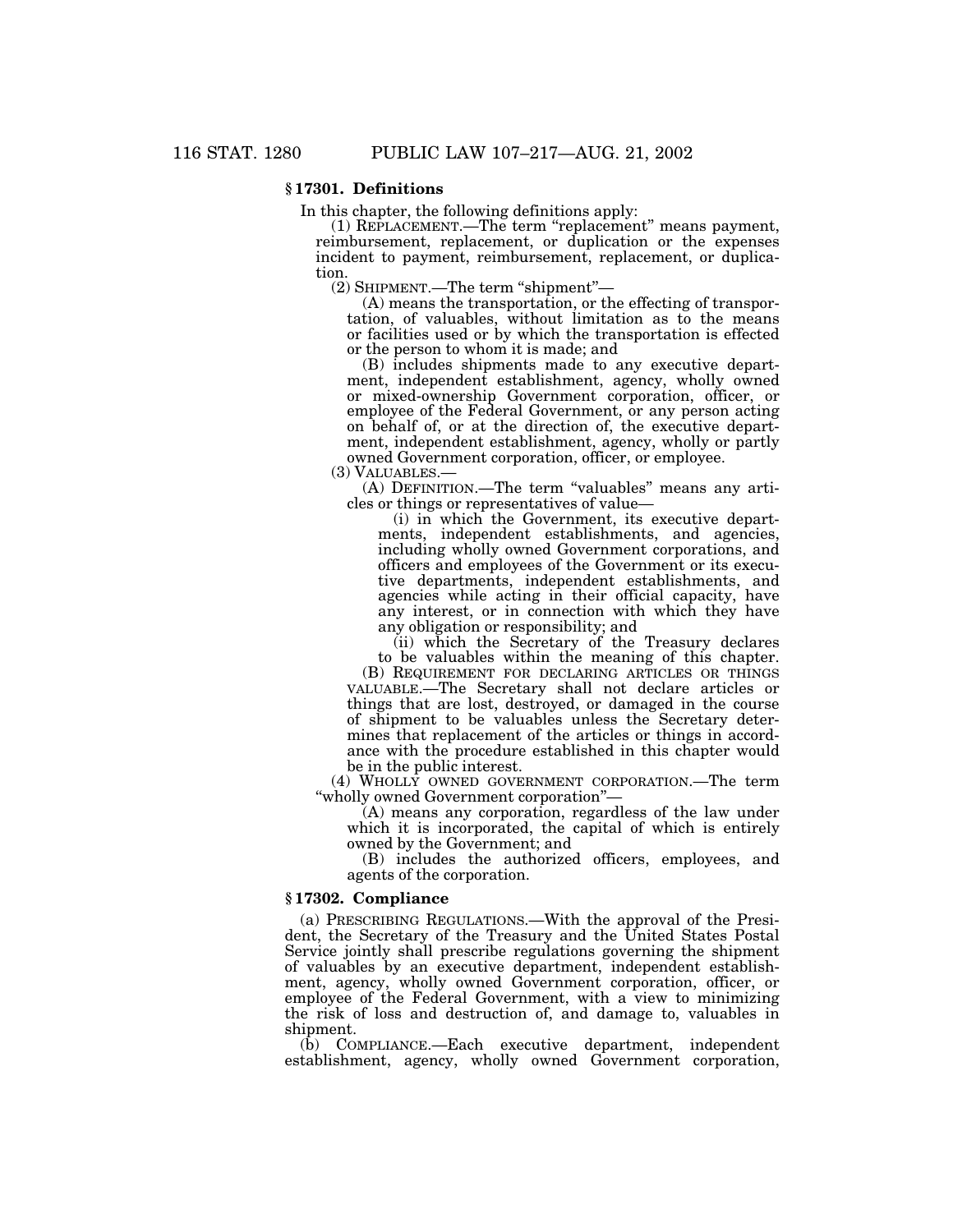officer, and employee of the Government, and each person acting for, or at the direction of, the executive department, independent

establishment, agency, wholly owned Government corporation, officer, or employee, must comply with the regulations when making any shipment of valuables.

#### **§ 17303. Fund for the payment of Government losses in shipment**

(a) ESTABLISHMENT.—There is a revolving fund in the Treasury known as ''the fund for the payment of Government losses in shipment''.

(b) USE.—The fund shall be used for the replacement of valuables, or the value of valuables, lost, destroyed, or damaged while being shipped in accordance with regulations prescribed under section 17302 of this title.

(c) UNAVAILABILITY.—The fund is not available with respect to any loss, destruction, or damage affecting valuables—

(1) that relates to property of the United States Postal Service that is chargeable to its officers or employees; or

(2) of which shipment shall have been made at the risk of persons other than the Federal Government and the executive departments, independent establishments, agencies, wholly owned Government corporations, officers and employees of the Government.

(d) CREDITING OF RECOVERIES AND REPAYMENTS.—All recoveries and repayments on account of loss, destruction, or damage to valuables for which replacement is made out of the fund shall be credited to it and are available for the purposes of the fund.

(e) APPROPRIATIONS.—Necessary amounts are appropriated for the fund.

#### **§ 17304. Claim for replacement**

(a) PRESENTATION OF CLAIM.—When valuables that have been shipped in accordance with regulations prescribed under section 17302 of this title are lost, destroyed, or damaged, a claim in writing for replacement shall be made on the Secretary of the Treasury.

(b) DECISION OF THE SECRETARY OF THE TREASURY.—

(1) REPLACEMENT MADE FROM FUND.—If the Secretary is satisfied that the loss, destruction, or damage has occurred and that shipment was made substantially in accordance with the regulations, the Secretary shall have replacement be made out of the fund described in section 17303 of this title through an officer the Secretary designates.

(2) REPLACEMENT MADE BY CREDIT.—When the Secretary decides that any part of the replacement can be made, without actual or ultimate injury to the Federal Government, by a credit in the accounts of the executive department, independent establishment, agency, officer, employee, or other accountable person making the claim, the Secretary shall—

 $(A)$  certify the decision to the Comptroller General who, on receiving the certification, shall make the credit in the settlement of accounts in the General Accounting Office; and

(B) use the fund only to the extent that the replacement cannot be made by the credit.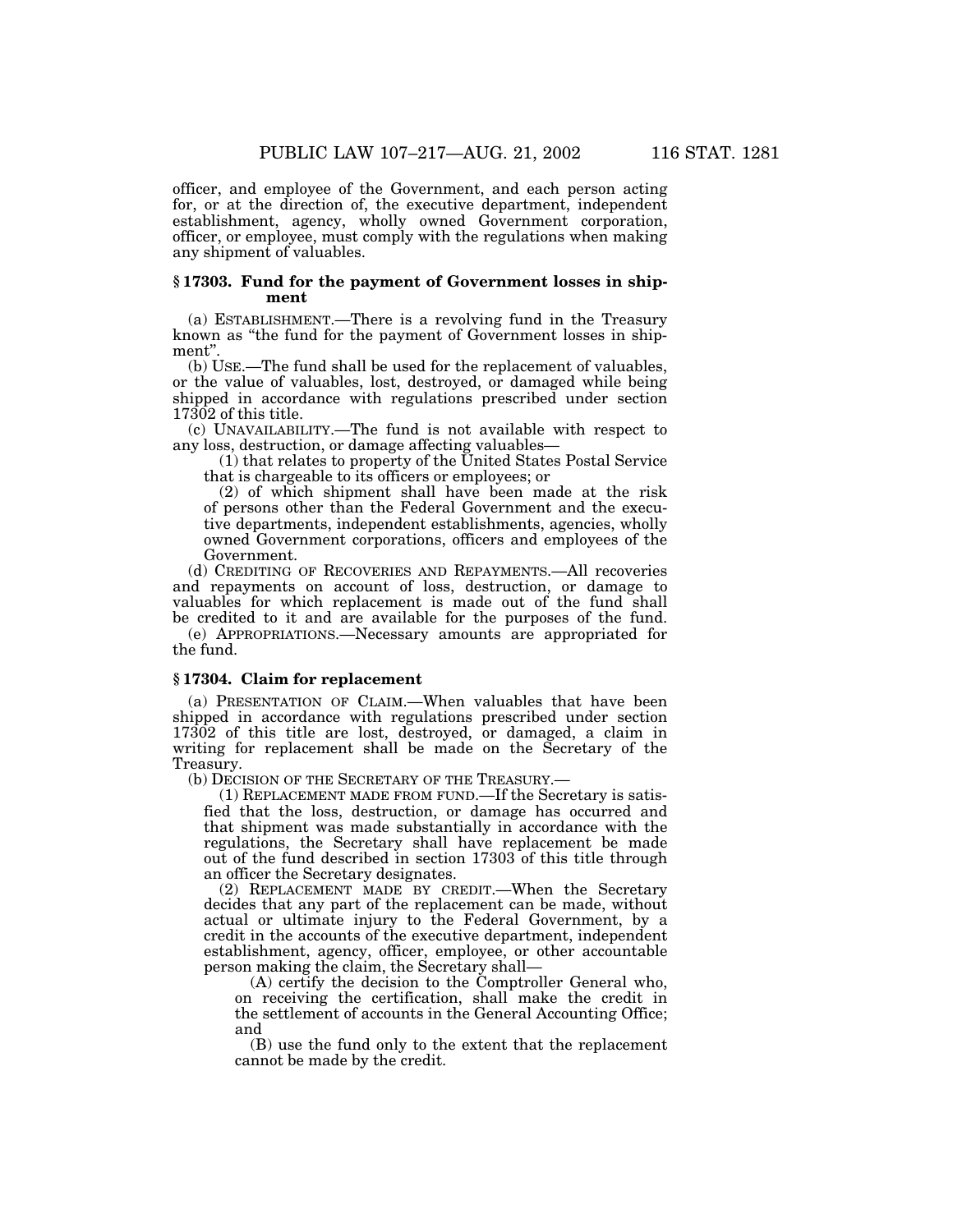(c) DECISION OF SECRETARY NOT REVIEWABLE.—The decision of the Secretary that a loss, destruction, or damage has occurred or that a shipment was made substantially in accordance with regulations is final and conclusive and is not subject to review by any other officer of the Government.

#### **§ 17305. Replacing lost, destroyed, or damaged stamps, securities, obligations, or money**

Stamps, securities, or other obligations of the Federal Government, or money lost, destroyed, or damaged while in the custody or possession of, or charged to, the United States Postal Service while it is acting as agent for, or on behalf of, the Secretary of the Treasury for the sale of the stamps, securities, or obligations and for the collection of the money, shall be replaced out of the fund described in section 17303 of this title under regulations the Secretary may prescribe, regardless of how the loss, destruction, or damage occurs.

#### **§ 17306. Agreements of indemnity**

(a) DEFINITION.—In this section, the term ''Federal Government'' includes wholly owned Government corporations, and officers and employees of the Government or its executive departments, independent establishments, and agencies while acting in their official capacity.

(b) AUTHORITY TO MAKE AGREEMENT.—The Secretary of the Treasury may make and deliver, on behalf of the Federal Government, a binding agreement of indemnity the Secretary considers necessary and proper to enable the Government to obtain the replacement of any instrument or document—

(1) received by the Government or an agent of the Government in the agent's official capacity; and

(2) which, after having been received, is lost, destroyed, or so mutilated as to impair its value.

(c) WHEN FEDERAL GOVERNMENT NOT OBLIGATED.—The Government is not obligated under an agreement of indemnity if the obligee named in the agreement makes a payment or delivery not required by law on the original of the instrument or document covered by the agreement.

(d) USE OF FUND FOR THE PAYMENT OF GOVERNMENT LOSSES IN SHIPMENT.—The fund described in section 17303 of this title is available to pay any obligation arising out of an agreement the Secretary makes under this section.

#### **§ 17307. Purchase of insurance**

An executive department, independent establishment, agency, wholly owned Government corporation, officer, or employee may expend money, or incur an obligation, for insurance, or for the payment of premiums on insurance, against loss, destruction, or damage in the shipment of valuables only as specifically authorized by the Secretary of the Treasury. The Secretary may give the authorization if the Secretary finds that the risk of loss, destruction, or damage in the shipment cannot be guarded against adequately by the facilities of the Federal Government or that adequate replacement cannot be provided under this chapter.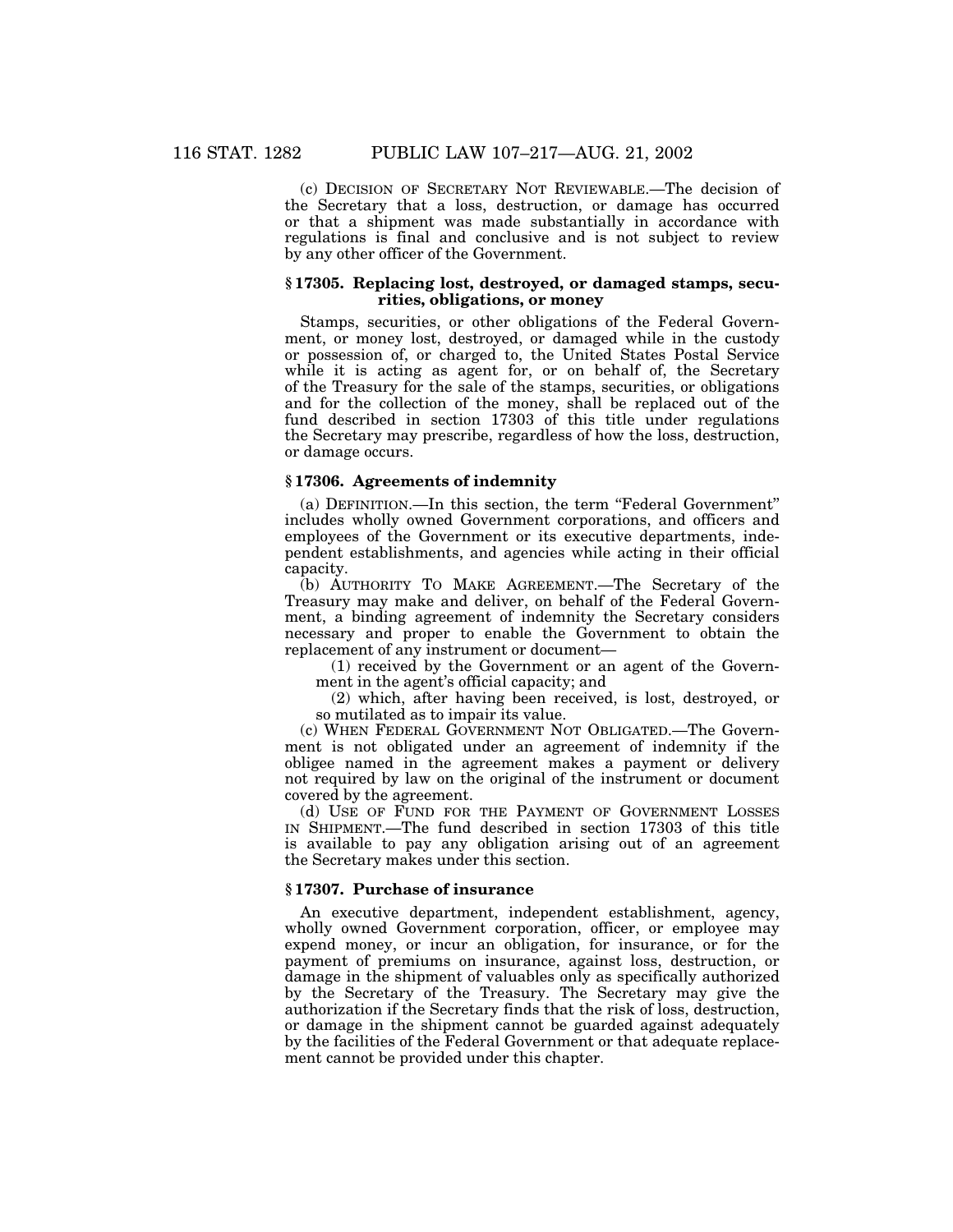### **§ 17308. Presumption of lawful conduct**

For purposes of the propriety of an act or omission related to a shipment to which the regulations prescribed under section 17302 of this title apply, every officer and employee of the Federal Government and every individual acting on behalf of a wholly owned Government corporation who makes a shipment of valuables in good faith under, and substantially in accordance with, the regulations is deemed to be acting in the faithful execution of the officer's, employee's, or individual's duties of office and in full performance of any conditions of the officer's, employee's, or individual's bond and oath of office.

#### **§ 17309. Rules and regulations**

(a) GENERAL AUTHORITY.—With the approval of the President, the Secretary of the Treasury may prescribe regulations necessary to carry out the duties and powers vested in the Secretary under this chapter.

(b) PROVIDING INFORMATION.—To carry out subsection (a), the Secretary may require a person making a shipment of valuables or a claim for replacement to make a declaration or to provide other information the Secretary considers necessary.

#### **CHAPTER 175—FEDERAL MOTOR VEHICLE EXPENDITURE CONTROL**

Sec.

- 17501. Definitions.
- 17502. Monitoring system. 17503. Data collection.

17504. Agency statements with respect to motor vehicle use. 17505. Presidential report.

- 
- 17506. Reduction of storage and disposal costs.<br>17507. Savings.
- 17507. Savings. 17508. Compliance.
- 
- 17509. Applicability. 17510. Cooperation.

#### **§ 17501. Definitions**

In this chapter, the following definitions apply:

(1) EXECUTIVE AGENCY.—The term ''executive agency''—

(A) means an executive agency (as that term is defined in section 105 of title 5) that operates at least 300 motor vehicles; but

(B) does not include the Tennessee Valley Authority. (2) MOTOR VEHICLE.—The term ''motor vehicle'' means—

(A) a vehicle self-propelled or drawn by mechanical power; but not

(B) a vehicle designed or used for military field training, combat, or tactical purposes, or any other special purpose vehicle exempted from the requirements of this chapter by the Administrator of General Services.

# **§ 17502. Monitoring system**

The head of each executive agency shall designate one office, officer, or employee of the agency—

 $(1)$  to establish and operate a central monitoring system for the motor vehicle operations of the agency, related activities, and related reporting requirements; and

(2) provide oversight of those operations, activities, and requirements.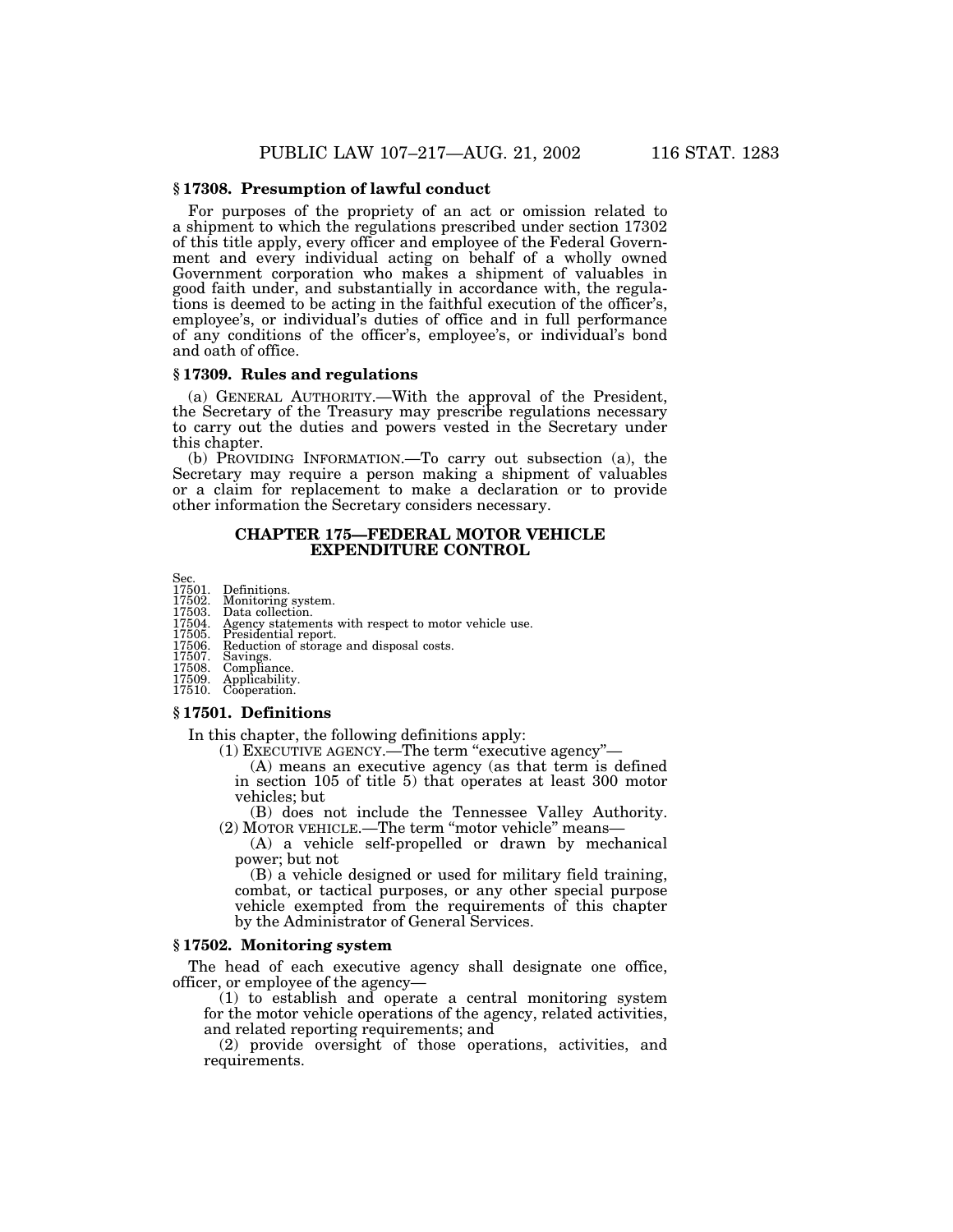# **§ 17503. Data collection**

(a) COST IDENTIFICATION AND ANALYSIS.—The head of each executive agency shall develop a system to identify, collect, and analyze data with respect to all costs (including obligations and outlays) the agency incurs in the operation, maintenance, acquisition, and disposition of motor vehicles, including vehicles owned or leased by the Federal Government and privately owned vehicles used for official purposes.<br>(b) REQUIREMENTS FOR DATA SYSTEMS.—

(b) REQUIREMENTS FOR DATA SYSTEMS.— (1) SCOPE OF REQUIREMENTS.—In cooperation with the Comptroller General of the United States and the Director of the Office of Management and Budget, the Administrator of General Services shall prescribe requirements governing the establishment and operation by executive agencies of the systems required by subsection (a), including requirements with respect to data on the costs and uses of motor vehicles and with respect to the uniform collection and submission of the data.

(2) CONFORMITY WITH PRINCIPLES AND STANDARDS.—Requirements prescribed under this section shall conform to accounting principles and standards issued by the Comptroller General. Each executive agency shall comply with those requirements.

#### **§ 17504. Agency statements with respect to motor vehicle use**

(a) CONTENTS OF STATEMENT.—The head of each executive agency shall include with the appropriation request the agency submits under section 1108 of title 31 for each fiscal year, a statement— (1) specifying—

> (A) the total motor vehicle acquisition, maintenance, leasing, operation, and disposal costs (including obligations and outlays) the agency incurred in the most recently completed fiscal year; and

(B) an estimate of those costs for the fiscal year in which the request is submitted and for the succeeding fiscal year; and

(2) justifying why the existing and any new motor vehicle acquisition, maintenance, leasing, operation, and disposal requirements of the agency cannot be met through the Interagency Fleet Management System the Administrator of General Services operates, a qualified private fleet management firm, or any other method which is less costly to the Federal Government.

(b) COMPLIANCE WITH REQUIREMENTS.—The head of each executive agency shall comply with the requirements prescribed under section 17503(b) of this title in preparing each statement required under subsection (a).

#### **§ 17505. Presidential report**

(a) SUMMARY AND ANALYSIS OF AGENCY STATEMENTS.—The President shall include with the budget transmitted under section 1105 of title 31 for each fiscal year, or in a separate written report to Congress for that fiscal year, a summary and analysis of the statements most recently submitted by the heads of executive agencies pursuant to section 17504(a) of this title.

(b) CONTENTS OF SUMMARY AND ANALYSIS.—Each summary and analysis shall include a review, for the fiscal year preceding the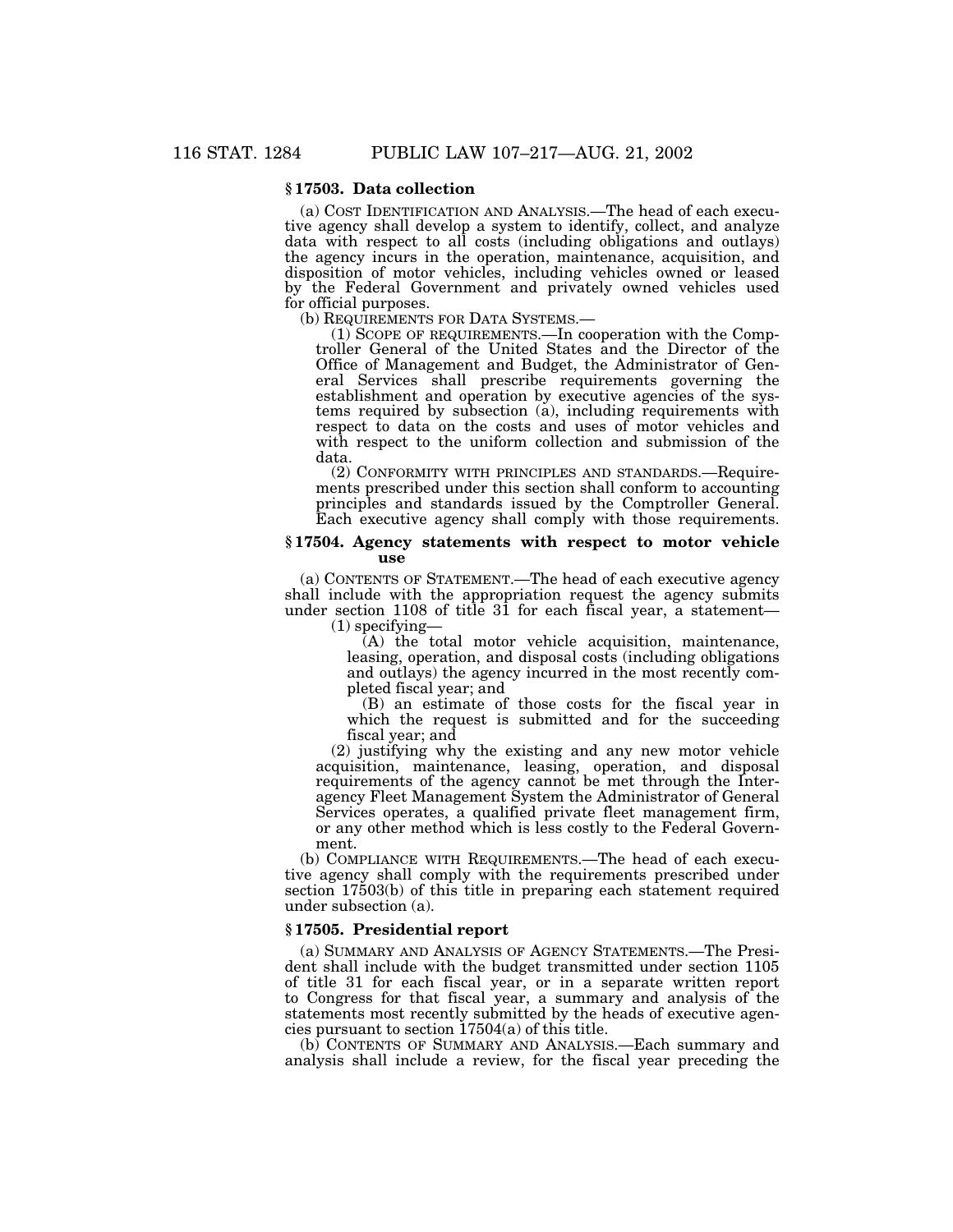fiscal year in which the budget is submitted, the current fiscal year, and the fiscal year for which the budget is submitted, of the cost savings that have been achieved, that are estimated will be achieved, and that could be achieved, in the acquisition, maintenance, leasing, operation, and disposal of motor vehicles by executive agencies through-

(1) the use of a qualified private fleet management firm or another private contractor;

(2) increased reliance by executive agencies on the Interagency Fleet Management System the Administrator of General Services operates; or

(3) other existing motor vehicle management systems.

#### **§ 17506. Reduction of storage and disposal costs**

The Administrator of General Services shall take such actions as may be necessary to reduce motor vehicle storage and disposal costs and to improve the rate of return on motor vehicle sales through a program of vehicle reconditioning prior to sale.

#### **§ 17507. Savings**

(a) ACTIONS BY PRESIDENT REQUIRED.—The President shall establish, for each executive agency, goals to reduce outlays for the operation, maintenance, leasing, acquisition, and disposal of motor vehicles in order to reduce, by fiscal year 1988, the total amount of outlays by all executive agencies for the operation, maintenance, leasing, acquisition, and disposal of motor vehicles to an amount which is \$150,000,000 less than the amount for the operation, maintenance, leasing, acquisition, and disposal of motor vehicles requested by the President in the budget submitted under section 1105 of title 31 for fiscal year 1986.

(b) MONITORING OF COMPLIANCE.—The Director of the Office of Management and Budget shall monitor compliance by executive agencies with the goals established by the President under subsection (a) and shall include, in each summary and analysis required under section 17505 of this title, a statement specifying the reductions in expenditures by executive agencies, including the Department of Defense, achieved under those goals.

#### **§ 17508. Compliance**

(a) ADMINISTRATOR OF GENERAL SERVICES.—The Administrator of General Services shall comply with and be subject to this chapter with regard to all motor vehicles that are used within the General Services Administration for official purposes.

(b) MANAGERS OF OTHER MOTOR POOLS.—This chapter with respect to motor vehicles from the Interagency Fleet Management System shall be complied with by the executive agencies to which such motor vehicles are assigned.

#### **§ 17509. Applicability**

(a) PRIORITY IN REDUCING HEADQUARTERS USE.—The heads of executive agencies shall give first priority to meeting the goals established by the President under section 17507(a) of this title by reducing the costs of administrative motor vehicles used at the headquarters and regional headquarters of executive agencies, rather than by reducing the costs of motor vehicles used by line agency personnel working in agency field operations or activities.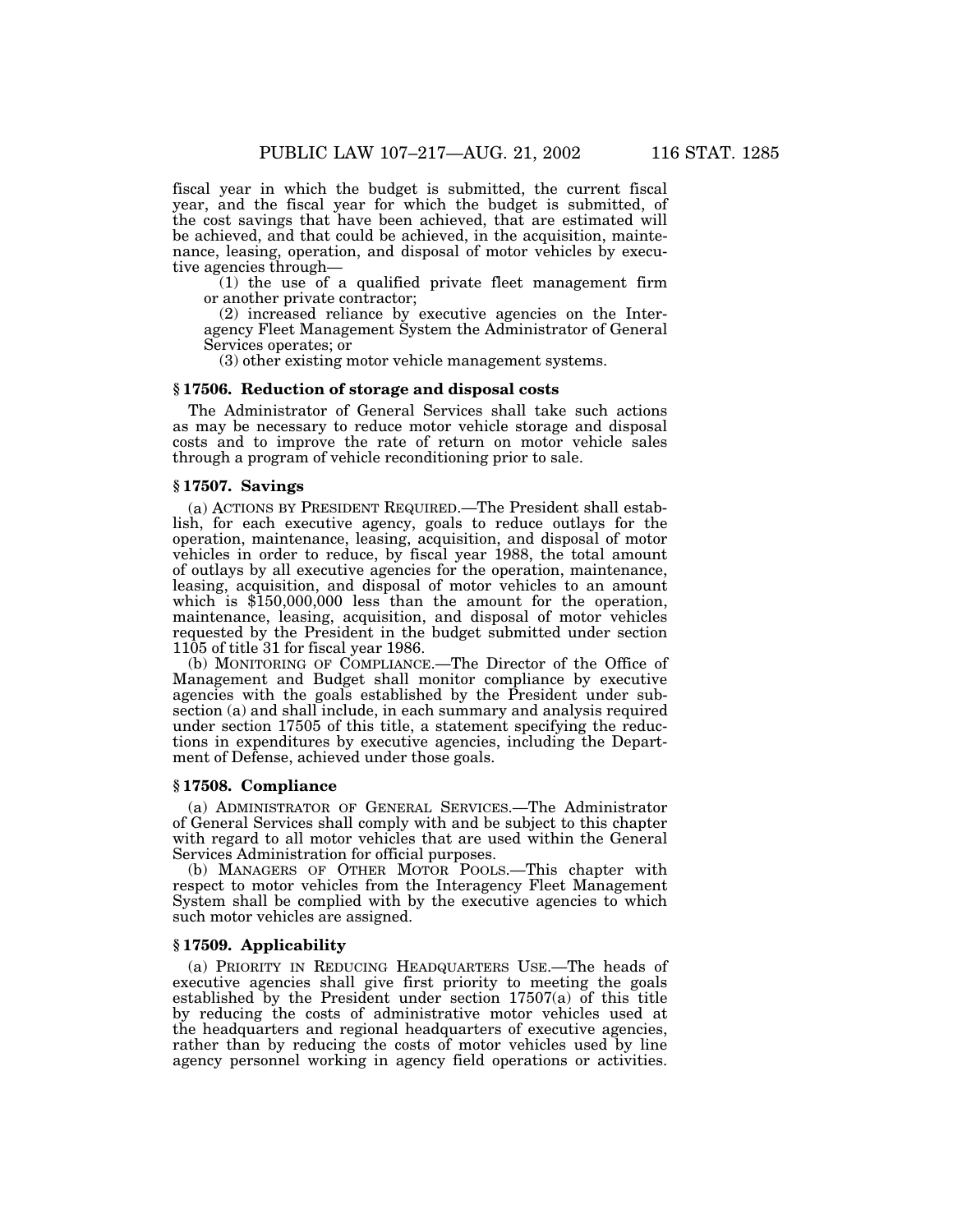(b) REGULATIONS, STANDARDS, AND DEFINITIONS.—The President shall require the Administrator of General Services, in cooperation with the Director of the Office of Management and Budget, to prescribe appropriate regulations, standards, and definitions to ensure that executive agencies meet the goals established under section 17507(a) of this title in the manner prescribed by subsection (a).

#### **§ 17510. Cooperation**

The Director of the Office of Management and Budget and the Administrator of General Services shall cooperate closely in the implementation of this chapter.

# **CHAPTER 177—ALASKA COMMUNICATIONS DISPOSAL**

Sec.<br>17701. Definitions.

17702. Transfer of Government-owned long-lines communication facilities in and to Alaska.

17703. National defense considerations and qualification of transferee.<br>17704. Contents of agreements for transfer.<br>17705. Approval of Federal Communications Commission.

17704. Contents of agreements for transfer. 17705. Approval of Federal Communications Commission.

17706. Gross proceeds as miscellaneous receipts in the Treasury.

Reports.

17708. Nonapplication.

#### **§ 17701. Definitions**

In this chapter, the following definitions apply:

(1) AGENCY CONCERNED.—The term ''agency concerned'' means a department, agency, wholly owned corporation, or instrumentality of the Federal Government.

(2) LONG-LINES COMMUNICATION FACILITIES.—The term ''longlines communication facilities'' means the transmission systems connecting points inside the State with each other and with points outside the State by radio or wire, and includes all kinds of property and rights of way necessary to accomplish this interconnection.

(3) TRANSFER.—The term ''transfer'' means the conveyance by the Government of any element of ownership, including any estate or interest in property, and franchise rights, by sale, exchange, lease, easement, or permit, for cash, credit, or other property with or without warranty.

#### **§ 17702. Transfer of Government-owned long-lines communication facilities in and to Alaska**

(a) IN GENERAL.—

(1) AUTHORITY OF THE SECRETARY OF DEFENSE.—

(A) REQUIREMENTS PRIOR TO TRANSFER.—Subject to section 17703 of this title and with the advice, assistance, and, in the case of an agency not under the jurisdiction of the Secretary of Defense, the consent of the agency concerned, and after approval of the President, the Secretary of Defense shall transfer for adequate consideration any or all long-lines communication facilities in or to Alaska under the jurisdiction of the Federal Government to any person qualifying under section 17703.

(B) AUTHORITY TO CARRY OUT CHAPTER.—The Secretary of Defense may take action and exercise powers as may be necessary or appropriate to carry out the purposes of this chapter.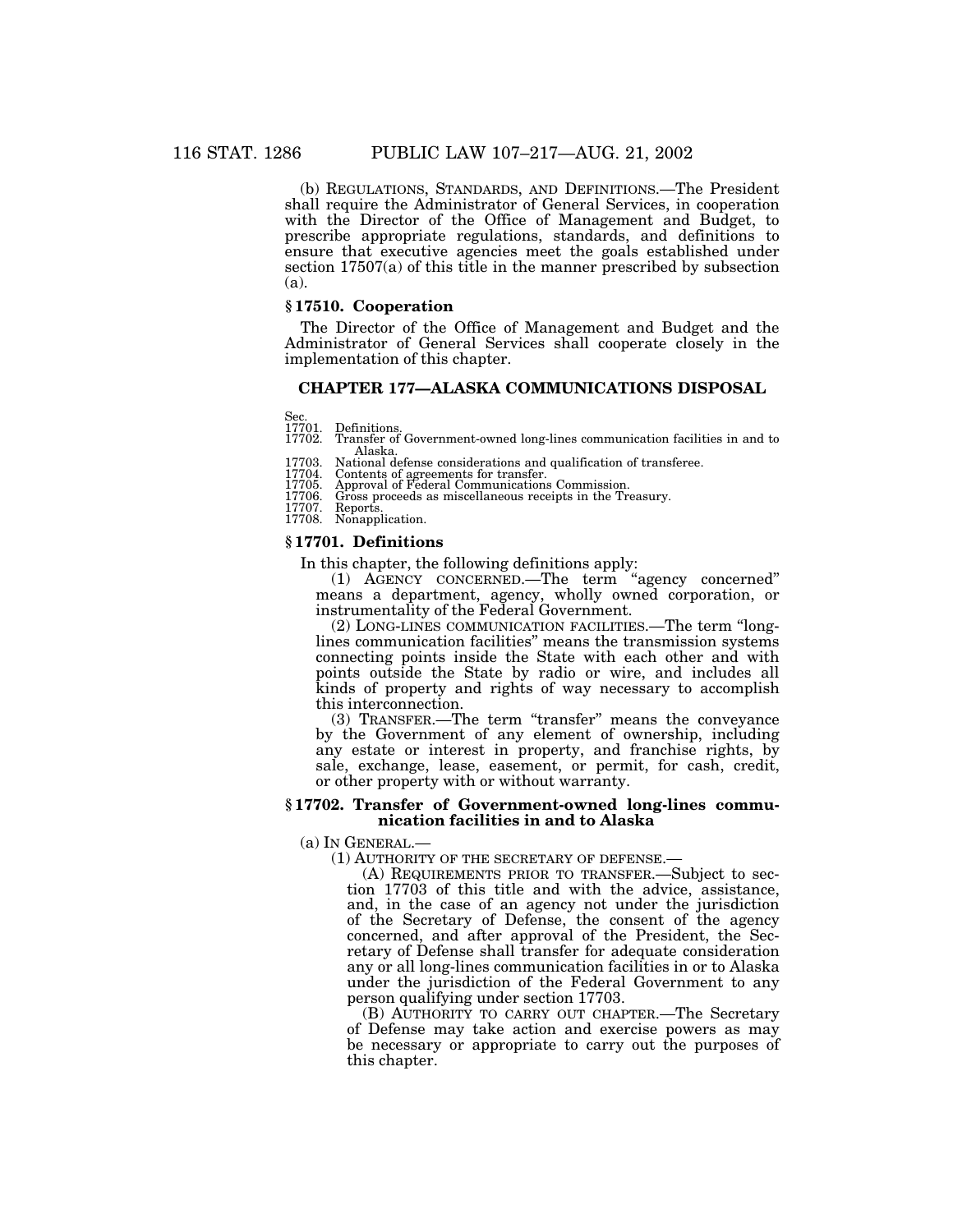(2) CONSENT OF SECRETARY CONCERNED.—An interest in public lands, withdrawn or otherwise appropriated, shall not be transferred under this chapter without the prior consent of the Secretary of the Interior, or, with respect to lands in a national forest, of the Secretary of Agriculture.

(3) PROCEDURES AND METHODS.—The Secretary of Defense shall carry out a transfer under this chapter in accordance with the procedures and methods required of the Administrator

of General Services by section 545(a) and (b) of this title. (b) DOCUMENTS OF TITLE OR OTHER PROPERTY INTERESTS.—The head of the agency concerned (or a designee of the head) shall execute documents for the transfer of title or other interest in property, except any mineral rights in the property, and take other action that the Secretary of Defense decides is necessary or proper to transfer the property under this chapter. A copy of a deed, lease, or other instrument executed by or on behalf of the head of the agency concerned purporting to transfer title or another interest in public land shall be provided to the Secretary of the Interior.

(c) SOLICITATION OF OFFERS TO PURCHASE CERTAIN FACILITIES.— In connection with soliciting offers to purchase long-lines facilities of the Alaska Communication System, the Secretary of Defense shall—

(1) provide any prospective purchaser who requests it data on—

(A) the facilities available for purchase;

(B) the amounts considered to be the current fair and reasonable value of those facilities; and

(C) the initial rates that will be charged to the purchaser for capacity in facilities retained by the Government and available for commercial use;

(2) provide in the request for offers to purchase that offerors must specify the rates the offerors propose to charge for service and the improvements in service the offerors propose to initiate;

(3) provide an opportunity for prospective purchasers to meet as a group with Department of Defense representatives to ensure that the data and public interest requirements described in clauses (1) and (2) are fully understood; and

(4) seek the advice and assistance of the Federal Communications Commission and the Governor of Alaska (or a designee of the Governor) to ensure consideration of all public interest factors associated with the transfer.

(d) APPLICABILITY OF ANTITRUST PROVISIONS.—The requirements of section 559 of this title apply to transfers under this chapter.

### **§ 17703. National defense considerations and qualification of transferee**

A transfer under this chapter shall not be made unless the Secretary of Defense determines that—

(1) the Federal Government does not need to retain the property involved in the transfer for national defense purposes;

(2) the transfer is in the public interest;

(3) the person to whom the transfer is made is prepared and qualified to provide the communication service involved in the transfer without interruption; and

(4) the long-lines communication facilities will not directly or indirectly be owned, operated, or controlled by a person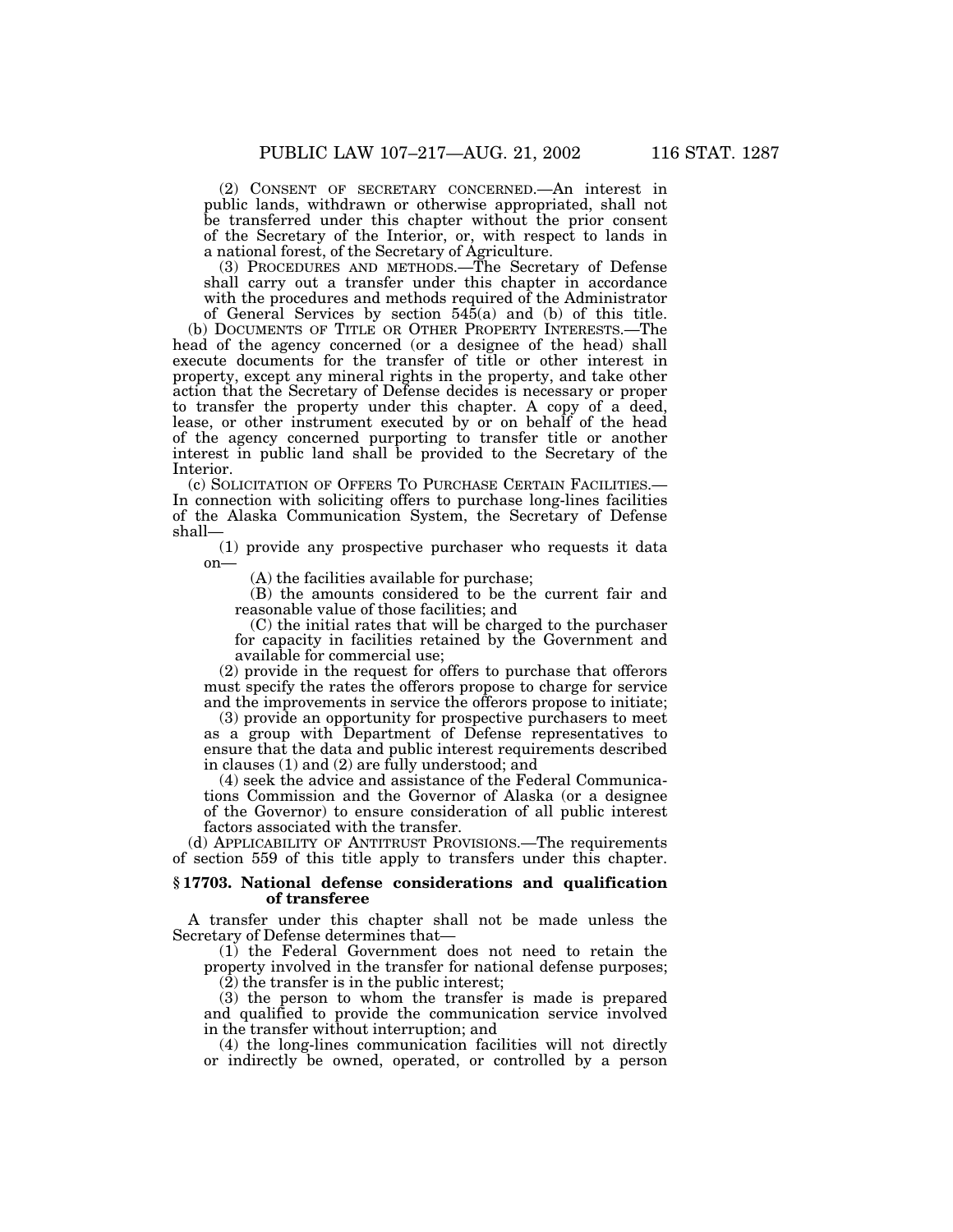that would legally be disqualified from holding a radio station license by section 310(a) of the Communications Act of 1934  $(47 \text{ U.S. C. } 310(a))$ .

#### **§ 17704. Contents of agreements for transfer**

An agreement by which a transfer is made under this chapter shall provide that—

(1) subject to regulations of the Federal Communications Commission and of any body or commission established by Alaska to govern and regulate communications services to the public and all applicable statutes, treaties, and conventions, the person to whom the transfer is made shall provide the communication services involved in the transfer without interruption, except those services reserved by the Federal Government in the transfer;

(2) the rates and charges for those services applicable at the time of transfer shall not be changed for a period of one year from the date of the transfer unless approved by a governmental body or commission having jurisdiction; and

(3) the transfer will not be final until the transferee receives the requisite license and certificate of convenience and necessity to operate interstate and intrastate commercial communications in Alaska from the appropriate governmental regulatory bodies.

#### **§ 17705. Approval of Federal Communications Commission**

A transfer under this chapter does not require the approval of the Federal Communications Commission except to the extent that the approval of the Commission is necessary under section  $17704(3)$  of this title.

#### **§ 17706. Gross proceeds as miscellaneous receipts in the Treasury**

The gross proceeds of each transfer shall be deposited in the Treasury as miscellaneous receipts.

#### **§ 17707. Reports**

The Secretary of Defense shall report to the Congress and the President—

(1) in January of each year, the actions taken under this chapter during the preceding 12 months; and

 $(2)$  not later than 90 days after completion of each transfer under this chapter, a full account of that transfer.

# **§ 17708. Nonapplication**

This chapter does not modify in any manner the Communications Act of 1934 (47 U.S.C. 151 et seq.).

### **CHAPTER 179—ALASKA FEDERAL-CIVILIAN ENERGY EFFICIENCY SWAP**

Sec.

17901. Definitions.<br>17902. Sale of elect

Sale of electric energy.

17903. Purchase of electric power.

17904. Implementation powers and limitations.

# **§ 17901. Definitions**

In this chapter, the following definitions apply: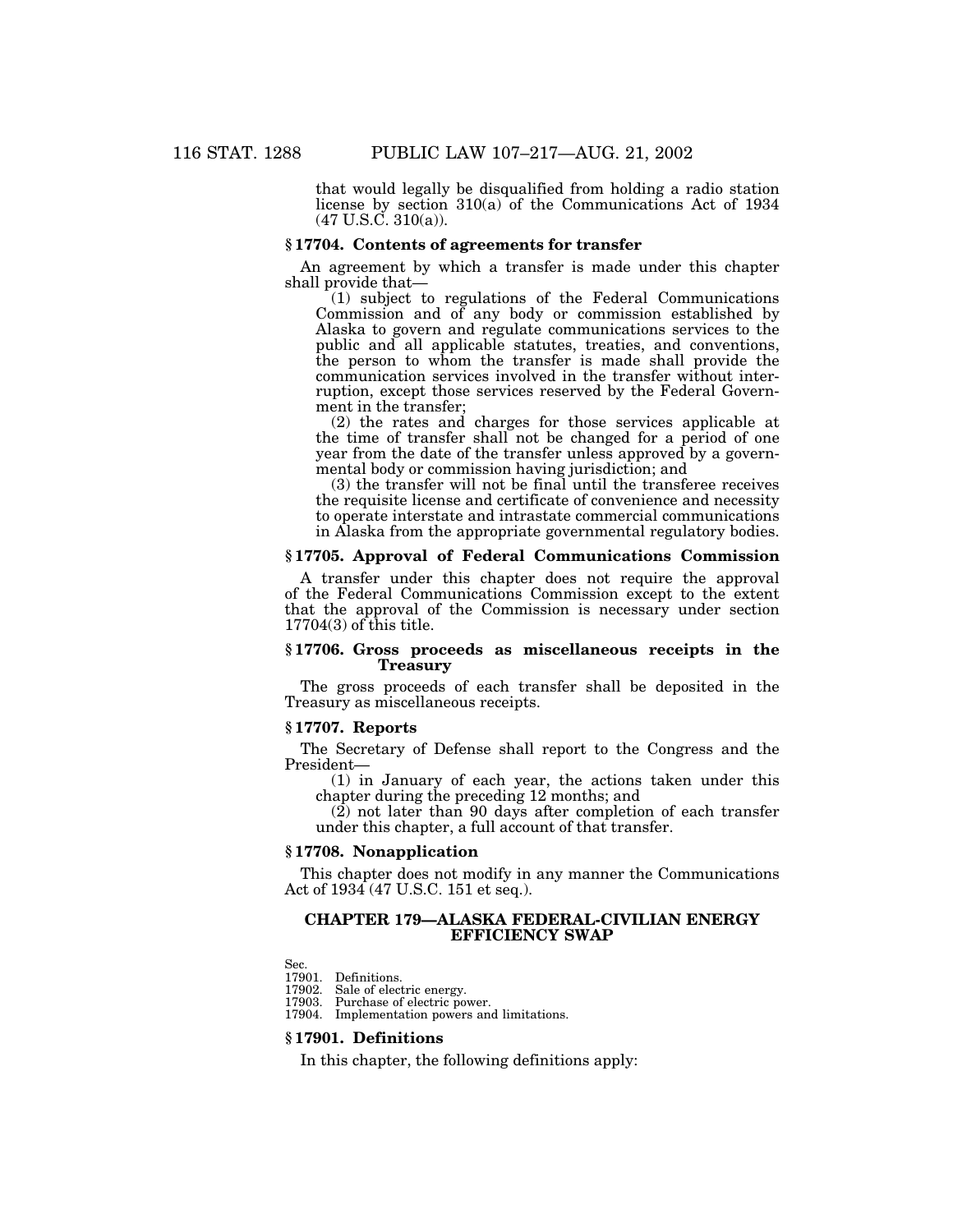(1) FEDERAL AGENCY.—The term ''federal agency'' means a department, agency, or instrumentality of the Federal Government.

(2) FEDERALLY GENERATED ELECTRIC ENERGY.—The term ''federally generated electric energy'' means any electric power generated by an electric generating facility owned and operated by a federal agency.

(3) NON-FEDERAL PERSON.—The term ''non-federal person'' means a corporation, cooperative, municipality, or other nonfederal entity that generates electric energy through a facility other than a federally owned electric generating facility.

### **§ 17902. Sale of electric energy**

(a) IN GENERAL.—To conserve oil and natural gas and better utilize coal, the head of a federal agency may sell, or enter into a contract to sell, to any non-federal person electric energy generated by coal-fired electric generating facilities of that agency in Alaska without regard to any provision of law that precludes the sale when the electric energy to be sold is available from other local sources, if the head of the federal agency determines that—

(1) the electric energy to be sold is generated by an existing coal-fired generating facility;

(2) the electric energy to be sold is surplus to the federal agency's needs and is in excess of the electric energy specifically generated for consumption by, or necessary to serve the requirements of, another federal agency;

(3) the cost to the ultimate consumers of the electric energy to be sold is less than the cost that, in the absence of the sale, would be incurred by those consumers for the purchase of an equivalent amount of energy; and

(4) the sale will reduce the total consumption of oil or natural gas by the non-federal person purchasing the electric energy below the level of consumption that would occur in the absence of the sale.

(b) PRICING POLICIES.—Federally generated electric energy sold by the head of a federal agency under subsection (a) shall be priced to recover the fuel and variable operation and maintenance costs of the facility generating the energy that are attributable to that sale, plus an amount equal to one-half the difference between—

(1) the costs of producing the electric energy by coal generation; and

(2) the costs of producing electric energy by the oil or gas generation being displaced.

#### **§ 17903. Purchase of electric power**

For purposes of economy, efficiency, and conserving oil and natural gas, the head of a federal agency, when practicable and consistent with other laws and requirements applicable to that agency, shall endeavor to purchase electric energy from a non-federal person for consumption in Alaska by a facility of that agency when (taking into account the remaining useful life of any facility available to that agency to generate electric energy for that agency and the cost of maintaining the facility on a standby basis) the purchase will result in—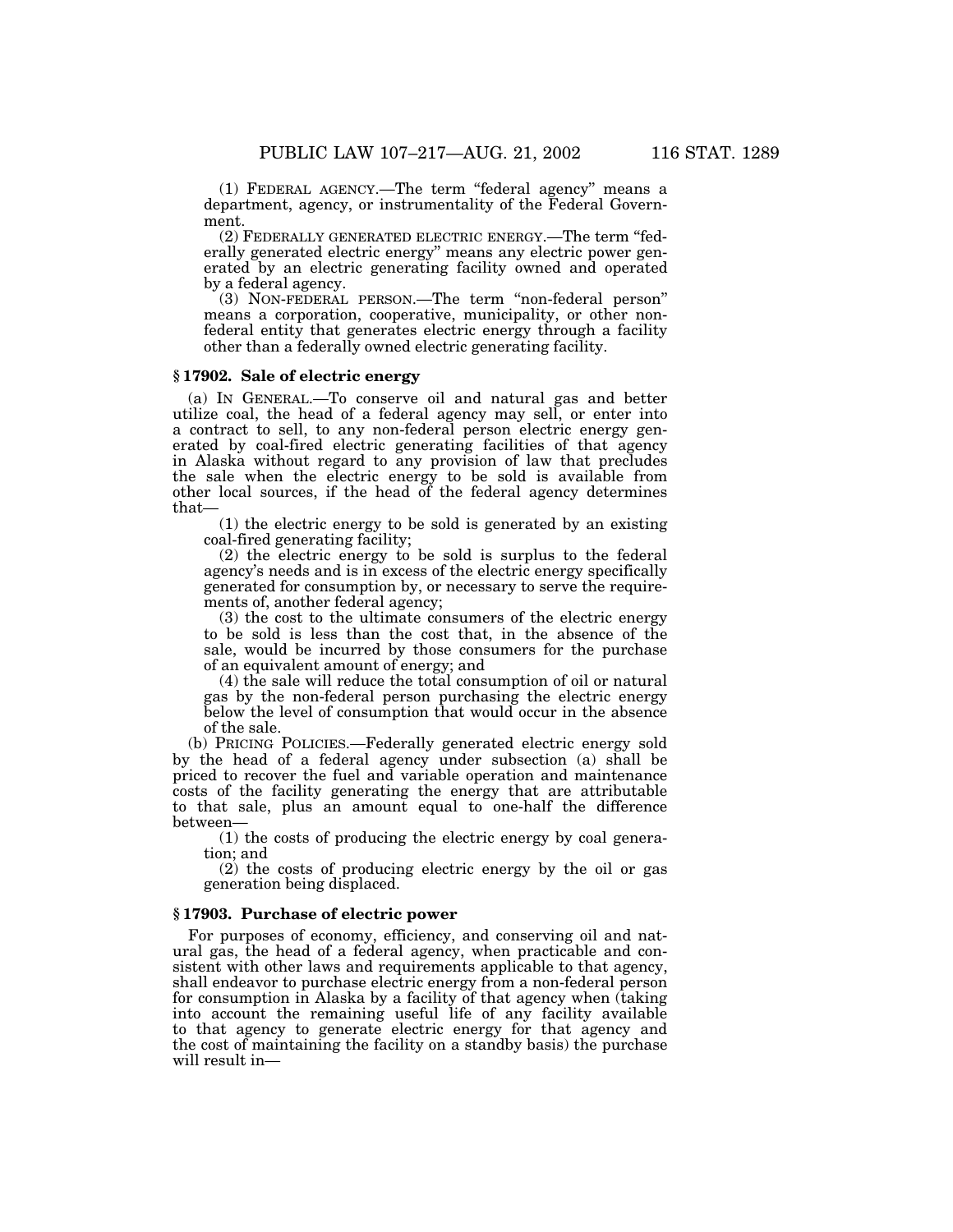(1) a savings to other consumers of electric energy sold by that non-federal person without increasing the cost incurred by any federal agency for electric energy; or

(2) a cost savings to the federal agency purchasing the electric energy without increasing costs to other consumers of electric energy.

#### **§ 17904. Implementation powers and limitations**

(a) ACCOMMODATION OF NEEDS FOR ELECTRIC ENERGY.—This chapter does not require or authorize a federal agency to construct a new electric generating facility or related facility, to modify an existing facility, or to employ reserve or standby equipment to accommodate the needs of a non-federal person for electric energy.

(b) AVAILABILITY OF REVENUE FROM SALES.—Revenue received by a federal agency pursuant to section 17902 of this title from the sale of electric energy generated from a facility of that agency is available to the agency without fiscal year limitation to purchase fuel and for operation, maintenance, and other costs associated with that facility.

(c) EXERCISE OF AUTHORITIES.—The authority under this chapter shall be exercised for those periods and pursuant to terms and conditions that the head of the federal agency concerned decides are necessary consistent with— (1) this chapter; and

(2) responsibilities of the head of the federal agency under other law.

(d) NEGOTIATION AND EXECUTION OF CONTRACTS AND OTHER AGREEMENTS.—A contract or other agreement executed under this chapter shall be negotiated and executed by the head of the federal agency selling or purchasing electric energy under this chapter.

### **CHAPTER 181—TELECOMMUNICATIONS ACCESSIBILITY FOR HEARING-IMPAIRED AND SPEECH-IMPAIRED IN-DIVIDUALS**

Sec. 18101. Definitions.

18102. Federal telecommunications system.

18103. Research and development. 18104. TTY installation by Congress.

#### **§ 18101. Definitions**

### In this chapter—

(1) FEDERAL AGENCY.—The term ''federal agency'' has the same meaning given that term in section  $10\overline{2}$  of this title.

(2) TTY.—The term "TTY" means a text-telephone used in the transmission of coded signals through the nationwide telecommunications system.

# **§ 18102. Federal telecommunications system**

(a) REGULATIONS TO ENSURE ACCESSIBILITY.—The Administrator of General Services, after consultation with the Architectural and Transportation Barriers Compliance Board, the Interagency Committee on Computer Support of Handicapped Employees, the Federal Communications Commission, and affected federal agencies, shall prescribe regulations to ensure that the federal telecommunications system is fully accessible to hearing-impaired and speechimpaired individuals, including federal employees, for communications with and within federal agencies.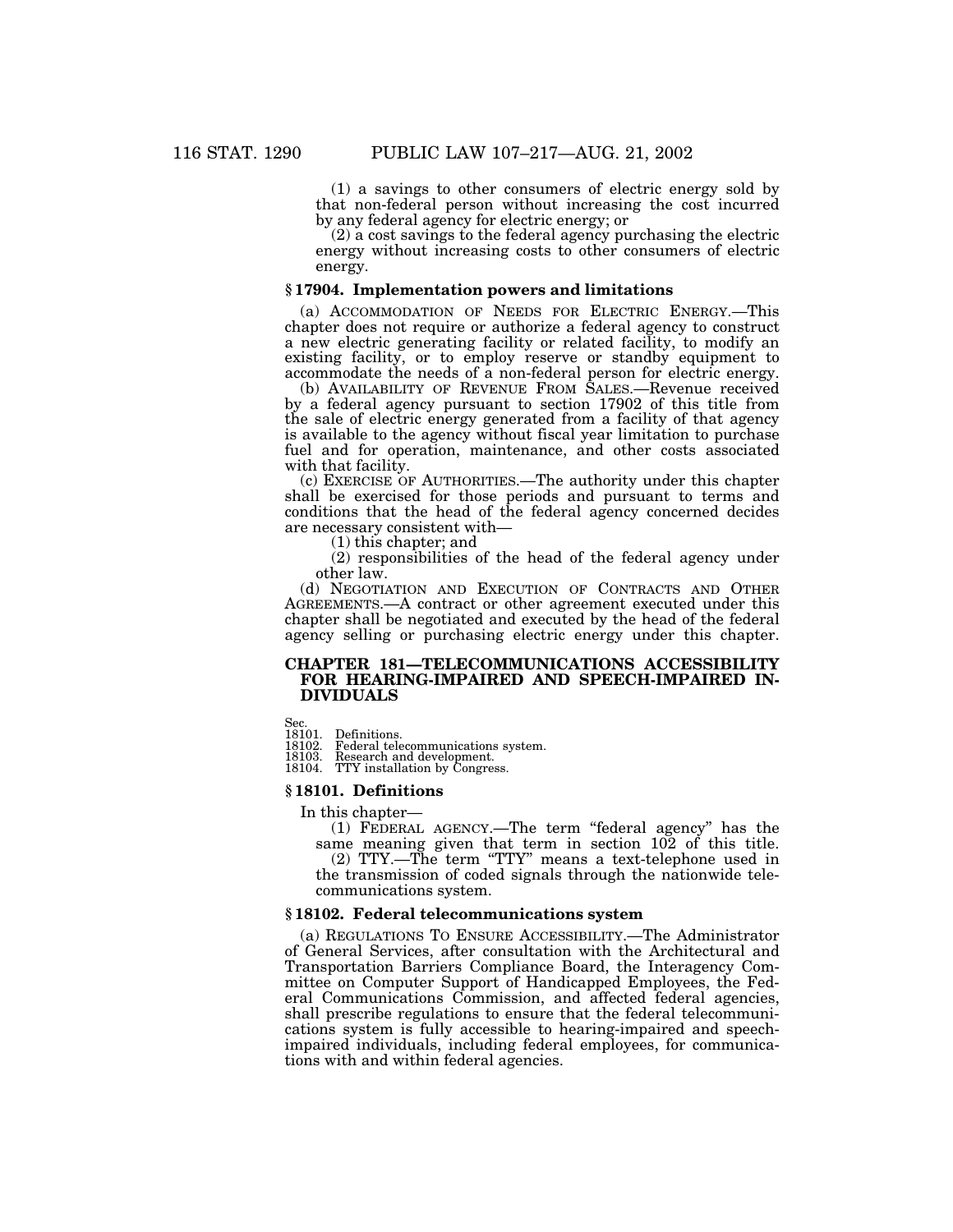(b) FEDERAL RELAY SYSTEM.—The Administrator shall provide for the continuation of the existing federal relay system for users of TTY's.

(c) DIRECTORY.—The Administrator shall assemble, publish, and maintain a directory of TTY's and other devices used by federal agencies to comply with regulations prescribed under subsection (a).

(d) PUBLICATION OF ACCESS NUMBERS.—The Administrator shall publish access numbers of TTY's and such other devices in federal agency directories.

(e) LOGO.—After consultation with the Board, the Administrator shall adopt the design of a standard logo to signify the presence of a TTY or other device used by a federal agency to comply with regulations prescribed under subsection (a).

#### **§ 18103. Research and development**

(a) SUPPORT FOR RESEARCH.—The Administrator of General Services, in consultation with the Federal Communications Commission, shall seek to promote research by federal agencies, state agencies, and private entities to reduce the cost and improve the capabilities of telecommunications devices and systems that provide accessibility to hearing-impaired and speech-impaired individuals.

(b) PLANNING TO ASSIMILATE TECHNOLOGICAL DEVELOPMENTS.— In planning future alterations to and modifications of the federal telecommunications system, the Administrator shall take into account—

(1) modifications that the Administrator determines are necessary to achieve the objectives of section 18102(a) of this title; and

(2) technological improvements in telecommunications devices and systems that provide accessibility to hearing-impaired and speech-impaired individuals.

#### **§ 18104. TTY installation by Congress**

Each House of Congress shall establish a policy under which Members of the House of Representatives and the Senate may obtain TTY's for use in communicating with hearing-impaired and speech-impaired individuals, and for the use of hearing-impaired and speech-impaired employees.

### **CHAPTER 183—NATIONAL CAPITAL AREA INTEREST ARBITRATION STANDARDS**

Sec.

18301. Findings and purposes.<br>18302. Definitions.

18302. Definitions. 18303. Standards for arbitrators.

18304. Procedures for enforcement of awards.

#### **§ 18301. Findings and purposes**

(a) FINDINGS.—Congress finds that—

(1) affordable public transportation is essential to the economic vitality of the national capital area and is an essential component of regional efforts to improve air quality to meet environmental requirements and to improve the health of both residents of and visitors to the national capital area as well as to preserve the beauty and dignity of the Nation's capital;

(2) use of mass transit by both residents of and visitors to the national capital area is substantially affected by the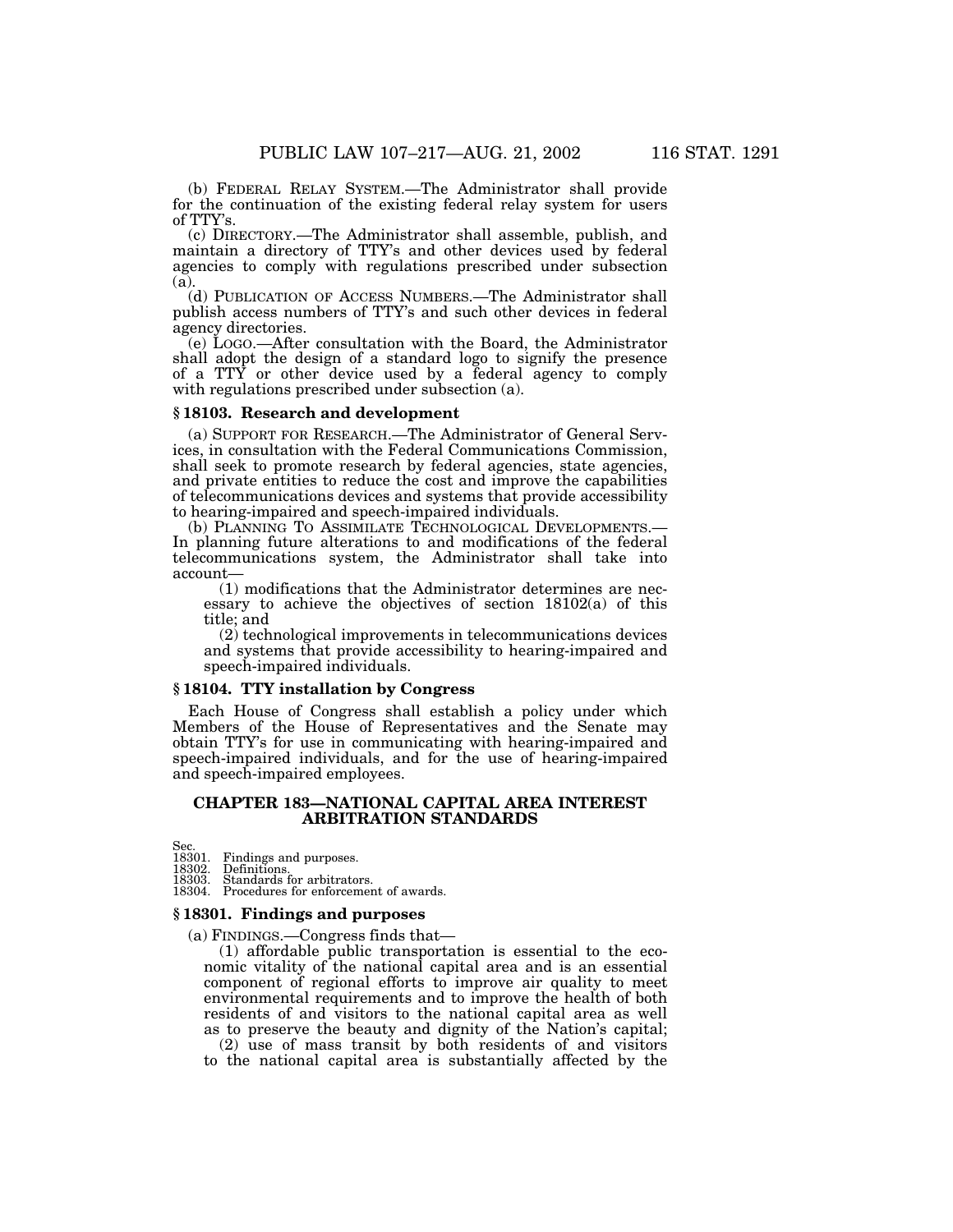prices charged for mass transit services, prices that are substantially affected by labor costs, since more than two-thirds of operating costs are attributable to labor costs;

(3) labor costs incurred in providing mass transit in the national capital area have increased at an alarming rate and wages and benefits of operators and mechanics currently are among the highest in the Nation;

(4) higher operating costs incurred for public transit in the national capital area cannot be offset by increasing costs to patrons, since this often discourages ridership and thus undermines the public interest in promoting the use of public transit;

(5) spiraling labor costs cannot be offset by the governmental entities that are responsible for subsidy payments for public transit services since local governments generally, and the District of Columbia government in particular, are operating under severe fiscal constraints;

(6) imposition of mandatory standards applicable to arbitrators resolving arbitration disputes involving interstate compact agencies operating in the national capital area will ensure that wage increases are justified and do not exceed the ability of transit patrons and taxpayers to fund the increase; and

(7) federal legislation is necessary under section 8 of Article I of the United States Constitution to balance the need to moderate and lower labor costs while maintaining industrial peace.

(b) PURPOSE.—The purpose of this chapter is to adopt standards governing arbitration that must be applied by arbitrators resolving disputes involving interstate compact agencies operating in the national capital area in order to lower operating costs for public transportation in the Washington metropolitan area.

#### **§ 18302. Definitions**

In this chapter, the following definitions apply:

(1) ARBITRATION.—The term "arbitration"-

(A) means the arbitration of disputes, regarding the terms and conditions of employment, that is required under an interstate compact governing an interstate compact agency operating in the national capital area; but

(B) does not include the interpretation and application of rights arising from an existing collective bargaining agreement.

(2) ARBITRATOR.—The term "arbitrator" refers to either a single arbitrator, or a board of arbitrators, chosen under applicable procedures.

(3) INTERSTATE COMPACT AGENCY OPERATING IN THE NATIONAL CAPITAL AREA.—The term ''interstate compact agency operating in the national capital area'' means any interstate compact agency that provides public transit services and that was established by an interstate compact to which the District of Columbia is a signatory.

#### **§ 18303. Standards for arbitrators**

(a) DEFINITION.—In this section, the term ''public welfare'' includes, with respect to arbitration under an interstate compact—

(1) the financial ability of the individual jurisdictions participating in the compact to pay for the costs of providing public transit services; and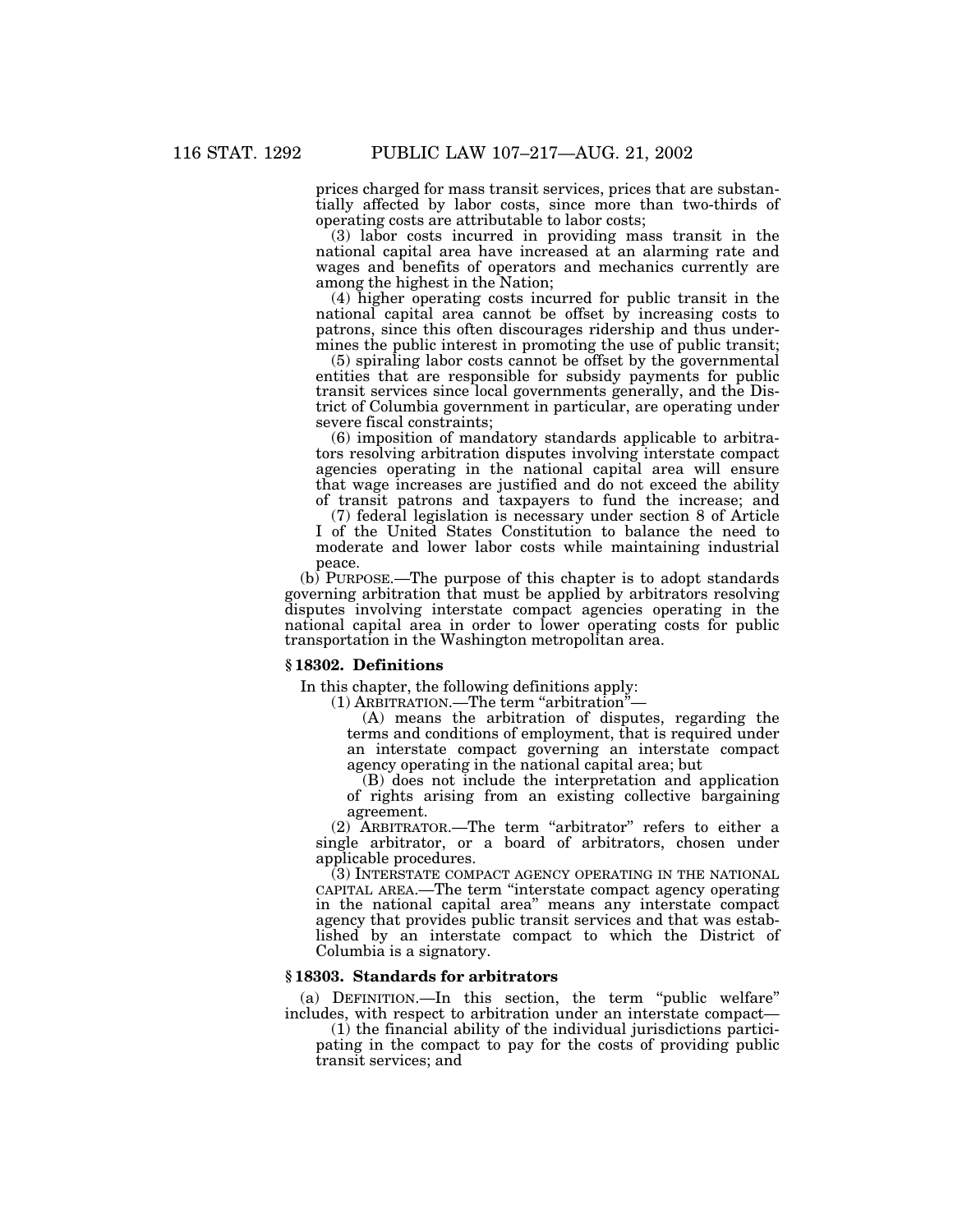(2) the average per capita tax burden, during the term of the collective bargaining agreement to which the arbitration relates, of the residents of the Washington metropolitan area, and the effect of an arbitration award rendered under that arbitration on the respective income or property tax rates of the jurisdictions that provide subsidy payments to the interstate compact agency established under the compact.

(b) FACTORS IN MAKING ARBITRATION AWARD.—An arbitrator rendering an arbitration award involving the employees of an interstate compact agency operating in the national capital area may not make a finding or a decision for inclusion in a collective bargaining agreement governing conditions of employment without considering the following factors:

(1) The existing terms and conditions of employment of the employees in the bargaining unit.

(2) All available financial resources of the interstate compact agency.

(3) The annual increase or decrease in consumer prices for goods and services as reflected in the most recent consumer price index for the Washington metropolitan area, published by the Bureau of Labor Statistics.

(4) The wages, benefits, and terms and conditions of the employment of other employees who perform, in other jurisdictions in the Washington standard metropolitan statistical area, services similar to those in the bargaining unit.

(5) The special nature of the work performed by the employees in the bargaining unit, including any hazards or the relative ease of employment, physical requirements, educational qualifications, job training and skills, shift assignments, and the demands placed upon the employees as compared to other employees of the interstate compact agency.

 $(6)$  The interests and welfare of the employees in the bargaining unit, including—

(A) the overall compensation presently received by the employees, having regard not only for wage rates but also for wages for time not worked, including vacations, holidays, and other excused absences;

(B) all benefits received by the employees, including previous bonuses, insurance, and pensions; and

(C) the continuity and stability of employment.

(7) The public welfare.

(c) ABILITY TO FINANCE SALARIES AND BENEFITS PROVIDED IN AWARD.—An arbitrator rendering an arbitration award involving the employees of an interstate compact agency operating in the national capital area may not, with respect to a collective bargaining agreement governing conditions of employment, provide for salaries and other benefits that exceed the ability of the interstate compact agency, or of any governmental jurisdiction that provides subsidy payments or budgetary assistance to the interstate compact agency, to obtain the necessary financial resources to pay for wage and benefit increases for employees of the interstate compact agency. (d) REQUIREMENTS FOR FINAL AWARD.—

(1) WRITTEN AWARD.—In resolving a dispute submitted to arbitration involving the employees of an interstate compact agency operating in the national capital area, the arbitrator shall issue a written award that demonstrates that all the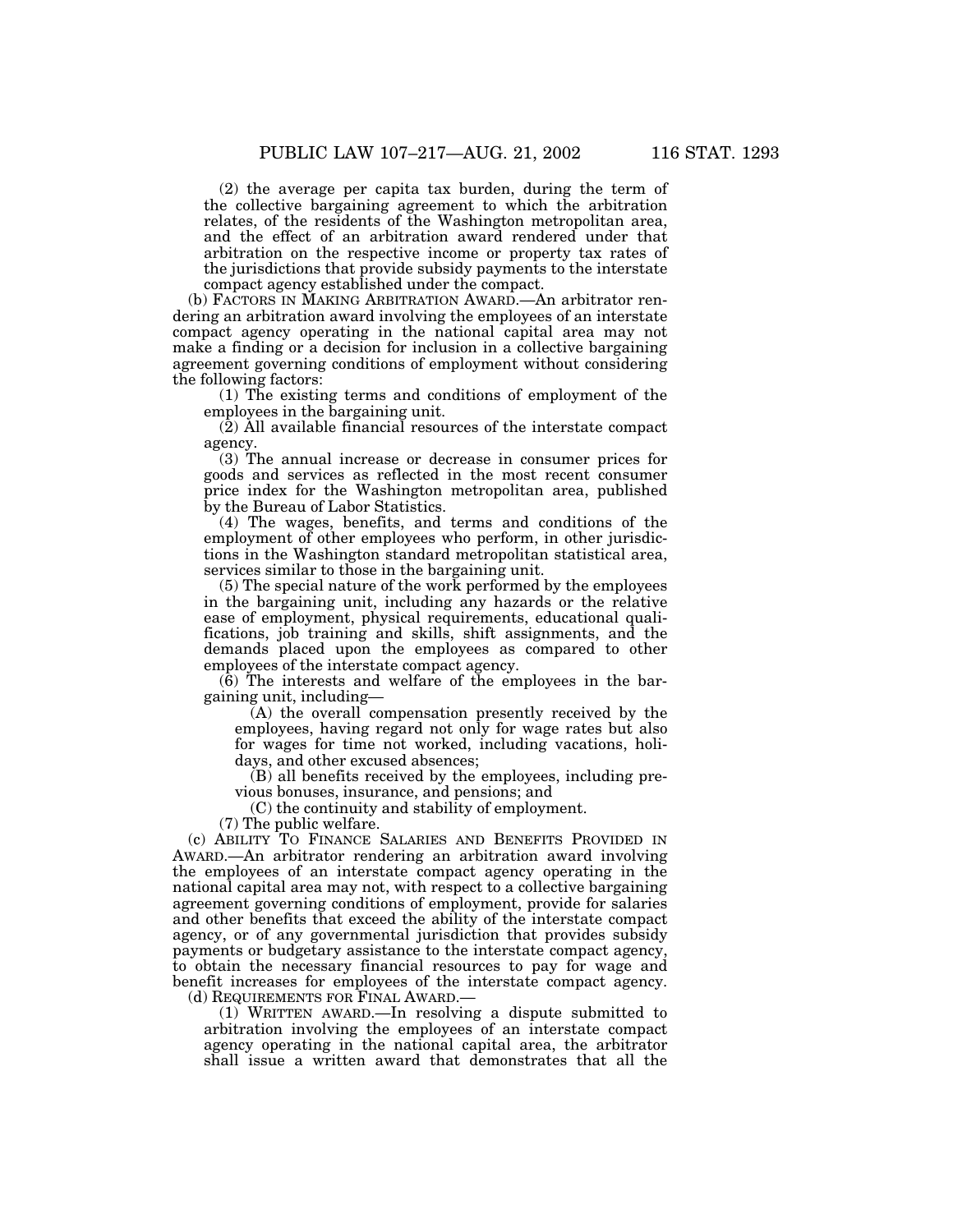factors set forth in subsections (b) and (c) have been considered and applied.

(2) PREREQUISITES.—An award may grant an increase in pay rates or benefits (including insurance and pension benefits), or reduce hours of work, only if the arbitrator concludes that any costs to the agency do not adversely affect the public welfare.

(3) SUBSTANTIAL EVIDENCE.—The arbitrator's conclusion regarding the public welfare must be supported by substantial evidence.

#### **§ 18304. Procedures for enforcement of awards**

(a) MODIFICATIONS AND FINALITY OF AWARD.—Within 10 days after the parties receive an arbitration award to which section 18303 of this title applies, the interstate compact agency and the employees, through their representative, may agree in writing on any modifications to the award. After the end of that 10-day period, the award, and any modifications, become binding on the interstate compact agency, the employees in the bargaining unit, and the employees' representative.

(b) IMPLEMENTATION.—Each party to an award that becomes binding under subsection (a) shall take all actions necessary to implement the award.

(c) JUDICIAL REVIEW.—Within 60 days after an award becomes binding under subsection (a), the interstate compact agency or the exclusive representative of the employees concerned may bring a civil action in a court that has jurisdiction over the interstate compact agency for review of the award. The court shall review the award on the record, and shall vacate the award or any part of the award, after notice and a hearing, if—

(1) the award is in violation of applicable law;

(2) the arbitrator exceeded the arbitrator's powers;

(3) the decision by the arbitrator is arbitrary or capricious;

(4) the arbitrator conducted the hearing contrary to the provisions of this chapter or other laws or rules that apply to the arbitration so as to substantially prejudice the rights of a party;

(5) there was partiality or misconduct by the arbitrator prejudicing the rights of a party;

(6) the award was procured by corruption, fraud, or bias on the part of the arbitrator; or

(7) the arbitrator did not comply with the provisions of section 18303 of this title.

#### **SEC. 2. TRANSFER OF MATERIAL AND EQUIPMENT TO THE ARCHITECT OF THE CAPITOL.**

Chapter 443 of title 10, United States Code, is amended as follows:

(1) Insert immediately after section 4688 the following new section:

#### ''**§ 4689. Transfer of material and equipment to the Architect of the Capitol**

''The Secretary of the Army is authorized to transfer, without payment, to the Architect of the Capitol, such material and equipment, not required by the Department of the Army, as the Architect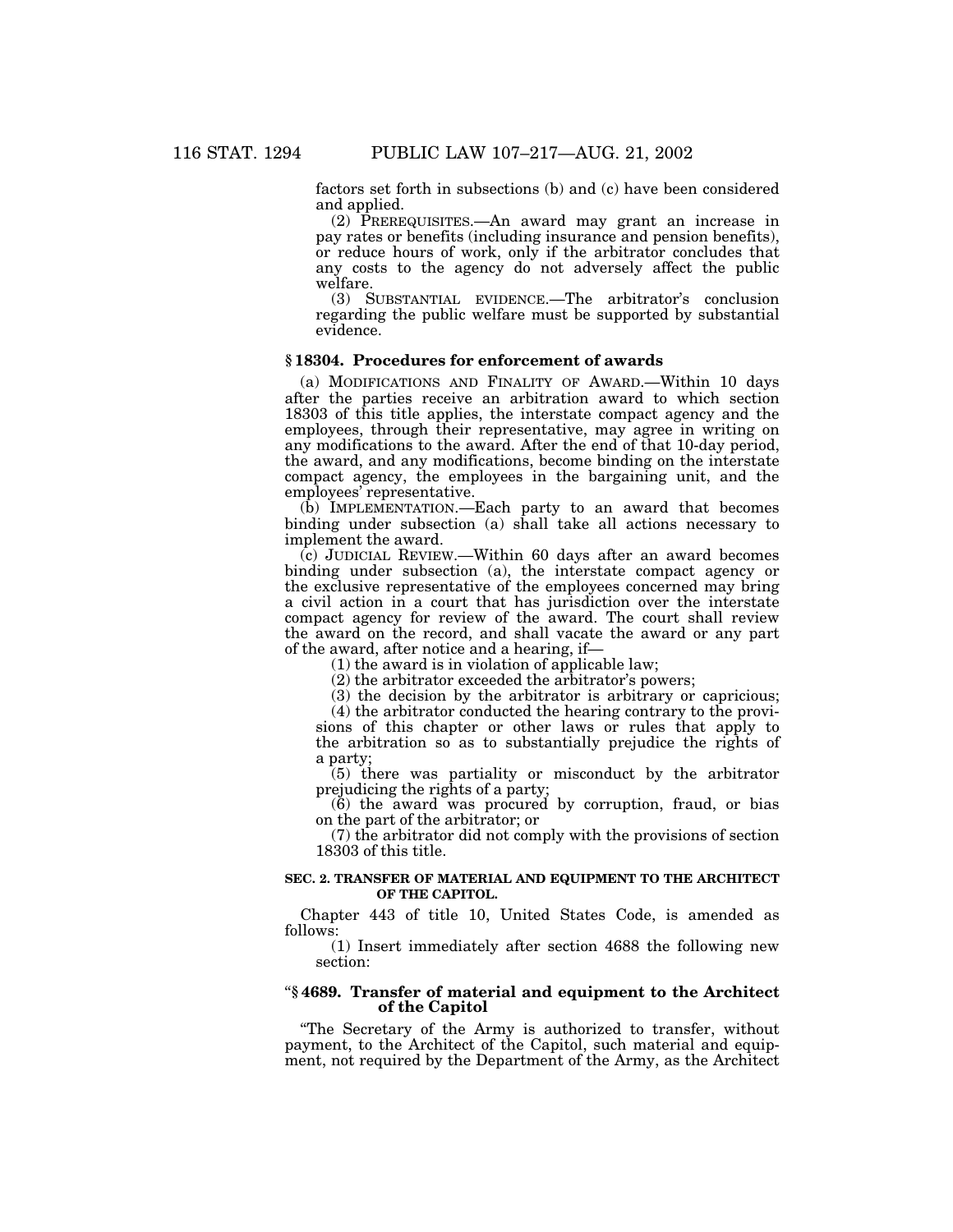may request for use at the Capitol power plant, the Capitol Building, and the Senate and House Office Buildings.".

 $(2)$  Insert immediately below item 4688 in the analysis of the chapter the following new item:

''4689. Transfer of material and equipment to the Architect of the Capitol.''.

#### **SEC. 3. CONFORMING CROSS-REFERENCES.**

(a) TITLE 5.—Title 5, United States Code, is amended as follows:

(1) In section 7342(e)(1)—<br>
(A) insert "subtitle I of title 40 and title III of" before "the Federal"; and

(B) insert "(41 U.S.C. 251 et seq.)" after "of 1949".<br>(2) In section 9505(b), strike "division E of the Clinger-Cohen<br>Act of 1996 (Public Law 104–106; 110 Stat. 679)" and substitute "subtitle III of title 40".<br>
(3) In section  $9508(a)(2)(A)$ , strike "division E of the Clinger-

Cohen Act of 1996 (Public Law 104–106; 110 Stat. 679)" and substitute "subtitle III of title 40".

(b) TITLE 10.—Title 10, United States Code, is amended as follows:<br>(1) In section 2223—

 $(A)$  in subsection (a), strike "section 5125 of the Clinger-Cohen Act of 1996 (40 U.S.C. 1425)'' and substitute ''section 11315 of title 40'';

(B) in subsection (b), strike ''section 5125 of the Clinger-Cohen Act of 1996 (40 U.S.C. 1425)'' and substitute ''section 11315 of title 40'';

(C) in subsection (c)(2), strike ''section 5002 of the Clinger-Cohen Act of 1996 (40 U.S.C. 1401)'' and substitute ''section 11101 of title 40''; and

(D) in subsection (c)(3), strike "section 5142 of the Clinger-Cohen Act of 1996 (40 U.S.C. 1452)" and substitute "section 11103 of title 40".<br>(2) In section 2302(2)(A), strike "title IX of the Federal Prop-

erty and Administrative Services Act of 1949 (40 U.S.C. 541

et seq.)" and substitute "chapter 11 of title 40".<br>
(3) In section 2304(h)—<br>
(A) before clause (1), strike "laws"; and<br>
(B) strike clause (2) and substitute "(2) Sections 3141– (B) strike clause (2) and substitute "(2) Sections 3141–3144, 3146, and 3147 of title 40.".<br>(4) In section 2305a(a), strike "the Brooks Architect-Engineers

Act (40 U.S.C. 541 et seq.)'' and substitute ''chapter 11 of title 40".<br>
(5) In section 2315(a), strike "division E of the Clinger-Cohen

Act of 1996 (40 U.S.C. 1401 et seq.)" and substitute "subtitle III of title 40".

 $\begin{array}{c}\n\text{(6) In section 2381(c)}\\
\text{(A) strike "section 205 of the Federal Property and}\n\end{array}$ Administrative Services Act of 1949 (40 U.S.C. 486)'' and substitute "section 121 of title 40"; and<br>(B) strike "section 201(a) of that Act (40 U.S.C. 481(a))"

and substitute "section 501(a)(2) of title 40".<br>(7) In section 2535(b)(1)(G), strike "title II of the Federal

Property and Administrative Services Act of 1949 (40 U.S.C. 481 et seq.)'' and substitute ''chapter 5 of title 40''.

 $(8)$  In subsection  $2562(a)(1)$ 

(A) insert ''subtitle I of title 40 and title III of'' before "the Federal"; and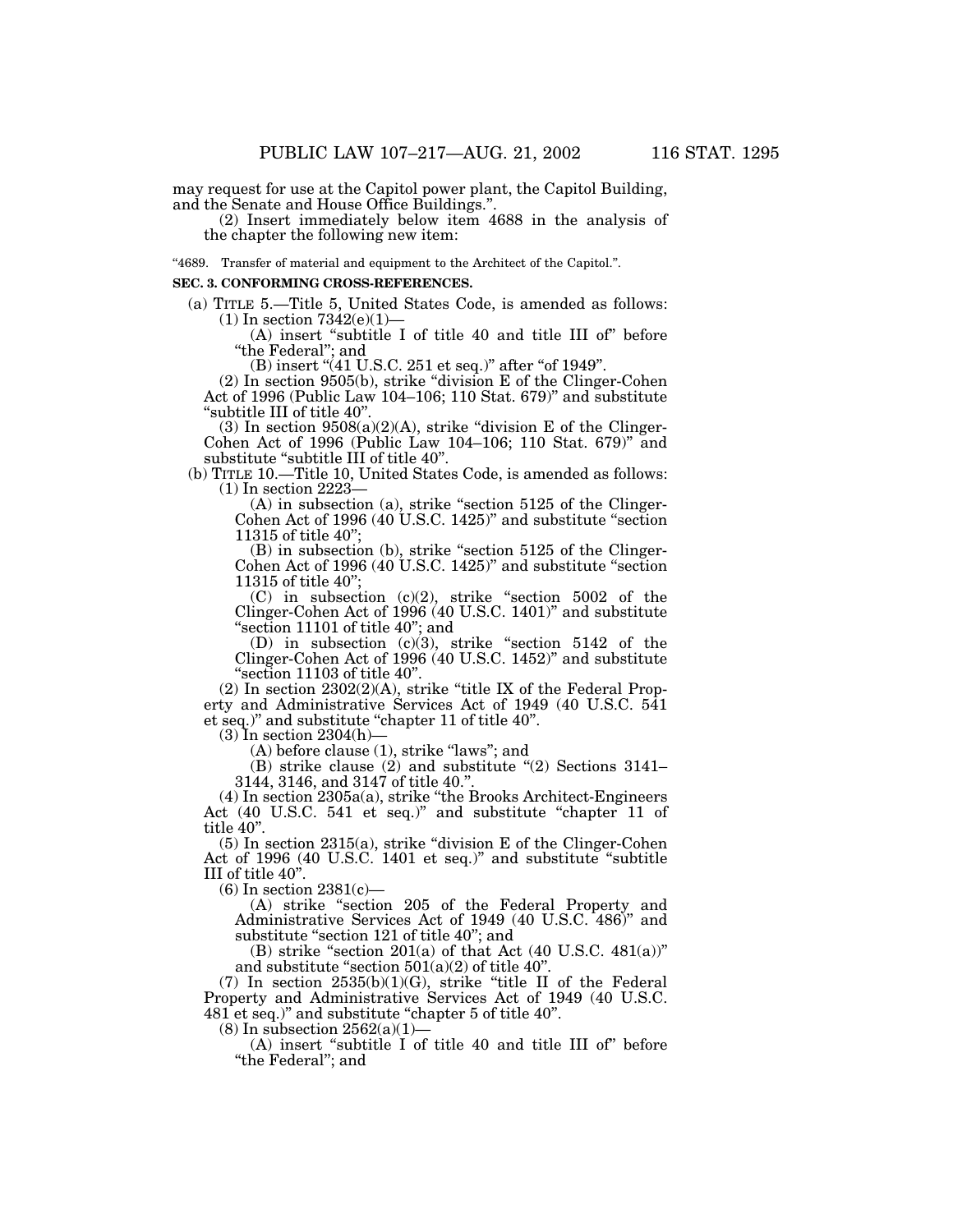(B) strike "(40 U.S.C. 472 et seq.)" and substitute "(41 U.S.C. 251 et seq.)".

(9) In section  $2572(d)(1)$ , strike "section 205 of the Federal Property and Administrative Services Act of 1949 (40 U.S.C. 486)'' and substitute ''section 121 of title 40''.

 $(10)$  In section 2576(a)–

(A) insert "subtitle I of title 40 and title III of" before "the Federal"; and

(B) strike  $\cdot(40 \text{ U.S.C. } 471 \text{ et seq.})$ " and substitute  $\cdot(41)$ U.S.C. 251 et seq.)''.

 $(11)$  In section  $2577(a)(2)$ , strike "section 203 of the Federal Property and Administrative Services Act of 1949 (40 U.S.C. 484)'' and substitute ''sections 541–555 of title 40''.

(12) In section 2667—

 $(A)$  in subsection  $(a)(2)$ , strike "section 3 of the Federal Property and Administrative Services Act of 1949 (40 U.S.C. 472)" and substitute "section 102 of title 40";

(B) in subsection (b)(5), strike ''section 321 of the Act of June 30, 1932 (40 U.S.C. 303b)'' and substitute ''section 1302 of title 40''; and

 $(C)$  in subsection  $(f)(1)$ —

(i) insert ''subtitle I of title 40 and title III of'' before ''the Federal''; and

(ii) strike ''such Act is'' and substitute ''subtitle I and title III are''.

(13) In section  $2667a(a)(3)$ , strike "section 3 of the Federal Property and Administrative Services Act of 1949 (40 U.S.C. 472)'' and substitute ''section 102 of title 40''.

(14) In section 2676(a)—

(A) insert ''subtitle I of title 40 and title III of'' before ''the Federal''; and

(B) strike " $(40 \text{ U.S.C. } 471 \text{ et seq.})$ " and substitute " $41$ U.S.C. 251 et seq.)''.

 $(15)$  In section 269 $\hat{1}(b)$ 

(A) insert ''subtitle I of title 40 and title III of'' before "the Federal"; and

(B) strike  $(40 \text{ U.S.C. } 471 \text{ et seq.})$ " and substitute  $(41 \text{ V. } 41 \text{ eV})$ U.S.C. 251 et seq.)''.

(16) In section 2696—

 $(A)$  in subsection  $(a)$ 

(i) insert ''subtitle I of title 40 and title III of'' before ''the Federal''; and

(ii) strike  $^{4}(40)$  U.S.C. 471 et seq.)" and substitute "(41 U.S.C. 251 et seq.)"; and

(B) strike subsection  $(e)(5)$  and substitute—

" $(5)$  Chapter 5 of title 40.".

 $(17)$  In section 2701(i)(1)-

(A) strike ''the Miller Act (40 U.S.C. 270a et seq.)'' and substitute "sections 3131 and 3133 of title 40";

(B) strike "the Act of April 29, 1941 (40 U.S.C. 270e– 270f)'' and substitute ''section 3134 of title 40''; and

(C) strike "the Miller Act" and substitute "sections 3131 and 3133''.

 $(18)$  In section  $2814(j)(3)$ , strike "Sections  $202$  and  $203$  of the Federal Property and Administrative Services Act of 1949 (40 U.S.C. 483, 484)'' and substitute ''Subchapter II of chapter 5 and sections 541–555 of title 40''.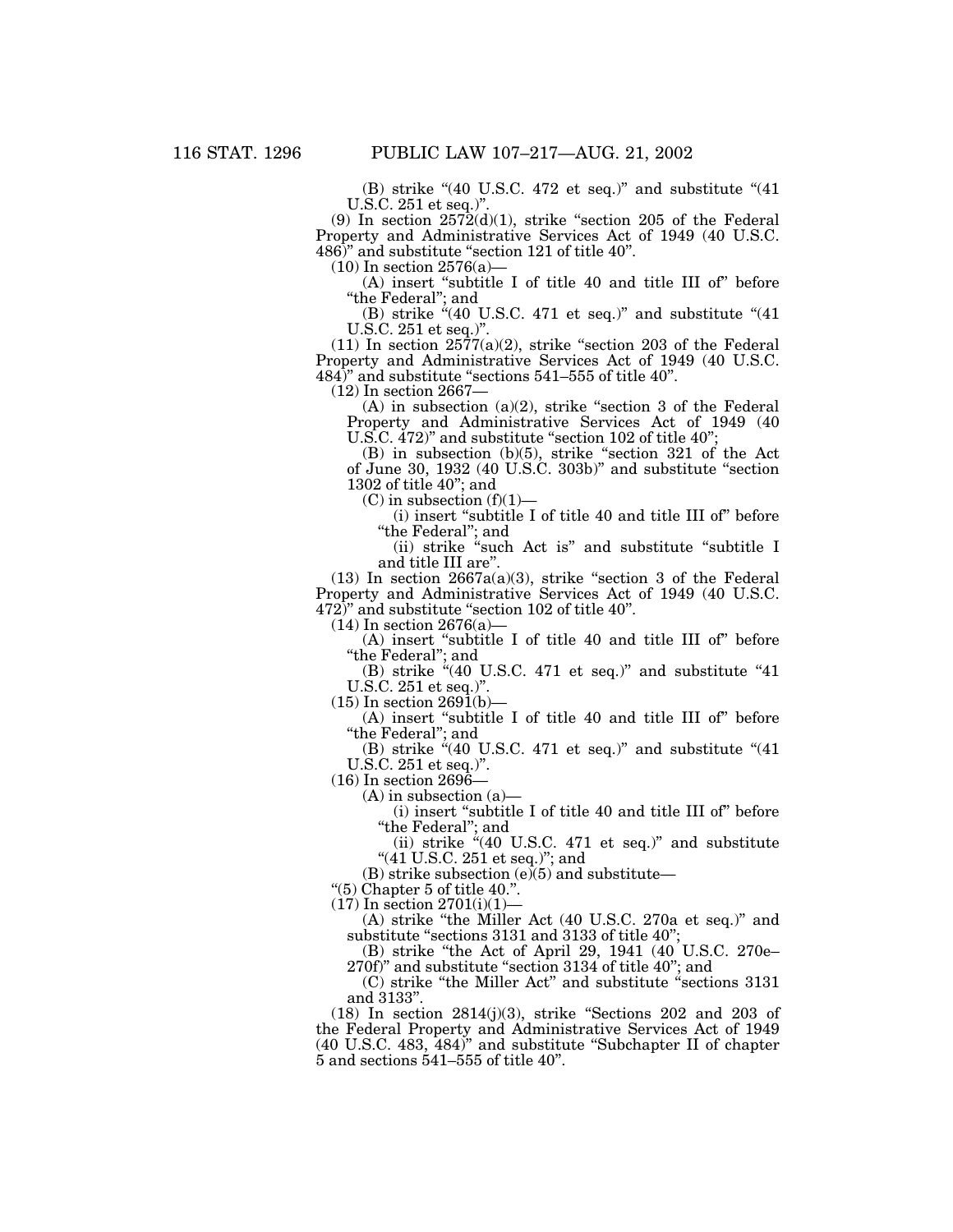$(19)$  In section 2831(b)(3), strike "section 204(b) of the Federal Property and Administrative Services Act of 1949 (40 U.S.C. 485(b))" and substitute "section 572(a) of title 40".

(20) In section 2852(b)(1), strike "section 355 of the Revised Statutes (40 U.S.C. 255)'' and substitute ''section 3111 of title 40''.

 $(21)$  In section  $2854a(d)(1)$ —

(A) strike "The" and substitute "Subtitle I of title 40 and title III of the''; and

(B) strike " $(40 \text{ U.S.C. } 471 \text{ et seq.})$ " and substitute " $(41)$ U.S.C. 251 et seq.)'

 $(22)$  In subsection  $2855(a)$ , strike "title IX of the Federal Property and Administrative Services Act of 1949 (40 U.S.C. 541 et seq.)'' and substitute ''chapter 11 of title 40''.

(23) In section 2878(d)—

 $(A)$  in clause  $(2)$ 

(i) strike ''The'' and substitute ''Subtitle I of title 40 and title III of the''; and

(ii) strike " $(40 \text{ U.S.C. } 471 \text{ et seq.})$ " and substitute "(41 U.S.C. 251 et seq.)"; and

(B) strike clause (3) and substitute—

" $(3)$  Section 1302 of title 40."

(24) In section 4681, strike ''section 205 of the Federal Property and Administrative Services Act of 1949 (40 U.S.C. 486)'' and substitute ''section 121 of title 40''.

(25) In section 4682, strike ''section 205 of the Federal Property and Administrative Services Act of 1949 (40 U.S.C. 486)'' and substitute ''section 121 of title 40''.

(26) In section 4684, strike ''section 205 of the Federal Property and Administrative Services Act of 1949 (40 U.S.C. 486)'' and substitute ''section 121 of title 40''.

(27) In section 4686, strike ''section 205 of the Federal Property and Administrative Services Act of 1949 (40 U.S.C. 486)'' and substitute ''section 121 of title 40''.

(28) In section 7305(d)—

(A) insert ''subtitle I of title 40 and title III of'' before ''the Federal'';

(B) strike "(40 U.S.C. 471 et seq.)" and substitute "(41) U.S.C. 251 et seq.)''; and

(C) strike ''that Act'' and substitute ''subtitle I of title 40 and title III''.

(29) In section 7306(a), strike ''subsections (c) and (d) of section 602 of the Federal Property and Administrative Services Act of 1949 (40 U.S.C. 474)<sup>"</sup> and substitute "section 113 of title 40".

(30) In section  $7422(c)(1)$ , strike "the Act of February 26, 1931 (40 U.S.C. 258a–258e)'' and substitute ''sections 3114– 3116 and 3118 of title 40''.

(31) In section 7541, strike ''section 205 of the Federal Property and Administrative Services Act of 1949 (40 U.S.C. 486)'' and substitute ''section 121 of title 40''.

(32) In section 7541a, strike ''section 205 of the Federal Property and Administrative Services Act of 1949 (40 U.S.C. 486)'' and substitute ''section 121 of title 40''.

(33) In section 7542(a), strike ''section 205 of the Federal Property and Administrative Services Act of 1949 (40 U.S.C. 486)'' and substitute ''section 121 of title 40''.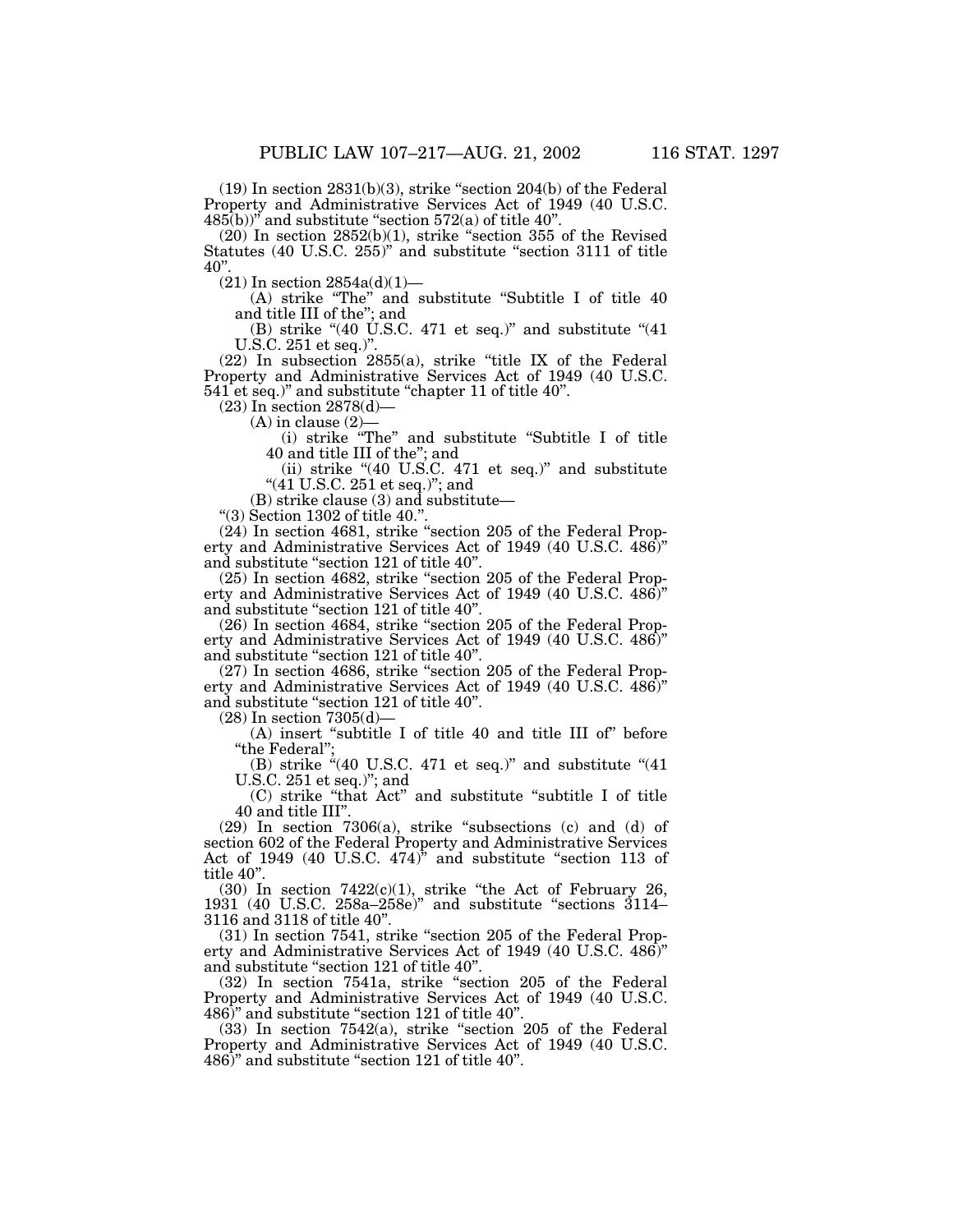(34) In section 7545(a), strike ''section 205 of the Federal Property and Administrative Services Act of 1949 (40 U.S.C. 486)'' and substitute ''section 121 of title 40''.

(35) In section 9444(b)(1)—

(A) insert ''subtitle I of title 40 and title III of'' before ''the Federal''; and

(B) strike " $(40 \text{ U.S.C. } 471 \text{ et seq.})$ " and substitute " $(41$ U.S.C. 251 et seq.)''.

(36) In section 9681, strike ''section 205 of the Federal Property and Administrative Services Act of 1949 (40 U.S.C. 486)'' and substitute "section 121 of title 40".

(37) In section 9682, strike ''section 205 of the Federal Property and Administrative Services Act of 1949 (40 U.S.C. 486)'' and substitute ''section 121 of title 40''.

(38) In section 9684, strike ''section 205 of the Federal Property and Administrative Services Act of 1949 (40 U.S.C. 486)'' and substitute ''section 121 of title 40''.

(39) In section 9686, strike ''section 205 of the Federal Property and Administrative Services Act of 1949 (40 U.S.C. 486)'' and substitute ''section 121 of title 40''.

(40) In section 9781—

(A) in subsection  $(b)(2)(D)$ , strike "title II of the Federal Property and Administrative Services Act of 1949 (40 U.S.C. 481 et seq.)" and substitute "chapter 5 of title 40";

(B) in subsection (d), strike "title II of the Federal Property and Administrative Services Act of 1949 (40 U.S.C. 481 et seq.)" and substitute "chapter 5 of title 40"; and  $(C)$  in subsection  $(g)$ —

(i) insert ''subtitle I of title 40 and subtitle III of'' before "the Federal"; and

(ii) add at the end of the subsection "(41 U.S.C.) 251 et seq.)''.

 $(41)$  In section  $12603(d)$ , strike "section  $201(a)$  of the Federal Property and Administrative Services Act of 1949 (40 U.S.C.  $481(a)$ <sup>"</sup> and substitute "section 501 of title 40".

 $(42)$  In section  $18239(b)(1)$ , strike "section 355 of the Revised Statutes (40 U.S.C. 255)" and substitute "section 3111 of title  $40$ ".

(c) TITLE 14.—Title 14, United States Code, is amended as follows: (1) In section 92—

(A) insert "subtitle I of title 40 and title III of" before ''the Federal''; and

(B) strike "(40 U.S.C. 471 et seq.)" and substitute "(41) U.S.C. 251 et seq.)''.

 $(2)$  In section 93 $(h)$ -

(A) insert "subtitle I of title 40 and title III of" before ''the Federal''; and

(B) strike  $(40 \text{ U.S.C. } 471 \text{ et seq.})$ " and substitute  $(41)$ U.S.C. 251 et seq.)''.

(3) In section 641—

 $(A)$  in subsection  $(a)$ —

(i) insert ''subtitle I of title 40 and title III of'' before "the Federal"; and

(ii) strike  $*(40 \text{ U.S.C. } 471 \text{ et seq.})"$  and substitute ''(41 U.S.C. 251 et seq.)''; and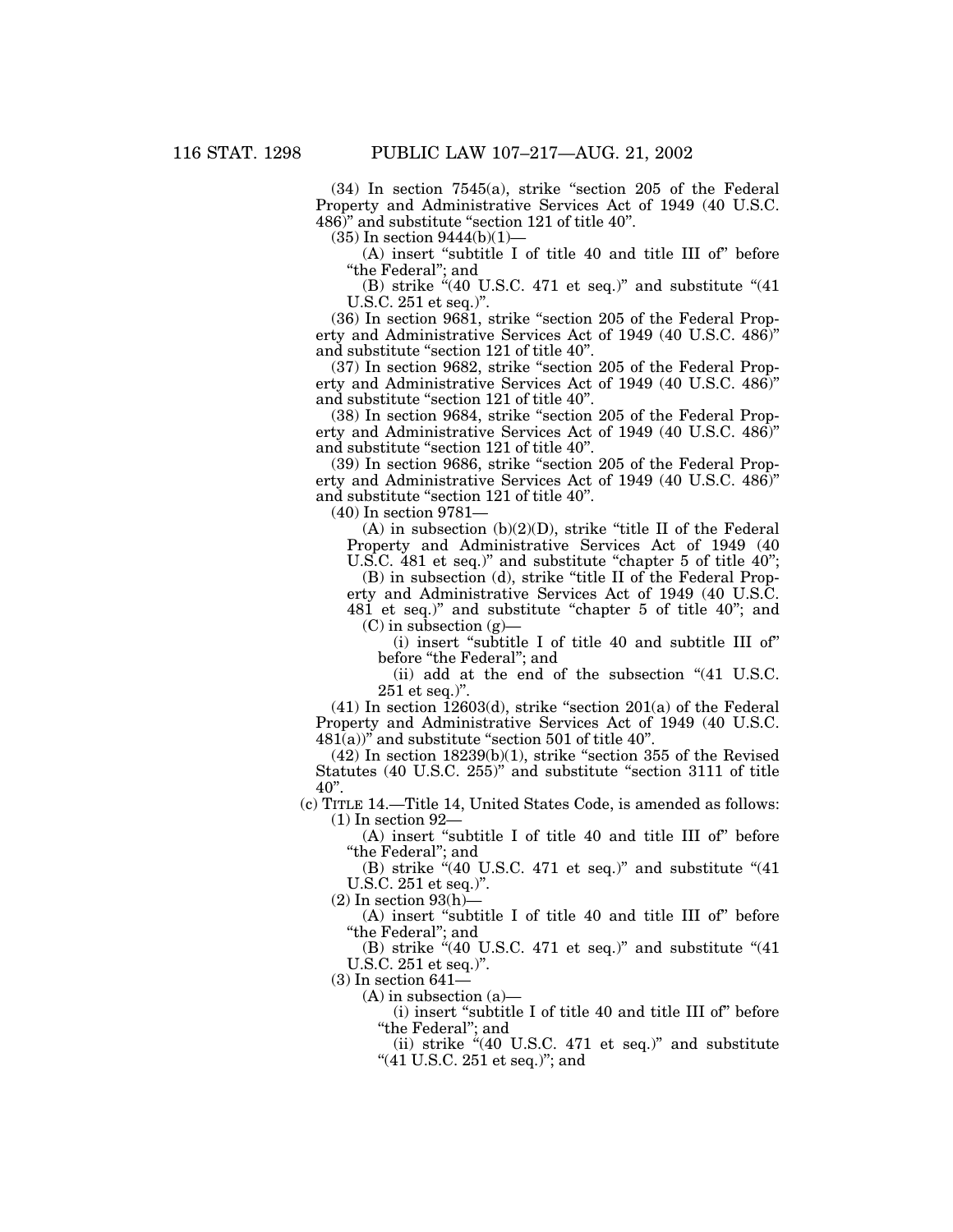(B) in subsection (c)(2), strike ''section 203 of the Federal Property and Administrative Services Act of 1949 (40 U.S.C. 484)" and substitute "sections 541–555 of title 40".<br>(4) In section  $685(c)$ —

(A) in clause (1), strike—

(i) ''The'' and substitute ''Subtitle I of title 40 and title III of the''; and

(ii) " $(40 \text{ U.S.C. } 471 \text{ et seq.})$ " and substitute " $(41$ U.S.C. 251 et seq.)''; and

(B) strike clause (2) and substitute—

''(2) Section 1302 of title 40.''.

(d) TITLE 18.—Section 3668(c) of title 18, United States Code, is amended by striking ''sections 304f–304m of Title 40'' and substituting ''section 1306 of title 40''. (e) TITLE 23.—Title 23, United States Code, is amended as follows:

(1) In section  $112(b)(2)(A)$ , strike "title IX of the Federal Property and Administrative Services Act of 1949'' and sub-

stitute "chapter 11 of title 40".<br>
(2) In section 113(a), strike "the Act of March 3, 1931, known as the Davis-Bacon Act (40 U.S.C. 276a)'' and substitute ''sec-

tions 3141–3144, 3146, and 3147 of title 40''. (f) THE INTERNAL REVENUE CODE OF 1986.—Section  $7608(c)(1)(A)(i)(IV)$  of the Internal Revenue Code of 1986 (26 U.S.C.  $7608(c)(1)(A)(i)(IV)$  is amended by striking "section 34 of title 40, United States Code'' and substituting ''section 8141 of title 40''.

(g) TITLE 28.—Title 28, United States Code, is amended as follows: (1) In section  $604(g)(3)(B)$ , strike "section 203 of the Federal

Property and Administrative Services Act of 1949 (40 U.S.C. 484)'' and substitute ''sections 541–555 of title 40''.

(2) In section 612(f), strike ''section 201 of the Federal Property and Administrative Services Act of 1949 (40 U.S.C. 481)'' and substitute ''sections 501–505 of title 40''.

(3) In section 1499, strike ''section 104 of the Contract Work Hours and Safety Standards Act'' and substitute ''section 3703

of title 40''. (h) TITLE 31.—Title 31, United States Code, is amended as follows:

 $(1)$  In section 781 $(a)$ , strike "section 7 of the Public Buildings Act of 1959, as amended (40 U.S.C. 606)'' and substitute ''section 3307 of title 40''.

(2) In section 782, strike ''(as defined in section 105 of the Public Buildings Cooperative Use Act of 1976 (40 U.S.C. 612a))'' and substitute "(as defined in section 3306(a) of title 40)".

(3) In section  $1105(g)(2)(B)(ii)$ , strike "section 901 of the Brooks Architect-Engineers Act (40 U.S.C. 541)'' and substitute section "1102 of title 40".

(4) In section 3126—

(A) in subsection (a), strike ''section 2 of the Government Losses in Shipment Act (40 U.S.C. 722)'' and substitute "section  $17303(a)$  of title 40"; and

(B) in subsection (b), strike ''Section 3 of the Government Losses in Shipment Act (40 U.S.C. 723) (related to finality of decisions of the Secretary)'' and substitute ''Section 17304(c) of title 40''.

 $(5)$  In section  $3511(c)(1)$ , strike "section  $205(b)$  of the Federal Property and Administrative Services Act of 1949 (40 U.S.C.  $486(b)$ <sup>"</sup> and substitute "section 121(b) of title 40".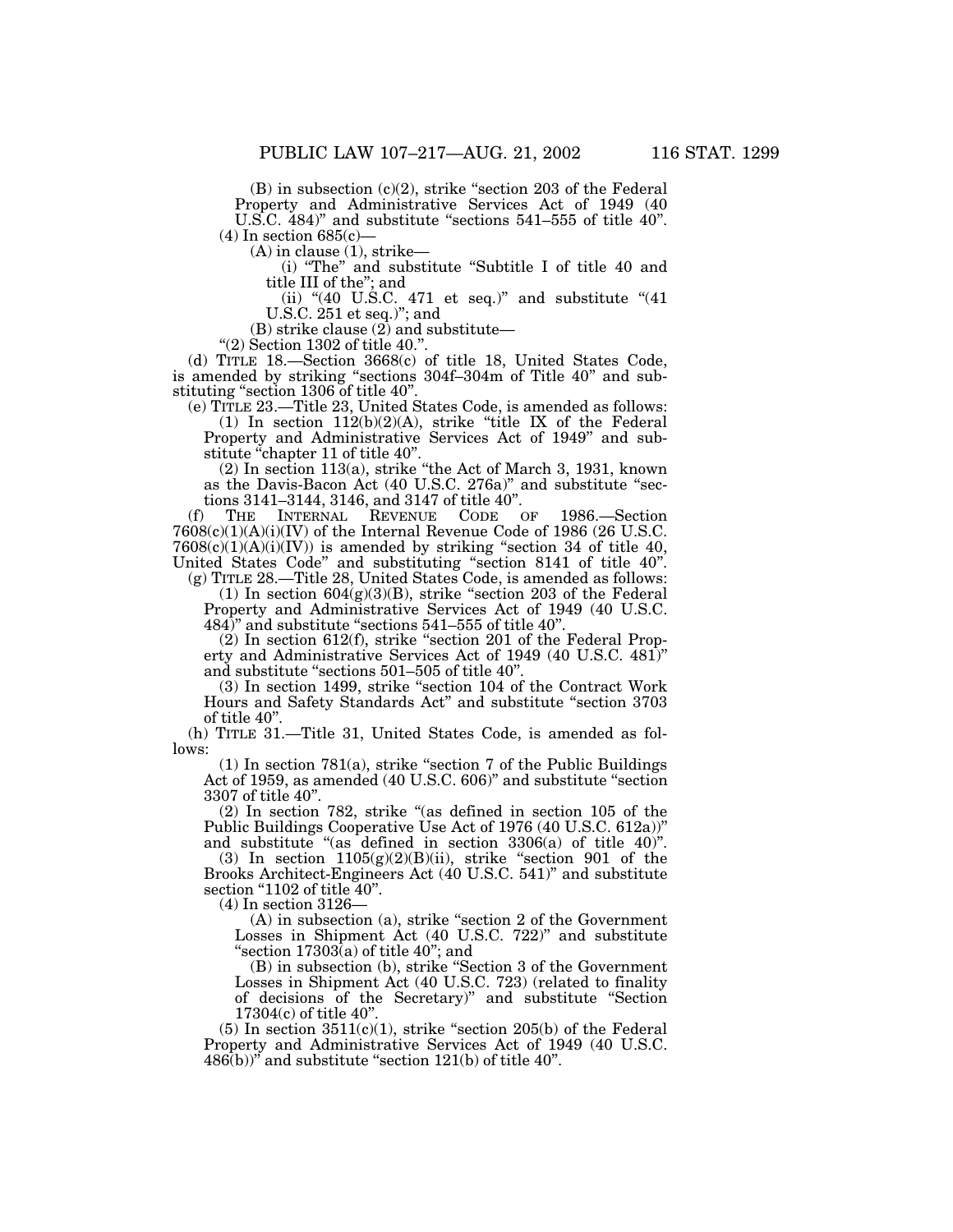$(6)$  In section 3551 $(3)$ , strike "section 3 of the Federal Property and Administrative Services Act of 1949 (40 U.S.C. 472)'' and substitute "section 102 of title 40".

(7) In section  $3905(f)(1)$ , strike "section 2 of the Act of August 24, 1935 (40 U.S.C. 270b)'' and substitute ''section 3133(b) of title 40''.

(8) In section 6703(d)(5)—

(A) strike ''the Act of March 3, 1931 (commonly known as the Davis-Bacon Act); as amended (40 U.S.C. 276a– 276a–5)'' and substitute ''sections 3141–3144, 3146, and 3147 of title 40''; and

(B) strike ''section 2 of the Act of June 1, 1934 (commonly known as the Copeland Anti-Kickback Act), as amended (40 U.S.C. 276c, 48 Stat. 948)'' and substitute ''section 3145 of title 40''.

(9) In section 9303—

(A) in subsection (d), before clause (1)—

(i) strike ''the Act of August 24, 1935 (known as the Miller Act) (40 U.S.C. 270a–270d)'' and substitute "sections 3131 and 3133 of title 40"; and

(ii) strike ''section 3 of the Act (40 U.S.C. 270c)'' and substitute "section 3133(a) of title 40";

 $(B)$  in subsection  $(d)(1)$ –

(i) strike ''the Act of August 24, 1935 (known as the Miller Act) (40 U.S.C. 270a–270d)'' and substitute ''sections 3131 and 3133 of title 40''; and

(ii) strike ''section 2 of the Act (40 U.S.C. 270b)'' and substitute ''section 3133(b) of title 40''; and

 $(C)$  in subsection  $(e)(2)(A)$ , strike "the Act of August 24, 1935 (known as the Miller Act) (40 U.S.C. 270a–270d)'' and substitute ''sections 3131 and 3133 of title 40''.

(i) TITLE 36.—Title 36, United States Code, is amended as follows: (1) In section  $2103(a)(1)$ , strike "section 355 of the Revised

Statutes (40 U.S.C. 255)" and substitute "section 3111 of title 40''.

(2) In section 220314(b), strike ''section 451 of the Legislative Reorganization Act of 1970 (40 U.S.C. 193m–1)'' and substitute ''section 5108 of title 40''.

(j) TITLE 38.—Title 38, United States Code, is amended as follows:  $(1)$  In section 115(1), strike "section 355 of the Revised Stat-

utes (40 U.S.C. 255)'' and substitute ''section 3111 of title 40''.

(2) In section 310(b), strike ''division E of the Clinger-Cohen Act of 1996 (40 U.S.C. 1401 et seq.)'' and substitute ''subtitle III of title 40''.

(3) In section 8122(a)(1), strike "section 321 of the Act of June 30, 1932 (40 U.S.C. 303b)'' and substitute ''section 1302 of title 40''.

(4) In section 8135(a)(8), strike ''the Act of March 3, 1931 (40 U.S.C. 276a—276a–5) (known as the Davis-Bacon Act)'' and substitute ''sections 3141–3144, 3146, and 3147 of title  $40"$ .

 $(5)$  In section 8162(a)—

(A) in paragraph (1), strike ''section 321 of the Act of June 30, 1932 (40 U.S.C. 303b), sections 202 and 203 of the Federal Property and Administrative Services Act of 1949 (40 U.S.C. 483, 484)'' and substitute ''subchapter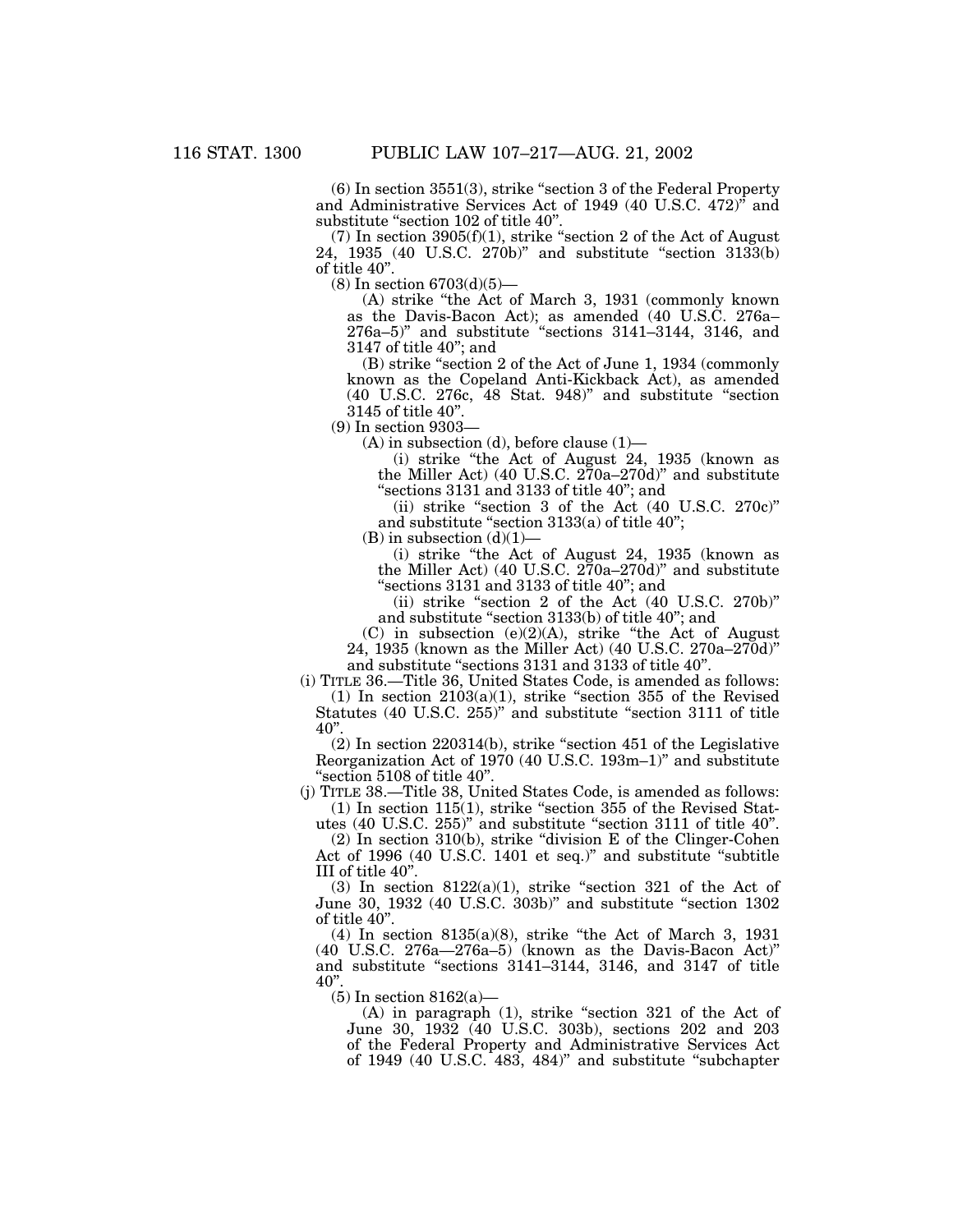II of chapter 5 of title 40, sections 541–555 and 1302 of title  $40^{\degree}$ ; and

(B) in paragraph (3), strike ''the Act of March 3, 1931 (40 U.S.C. 276a et seq.)'' and substitute ''sections 3141– 3144, 3146, and 3147 of title 40''.

(6) In section 8165(c), strike ''section 204 of the Federal Property and Administrative Services Act of 1949 (40 U.S.C. 485) or the Act of June 8, 1896 (40 U.S.C. 485a)'' and substitute ''subchapter IV of chapter 5 of title 40''.

(7) In section 8201(e), strike ''section 321 of the Act of June 30, 1932 (40 U.S.C. 303b)'' and substitute ''section 1302 of title 40".

(k) TITLE 39.—Section  $410(b)(4)$  of title 39, United States Code, is amended to read as follows:

"(4) the following provisions of title 40:<br>
"(A) sections 3114–3116, 3118, 3131, 3133, and 3141–<br>
3147; and<br>
"(B) chapters 37 and 173;".<br>
(l) TITLE 44.—Title 44, United States Code, is amended as follows:

(1) In section 311(a), strike ''the Federal Property and

Administrative Services Act, approved June 30, 1949, as amended,'' and substitute ''subtitle I of title 40 and title III of the Federal Property and Administrative Services Act of 1949 (41 U.S.C. 251 et seq.)''.

(2) In section 2901(13), strike "section  $3(a)$  of the Federal Property and Administrative Services Act of 1949 (40 U.S.C.  $472(a)$ " and substitute "section 102 of title 40".

(3) In section 3501(8)(B), strike ''the Computer Security Act of 1987 (Public Law 100–235)'' and substitute ''section 11332 of title 40''.

(4) In section 3502(9)—

(A) strike ''section 5002 of the Clinger-Cohen Act of 1996 (40 U.S.C. 1401)'' and substitute ''section 11101 of title 40''; and

(B) strike "section  $5142$  of that Act (40 U.S.C.  $1452$ )" and substitute "section  $11103$  of title 40".

(5) In section 3504—

 $(A)$  in subsection  $(g)(2)$ , strike "section 5131 of the Clinger-Cohen Act of 1996 (40 U.S.C. 1441), and sections 5 and 6 of the Computer Security Act of 1987 (40 U.S.C. 759 note)'' and substitute ''sections 11331 and 11332(b) and (c) of title 40'';

 $(B)$  in subsection  $(g)(3)$ , strike "section 5131 of the Clinger-Cohen Act of 1996 (40 U.S.C. 1441) and sections 5 and 6 of the Computer Security Act of 1987 (40 U.S.C. 759 note)'' and substitute ''sections 11331 and 11332(b) and (c) of title 40'';

 $(C)$  in subsection  $(h)(1)(B)$ , strike "section 5131 of the Clinger-Cohen Act of 1996 (40 U.S.C. 1441)'' and substitute 'section 11331 of title 40"; and

(D) in subsection  $(h)(2)$ -

(i) strike ''division E of the Clinger-Cohen Act of 1996 (40 U.S.C. 1401 et seq.)'' and substitute ''subtitle III of title 40''; and

(ii) strike ''section 110 of the Federal Property and Administrative Services Act of 1949 (40 U.S.C. 757)'' and substitute ''section 322 of title 40''.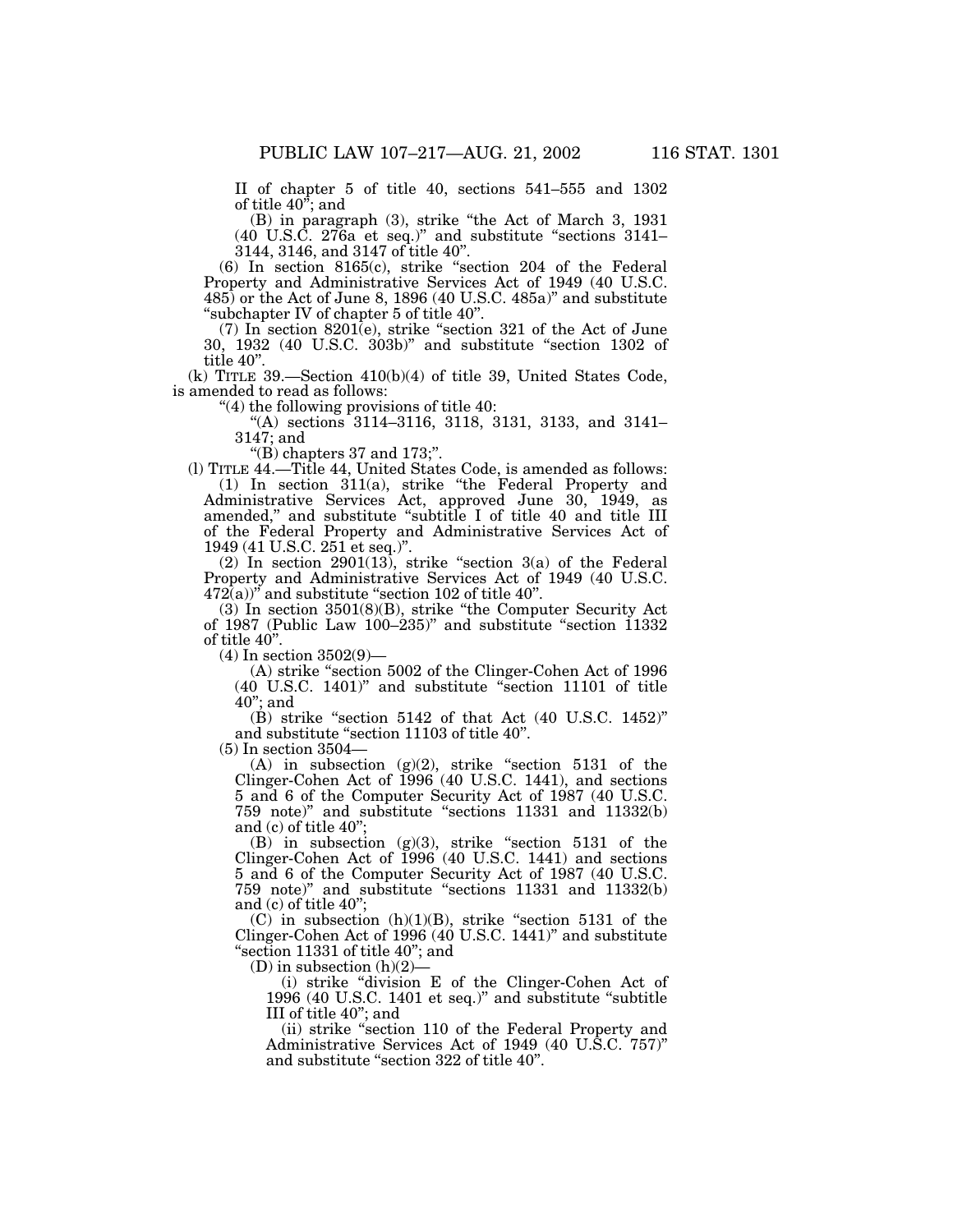(6) In section 3506—

 $(A)$  in subsection  $(g)(2)$ , strike "the Computer Security" Act of 1987 (40 U.S.C. 759 note)'' and substitute ''section 11332 of title 40''; and

 $(B)$  in subsection  $(g)(3)$ , strike "the Computer Security" Act of 1987 (40 U.S.C. 759 note)" and substitute "section 11332 of title 40".

(7) In section 3518(d), strike ''section 5131 of the Clinger-Cohen Act of 1996 (40 U.S.C. 1441) and the Computer Security Act of 1987 (40 U.S.C. 759 note)" and substitute "sections 11331 and 11332 of title 40''.

(m) TITLE 46.—Title 46, United States Code, is amended as follows:

(1) In section 2101(17), strike ''section 13 of the Coast Guard Authorization Act of 1986'' and substitute ''section 558 of title  $40$ ".

(2) In section 3305(c), strike ''section 13 of the Coast Guard Authorization Act of 1986'' and substitute ''section 558 of title  $40"$ 

(n) TITLE 49.—Title 49, United States Code, is amended as follows:

 $(1)$  In section  $103(e)$ 

(A) insert ''subtitle I of title 40 and title III of'' before ''the Federal Property''; and

(B) strike " $(40 \text{ U.S.C. } 471 \text{ et seq.})$ " and substitute " $(41 \text{ V. } 41 \text{ C. } 471 \text{ et seq.})$ " U.S.C. 251 et seq.)''.

 $(2)$  In section 5325 $(h)$ , strike "title IX of the Federal Property" and Administrative Services Act of 1949 (40 U.S.C. 541 et seq.)" and substitute "chapter 11 of title 40".

 $(3)$  In section 5333(a)—

(A) strike ''the Act of March 3, 1931 (known as the Davis-Bacon Act) (40 U.S.C. 276a—276a–5)'' and substitute ''sections 3141–3144, 3146, and 3147 of title 40''; and

(B) strike ''section 2 of the Act of June 13, 1934 (40 U.S.C. 276c)" and substitute "section 3145 of title 40". (4) In section 24312—

(A) in subsection (a)—

(i) strike ''the Act of March 3, 1931 (known as the Davis-Bacon Act) (40 U.S.C.  $276a - 276a - 5$ )" and substitute ''sections 3141–3144, 3146, and 3147 of title 40''; and

(ii) strike ''section 107 of the Contract Work Hours and Safety Standards Act (40 U.S.C. 333)'' and substitute "section 3704 of title 40"; and

(B) in subsection (b), strike ''the Act of March 3, 1931 (known as the Davis-Bacon Act) (40 U.S.C. 276a—276a– 5)'' and substitute ''sections 3141–3144, 3146, and 3147 of title 40''

(5) In section  $40110(c)(2)$ 

(A) in subclause (C), strike "(as defined in section 13 of the Public Buildings Act of 1959 (40 U.S.C. 612))'' and substitute "(as defined in section 3301(a) of title 40)"; and

(B) in subclause (F), strike "title II of the Federal Property and Administrative Services Act of 1949 (40 U.S.C. 481 et seq.)'' and substitute ''sections 121, 123, and 126 and chapter 5 of title 40''.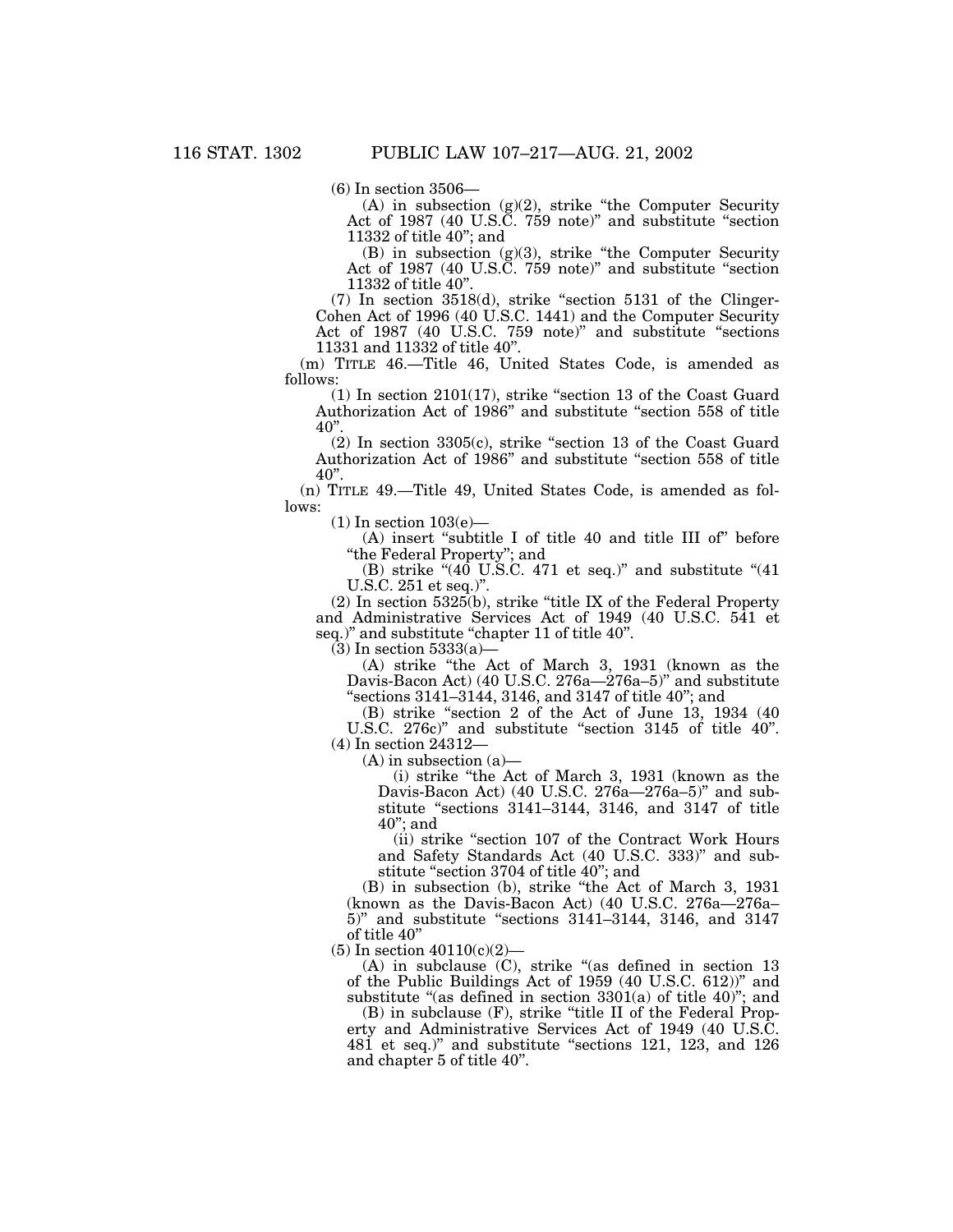$(6)$  In section  $44305(a)(1)$ , strike "sections 1 and 2 of the Government Losses in Shipment Act (40 U.S.C. 721, 722)' and substitute "sections 17302 and 17303 of title 40".

 $(7)$  In section 47107(a)(17), strike "title IX of the Federal Property and Administrative Services Act of 1949 (40 U.S.C. 541 et seq.)'' and substitute ''chapter 11 of title 40''.

(8) In section 47112(b), strike ''the Act of March 3, 1931 (known as the Davis-Bacon Act) (40 U.S.C. 276a—276a–5)'' and substitute ''sections 3141–3144, 3146, and 3147 of title  $40"$ .

(9) In section  $49111(d)(1)$ , strike "section 5 of the Act of June 6, 1924 (40 U.S.C. 71d)," and substitute "section 8722 of title 40''.

(o) VETERANS' BENEFITS PROGRAMS IMPROVEMENT ACT OF 1991.— Section 403(e) of the Veterans' Benefits Programs Improvement "section 303b of title 40, sections 483 and 484 of title  $40'$  and substituting "subchapter II of chapter 5 of title 40, sections 541–555 and 1302 of title 40".

#### **SEC. 4. REPEAL OF TITLE V OF THE FEDERAL PROPERTY AND ADMINISTRATIVE SERVICES ACT OF 1949.**

Title V of the Federal Property and Administrative Services Act of 1949 (ch. 288), as added by section 6(d) of the Act of September 5, 1950 (ch. 849, 64 Stat. 583), is repealed.

#### **SEC. 5. LEGISLATIVE PURPOSE AND CONSTRUCTION.**

(a) PURPOSE.—The purpose of this Act is to revise, codify, and enact without substantive change the general and permanent laws of the United States related to public buildings, property, and works, in order to remove ambiguities, contradictions, and other imperfections and to repeal obsolete, superfluous, and superseded provisions.

(b) NO SUBSTANTIVE CHANGE.—

(1) IN GENERAL.—This Act makes no substantive change in existing law and may not be construed as making a substantive change in existing law.

(2) DEEMED DATE OF ENACTMENT FOR CERTAIN PURPOSES.— For purposes of determining whether one provision of law supersedes another based on enactment later in time, and otherwise to ensure that this Act makes no substantive change in existing law, the date of enactment of a provision restated in section 1 or 2 of this Act is deemed to remain unchanged, continuing to be the date of enactment of the underlying provision of public law that is being restated.

(3) INCONSISTENT LAWS ENACTED AFTER MARCH 31, 2002.— This Act restates certain laws enacted before April 1, 2002. Any law enacted after March 31, 2002, that is inconsistent with this Act, including any law purporting to amend or repeal a provision that is repealed by this Act, supersedes this Act to the extent of the inconsistency.

(c) REFERENCES.—A reference to a law replaced by section 1 or 2 of this Act, including a reference in a regulation, order, or other law, is deemed to refer to the corresponding provision enacted by this Act.

(d) CONTINUING EFFECT.—An order, rule, or regulation in effect under a law replaced by section 1 or 2 of this Act continues in

40 USC note prec. 101. 44 USC note prec. 101.

38 USC 2400 note.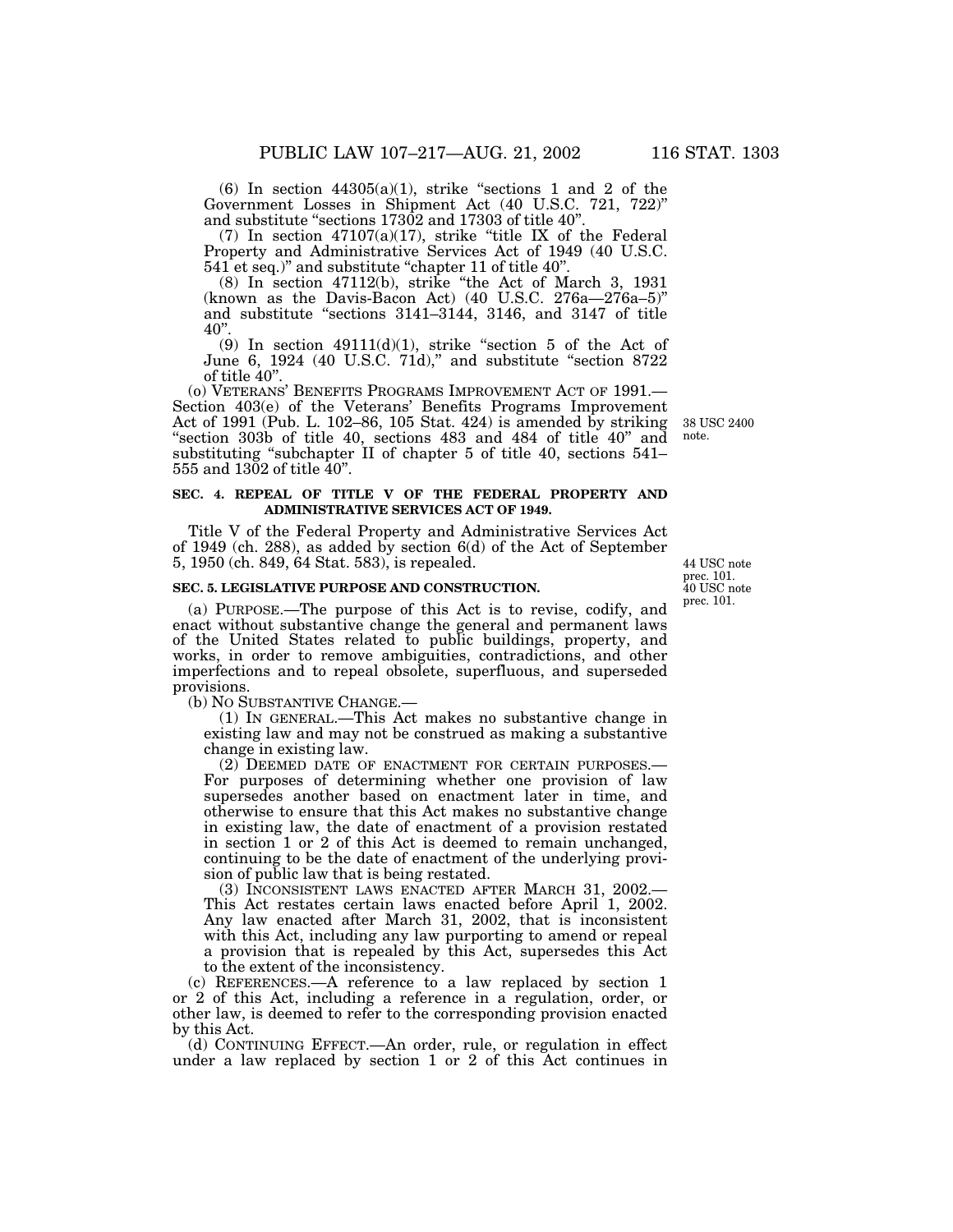effect under the corresponding provision enacted by this Act until repealed, amended, or superseded.

(e) ACTIONS AND OFFENSES UNDER PRIOR LAW.—An action taken or an offense committed under a law replaced by section 1 or 2 of this Act is deemed to have been taken or committed under the corresponding provision enacted by this Act.

(f) INFERENCES.—An inference of a legislative construction is not to be drawn by reason of the location in the United States Code of a provision enacted by this Act or by reason of a caption or catch line of the provision.

(g) SEVERABILITY.—If a provision enacted by this Act is held invalid, all valid provisions that are severable from the invalid provision remain in effect. If a provision enacted by this Act is held invalid in any of its applications, the provision remains valid for all valid applications that are severable from any of the invalid applications.

#### **SEC. 6. REPEALS.**

40 USC note prec. 101.

40 USC note prec. 101.

(a) INFERENCES OF REPEAL.—The repeal of a law by this Act may not be construed as a legislative inference that the provision was or was not in effect before its repeal.

(b) REPEALER SCHEDULE.—The laws specified in the following schedule are repealed, except for rights and duties that matured, penalties that were incurred, and proceedings that were begun before the date of enactment of this Act:

|                          | Chapter or    | Section                                                                                                                  | Statutes at Large |              | U.S. Code<br>(title 40 un-          |
|--------------------------|---------------|--------------------------------------------------------------------------------------------------------------------------|-------------------|--------------|-------------------------------------|
| Date                     | Public<br>Law |                                                                                                                          | Vol-<br>ume       | Page         | less other-<br>wise speci-<br>fied) |
| 1822<br>May 7            |               |                                                                                                                          | $\mathbf{R}$      | 692          | 307                                 |
| 1874<br>Feb. 4<br>Mar. 7 | $22$          |                                                                                                                          | 18<br>18          | $14$<br>$20$ | 28<br>29                            |
| 1876<br>July 31          |               | par. on p. 115).                                                                                                         | 19                | $115$        | 27                                  |
| 1877<br>Mar. 3           | $105$         | (proviso (related to report) in 16th<br>par. on p. 359).                                                                 | 19                | 359          | 27                                  |
|                          | $106$         | (words after 2d semicolon in 3d<br>par. under heading "Miscella-<br>neous").                                             | 19                | 370          | 34                                  |
| 1878<br>June 20          | 359           | (proviso in 2d par. under heading<br>"Building and Grounds in and<br>Around Washington and the Ex-<br>ecutive Mansion"). | 20                | $220$        | 103                                 |
| 1879<br>Mar. 3           | $182$         | 1 (words after semicolon in 5th                                                                                          | 20                | 388          | 30                                  |
| July 1                   | $62$          | par. on p. 388).                                                                                                         | 21                | 47           | 307                                 |
| 1882<br>Aug. 5           |               | $389$   1 (2d sentence in 8th par. on p.<br>241.                                                                         | 22                | 241          | 35                                  |

#### Schedule of Laws Repealed Statutes at Large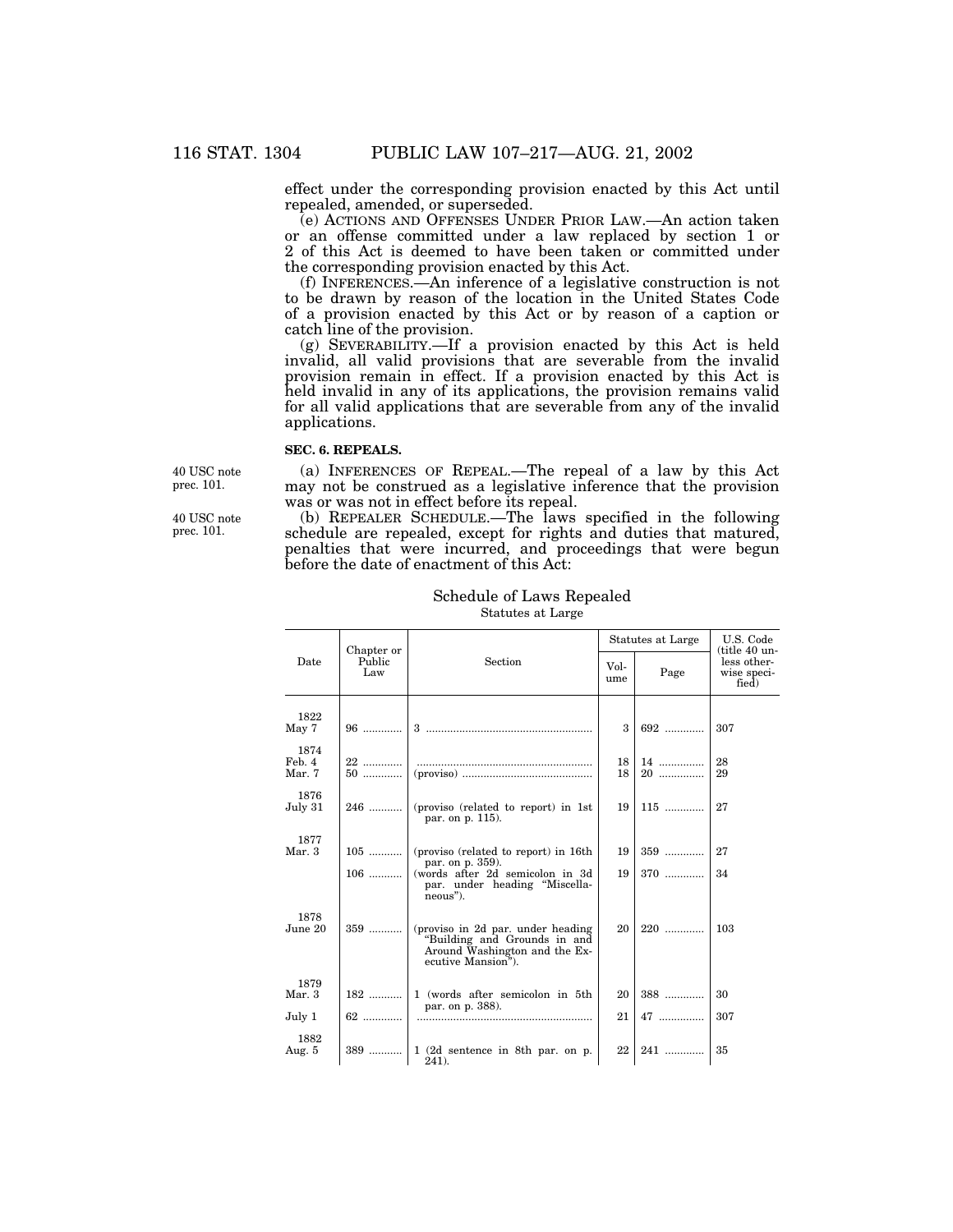# PUBLIC LAW 107–217—AUG. 21, 2002 116 STAT. 1305

|                           | Chapter or<br>Public<br>Law | Section                                                                                                                                                          | Statutes at Large |                   | U.S. Code                                           |
|---------------------------|-----------------------------|------------------------------------------------------------------------------------------------------------------------------------------------------------------|-------------------|-------------------|-----------------------------------------------------|
| Date                      |                             |                                                                                                                                                                  | Vol-<br>ume       | Page              | title 40 un-<br>less other-<br>wise speci-<br>fied) |
| 1883<br>Jan. 16           | 27                          |                                                                                                                                                                  | 22                | 405               | 42                                                  |
| 1888<br>Aug. 1            | 728                         |                                                                                                                                                                  | 25                | 357               | 257, 258                                            |
| 1890<br>Aug. 30           | 837                         |                                                                                                                                                                  | 26                | 412               | 120                                                 |
| 1892<br>July 29<br>Aug. 1 | 320<br>352                  |                                                                                                                                                                  | 27<br>27          | 325<br>340        | 101<br>323                                          |
| 1893<br>Mar. 3            | 211                         |                                                                                                                                                                  | 27                | 715               | 286                                                 |
| 1895<br>Mar. 2            | 189                         | (words after last comma in 1st)<br>par. on p. 959).                                                                                                              | 28                | 959               | 190a                                                |
| 1896<br>June 8            | 373                         |                                                                                                                                                                  | 29                | 268               | 485a                                                |
| 1898<br>July 1<br>July 7  | 543<br>546<br>571           | $1(6th \text{ complete par. on } p. 614) \dots$<br>(last par. under catchline "Capitol<br>and Grounds").                                                         | 30<br>30<br>30    | 570<br>614<br>672 | 79<br>285<br>164                                    |
| 1899<br>Mar. 3            | $458$                       |                                                                                                                                                                  | 30                | 1378              | 89                                                  |
| 1900<br>Apr. 17           | 192                         | (words between 1st and 2d semi-<br>colons (related to absence, dis-<br>ability, or vacancy) under catch-<br>line "Office of the Architect of<br>the Capitol").   | 31                | 125               | 164                                                 |
| 1901<br>Mar. 3            | 830                         | 1 (words between 1st and 2d semi-<br>colons (related to absence, dis-<br>ability, or vacancy) under catch-<br>line "Office of the Architect of<br>the Capitol"). | 31                | $1000$            | 164                                                 |
| 1902<br>Apr. 28           | 594                         | 1 (6th, last pars. on p. 152)                                                                                                                                    | 32                | 152               | 19, 31                                              |
| 1903<br>Feb. 25<br>Mar. 3 | 755<br>1007                 | $1(4th \text{ complete par. on p. } 1112) \dots$                                                                                                                 | 32<br>32          | 865<br>1112       | $484 - 1$<br>304                                    |
| 1905<br>Mar. 3            | 1483                        | 1 (words before "namely" in last<br>sentence of 9th par. on p. 1161).                                                                                            | 33                | 1161              | 279                                                 |
| 1908<br>May 27            | 200                         | $1$ (7th complete par. on p. 327, 1st<br>complete par. on p. 356, proviso                                                                                        | 35                | 327, 356,<br>358. | 43 note, 64,<br>283                                 |
| May 30                    | 228                         | on p. 358).                                                                                                                                                      | 35                | 545               | 261                                                 |
| 1909<br>Feb. 9            | $101$                       | (3d par. under heading "War De-                                                                                                                                  | 35                | 615               | 43 note                                             |
| Mar. 4                    | 299                         | partment").<br>1 (proviso in 2d par. on p. 997)                                                                                                                  | 35                | 997               | 43                                                  |
| 1910<br>May 17            | 243                         |                                                                                                                                                                  | 36 I              | 371               | 104, 106                                            |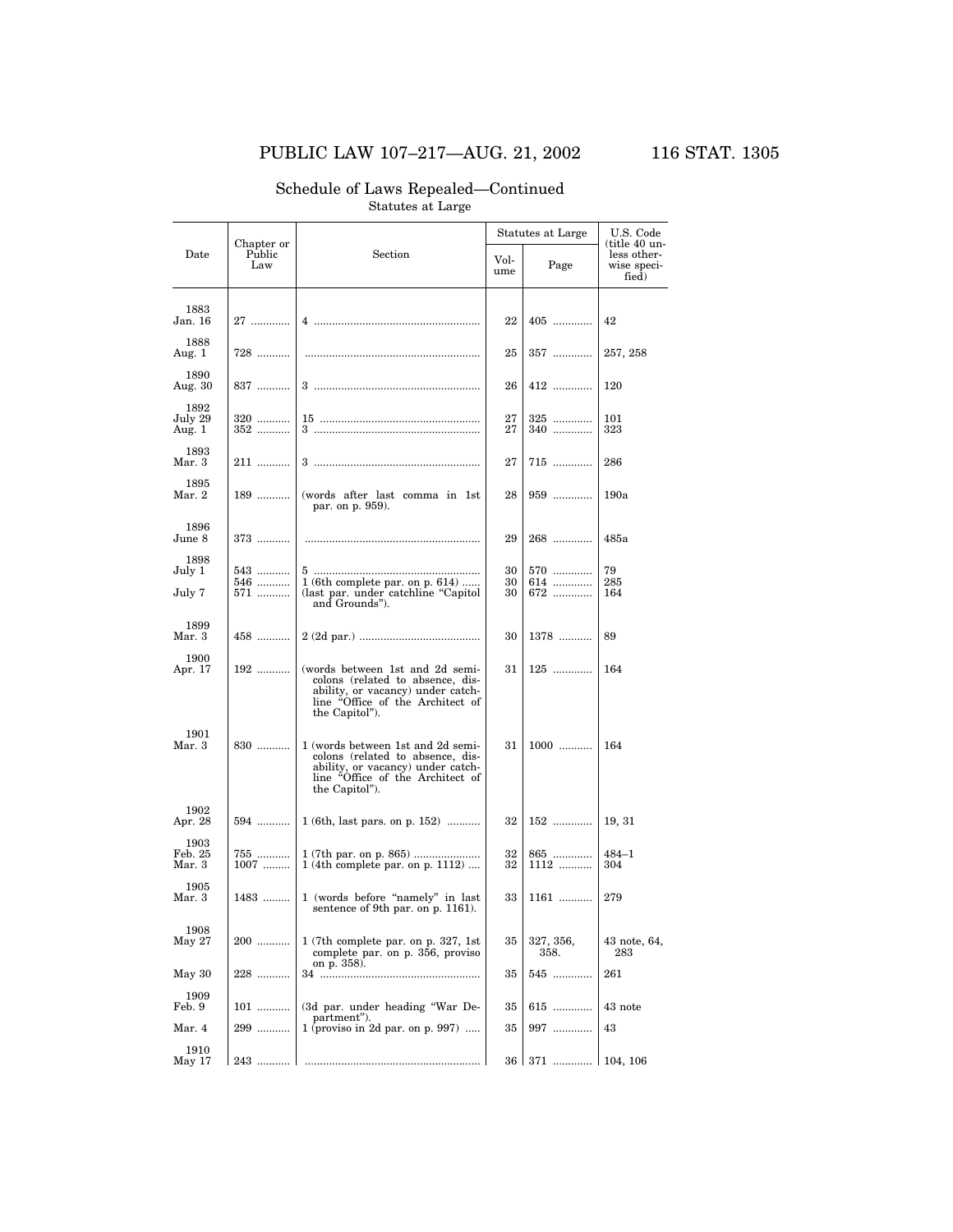# 116 STAT. 1306 PUBLIC LAW 107–217—AUG. 21, 2002

|                            |                             |                                                                                                                                                         | Statutes at Large |                      | U.S. Code<br>(title 40 un-          |
|----------------------------|-----------------------------|---------------------------------------------------------------------------------------------------------------------------------------------------------|-------------------|----------------------|-------------------------------------|
| Date                       | Chapter or<br>Public<br>Law | Section                                                                                                                                                 | Vol-<br>ume       | Page                 | less other-<br>wise speci-<br>fied) |
| June 25                    | 384                         | 1 (8th complete par. on p. 728)<br>(less appropriations)).                                                                                              | 36                | 728                  | 105                                 |
| 1912<br>Aug. 23<br>Aug. 24 | 350<br>355                  | $1(2d$ complete par. on p. 375)<br>1 (last proviso in last par. on p.<br>432, 10th par. on p. 444).                                                     | 37<br>37          | 375<br>432, 444      | 251<br>68, 280                      |
| Aug. 26                    | 408                         |                                                                                                                                                         | 37                | 605                  | 174                                 |
| 1913<br>Mar. 3<br>Mar. 4   | $106$<br>142                | 1 (words after 4th comma in last<br>par. on p. 771).                                                                                                    | 37<br>37          | 727<br>771           | 323<br>38.                          |
| June 23                    | 3                           | 1 (proviso on p. 17, last proviso in<br>2d complete par. on p. 22, 1st,<br>3d pars. under heading "Central"<br>Heating and Power Plant").               | 38                | $17, 22, 25$         | 22, 253, 281                        |
| 1914<br>Aug. 1             | 223                         |                                                                                                                                                         | 38                | 633                  | 82                                  |
| 1916<br>May 10             | 117                         | 1 (last par. under catchline "Con-<br>tingent Expenses", last par. less<br>proviso under catchline "Rent").                                             | 39                | $109, 118 \dots$     | 39, 40                              |
| 1917<br>June 12            | 27                          | 1 (words before 10th comma in 4th)<br>par. on p. 112, last par. on p.<br>133).                                                                          | 40                | $112, 133$           | 22, 91                              |
| 1918<br>July 9<br>Aug. 31  | 143<br>164                  | 1 (6th par., words before "and<br>over" in last par. under heading<br>"Washington Aqueduct.").                                                          | 40<br>40          | 850<br>951           | 314<br>100                          |
| 1919<br>Feb. 25<br>Aug. 25 | 39<br>52                    |                                                                                                                                                         | 40<br>41          | 1173<br>281          | 314<br>271                          |
| 1920<br>Feb. 28<br>Mar. 6  | 91<br>94                    | (proviso in last par. under heading)<br>"Public Buildings").                                                                                            | 41                | .<br>507             | 316<br>272                          |
| May 29                     | 214                         | 1 (1st complete par. on p. 642,<br>words in par. under heading                                                                                          | 41                | $642, 654$           | 42, 285                             |
| June 5                     | 235<br>253                  | "Independent Treasury").<br>$(2d$ complete par. on p. 913)<br>1 (1st par. under heading "Legisla-<br>tive").                                            | 41<br>41          | 913<br>1035          | 113<br>186                          |
| 1921<br>Mar. 3             | 123                         |                                                                                                                                                         | 41                | 1251                 | 307                                 |
| 1922<br>Feb. 17            | $55$                        | (last proviso in 2d par. and 3d par.<br>under heading "General Supply<br>Committee", last proviso in 1st<br>complete par. on p. 387, 1st pro-           | 42                | 369, 387,<br>388.    | 25, 284,<br>312, 313                |
| Mar. 20                    | $103$                       | viso on p. 388).<br>(last par. (related to inspection) on<br>p. $430$ ).                                                                                | 42                | 430                  | 26                                  |
| 1923<br>Jan. 3             | 22                          | (last proviso in 2d par. and 3d par.<br>under heading "General Supply<br>Committee", last proviso in 2d<br>par. on p. 1108, 1st proviso on p.<br>1109). | 42                | 1090, 1108,<br>1109. | 25, 284,<br>312, 313                |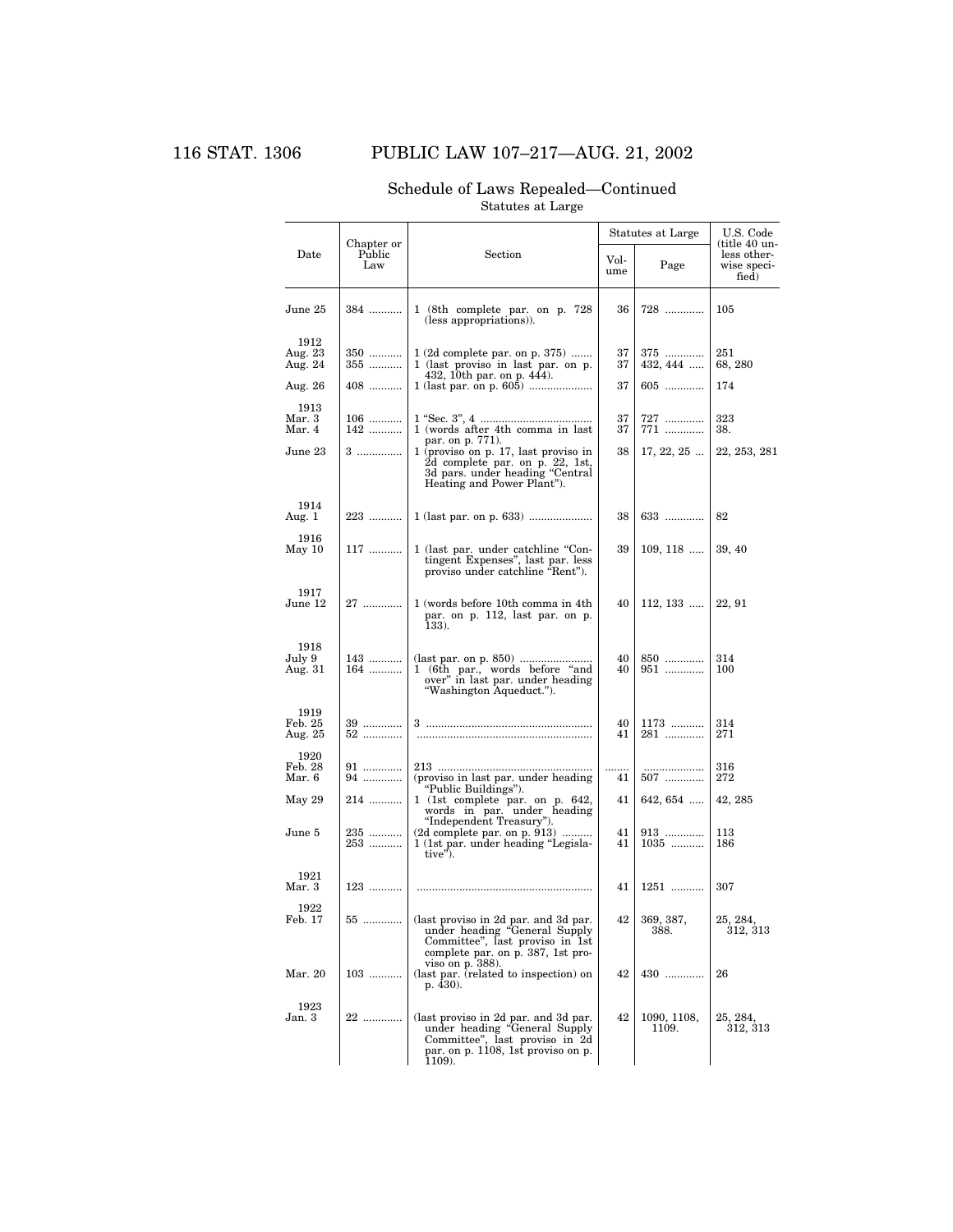# PUBLIC LAW 107–217—AUG. 21, 2002 116 STAT. 1307

#### Date Chapter or Public Law Section Statutes at Large U.S. Code<br>(title 40 unless otherwise speci-fied) Vol-Page Jan. 24 42 ............. (proviso in 1st complete par. on p. 1211). 42 1211 ........... 115 Feb. 20 98 ............... (par. (related to inspection) under<br>catchline "Capitol Power Plant"). 42 1273 ........... 26  $\begin{array}{c} \text{1924} \\ \text{Apr. 4} \end{array}$ Apr. 4 84 .............. (proviso in 1st par. and 1st com-<br>| plete par. on. p. 67, last proviso<br>| 2d par. under heading 'Public Buildings, Operating Expenses'', 1st proviso on p. 83).  $43 \big| 67, 82, 83 \dots$  $25, 284, 312, 313$ June  $5 \mid 264 \dots \dots \mid$  (proviso in 2d complete par. on p. 422). 43 422 ............. 115 June 6 270 ........... 1–4(a), (d), (e), 5, 7–13 ................... 43 463 ............. 71–71d, 71f–72, 73, 74 June 7 303 ........... 1(words between 1st and 2d semi-colons (related to inspection) in 9th par. under heading ''Capitol Buildings and Grounds''). 43 587 ............. 26  $$\rm 1925$   $\rm Jan.$   $22$ Jan. 22 87 ............. (last proviso in 2d par. and 3d par. under heading ''General Supply Committee'', last proviso in com-plete par. and 1st proviso in last par. on p. 781)).  $43 \mid 766, 781 \ldots$  $\begin{array}{c} 25, 284, \\ 312, 313 \end{array}$ Feb. 26 339 ........... .......................................................... 43 983 ............. 2–6 Mar. 3 462 ........... (proviso in 1st par. on p. 1176) ...... 43 1176 ........... 115 Mar. 4 549 ........... 1 (words between 1st and 2d semi-colons (related to inspection) in 1st par. on p. 1296). 1296 ......... 556 ............ 1 (1st par. under heading "Public<br>Buildings and Grounds"). 43 1323 ........... 91  $$\rm{1926}\,$  Mar.  $2$ Mar. 2 43 ............. 1 (proviso in 1st par. and 1st com-plete par. on p. 139, last proviso in 2d par. under heading ''Public Buildings, Operating Expenses'', 1st proviso on p. 154). Mar. 3 44 ............. 1 (last par. under heading ''De-partment of the Interior, Contin-gent Expenses''). 44 139, 153, 154. 25, 284, 312, 313 44 173 ............. 117 Apr. 29  $\vert$  195 ............ (proviso in 3d complete par. on p. 368). 44 368 ............. 115 Apr. 30 198 ........... .......................................................... 44 374 ............. 71 1 (words between 1st and 2d semicolons (related to inspection) in 1st par. and 4th complete par. on p. 547). 547 .............. May 25 380 ............ 3, 5 (related to "amendment" by<br>Act of Feb. 16, 1931 (ch. 203, 46<br>Stat. 1164)), 8. 44 632, 633, 635. 343, 345a 1927<br>Jan. 26 Jan. 26 58 ............. 1 (last proviso in 1st par. and 1st complete par. on p. 1030, last proviso in 2d par. under heading ''Public Buildings, Operating Ex-penses'', 1st proviso on p. 1045). 44 1030, 1044, 1045. 25, 284, 312, 313 Feb. 23 | 168 ........... | 1 (words between 1st and 2d semicolons (related to inspection) in 5th par. on p. 1156). 44 1156 ........... 26 Feb. 24 | 189 ........... (provisos in 3d par. on p. 1219) ..... | 44 | 1219 ........... | 115, 115a  $\begin{array}{c} 1928 \\ \text{Feb.} \ 15 \end{array}$ 57 ............... (provisos in 3d complete par. on p. 103). 45 103 ............. 115, 115a

# Schedule of Laws Repealed—Continued

Statutes at Large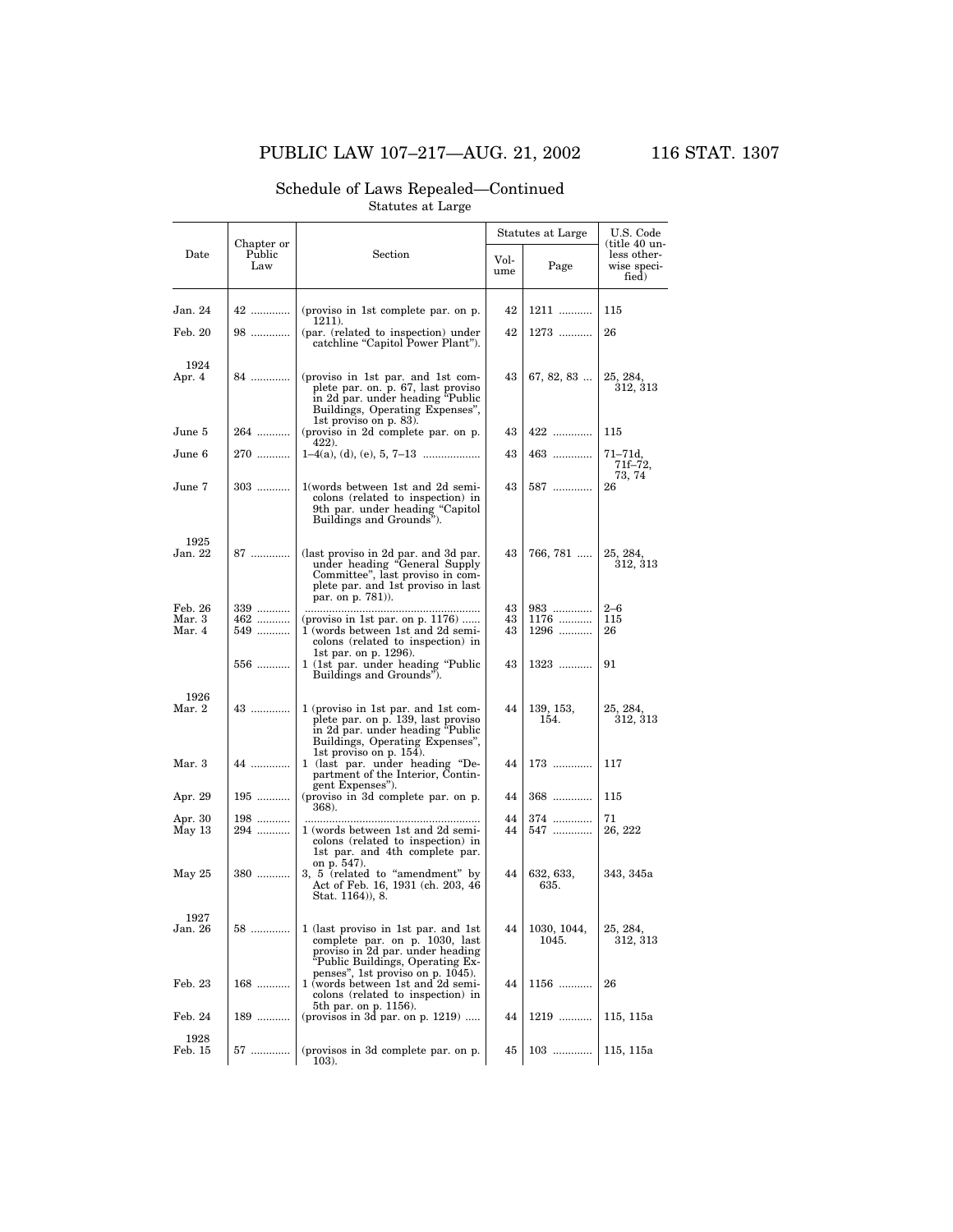# 116 STAT. 1308 PUBLIC LAW 107–217—AUG. 21, 2002

|                  | Chapter or    |                                                                                                                                                                                                                                                         | Statutes at Large |                      | U.S. Code<br>(title 40 un-          |
|------------------|---------------|---------------------------------------------------------------------------------------------------------------------------------------------------------------------------------------------------------------------------------------------------------|-------------------|----------------------|-------------------------------------|
| Date             | Public<br>Law | Section                                                                                                                                                                                                                                                 | Vol-<br>ume       | Page                 | less other-<br>wise speci-<br>fied) |
| Mar. 5           | $126$         | 1 (last proviso in 1st par. and 1st<br>complete par. on p. 165, last<br>proviso in 2d par. under heading<br>"Public Buildings, Operating Ex-<br>penses", provisos and last sen-                                                                         | 45                | 165, 185,<br>186.    | 25, 112a,<br>284, 312,<br>313       |
| May 14           | 551           | tence in 1st par. on $p. 186$ .<br>1 (words between 1st and 2d semi-<br>colons (related to inspection) in<br>last par. on $p. 526$ ).                                                                                                                   | 45                | 526                  | 26                                  |
| May 24           | 726           |                                                                                                                                                                                                                                                         | 45                | 726                  | 71                                  |
| May 29           | 901           |                                                                                                                                                                                                                                                         | 45                | 986, 992             | 174, 314                            |
| Dec. 20          | 39            | $1$ (1st par. on p. 1031, 2d proviso<br>and provisos in 1st complete<br>par. on p. 1048).                                                                                                                                                               | 45                | 1031, 1048           | 25, 30a,<br>284, 313                |
| Dec. 22          | 48            |                                                                                                                                                                                                                                                         | 45                | 1070                 | 72a, 72b                            |
| 1929<br>Jan. 25  | $102$         | (provisos in 4th par. on p. 1133)                                                                                                                                                                                                                       | 45                | 1133                 | 115, 155a                           |
| Feb. 28          | 367           | 1 (words between 1st and 2d semi-<br>colons (related to inspection) in<br>8th par. on p. 1396).                                                                                                                                                         | 45                | 1396                 | 26                                  |
| Mar. 1           | 423           |                                                                                                                                                                                                                                                         | 45                | 1425                 | 271                                 |
| June 20          | 33            | 6 (words after 1st comma)                                                                                                                                                                                                                               | 46                | 39                   | 161a                                |
| 1930<br>Apr. 18  | 184           | (provisos in 2d complete par. on p.<br>212).                                                                                                                                                                                                            | 46                | 212                  | 115, 115a                           |
| May 15           | 289           | 1 (5th par. under heading "Divi-<br>sion of Supply", 1st proviso and<br>provisos in 1st complete par. on<br>p. 358.                                                                                                                                     | 46                | 337, 358             | 25, 30a,<br>284, 313                |
| May 16           | 291           |                                                                                                                                                                                                                                                         | 46                | 366                  | 121, 121                            |
| June 6           | 407           | 1 (words between 5th and 6th<br>semicolons (related to inspec-<br>tion) in 1st par. under heading<br>"Capitol<br>Buildings<br>and<br>Grounds", 1st complete par. on<br>p. 514 (related to care and oper-<br>ation of Senate Office Building).           | 46                | $513, 514$           | note<br>26, 174a                    |
| June 28          | 710           |                                                                                                                                                                                                                                                         | 46                | 828                  | 255                                 |
| 1931<br>Feb. 16  | 203           |                                                                                                                                                                                                                                                         | 46                | 1164                 | 345a                                |
| Feb. 20          | 234           | 1 (words between 5th and 6th<br>semicolons (related to inspec-<br>tion) in 1st par. under heading<br>"Capitol<br>Buildings<br>and<br>Grounds", 1st complete par. on<br>p. 1184 (related to care and op-<br>eration of Senate Office Build-<br>$ing)$ ). | 46                | 1183, 1184           | 26, 174a                            |
| Feb. 23          | 277           | $1$ (3d par. on p. 1219, last proviso<br>in complete par. and proviso in<br>last par. on p. 1234, proviso in<br>1st par. on p. 1235).                                                                                                                   | 46                | 1219, 1234,<br>1235. | 25, 30a,<br>284, 313                |
| Feb. 26          | 280<br>307    | $1$ (provisos in 3d par. on p. 1349)                                                                                                                                                                                                                    | 46<br>46          | 1349<br>1421         | 115, 115a<br>$258a-$                |
| Mar. 3           | 411           |                                                                                                                                                                                                                                                         | 46                | 1494                 | $258e - 1$<br>$276a$ —<br>276a–6    |
| 1932             |               |                                                                                                                                                                                                                                                         |                   |                      |                                     |
| May 20<br>May 21 | 197<br>200    | .                                                                                                                                                                                                                                                       | 47<br>47          | 161<br>$163$         | 122, 123<br>124-126                 |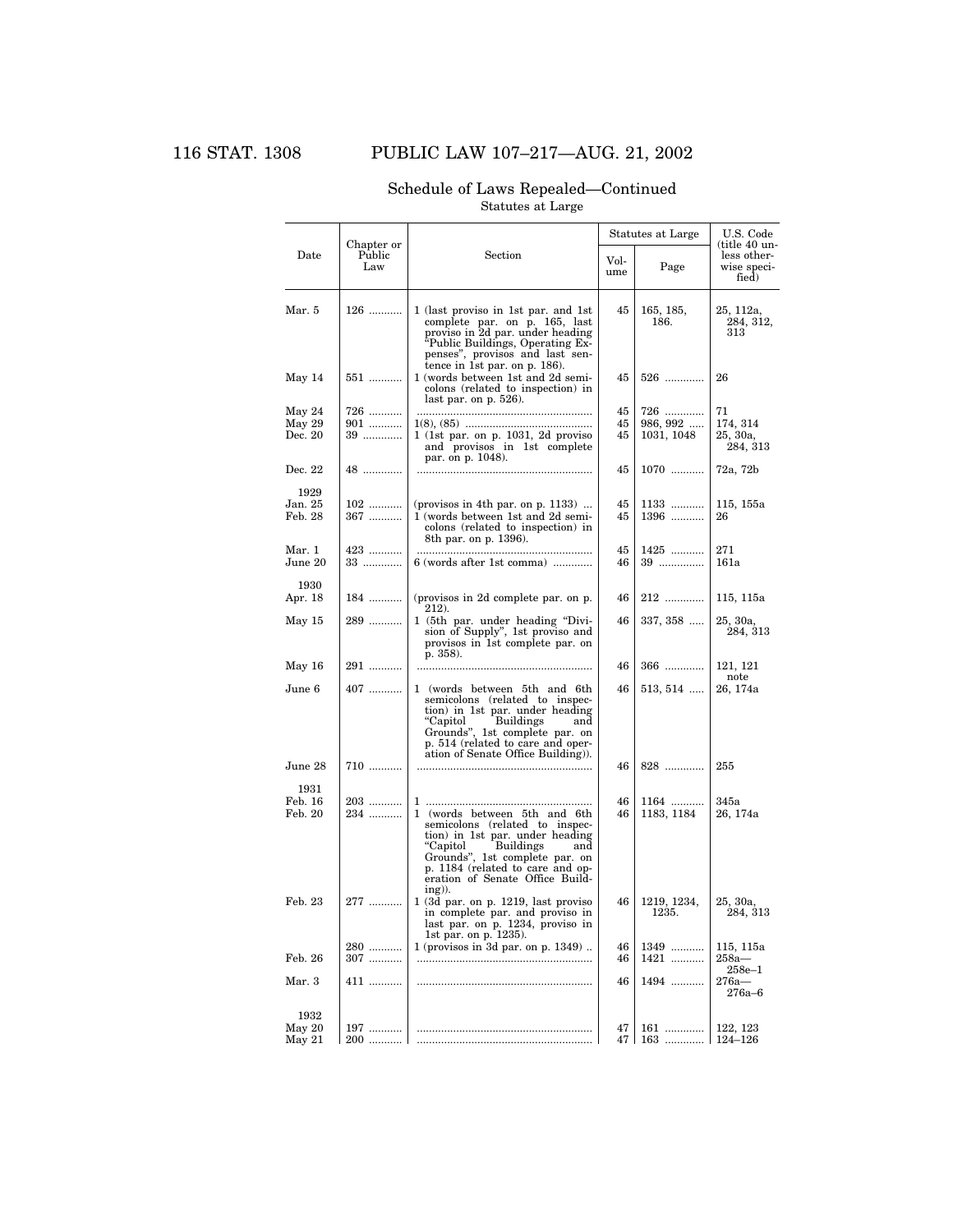# PUBLIC LAW 107–217—AUG. 21, 2002 116 STAT. 1309

#### Date Chapter or Public Law Section Statutes at Large U.S. Code<br>(title 40 unless otherwise speci-fied) Vol-Page June 30 314 ........... 1 (words between 5th and 6th semicolons (related to inspec-tion) in 1st par. under heading ''Capitol Buildings and Grounds'', 1st par. on p. 392 (re-lated to care and operation of Senate Office Building)), 320, 321. 47 391, 392, 412. 26, 174a, 267a, 303b July 1 361 ........... 1 (2d, last provisos in 1st par. on p. 517). July 5 430 ........... 1 (1st complete par. on p. 582, last 47 517 ............. 115, 115a proviso in 1st complete par. and provisos in last par. on p. 596).  $47 \mid 582, 596 \dots$ 284, 313  $\begin{array}{c} \text{1933} \\ \text{Feb. 11} \\ \text{Feb. 28} \end{array}$ Feb. 11 48 ............. 1 ....................................................... 47 799 ............. 124, 125 Feb. 28 134 ........... 1 (words between 5th and 6th semicolons (related to inspec-tion) in 1st par. under heading ''Capitol Buildings and Grounds'', last par. on p. 1360 (related to care and operation of Senate Office Building)). Mar. 1 144 ........... 1 (provisos in 4th par. on p. 1406) 47 1406 ........... 115, 115a Mar. 3 212 ........... (2d par. under heading ''General Supply Committee'', last proviso in complete par. and last proviso on p. 1505, proviso in 1st par. on p. 1506). June 16 90 ............. 202–210, 220, 303, 304 ................... 48 201, 210, 47 1360 ........... 26, 174a  $47 \mid 1491, 1505,$ 1506. 25, 30a, 284, 313  $211.$ <br>305 .... 402–411,  $\frac{413}{315}$ 101 ........... 7 ....................................................... 48 305 ............. 315  $\begin{array}{c} \text{1934} \\ \text{Jan. 24} \\ \text{Feb. 15} \end{array}$ Jan. 24 4 ............... 34 ..................................................... 48 336 ............. 191 Feb. 15 13 ............. 1 (words before 1st proviso (related to continuation of Civil-Works program)). Mar. 15 70 ............. 1 (1st complete par. on p. 438, last 353 ............<br>351 ............. Proviso in 2d par. under heading Ex-<br>
Public Buildings, Operating Ex-<br>
penses", proviso in 1st par. on<br>
p. 442, last proviso in 4th par.<br>
mder heading "Public Build-<br>
ings, Maintenance and Oper-<br>
1-3 ...................... 48 438, 441, 442, 449. 25, 30a, 284, 313 May 30 372 ........... 1 (words between 5th and 6th semicolons (related to inspec-tion) in 1st par. and 5th com-plete par. on p. 827 (related to care and operation of Senate Of-fice Building)).  $\begin{array}{c|c|c|c|c} \n 48 & 668 & \dots & 13a-13c \\ \n 48 & 827 & \dots & 26 & 174a \n \end{array}$ June 13 482 ........... 2 ....................................................... 48 948 ............. 276c June 19 648 ........... (last par. on p. 1044) ...................... 48 1044 ........... 22a  $$\rm{May}$ 14 May 14 110 ........... 1 (last proviso in 3d par. on p. 233, last proviso and last par. on p. 234). June 27 320 ........... .......................................................... 49 425 ............. 22b, 22b  $49 \mid 233, 234 \ldots$  $\begin{array}{c} 284, \, 313, \\ 313a \end{array}$  $\begin{array}{c}\n\text{note, } 22c \\
\text{note, } 22c\n\end{array}$ July 8 374 ........... (3d complete par. on p. 470 (related to care and operation of Senate Office Building)).  $49 \mid 470 \dots$ Aug. 24 642 ........... .......................................................... 49 793 ............. 270, 270a, 270a notes,<br>270<sub>b</sub>  $270d - 1$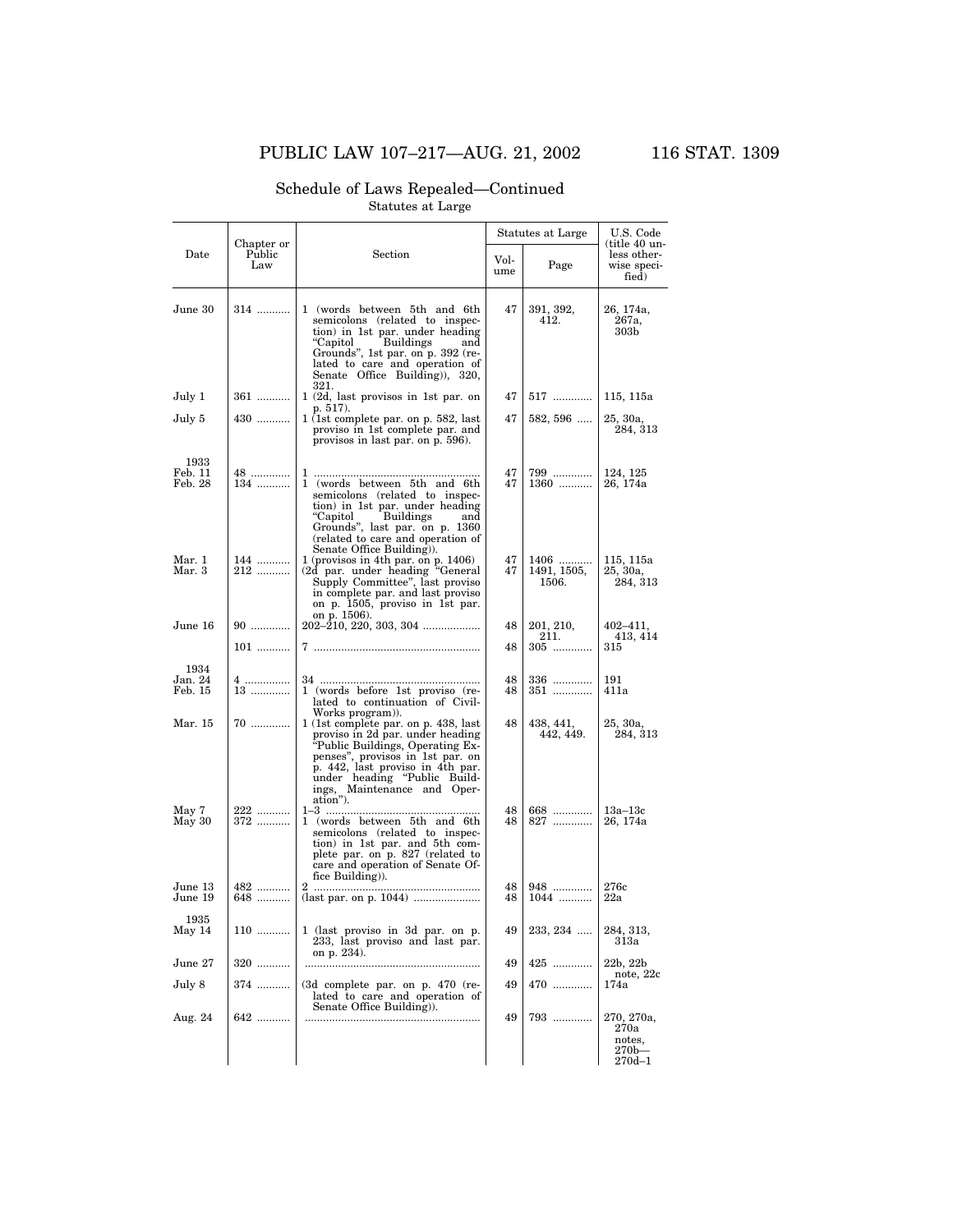# 116 STAT. 1310 PUBLIC LAW 107–217—AUG. 21, 2002

| Chapter or                    |                          |                                                                                                                                                                 | Statutes at Large    |                           | U.S. Code<br>title 40 un-                                                         |
|-------------------------------|--------------------------|-----------------------------------------------------------------------------------------------------------------------------------------------------------------|----------------------|---------------------------|-----------------------------------------------------------------------------------|
| Date                          | Public<br>Law            | Section                                                                                                                                                         | Vol-<br>ume          | Page                      | less other-<br>wise speci-<br>fied)                                               |
| Aug. 26<br>Aug. 27<br>Aug. 30 | 684<br>740<br>744<br>825 | 301–308 ……………………………………                                                                                                                                          | 49<br>49<br>49<br>49 | 800<br>879<br>885<br>1011 | 345b, 345c<br>304f–304m<br>304a–304e<br>$276a -$<br>$276a - 6$                    |
| 1936<br>June 23               | 725                      | 1 (last proviso in 2d complete par.<br>on p. 1843, last proviso and last<br>par. on p. 1844).                                                                   | 49                   | 1843, 1844                | 284, 313,<br>313a                                                                 |
| June 25<br>June 29            | 822<br>860               |                                                                                                                                                                 | 49<br>49             | 1938<br>2025              | 290<br>421-425                                                                    |
| 1937<br>May 14                | 180                      | 1 (last proviso in 2d complete par.<br>on p. 153, last proviso and last<br>par. on p. 154, last proviso in                                                      | 50                   | 153, 154,<br>163.         | 284, 313,<br>313a                                                                 |
| May 18                        | 223                      | 1st par. on p. 163).<br>(last par. on p. 179 (related to care<br>and operation of Senate Office                                                                 | 50                   | 179                       | 174a                                                                              |
| July 8                        | 444                      | Building).                                                                                                                                                      | 50                   | $479,484$                 | 721, 721<br>notes,<br>722–729                                                     |
| 1938<br>Mar. 28               | 55                       | 1 (last proviso on p. 137, last pro-<br>viso and 1st complete par. on p.<br>139, last proviso in 1st complete                                                   | 52                   | 137, 139,<br>147.         | 284, 313,<br>313a                                                                 |
| May 17                        | 236                      | par. on p. 147).<br>(1st par. under catchline "Senate"<br>Office Building" (related to care<br>and operation of Senate Office<br>Building).                     | 52                   | 391                       | 174a                                                                              |
| June 15<br>June 20            | 400<br>534               |                                                                                                                                                                 | 52<br>52             | 693<br>802                | 311b<br>None                                                                      |
| 1939<br>May 6                 | 115                      | 1 (last proviso in 2d complete par.<br>on p. 672, 4th and last provisos<br>and 1st complete par. on p. 674,<br>last proviso in 1st complete par.<br>on p. 682). | 53                   | 672, 674,<br>682.         | 109a, 284,<br>313, 313a                                                           |
| June 3<br>July 15             | 176<br>281               | (3d par. under heading "Depart-<br>ment of Vehicles and Traffic").                                                                                              | 53<br>53             | $808\,$<br>1033           | 311b<br>60a                                                                       |
| July 31<br>Aug. 5             | $400$<br>449             |                                                                                                                                                                 | 53<br>53             | 1144<br>1211              | 121<br>72c, 72c<br>note, 72d,<br>72d note,<br>72e, 72e<br>note, 74a,<br>74a note, |
| Aug. 10                       | 665                      |                                                                                                                                                                 | 53                   | 1358                      | 74b, 74c<br>723–725,<br>729                                                       |
| 1940<br>Feb. 1<br>Mar. 25     | 18<br>71                 | $(6th$ and last provisos on p. 69, 1st<br>par. on p. 70, last proviso in 2d<br>complete par. on p. 77).                                                         | 54<br>54             | 19<br>69, 70, 77          | 255<br>109a, 284,<br>313, 313a                                                    |
| June 12                       | 333                      | (3d par. under heading "Depart-                                                                                                                                 | 54                   | 334                       | 60a                                                                               |
| June 15                       | 373                      | ment of Vehicles and Traffic").                                                                                                                                 | 54                   | 399                       | 276a, 276a                                                                        |
| June 18                       | 396                      | (last par. under heading "Office of<br>the Architect of the Capitol").                                                                                          | 54                   | 472                       | note<br>166a                                                                      |
| July 18                       | 634<br>635               |                                                                                                                                                                 | 54<br>54 I           | 764<br>764                | 109, 109a<br>304a–304d                                                            |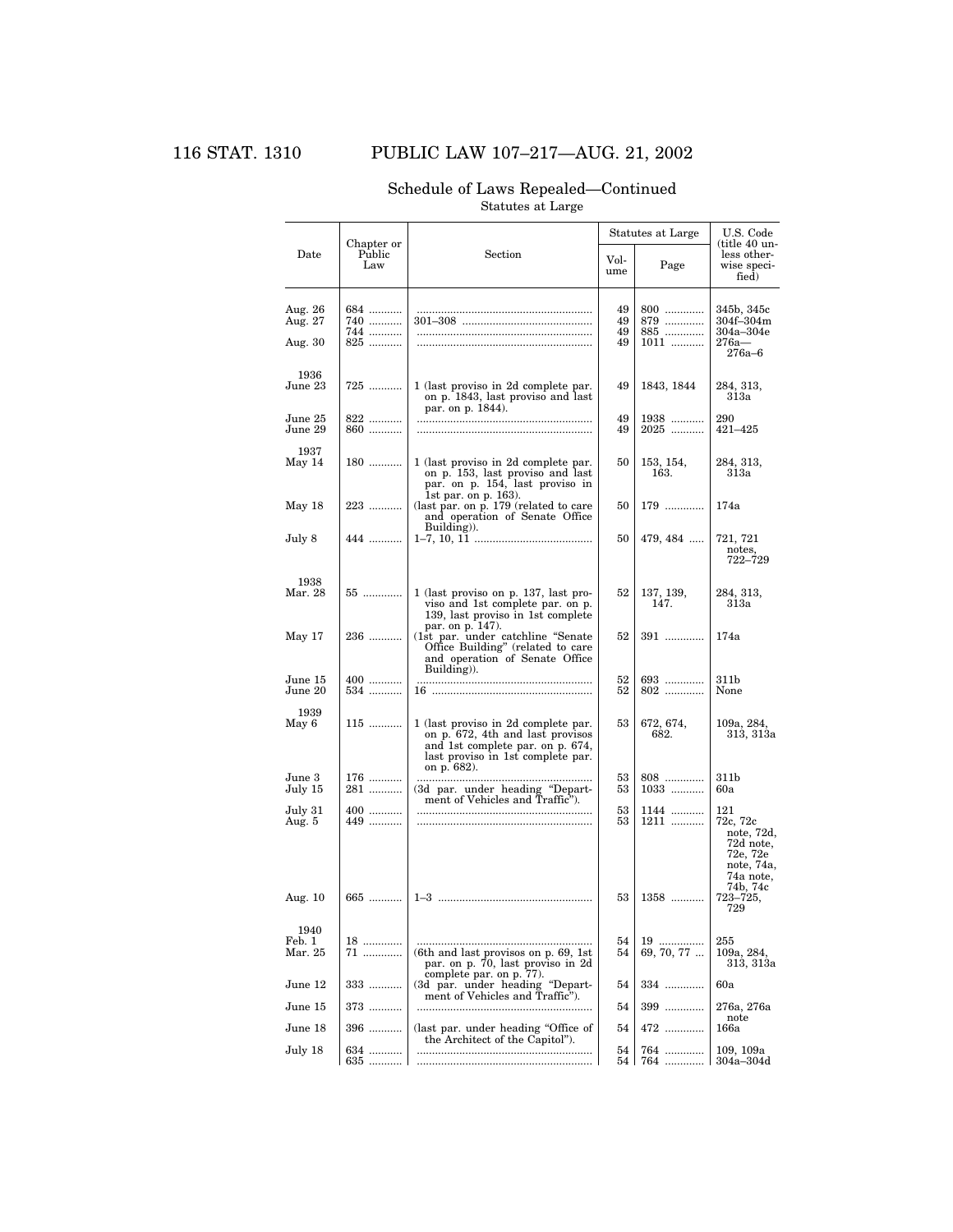# PUBLIC LAW 107–217—AUG. 21, 2002 116 STAT. 1311

#### Date Chapter or Public Law Section Statutes at Large | U.S. Code (title 40 unless otherwise speci-fied) Vol-Page Aug. 13 666 ........... .......................................................... 54 788 ............. 316 Sept. 9 717 ........... (3d proviso under heading ''Mili-tary Posts''). 54 873 ............. 269a Oct. 8 756 ........... (1st proviso on p. 968) .................... 54 968 ............. 269a Oct. 9 793 ........... .......................................................... 54 1083 ........... 255 1208 ...........  $\frac{1941}{\text{Mar. 23}}$ Mar. 23 26 ............. (last proviso in 5th complete par. on p. 53). 55 53 ............... 276a–7 Apr. 29 81 ............. .......................................................... 55 147 ............. 270e, 270f May 31 156 ........... 1 (6th and last provisos on p. 226, 2d par. under heading ''Procure-ment Division'', last proviso in 1st complete par. on p. 234). June 30 262 ........... (2d proviso under heading ''Mili-55 226, 234 ..... 109a, 284, 313, 313a tary Posts''). 55 375 ............. 269a July 1 268 ........... (last par. under heading ''Office of the Architect of the Capitol''). 55 457 ............. 166a 271 ........... (1st par. on p. 529) ......................... 55 529 ............. 60a Aug. 21 395 ........... (last proviso in 14th par. on p. 664).  $55 \mid 664 \dots$ Dec. 10 563 ........... .......................................................... 55 796 ............. 291  $\begin{array}{c} 1942 \\ \text{Feb. 21} \end{array}$ 108 ........... (words after last comma in 1st  $par.$  on p.  $109$ ). 56 109 ............. 313 Mar.  $10 \mid 178 \dots \mid (5th \text{ and } 6th \text{ provisos and } 1st \text{ com-}$ plete par. on p. 161, 2d proviso on p. 169). 56 161, 169 ..... 109a, 284, 313, 313a Apr. 28 249 ........... .......................................................... 56 247 ............. 278b June 8 396 ........... (last par. under heading ''Office of the Architect of the Capitol''). 56 341 ............. 166a June 27  $\begin{vmatrix} 450 \dots \end{vmatrix}$  (1st proviso in 2d complete par. 56 407 ............. 277a, 284 452 ........... (1st complete par. on p. 451) ......... 56 451 ............. 60a Oct. 21 618 ........... .......................................................... 56 797 ............. 258f  $$\rm \,1943$   $$\rm \,June$   $26$ 145 ............ 101 (proviso in par. under heading "Office of the Administrator", last proviso on p. 177, 1st and 2d complete pars. on p. 178). 57 176, 177, 178. 7a, 265a, 277a, 284 June 28 173 ........... (1st complete par. on p. 232) .......... 57 232 .............. 166a<br>June 30 179 ........... (5th and 6th provisos and 1st com- 57 262, 269 ..... 109a, June 30 179 ........... (5th and 6th provisos and 1st com-plete par. on p. 262), 201 (last proviso). 262, 269 ..... 109a, 284,<br>313, 313a July 1 184 ........... (3d par. under heading ''Depart-ment of Vehicles and Traffic''). 57 338 ............. 60a  $1944$ <br>Apr. 1 152 ............ (words before proviso in last par. under heading ''Treasury Department''). 58 162 ............. 756 note Apr. 22 175 ............ (7th proviso and 1st complete par.<br>
on p. 206, last proviso in 1st<br>
complete par. on p. 214).  $58 \mid 206, 214 \dots$  $284, 313,$ <br> $313a$ June 26 277 ........... 101 (last par. under heading ''Of-fice of the Architect of the Cap-itol''). 58 346 ............. 166a June 27 286 ........... 101 (1st proviso on p. 367, 1st pro-viso in 2d complete par. and last par. on p. 368, 1st complete par. on p. 369). 58 367, 368, 369. 7a, 265a, 277a,284 June 28 \ 300 ........... (last proviso on p. 526) ....................... 58 | 526 .............. 60a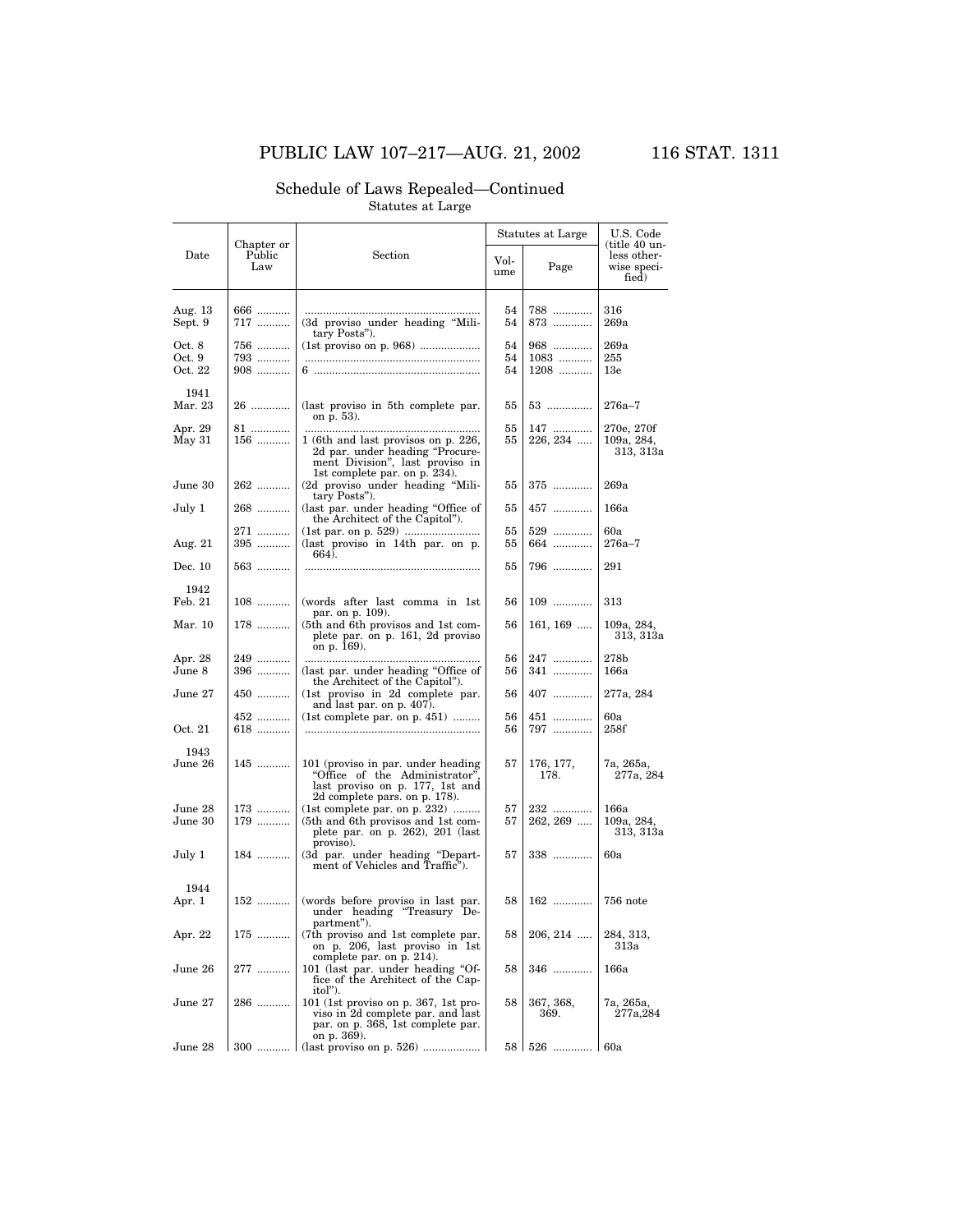# 116 STAT. 1312 PUBLIC LAW 107–217—AUG. 21, 2002

|                  |                             |                                                                                                                                                                                        | Statutes at Large |                          | U.S. Code                                                                    |
|------------------|-----------------------------|----------------------------------------------------------------------------------------------------------------------------------------------------------------------------------------|-------------------|--------------------------|------------------------------------------------------------------------------|
| Date             | Chapter or<br>Public<br>Law | Section                                                                                                                                                                                | Vol-<br>ume       | Page                     | (title 40 un-<br>less other-<br>wise speci-<br>fied)                         |
| 1945<br>Apr. 24  | 92                          | (2d proviso and 1st complete par.)<br>on p. 67, last proviso in 3d par.<br>under heading "Public Build-<br>ings, Maintenance and Oper-                                                 | 59                | $67, 74$                 | 284, 313,<br>313a                                                            |
| May 3            | 106                         | ation").<br>101 (proviso in 1st par. under<br>heading "Office of the Adminis-<br>trator", proviso in 1st and 2d<br>complete pars., last complete<br>par., and last par. on p. 114, 1st | 59                | 112, 114                 | 7a, 265a,<br>277a, 284,<br>292, 293                                          |
| June 13          | 189                         | and 2d complete pars. on p. 115).<br>101 (2d par. under heading "Office"                                                                                                               | 59                | 251                      | 166a                                                                         |
| June 30          | 209                         | of the Architect of the Capitol").<br>(4th proviso in 1st complete par.)<br>on p. 289).                                                                                                | 59                | 289                      | 60a                                                                          |
| 1946<br>Mar. 28  | 113                         | 101 (proviso in 1st par. under<br>heading "Office of the Adminis-<br>trator", proviso in 1st and 2d                                                                                    | 60                | 65, 67                   | 7a, 265a,<br>277a, 284,<br>292                                               |
| June 14          | 404                         | pars. and 3d-last pars. on p. 67).                                                                                                                                                     | 60                | 257, 258                 | 128, 295,<br>296, 304b,<br>304c, 341                                         |
| July 1           | 530                         | 101 (2d par. under heading "Office"                                                                                                                                                    | 60                | 400                      | note<br>166a                                                                 |
| July 9           | 544                         | of the Architect of the Capitol").<br>(4th proviso in 1st complete par.)                                                                                                               | 60                | 518                      | 60a                                                                          |
| July 20          | 588                         | on $p. 518$ ).<br>101 (5th proviso and 1st complete)<br>par. on p. 579, last proviso in 3d<br>heading<br>"Public<br>par.<br>under<br>Buildings, Maintenance and Op-<br>eration").      | 60                | $579,585$                | 284, 313,<br>313a                                                            |
| July 31          | 589<br>707                  |                                                                                                                                                                                        | 60<br>60          | 595<br>718, 719,<br>720. | 33a<br>193a–193h,<br>193h<br>note,<br>193i–<br>193m,<br>$194 - 205$ ,<br>213 |
| Aug. 7           | 770                         |                                                                                                                                                                                        | 60                | 870                      | 314                                                                          |
| 1947<br>July 1   | 186                         | (last proviso and 1st complete par.)<br>on p. 224, last proviso in 1st<br>complete par. on p. 233).                                                                                    | 61                | 224, 233                 | 284, 313,<br>313a                                                            |
| July 17          | 262                         | 101 (2d par. under heading "Office<br>of the Architect of the Capitol").                                                                                                               | 61                | 369                      | 166a                                                                         |
| July 25          | 324<br>327                  | $(4th$ proviso in 1st par. on p. 443)                                                                                                                                                  | 61<br>61          | 443<br>451               | 60a<br>$101$ note                                                            |
| July 30          | 358<br>359                  | 101 (proviso in last complete par.<br>and last par. on p. 593, 1st and                                                                                                                 | 61<br>61          | 583<br>$593, 594$        | 33a<br>277a, 284,<br>292                                                     |
| Aug. 5           | 493                         | 2d complete pars. on p. 594).                                                                                                                                                          | 61                | 774                      | 303                                                                          |
| 1948<br>Apr. 20  | 219                         | 101 (proviso in 1st and 2d com-<br>plete pars., last complete par.,<br>and last par. on p. 183).                                                                                       | 62                | 183                      | 277a, 284,<br>292                                                            |
| May 14<br>June 1 | 290<br>359                  |                                                                                                                                                                                        | 62<br>62          | 235<br>281               | 129a-130a<br>318–318d                                                        |
| June 14          | 466                         | (5th proviso and 1st complete par.<br>on p. 415, 3d complete par. on p.<br>416, last proviso on p. 421).                                                                               | 62                | 415, 416,<br>421.        | 284, 313,<br>313a, 756<br>note                                               |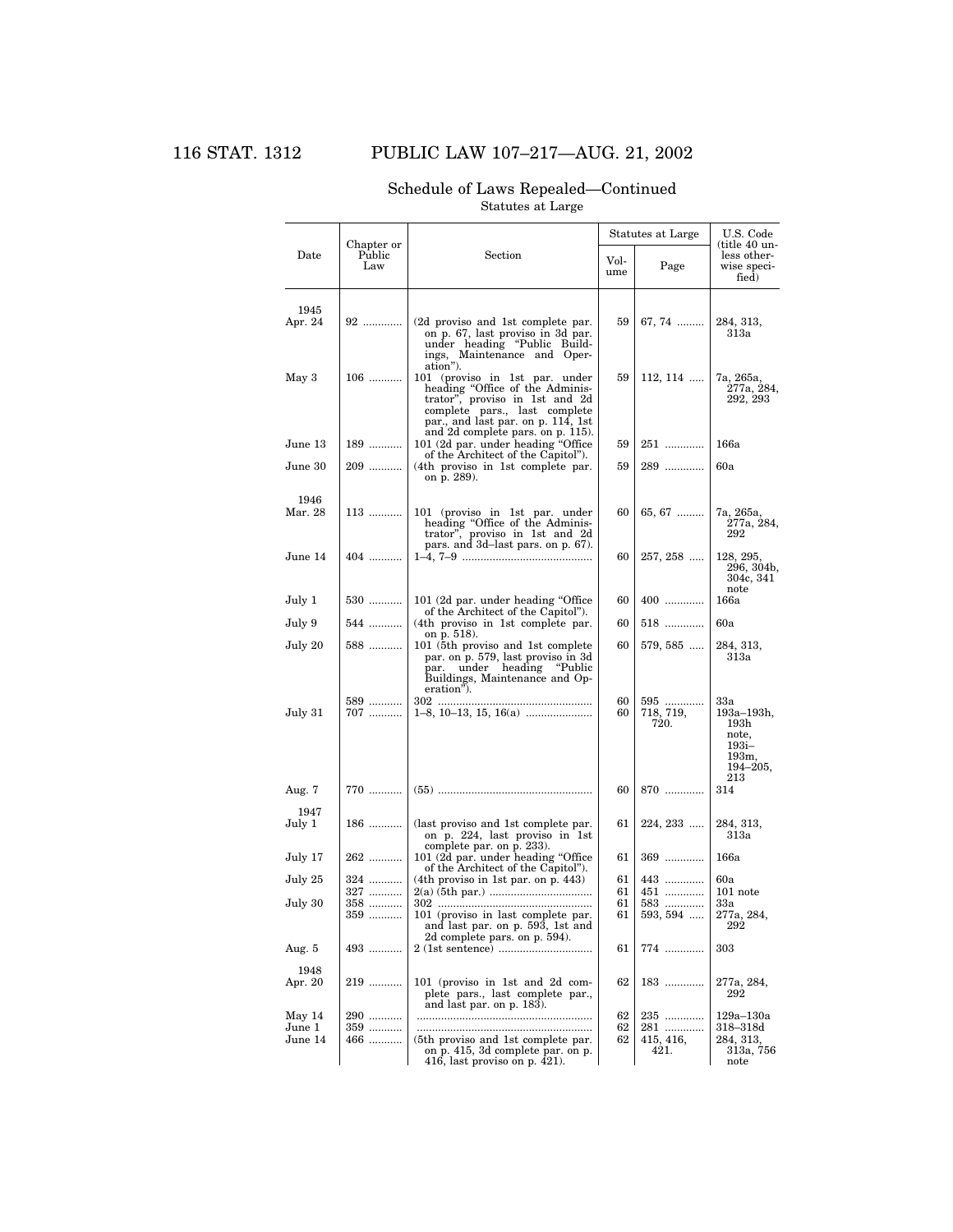# Schedule of Laws Repealed—Continued

Statutes at Large

|                               |                             |                                                                                                                                                                                                                                                                                          |                | Statutes at Large                                        | U.S. Code                                                                                                                                                                                            |
|-------------------------------|-----------------------------|------------------------------------------------------------------------------------------------------------------------------------------------------------------------------------------------------------------------------------------------------------------------------------------|----------------|----------------------------------------------------------|------------------------------------------------------------------------------------------------------------------------------------------------------------------------------------------------------|
| Date                          | Chapter or<br>Public<br>Law | Section                                                                                                                                                                                                                                                                                  | Vol-<br>ume    | Page                                                     | (title 40 un-<br>less other-<br>wise speci-<br>fied)                                                                                                                                                 |
|                               | 467                         | 101 (last par. under heading "Of-<br>fice of the Architect of the Cap-<br>itol").                                                                                                                                                                                                        | 62             | 430                                                      | 166a                                                                                                                                                                                                 |
| June 19                       | 555                         | (4th proviso in 1st complete par.<br>on p. $553$ ).                                                                                                                                                                                                                                      | 62             | 553                                                      | 60a                                                                                                                                                                                                  |
| June 25<br>June 30            | 646<br>773                  |                                                                                                                                                                                                                                                                                          | 62<br>62       | 986, 990<br>1194                                         | 13c, 257<br>33a                                                                                                                                                                                      |
| 1949<br>May 24<br>June 16     | 139<br>218                  |                                                                                                                                                                                                                                                                                          | 63<br>63       | 108<br>$199, 200$                                        | 276c<br>298a, 298a<br>note,<br>298b,<br>298d, 356,                                                                                                                                                   |
| June 22<br>June 29<br>June 30 | 235<br>279<br>286           | 101 (1st complete par. on $p. 224$ )<br>(last proviso in 1st par. under<br>"Bureau of Federal<br>heading<br>2d-last sentences in<br>Supply",<br>1st complete par. on p. 364, par.<br>under heading "General Supply<br>Fund").                                                            | 63<br>63<br>63 | 224<br>319<br>$363, 364$                                 | 356a<br>166a<br>60a<br>$313 - 1,$<br>314a, 756<br>note                                                                                                                                               |
|                               | 288                         | 1-3, 101-103, 106, 107, 109(a)-(c),<br>$(e)$ –(g), 110, 112, 201, 202(a)–(e),<br>$(g)$ , (h), 203-212, 401-404, 601,<br>$602(a)$ , (c)-(e), 603, 605, 606,<br>801–806, 901–905.                                                                                                          | 63             | 377, 381,<br>382, 383,<br>385, 397,<br>399, 401,<br>403. | 471, 471<br>notes,<br>472–476,<br>481, 483,<br>484, 485,<br>486–490,<br>491, 492,<br>511–514.<br>531, 531<br>note, 532-<br>535, 541,<br>$541$ note,<br>542–544,<br>751–755,<br>756, 757,<br>758, 760 |
| Aug. 18<br>Aug. 24            | 479<br>506                  | 101 (provisos and 3d and 4th com-                                                                                                                                                                                                                                                        | 63<br>63       | 616<br>640, 662                                          | $13f-13p$<br>33a, 277a,                                                                                                                                                                              |
| Oct. 13                       | 685                         | plete pars. on p. 640), 307.                                                                                                                                                                                                                                                             | 63             | 841, 842                                                 | 284, 292<br>$451 - 455,$                                                                                                                                                                             |
| Oct. 26                       | 737                         |                                                                                                                                                                                                                                                                                          | 63             | 920                                                      | 457, 458<br>482                                                                                                                                                                                      |
| 1950<br>July 18<br>Sept. 5    | 467<br>849                  | (3d proviso on p. 364)<br>1-5, 6(a) (related to $\S\S 601$ , 602(a)<br>and $(c)$ - $(e)$ , 603, and 605), $(b)$<br>(related to §§601, 602(a) and<br>(c)–(e), 603, and 605), (c), 7(a)–<br>(d), (e)("Sec. $602(c)$ "), (f), (g),<br>8(a), (b), (c) (related to §602(e)),<br>9, 10(b), 11. | 64<br>64       | 364<br>578, 583,<br>590, 591.                            | 60a<br>$471$ note,<br>472, 472<br>note, 473,<br>474, 475,<br>481, 484,<br>486, 490,<br>491, 492,<br>752, 756,<br>756 note,                                                                           |
| Sept. 6                       | 896                         | (last par. under heading "Office of<br>the Architect of the Capitol", 1st<br>complete par. on p. 706, 1st par.<br>and 2d-last sentences in last<br>par. on p. 708, "Sec. 1207").                                                                                                         | 64             | 602, 706,<br>708, 764.                                   | 758<br>33a, 166a,<br>278c,<br>313–1,<br>756 note                                                                                                                                                     |
| Sept. 27                      | $1052$                      | (par. under heading "General Sup-<br>ply Fund").                                                                                                                                                                                                                                         | 64             | 1056                                                     | 756 note                                                                                                                                                                                             |
| 1951<br>Aug. 3<br>Aug. 31     | 292<br>376                  | $(3d$ proviso in 1st par. on p. 167).                                                                                                                                                                                                                                                    | 65<br>65       | 167<br>275                                               | 60a<br>$313 - 2$                                                                                                                                                                                     |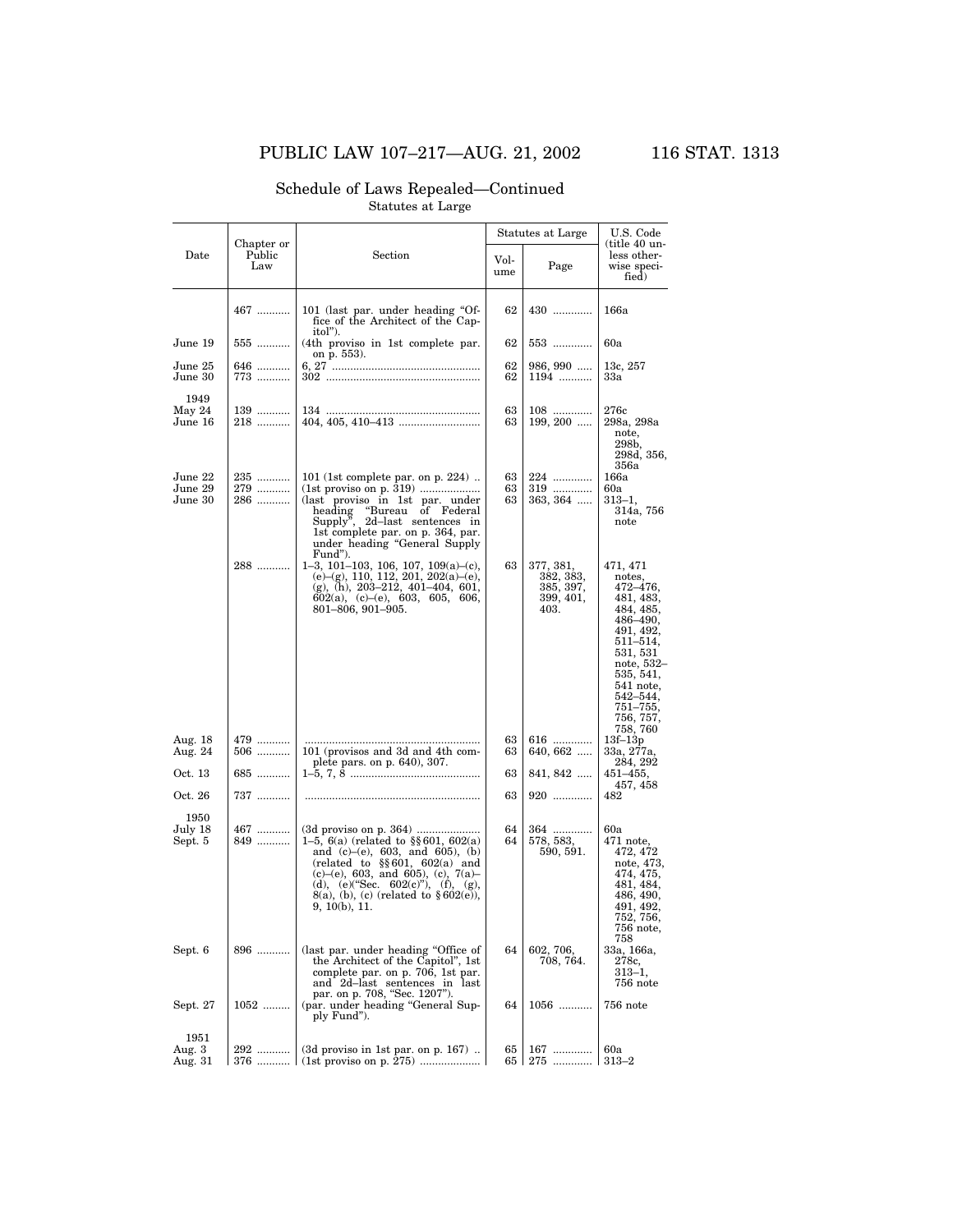# 116 STAT. 1314 PUBLIC LAW 107–217—AUG. 21, 2002

|                                                |                             |                                                                                                               | Statutes at Large    |                          | U.S. Code                                                                                                                                                              |
|------------------------------------------------|-----------------------------|---------------------------------------------------------------------------------------------------------------|----------------------|--------------------------|------------------------------------------------------------------------------------------------------------------------------------------------------------------------|
| Date                                           | Chapter or<br>Public<br>Law | Section                                                                                                       | Vol-<br>ume          | Page                     | (title 40 un-<br>less other-<br>wise speci-<br>fied)                                                                                                                   |
| Oct. 11                                        | 485                         | (last par. under heading "Office of                                                                           | 65                   | 396                      | 166a                                                                                                                                                                   |
| Oct. 24                                        | 559                         | the Architect of the Capitol").                                                                               | 65                   | 634                      | $193n - 193v,$                                                                                                                                                         |
| Oct. 31                                        | 654                         | $1(73)$ – $(97)$ , $2(1)$ , $(20)$ , $(24)$ , $4(8)$                                                          | 65                   | 704, 706,                | 193x<br>5a, 7, 8–13,                                                                                                                                                   |
|                                                |                             |                                                                                                               |                      | 707, 709.                | $14, 15-18,$<br>20, 21,<br>27a, 44,<br>$110 - 112,$<br>114, 116,<br>117, 119,<br>266, 269,<br>273, 287,<br>294, 302,<br>303a, 304,<br>311b, 312,<br>$484 - 1,$<br>485a |
| Nov. 1                                         | 664                         |                                                                                                               | 65                   | 756                      | 33a                                                                                                                                                                    |
| 1952<br>July 5                                 | 576                         | (3d proviso in 1st complete par. on                                                                           | 66                   | $385, 400$               | 60a, 313–2                                                                                                                                                             |
| July 9                                         | 598                         | p. 385, proviso on p. 400).<br>(last par. under heading "Office of<br>the Architect of the Capitol").         | 66                   | 472                      | 166a                                                                                                                                                                   |
| July 10<br>July 12                             | 630<br>703                  |                                                                                                               | 66<br>66             | 537<br>593               | 483a<br>472, 483,                                                                                                                                                      |
| July 15<br>July 19                             | 758<br>949                  | $1$ "Sec. $1-4(a)$ , (d), (e), 5, $7-10$ ", 2                                                                 | 66<br>66             | 660<br>781, 787,<br>789. | 484, 487,<br>490, 756,<br>41:259<br>33a<br>71, 71 note,<br>71a–71d,<br>71f-72,<br>73, 74                                                                               |
| 1953<br>July 31                                | 299                         | (4th proviso in 1st complete par.)                                                                            | 67                   | 290, 304                 | $60a, 313-2$                                                                                                                                                           |
| Aug. 1                                         | 304                         | on p. 290, last proviso on p. 304).<br>(last par. under heading "Office of<br>the Architect of the Capitol"). | 67                   | 327                      | 166a                                                                                                                                                                   |
| Aug. 7                                         | 305<br>340                  |                                                                                                               | 67<br>67             | 355<br>$436, 439$        | 483a<br>33a, 483b                                                                                                                                                      |
| Aug. 8                                         | 399                         |                                                                                                               | 67                   | 521                      | 484                                                                                                                                                                    |
| 1954<br>June 24<br>June 30<br>July 1<br>July 2 | 359<br>432<br>449<br>455    | (last proviso on p. 282)<br>(last par. under heading "Office of<br>the Architect of the Capitol").            | 68<br>68<br>68<br>68 | 282<br>355<br>386<br>405 | $313 - 2$<br>483a<br>60a<br>166a                                                                                                                                       |
| July 14<br>Aug. 2<br>Aug. 26                   | 481<br>649<br>935           |                                                                                                               | 68<br>68<br>68       | 474<br>641<br>829        | 484<br>460, 462<br>33a                                                                                                                                                 |
| Aug. 30<br>Aug. 31                             | 1076<br>1178                |                                                                                                               | 68<br>68             | 967<br>1051              | 122<br>485                                                                                                                                                             |
| Sept. 1                                        | 1211                        |                                                                                                               | 68                   | 1126                     | 471, 472,<br>490, 491,<br>491 note                                                                                                                                     |
| 1955<br>May 25<br>June 3                       | 76<br>129<br>130            |                                                                                                               | 69<br>69<br>69       | 66<br>83<br>83           | 106<br>270e<br>484, 484<br>notes                                                                                                                                       |
| June 29<br>June 30<br>July 5                   | 226<br>244<br>272           | (last proviso on p. 205)<br>(3d par. under heading "Depart-<br>ment of Vehicles and Traffic").                | 69<br>69<br>69       | 196<br>205<br>254        | 33a<br>$313 - 2$<br>60a                                                                                                                                                |
| July 13<br>Aug. 1                              | 358<br>442                  |                                                                                                               | 69<br>69 I           | 319<br>430               | 483a<br>484                                                                                                                                                            |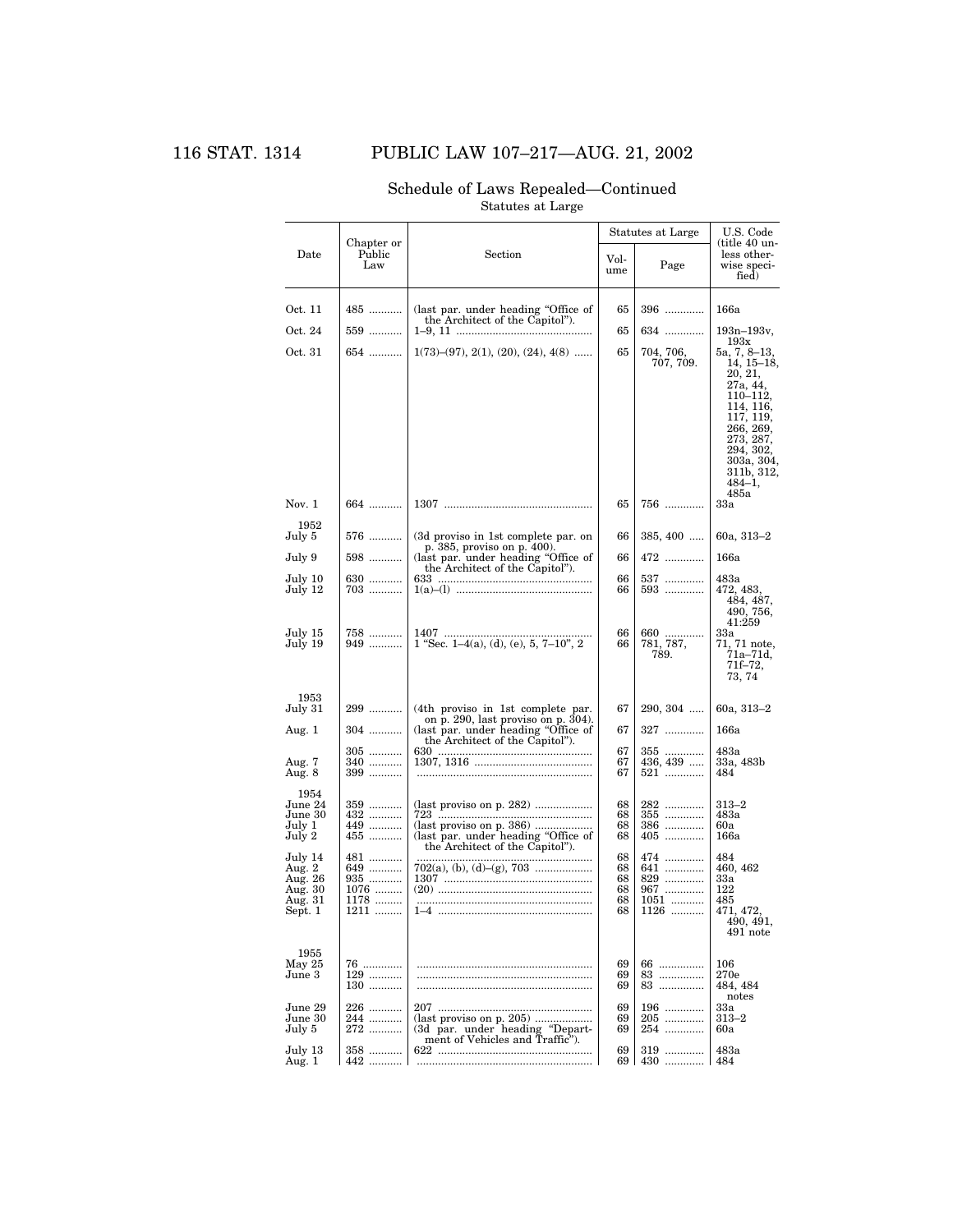### Schedule of Laws Repealed—Continued Statutes at Large

Date Chapter or Public Law Section Statutes at Large | U.S. Code (title 40 unless otherwise speci-fied) Vol-Page Aug. 5  $\begin{bmatrix} 568 \dots \\ -568 \end{bmatrix}$  (2d par. under heading "Office of 69 | 515 ............. | 166a Aug. 11 783 ........... 112 ................................................... 69 641 ............. 462 721 .............. 1956<br>June 13 June 13 | 385 ………… | 207 ……………………………………………… | 70 | 281 …………. | 33a June 27 | 452 ........... | (2d par. on p. 344, 3d par. on p. 345). 70 344, 345 ..... 313–2, 756 note<br>166a 453 ........... (2d par. under heading ''Office of the Architect of the Capitol''). 70 365 ............. June 29 479 ........... (3d par. under heading ''Depart-ment of Vehicles and Traffic''). 70 447 ............. 60a July 2 488 ........... 618 ................................................... 70 471 ............. 483a July 3 513 ........... 1–3, 5 ............................................... 70 493, 495 ..... 484, 484 note<br>756 note July 27 | 748 ........... | (par. under heading "General Supply Fund'').  $70 | 686 ...$ Aug. 3 942 ........... .......................................................... 70 1020 ........... 484  $\frac{1957}{\text{June 5}}$ June 5 85–48 ....... 207 ................................................... 71 54 ............... 33a June 29 85–69 ....... (3d complete par. on p. 231, 5th complete par. on p. 232). 71 231, 232 ..... 313–2, 756  $\begin{array}{c} \text{note} \\ \text{166a} \end{array}$ July 1  $\begin{bmatrix} 85-75 \dots \end{bmatrix}$  (2d par. under heading "Office of the Capitol").  $71 \mid 251 \dots$ Aug. 2 85–117 ..... 618 ................................................... 71 326 ............. 483a 1958<br>Feb. 28 Feb. 28 85–337 ..... 5 ....................................................... 72 29 ............... 472 June 25 85–468 ..... 207 ................................................... 72 225 ............. 33a July 2 85–486 ..... .......................................................... 72 288 ............. 484 85–493 ..... .......................................................... 72 294 ............. 304c, 490 July 18 85–542 ..... .......................................................... 72 399 ............. 298d July 31  $\Big| 85-570$  ..... (last par. under heading "Salaries''). 72 448 ............. 166a  $\text{Aug. 19} \quad \begin{array}{c} 85-680 \quad \dots \quad \dots \quad \dots \quad \dots \quad \dots \quad \dots \quad \dots \quad \text{72} \quad 631 \quad \dots \quad \dots \quad \text{488} \\ \text{Aug. 22} \quad \begin{array}{c} 85-724 \quad \dots \quad \quad \text{617} \end{array} \dots \quad \text{617} \quad \dots \quad \dots \quad \dots \quad \dots \quad \dots \quad \dots \quad \text{72} \quad 727 \quad \dots \quad \dots \quad \text{483a} \end{array}$ Aug. 22 85–724 ..... 617 ................................................... 72 727 ............. 483a Aug. 23 85–726 ..... 1406 ................................................. 72 808 ............. 474 Aug. 27 85–781 ..... .......................................................... 72 936 ............. 481 Aug. 28 85–800 ..... 12 ..................................................... 72 967 ............. 276c Aug. 28 85–844 ..... (par. under heading ''General Supply Fund'', last par. on p. 1069). 72 1068, 1069 313–2, 756 note<br>490 Sept. 2  $\begin{array}{|l|} 85–886 \dots | 1, 3 \dots | 1, 3 \dots | 1, 3 \dots | 1, 3 \dots | 72 \end{array}$  1709 .......  $$\,1959$$  May  $20$ 86–30 ....... (par. under heading "General Supply Fund''). 73 43 ............... 756 note June 25 86–70 ....... 30(a) ................................................. 73 148 ............. 472 July 8 86–79 ....... 207 ................................................... 73 166 ............. 33a Aug. 4 86–135 ..... .......................................................... 73 279 ............. 270b, 270b note, 270c Aug. 18 86–166 ..... 616 ................................................... 73 381 ............. 483a Aug. 21 86–176 ..... (2d par. under heading ''Salaries'') 73 407 ............. 166a Sept. 1 86–215 ..... .......................................................... 73 446 ............. 485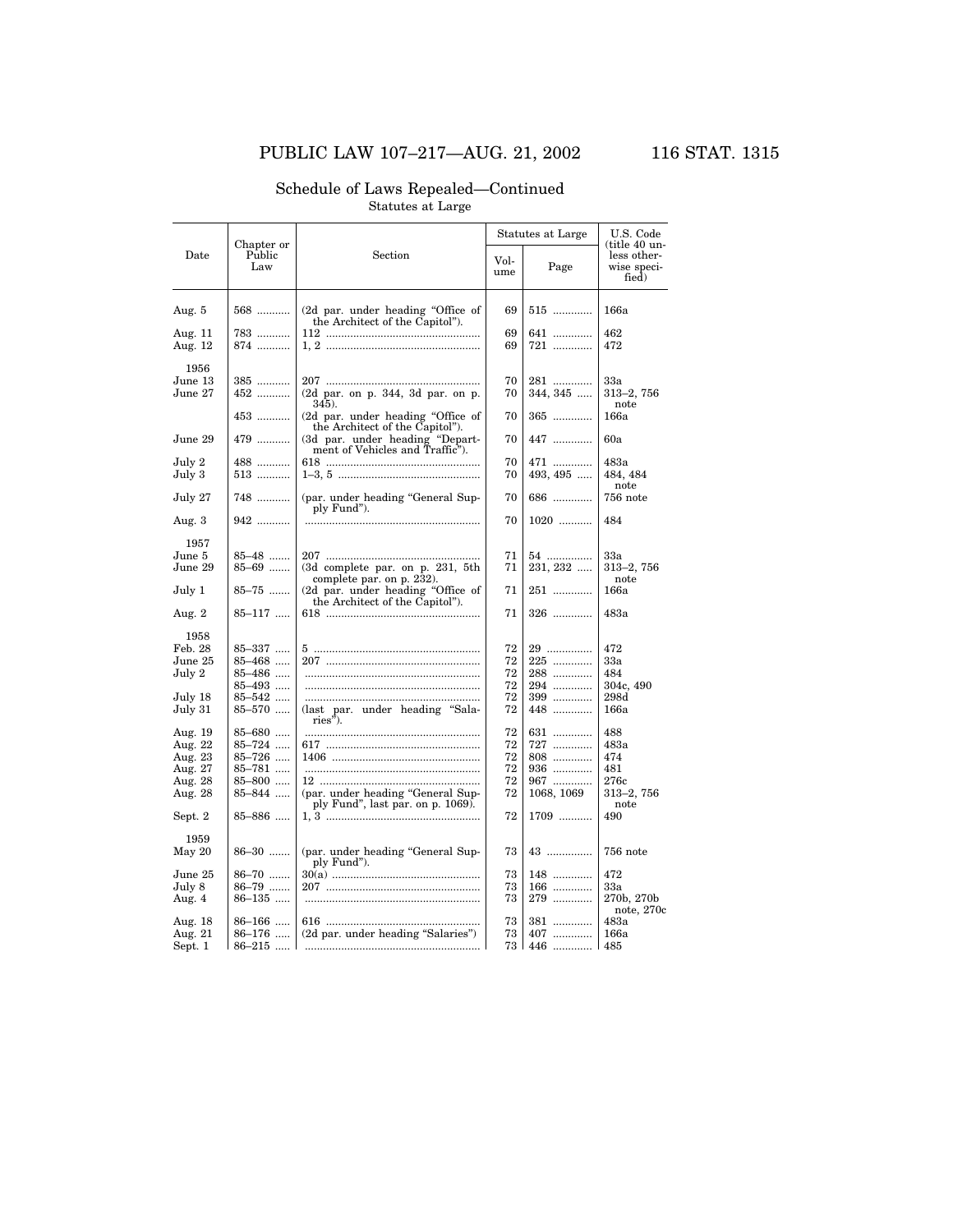# 116 STAT. 1316 PUBLIC LAW 107–217—AUG. 21, 2002

| Chapter or                                                 |                                                       |                                                                                | Statutes at Large          |                                 | U.S. Code<br>(title 40 un-                                                                                                             |
|------------------------------------------------------------|-------------------------------------------------------|--------------------------------------------------------------------------------|----------------------------|---------------------------------|----------------------------------------------------------------------------------------------------------------------------------------|
| Date                                                       | Public<br>Law                                         | Section                                                                        | Vol-<br>ume                | Page                            | less other-<br>wise speci-<br>fied)                                                                                                    |
| Sept. 9                                                    | 86–249                                                |                                                                                | 73                         | 479, 484                        | 23, 24, 32,<br>33, 59,<br>260, 262-<br>265, 267,<br>268, 274–<br>276, 277,<br>278, 282,<br>297-298,<br>298c,<br>341–342a,<br>344, 345, |
| Sept. 14                                                   | $86 - 255$                                            | (4th par. under heading "General                                               | 73                         | 507                             | 346–350a,<br>352–354,<br>490, 601,<br>601 note,<br>$602, 603 -$<br>$612, 613-$<br>$615, 617-$<br>619<br>$313 - 2$                      |
| Sept. 23                                                   | 86–372                                                | Provisions").                                                                  | 73                         | 686                             | 462                                                                                                                                    |
| 1960<br>May 13<br>June 27                                  | 86–461 ….<br>$86 - 527$                               |                                                                                | 74<br>74                   | 128<br>223                      | 106<br>131, 131<br>note, 132–<br>135                                                                                                   |
| July 5<br>July 7<br>July 12                                | 86–591  ….<br>86–601  ….<br>86–608<br>$86 - 624$      |                                                                                | 74<br>74<br>74<br>74       | 330<br>352<br>363<br>418        | 756<br>483a<br>345c<br>276a, 472,                                                                                                      |
|                                                            | 86–626 ….                                             | 101 (3d and 6th complete pars. on                                              | 74                         | 434                             | 491, 514<br>313–2, 484a                                                                                                                |
|                                                            | $86 - 628$                                            | p. 434).<br>(last par. under heading "Sala-                                    | 74                         | 455                             | 166a                                                                                                                                   |
| Sept. 13                                                   | 86–642 ….<br>$86 - 764$                               | ries").                                                                        | 74<br>74                   | 478<br>904                      | 33a<br>126                                                                                                                             |
| 1961<br>Mar. 31                                            | 87–14 …….                                             | (par. under heading "General Sup-<br>ply Fund").                               | 75                         | 25                              | 756 note                                                                                                                               |
| $_{\rm June~30}$<br>July 6<br>July 20<br>Aug. 3<br>Aug. 10 | 87–70 …….<br>$87 - 82$<br>87-94<br>87–125 …<br>87–130 | (last par. under heading "Sala-                                                | 75<br>75<br>75<br>75<br>75 | 175<br>199<br>213<br>283<br>329 | 462<br>$174j - 2$<br>484<br>33a<br>166a                                                                                                |
| Aug. 17                                                    | $87 - 141$                                            | ries").<br>(par. under heading "General Sup-<br>ply Fund", 2d par. on p. 353). | 75                         | $351, 353$                      | $313 - 2,756$<br>note                                                                                                                  |
| Sept. 22<br>Oct. 4                                         | 87–144  ….<br>$87 - 275$<br>$87 - 372$                |                                                                                | 75<br>75<br>75             | 378<br>574<br>802               | 483a<br>318d<br>756                                                                                                                    |
| 1962<br>May 24<br>June 8<br>July 25                        | $87 - 456$<br>87–476 ….<br>$87 - 545$                 | (par. under heading "General Sup-                                              | 76<br>76<br>76             | 78<br>92<br>212                 | 474<br>607<br>756 note                                                                                                                 |
| Aug. 6<br>Aug. 9<br>Aug. 13                                | $87 - 571$<br>$87 - 577$<br>$87 - 581$                | ply Fund").                                                                    | 76<br>76<br>76             | 307<br>331<br>357, 360          | 193f, 193h<br>483a<br>321, 321<br>note, 322,<br>$324 - 327,$<br>327 notes,                                                             |
| Aug. 24<br>Aug. 31<br>Sept. 14<br>Sept. 25                 | 87–600<br>87–619 …<br>$87 - 658$<br>$87 - 683$        |                                                                                | 76<br>76<br>76<br>76       | 401<br>414<br>544<br>575        | 328-334<br>756<br>486<br>462<br>71a                                                                                                    |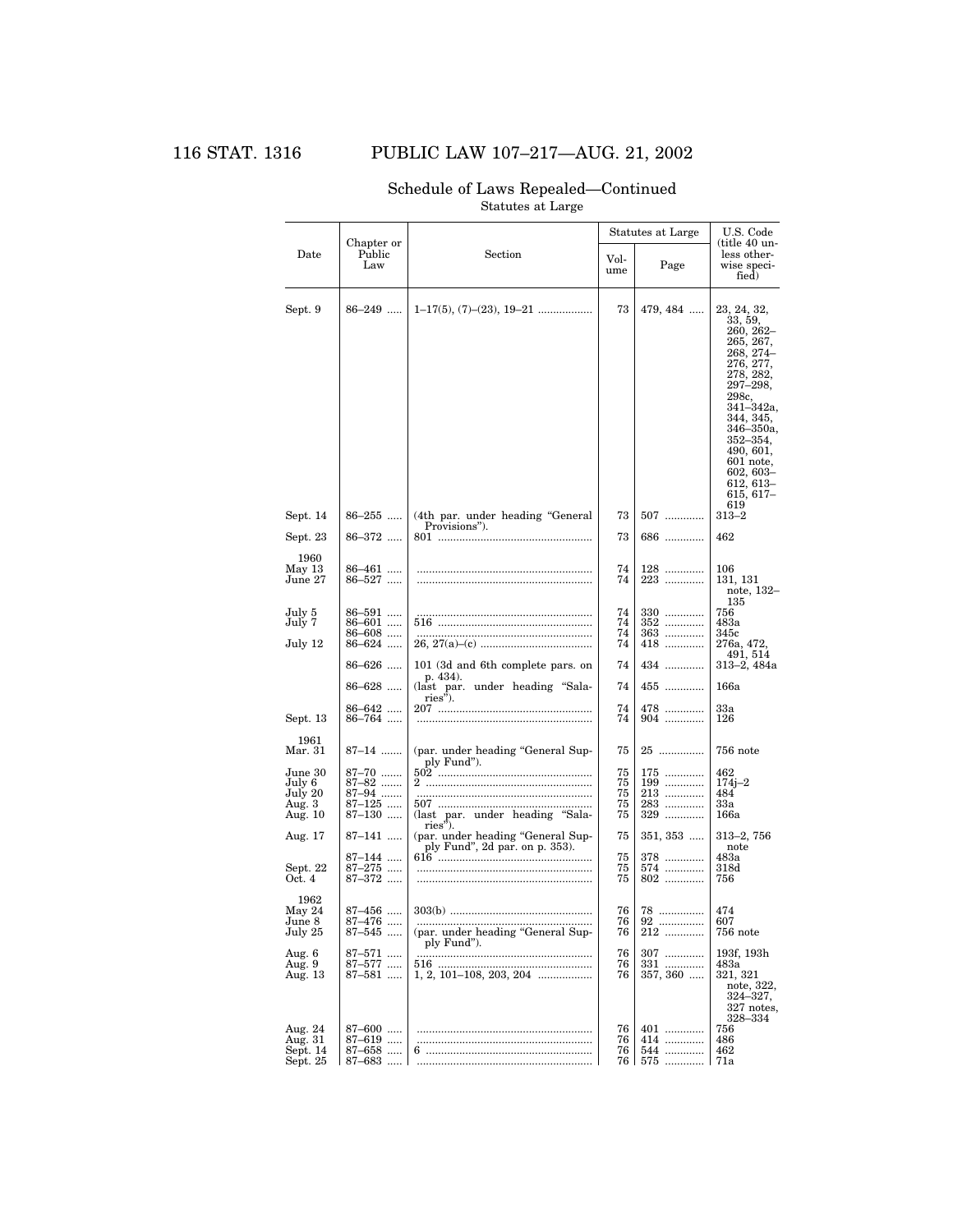#### Date Chapter or Public Law Section Statutes at Large U.S. Code<br>(title 40 unless otherwise speci-fied) Vol-Page Oct. 2 | 87–730 ..... | (last par. under heading "Sala-<br>ries"). 76 | 688 ............. | 166a Oct. 3 87–741 ..... (par. under heading ''General Supply Fund'', last par. on p. 727). 76 725, 727 ..... 313–2, 756  $\begin{array}{c} \text{note} \\ 484 \\ 757 \end{array}$ Oct. 10 87–786 ..... .......................................................... 76 805 ............. 484 Oct. 23 87–847 ..... .......................................................... 76 1117 ........... 757 87–852 ..... .......................................................... 76 1129 ........... 319c  $$\rm{May}$ 17 88–25 ....... (par. under heading "General Supply Fund''). Oct. 17 88–149 ..... 516 ................................................... 77 267 ............. 483a 77 26 ............... 756 note Dec. 19 | 88-215 ..... | (par. under heading "General Sup-Dec. 30 | 88–248 ..... | ply Fund", 4th par. on p. 436).<br>Dec. 30 | 88–248 ..... | (last par. under heading "Sala-77 434, 436 ..... 313–2, 756  $\frac{1}{166a}$ ries'').  $77 \, | \, 812 \, ...$  $\begin{array}{c} 1964 \\ \text{July 2} \\ \text{Aug. 1} \end{array}$ July 2 88–349 ..... 1 ....................................................... 78 238 ............. 276a Aug. 1 88–391 ..... .......................................................... 78 365 ............. 193r, 193t, 276a<br>193r, 193t,<br>193v,  $\frac{193x}{166b}$ , 166b-Aug. 14  $88-426$  .....  $203(d)$  (related to Assistant Archi-<br>tect of the Capitol), (e). 78 415 ............  $1 \over 483a$ Aug. 19 88–446 ..... 516 ................................................... 78 477 ............. 483a Aug. 20 88–454 ..... (last par. under heading ''Salaries' 78 544 ............. 166a Aug. 30 88–507 ..... (2d complete par. on p. 655) .......... 78 655 ............. 313–2 88–515 ..... .......................................................... 78 696 ............. 701, 701  $\begin{array}{c} 313 - 2 \\ 701, 701 \\ \text{note}, 702, \end{array}$  $\frac{703}{462}$ Sept. 2 88–560 ..... 602 ................................................... 78 799 ............. 462  $\frac{1965}{\text{Mar. } 9}$ Mar. 9 89–4 ......... 1, 2, 101–108, 201, 202, 207, 214, 221–226, 301–304, 401–405. 79 5, 17 ........... 40 App.:1, 2, 101– 108, 201, 202, 207,  $226, 301-$ <br> $304, 401-$ <br> $405$ June  $2 \begin{array}{|l} \n| 89–30 \dots 11.4 \dots 11.4 \dots 11.4 \dots 11.4 \dots 11.4 \dots 11.4 \dots 11.4 \dots 11.4 \dots 11.4 \dots 11.4 \dots 11.4 \dots 11.4 \dots 11.4 \dots 11.4 \dots 11.4 \dots 11.4 \dots 11.4 \dots 11.4 \dots 11.4 \dots 11.4 \dots 11.4 \dots 11.4 \dots 11.4 \dots 11.4 \dots 11.4 \dots 11.4 \dots 11.4 \dots 11.4 \$  $301, 306, 308-310$ <br>166a July 27 89–90 ....... (1st par. on p. 276) ......................... 79 276 ............. 166a Aug. 10 89–117 ..... 1104 ................................................. 79 503 ............. 462 Aug. 16 89–128 ..... (2d complete par. on p. 531) .......... 79 531 ............. 313–2 Sept. 8 89–173 ..... 1, 5(a), 6 .......................................... 79 663, 665,  $\frac{666}{876}$ 684, 685 Sept. 29 89–213 ..... 616 ................................................... 79 876 ............. 483a Oct. 20 89–276 ..... .......................................................... 79 1010 ........... 490 Nov. 8 89–343 ..... 6 ....................................................... 79 1303 ........... 474 89–344 ..... .......................................................... 79 1304 ........... 490 89–348 ..... 2(4) ................................................... 79 1312 ........... 484 1966<br>Aug. 27 89–545 ..... (last par. under heading "Salaries''). Sept. 6 89–555 ..... (4th par. on p. 674) ......................... 80 674 ............. 313–2 80 364 ............. 166a Oct. 15 89–670 ..... 8(b) ................................................... 80 942 ............. 40 App.:201 89–687 ..... 616 ................................................... 80 994 ............. 483a Oct. 29 89–698 ..... 401 ................................................... 80 1072 ........... 214a Nov. 2 89–719 ..... 105(b) ............................................... 80 1139 ........... 270a 1424 ...........  $$\,1967$  May  $25$ 90–19 ....... 7, 10(a) (related to §702), (d) ......... 81 | 22 ..............  $\frac{460}{474}$ May 29  $\Big|$  90–21 ....... (par. under heading "General Sup-81 33 ............... 756 note

ply Fund'').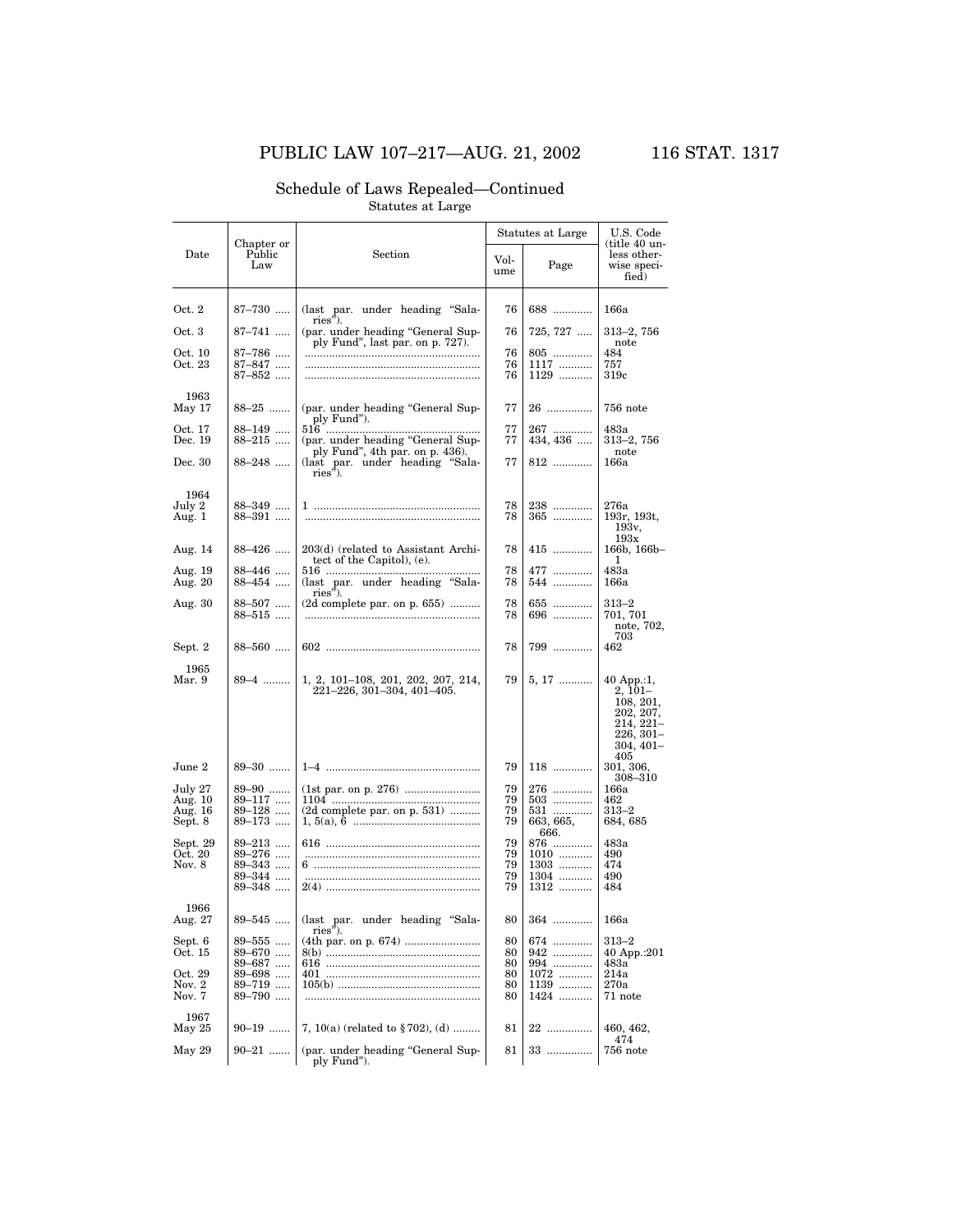## 116 STAT. 1318 PUBLIC LAW 107–217—AUG. 21, 2002

#### Date Chapter or Public Law Section Statutes at Large U.S. Code<br>(title 40 unless otherwise speci-fied) Vol-Page July 28 90–57 ....... (last par. under heading ''Sala-ries''). Sept. 29 90–96 ....... 616 ................................................... 81 245 ............. 483a 81 | 136 ............. | 166a Oct. 11 90–103 ..... 101–104, 106, 107, 112, 116–123 .. 81 257, 258, 261, 263. 40 App.:1 note, 102, 105, 106, 201, 202, 207, 214, 221, 223 , 224, 302, 303, 401,  $\frac{403}{101}$ , 193a. Oct. 20 90–108 ..... .......................................................... 81 275 ............. 101, 193a, 193a note, 193f, 193h,  $\frac{193m}{313-2}$ Nov. 3 90–121 ..... (2d complete par. on p. 349) .......... 81 349 ............. 313–2 Nov. 14 90–135 ..... .......................................................... 81 441 ............. 771, 771 note, 781– 786, 791,  $792$ <br>166b, 166b-Dec. 16 90–206 ..... 219(3), (4) ........................................ 81 639 ............. 166b, 166b– 1 1968<br>Mar. 12  $90-264$  ..... 1, 101–107, 109–116(a)(1), (b), 117–120, 201–203.  $82 \mid 43, 45 \dots \mid 801, 801$ note, 802– $804, 804$ note, 805–<br>808, 811–  $819a, 821-823$ <br>484 June 19 90–351 ..... 525 ................................................... ........ .................... 484 July 5 90–376 ..... 3 ....................................................... 82 286 ............. 193v July 23 90–417 ..... (2d par. under heading ''Salaries'') 82 407 ............. 166a July 23 90–417 ..... (last par. under heading "Sala $ries$ 82 407 ............. 167a note Aug. 1  $\begin{array}{|l|} 90-448 \dots \end{array}$   $\begin{array}{|l|} 201 \text{(f)} & 607, 807 \text{(f)} \dots \dots \dots \dots \dots \dots \quad 82 \begin{array}{|l|} 82 & 502, 534, \end{array}$ 544. 462, 612, 40  $\frac{\text{App.}:207}{313-2}$ Oct. 4 90–550 ..... (2d complete par. on p. 944) .......... 82 944 ............. 313–2 Oct. 16 90–577 ..... 501 ................................................... 82 1104 ........... 531, 531 note, 532–<br>535<br>483a Oct. 17 90–580 ..... 516 ................................................... 82 1132 ........... 483a Oct. 22 90–626 ..... .......................................................... 82 1319 ........... 490  $\begin{array}{c} 1969 \\ \text{June } 30 \\ \text{Aug. } 9 \end{array}$ June 30 91–34 ....... 2(c) ................................................... 83 41 ............... 193m 96 ...............  $333$ <br>40 App.:1 Nov. 25 91–123 ..... 101–104, 106–111 ........................... 83 214, 215 ..... 40 App.:1 note, 105, 201, 202, 207, 214, 302, 401, 403, 405 Nov. 26 91–126 ..... (4th par. under heading ''General Provisions''). 83 228 ............. 313–2 Dec. 9 91–143 ..... 8 ....................................................... 83 322 ............. 651, 652, 661, 663– 665, 671,  $682 - 684$ <br>166a Dec. 12 91–145 ..... (last par. under heading ''Sala-ries''). Dec. 29 91–171 ..... 617 ................................................... 83 483 ............. 483a  $83 \mid 350 \dots$  $\frac{1970}{\text{May }21}$ May 21 91–258 ..... 52(b)(5) ............................................ 84 235 ............. 40 App.:214 June 30 91–297 ..... 201(c) ............................................... 84 357 ............. 210a note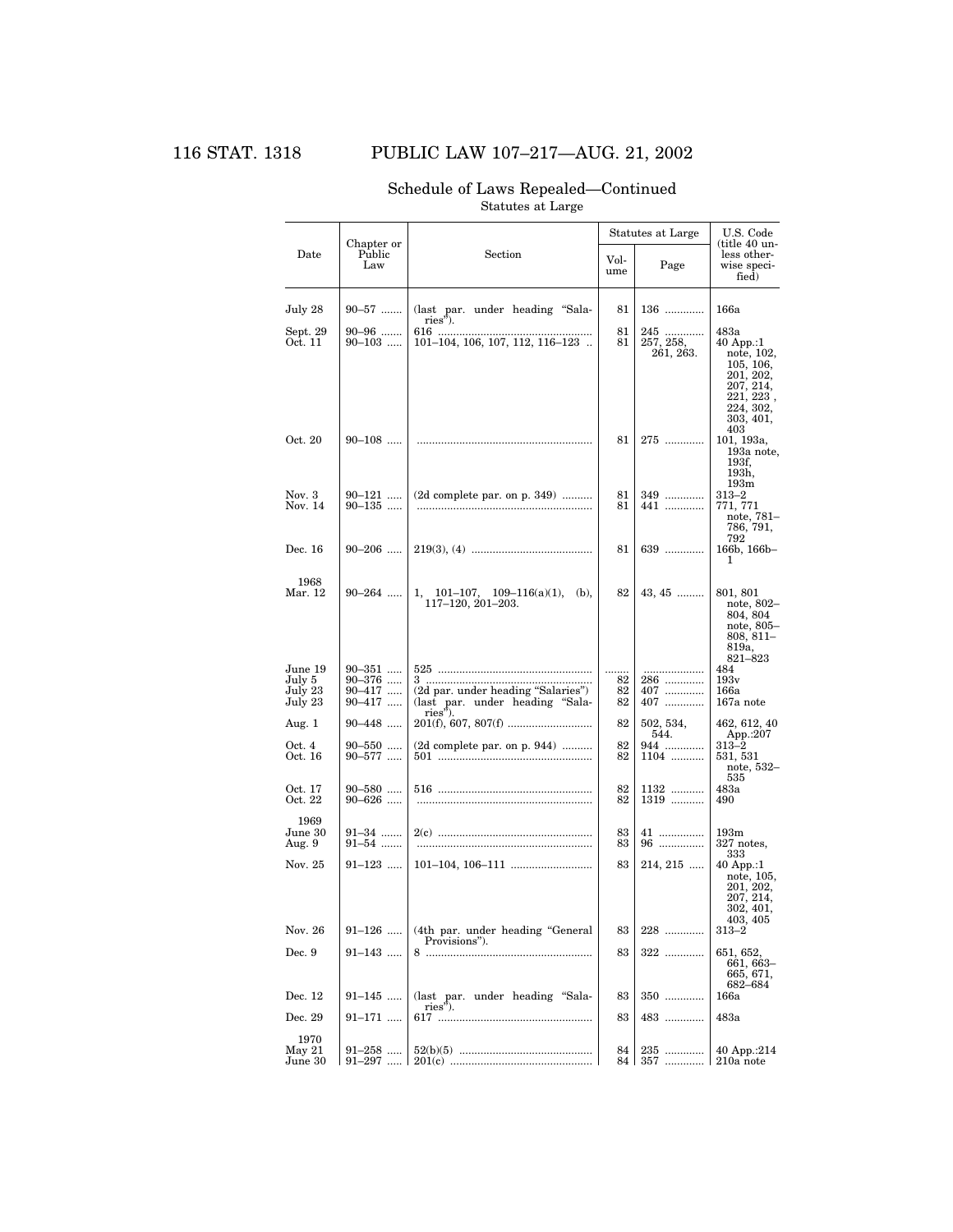#### Date Chapter or Public Law Section Statutes at Large U.S. Code<br>(title 40 unless otherwise speci-fied) Vol-Page July 29 91–358 ..... 173(a)(1) .......................................... 84 591 ............. 129a note Aug. 12 91–375 ..... 6(m) .................................................. 84 782 ............. 356, 474, 129a note<br>356, 474, 615, 723,  $724$ <br>166a, 166b-Aug. 18  $\begin{bmatrix} 91-382 \dots \\ 84 & 817, 818 \dots \\ 84 & 817, 818 \dots \\ 1 & 166a, 166 \end{bmatrix}$  (words before proviso (related to  $\begin{bmatrix} 84 & 817, 818 \dots \\ 817, 818 & \dots \\ 1 & 166a, 166 \end{bmatrix}$ <br>
Architect of the Capitol) in 1st<br>
par. under headin  $84 \mid 817, 818 \dots$ 1  $258e$ <br> $481,512$ <br> $521-524$ Sept. 26 91–426 ..... .......................................................... 84 883 ............. 481, 512 <table>\n<tbody>\n<tr>\n<th>Sept. 26</th>\n<th>91–426</th>\n<td>26</td>\n<td>27</td>\n</tr>\n<tr>\n<td>Oct. 17</td>\n<td>91–466</td>\n<td>2</td>\n<td>39</td>\n<td>30</td>\n<td>484</td>\n<td>883</td>\n<td>490</td>\n<td>521</td>\n</tr>\n<tr>\n<td>Oct. 21</td>\n<td>91–469</td>\n<td>39</td>\n<td>39</td>\n<td>30</td>\n<td>34</td>\n<td>84</td>\n<td>990</td>\n<td>32 Oct. 21 91–469 ..... 39 ..................................................... 84 1036 ........... 270f Oct. 22 91–485 ..... 2–4 ................................................... 84 1084 ........... 484 Oct. 26 91–510 ..... 451(a) ............................................... 84 1193 ........... 193n–1 Oct. 27 91–513 ..... 1102(o) ............................................. 84 1293 ........... 304m Dec. 17 91–556 ..... (4th par. under heading ''General Provisions''). 84 1448 .........  $\begin{array}{c} 1971 \\ {\rm Jan.~11} \\ {\rm July~9} \end{array}$ Jan. 11 91–668 ..... 817 ................................................... 84 2033 ........... 483a July 9 92–49 ....... 611 ................................................... 85 124 ............. 313–2 92–51 ....... (last par. under heading ''Sala-Aug. 5 92–65 ....... 201–204, 206, 208, 210–214 ........... 85 168, 169,  $\begin{array}{|c|c|c|c|}\n\hline\n124 & \dots & 313-2 \\
\hline\n137 & \dots & 166a\n\end{array}$  $168, 169,$ <br>171. 40 App.:1 note, 105, 106, 201, 201 note, 202, 207, 214, 223 note, 302, 401, 405 Dec. 18 92–204 ..... 717 ................................................... 85 730 ............. 483a  $\begin{array}{c} 1972 \\ \text{June} \ 16 \end{array}$ June 16 92–313 ..... 1–4, 7, 11 ......................................... 86 216, 221, 222. 490, 601 note, 603, 603 notes,  $\frac{606}{14a}$ June 22 92–317 ..... 3(f) .................................................... 86 235 ............. 14a July 10 92–342 ..... (last par. under heading ''Salaries''). 86 442 ............. 166a Aug. 4 92–362 ..... 1 ....................................................... 86 503 ............. 484 Oct. 21 92–520 ..... 1, 41 ................................................. 86 1019, 1026 601 note,  $\frac{616}{483a}$ <br>871, 871 Oct. 26 92–570 ..... 717 ................................................... 86 1199 ........... 483a Oct. 27 92–578 ..... 1–14, 16, 17 ..................................... 86 1266, 1274 871, 871 note, 872– $885$ <br>541–544 92–582 ..... .......................................................... 86 1278 ........... 541–544  $\frac{1973}{\mathrm{July}~6}$ July 6 93–62 ....... .......................................................... 87 146 ............. 802, 804 July 10 93–72 ....... .......................................................... 87 169 ............. 607 Aug. 6 93–83 ....... 2 ....................................................... 87 216 ............. 484 Nov. 1 93–145 ..... (last par. under heading ''Salaries''). Dec. 24 93–198 ..... 203, 739(a)–(c), (e)–(g)(2), (7), (8), 87 | 216 .............. | 484<br>87 | 540 .............. | 166a  $(h)$ – $(j)$ . 87 779, 825, 826, 829. Dec. 24  $\begin{bmatrix} 93-198 & \dots & 203, 739(a)-(c), (e)-(g)(2), (7), (8), & 87 & 779, 825, & 13n, 71a, (h-(1)), & (h)-(j). & (2, 193a) (2, 193a) (3, 193a) (3, 193a) (3, 193a) (3, 193a) (3, 193a) (3, 193a) (3, 193a) (3, 193a) (3, 193a) (3, 193a) (3, 193a) (3, 193a) (3, 1$  $\frac{1974}{$ Jan.  $2$ Jan. 2 93–238 ..... 717 ................................................... 87 1041 ........... 483a par. under heading ries").<br>401 $(c)$  ... 437 ............ Aug. 22 93–383 ..... 401(c) ............................................... 88 691 ............. 460 Aug. 30 93–400 ..... 15 ..................................................... 88 800 ............. 474, 487, 581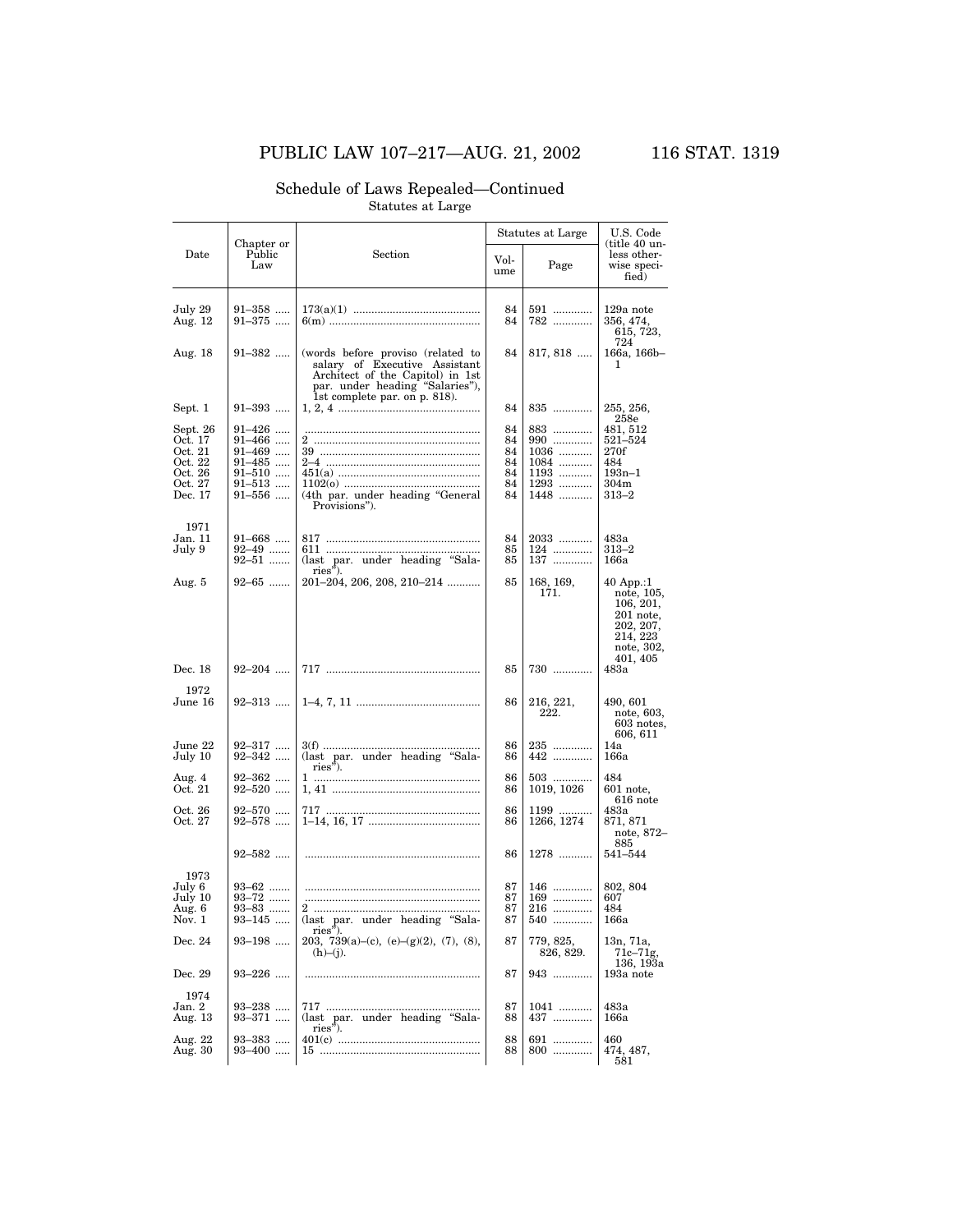# 116 STAT. 1320 PUBLIC LAW 107–217—AUG. 21, 2002

|                                                                                 |                                                                                               |                                                                                                                                                    |                                        | Statutes at Large                                                                                                          | U.S. Code                                                                                                                                                                                     |
|---------------------------------------------------------------------------------|-----------------------------------------------------------------------------------------------|----------------------------------------------------------------------------------------------------------------------------------------------------|----------------------------------------|----------------------------------------------------------------------------------------------------------------------------|-----------------------------------------------------------------------------------------------------------------------------------------------------------------------------------------------|
| Date                                                                            | Chapter or<br>Public<br>Law                                                                   | Section                                                                                                                                            | Vol-<br>ume                            | Page                                                                                                                       | title 40 un-<br>less other-<br>wise speci-<br>fied)                                                                                                                                           |
| Oct. 1<br>Oct.~8<br>Oct. 26<br>Dec. 21                                          | $93 - 427$<br>93–437<br>$93 - 478$<br>$93 - 529$                                              | (par. under heading "Appalachian<br>Regional<br>Development<br>Pro-<br>grams").                                                                    | 88<br>88<br>88<br>88                   | 1170<br>$1228$<br>1449<br>1711                                                                                             | 873, 876,<br>885<br>483a<br>802<br>40 App.:208<br>note                                                                                                                                        |
| 1975<br>Jan. 2<br>July 25<br>Aug. 9<br>Dec. 31                                  | $93 - 594$<br>$93 - 599$<br>$93 - 604$<br>94-59<br>94–82<br>94-91<br>$94 - 188$               | (3d par. under heading "Salaries")<br>$204(b)$ "Sec. $203(d)$ (related to As-<br>sistant Architect of the Capitol)".<br>101-111, 113, 115-122, 124 | 88<br>88<br>88<br>89<br>89<br>89<br>89 | 1926<br>1954<br>1963<br>287<br>421<br>452<br>1079, 1082,<br>1083,<br>1086.                                                 | 472<br>483<br>756<br>166a<br>166b<br>490a<br>$40$ App.:1<br>note, $2, 2$<br>note, 101,<br>$102, 105 -$<br>107, 201,<br>$201$ note,<br>202, 207,<br>214, 223-<br>225, 302,<br>303, 401,<br>405 |
| 1976<br>Feb. 9<br>Apr. 21<br>Aug. 3<br>Aug. 14<br>Sept. 22<br>Oct. 1<br>Oct. 17 | $94 - 212$<br>$94 - 273$<br>$94 - 375$<br>94–388<br>$94 - 419$<br>$94 - 440$<br>$94 - 519$    | (last par. under heading "Sala-<br>ries").                                                                                                         | 90<br>90<br>90<br>90<br>90<br>90<br>90 | $\begin{array}{c} 171 \ \ldots \\ 375, \, 379 \ \ldots \ldots \end{array}$<br>$1076$<br>1188<br>1294<br>1452<br>2451, 2456 | 483a<br>74, 756<br>$461$ note<br>885<br>483a<br>166a<br>476, 483,<br>483c, 484,<br>$484$ note,                                                                                                |
| Oct. 18                                                                         | 94-541                                                                                        |                                                                                                                                                    | 90                                     | 2505                                                                                                                       | 484c, 512<br>490, 601<br>note, 606,<br>611, 612a                                                                                                                                              |
| 1977<br>Aug. 5<br>Sept. 21<br>Nov. 18                                           | $95 - 94$<br>$95 - 111$<br>$95 - 193$                                                         | (2d par. under heading "Salaries")                                                                                                                 | 91<br>91<br>91                         | 672                                                                                                                        | 166a<br>483a<br>40 App.:202,<br>$202$ note                                                                                                                                                    |
| 1978<br>Sept. 30                                                                | $95 - 391$                                                                                    | (last par. under heading "Sala-                                                                                                                    | 92                                     | 781                                                                                                                        | 166a                                                                                                                                                                                          |
| Oct. 10                                                                         | $95 - 431$                                                                                    | ries").<br>(proviso in par. under heading<br>"Care of the Building<br>and                                                                          | 92                                     | 1036                                                                                                                       | 13a, 13b                                                                                                                                                                                      |
| Oct. 13<br>OCT. 20<br>Oct. 24<br>Nov. 2<br>Nov. 6<br>Nov. 10                    | $95 - 457$<br>90–491 ….<br>$95 - 506$<br>$95 - 585$<br>$95 - 598$<br>$95 - 599$<br>$95 - 629$ | Grounds").                                                                                                                                         | 92<br>92<br>92<br>92<br>92<br>92<br>92 | 1247<br>1041<br>1756<br>2484<br>2679<br>2710<br>3635                                                                       | 483a<br>760, 760<br>note<br>491<br>270a<br>316<br>40 App.:201<br>872-875,<br>877, 885                                                                                                         |
| 1979<br>July 25                                                                 | $96 - 38$                                                                                     | (par. under heading "General Sup-                                                                                                                  | 93                                     | 124                                                                                                                        | 756 note                                                                                                                                                                                      |
| July 30<br>Aug. 15                                                              | $96 - 41$<br>$96 - 60$                                                                        | ply Fund").                                                                                                                                        | 93<br>93 I                             | 325                                                                                                                        | 485<br>474                                                                                                                                                                                    |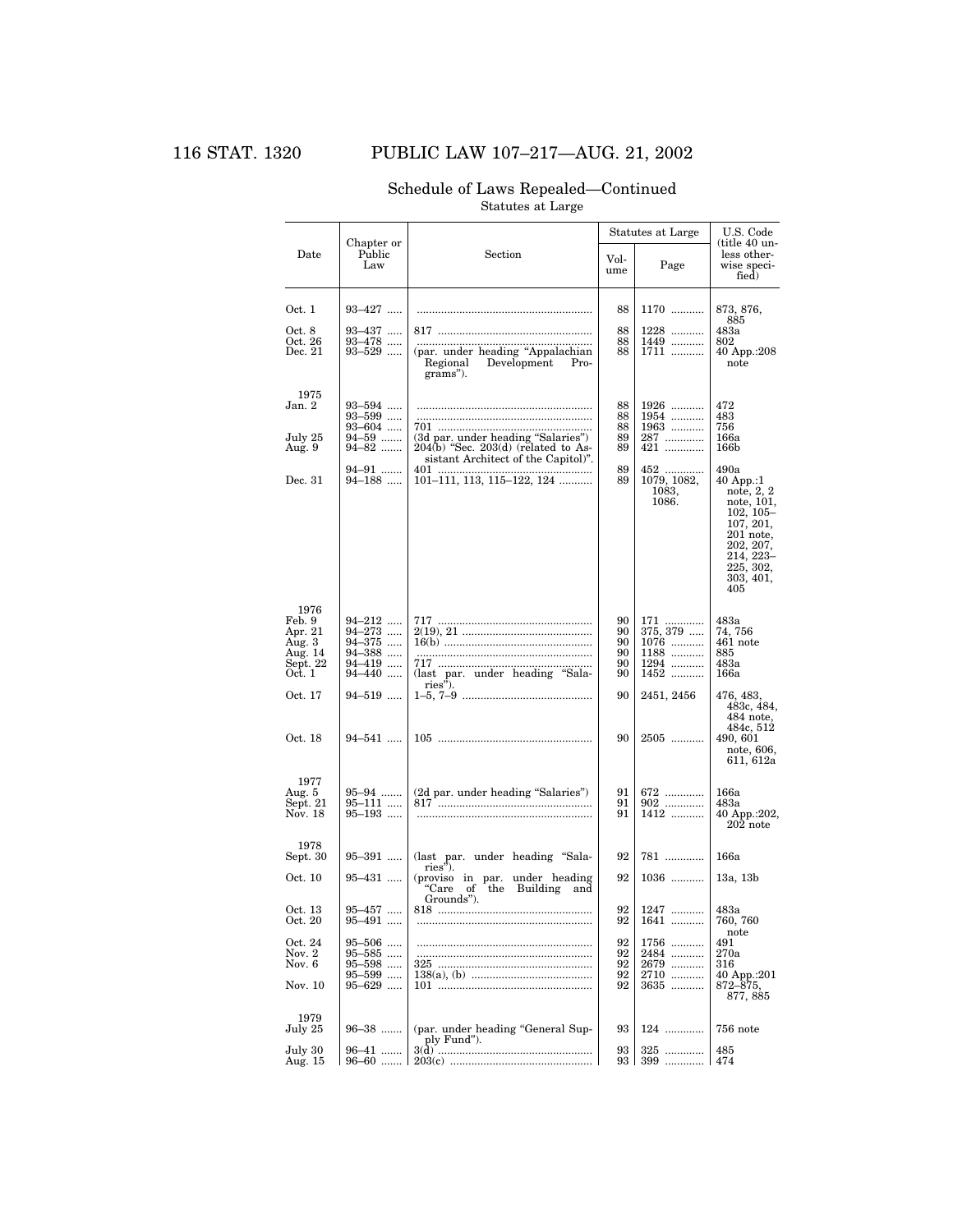#### Date Chapter or Public Law Section Statutes at Large U.S. Code (title 40 unless otherwise speci-fied) Vol-Page Oct. 10 96–83 ....... 10 ..................................................... 93 652 ............. 474, 481, 487 Oct. 17 96–88 ....... 509(b) ............................................... 93 695 ............. 40 App.:202 Dec. 14 96–146 ..... 1(2) ................................................... 93 1086 ........... 166b Dec. 20 96–152 ..... 1(b) ................................................... 93 1099 ........... Dec. 21 96–154 ..... 718 ................................................... 93 1155 ........... 483a  $\det 8\nOct. 8\nOct. 10$ Oct. 8 96–399 ..... 402 ................................................... 94 1667 ........... 461 note Oct. 10 96–432 ..... 2, 4, 6(c) ........................................... 94 1852, 1853 193a, 193a note, 193d note Oct. 19 96–470 ..... 101(a), 202(a), 211 .......................... 94 2237, 2242,  $2246.$ <br>2746 .... 50, 514, 610 Dec. 8 96–506 ..... 3 ....................................................... 94 2746 ........... 40 App.:105, 106, 201, 214, 401,  $\frac{405}{131}$  note Dec. 12 96–514 ..... 108 ................................................... 94 2972 ........... 131 note 96–515 ..... 505 ................................................... 94 3005 ........... 874 note Dec. 15 96–527 ..... 718 ................................................... 94 3084 ........... 483a Dec. 16 96–536 ..... 101(c) [H.R. 7593 (related to expenses of travel by the Office of the Architect of the Capitol)]. 94 3167 ........... 166a Dec. 18 96–545 ..... 2 ....................................................... 94 3215 ........... 40 App.:202 Dec. 22 96–571 ..... 1–5 ................................................... 94 3341 ........... 795, 795 note, 795a– 795c Dec. 28 96–610 ..... .......................................................... 94 3564 ........... 801 note, 802 note, 809  $$\frac{1981}{5}$$ 97–12 ....... (par. under heading "General Supply Fund''). Aug. 6 97–31 ....... 12(12)–(15) ...................................... 95 154 ............. 270f, 474, 95 75 ............... 756 note,  $756a$ <br> $270f, 474$ 483a, 484 461, 40 Aug. 13 97–35 ....... 313(b), 1404, 1822(a) ...................... 95 398, 749, 398, 749, 767. App.:105, 201, 401 Oct. 1 97–51 ....... 101(c) [H.R. 4120 (related to expenses of travel by the Office of penses of travel by the Office of the Architect of the Architect of the Architect of the Architect of the Architect of the Tro-<br>The Arc 95 959 ............. 166a grams''). Dec. 22 97–98 ....... 1443 ................................................. 95 1321 ........... 483 95 1146 ........... 40 App.:401 note Dec. 29 97–114 ..... 717 ................................................... 95 1581 ........... 483a 97–125 ..... 1–3(2), (3) ''Secs. 111–116(a)(1), (b), 117–119'', 4. 95 1667, 1671 801 note,<br>802, 811, 811 note, 812–819  $\begin{array}{c} 1982 \\ \text{Apr. } 2 \\ \text{Oct. } 2 \end{array}$  $\begin{array}{|c|c|c|c|c|c|} \hline 97–164 & \dots & 160(a)(13) & \dots & \dots & \dots & \dots & 96 & 48 & \dots & \dots & 330 & \dots & 36 & 1189 & \dots & \dots & 36 & 166a \end{array}$ Oct. 2  $97-276$  .....  $101(e)$  [S. 2939 (related to ex-<br>
the Architect of the Capitol)].<br>
Dec. 21  $97-377$  .....  $101(e)$  [title VII, § 717], (f) (related  $96$  [1189 ...........  $166a$ <br>
the Architect of the Capitol)].<br>
Dec. 48 ...............<br>1189 ........... 96 1853, 1906, 1913. 483a, 490c note, 40 App.:401 note<br>13f, 13l, 13n, 13p  $\begin{array}{c} 1983 \\ \text{July 14} \end{array}$ July 14 98–50 ....... (par under heading ''Appalachian Regional Development Programs").  $97 \mid 259 \dots$  $\underset{\text{note}}{\text{40 App.:}}401$ 98–51 ....... (par. under heading "Travel") ........ 97 | 273 .............. | 166a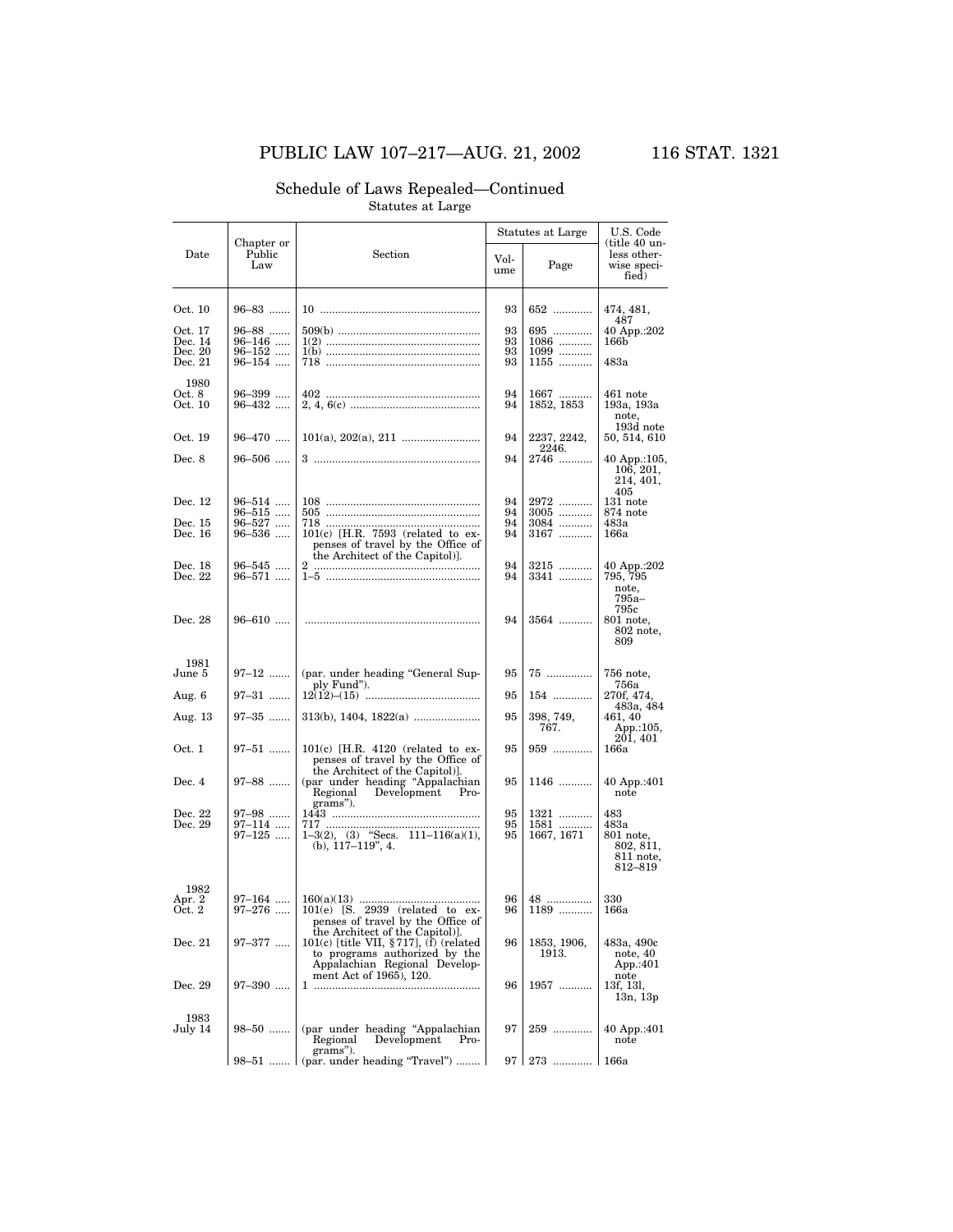# 116 STAT. 1322 PUBLIC LAW 107–217—AUG. 21, 2002

# Schedule of Laws Repealed—Continued

## Statutes at Large

|                                                 |                                                  |                                                                                                                                                                                                                                                                                 |                          | Statutes at Large                                                                                                                 | U.S. Code                                                                                                          |
|-------------------------------------------------|--------------------------------------------------|---------------------------------------------------------------------------------------------------------------------------------------------------------------------------------------------------------------------------------------------------------------------------------|--------------------------|-----------------------------------------------------------------------------------------------------------------------------------|--------------------------------------------------------------------------------------------------------------------|
| Date                                            | Chapter or<br>Public<br>Law                      | Section                                                                                                                                                                                                                                                                         | Vol-<br>ume              | Page                                                                                                                              | title 40 un-<br>less other-<br>wise speci-<br>fied)                                                                |
| July 30                                         | $98 - 63$                                        | 101 (1st-9th sentences in par.<br>under heading "Consumer Infor-<br>mation Center Fund").                                                                                                                                                                                       | 97                       | 321                                                                                                                               | 761                                                                                                                |
| Oct. 31                                         | $98 - 141$                                       |                                                                                                                                                                                                                                                                                 | 97                       | 910                                                                                                                               | 872, 874,<br>875, 880,                                                                                             |
| Nov. 14<br>Nov. 30<br>Dec. 1                    | 98–151 ….<br>$98 - 181$<br>$98 - 191$            |                                                                                                                                                                                                                                                                                 | 97<br>97<br>97           | 976<br>1175<br>1331                                                                                                               | 885<br>490c note<br>484b<br>474, 481,<br>487                                                                       |
| Dec. 8                                          | $98 - 212$                                       |                                                                                                                                                                                                                                                                                 | 97                       | 1441                                                                                                                              | 483a                                                                                                               |
| 1984<br>Apr. 18<br>July 16                      | $98 - 269$<br>$98 - 360$                         | (par under heading "Appalachian<br>Regional<br>Development<br>Pro-<br>grams").                                                                                                                                                                                                  | 98<br>98                 | 156<br>418                                                                                                                        | 270c<br>40 App.:401<br>note                                                                                        |
| July 17<br>July 18<br>Oct. 12                   | $98 - 367$<br>$98 - 369$<br>$98 - 473$           | (par. under heading "Travel")<br>2713(b)<br>101(h) [title VIII, §8013], (j) [H.R. 5798, title IV, §6, title V, §507],<br>701, 702.                                                                                                                                              | 98<br>98<br>98           | 482<br>1184<br>1925, 1963,<br>2129.                                                                                               | 166a<br>759 note<br>483a, 484,<br>490c note,<br>490d note                                                          |
| Oct. 19                                         | $98 - 524$                                       |                                                                                                                                                                                                                                                                                 | 98                       | 2489                                                                                                                              | 40 App.:214                                                                                                        |
| 1985<br>Nov. $1$                                | $99 - 141$                                       | (par under heading "Appalachian")<br>Regional Development<br>Pro-                                                                                                                                                                                                               | 99                       | 577                                                                                                                               | 40 App.:401<br>note                                                                                                |
| Nov. 8<br>Nov. 13<br>Dec. 19                    | 99–145<br>$99 - 151$<br>$99 - 190$               | grams").<br>(par. under heading "Travel")<br>101(h) [H.R. 3036, title IV, §6,<br>title V, §507], 139.                                                                                                                                                                           | 99<br>99<br>99           | 734<br>800<br>1291, 1323                                                                                                          | 328<br>166a<br>490b, 490c<br>note,                                                                                 |
| Dec. 26                                         | $99 - 218$                                       |                                                                                                                                                                                                                                                                                 | 99                       | 1729                                                                                                                              | 490d note<br>$_{13n}$                                                                                              |
| 1986<br>Apr. 7<br>Aug. 22<br>Oct. 16<br>Oct. 18 | $99 - 272$<br>99-386<br>$99 - 492$<br>$99 - 500$ | 101(e) [title IV, par. under head-<br>ing "Appalachian Regional Com-<br>mission"], $(j)$ [H.R. 5203 (related<br>to use of appropriations for trav-<br>el expenses)], $(m)$ [title IV, §6,<br>title V, $\S 507$ , title VI, $\S 616$ , title<br>VIII, §§ 821(a)(1), 832], 151.   | 100<br>100<br>100<br>100 | 335<br>$822, 823$<br>1240<br>1783-210,<br>1783–287,<br>1783-321,<br>1783–324,<br>1783–331,<br>1783-340,<br>1783–345,<br>1783–352. | 901-913<br>484<br>13n<br>166a, 490b,<br>$490c$ note,<br>490d<br>note, 751,<br>756b, 757,<br>40<br>App.:401<br>note |
| Oct. 30                                         | $99 - 591$                                       | $101(e)$ [title IV, par. under head-<br>ing "Appalachian Regional Com-<br>mission"], $(i)$ [H.R. 5203 (related<br>to use of appropriations for trav-<br>el expenses)], $(m)$ [title IV, §6,<br>title V, $\S 507$ , title VI, $\S 616$ , title<br>VIII, §§ 821(a)(1), 832], 151. | 100                      | $3341 - 210$ ,<br>3341–287,<br>3341–321,<br>3341-324,<br>3341–331,<br>3341–340,<br>3341–345,<br>3341-355.                         | 166a, 490b,<br>490c note,<br>490d<br>note, 751,<br>756b, 757,<br>40<br>App.:401                                    |
| Nov. 7                                          | $99 - 627$                                       |                                                                                                                                                                                                                                                                                 | 100                      | 3509                                                                                                                              | note<br>512, 512<br>notes                                                                                          |
| Nov. 10<br>Nov. 14                              | $99 - 640$<br>$99 - 652$                         |                                                                                                                                                                                                                                                                                 | 100<br>100               | 3551<br>3650                                                                                                                      | 484d<br>1001, 1001<br>note,                                                                                        |
|                                                 | $99 - 656$                                       |                                                                                                                                                                                                                                                                                 | 100                      | 3668                                                                                                                              | $1002 -$<br>1010<br>258a, 258e-<br>1                                                                               |
| Nov. 17                                         | $99 - 662$                                       |                                                                                                                                                                                                                                                                                 | 100                      | 4200                                                                                                                              | 483d                                                                                                               |
| 1987<br>July 22                                 |                                                  |                                                                                                                                                                                                                                                                                 | 101                      | 510                                                                                                                               | 484                                                                                                                |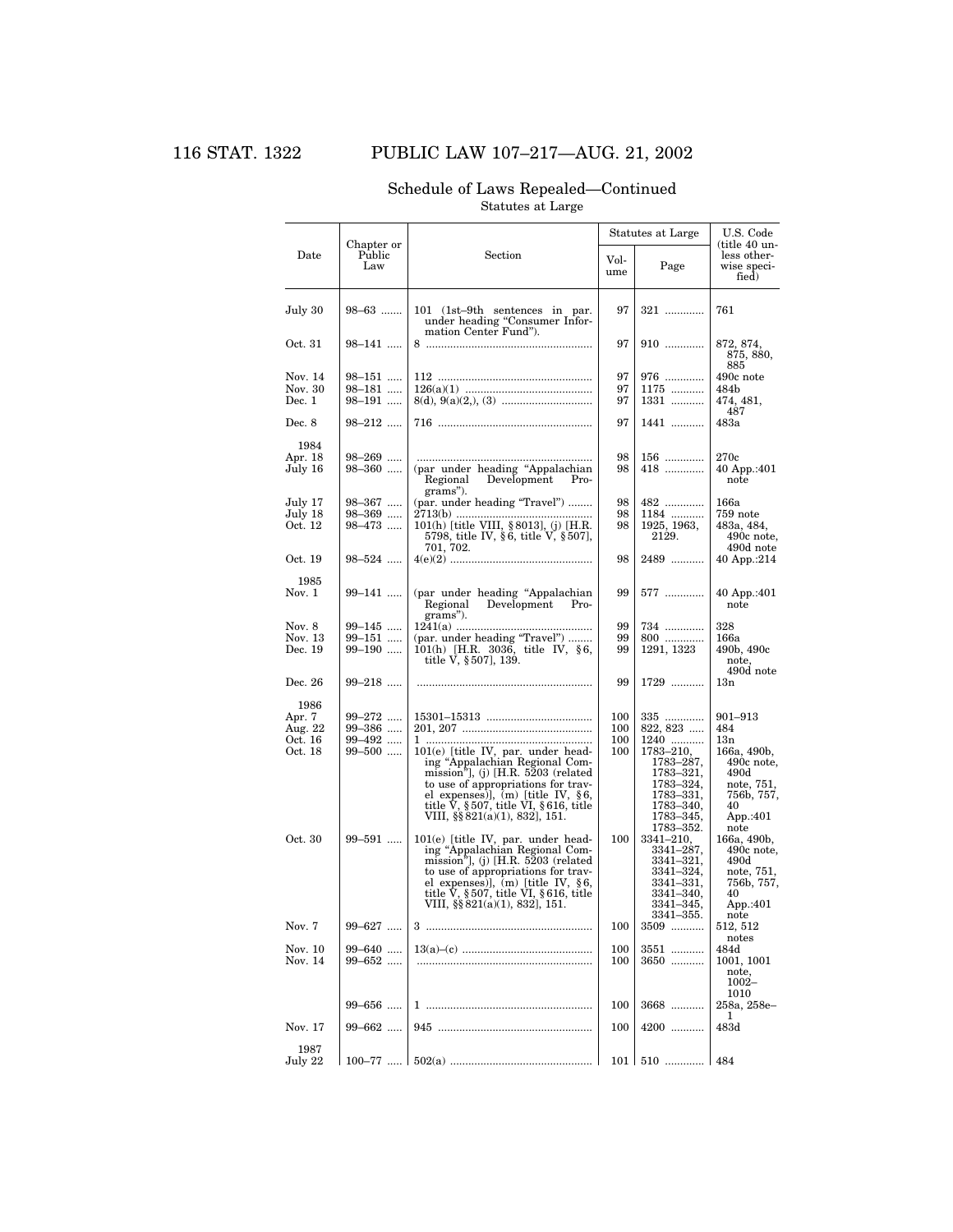|                            | Chapter or                 |                                                                                                                                                                                                                                                                    |                | Statutes at Large                                                                                                | U.S. Code<br>(title 40 un-                                                                                                |
|----------------------------|----------------------------|--------------------------------------------------------------------------------------------------------------------------------------------------------------------------------------------------------------------------------------------------------------------|----------------|------------------------------------------------------------------------------------------------------------------|---------------------------------------------------------------------------------------------------------------------------|
| Date                       | Public<br>Law              | Section                                                                                                                                                                                                                                                            | Vol-<br>ume    | Page                                                                                                             | less other-<br>wise speci-<br>fied)                                                                                       |
| Aug. 21                    | $100 - 113$                |                                                                                                                                                                                                                                                                    | 101            | $735, 747$                                                                                                       | 1101, 1101<br>note,<br>1102–<br>1105,                                                                                     |
| Dec. 22                    | $100 - 202$                | 101(b) [title VIII, §8093], (d) [title<br>IV, par. under heading "Appa-<br>lachian Regional Commission"],<br>(f) [title II, $\S 3$ ], (i) [title I, $\S 4$<br>and par. under heading "Trav-<br>el"], $(m)$ [title IV, §5, title V,<br>§507, title VI, §§616, 619]. | 101            | 1329–79,<br>1329–127.<br>1329–196,<br>1329–294,<br>1329-301,<br>1329-410,<br>1329-415,<br>1329–423,<br>1329–427. | 1109<br>166a, 490<br>note,<br>490b,<br>490c note,<br>490d<br>note, 756<br>notes,<br>756b,<br>1003, 40<br>App.:401<br>note |
| 1988<br>Jan. 5             | $100 - 230$                |                                                                                                                                                                                                                                                                    | 101            | 1564                                                                                                             | 1003                                                                                                                      |
| Jan. 8<br>Feb. 5           | $100 - 235$<br>$100 - 242$ |                                                                                                                                                                                                                                                                    | 101<br>101     | 1724, 1729<br>1939                                                                                               | 1441 note<br>462                                                                                                          |
| July 19                    | $100 - 370$<br>$100 - 371$ | (par. under heading "Appalachian<br>Regional Commission").                                                                                                                                                                                                         | 102<br>102     | 849<br>871                                                                                                       | 483a<br>40 App.:401<br>note                                                                                               |
| Aug. 22<br>Aug. 23         | $100 - 415$<br>$100 - 418$ |                                                                                                                                                                                                                                                                    | 102<br>102     | 1104<br>1433                                                                                                     | 885<br>490                                                                                                                |
| Sept. 22                   | $100 - 440$                |                                                                                                                                                                                                                                                                    | 102            | 1741, 1742,<br>1747.                                                                                             | $490a - 1$<br>note, 490c<br>note,                                                                                         |
| Oct. 1<br>Oct. 7           | $100 - 458$<br>$100 - 480$ | (par. under heading "Travel")                                                                                                                                                                                                                                      | 102<br>102     | 2169<br>2328                                                                                                     | 490d note<br>166a<br>816, 1201,<br>$1201$ note,<br>1202–                                                                  |
| Oct. 28                    | $100 - 542$                |                                                                                                                                                                                                                                                                    | 102            | 2721                                                                                                             | 1208<br>762, 762<br>note,<br>762a–                                                                                        |
| Nov. $5$                   | $100 - 612$                |                                                                                                                                                                                                                                                                    | 102            | 3180                                                                                                             | 762d<br>$471$ note,<br>481, 484,<br>485, 488,<br>493                                                                      |
| Nov. 15<br>Nov. 17         | $100 - 656$<br>$100 - 678$ |                                                                                                                                                                                                                                                                    | 102<br>102     | 3897<br>4049                                                                                                     | 541<br>278a, 318-<br>318b, 601<br>note, 603,<br>$606, 617-$<br>619, 619<br>note                                           |
| Nov. 18                    | $100 - 679$<br>$100 - 690$ |                                                                                                                                                                                                                                                                    | 102<br>102     | 4068<br>4216                                                                                                     | 541<br>484                                                                                                                |
| 1989<br>Aug. 9<br>Sept. 29 | $101 - 73$<br>$101 - 101$  | (par. under heading "Appalachian                                                                                                                                                                                                                                   | 103<br>$103\,$ | 438<br>663                                                                                                       | 474.612<br>40 App.:401                                                                                                    |
| Nov. 3                     | $101 - 136$                | Regional Commission").                                                                                                                                                                                                                                             | 103            | 802, 803,<br>807, 808,<br>812.                                                                                   | note<br>$490a-1,$<br>490c note,<br>490d,<br>490e, 491                                                                     |
| Nov. 21                    | $101 - 162$                | (proviso in par. under heading<br>"Care<br>the Building<br>оf<br>and<br>Grounds").                                                                                                                                                                                 | 103            | 1010                                                                                                             | note, 757<br>13a note                                                                                                     |
|                            | $101 - 163$                | (par. under<br>heading "Travel"),<br>$106(a)$ , (b).                                                                                                                                                                                                               | 103            | 1055, 1056                                                                                                       | 166a, 166b-<br>ı                                                                                                          |
| 1990<br>Oct. 15            | $101 - 427$                |                                                                                                                                                                                                                                                                    | 104            | 927                                                                                                              | 40 App.:221                                                                                                               |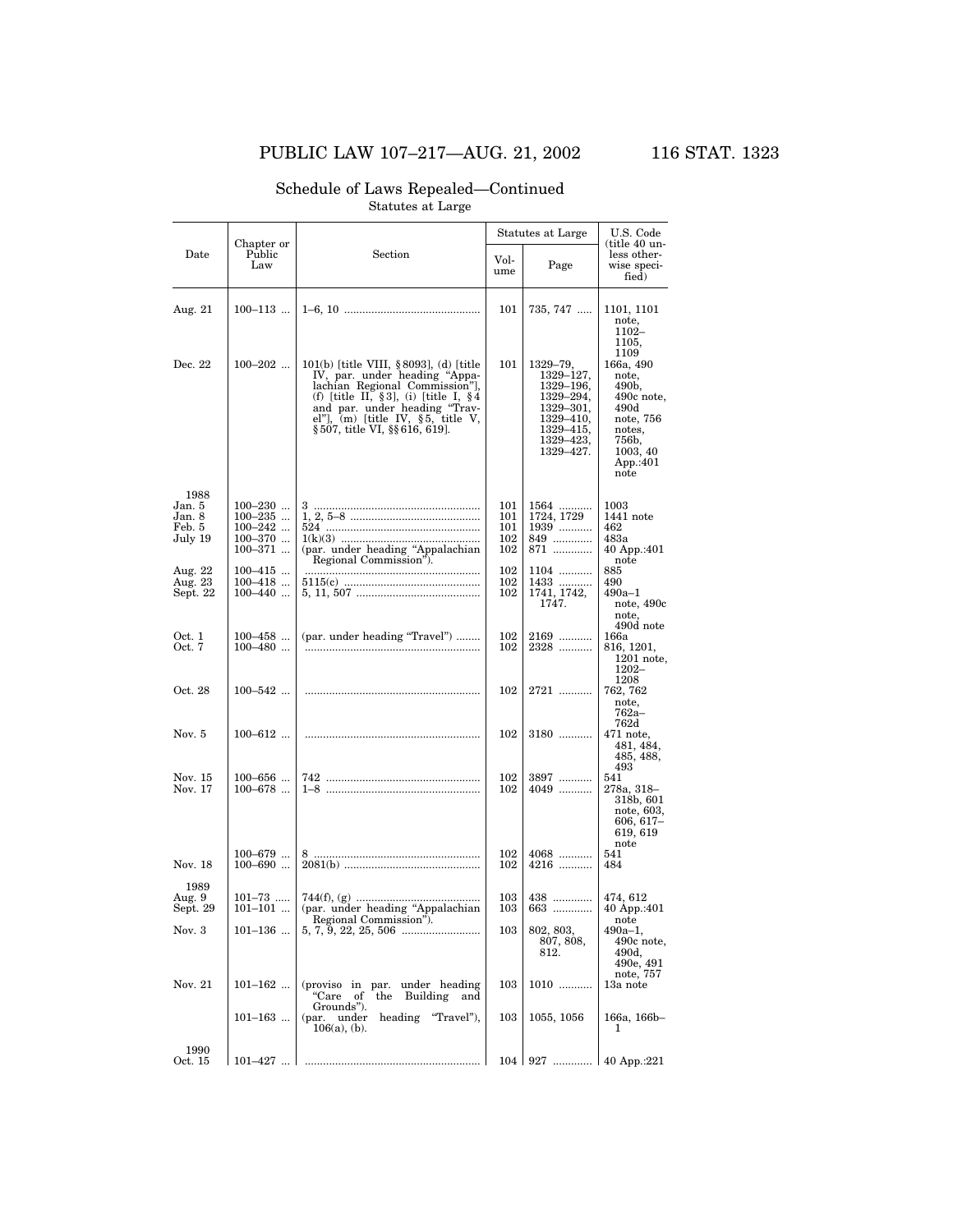# 116 STAT. 1324 PUBLIC LAW 107–217—AUG. 21, 2002

|                                                  | Chapter or                                           |                                                                                    |                          | Statutes at Large                   | U.S. Code<br>(title 40 un-                               |
|--------------------------------------------------|------------------------------------------------------|------------------------------------------------------------------------------------|--------------------------|-------------------------------------|----------------------------------------------------------|
| Date                                             | Public<br>Law                                        | Section                                                                            | Vol-<br>ume              | Page                                | less other-<br>wise speci-<br>fied)                      |
| Oct. 17<br>Oct. 25<br>Nov. 5                     | $101 - 434$<br>$101 - 462$<br>$101 - 509$            |                                                                                    | 104<br>104<br>104        | 985<br>1079<br>1414, 1415,<br>1423. | 40 App.:403<br>13n<br>490c note,<br>490f, 490g           |
|                                                  | $101 - 510$<br>$101 - 514$                           | (par. under heading "Appalachian                                                   | 104<br>104               | 1786<br>2095                        | note<br>485<br>40 App.:401<br>note                       |
|                                                  | $101 - 520$                                          | Regional Commission").<br>(par. under heading "Travel")                            | 104                      | 2266                                | 166a                                                     |
| 1991<br>June 13<br>Aug. 14                       | $102 - 54$<br>$102 - 90$                             | under heading "Travel"),<br>(par.                                                  | 105<br>105               | 278<br>458, 469                     | 612<br>166a, 184b-                                       |
| Aug. 17                                          | $102 - 104$                                          | $312(f)$ .<br>(par. under heading "Appalachian                                     | 105                      | 533                                 | 184f<br>40 App.:401                                      |
| Oct. 28                                          | $102 - 141$                                          | Regional Commission").                                                             | 105                      | $856, 862$                          | note<br>490c note,<br>490f, 490g                         |
| Dec. 11                                          | $102 - 216$                                          |                                                                                    | 105                      | 1666                                | note<br>1010, 1010<br>note                               |
| Dec. 18                                          | $102 - 219$<br>$102 - 240$                           |                                                                                    | 105<br>105               | 1673<br>2022                        | 885<br>40 App.:403                                       |
| 1992                                             |                                                      |                                                                                    |                          |                                     |                                                          |
| Aug. 7<br>Oct. 2                                 | $102 - 336$<br>$102 - 377$                           | (par. under heading "Appalachian<br>Regional Commission").                         | 106<br>106               | 864<br>1339                         | 193v<br>40 App.:401<br>note                              |
| Oct. 6                                           | $102 - 392$                                          | (par. under heading "Travel"), 311,<br>318, 324.                                   | 106                      | 1714, 1723,<br>1724,<br>1726.       | 166a, 193a<br>note,<br>1204,<br>1205,                    |
|                                                  | $102 - 393$                                          |                                                                                    | 106                      | 1750, 1751,<br>1757,<br>1760.       | 1207<br>490b, 490c<br>note,<br>490f, 490g                |
| Oct. 23<br>Oct. 24                               | $102 - 439$<br>$102 - 486$                           |                                                                                    | 106<br>106               | 2223<br>2851                        | 885<br>490                                               |
| 1993<br>Feb. 8<br>Aug. 11<br>Sept. 21<br>Oct. 28 | $103 - 4$<br>$103 - 69$<br>$103 - 82$<br>$103 - 123$ | (par. under heading "Travel")                                                      | 107<br>107<br>107<br>107 | 30<br>702<br>888<br>1246, 1247,     | $1201$ note<br>166a<br>484<br>485, 490c                  |
|                                                  | $103 - 126$                                          | (par. under heading "Appalachian<br>Regional Commission").                         | 107                      | 1252.<br>1331                       | note, 755a<br>40 App.:401<br>note                        |
| Nov. 30<br>Dec. 14                               | $103 - 160$<br>$103 - 193$                           |                                                                                    | 107<br>107               | 1932<br>2293                        | 484<br>13n                                               |
| 1994<br>July 21                                  | $103 - 279$                                          |                                                                                    | 108                      | 1416                                | 193r, 193u,                                              |
| July 22<br>Aug. 26                               | $103 - 283$<br>$103 - 316$                           | (par. under heading "Travel")<br>(par. under heading "Appalachian                  | 108<br>108               | 1434<br>1720                        | 193v<br>166a<br>40 App.:401                              |
|                                                  | $103 - 321$                                          | Regional Commission").                                                             | 108                      | 1793                                | note<br>1001 note,<br>1002,<br>1003,<br>$1006 -$<br>1010 |
| Sept. 30                                         | $103 - 329$                                          | (par. under heading "Payment of<br>Government Losses in Ship-<br>ment"), 505, 611. | 108                      | 2387, 2409,<br>2418.                | 486a, 490c<br>note, 722a                                 |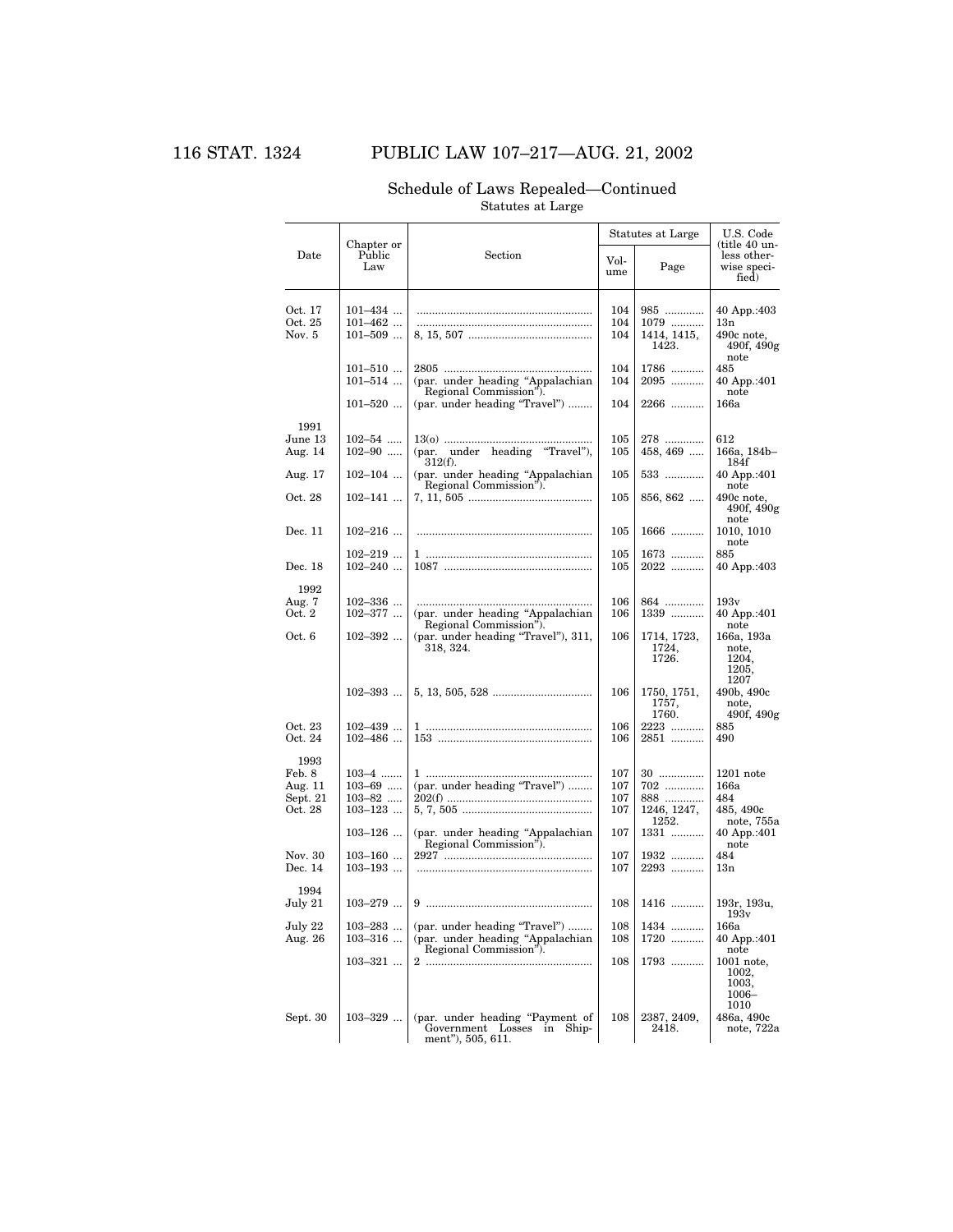|                                                       | Chapter or                                                              |                                                                                                                                                                                                                                                               |                                 | Statutes at Large                                             | U.S. Code<br>(title 40 un-                                                                                                                                                                                |
|-------------------------------------------------------|-------------------------------------------------------------------------|---------------------------------------------------------------------------------------------------------------------------------------------------------------------------------------------------------------------------------------------------------------|---------------------------------|---------------------------------------------------------------|-----------------------------------------------------------------------------------------------------------------------------------------------------------------------------------------------------------|
| Date                                                  | Public<br>Law                                                           | Section                                                                                                                                                                                                                                                       | Vol-<br>ume                     | Page                                                          | less other-<br>wise speci-<br>fied)                                                                                                                                                                       |
| Oct. 13                                               | $103 - 355$                                                             | 1555,<br>$4104(b)$ ,<br>7301-7306,<br>(c),<br>8301(b),<br>$10005(a)(2)$ ,<br>$(b)(2)$ ,<br>(f)(1), (2).                                                                                                                                                       | 108                             | 3300, 3341,<br>3382,<br>3396,<br>3406,<br>3408.               | 270a, 270a<br>notes,<br>$270d - 1,$<br>276d,<br>276d<br>notes,<br>276d–1-<br>$276d - 3,$<br>329, 333,<br>334, 471<br>notes,<br>481, 541<br>note                                                           |
| Nov. 2                                                | $103 - 437$                                                             |                                                                                                                                                                                                                                                               | 108                             | 4590, 4591                                                    | 606, 610,<br>874, 40<br>App.:403                                                                                                                                                                          |
| 1995<br>Nov. 13                                       | $104 - 46$                                                              | (par. under heading "Appalachian                                                                                                                                                                                                                              | 109                             | 416                                                           | 40 App.:401                                                                                                                                                                                               |
| Nov. 15                                               | $104 - 50$                                                              | Regional Commission").                                                                                                                                                                                                                                        | 109                             | 463                                                           | note<br>1301, 1301<br>note,<br>1302–<br>1304                                                                                                                                                              |
| Nov. 19                                               | $104 - 52$                                                              |                                                                                                                                                                                                                                                               | 109                             | 486, 491,<br>499.                                             | 486a, 490c,<br>490h                                                                                                                                                                                       |
| Dec. 21<br>Dec. 22                                    | $104 - 53$<br>$104 - 66$<br>$104 - 68$                                  | (par. under heading "Travel")                                                                                                                                                                                                                                 | 109<br>109<br>109               | 527<br>730<br>766                                             | 166a<br>484<br>$1101$ note                                                                                                                                                                                |
| 1996<br>Feb. 10                                       | $104 - 106$                                                             | $1502(f)(7)$ ,<br>$2818(b)$ ,<br>$4321(i)(8)$ ,<br>5001, 5002, 5101,<br>5111–5113,<br>$5121 - 5124$ , $5125(b) - (d)$ ,<br>5126–<br>5128, 5131(a)–(d), 5132, 5141,<br>5142, 5201, 5301–5305, 5311,<br>5312.<br>5401-5403,<br>$5607(b)$ ,<br>$5608(a)$ , 5701. | 110                             | 510, 555,<br>676, 679,<br>685, 686,<br>689, 691,<br>701, 702. | 270a note,<br>485, 759,<br>1401,<br>1401<br>notes,<br>1411–<br>1413,<br>1421–<br>1428.<br>1441,<br>1441 note,<br>1442,<br>1451,<br>1452,<br>1461,<br>1471–<br>1475,<br>1491,<br>1492,<br>$1501 -$<br>1503 |
| Apr. 24<br>Apr. 26                                    | $104 - 132$<br>$104 - 134$                                              | $101(c)$ [title I, proviso in 1st par.<br>under heading "John F. Ken-<br>nedy Center for the Performing<br>Arts", title III, $§ 313$ ].                                                                                                                       | 110<br>110                      | 1305<br>1321-193,<br>1321-198                                 | 137<br>193n, 872,<br>872 note                                                                                                                                                                             |
| Aug. 6<br>Aug. 20<br>Sept. 16<br>Sept. 23<br>Sept. 26 | $104 - 182$<br>$104 - 186$<br>$104 - 197$<br>$104 - 201$<br>$104 - 204$ | (par. under heading "Travel")<br>.<br>(2d proviso under heading "Con-<br>Information<br>sumer<br>Center<br>Fund").                                                                                                                                            | 110<br>110<br>110<br>110<br>110 | 1685<br>1750<br>2404<br>2609, 2654<br>2916                    | $45$ note<br>756b, 1003<br>166a<br>318c, 490<br>761a                                                                                                                                                      |
| Sept. 30                                              | $104 - 206$                                                             | (par. under heading "Appalachian<br>Regional Commission").                                                                                                                                                                                                    | 110                             | 3000                                                          | 40 App.:401<br>note                                                                                                                                                                                       |
| Sept. 30                                              | $104 - 208$                                                             |                                                                                                                                                                                                                                                               | 110                             | $3009 - 365$                                                  | 1411 note                                                                                                                                                                                                 |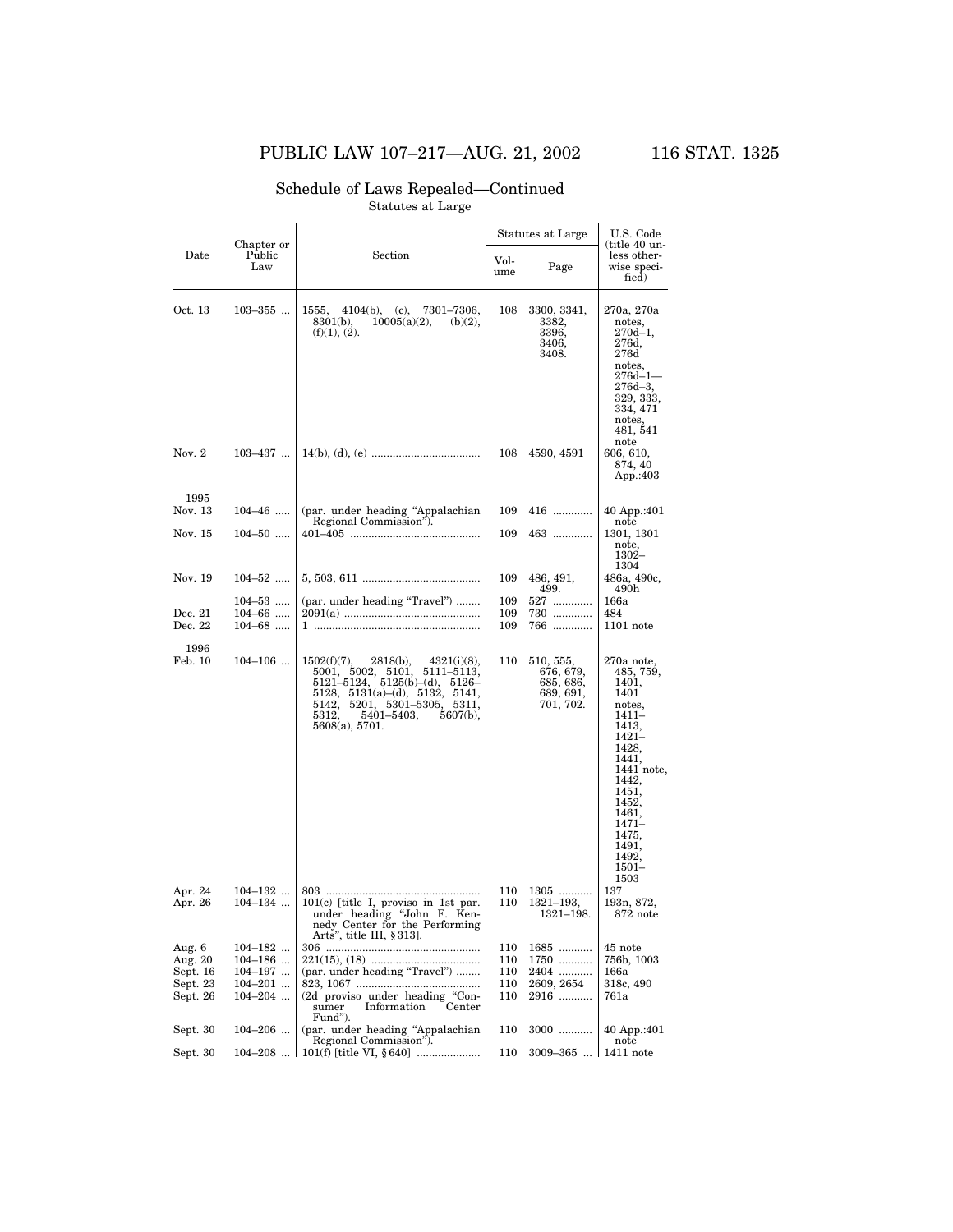# 116 STAT. 1326 PUBLIC LAW 107–217—AUG. 21, 2002

|                                      |                                           |                                                                                                                                          |                   | Statutes at Large                                                     | U.S. Code<br>(title 40 un-                                                                                                        |  |
|--------------------------------------|-------------------------------------------|------------------------------------------------------------------------------------------------------------------------------------------|-------------------|-----------------------------------------------------------------------|-----------------------------------------------------------------------------------------------------------------------------------|--|
| Date                                 | Chapter or<br>Public<br>Law               | Section                                                                                                                                  | Vol-<br>ume       | Page                                                                  | less other-<br>wise speci-<br>fied)                                                                                               |  |
|                                      | $104 - 208$                               | 101(e) [title VII, §709(a)(4), (5)],<br>(f) [title IV, 3d-6th provisos on<br>p. 3009-335, §407, title VI,<br>§611, title VIII, §808(b)]. | 110               | 3009–312,<br>$3009 - 335,$<br>3009-337,<br>$3009 - 355,$<br>3009-394. | 276d–3,<br>486a, 490,<br>612, 872<br>note, 1401<br>note, 40<br>App.:214                                                           |  |
| Oct. 9<br>Oct. 19<br>Nov. 12         | $104 - 280$<br>$104 - 316$<br>$104 - 333$ |                                                                                                                                          | 110<br>110<br>110 | 3359<br>3836<br>4196                                                  | $_{13n}$<br>485a, 490<br>805                                                                                                      |  |
| 1997<br>July 18<br>Oct. 6<br>Oct. 10 | $105 - 27$<br>$105 - 50$<br>$105 - 61$    | (proviso related to buildings con-<br>sidered to be federally owned),<br>413.                                                            | 111<br>111<br>111 | 244<br>1167<br>1297, 1300                                             | 484<br>484<br>481, 490i<br>note                                                                                                   |  |
| Oct. 13                              | $105 - 62$                                | (par. under heading "Appalachian<br>Regional Commission").                                                                               | 111               | 1336                                                                  | 40 App.:401<br>note                                                                                                               |  |
| Oct. 27                              | $105 - 65$                                | (last proviso in par. under heading<br>"Consumer Information Center<br>Fund").                                                           | 111               | 1377                                                                  | 761a                                                                                                                              |  |
| Nov. 14                              | $105 - 83$                                | (last proviso in par. under heading)<br>"National<br>Capital<br>Planning<br>Commission").                                                | 111               | 1589                                                                  | 71a note                                                                                                                          |  |
| Nov. 18                              | $105 - 85$                                | $850(f)(2)$ , 852, 1073(h)(4)                                                                                                            | 111               | 1849, 1851,<br>1907.                                                  | 1441 note,<br>1492,<br>1501                                                                                                       |  |
| Nov. 19                              | $105 - 95$                                | 4 (related to section $9(3)$ of the Act<br>of October 24, 1951).                                                                         | 111               | 2149                                                                  | 193v                                                                                                                              |  |
| Nov. 26                              | $105 - 100$<br>$105 - 119$                |                                                                                                                                          | 111<br>111        | 2187<br>2468                                                          | 138<br>484                                                                                                                        |  |
| 1998<br>June 9                       | $105 - 178$                               | 1117(c), 1211(b), 1212(a)(2)(B)(iii),<br>1222.                                                                                           | 112               | 160, 188,<br>193, 223.                                                | 819a, 40<br>App.:201,<br>403, 405,                                                                                                |  |
| Aug. 7<br>Oct. 7                     | $105 - 220$<br>$105 - 245$                | (par. under heading "Appalachian<br>Regional Commission").                                                                               | 112<br>112        | 1059<br>1854                                                          | $405$ note<br>40 App.:211<br>40 App.:401<br>note                                                                                  |  |
| Oct. 21                              | $105 - 277$                               | $101(h)$ [title IV, 6th and 9th pro-<br>visos on p. 2681–502, title VI,<br>$\S$ § 603, 630], 1335(h).                                    | 112               | 2681–502,<br>2681–513,<br>2681-522,<br>2681–788.                      | $490$ note,<br>490b note,<br>490i, 1106                                                                                           |  |
| Oct. 31<br>Nov. 10<br>Nov. 13        | $105 - 332$<br>$105 - 362$<br>$105 - 393$ |                                                                                                                                          | 112<br>112<br>112 | 3126<br>3282<br>3618, 3625                                            | 40 App.:214<br>795d<br>$40$ App.:1<br>note, 2,<br>101, 105,<br>$106, 202 -$<br>$208, 211 -$<br>214, 224,<br>226, 302,<br>401, 405 |  |
| 1999<br>Aug. 17                      | $106 - 49$                                |                                                                                                                                          | 113               | 231                                                                   | 270a, 270a<br>notes,                                                                                                              |  |
| Sept. 29                             | $106 - 60$                                | (par. under heading "Appalachian<br>Regional Commission").                                                                               | 113               | 498                                                                   | 270b<br>40 App.:401<br>note                                                                                                       |  |
| Oct. 5<br>Oct. 22                    | $106 - 65$<br>$106 - 78$                  |                                                                                                                                          | 113<br>113        | 775<br>1170                                                           | 485<br>474                                                                                                                        |  |
| Nov. 29<br>Dec. 12                   | $106 - 113$<br>$106 - 168$                |                                                                                                                                          | 113<br>113        | 1501A-301<br>1821                                                     | 484<br>484                                                                                                                        |  |
| 2000<br>Oct. 27                      | $106 - 377$                               | $1(a)(2)$ (par. under heading "Appa-<br>lachian Regional Commission").                                                                   | 114               | 1441A-82                                                              | 40 App.:401<br>note                                                                                                               |  |